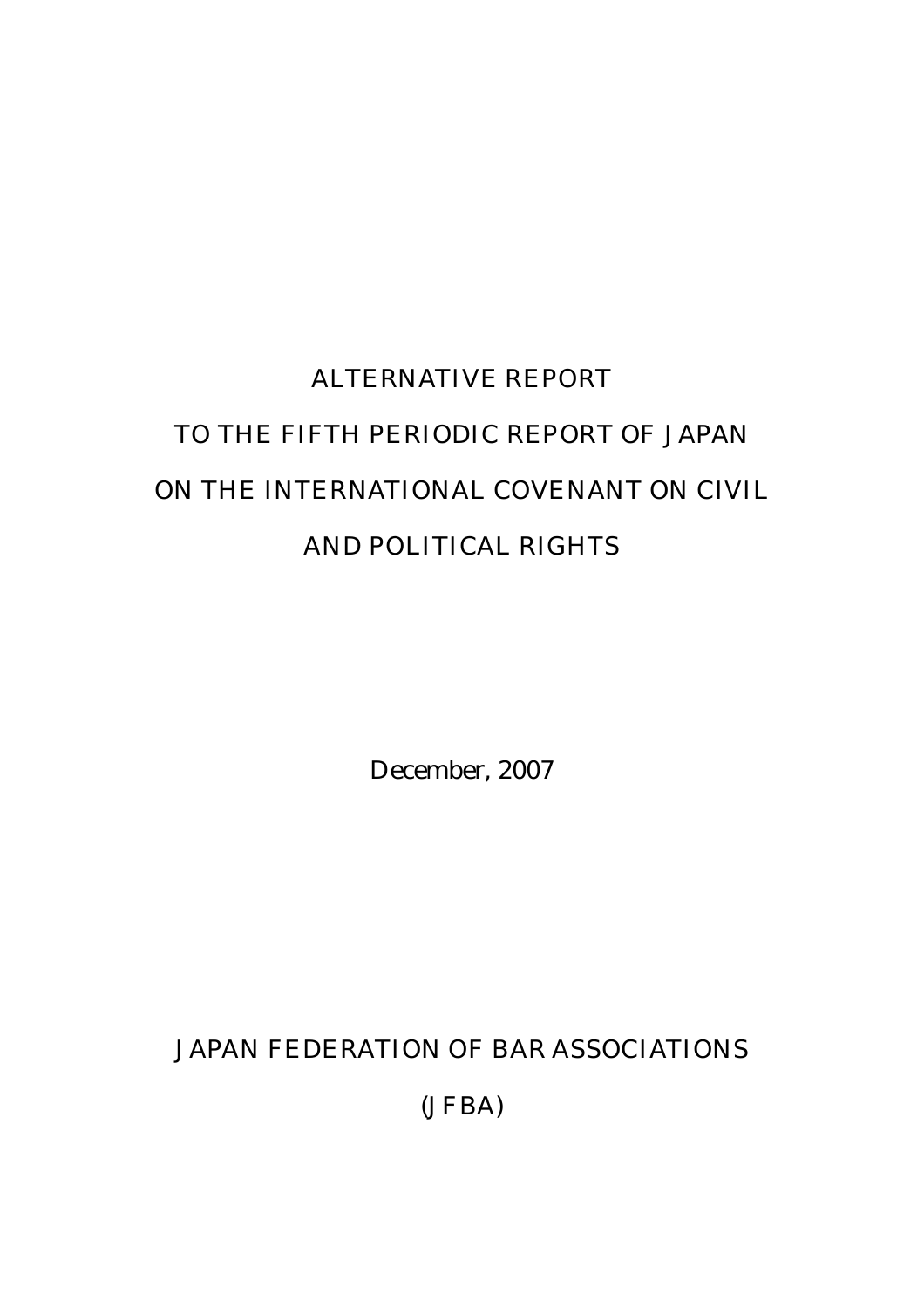## **CONTENTS**

|                                                                                      | Pages |
|--------------------------------------------------------------------------------------|-------|
| <b>Chapter 1: General Issues</b>                                                     |       |
|                                                                                      |       |
| Section 2: The Principle of Equality and The Tolerance of "Reasonable"               |       |
|                                                                                      |       |
|                                                                                      |       |
| Section 4: Establishment of Domestic Institution for                                 |       |
|                                                                                      |       |
| Section 5: Ratification of the First Optional Protocol to the Covenant 17            |       |
| Section 6: Human Rights Education for Judges, Prosecutors and Law-Enforcement        |       |
|                                                                                      |       |
| Section 7: Violation of human rights recognized in the Covenant and the State remedy |       |
|                                                                                      |       |
|                                                                                      |       |
| Chapter 2: Rights of Foreigners and Minorities                                       |       |
|                                                                                      |       |
|                                                                                      |       |
| Issues of qualification of Korean Schools                                            |       |
|                                                                                      |       |
| The Duty to Carry the Certificate of Alien Registration at All Times 35              |       |
|                                                                                      |       |
|                                                                                      |       |
| Discriminatory remarks, violence and harassment against students of                  |       |
|                                                                                      |       |
| Discriminatory remark against ethnic group by public officials and                   |       |
| encouragement of discrimination by public organs (Covenant article 26)               |       |
| Section 3: Interference with privacy through intensified control of immigration      |       |
| and foreign residents (Covenant, article 2, 17 and 26) 46                            |       |
|                                                                                      |       |
| Section 5: Measures taken by the Human Rights Organs under the Ministry of Justice   |       |
| for Protection of Human Rights of Foreigners (Covenant, article 2) 52                |       |
|                                                                                      |       |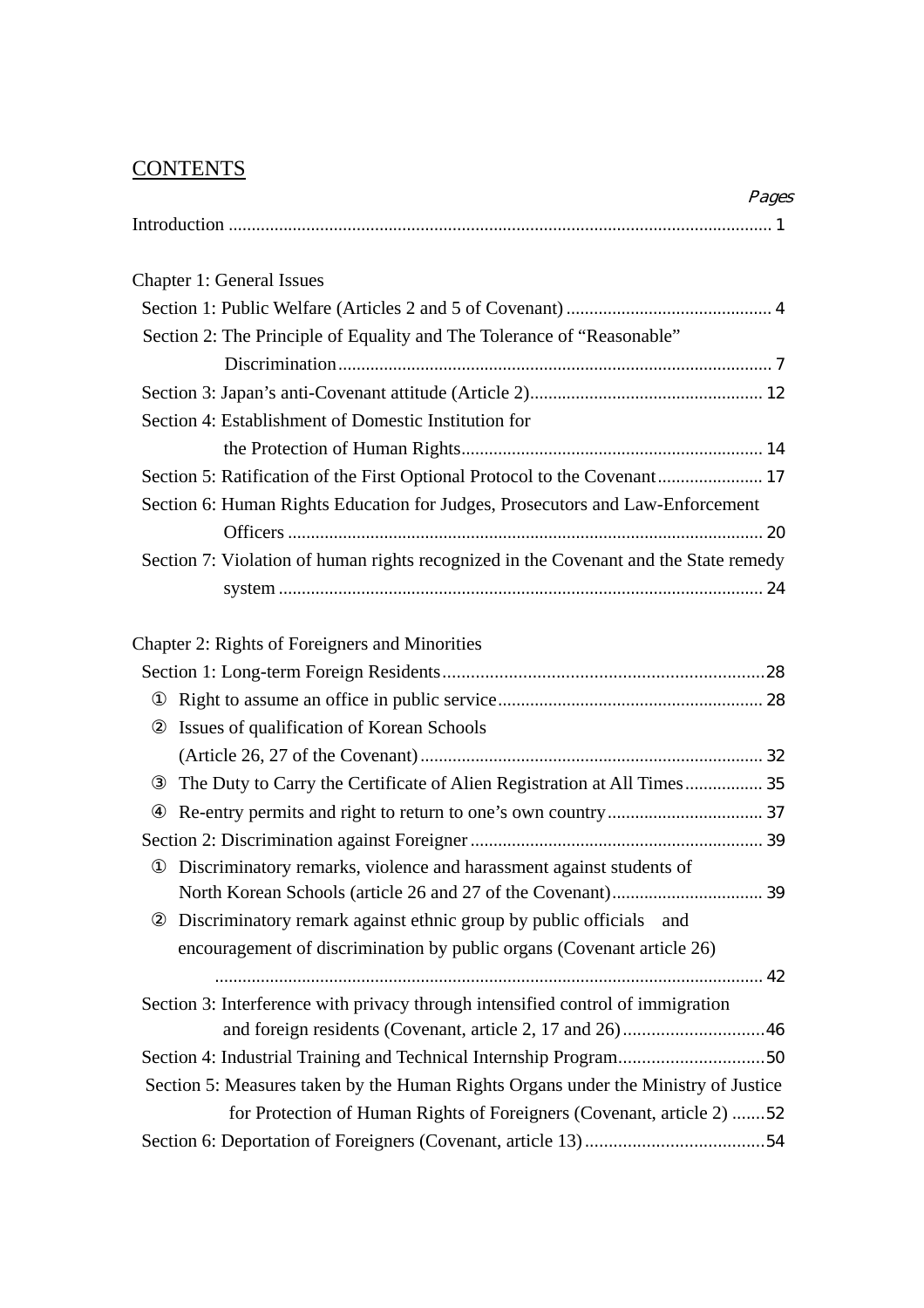| Section 10: Discrimination against persons with disabilities                           |  |
|----------------------------------------------------------------------------------------|--|
| Articles 26 and 2 of the Covenant, Article 2 paragraph 2 of the                        |  |
| International Covenant on Economic, Social and Cultural Rights 81                      |  |
|                                                                                        |  |
| Chapter 3: The Rights of Women                                                         |  |
|                                                                                        |  |
|                                                                                        |  |
|                                                                                        |  |
|                                                                                        |  |
|                                                                                        |  |
| Recruitment of female national public officers to the Diet and other                   |  |
|                                                                                        |  |
|                                                                                        |  |
|                                                                                        |  |
|                                                                                        |  |
|                                                                                        |  |
| Chapter 4: The Rights of Children                                                      |  |
| Section 1: Discrimination against Children Born Out of Wedlock113                      |  |
| Section 2: Juvenile Justice (Article 9, 10, and 14 of the Covenant)116                 |  |
|                                                                                        |  |
|                                                                                        |  |
|                                                                                        |  |
|                                                                                        |  |
| Chapter 7: Investigation and Detention of Suspects and Accused Persons                 |  |
| Section 1: Substitute prisons (Daiyo Kangoku) (Article 7, 9,10 and 14 of the Covenant) |  |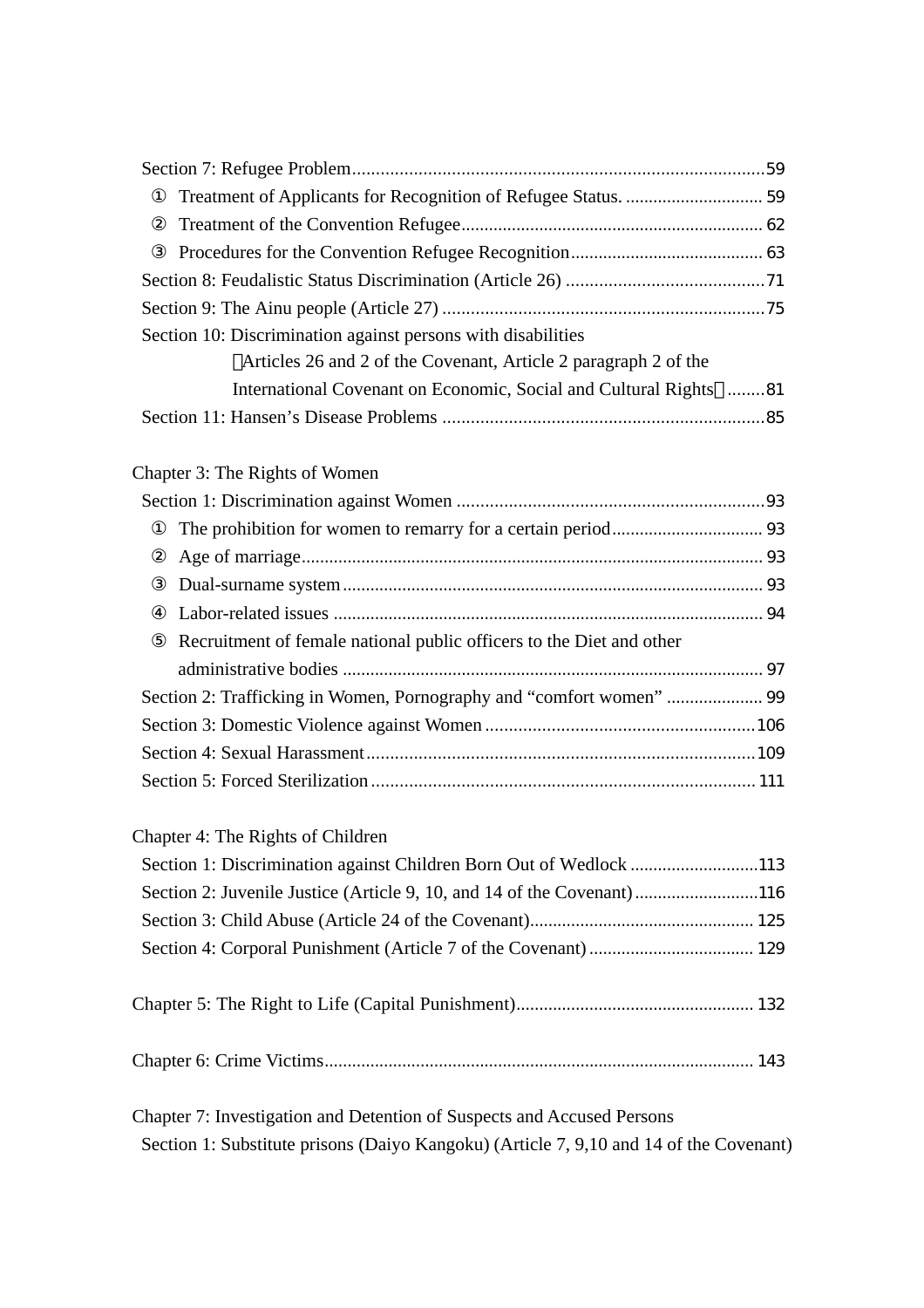| Section 2: Ensuring transparency in interrogations                                   |
|--------------------------------------------------------------------------------------|
|                                                                                      |
| Section 3: Principles of Detention of Suspects and Defendants                        |
|                                                                                      |
| Section 4: The Restriction of Access to and Communication with Defense Counsel,      |
| and his Presence at Interview with Suspect, and the Institution of                   |
| Consultation Designation (Article 14 of the Covenant)  159                           |
| Section 5: Lengthening and expansion of prohibition of a suspect's access            |
|                                                                                      |
| Section 6: Redress from illegal detention (Article 9 of the Covenant) 166            |
| Chapter 8: The Rights of the Defendant in Criminal Trials                            |
| Section 1: Insufficient disclosure of evidence                                       |
|                                                                                      |
| Section 2: The right to defendant's conviction and sentence being reviewed           |
|                                                                                      |
| Chapter 9: Problems with Convicted Detainees                                         |
| (Treatment of Detainees in Correctional Institutions) 177                            |
| Chapter 10: Freedom of Thought, Consciousness and Expression                         |
|                                                                                      |
| Suppression of distribution of flyers by the police(Article 19) 191                  |
| Uniform total ban on political activities by national government employees           |
| 193                                                                                  |
|                                                                                      |
|                                                                                      |
| Section 2: The issue of the Hinomaru, the rising-sun flag, And the Kimigayo national |
|                                                                                      |
| Section 3: Freedom of Election Campaigns                                             |
|                                                                                      |
|                                                                                      |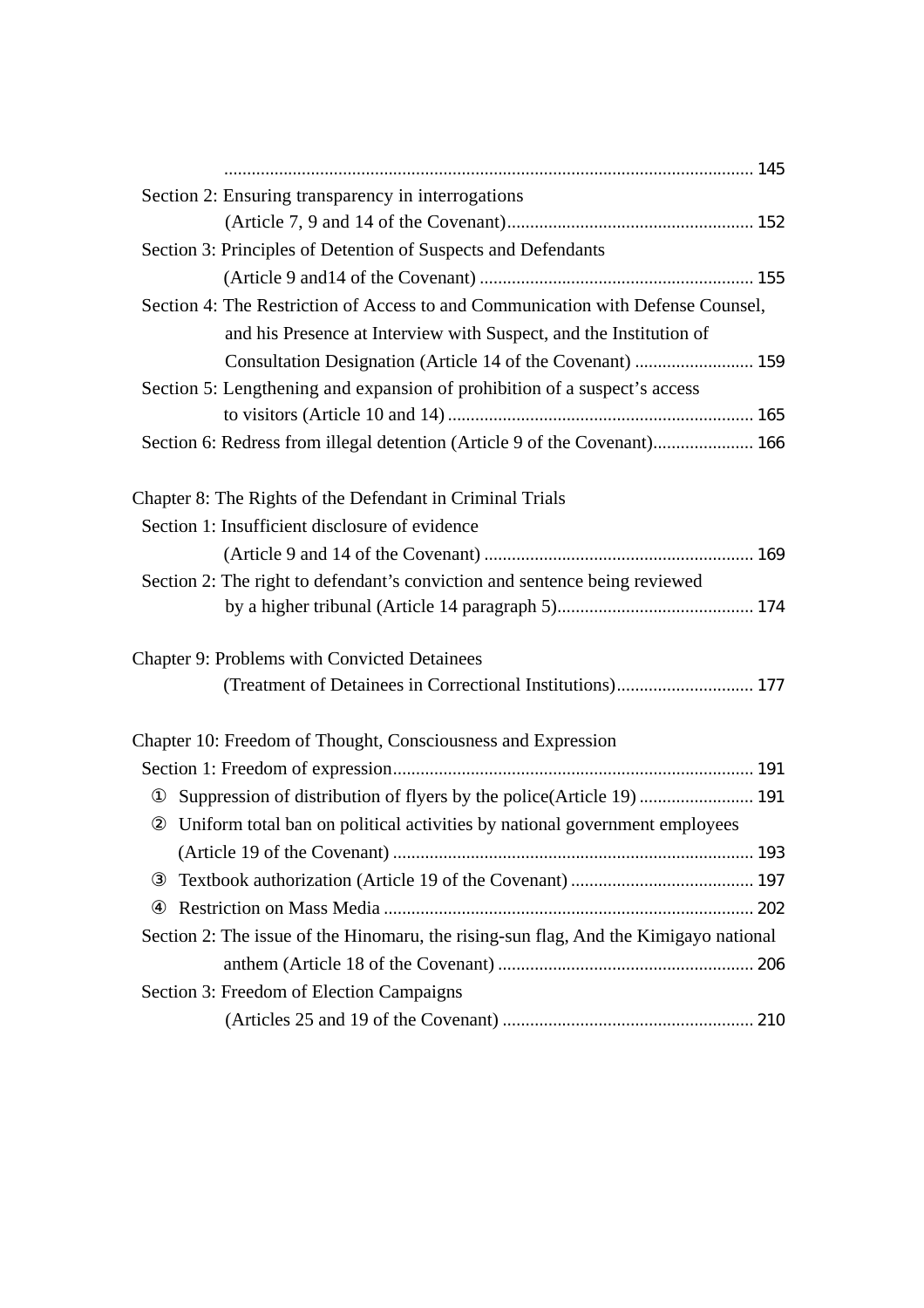#### **Introduction**

1. In accordance with Article 40 of the International Covenant on Civil and Political Rights, the Fifth Periodic Report of the government of Japan was submitted in December 2006. The Japan Federation of Bar Associations (hereinafter referred to as "the JFBA") has prepared this document as a NGO alternative report to the government's report, and respectfully submits it here to the Human Rights Committee (hereinafter referred to as "the Committee") to provide full information about the real human rights situation in Japan for the Committee's fruitful consideration of the government's report.

2. This report is basically organized in correspondence with the government's report that has been drafted in the order of the articles of the Covenant. It also includes the other important issues not mentioned in the government's report.

In line with the Committee's quest, the JFBA has also tried to highlight what the government has been doing so far to deal with the concerns and recommendations previously expressed by the Committee. In addition, new issues have arisen during the past ten years that had not been discussed in the previous examination. The JFBA has taken up some of these new issues that it considers particularly important with respect to implementation of the Covenant.

3. Consequently, this report is organized as follows:

(1) Chapter 1, "General Issues", comments on the extreme inadequacy of the government's report with regard to the issues previously pointed out by the Committee, specifically such unimplemented measures that are required for effective enforcement of the Covenant as ratification of the First Optional Protocol, establishment of the domestic human rights institution, and education of the judges about international human rights law.

(2) Chapter 2, "Rights of Foreigners and Minorities", looks at the legislation which has placed further restrictions on the human rights under the Covenant of foreigners living in Japan on the pretext of counter-terrorism measures. It also comments on the serious issues that still remain and continue to violate the human rights of the disabled people, including the (former) Hansen's disease patients, for whom the government's report only partially describes the situation.

(3) Chapter 3, "The Rights of Women", notes that despite the lengthy report on this issue of the government, the statutes that violate the Covenant with regard to waiting period required for women to remarry after divorce, minimum age for marriage, and a mandatory common surname for married couples, are yet to be revised. It also comments on substantial inequality still remaining in employment and taking public office.

(4) Chapter 4, "Rights of Children", looks at the lowered age for juvenile to be subject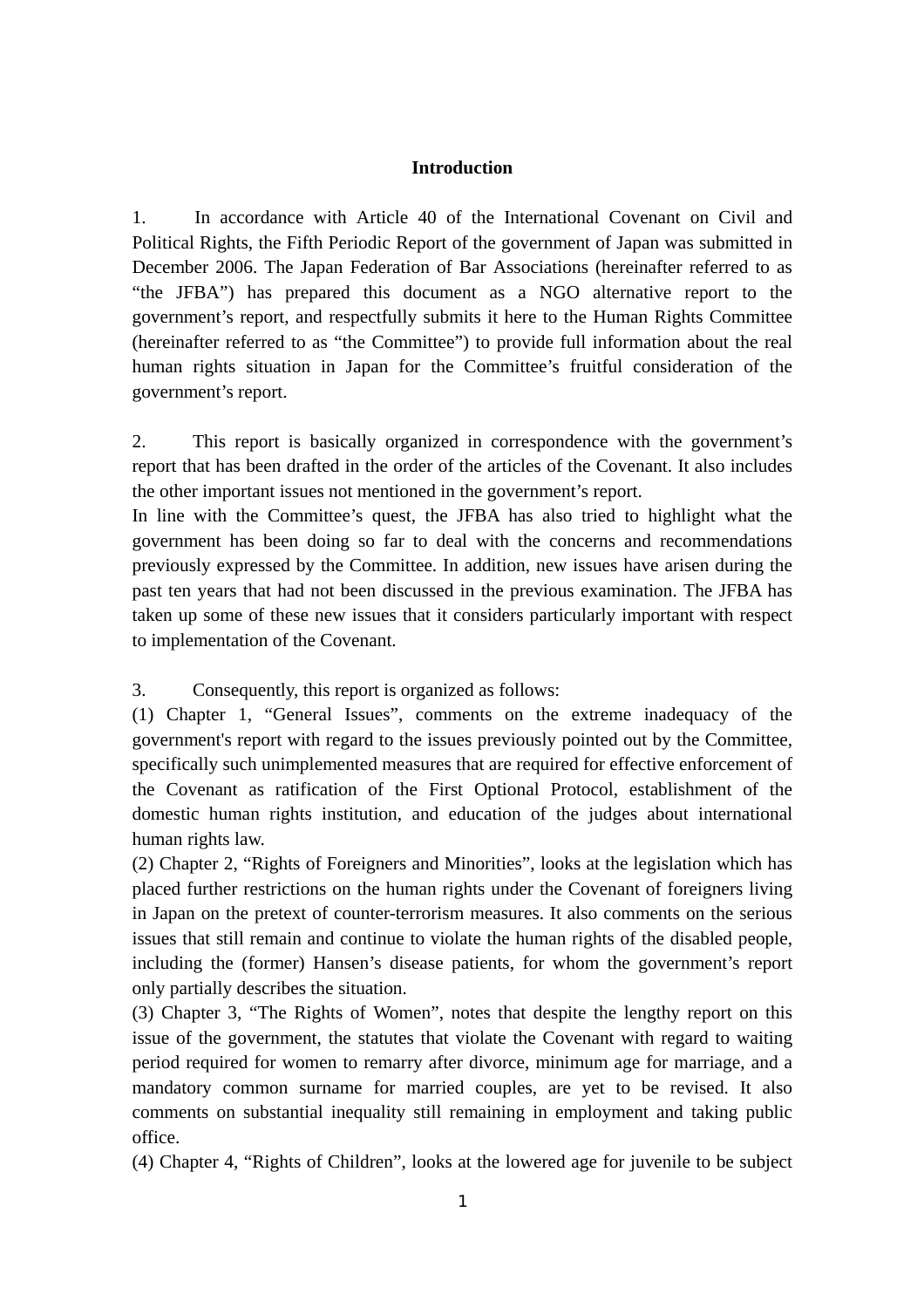to criminal punishment, insufficient measures against child abuse and physical punishment, and the discrimination in civil law against children born out of wedlock.

(5) Chapter 5, "Right to life (Capital Punishment)", provides the information on the practical application that is not mentioned in the government's report.

(6) Chapter 6 describes the crime victims by raising the actual problems as against the government's report only mentioning the institutional or formal measures for the crime victims, and points out the inadequate protection of crime victim's rights called for by the Covenant.

(7) Chapter 7, which discusses the investigation and detention of suspects/defendants, comments on the substitute prison that has not been abolished in spite of the Committee's recommendation, transparency of interrogation that has not yet been institutionalized, and other existing issues including restrictive interviews with defense counsels of detainees.

(8) Chapter 8, which states the rights of defendants in the criminal procedure, points out insufficient disclosure of evidence, and the violation of the Article 14 paragraph 5 of the Covenant that in terms of fact-finding and sentencing, there is no higher tribunal to review the judgment of the court of appeal which reversed the acquittal judgment of the first instance and rendered conviction.

(9) Chapter 9 reports on the issues with respect to the treatment of prisoners in the detention facilities. In this regard, many improvements have been seen including the new legislation that has set up "the Criminal Facilities Inspection Committee" in each custodial facility throughout Japan, although there still remain some issues as pointed out in this chapter.

(10) Chapter 10 notes the violations of Articles 18 and 19 that have newly come up, and reports on the cases such as crackdown by police on political flyer distribution, total ban on political activities by national government employees, and infringement of freedom of expression in the school textbook authorization system as well as the revised Broadcast Law and administrative directives against broadcast stations. Furthermore, with respect to the total ban on door-to-door canvassing during election campaign by the Public Office Election Law, which was taken up in the previous Committee consideration as infringing freedom of expression, the chapter reports that the law is still maintained and that courts have authorized such infringement.

4. The Committee stated in the Concluding observations adopted on November 5 1998 that it contravenes articles 19 and 22 of the Covenant for the Central Labour Relations Commission to refuse to hear an application of unfair labour practices if the workers wear armbands(paragraph 28).

5. Later on, the hearing by CLRC was resumed for any labor union under such situation as described below, which is an improvement in response to the view expressed by the Committee.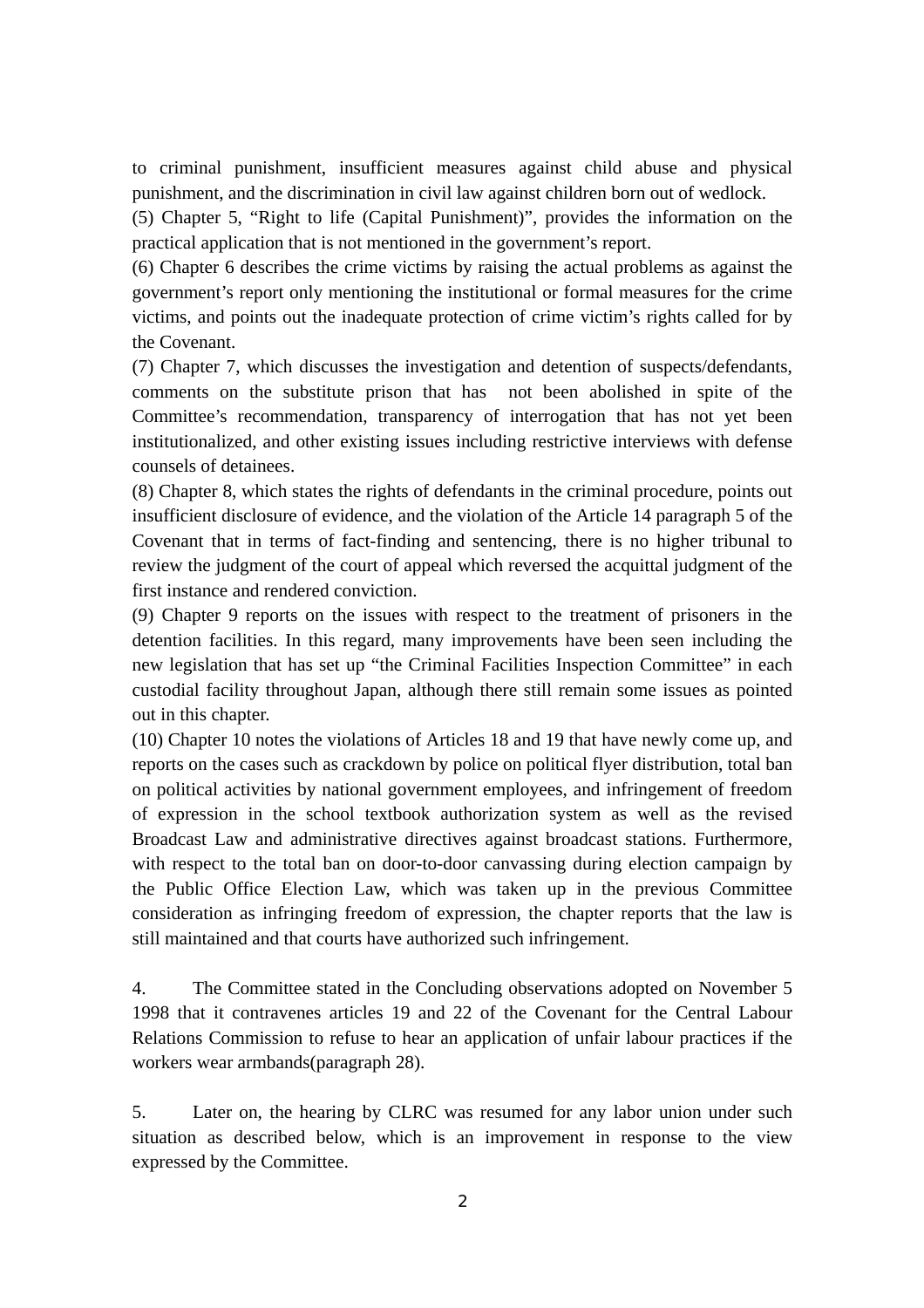< Current situation >

6. The hearing begins with a practice in which CLRC says to a labor union, "Please take off the armband" and "We would like to make sure here that we have made a request to you". The labor union replies, "Yes, we certainly heard your request. However, we are not able to take off the armband due to the reasons we have already reiterated". CLRC then says, "Now we would like to begin the hearing".

Thus, the hearing itself is conducted without problems and the previous condition where hearing does not proceed has been cleared off.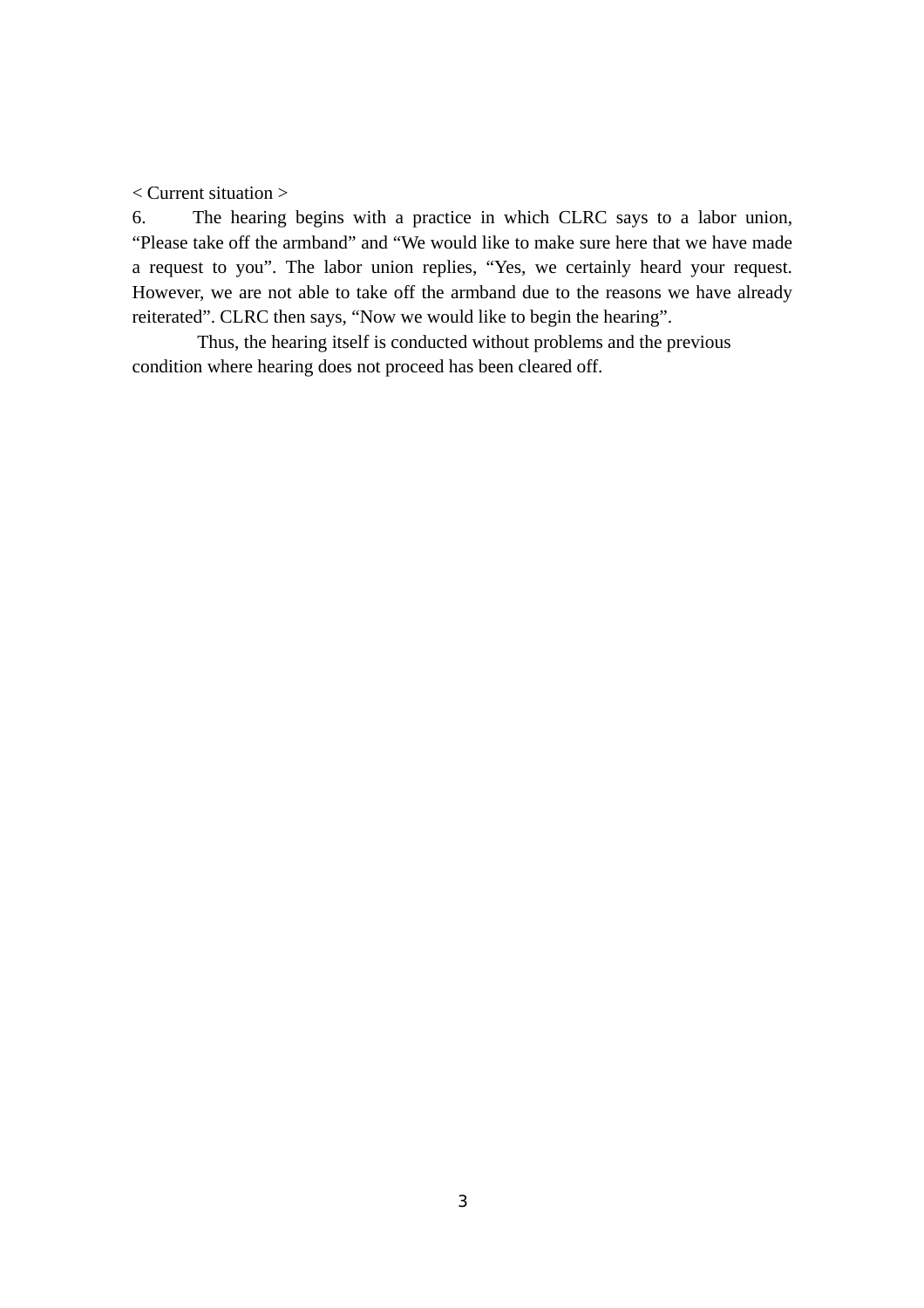#### **Chapter 1: General Issues**

#### **Section 1: Public Welfare (Articles 2 and 5 of Covenant)**

#### **A. Conclusions and Recommendations**

7.

Despite the concern and strong recommendation issued for the second time by the Committee after the previous examination, Japan has been continuing to restrict comprehensively the rights guaranteed under the Covenant on the grounds of "public welfare", and permitting restrictions that go beyond the scope admitted by Covenant. In this regard, Japan violates Articles 2 and 5 of Covenant.

The Japanese government should immediately revise the domestic legislations that unreasonably restrict the rights guaranteed under the Covenant, whereas Japan's courts should apply the interpretations so that the domestic legislations conform to the Covenant.

#### **B. Subjects of Concern and Recommendations of the Human Rights Committee**

8. Concluding observations with regard to the examination of the  $4<sup>th</sup>$  Periodic Report of the government of Japan (paragraph 8)

The Committee reiterates its concern about the restrictions which can be placed on the rights guaranteed in the Covenant on the grounds of "public welfare". Following upon its previous observations, the Committee once again strongly recommends to the State party to bring its internal law into conformity with the Covenant.

 $\leq$ Note>In the Comments on the examination of the  $3<sup>rd</sup>$  Periodic Report of the government of Japan , the Committee expressed its concern by stating "It is also not clear whether the 'public welfare' limitation of Articles 12 and 13 of the Constitution would be applied in a particular situation in conformity with the Covenant."(paragraph 8) and "The Committee regrets that there appears to be a restrictive approach in certain laws and decisions as to the respect of the right to freedom of expression."(paragraph 14) Nevertheless, Japan has not yet made improvements. The Committee has therefore taken a step from expressing concern toward "strongly recommending" the improvements.

#### **C. The Government's Response and its Fifth Periodic Report (paragraphs 11 to 14)**

9. In its Fifth Periodic Report, the Japanese government only states that concerning the concept of "public welfare" in the Constitution, as explained in previous reports (CCPR/C/115/Add.3, paras.2-8 and annex , and HRI/CORE/1/Add.111, paras.64-68), human rights are not absolute and may be subject to restriction in their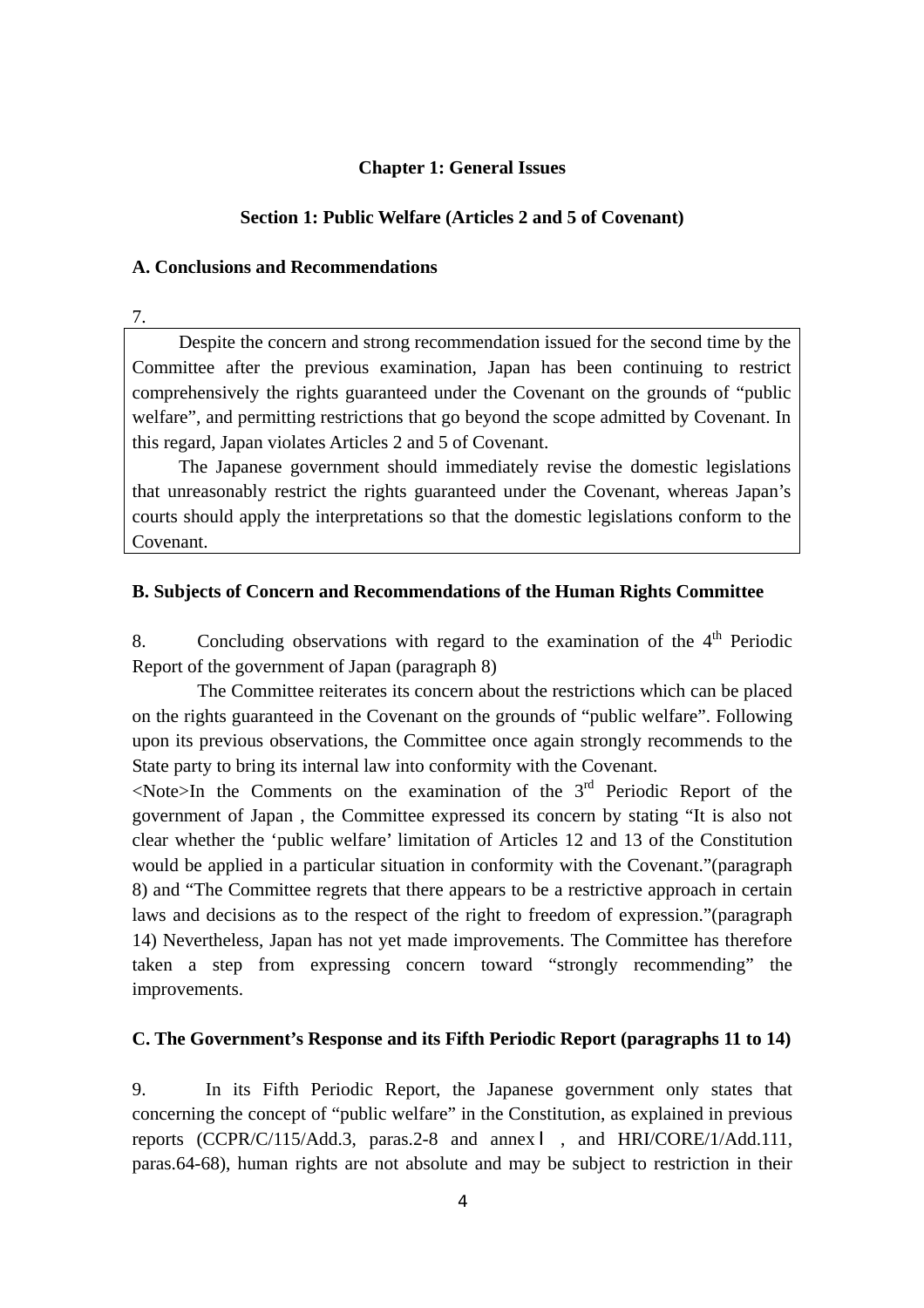inherent nature so that conflicting fundamental human rights can be balanced and each individual's rights can be restricted on an equal level. The description of its supplementary explanation is also identical to that of the Fourth Periodic Report. Thus, neither improvements nor progress is mentioned at all as a result of accepting the recommendation previously made by the Committee.

#### **D. Position of the JFBA**

10. 1. Even after the previous examination, Japan still restricts unreasonably the rights guaranteed under the Covenant on the grounds of "public welfare" -- the Japanese government fails to revise the domestic legislations so as to adapt them to the Covenant, and Japan's courts adjudge that application of such domestic legislations does not violate the Covenant. $<sup>1</sup>$ </sup>

11. 2. Japan gives account by stating "the concept of "public welfare" has been defined by court precedents on the basis of the inherent nature of each right, and the restrictions on human rights provided for by the Constitution closely resemble the reasons for restrictions on human rights provided for in the Covenant. Therefore, there is no room for arbitrary use of the concept of "public welfare" by the State."(paragraph 13) However, this is not an appropriate response to the Committee's recommendation.

12. 3. The Committee considers that restrictions of the right guaranteed under the Covenant may only be imposed for the purpose and within the scope specified by each article of the Covenant, and takes a position that such restrictions for any reason other than those aforementioned or on the grounds of domestic doctrines of legal interpretation should not be allowed.

Therefore, even if the rights guaranteed under the Covenant are also guaranteed under the Japanese Constitution, such rights should not be restricted on the grounds of "public welfare", and thus restrictions should only be permitted for the purpose and within the scope specified the Covenant.

13. 4. In cases where the rights guaranteed under the Covenant are also guaranteed under the Japanese Constitution, many courts ruled based on "public welfare", a domestic legal doctrine, that the restrictions do not violate the Constitution, thus for the same reason do not violate the Covenant, without using the test of "Principle of Proportionality" in weighing the purpose and necessity of the restrictions specified by the Covenant. The Supreme Court also authorizes such a stance.<sup>2 3</sup>

 $\overline{a}$ <sup>1</sup> See chapter 10 section 3 of this report, a section regarding "Freedom of election campaign" citing the unsuccessful revision of laws and ordinances and the court decisions related to the Public Office Election Law that restricts

door-to-door canvassing and/or document distribution during election.<br><sup>2</sup> See chapter 10 section 1 of this report, a section regarding "School Textbook Authorization" citing the decision made by the Supreme Court on August 29 1997, with regard to an argument that authorization goes against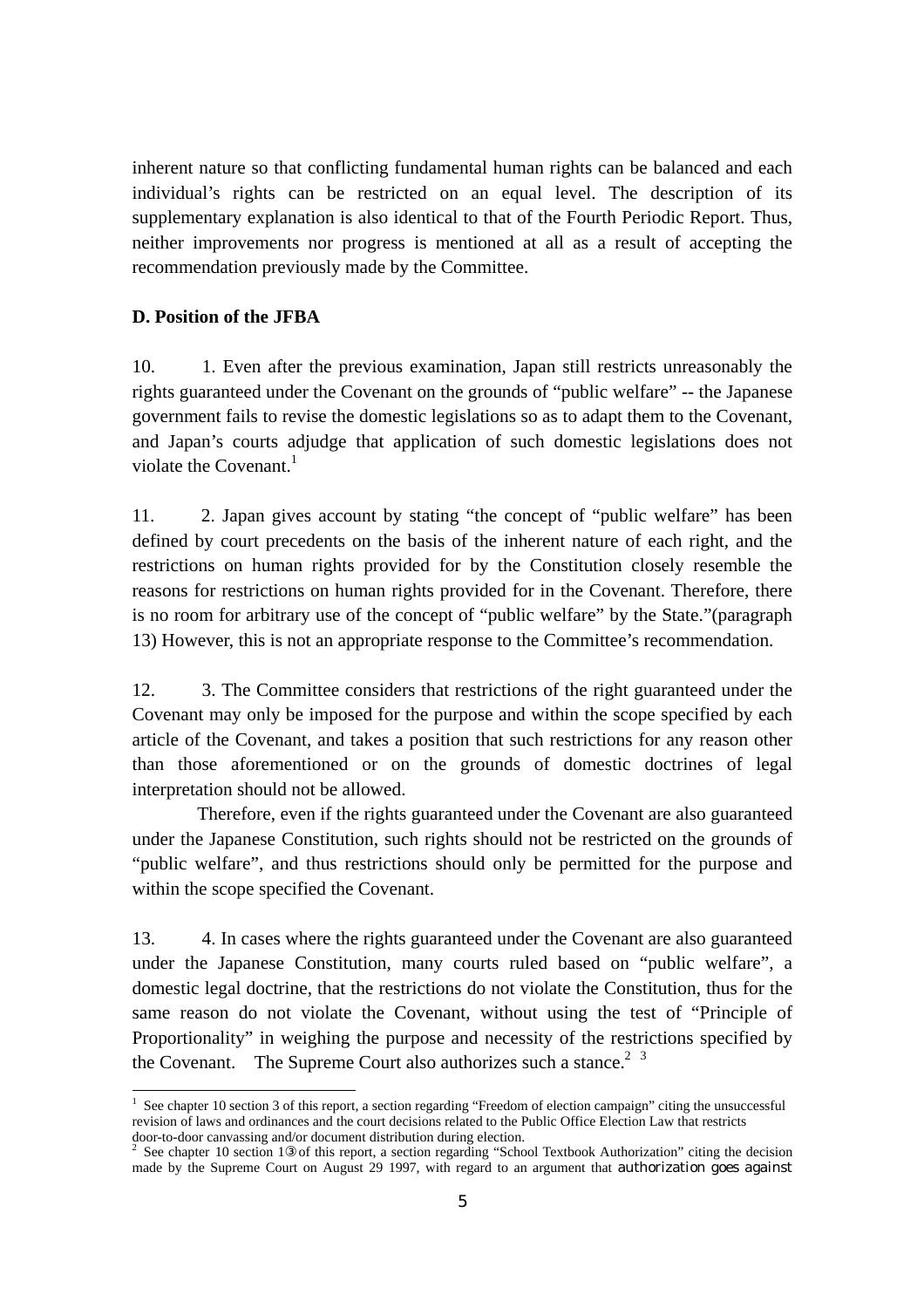The bottom line is that, in judging the restrictions of the rights under the Covenant, the "General Comment" announced by the Human Rights Committee and/or the "Views" to individual communications are not respected, and that the domestic legal doctrines are relied on for considerations.

14. 5. The Japanese Constitution discusses the idea of "public welfare" based on "balancing test" and "reasonable relevancy", so that it inevitably depends on the sense of value of those who make judgment and lacks definiteness. The standard of "unavoidable extent" is vague. In this regard, restrictions tend to be allowed as a consequence of prioritizing national interests over individual human rights. Such tendency appears in the court decisions dealt with in this report as an example of issues including school textbook authorization with regard to freedom of expression and freedom of election campaign.<sup>4 5</sup>

15. 6. On the other hand, to judge necessity to restrict the rights under the Covenant, the Committee relies on the "Principle of Proportionality" to specifically demand verification of existence of harms or threats that require restrictions. It also objectively considers whether or not such threats and restrictions are proportional to each other, and therefore strictly examines restrictions. It is thus generally considered that human rights are better guaranteed under the Covenant than under the Constitution interpreted by the Supreme Court.<sup>6</sup>

In this regard, Japan's reports states that "the restrictions on human rights provided for by the Constitution closely resemble the reasons for restrictions on human rights provided for in the Covenant. However, that is not the case with the current court

Article 19, which stated "Judging from the text of the article, it is clear that Article 19 guaranteeing freedom of expression does not intend to deny restriction that is reasonable and to an unavoidable extenton the grounds of public welfare. As the authorization in this case does not violate Article 21 of the Constitution that guarantees freedom of expression, the argument that the authorization goes against Article 19 should not be accepted."<br><sup>3</sup> See chapter 10 section 3 of this report, a section regarding "Freedom of Election Campaign", citing the decision

given by the Hiroshima High Court to Houri case (April 28 1999), which stated that restrictions on the door-to-door canvassing and/or document distribution do not violate the Covenanton the same grounds as they do not the Constitution. The Supreme Court endorsed the decision (September 9 2002). These two decisions were given after the Committee issued the concluding observations on the previous examination.

<sup>&</sup>lt;sup>4</sup> Cf. supra note 3. The aforementioned decision given by the Hiroshima High Court stated "The benefit from securing freedom and fairness of election by restricting door-to-door canvassing and/or document distributions surpasses that lost by restrictions".<br><sup>5</sup> See a section in this report, regarding "Freedom of Election Campaign", citing the decision given by the Oita

District Court to Oishi case (January 12 2006), which concluded that it was necessary to restrict door-to-door canvassing and/or document distributions by relying on the standard of "reasonability" and not by applying the Principle of Proportionality.<br><sup>6</sup> See the aforementioned section regarding "Freedom of Election Campaign", citing the Oishi case, in which Mrs. E.

Evatt, a former member of the Committee explained the meaning of General Comments 10 and 25, and then testified in detail that by restricting the entire door-to-door canvassingand substantial document distributions, Japan's Public Office Election Law violates Articles 19 and 25 due to failure to conform to the Principle of Proportionality. Nevertheless, the Oita District Court ruled that these restrictions did not violate the Covenant. In addition, the Fukuoka High Court gave a decision in the appeal that the restrictions of the rights under the Covenant were left to the discretion of the Parliament that considered various conditions of the country.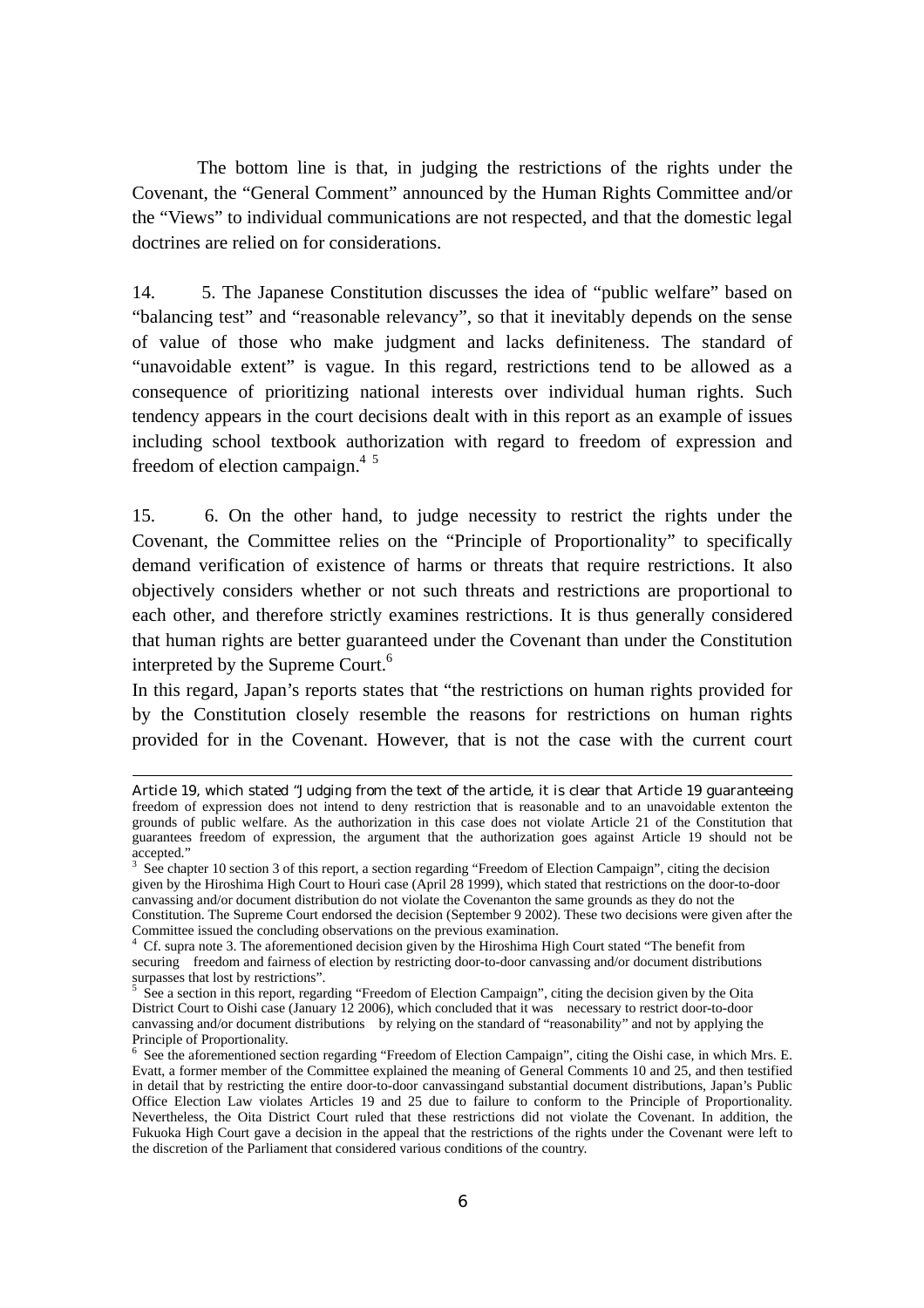interpretation in Japan.

16. 7. Regarding the vague concept of "public welfare", Professor Nisuke Ando, a former chairman of the Committee, has proposed to apply the specific restrictions provided for in the Covenant to the interpretation of Japanese Constitution in order to clarify the concept of "public welfare".7

17. 8. The State Parties that have ratified the Covenant have an obligation to respect and ensure the rights under the Covenant. The obligation is a legal one under the Covenant and binding on the State Parties as a whole including their judiciary.

The requirement under article 2, paragraph 2, to take steps to give effect to the Covenant rights is unqualified and of immediate effect. A failure to comply with this obligation cannot be justified by reference to political, social, cultural or economic considerations within the State. $8<sup>8</sup>$ 

18. The Japanese government, therefore, in accordance with the recommendations by the Committee, should revise the domestic legislations that unreasonably restrict the rights under the Covenant. At the same time, Japan's courts should apply the interpretation so that the domestic legislations conform to the Covenant.

## **Section 2: The Principle of Equality and The Tolerance of "Reasonable" Discrimination**

## **A. Conclusions and Recommendations**

19.

 $\overline{a}$ 

1. Japan should amend the legislation and/or practices that violate Article 2 Paragraph 1 and Article 26 of the Covenant, without relying on the interpretation of "reasonable discrimination" that is adopted by Japan's Supreme Court with respect to equality principle although is not based on objective criteria.

2. Japan should amend both Codes of Criminal Procedure and Civil Procedure and add the violation of human rights treaties as a mandatory ground for appeal to the Supreme Court, in order to allow the Supreme Court to function as a forum for guaranteeing rights provided for in the human rights treaties.

<sup>&</sup>lt;sup>7</sup> "Review of 'public welfare' as a cause to restrict human rights" Nisuke Ando, Hougaku Ronsou, Volume 132, No. 4, 5, and 6, published by Kyoto University, 1992; "… in order to clarify 'public welfare' mentioned in the Japanese Constitution, there would be no problem in directly applying provisons of in the Covenant. … in order to clarify 'public welfare' mentioned in the Japanese Constitution, application of limitation clauses specified in the Covenant not only guarantees that Japan does not violate the international legal obligation which Japan has had by ratifying the Covenant, but also seems to be very useful in interpreting and applying human rights provisions of the Constitution in a more universal manner."

<sup>8</sup> General Comments 31,paras. 3, 4, 14, and 15.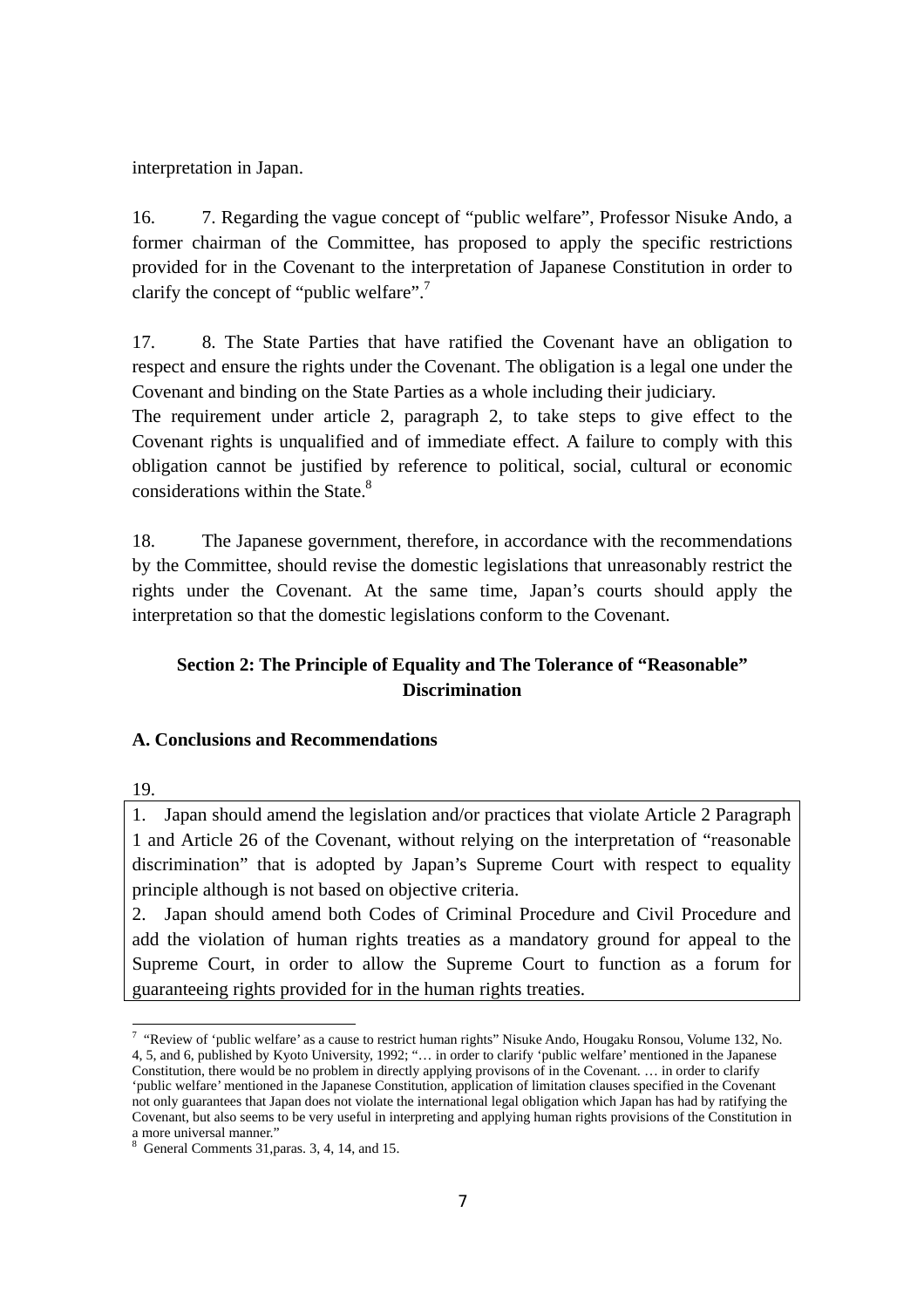#### **B. Subjects of Concern and Recommendations of the Human Rights Committee**

20. The concluding observations on the Fourth Periodic Report (paragraph 11)

 The Committee is concerned about the vagueness of the concept of "reasonable discrimination", which, in the absence of objective criteria, is incompatible with Article 26 of the Covenant. The Committee finds that the arguments advanced by the State party in support of this concept are the same as had been advanced during the consideration of the third periodic report, and which the Committee found to be unacceptable.

21. The Committee on Economic, Social and Cultural Rights comments as follows in their concluding observations dated September 24, 2001 on the Japanese government's Second Periodic Report

The Committee expresses its concern that the State party interprets the principle of non-discrimination as being subject to progressive realization and to "reasonable" or "rationally justifiable" exceptions.(paragaraph12)

The Committee requests the State party to take note of its position that the principle of non-discrimination, as laid down in Article 2 (2) of the Covenant, is an absolute principle and can be subject to no exception, unless the distinction is based on objective criteria. The Committee strongly recommends that the State party strengthen its non-discrimination legislation accordingly.(paragraph 39)

## **C. The Government's Response and its Fifth Periodic Report**

22. Regarding the aforementioned concerns expressed by the Committee about Article 26 of the Covenant, the Government has continued to ignore the issue without any explanation, efforts for improvement, or rebuttals noted in its periodic reports.

#### **D. Position of the JFBA**

## 1. Interpretation on the principle of equality

23. Under Article 26 of the Covenant, any and all discriminations shall be banned in principle. They are only tolerated "if the criteria for such differentiation of the treatment are reasonable and objective and if the aim is to achieve a purpose which is legitimate under the Covenant". (General comment 18, paragraph 13)

#### 2. The Government's response

24. Even after the Committee's concluding observations above was made in public,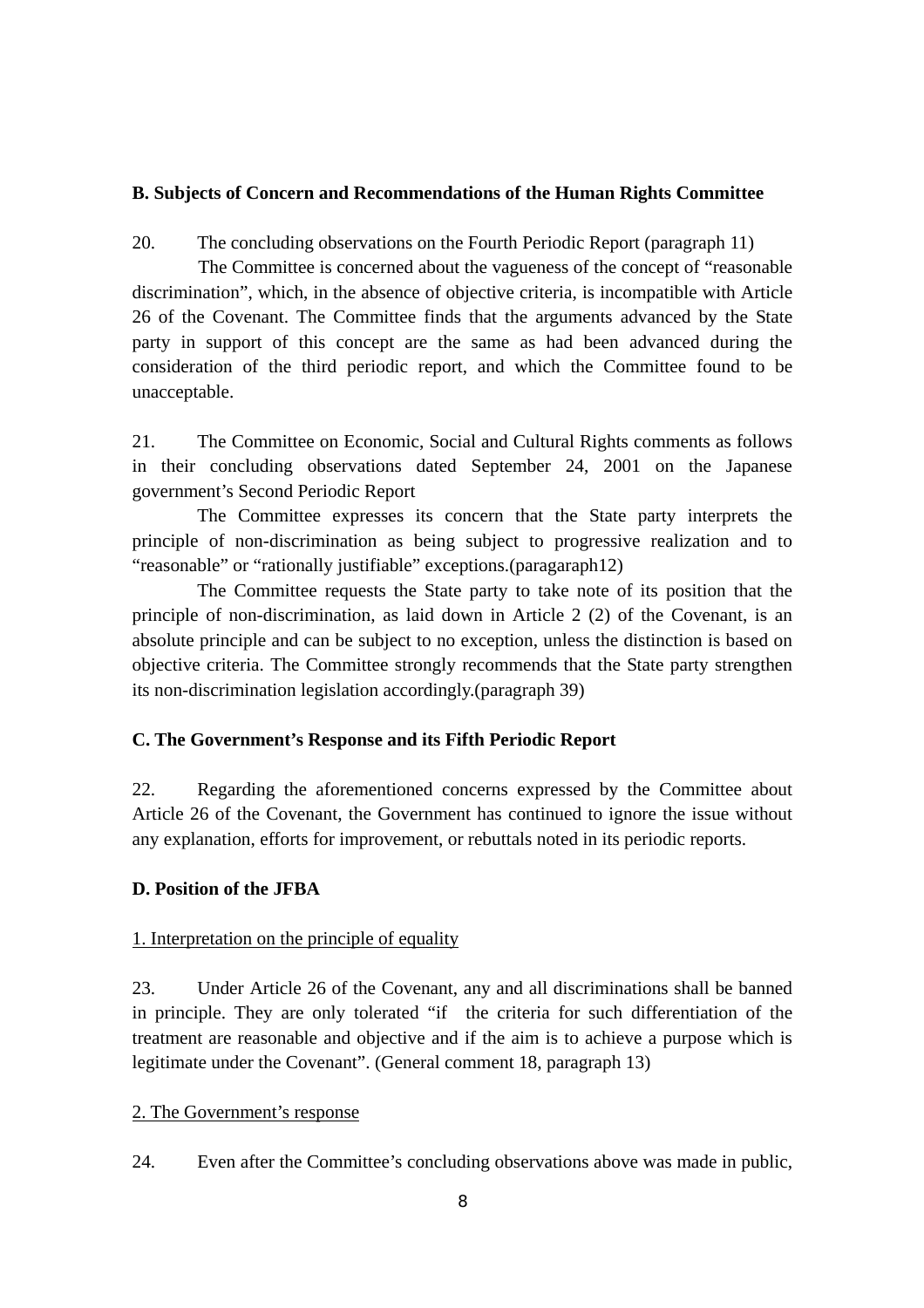the Government has taken no measures at all to redress the situation where discriminatory legislation and/or practices are left as they are on the ground of "reasonable discrimination" that lacks objective criteria. In addition, as is seen in the court decisions, the Japan's courts make a judgment of permitting such discriminatory legislation and/or practices by regarding them as "reasonable", while continuing to lack objective criteria. About these circumstances, the Committee on Economic, Social and Cultural Rights expresses its concern and recommends reinforcing legislation to ban discrimination.

## 3. The Supreme Court's interpretation with respect to the principle of equality

25. The Japanese Constitution, in Article 14 Paragraph 1, guarantees the principle of equality by providing that "all the people are equal under the law and there shall be no discrimination in political, economic or social relations because of race, creed, sex, social status or family origin". The Supreme Court, in its interpretation, has expanded the target for such guarantee by not limiting to "Japanese nationals", whereas it also maintains that it is "unreasonable discrimination" that is banned by the Constitution and thus the distinction recognized as "reasonable discrimination" does not violate Article 14 Paragraph 1.

26. The Supreme Court, however, has justified the discriminatory legislation and/or practices by recognizing them as "reasonable discrimination", without clarifying what constitutes reasonable discrimination or based on what kind of criteria reasonability should be judged. For example, the Supreme Court has made a decision as below on discriminatory division of inheritance to children born out of wedlock, which will be later examined in detail:

"Because legal marriage is a part of the current Civil Code, the above provision should be regarded as having a reasonable basis. The reasons for establishment of this provision and its specifying as the legal inheritance for the child born out of wedlock one-half that of the child born in wedlock cannot be held to be grossly unreasonable or exceeding the bounds of the reasonable discretionary power given the legislature. This provision cannot be found to constitute unreasonable discrimination, and therefore is not in violation of Article 14 paragraph 1 of the Constitution." (Supreme Court decision of July 5, 1995 (Grand Bench))

27. In the case where the Japanese government refused payment of military pensions to the Taiwanese residents who had been members of the Japanese armed forces when Taiwan had been annexed to Japan before World War II, giving the reason that they had lost Japanese nationality after the war, the Supreme Court made a decision as below:

"[Restriction of military pensions to Japanese nationals] can be interpreted as being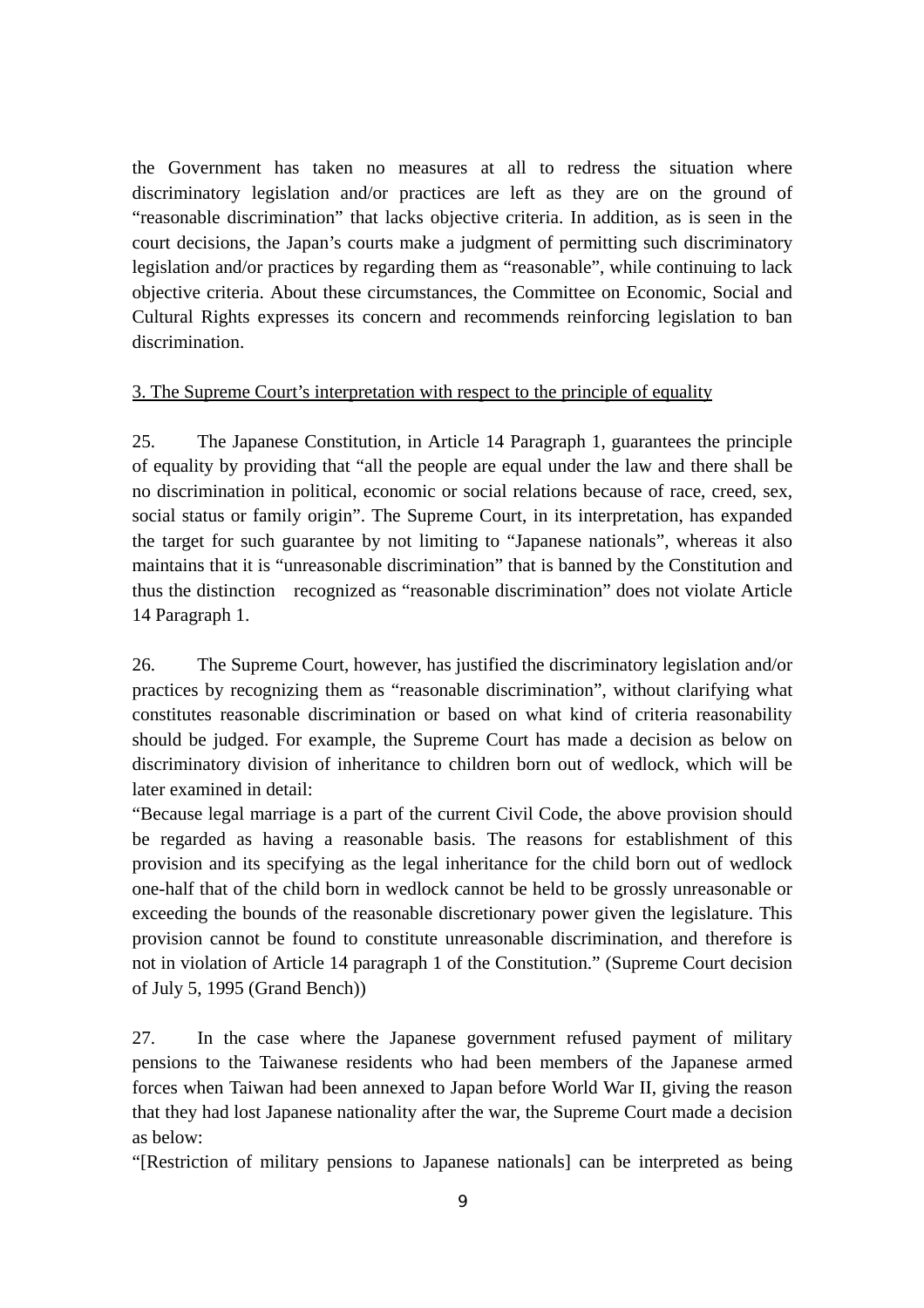based on the fact that the problem of compensation to Taiwanese residents who were members of the Japanese armed forces was scheduled to be resolved through negotiations between the two governments. This should be regarded as constituting an adequately reasonable basis. Consequently, even though discrimination has occurred between former military members having Japanese nationality and former military members who were residents of Taiwan as a result of the nationality requirement, because it is based on the above grounds ... it cannot be said to be in violation of Article 14 of the Constitution." (Supreme Court decision of April 28, 1992 (Third Petty Bench))

## 4. The Supreme Court's response to the claim of a violation of Article 26 of the Covenant

28. In cases where discrimination is at issue, the plaintiffs have often invoked Article 26 of the Covenant, together with the principle of equality of the Constitution. The Supreme Court in such occasions has either made no judgment on Article 26 of the Covenant, or provided no remedies through application of Article 26 based on the decision that it should guarantee no more than the principle of equality in the Constitution.

29. For example, in the aforementioned decision made by the Supreme Court on discriminatory division of inheritance to children born out of wedlock, the Supreme Court rejected an appeal without making any judgment about violation claimed by the party of Articles 24 and 26 of the Covenant. With respect to the discrimination under the pension law described above, the Supreme Court again made no judgment at all about violation claimed by the party of Article 26.

30. The Supreme Court also maintained in its decision shown below on the system of fingerprinting imposed by the then Alien Registration Law on the foreigners living in Japan:

"The fingerprinting system intended for the alien residents in Japan holds reasonability, necessity, and validity for the above purposes. The aliens who are not a part of the family registration (koseki) system have a difference in terms of social facts from Japanese citizens, and difference in treatment between the aliens and Japanese is based on reasonable grounds. Article 14 of the Alien Registration Law, therefore, does not violate Article 14 of the Constitution. … Given the aforementioned reasons, it is impossible to take Article 14 of the Alien Registration Law as being in violation of Articles 7 and 26 of the International Covenant on Civil and Political Rights." (Supreme Court decision of February 22, 1996 (First Petty Bench))

Incidentally, this fingerprinting system was abolished later.

31. The Supreme Court thus made a judgment on Article 26 of the Covenant by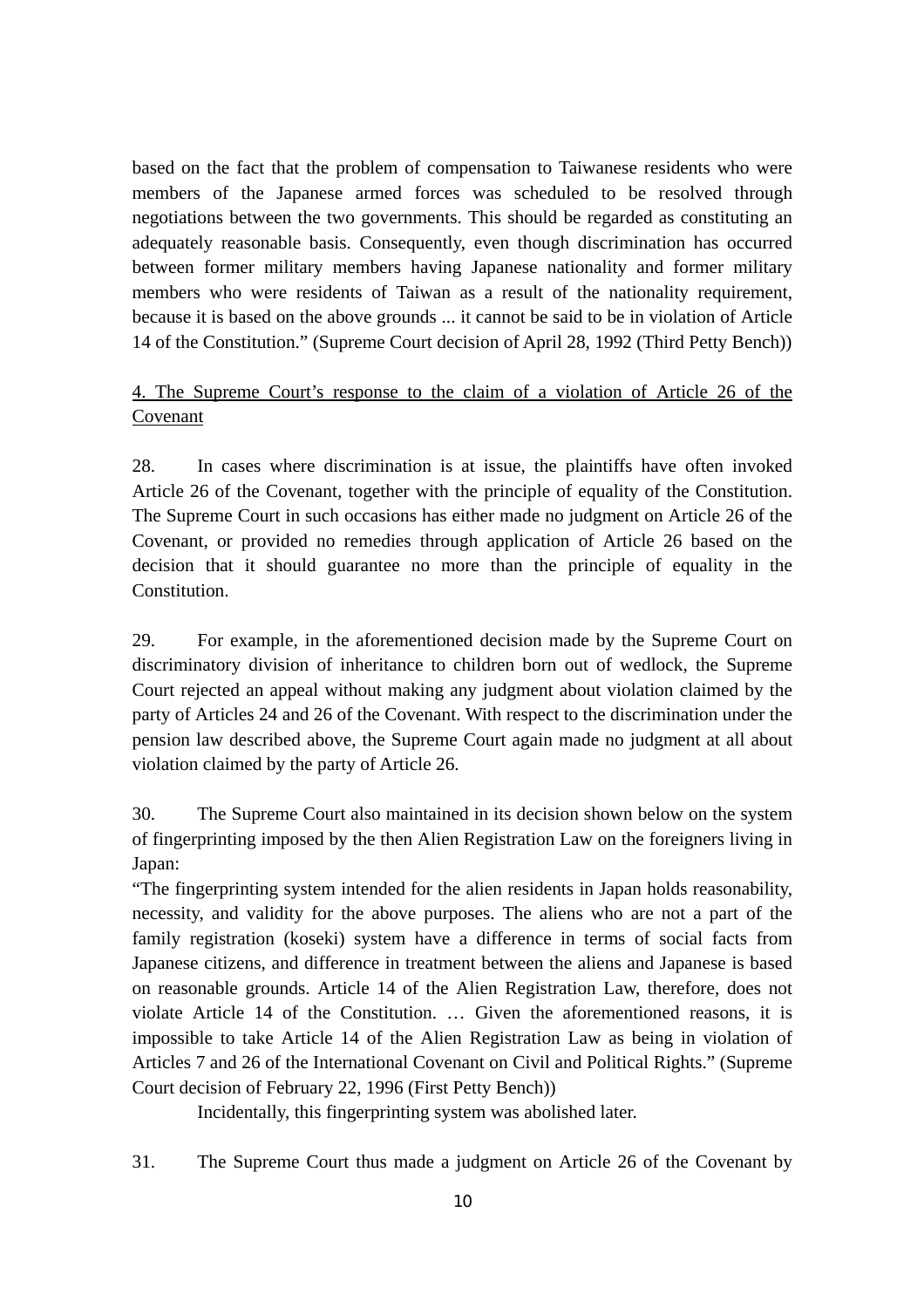immediately applying the same domestic doctrine as that of constitutionality.

32. On the other hand, it should be noted that with respect to discriminatory division of inheritance to children born out of wedlock, two judges expressed dissenting opinions in the decision dated March 28, 2003 of the third petty bench of the Supreme Court as below:

"In the international community, the Human Rights Committee of the United Nations examined the Fourth Periodic Report submitted by Japan in accordance with Article 40 of the International Covenant on Civil and Political Rights, and in their concludng observations of November 1998 expressed continued concerns again following the previous examination over discrimination of children born out of wedlock with regard to right to inherit. It reaffirms the position that all children should be equally protected in compliance with Article 26 of the Covenant, and recommends Japan to take necessary measures to revise laws including Article 900, paragraph 4 of the Civil Code."

#### 5. Measures Japan should take under Article 26 of the Covenant

33. The Supreme Court's interpretation of permitting "reasonable discrimination" that lacks objective criteria with regard to the principle of equality has resulted in recognizing a discrimination that would not be tolerated under Article 26 of the Covenant. The Japanese government, as a party to a lawsuit, also has invoked the Supreme Court's such interpretation, and backed by that it has left discriminatory legislation and/or practices as they are without correcting them. The Government, therefore, should primarily take actions to amend legislation and/or practices in violation of Articles 2 and 26.

34. One of the major obstacles that prevents guarantee by the human rights treaties from being applied in Japan's domestic courts is that the Supreme Court does not have a duty to make judgments on the point of issue related to the human rights treaty. In both criminal and civil proceedings including administrative lawsuits, the mandatory ground for appeal to the Supreme Court is limited to unconstitutionality, and whether or not to judge the point of issue related to the international customary law or human rights treaty is not mandatory and left to the Supreme Court's discretion. Thus, under the present system, the Supreme Court is able to reverse the conclusion without making any decision on human rights treaty even if the lower courts decide that a certain ordinance/disposition violates human rights treaty. Moreover, even though the lower courts' judges make an interpretation or judgment on an argument presented by the party citing the international customary law or human rights treaty, the Supreme Court does not provide the unified function for the interpretation or judgment, which puts not only the party to the case but also the lower courts' judges to a difficult situation. These problems leave the Supreme Court no other option than to change its attitude and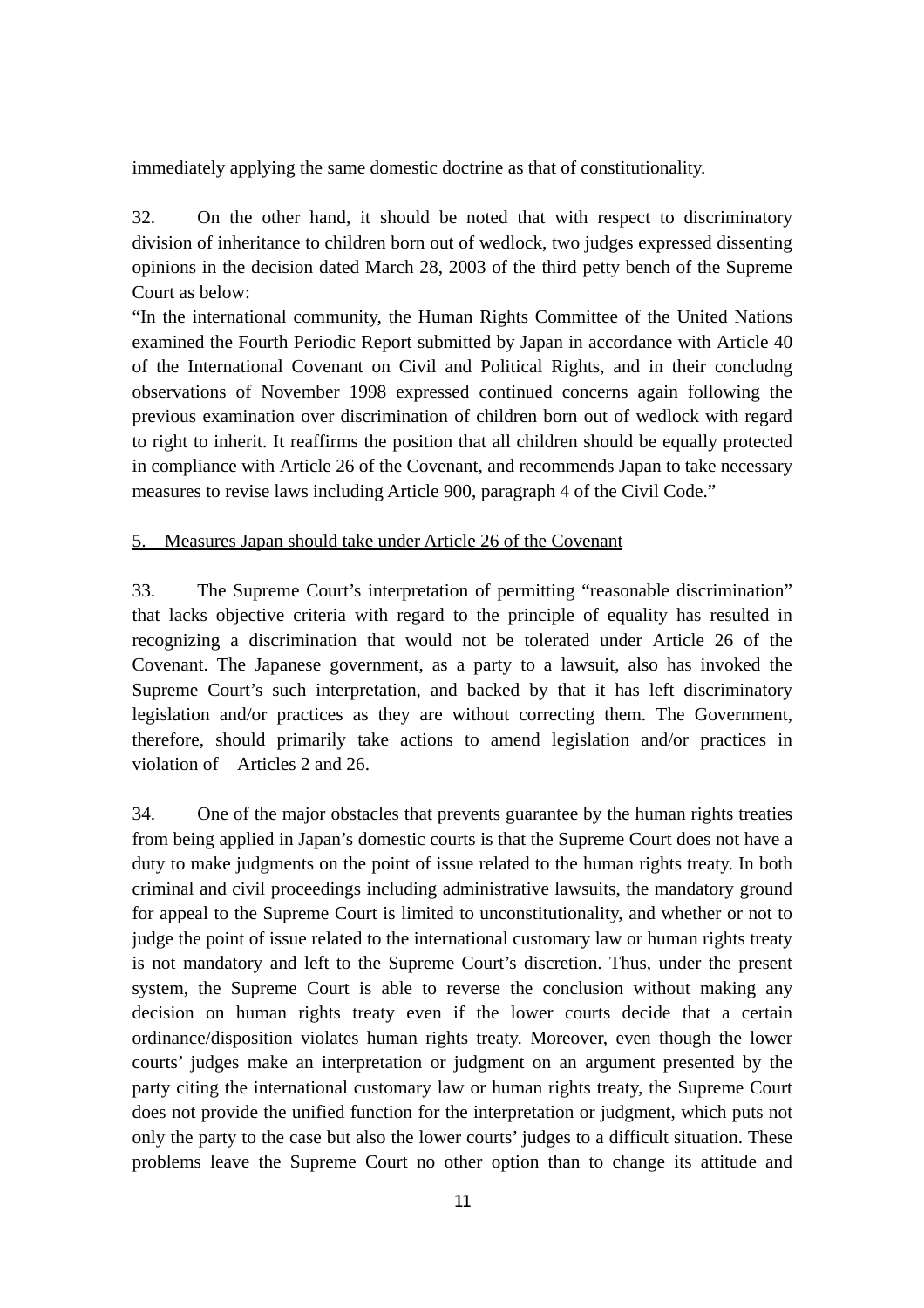willingly make a decision on the issues related to human rights treaty, or to be provided with legal obligation to judge such issues.

## **Section 3: Japan's anti-Covenant attitude (Article 2)**

#### **A. Conclusions and Recommendations**

35.

The Committee expressed concerns and recommendations on many issues in its concluding observations on the Third and Fourth Periodic Reports. Japan should follow such recommendations and faithfully comply with the Covenant.

## **B. Subjects of Concern and Recommendations of the Human Rights Committee**

36.

1. Concluding observations in the Fourth Periodic Report (paragraph 6)

"The Committee regrets that its recommendations issued after the consideration of the third periodic report have largely not been implemented".

Following this comment, the Committee raised various specific issues in paragraphs 7 through 33, expressed its concerns over Japan's failure to implement the Covenant, and recommended improvements.

2. Concluding observations on the Third Periodic Report (paragraph 8)

The Committee believes that it is not clear that the covenant would prevail in the case of conflict with domestic legislation and that its terms are not fully subsumed in the Constitution.

Following this comment, the Committee raised various specific issues in paragraphs 9 through 19, expressed its concerns over Japan's failure to implement the Covenant, and recommended improvements.

## **C. The Government's Response and its Fifth Periodic Report**

37. 1. The Japanese government in the chapter entitled "Article 2" of its report only noted several issues on its obligation to implement the Covenant without mentioning any institutional and organizational efforts that must be made after examination of its Fourth Periodic Report in order for Japan to fulfill its obligation of the Covenant:

In the subsection entitled "A. Concerns pertaining to foreign nationals, 1. Issues related to foreign nationals living in Japan", it stated that

(a) The fingerprinting system has been abolished. (paragraph 38)

(b) Efforts have been made to develop a system to accept foreign nationals who wish to work in Japan. (paragraphs 3-941)

(c) In employment exchange or the like, foreign nationals basically "should, therefore,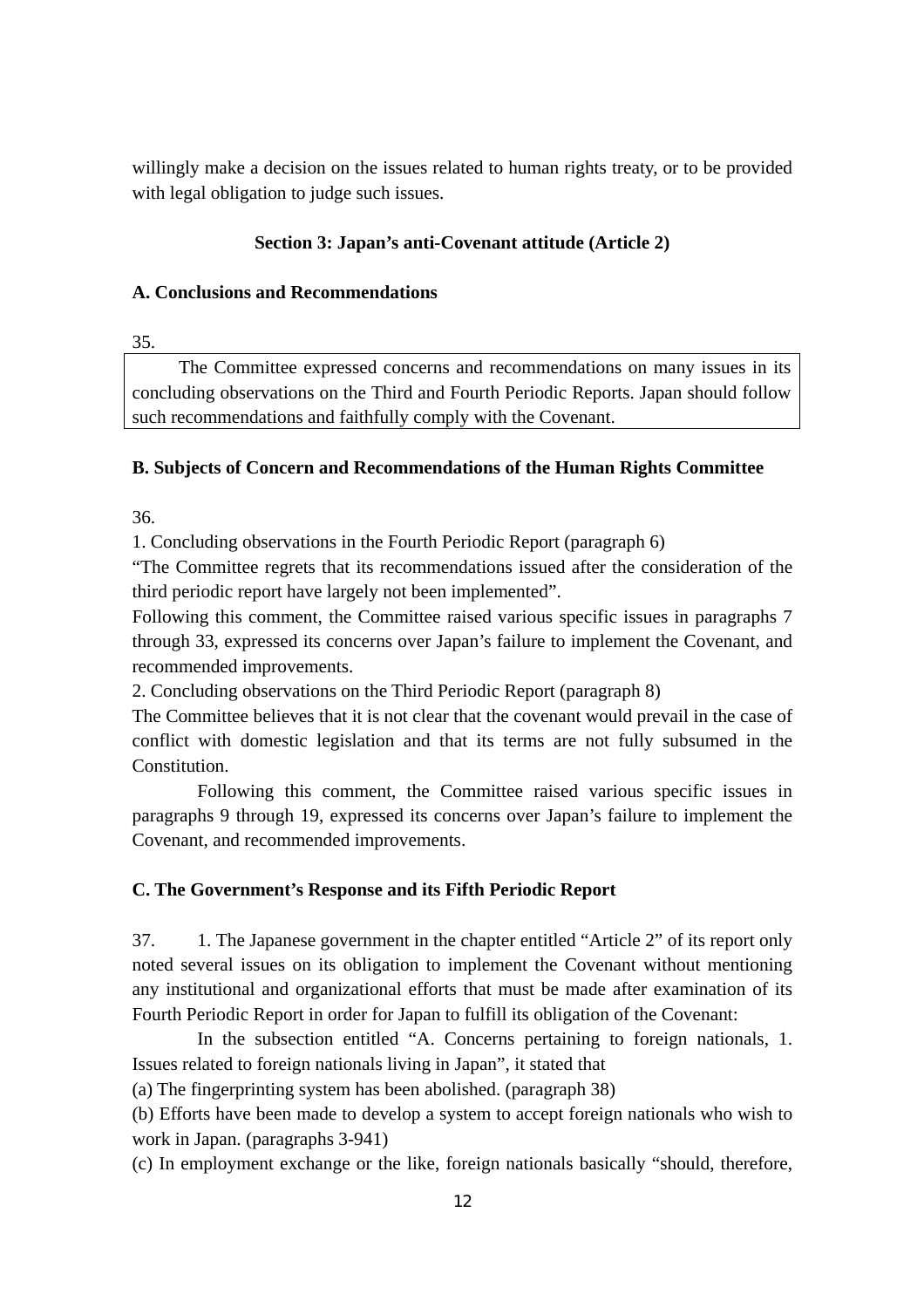be able to receive the same employment placement as Japanese nationals do". (paragraphs 42-49)

The subsection entitled "2. Concerns pertaining to Korean residents in Japan" describes:

(a) "Awareness-raising activities to eliminate prejudice and discrimination" (paragraphs 51 and 52), and

(b) The penal provisions for not carrying the alien registration certificate have been alleviated (paragraphs 53 and 54).

(c) With respect to Korean schools, the Government stated that children of foreign nationals who do not have Japanese nationality can receive compulsory education at Japanese public schools free of charge if they wish so. If they do not, they can receive education at foreign schools such as Korean schools, American schools, German schools, etc. They can also proceed to higher education through examination. (paragraphs 55-57)

38. 2. However, all of these improvements are insufficient as described below in this report. In addition, the Committee has expressed a lot of concerns other than those referred to in the government's report, and recommended the government of Japan to conform to the Covenant. Nevertheless, the Government has not taken any adequate measures including legislative ones so as to abide by Article 2 of the Covenant for the past nine years, which are stated in detail in each paragraph of this report.

39. Above all, for ratification of the First Optional Protocol, no progress has been seen despite a strong recommendation made in the concluding observations of the Third Periodic Report.

40. In the concluding observations of the Fourth Periodic Report, the Committee expressed its regrets as above that "its recommendations after the consideration of the third periodic report have largely not been implemented". (paragraph 6) And it recommended again to ratify the First Optional Protocol.(paragraph 33).

41. However, the Government in its report (paragraph 62) only commented that the Optional Protocol "is noteworthy from the viewpoint of effectively securing implementation of the Covenant". With respect to the ratification itself, the report only stated that "the Government is presently giving serious and careful consideration, … as concerns have been raised that this system may give rise to problems with respect to the Japanese judicial system, including the independence of the judiciary as guaranteed by the Constitution". Thus, no progress has been seen at all for this issue.

## **D. Position of the JFBA**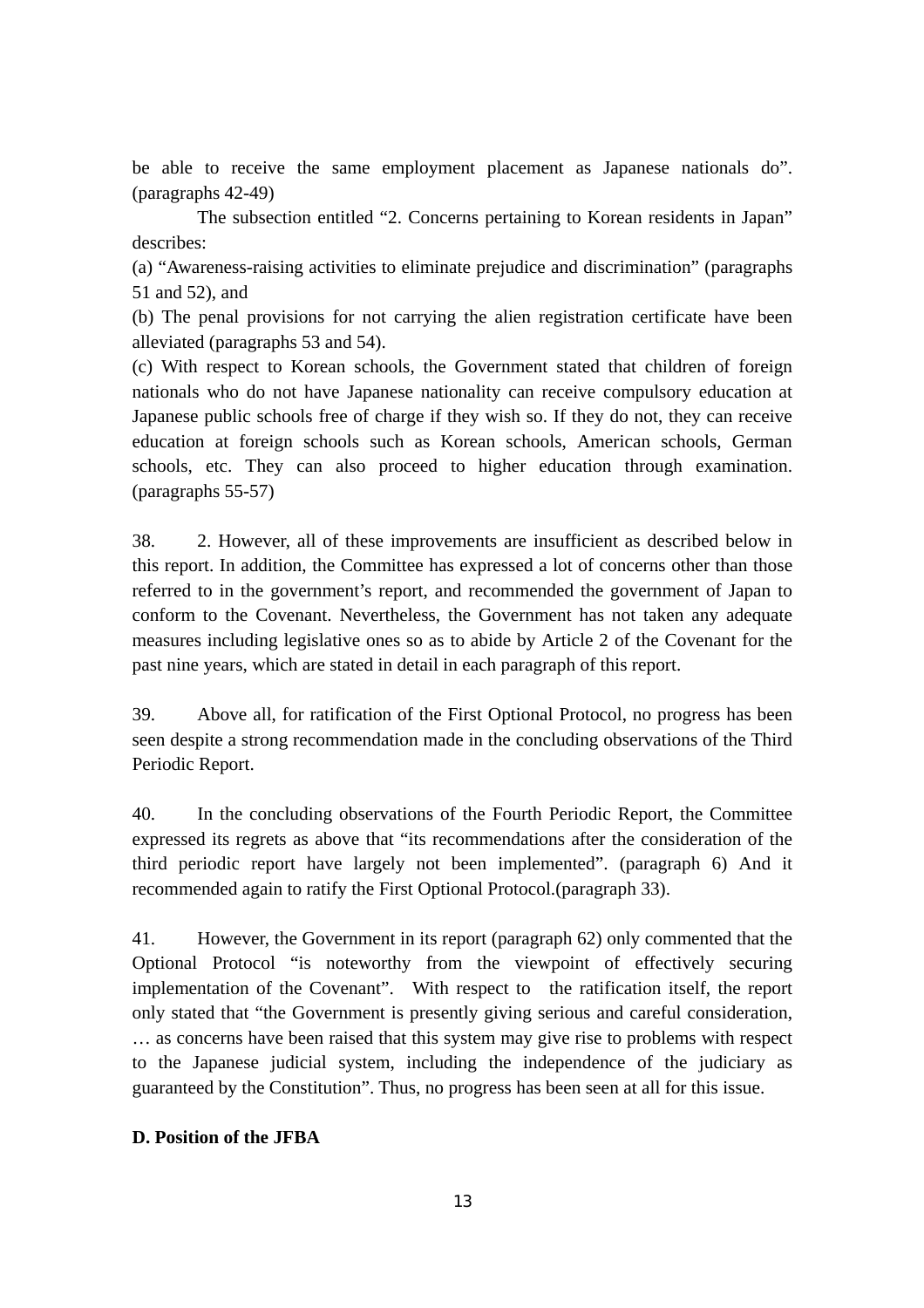42. 1. Japan's failure to implement the Covenant described above shows the fact that Japan as a State Party neither respects the Covenant nor has a will to sincerely fulfill the obligation of Article 2.

43. 2. The government of Japan does not have within its organization any system that examines whether or not domestic legislation or its administrative enforcement complies with the Covenant . Neither does it have any such system outside the governmental organization.

44. 3. Japan, therefore, should immediately take necessary measures to fulfill the obligation under Article 2 of the Covenant.

## **Section 4: Establishment of Domestic Institution for the Protection of Human Rights**

#### **A. Conclusions and Recommendations**

45.

Japan should promptly establish a domestic human rights protection institution that is truly independent from the Japanese government and functions as a system to investigate infringements of human rights for effective remedy of harm caused by human rights infringements, and to fulfill, respect, and guarantee human rights specified in the Covenant.

## **B. Concluding observations of the Human Rights Committee**

46. The Committee strongly recommends to the State Party to set up an independent mechanism for investigating complaints of human rights. (paragraph 9)

More particularly, the Committee is concerned that there is no independent authority to which complaints of ill-treatment by the police or immigration officials can be addressed for investigation and redress. The Committee recommends that such an independent body or authority be set up without delay. (paragraph 10)

## **C. The Government's Response and its Fifth Periodic Report**

47. The government stated in the report that "in March 2002 the Government of Japan submitted to the Diet the human rights protection bill which has the objectives of carrying out fundamental reform of the existing human rights volunteers system and establishing a human rights committee, an entity independent of the Government, mandated to raise awareness regarding human rights and to promote the adoption of effective remedy to harm caused by human rights infringements. The bill was not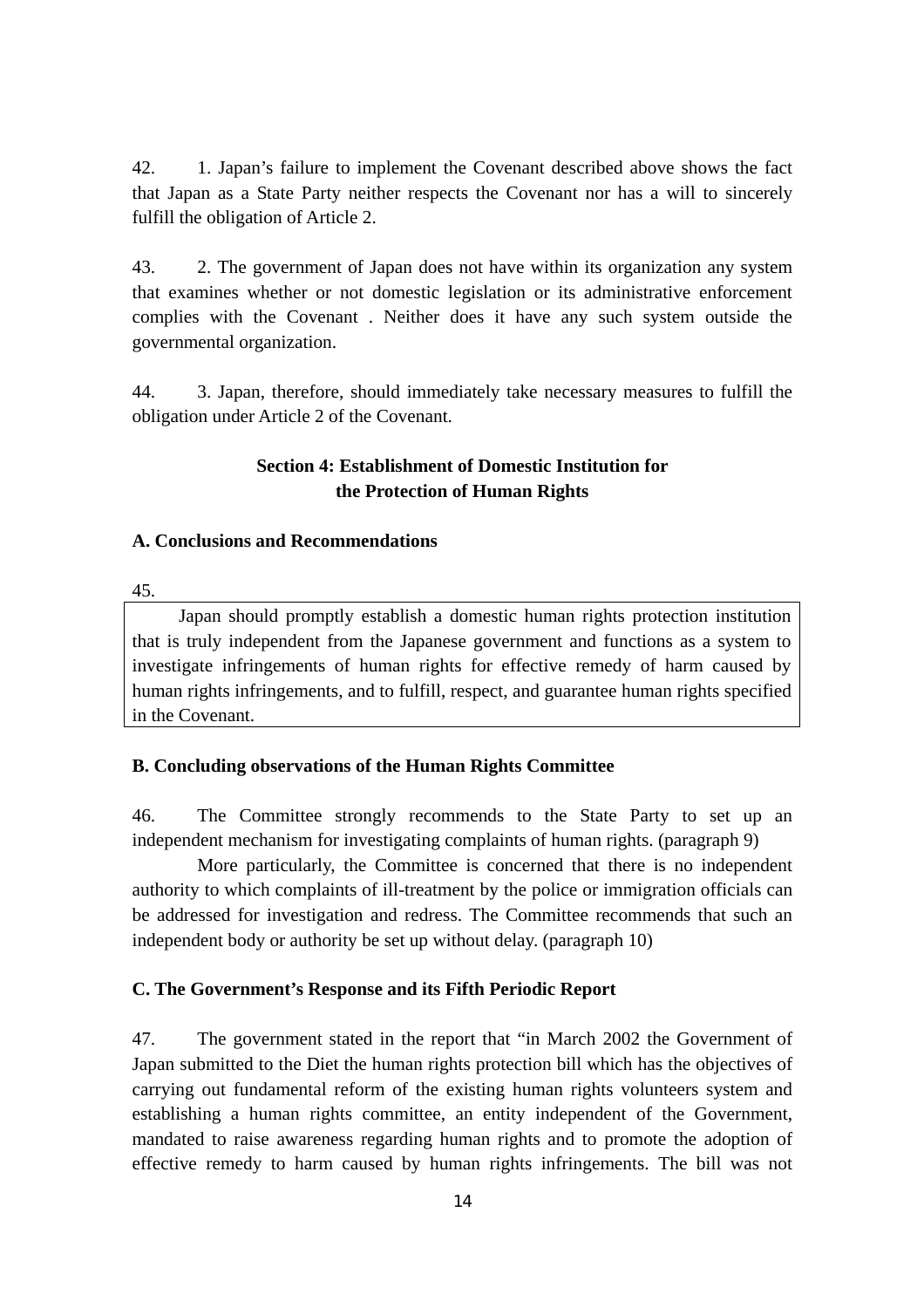passed, however, due to dissolution of the House of Representatives in October 2003. The Government will continue to review the bill. (paragraph 1)

#### **D. Position of the JFBA**

#### 1. The government's previous response

48. As mentioned in the government's report, on March 8, 2002 the Japanese government submitted to the Diet the Human Rights Protection Bill, which, however, included fatal flaws described below. The bill, therefore, has faced with extensive oppositions by citizen and is yet to get through the Diet.

49. (1) The human rights committee, which would be established as a domestic human rights protection institution by the Human Rights Protection Bill submitted by the government, would be recognized as an affiliated agency of the Ministry of Justice, and substantially placed under the jurisdiction of the Minister of Justice. The human rights committee would be depended on for everything including the committee's budget, administrative staff, and local office or organization control for local activities. The committee would be comprised of five members who would be appointed by the Prime Minister with the consent of the Diet and would independently its wield authority. However, the five members would depend on the administrative staff for the activities of investigating and judging the cases throughout Japan. The existing organization of the Civil Liberties Bureau of the Ministry of Justice would be retained for the staff responsible for practical business of human rights remedy activities. In addition, the committee's local activities would be conducted by not the committee itself, but the District Legal Affairs Bureau that would be entrusted by the committee. In short, the domestic human rights protection institution proposed by the government cannot be recognized as being independent from the government. In fact, it is not independent from the Ministry of Justice either. This does not comply with the Paris Principle.

50. (2) The concept of "human rights", which are the object for protection and remedy, is not clear. Among human rights infringements by public power, only "discrimination and abuse" are the object for protection and remedy. For human rights infringements other than discrimination and abuse, the victims themselves have to spend time and money to obtain a decision by court for remedies. Criminal complaints are submitted to either police or prosecutors, and therefore it cannot be much expected that the committee would act for the victims of human rights infringements by public power.

51. With respect to human rights infringements by private individuals, they would not be the object for investigation and remedy unless they fall under "discrimination and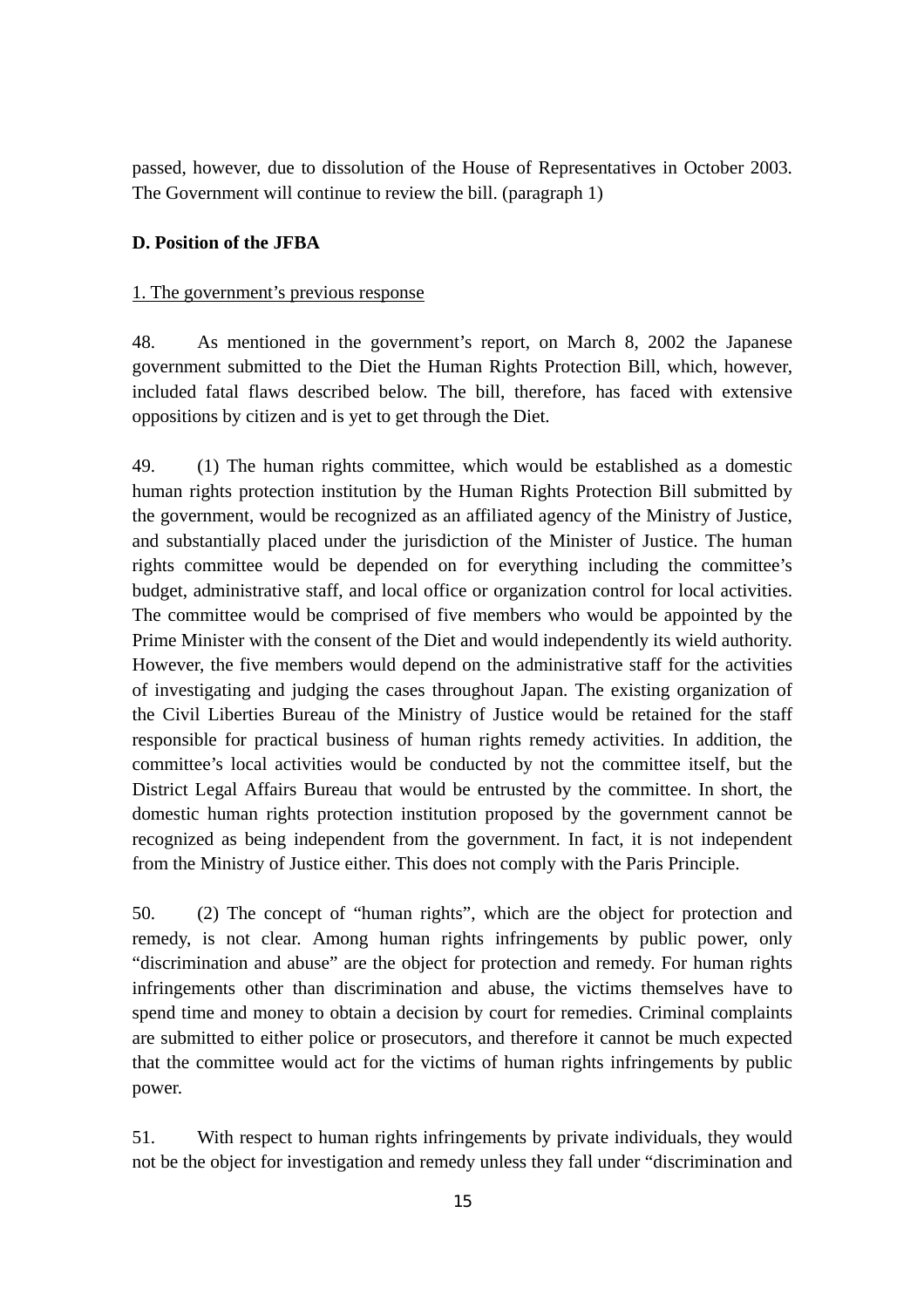abuse" even though they are not in accord with the human rights criteria specified in the international standards on human rights. The human rights infringements in the labor relations are entrusted to the Minister of Health, Labor and Welfare, and the human rights committee would not deal with them.

52. In addition, the provisions of investigation and remedies for human rights infringements by mass media have been specially incorporated, resulting in concerns about infringement (caused by investigation) of media freedom and public right to know.

## 2. The JFBA's observation and activities with respect to the Human Rights Protection Bill

53. In the concluding observation in the examination of the Japanese government's Fourth Periodic Report, the JFBA has requested the government to establish "a national human rights institution independent from the government" as recommended by the Committee. However, it considers that "the human rights committee" based on the Human Rights Protection Bill that the government is currently trying to enact does not satisfy the conditions of the domestic human rights protection institution that the Committee has recommended to establish.

54. The primary reason is that the committee lacks independence from the Ministry of Justice. It is because there is concern that effective investigation and remedies would not be conducted and provided for the human rights infringements by the staff of immigration offices or detention facilities, if the committee was established as the Justice Ministry's affiliated agency that employs and supervises the staff of these facilities.

55. Second, among the human rights infringements, the object for the remedies is limited to the abuse only by public officials or persons in a certain position who use discriminatory language and behavior, and wield public power as well. The JFBA considers that with such limitation the human rights infringements of violation of the international human rights standards and of unreasonable detention will not be appropriately handled.

56. The JFBA believes that to appropriately respond to the recommendations made by the Committee in the previous examination, the government must satisfy the following six minimum conditions: (1) the committee should be placed under the jurisdiction of the Cabinet Office, not the Ministry of Justice, (2) the committee members should be appointed by the Recommendation Committee formed within the Diet, in accordance with the criteria that represent voices of all levels of Japanese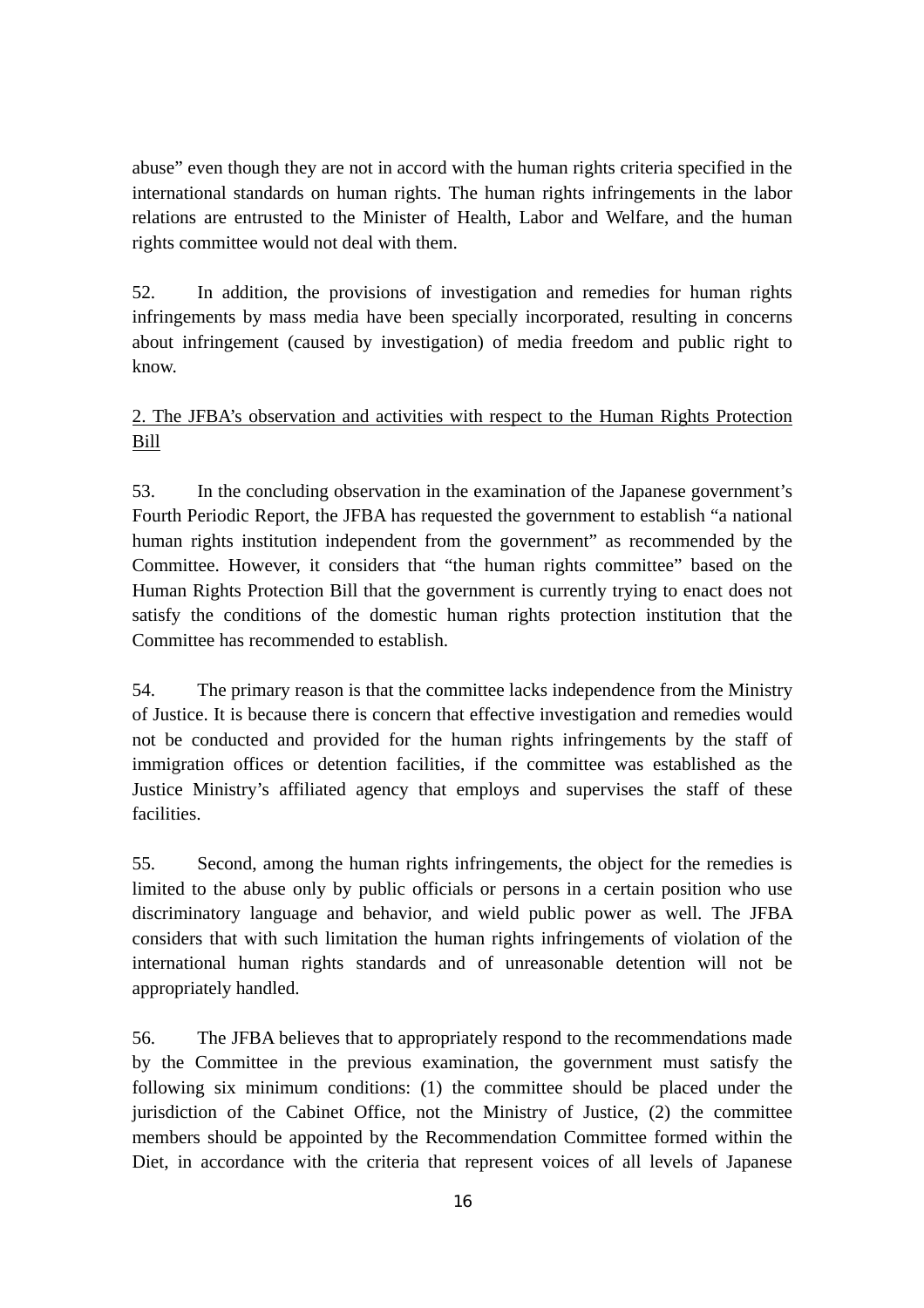citizens, (3) the staff should be appointed/dismissed independently by the national human rights institute, and not be exchanged with those in other government ministries and agencies, (4) the Director-General as well as the members of the Secretariat should have knowledge and experience required for human rights protection, and a lawyer should be appointed if a qualification as an officer of the court is necessary, (5) Independent local offices should be established, and (6) all of the human rights infringements specified in the Constitution and international human rights laws, especially those conducted by the public power, should be stipulated as being involved, and the committee has responsibility and authority to make policy recommendation and implement human right education.

57. Some of the UN treaty bodies have requested Japan to establish as soon as possible a domestic human rights protection institution that complies with the Paris Principle.<sup>9</sup> <sup>10</sup>

#### **Section 5: Ratification of the First Optional Protocol to the Covenant**

## **A. Conclusions and Recommendations**

#### 58.

The Government has not ratified the First Optional Protocol stating that it may give rise to problems with respect to the Japanese judicial system including the independence of the judiciary. However, this argument has no rationality at all. Thus, the Government should immediately ratify the First Optional Protocol.

#### **B. Subjects of Concern and Recommendations of the Human Rights Committee**

#### 59. The Committee has recommended ratification of the First Optional Protocol in

 $\overline{a}$ 9

|                  | Organizations/Commissions                                       | Summary                                                                                                                                                                                 |
|------------------|-----------------------------------------------------------------|-----------------------------------------------------------------------------------------------------------------------------------------------------------------------------------------|
| April 2001       | Committee on the Elimination of<br>Racial Discrimination        | "Enactment of special law on antidiscrimination"<br>and provisions for remedies by a state<br>institution"                                                                              |
| September 2001   | Committee on Economic, Cultural<br>and Social Rights            | Requested to establish the institution as soon as<br>possible in accordance with the Paris Principle<br>and the Committee's General Comment No. 10.<br>(conluding observations para 38) |
| <b>July 2003</b> | Committee on the Elimination of<br>Discrimination Against Women | Expressed concern about independence of the<br>human rights committee described in the Bill.                                                                                            |
| January 2004     | Committee on the Rights of the<br>Child                         | "The human rights committee described in the<br>Bill should be reexamined so as to comply with<br>the Paris Principle."                                                                 |

 $10$  Mr. Brian Burdekin, the Special Advisor to the United Nations High Commissioner for Human Rights who visited Japan in July 2002, the spokesman of the South Korean human rights committee, the chairman of the Australian human rights committee, and the members of the APF-related domestic human rights committees have also pointed out the issue.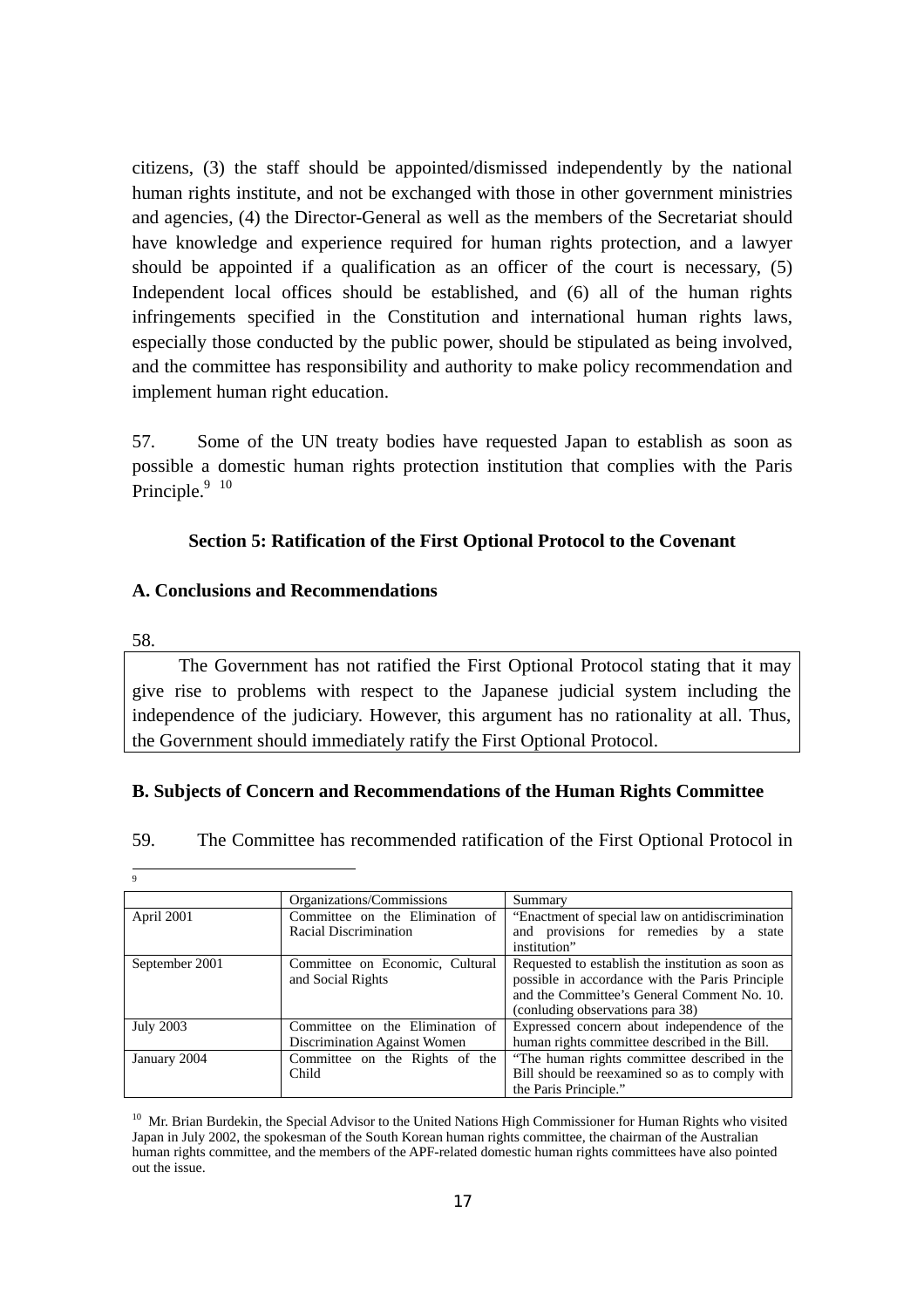its comments made after the examination of the Third Periodic Report (paragraph 16), and again in the concluding observations made after the examination of the Fourth Periodic Report (paragraph 33).

#### **C. The Government's Response and its Fifth Periodic Report**

60. The Government does not show an attitude at all to ratify the First Optional Protocol in the near future. It stated in the present report that "the Government is presently giving serious and careful consideration, while observing the system operate, whether or not to accede to the Optional Protocol, as concerns have been raised that this system may give rise to problems with respect to the Japanese judicial system, including the independence of the judiciary as guaranteed by the Constitution" (paragraph 62), thus repeating substantially the very same excuse as has been made in the Third and Fourth Periodic Reports.

Such "serious and careful" consideration would have to be continued forever.

#### **D. Position of the JFBA**

61. The irrationality of the Government's excuse of not ratifying the First Optional Protocol because of possible impingement of judicial independence have been repeatedly pointed out by the Committee in each consideration of the Third and Fourth Periodic Reports. As a result, the aforementioned recommendation for ratification has been made.

62. The First Optional Protocol, which came into effect in 1976, has rapidly increased its member states to 109 countries at present. In the Asia-Pacific region, South Korea, Philippines, Australia, and New Zealand have ratified the Protocol. Nevertheless, the Japanese government to date has not shown any stance at all toward ratification of the Protocol. Such attitude is totally improper as the state that has been appointed to a member of the council of the newly established United Nations Human Rights Council.

63. The international human rights treaties formulated by the United Nations that recognize the rights of individual victims to communicate to and seek remedy from each treaty-based international agency include this First Optional Protocol to the Covenant on Civil and Political Rights, Convention against Torture (Article 22) adopted in 1984, Convention on the Protection of the Rights of All Migrant Workers and Members of their Families (Article 77) adopted in 1990, and the Optional Protocol to the Convention on the Elimination of All Forms of Discrimination against Women adopted in 1999. In addition, the two international conventions on protection of human rights adopted last year, namely the Optional Protocol to the Convention on the Rights of Persons with Disabilities and the Convention for the Protection of All Persons from Enforced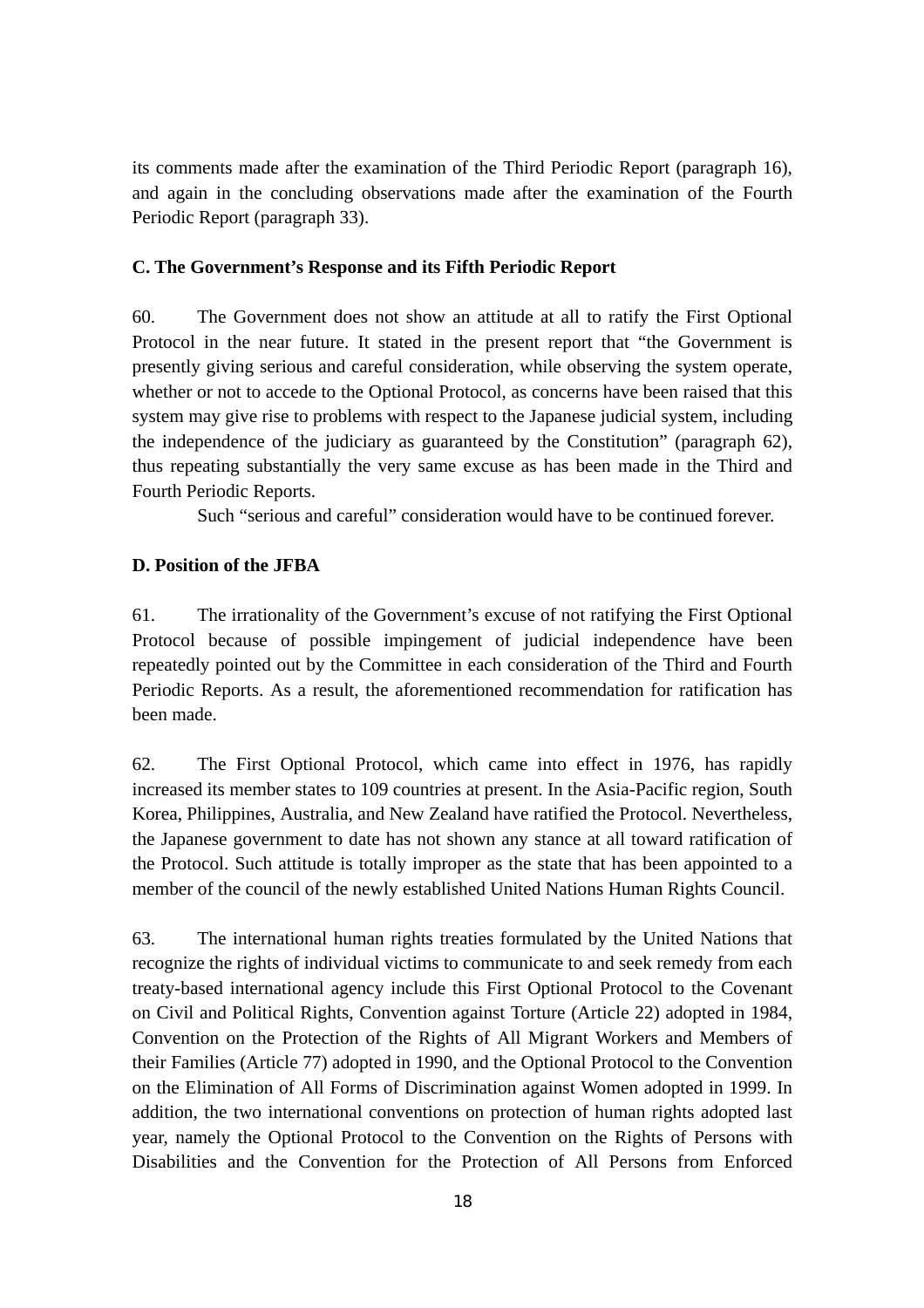Disappearances (Article 31) also contain the system of communications from individuals. These systems are indispensable for the international human rights guarantee at present. Japan, however, has neither ratified, joined, nor made declaration of acceptance of any such system.

64. In addition to the conventions formulated by the United Nations, some regional human rights treaties such as the European Convention on Human Rights, the American Convention on Human Rights, and the African Charter on Human and Peoples' Rights contain the system of communications from individuals. In contrast, there is no such regional human rights treaty in Asia.

65. Looking at the 30 countries that join the Organization of Economic Cooperation and Development (OECD), 28 countries including South Korea and Turkey among them have ratified either the Optional Protocol to the International Covenant on Civil and Political Rights or one of the aforementioned human rights treaties that contain the system of communications from individuals. Among the other two countries, namely Japan and the United States, the U. S. has recognized communications to the Inter-American Commission on Human Rights for violation of declaration of human rights based on the Charter of the Organization of American States. Japan, therefore, is the only country that does not have the system of communications from individuals. Among the participating countries of G8 summit 8 to be held in Hokkaido, Japan again alone does not have the system, suggesting that among the economically advanced countries Japan is the only country that does not hold the system of communications from individuals.

66. Japan is expected to take a leading role in not only the economic field but also the human rights protection area in the international society, and thus has been appointed to one of the first members of the newly established United Nations Human Rights Council. It is quite deplorable from the standpoint of securing universal human rights on a global scale that Japan, being in such a position, has neither ratified the First Optional Protocol nor any other system of communications from individuals.

67. Moreover, the implementation within Japan of the Covenant on Civil and Political Rights has not been sufficient due to failure to ratify the First Optional Protocol. Judges have insufficient awareness of the Covenant although they are supposed to play an essential role in its domestic implementation. They neglect reflecting appropriate interpretation of the Covenant on their judgments. One of the recent examples is shown in the decision given by the Oita District Court, in which Mrs. Elizabeth Evatt, a former member of the Committee explained as an expert witness about the proper interpretation of Articles 19 and 25. Nevertheless, the Oita District Court offered its own interpretation without paying attention to her explanation. Thus, the District Court was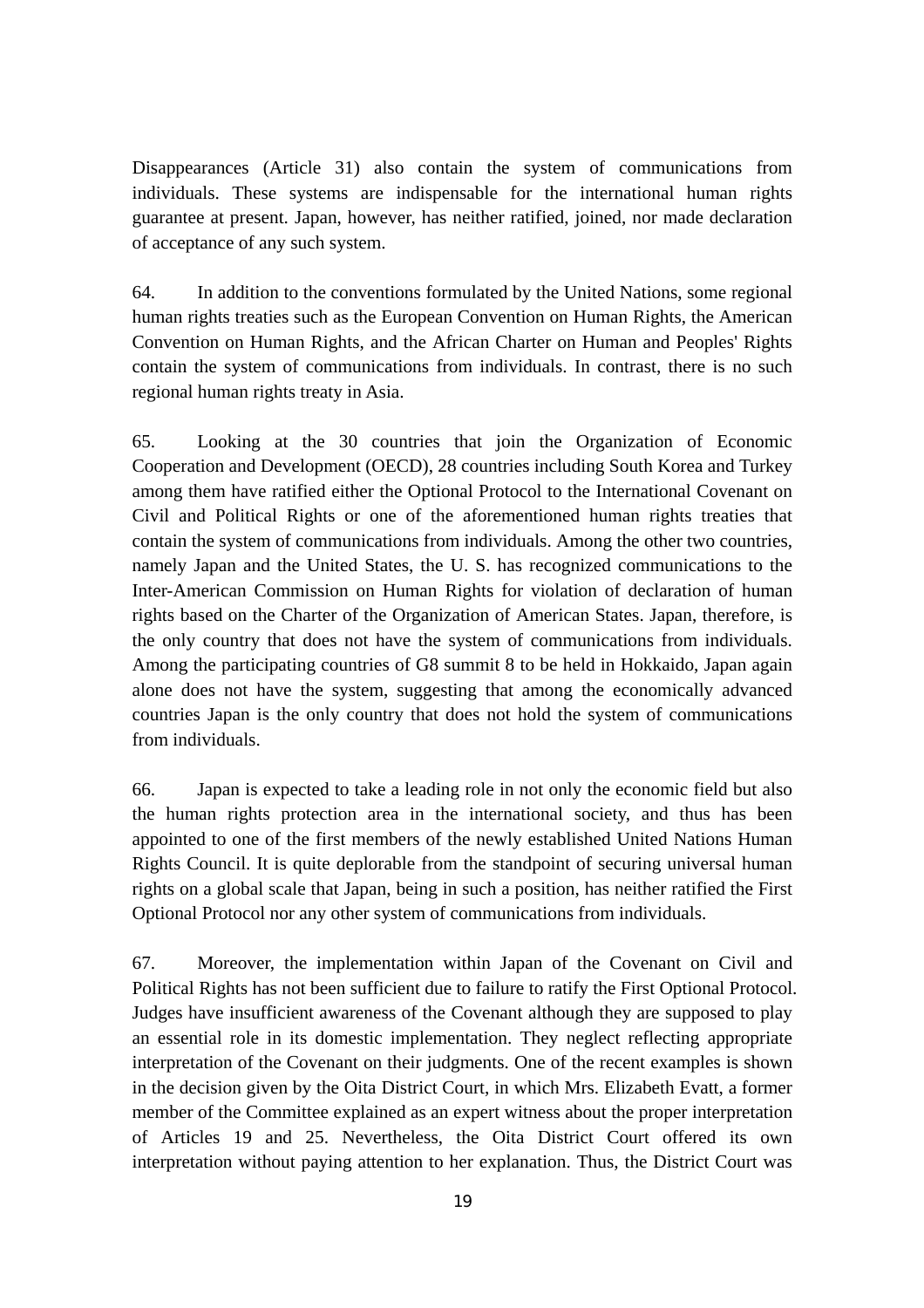criticized by Mrs. Evatt for not attaching any weight to the interpretation by the Committee and making a mistake of interpreting the Covenant the same as the Japanese Constitution.<sup>11</sup> The Judges' such attitude is attributed to the fact that the Government has not ratified the First Optional Protocol and that their judgments therefore are not criticized by the Committee, resulting in showing their own arbitrary interpretation which undermines the human rights guarantee specified in the Convention. It is obvious that the ratification of the First Optional Protocol will drastically improve the situation.

68. Until now, the JFBA, in the declarations made in its periodic assembly and resolutions passed in the human rights conventions, has strongly and repeatedly called on the Government to ratify and become a party to the First Optional Protocol, based on the recognition that the ratification of the Protocol is extremely important in not only implementing the international human rights standards inside Japan but also improving the global human rights situation. It has established a new ad hoc committee recently for realization of the system of individual communications and started to address this issue of ratification with all-out efforts by the entire organization.

69. The Government should ratify the First Optional Protocol as soon as possible.

## **Section 6: Human Rights Education for Judges, Prosecutors and Law-Enforcement Officers**

## **A. Conclusions and Recommendations**

70.

1. The Government should make public the curricula concerning human rights education for judges, prosecutors and law-enforcement officers such as police personnel, personnel for criminal detention facilities, and immigration officials and implement the effective education to ensure human rights that are guaranteed by the Covenant.

2. Especially for judges, in order to acquaint themselves with application of the Covenant, the systematic human rights education shall be implemented including workshops using the human rights manuals issued by the Office of the United Nations High Commissioner for Human Rights and supplying the Committee's general comments and the Views expressed by the Committee to the judges.

## **B. Subjects of Concern and Recommendations of the Human Rights Committee**

71. The Concluding observations on the Fourth Periodic Report

 $\overline{a}$ <sup>11</sup> Elizabeth Evatt, Comment on Oishi case.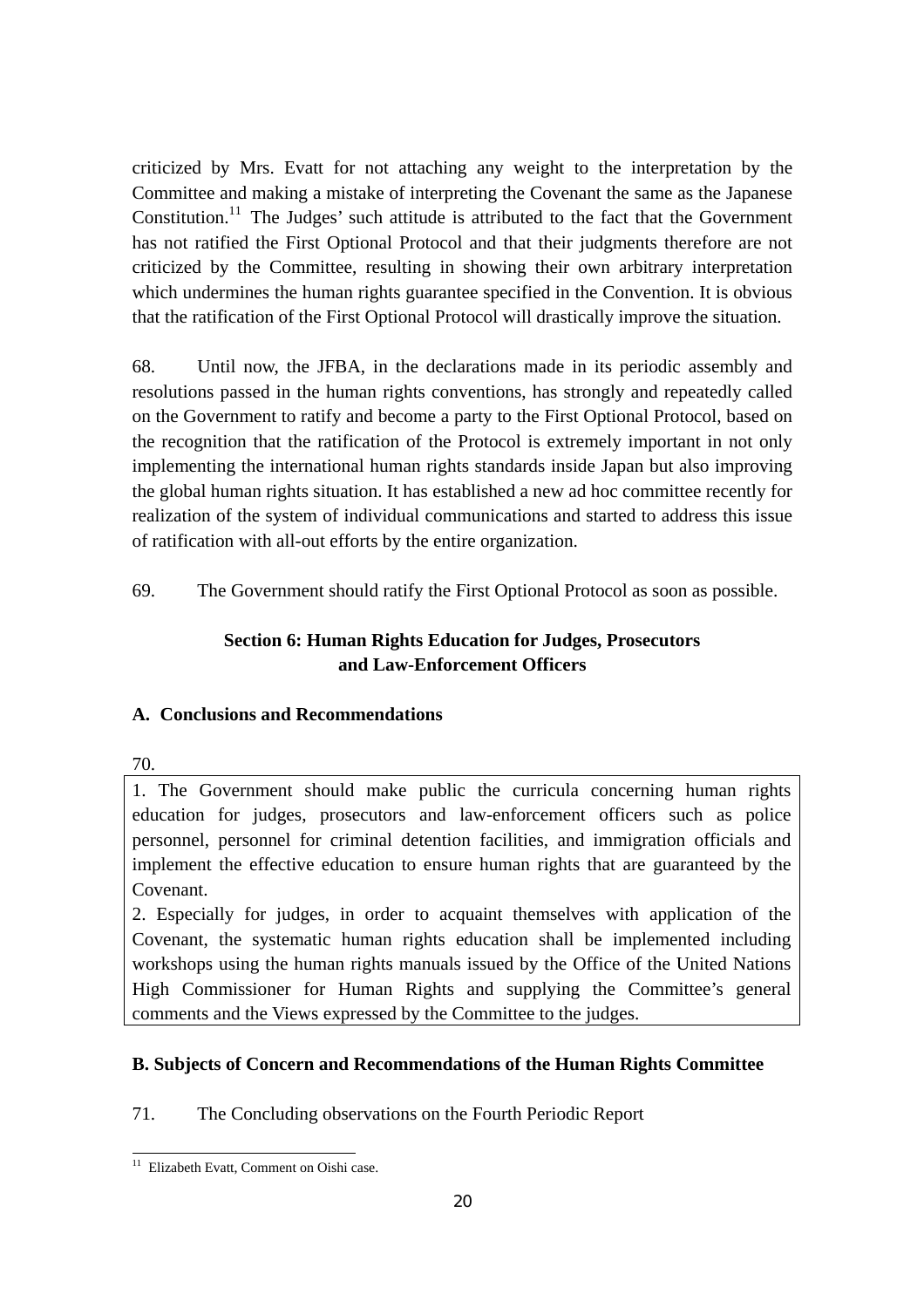The Committee is concerned that there is no provision for training of judges, prosecutors and administrative officers in human rights under the Covenant. The Committee strongly recommends that such training be made available. Judicial colloquiums and seminars should be held to familiarize judges with the provisions of the Covenant. The Committee's general comments and the Views expressed by the Committee on communications under the Optional Protocol should be supplied to the judges (paragraph 32).

#### **C. The Government's Response and its Fifth Periodic Report**

72. The Fifth Periodic Report states that, under the section entitled "D. Human rights education, encouragement, and publicity", human rights education is being conducted in each relevant department. (paragraph 17-34) Information concerning international human rights, education, and lectures are provided for general public officials, police personnel, judges, prosecutors, correctional officers, and immigration officials.

#### **D. Position of JFBA**

73. How the human rights education and trainings are implemented and how effective they have been are still not clear in the Fifth Periodic Report.

74. On May 21, 2007, after the Fifth Periodic Report was submitted, the UN Committee against Torture published its concluding observations on the implementation in Japan of the Convention against Torture.

75. The Committee stated that, in the paragraph 22 of the concluding observations, "the Committee notes the allegations of the existence of a training manual for investigators, with interrogation procedures which are contrary to the Convention. In addition, the Committee is concerned that human rights education, and in particular education on the rights of women and children, is only offered systematically to penal institution officials, and has not been fully included in the curricula for police detention officers, investigators, judges or immigration security personnel. The State party should ensure that all materials related to the education curriculum of law enforcement personnel, and in particular investigators, are made public. "

#### 1. Human Rights Education for Correction Officers

76. (1) After the concluding observations of the Human Rights Committee was released in 1998, inappropriate treatment towards inmates by prison officers in many detention facilities including in Nagoya Prison as well as inappropriate treatment by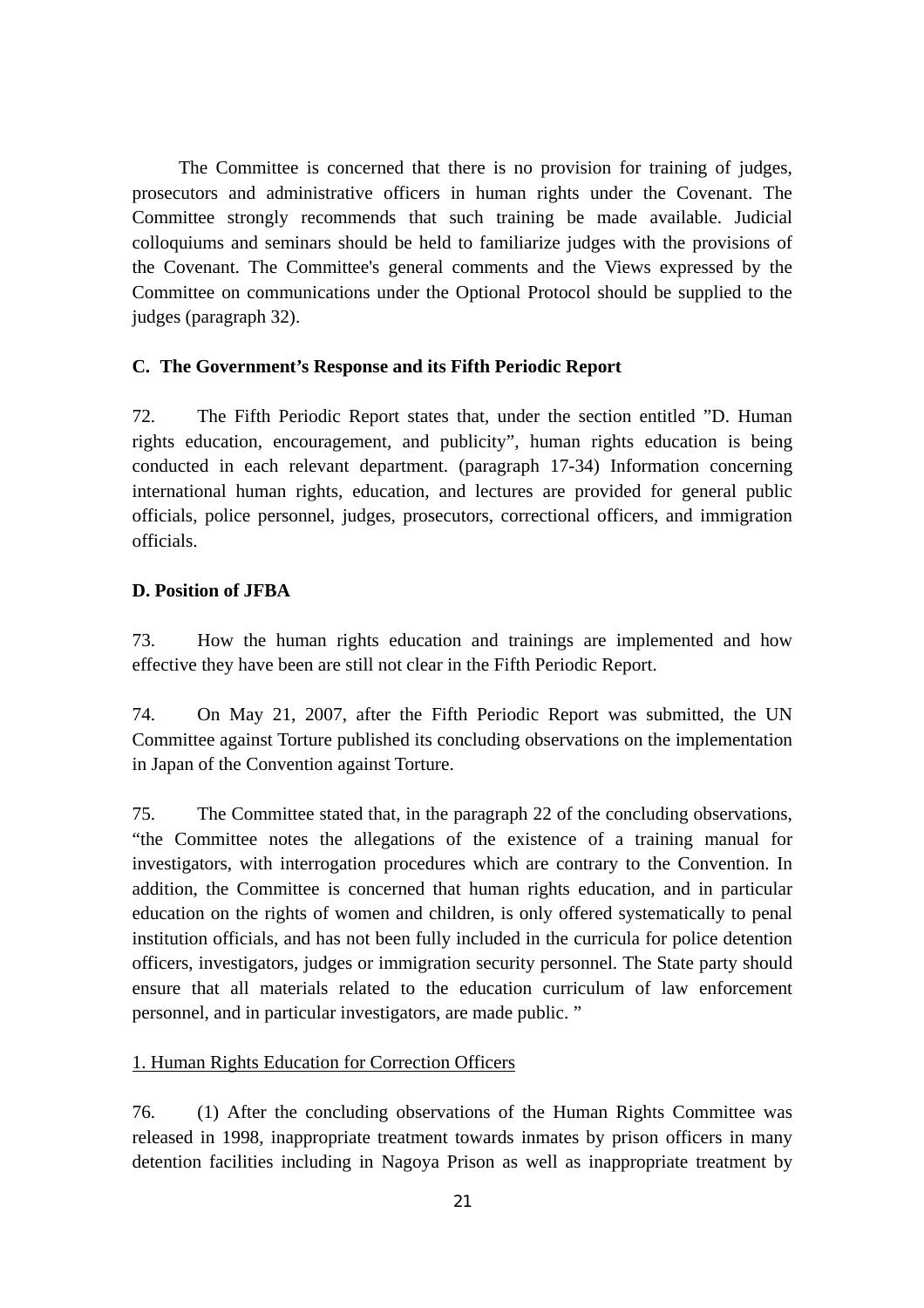immigration officials were reported in Japan drawing people's attention to the issue. In March, 2003, the Correctional Facility Reform Council was started under the Minister of Justice.

77. (2) Based on the recommendations and proposals from the Council, "Law Concerning Penal Institutions and the Treatment of Sentenced Inmates" was enacted in May, 2006. The law stipulates that the education and training shall be conducted for correctional officers so that they can deepen the understanding on the human rights of sentenced inmates and acquire and improve knowledge and skills to be required for treating the inmates in an appropriate and effective way (Article 13, paragraph 3).

78. (3) The concluding observations of the Committee against Torture states that the Committee welcomes the activities of the Corrections Bureau of the Justice Ministry concerning training curricula and practice for penal institution staff (paragraph 7).

However, the consciousness of many prison officers has not been changed from the time of old institution. Therefore, it is still doubtful that the actual treatment of inmates in prisons has been greatly improved. At the same time, it is true that the education and training on the human rights are now actively conducted in a pragmatic way and it is expected that the outcome of such education shall be manifested as actual tangible changes in the treatment of inmates. The Committee should positively evaluate the activities of the Correction Bureau in this arena and demand them to further develop such practice extensively and promote the human rights education for prison officers.

#### 2. Immigration Officials

79. There has been a certain progress made for immigration control facilities including the introduction of the Refugee Adjudication Counselors System in 2005. The improvements were seen in the treatment of immigration detainees as well as in disciplines of the officials.

#### 3. Police Personnel

80. (1) The Fifth Periodic Report cites that by placing top priority on education concerning work ethics in police education as stipulated in "Rules Concerning Work Ethics and Service of Police Personnel", human rights education has been conducted for police personnel. However, it is questionable. Although, according to the National Police Agency, human rights education has been actively implemented using the "fundamentals of work ethics" in police schools, without the disclosure of the "fundamentals of work ethics", it is not clear that what kind of programs are being conducted nor what kind of education is given to police personnel to acquire high-level knowledge necessary for management and operation of detention work.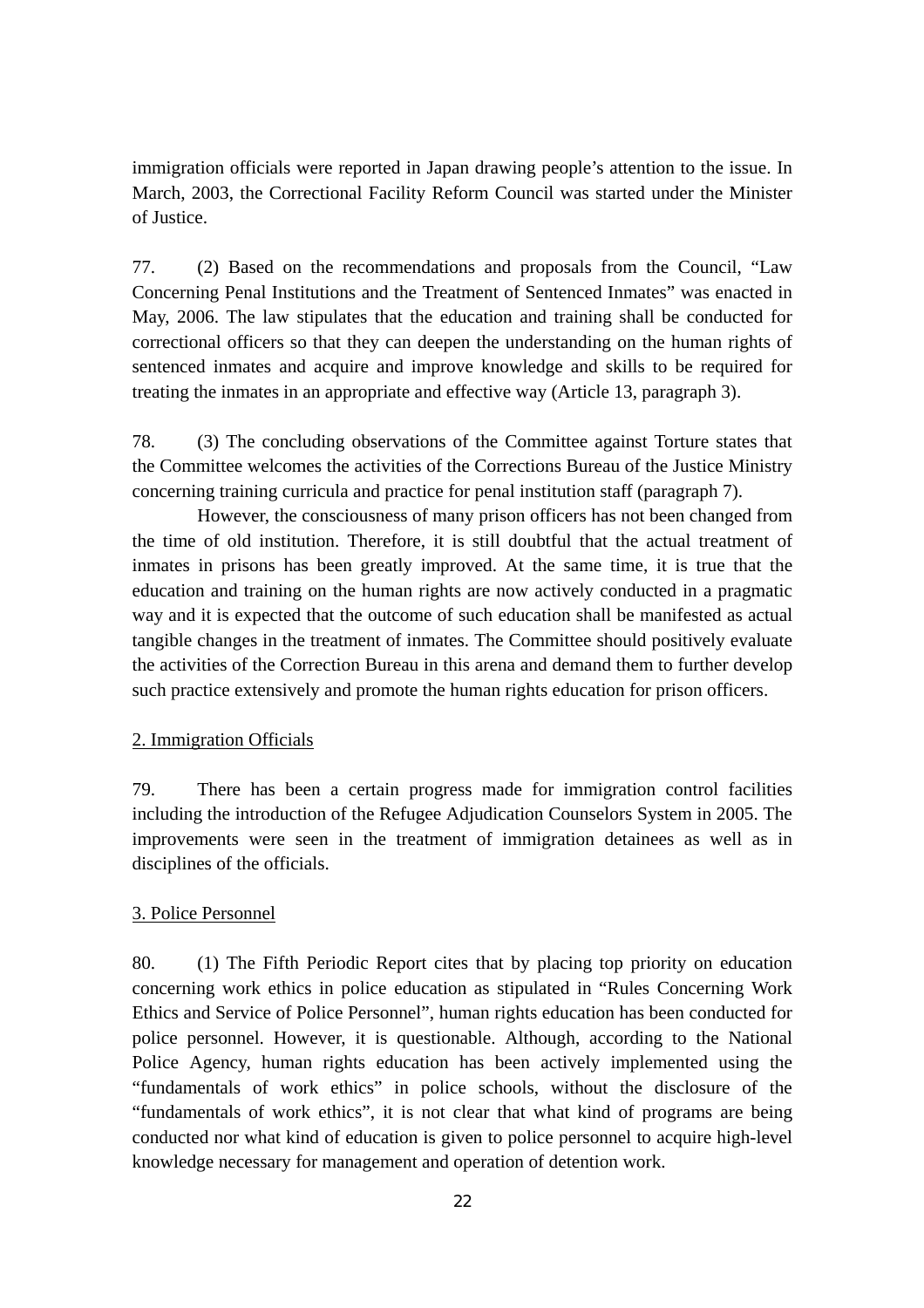81. (2) In April, 2006, the existence of the interrogation manuals (documents including "Guidelines for Interrogation of Suspects" as of October 4, 2001) created by Aichi Prefectural Police became apparent. This guideline says that the interrogator shall not leave the interrogation room until the suspect confesses to a crime and that the suspect who deny a crime shall be put into the interrogation room from morning till night (in order to make the suspect vulnerable). "To make the suspect vulnerable" means nothing but coercing confession. Japanese police personnel are educated to continue an interrogation for a prolonged time until the suspect confesses to a crime. According to this manual, interrogators are being trained to force suspects into confession, which is clearly against the international human rights standard.

Also, the police officials in charge of police detention cells have no authority to have investigators discontinue the interrogation if they keep interrogating the suspect without letting them sleep or eat. The police officials in charge of detention can only request the investigators to consider discontinuation of the interrogation.

82. (3) In light of the current situation of police detention cells and practices of interrogations, it is quite critical to conduct human rights education of which underlying policy is to respect the suspect's human rights.

## 4. Human rights education in the Self-Defense Force

83. According to the government of Japan, education of human rights has been conducted in line with "Service Principle" provided in Article 52 of the Self-Defense Force Act, but the content of the principle is not disclosed.

## 5. Judges

84. Regarding the education on human rights for judges, it used to be that only the judges assigned to criminal cases were subject to the training. It is still doubtful whether the current system provides the human rights education to all the judges.

85. It is said that in the past human rights education for judges, there was an instruction that in line with "New Dualistic Theory", if any article in the Covenant does not comply with the Constitution, judges shall conform to that article only outside of the country, but not within the country. This includes the wordings that may easily lead to misunderstanding, and the JFBA has been asking for making improvements on this matter. Unfortunately, In Japan, there have been only a few court decisions which were made based on a full understanding on International Human Rights Law. In many cases, the questionable court decisions repeated that "if it is not unconstitutional, it does not go against the Covenant". It is urged that the education and training for more accurate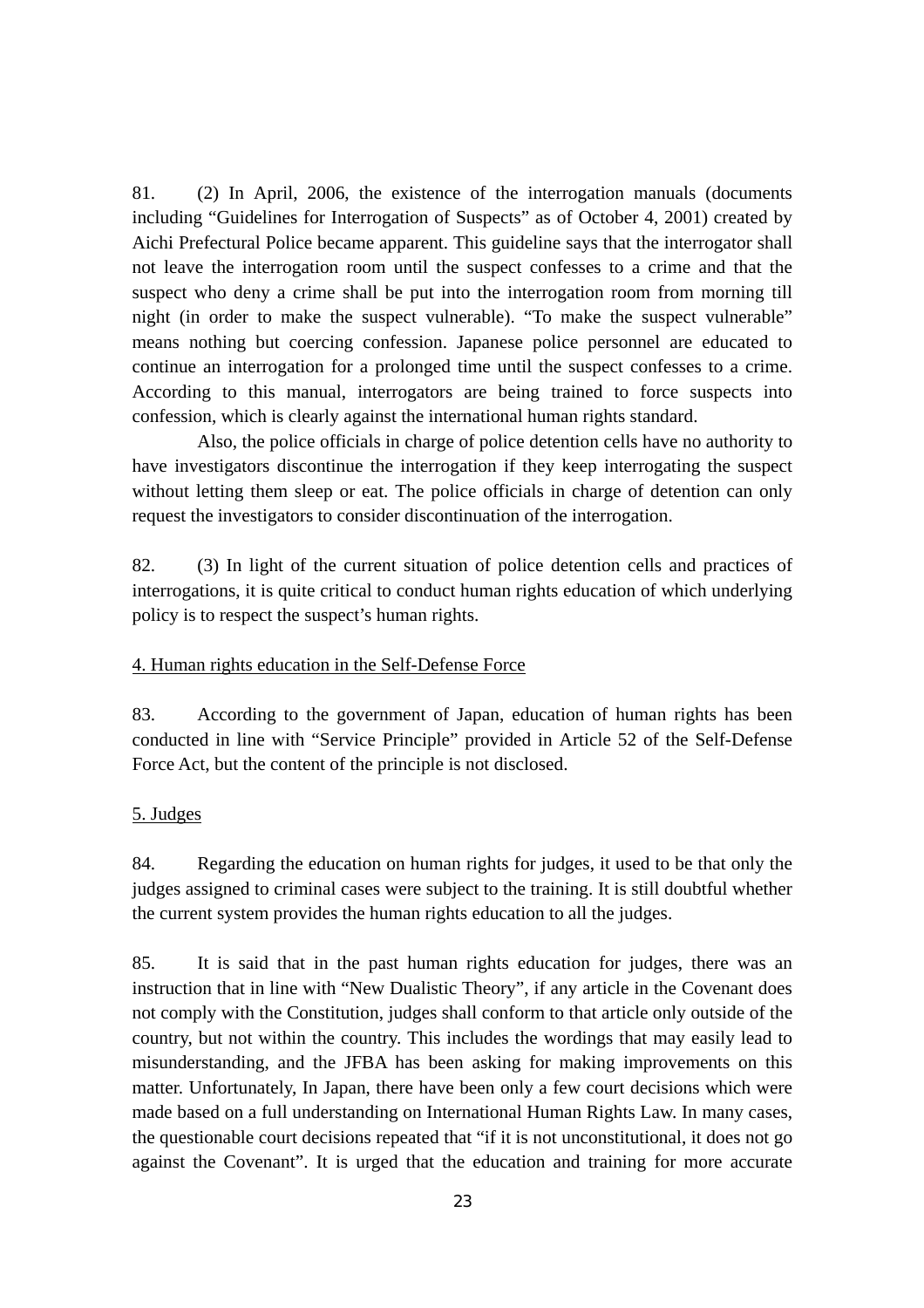understanding of international human rights be given to the judges.

## **Section 7: Violation of human rights recognized in the Covenant and the State remedy system**

#### **A. Conclusions and Recommendations**

86.

 $\overline{a}$ 

1. It is provided that when rights or freedoms as recognized in the Covenant are violated, notwithstanding that the violation has been committed by persons acting in an official capacity, an effective remedy shall be given (Article 2 (3) a) of the Covenant). However, in many cases, currently no national remedy is provided. Such situation should be corrected by legislative measures and other measures.

2. Article 6 of the State Redress Law in Japan stipulates that when a foreigner is a victim of violation of human rights by public officials exercising public authority, the remedy can be provided only when there is a reciprocal guarantee with the foreigner's state, but such differentiated treatment of foreigners is against Articles 2 (1) and 26 of the Covenant. Therefore, the above article shall be regarded null and void as in violation of the Covenant, and abolished immediately.

## **B. Subjects of Concern and Recommendations of the Human Rights Committee**

87. Nothing is mentioned on this matter.

## **C. The Government's Response and its Fifth Periodic Report**

88. 1. The Report only quotes from Article 1 (1) of the State Redress Law that when officials exercising public authority intentionally or negligently in the course of their duties illegally cause harm to another person, it is possible to claim compensation for damages to national or local public organizations. (paragraphs 5 and 6)

89. 2. Article 1 (1) of the State Redress Law stipulates that it is possible to claim compensation for damages to national or local public organizations, only when it is recognized that public officials exercise public authority intentionally or negligently. According to the case law, a claim of compensation is to be rejected in the following cases; 1) when there were "reasonable grounds" for the judgment of the public official <sup>12</sup> even if the exercise of public authority was later found illegal, 2) when the public official exercised public authority in accordance with a standing rule<sup>13</sup> having difficulty

<sup>12</sup> The Supreme Court decision on June 24 1971. Minshu 25-4, p.574, the Supreme Court decision on December 12, 1974. Minshu 28-10, p.2028.

<sup>13</sup> The Supreme Court decision on July 9 1991. Saibanshu Minji 163 p.133.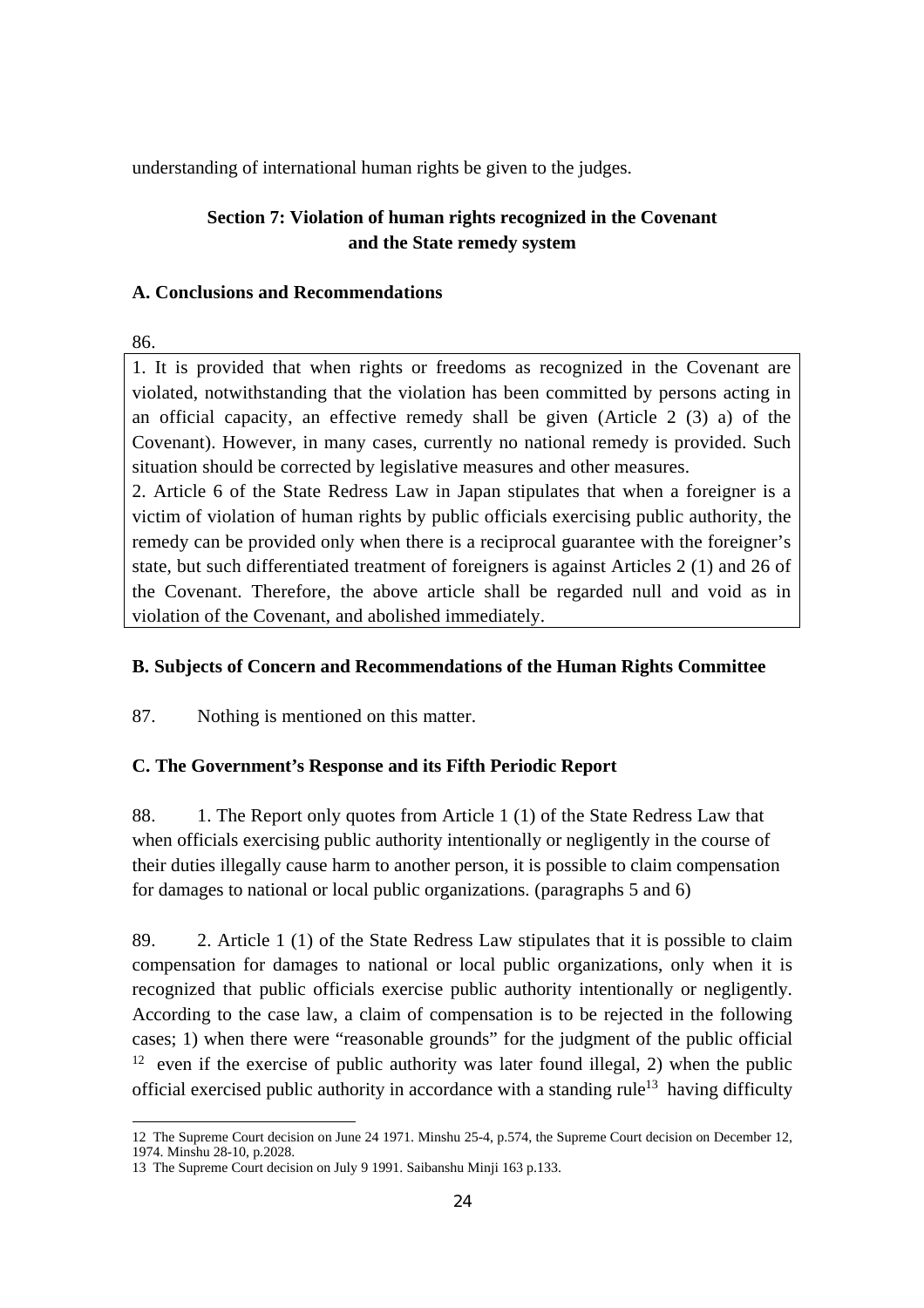in understanding that the rule does not conform to the law and therefore invalid, and 3) when the public official thoroughly exercised due care<sup>14</sup> that the person is usually expected to perform. In such cases, the case law in Japan did not recognize negligence of the public official and never accept a claim of state compensation. Based on such premise, it can be understood that even if the public official's exercise of public authority is found to be illegal, negligence of the public official is not always recognized. Of course, a claim for the state compensation is not authorized, either.

90. Therefore, victims of public officials exercising their duties illegally will have to bear the damage incurred. In spite of the fact that the public official of either national or local government exercised public authority illegally, the national or local government will have the victim bear the damage instead of bearing it by themselves.

91. When the person who was once detained during the criminal procedure is acquitted, a certain amount of compensation shall be paid $1<sup>5</sup>$ . However, except for such cases, it is quite rare that the victims of public officials' illegal use of public authority are compensated when public officials did not exercise public authority intentionally or negligently but illegally from the objective standpoint<sup>16</sup>.

92. With regard to the state compensation for an act or failure of legislations by members of the Diet, a further restriction is imposed on the requirements. Even if the content of legislation or failure to legislate is not consistent with the provisions of the Constitution of Japan, the claim of compensation for the damages shall be authorized only "when the rights guaranteed by the Constitution are being violated with obvious illegality, or when the Diet neglects to take adequate legislative measures for a long time without any due reason although such measures are obviously indispensable to protect people's constitutional rights." 17

93. Article 6 of the State Redress Law has adopted so called reciprocity principle, and Japanese courts have been admitting its effectiveness without paying any attention to the question on whether this violates the Covenant or not.

#### **D. Position of the JFBA**

 $\overline{a}$ 

94. 1. Article 2 (3) of the Covenant provides that "Each State Party to the present

<sup>14</sup> The Supreme Court decision on March 11, 1993. Saibanshu Minji 168-Jo p.191. 15 Compensation by the Criminal Redress Law

<sup>16</sup> As exceptional cases, compensation by the National Tax Collection Law and the Fire Defense Law

<sup>17</sup> The Supreme Court (Grand Bench) decision on September 14, 2005. Minshu 59-7 p.2087. The Supreme Court decision on July 13, 2006. LLI.

In the first court decision, the state compensation is authorized on the ground that the Diet's failure to legislate was serious. However, such ruling is very rare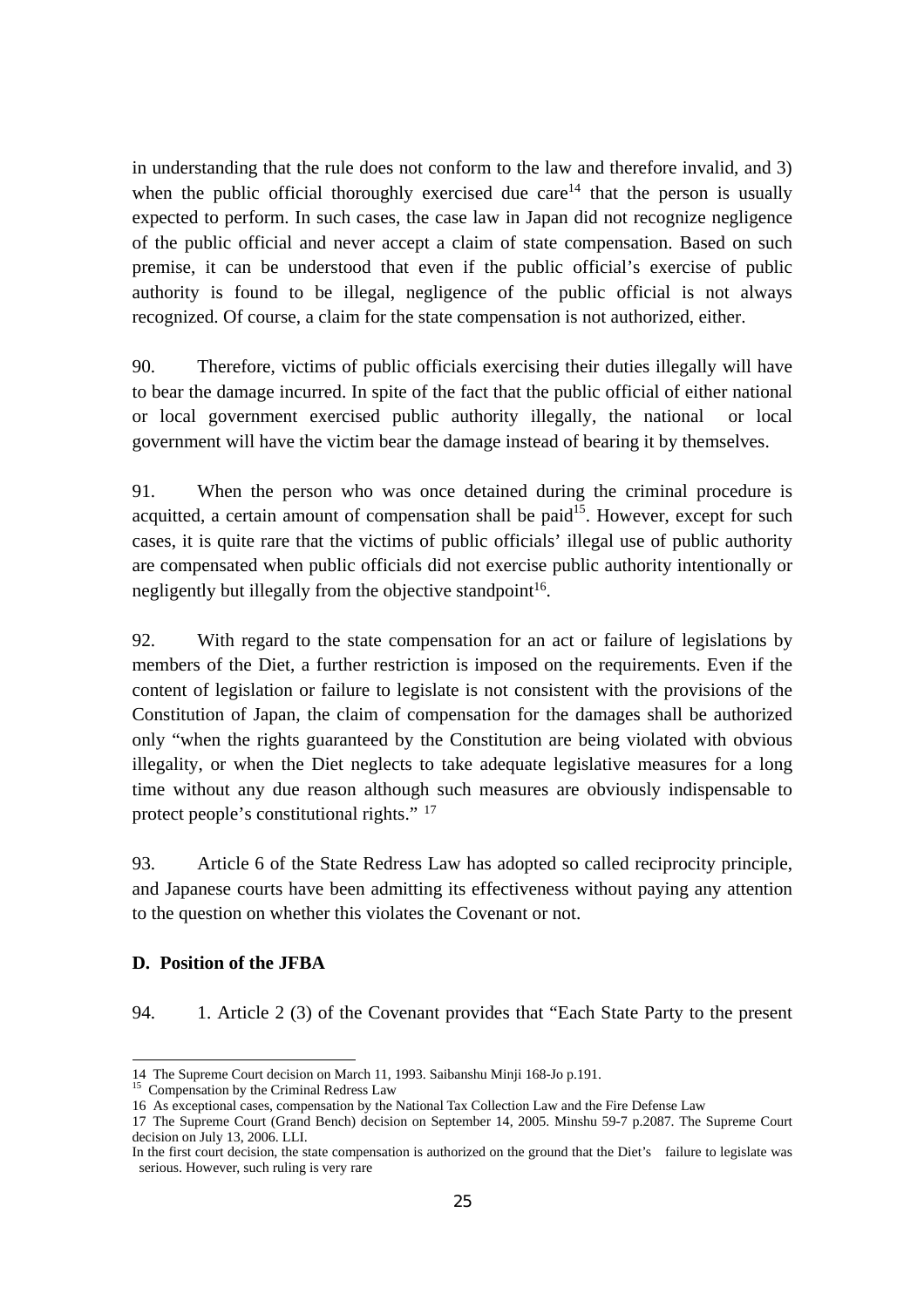Covenant undertakes" the following (a), (b) and (c). And (a) provides that any person whose rights or freedoms recognized by the Covenant are violated shall have an effective remedy, notwithstanding that the violation has been committed by persons acting in an official capacity.

95. However, as mentioned in the foregoing paragraph, even if a person's right recognized in the Covenant is violated by a public official, when the negligence is not recognized in the action of the public official, the claim for the state compensation is to be rejected unless the public official's negligence is found. In case of the Diet's legislation or failure to legislate, the state compensation is even more limited and compensation other than those based on the State Redress Law is rarely offered. As a result, many people whose rights have been violated are not able to receive compensation in any form, which is against the state party's obligation to ensure that any victim shall have an effective remedy.

96. In this regard, General Comment No. 31 states that "Article 2, paragraph 3, requires that States Parties make reparation to individuals whose Covenant rights have been violated. Without reparation to individuals whose Covenant rights have been violated, the obligation to provide an effective remedy, which is central to the efficacy of article 2, paragraph 3, is not discharged. In addition to the explicit reparation required by articles 9, paragraph 5, and 14, paragraph 6, the Committee considers that the Covenant generally entails appropriate compensation" (paragraph 16).

97. In other words, the core of the Article 2, paragraph 3 is that the state party is obligated to provide compensation to a person whose rights recognized in the Covenant have been violated. Therefore, at least when it comes to the human rights prescribed in the Covenant, if those are violated, regardless of negligence of the public official who made the violation, or regardless of a serious negligence of the Diet, compensation shall be given to the victim.

98. Since the state party has an immediate obligation to implement the Covenant, the state party should take necessary legislative measures as soon as possible.

99. 2. Article 6 of the State Redress Law, adopting reciprocity principle, when the victim of the violation of human rights by the public official is a foreigner, the compensation shall be provided only when the person's home country accepts responsibility of the state compensation for Japanese victims and the courts of Japan also acknowledge the validity of this provision. However, it is obvious that this differentiated treatment of foreigners in certain categories goes against the Article 2, paragraph 2 and Article 26 of the Covenant.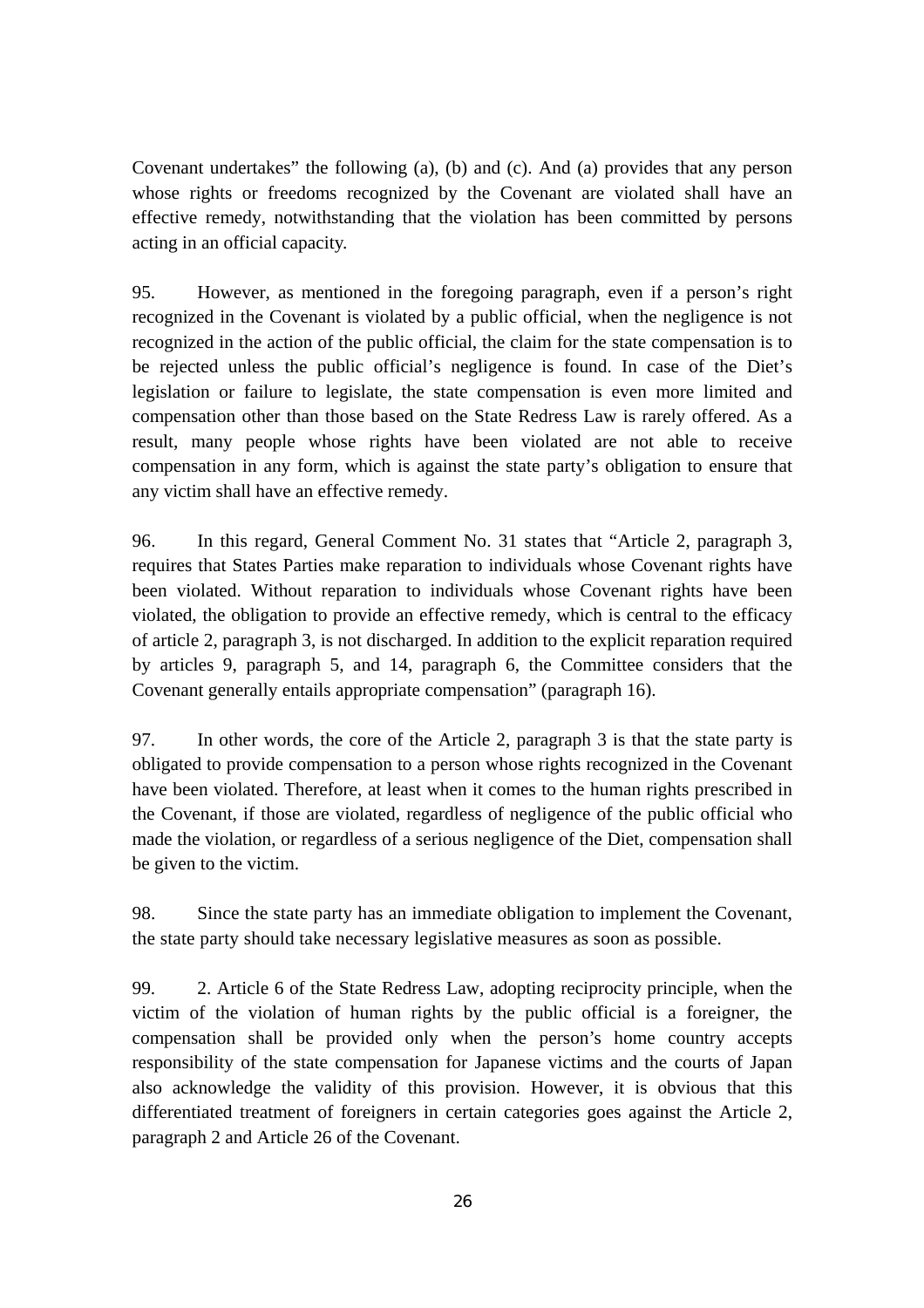100. The recommendation submitted to the Japanese government in August, 2007 by the Committee against Torture expresses its concern on such reciprocity principle<sup>18</sup>

101. Japanese courts should admit that Article 6 of the State Redress Law is in violation of the Covenant and so invalid. Therefore, this provision should be eliminated immediately.

 $\overline{a}$ <sup>18</sup> CAT/C/JPN/CO/1, para.23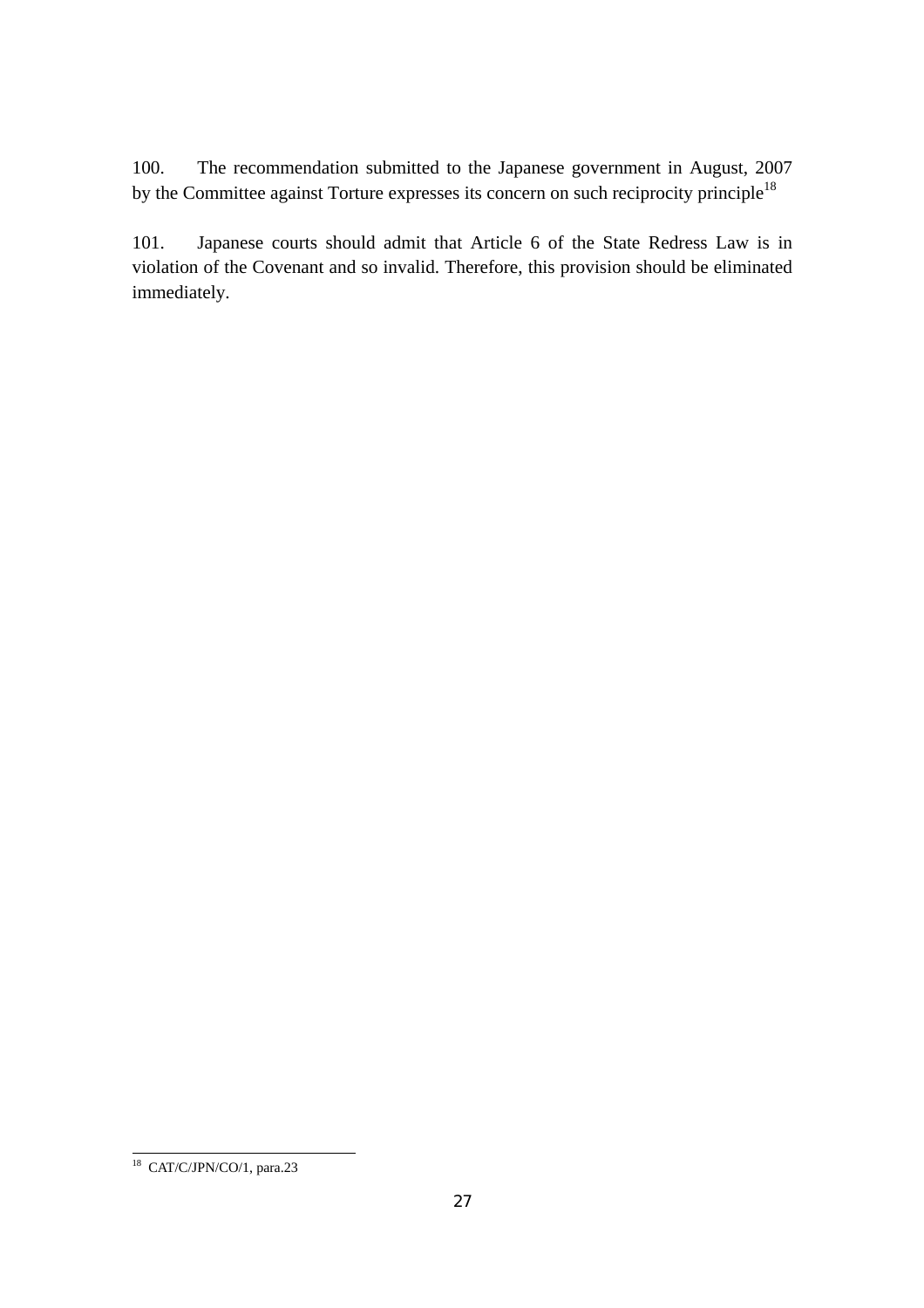#### **Chapter 2: Rights of Foreigners and Minorities**

#### **Section 1: Long-term Foreign Residents**

#### **Right to assume an office in public service**

#### **A. Conclusions and Recommendations**

#### 102.

The Japanese government should vest a status at least to exercise suffrage in local elections (right to vote and eligibility for election of membership or chair of local public body) to people of Korean origin, given their substance as local residents.

The Japanese government should immediately abolish expulsion of people of Korean origin in appointment of public servant or member of mediation committee, based on ambiguous standard that the said public duty involves participation in the exercise of public power or in public decision-making.

#### **B. Subjects of Concern and Recommendations of the Human Rights Committee**

103. Nothing particular

#### **C. The Government's Response and its Fifth Periodic Report (paragraph 357)**

104. It simply stated "as stated in the previous report". Same in the forth report. The third report stated "Constitution stipulates in Article 15 Paragraph 1 that the people have the inalienable right to choose their public officials and to dismiss them. The Constitution also has provisions concerning the election of the members of the two Houses of the Diet (article 43), and the election of the chief executive officers of local public entities, members of the local public assemblies etc.(Article 93) , and stipulates the principle of universal adult suffrage and secrecy of the ballot in these elections (Article 15 Paragraph 3 and Article 15 Paragraph 4).

The National Public Service law(Article33) and the Local Public Service Law(Article 15) provide that officials engaged in the public affairs of the State or local public entities shall be appointed on the basis of demonstrated ability."

105. About suffrage of Korean residents in Japan, paragraph 24 of the First and Second report (June 1999) in response to Committee on Elimination of Racial Discrimination stated Korean residents in Japan do not have the rights that are not applicable to foreign nationals, thus, they are basically treated in the same way as other foreign residents under the domestic law, and paragraph 68 mentioned "Japanese nationality is required for civil servants who participates in the exercise of public power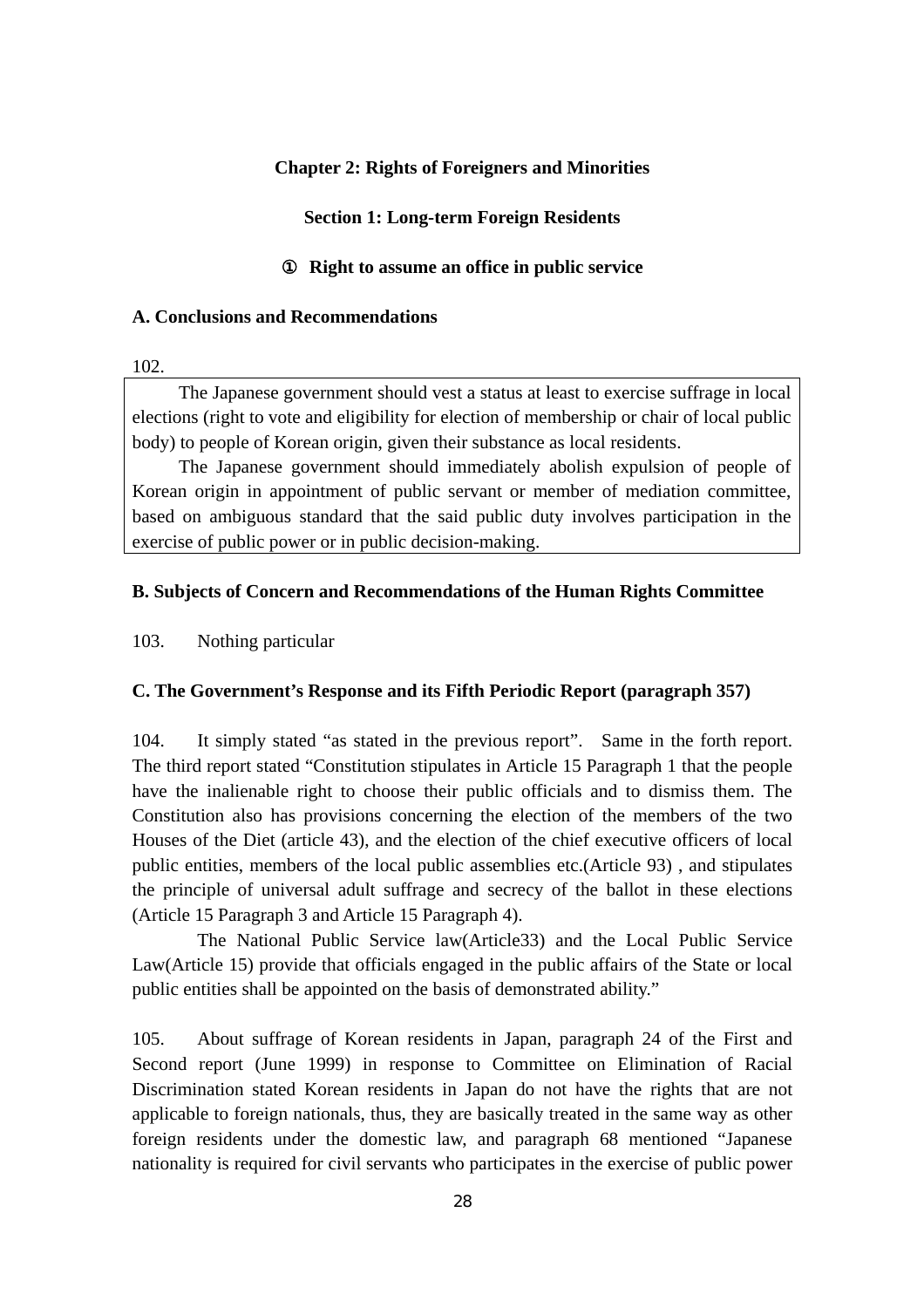or in public decision-making" The Japanese government also treats Korean residents in Japan as foreigners restricted in assuming public position.

## **D. Position of the JFBA**

## 1. Suffrage

106. In the prewar years, Korean residents in Japan were "Imperial citizen" and male Koreans and Taiwanese living in Japan were vested with suffrage and eligibility for House of Representatives.

107. December 1945, the Japanese government took a measure to make Koreans and Taiwanese not to exercise their suffrage and May 1947, enacted Alien Registration Act, saying it would regard them as foreigner for some time and made alien registration as their duty.

108. The Japanese government expressed its view that on the occasion of effectuation of the peace treaty (April 28, 1952), all the people from the former colonies such as people of Korean origin lost their "Japanese nationality" and became "foreigner". This view was given in official notice by Director-general of Civil Affairs Bureau,(1952 Minji-ko 438) by the Ministry of Legal Affairs (current Ministry of Justice).

109. However there is no stipulation about change of nationality in the peace treaty, the above measure was based on the Japanese government's own view. With this view, Korean residents in Japan were divested of their rights such as suffrage and eligibility for House of Representatives.

110. At present, the  $5<sup>th</sup>$  and  $6<sup>th</sup>$  generation of Koreans have been residing in Japan and acquired permanent resident status to peacefully live in local communities of Japan. Given the historical circumstance that Korean residents in Japan were forced to stay in Japan as a result of colonial rule by Japan and the actual situation that they have acquired permanent resident status, they should be vested with suffrage and eligibility in local body in order to let them reflect their opinion at least in local politics.

## 2. Public Servant

111. National Public Service Law does not require Japanese nationality to assume as a public servant. However, it is only people of Japanese nationality that can assume other positions except for ones in government office offering academic, technical and mechanical services. Without any legal stipulation, the Japanese government officially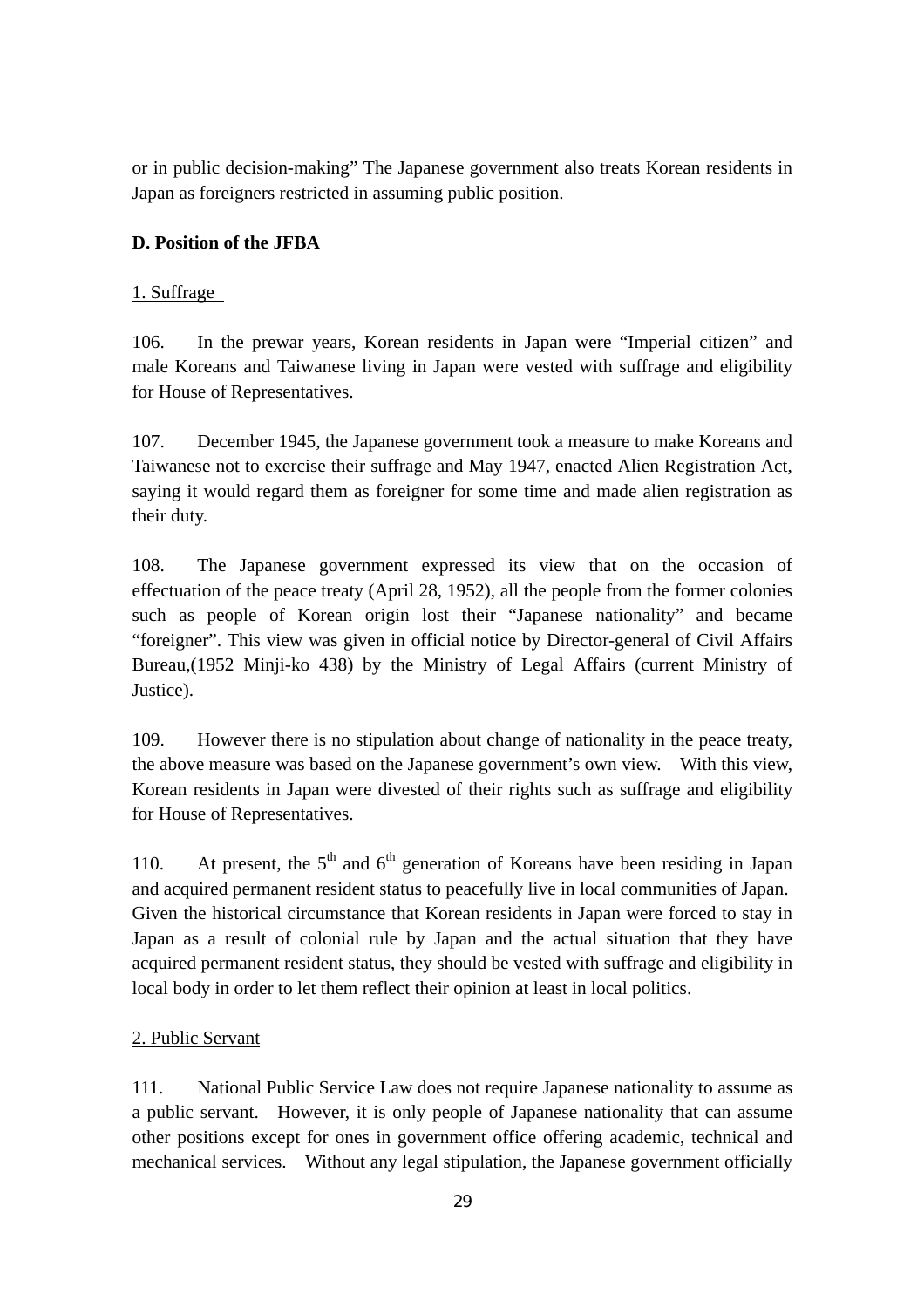expressed in 1953 and has maintained its view that Japanese nationality is required for civil servants who participates in the exercise of public power or in public decision-making.

112. A survey conducted from 1997 to 1998 about local public servant showed 4.3% of prefectures do not require in principle Japanese nationality as a qualification to apply for an examination for service. However there are cases an examination for a managerial position requires Japanese nationality.

113. As for appointment of foreigner as local public servant, the Japanese government stated "it is not appropriate to qualify in general foreigners to apply for an examination for positions expected to participate in the exercise of public power or in public decision-making" (1973, Ministry of Home Affairs), and in reality, the Japanese government has given direction to local public body that appointment of foreigners as administrative or technical worker cannot be basically approved.

114. However, generally restricting people of Korean residents in Japan in assuming as public servant in this way does not have reasonable grounds, given the fact during its colonial rule, the Japanese government gave Japanese nationality to Koreans living in Japan and unilaterally deprived them of Japanese nationality without caring their will after the war, and after the end of colonial rule, people of Korean origin were forced to live in Japan, they have acquired permanent resident status, and are under the state power of Japan in general.

115. In 1994, Tokyo metropolitan government refused to accept application for examination for managerial service by a female of Korean origin, on the grounds that she did not have Japanese nationality. However there is no stipulation in law which requires Japanese nationality in applying for an examination.

116. After 1995, Tokyo metropolitan government provided Japanese nationality as qualification in applying for an examination for managerial service. However this requirement does not have legal binding force, no one without Japanese nationality has been admitted to take an examination since then.

117. The verdict of Tokyo High Court on November 26, 1997 about the case to verify the qualification of candidacy filed by the second generation of Korean origin who were refused to take the examination for managerial service at Tokyo metropolitan government said that there are occupational category among national and local public servants that people of Korean origin can assume and is guaranteed by Constitution. The verdict said that especially in case of local public servant, compared to national public servant, there is wider range of occupation and managerial position which can be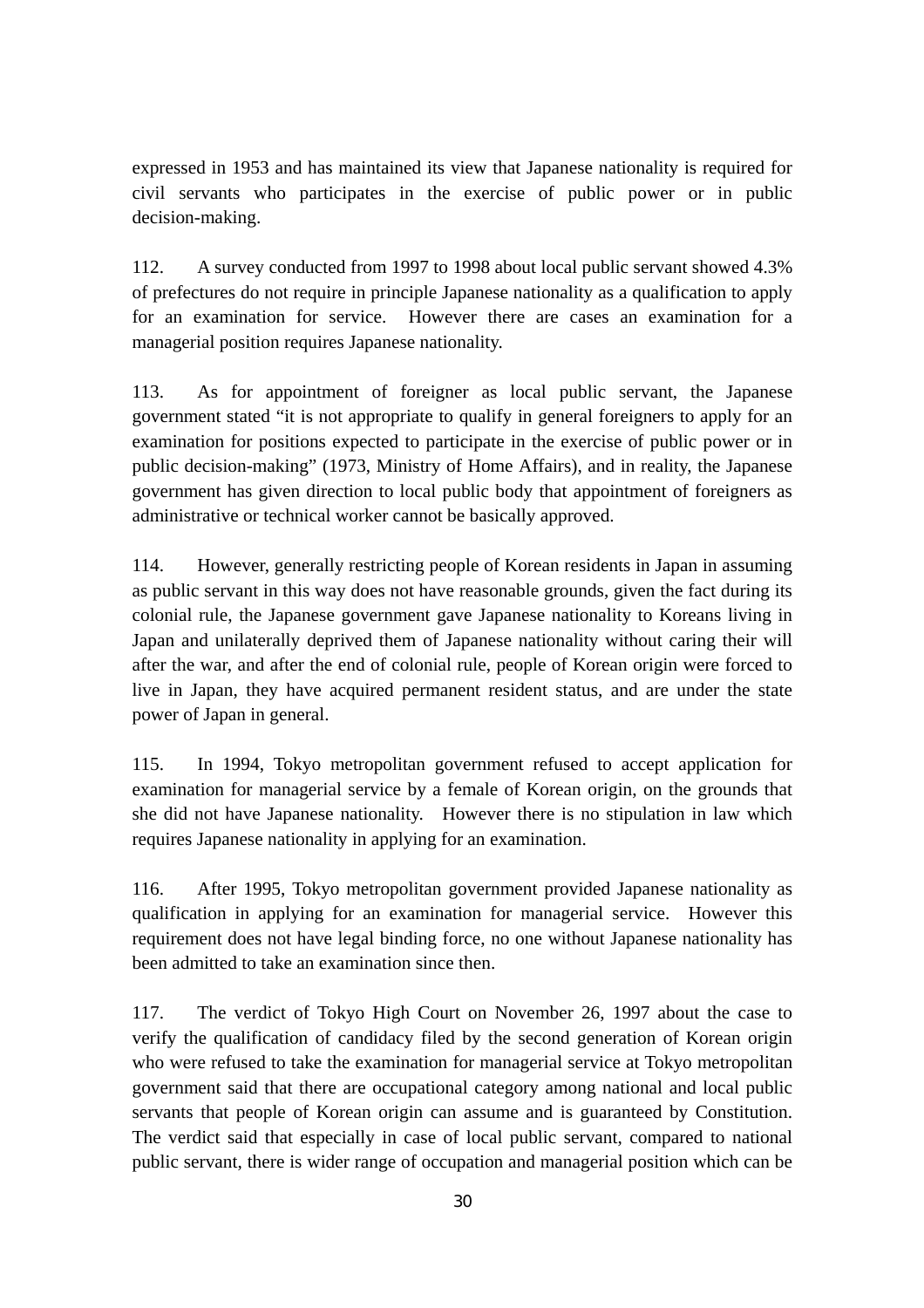assumed by foreigner, so it is not suitable to impartially refuse appointment of foreigner for managerial service and to deprive them of chances to take part in examination closes the possibility of promotion to a managerial position and these constitute violation of **Constitution** 

118. However Supreme Court gave a verdict which did not admit the demand by the plaintiff on January 26, 2005 about the above mentioned case. The verdict said it is not assumed in Japan's legal system that foreigners make decision about important policies for local public body or exercise public power in establishing rights and duties of local residents. It went on to say that it is on reasonable basis that foreigners are refused in examination for managerial service, because managers are naturally supposed to assume position as "local public servant who exercise public power" in future.

119. However, refusal by prefectures in general including Tokyo of foreigner's promotion to managerial service cannot be rationalized by the absence of Japanese nationality alone and constitutes violation of article 2 paragraph 25.

## 3. Participation in judicial service

120. (1) Judge, public prosecutor, and lawyer are so-called three legal professions. And there are judicial trainees who are in a main training phase for these professions. In addition to these, there a number of occupations including members of a mediation committee supporting the judicial procedure and in the near future jurors together with judge are to play an important role in criminal action. To what extent foreigners are allowed to take part in such judicial field?

| occupation          | Regulation on nationality                                        |  |  |
|---------------------|------------------------------------------------------------------|--|--|
| judge               | None (However natural legal principle excludes foreigner.)       |  |  |
| prosecutor          | None (However natural legal principle excludes foreigner)        |  |  |
| lawyer              | None (Foreigners are qualified.)                                 |  |  |
| Judicial trainees   | Requirements for appointment (Natural legal principle excludes   |  |  |
|                     | foreigner in principle. Exception is decided by Supreme Court.)  |  |  |
| Member<br>οf        | None (Natural legal principle excludes foreigner.)               |  |  |
| mediation           |                                                                  |  |  |
| committee           |                                                                  |  |  |
| Secretary at court  | None (Natural legal principle excludes foreigner.)               |  |  |
| Secretary at Public | None (The position is dealt as the second and the third category |  |  |
| Prosecutors Office  | national public servant so as "ones without Japanese             |  |  |

121. This is a table to show the regulation on nationality about the occupation related to judicial service.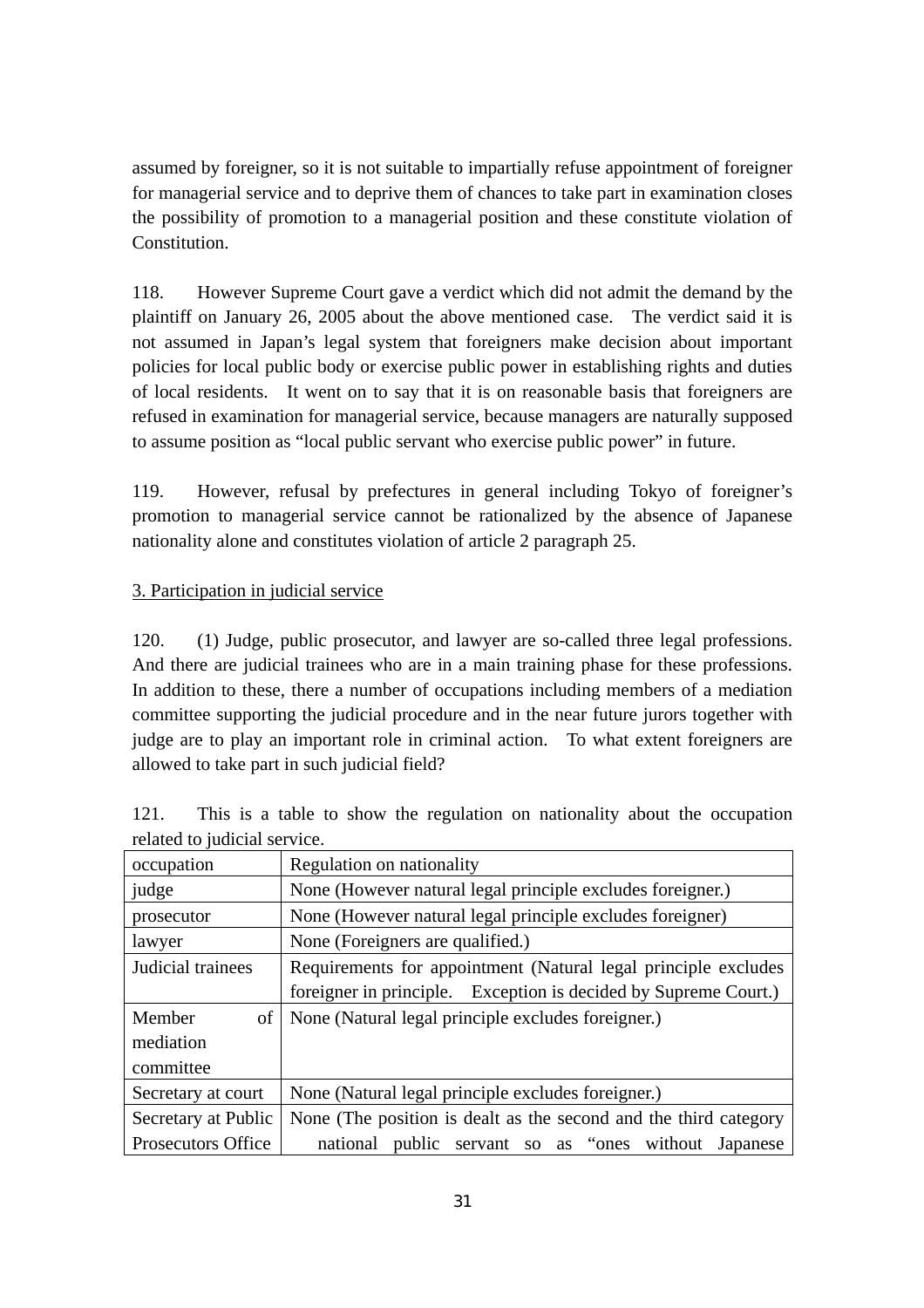|                   | nationality" the National Personnel Authority, regulation 8-18        |  |  |
|-------------------|-----------------------------------------------------------------------|--|--|
|                   | article 8 paragraph 1 number 3, foreigner cannot take part in         |  |  |
|                   | the examination for service.                                          |  |  |
| juror             | Juror law, article 13 (Foreigners are excluded because it is limited  |  |  |
|                   | to "ones with votes for House of Representatives.)                    |  |  |
| Examiner          | for The Law for the Inquest of Prosecution, article 4 (Foreigners are |  |  |
| prosecutors       | excluded because it is limited to "ones with votes for House of       |  |  |
|                   | Representatives.)                                                     |  |  |
| People's right to | The Law of the People's Examination of the Supreme Court              |  |  |
| examine judge of  | Judges, article 4 (Foreigners are excluded because it is limited to   |  |  |
| Supreme Court     | "ones with votes for House of Representatives.)                       |  |  |

#### 122. (2) Member of mediation committee

There is no law about appointment of member of mediation committee requiring Japanese nationality. Supreme Court is to decide the necessary things about appointment of member of mediation committee. (the law for Conciliation of Civil Affairs, article 8 paragraph 2, the law for Adjustment of Domestic Relations, article 2 paragraph 2 )

123. However there is no case that courts throughout the nation ever appointed foreigner as member of mediation committee. In 2003 and 2007, Hyogo Prefecture Bar Association recommended a lawyer of Korean nationality who is a permanent resident of Japan as a candidate, Kobe Family Court did not appoint in either year. As a reason, the court said as a natural legal principle about public servant, Japanese nationality is required to assume as a public servant who is to participate in the exercise of public power or in public decision-making and member of mediation committee together with judge consist mediation committee and has authority such as drawing up mediation record that can be holder of liability or attendance at mediation out of court, so they are regarded as "civil servants who participate in the exercise of public power or in public decision-making". In 2007, Sendai Prefecture Bar Association recommended a lawyer of Korean nationality as member of mediation committee, Sendai Family Court did not appoint that person. It is also the view of Supreme Court that "member of mediation committee needs to be one with Japanese nationality".

124. However refusal of foreigner's being appointed as member of mediation committee cannot be rationalized by the absence of Japanese nationality alone and constitutes violation of article 2 of the Covenant.

#### **Issues of qualification of Korean Schools (Article 26, 27 of the Covenant)**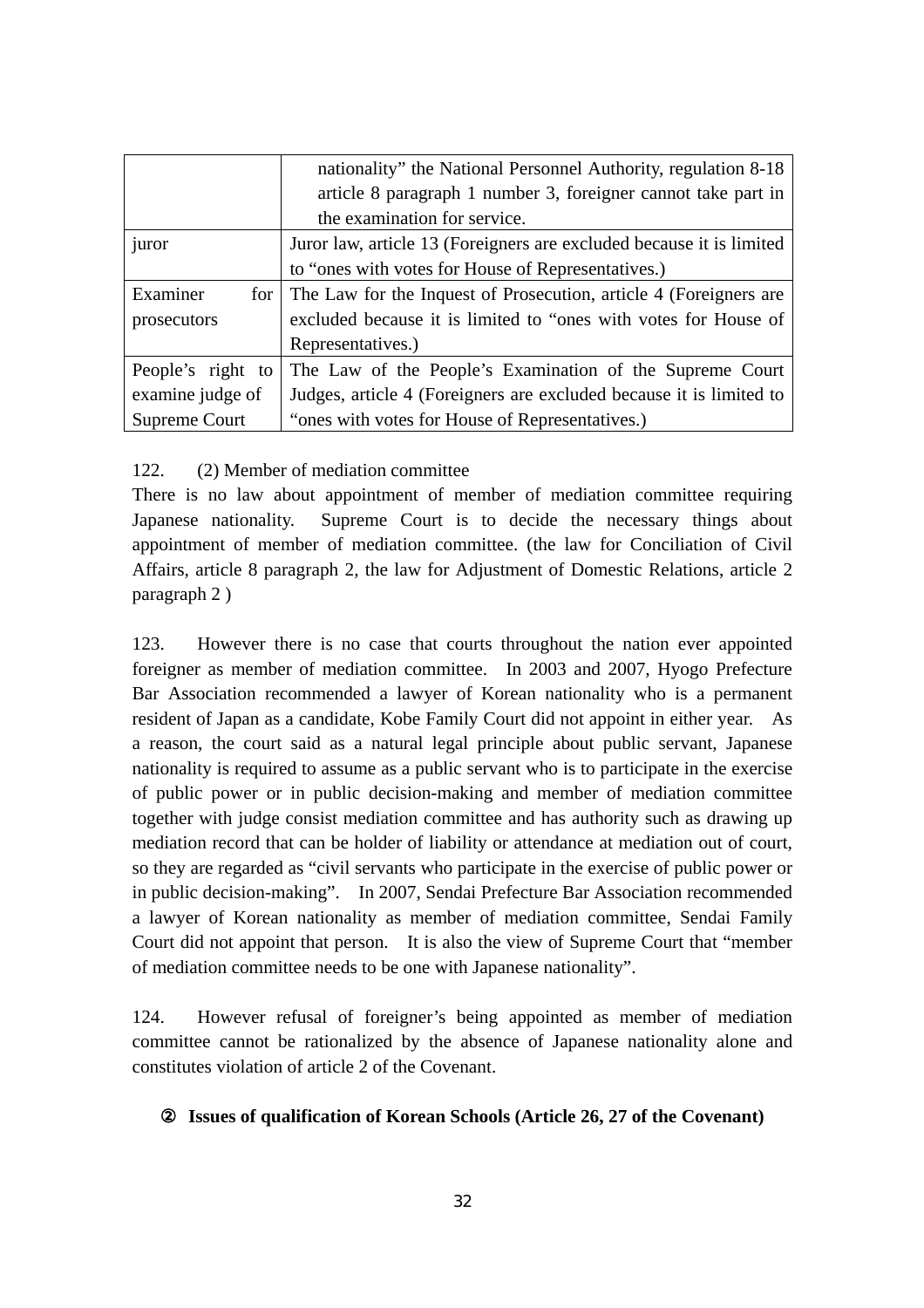## **A. Conclusions and Recommendations**

#### 125.

The Japanese government should take measures to correct the economic disadvantages caused by the status of North Korean schools which are not qualified as "schools" under School Education Law. The government policy of 2003 which deregulated the requirements for graduates of foreign schools in Japan in applying for entrance examination of national schools generated new discrimination between North Korean schools and other foreign or ethnic schools. So, qualification for entrance examination of national schools should be accredited to graduate of North Korean schools as is the case with other foreign and ethnic schools.

## **B. Subjects of Concern and Recommendations of the Human Rights Committee.**

126. The Forth Periodic Report, Concluding observation, paragraph 13

The Human Rights Committee in concluding observation paragraph 13 says "The Committee is concerned about instances of discrimination against members of the Japanese-Korean minority who are not Japanese citizens, including the non-recognition of Korean schools. The Committee draws the attention of the State party to General Comment No. 23  $(1994)^{19}$  which stresses that protection under article 27 may not be restricted to citizens."

## **C. The Government's Response and its Fifth Periodic Report**

127. In its Fifth Periodic Report, the Japanese government said children of foreign nationals without Japanese nationality can receive all compulsory education at Japanese public schools free of charge if they wish so. If they do not wish to receive Japanese school education, they can receive education at foreign schools such as Korean schools, American schools, German schools ,etc (paragraph 55) and in September 1999, the Government expanded the eligibility of foreigners to take the University Entrance Qualification Examination (from FY2005, the Upper Secondary School Equivalency Examination) and also in August same year, the Government broadened the eligibility to apply for admission to graduate schools in Japan (paragraph 56) adding some flexibility. And also in September 2003, as for eligibility for applying for admission to universities, each university is entrusted with decision (paragraph 57).

## **D. Position of the JFBA**

128. 1. North Korean schools are not approved as "schools" under the School

 $\overline{a}$ 19 CCPR/C/21/Rev.1/Add.5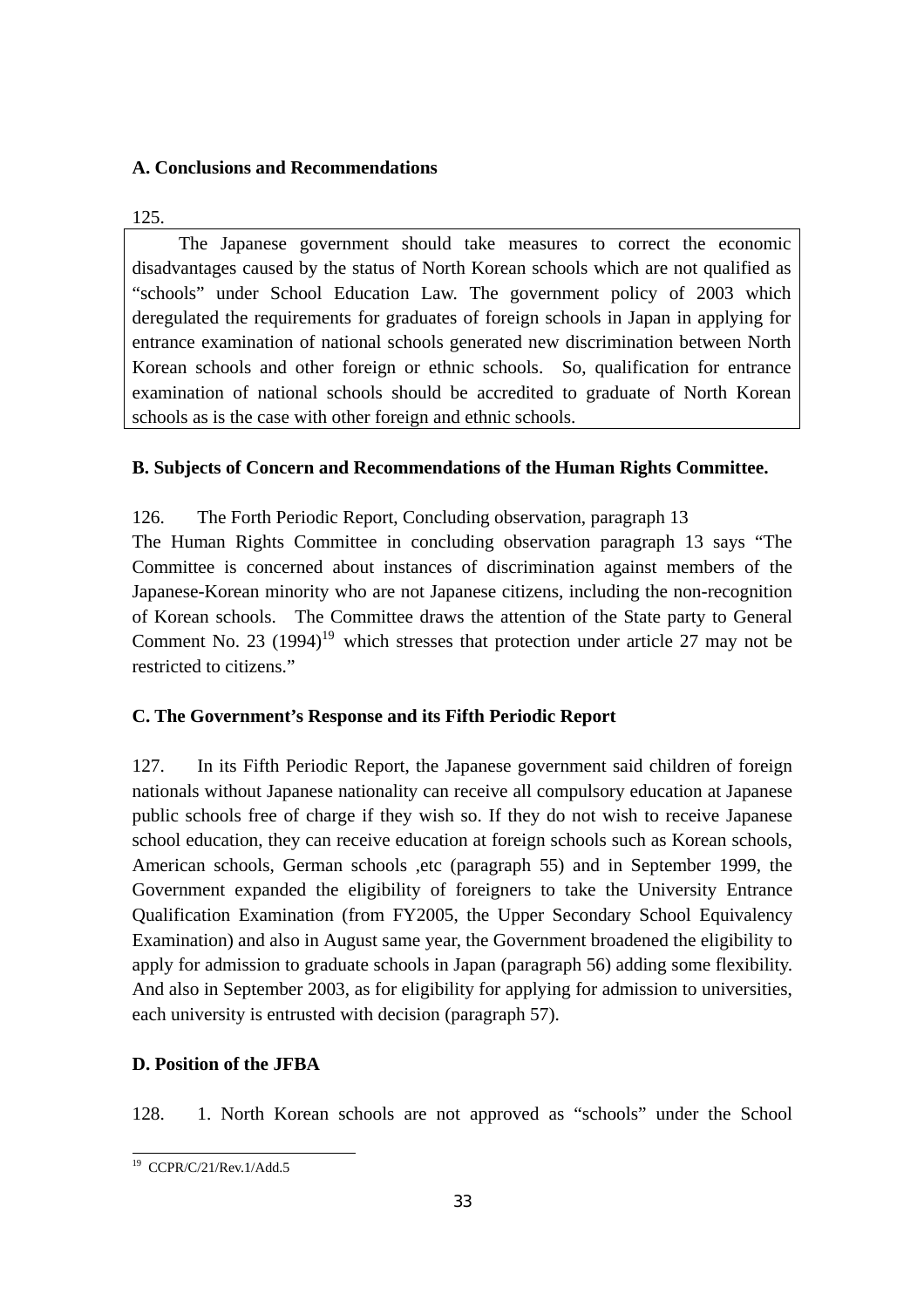Education Law as the other foreign and ethnic schools. Consequently graduation from North Korean schools is not recognized as official graduation, causing limitation in or exclusion from various state examinations.

129. North Korean schools do not receive any subsidy from the National Treasury, as they are not approve as "schools" under School Education Law. Subsidy from local public body is about 10 % of public schools or a quarter for private schools. As of 2003, Tokyo Metropolitan government provides 15,000 yen per a year for a student in high school as subsidy for school education, while public schools receive about 900,000 yen per a student (about 60 times) and private schools receive about 340,000 yen (23 times).

130. As a result, funding of these schools is supported by tuition and donation from parents, but this donation is not covered by preferential treatment in tax system, as is the case for "schools" under School Education Law. On this point, on March 31, 2003, related decrees about corporate tax and income tax laws were reformed and there added "various schools established with the purpose of providing elementary and secondary education" to Qualified Public Interest Corporation which can enjoy preferential measures, but on the same day, Ministry of Education, Culture, Sports, Science and Technology announced this was limited to a part of international schools.<sup>20</sup> Against this, in March 2006, Chinese schools and North Korean schools formally asked JFBA to protect human rights and the case has been investigated as of November 2007.

131. 2. On the other hand, it is a fact that flexibility was added to the entrance eligibility for national universities and graduate schools since 1999 and the move is welcome.

132. (1) However, the change in policy about entrance eligibility for graduate schools of national university in 1999, stated by the Japanese government in paragraph 56 was initiated by the individual acts by Kyoto University graduate school in 1998 and Kyushu University graduate school in the begging of 1999 to approve entrance eligibility for graduates of North Korean schools despite the policy of the Japanese government. In other words, the change was realized through strenuous effort of the people concerned and wise decisive steps by each university.

133. (2) And also in paragraph 57, the Japanese government said in September 2003, the GOJ broadened the eligibility to apply for admission to university in Japan.

 $\overline{a}$  $20$  In announcement, schools acknowledge as Qualified Public Interest Corporation are those for children of residents with status as "diplomacy", "public duty", "investment and management" and only the international schools certified by an education accreditation organization, either of international baccalaureate (Switzerland), WASC (U.S.), ACSI (U.S.) or ECIS (England).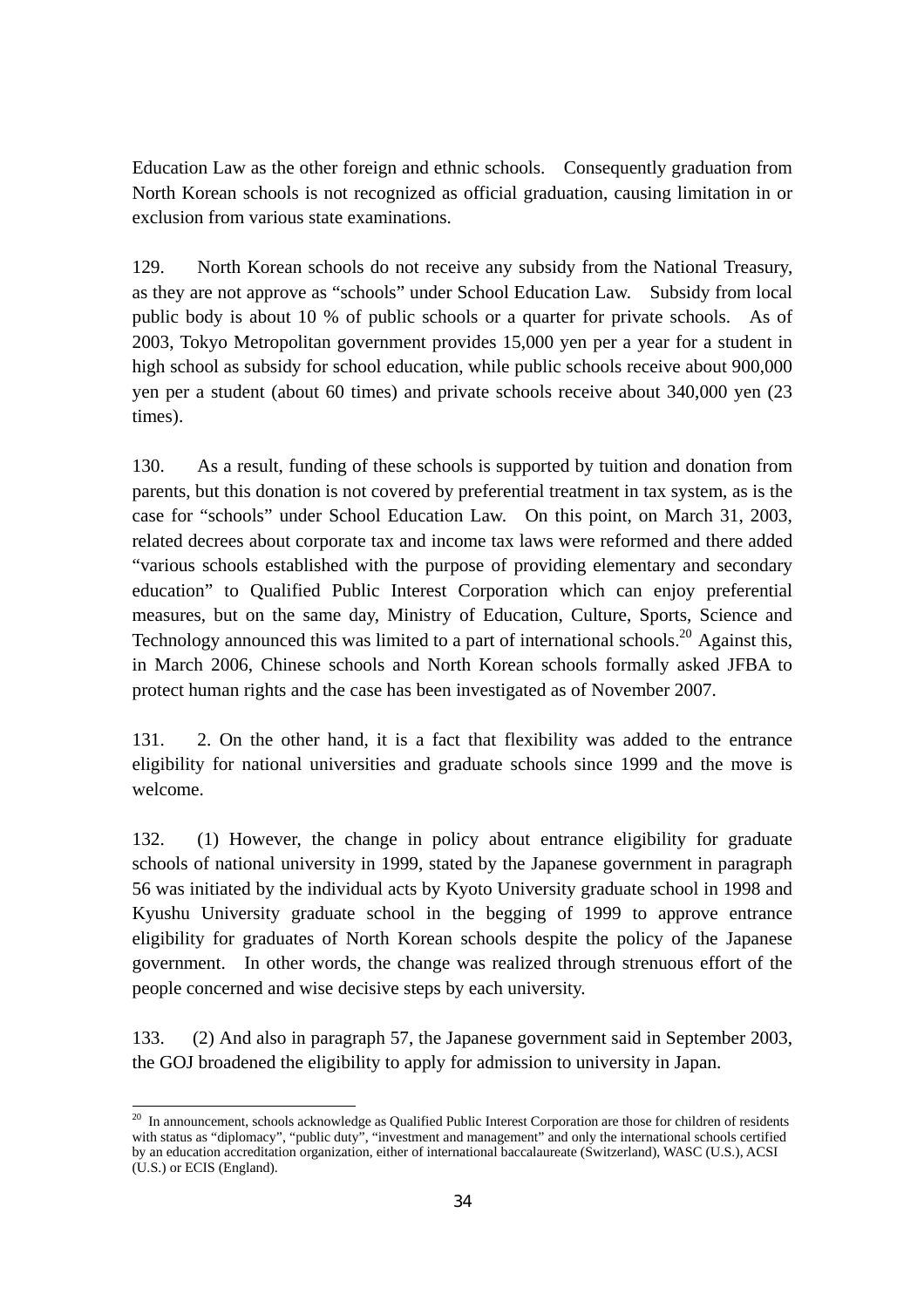134. However, in light of the following circumstances, it is clear that the Japanese government still takes an attitude to exclude North Korean schools and the fact the change in the policy excludes North Korean schools from the foreign schools accredited with entrance eligibility for universities in Japan, causing discrimination among foreign schools.

135. First of all, on March 6, 2003, Ministry of Education, Culture, Sports, Science and Technology announced its policy to approve entrance eligibility for university for a part of Western international schools, in response to request by the U.S. government and Japan's economic world. But strong repellence occurred from various fields as the change may bring discrimination among foreign and ethnic schools. So the Japanese government froze the policy and was forced to reform the decree to expand entrance eligibility in September same year.

136. However even under this new policy, as for North Korean schools, whose home government does not have diplomatic relation with Japan, with the reason that it is impossible to inquire whether its curriculum is in accordance with the regular school education in the home country, graduates of North Korean schools, being different from other foreign and ethnic schools, were not accredited with entrance eligibility and decision was entrusted to each university.

137. In this way, the current government policy generates new discrimination among foreign and ethnic schools by excluding North Korean schools to which majority of foreign and ethnic school students attend and with education system bearing most resemblance to that of Japanese schools from the foreign schools accredited with entrance eligibility.

138. Based on the above-mentioned policy, most of the universities independently approve entrance eligibility for graduates of North Korean schools. On the other hand, in January 2007, a graduate of North Korean school was refused to apply for general entrance examination by Tamagawa University. The said student asked for relief of human right against JFBA, and as of November 2007, JFBA is now investigating the case.

139. Such situation reveals the government's policy to entrust each university with the decision forces extremely unstable situation for graduates of North Korean schools.

# ③ **The Duty to Carry the Certificate of Alien Registration at All Times**

# **A. Conclusions and Recommendations**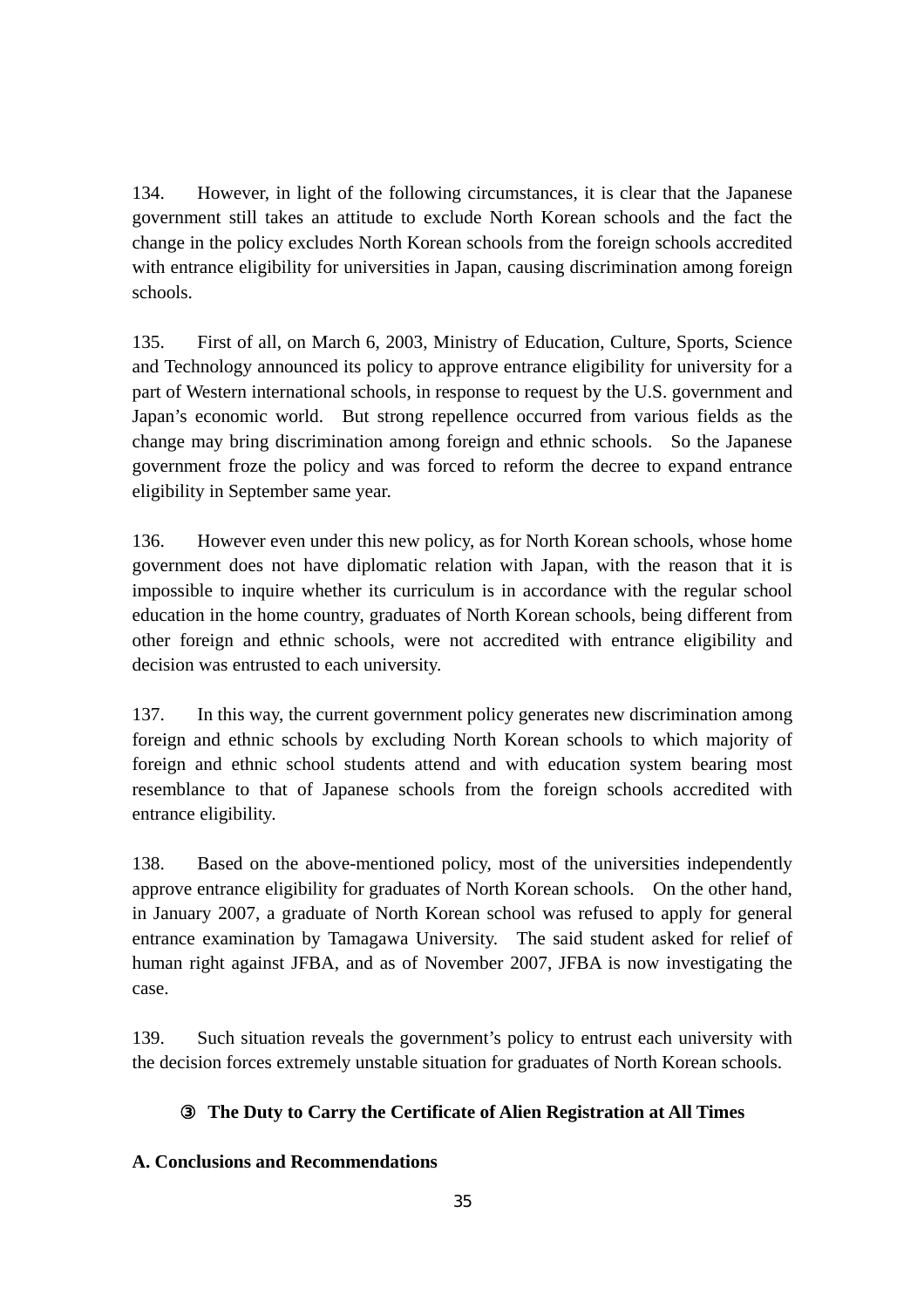#### 140.

The imposition of the duty on permanent and long-term residents to carry a certificate of alien registration at all times, as well as the imposition of a criminal or administrative penalty for violations, are both contrary to articles 12 (freedom of movement) and 26 (equality before the law) of the Covenant. The Japanese government should immediately abolish this system.

#### **B. Subjects of Concern and Recommendations of the Human Rights Committee**

141. The Fourth Periodic Report, Concluding observation, paragraph 17 "The Committee reiterates the comment made in its concluding observations at the end of the consideration of Japan's third periodic report that the Alien Registration Law, which makes it a penal offence for alien permanent residents not to carry certificates of registration at all times and imposes criminal sanctions, is incompatible with article 26 of the Covenant. It once again recommends that such discriminatory laws be abolished"

#### **C. The Government's Response and its Fifth Periodic Report (paragraph 53, 54)**

142. Under the amendment to the Alien Registration Law in 1999, the penal provisions for violating the obligation for special permanent residents to carry the alien registration certificate at all times were revised from a criminal penalty of "a fine not exceeding 200,000yen "to an administrative penalty of " a fine not exceeding 100,000yen" The amended law entered into force on April 1, 2000. Given the current situation in Japan in which there are large number of foreign nationals who have entered or have been staying in Japan illegally, the GOJ considers it is meaningful to maintain the system of obligating foreign nationals to carry the alien registration certificate at all times, in order to verify whether or not a foreign national is a legitimate resident, and to immediately confirm the identity and place of residence of the foreign national.

#### **D. Position of the JFBA**

143. The Japanese government makes it a duty of foreigners over 16 year old and registered as foreigner to carry alien registration certificate at all times. Violation of the duty imposes less than 100,000 yen administrative fine on permanent residents and less than 200,000 yen criminal fine on the other foreigners. At present, more than 96 % of people of Korean origin are in second or younger generation born in Japan and these people of Korea origin permanently live in Japan in peace, without any difference to Japanese people in their clarity of identity and residency. Japanese people are not required to carry any identity certificate.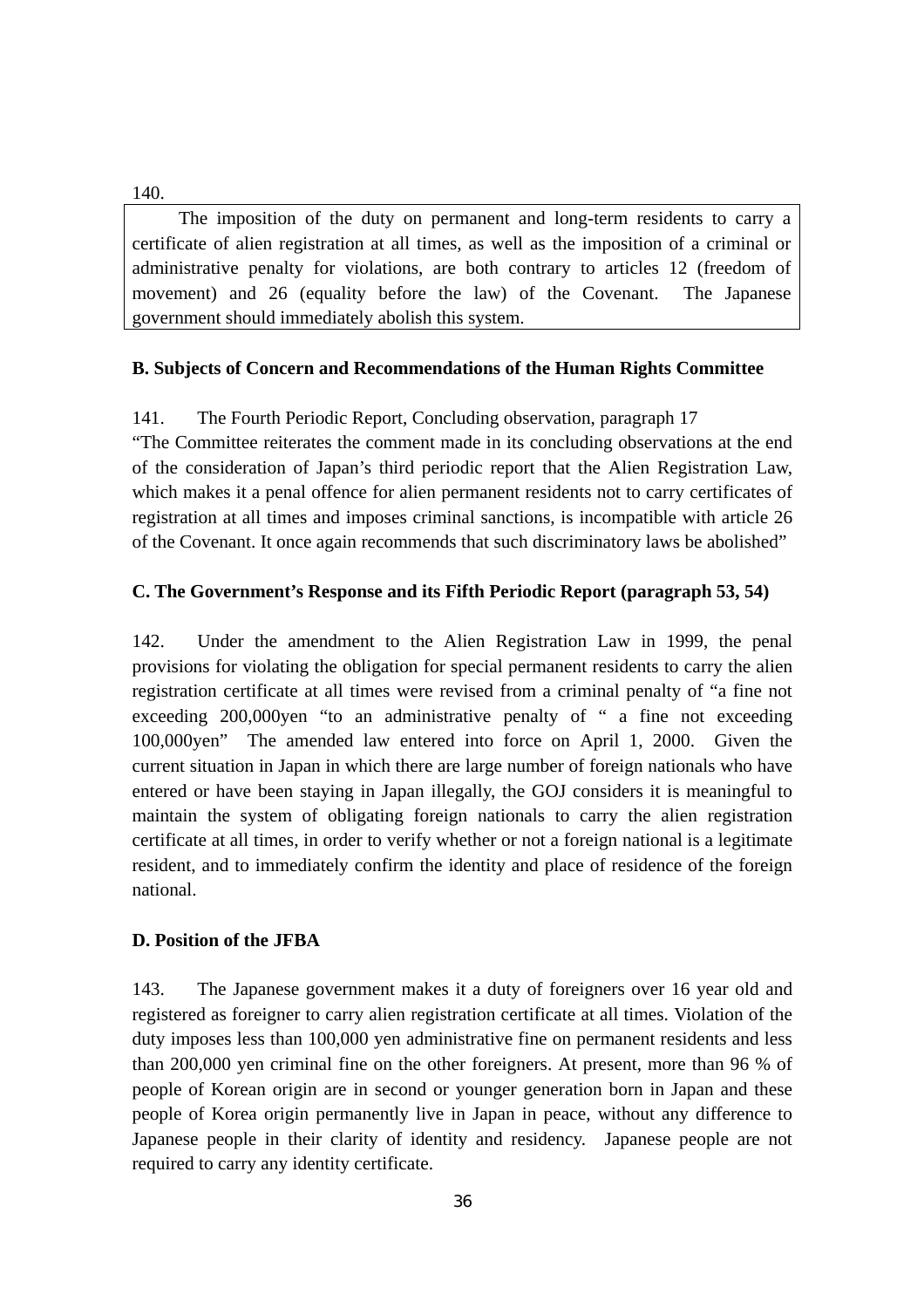144. In response to the Concluding Observations for the examination of the Forth Periodic Report, the Japanese government abolished criminal penalty only for the special permanent residents, but still violation of the duty to carry the certificate at all times is punished with administrative penalty. At least about the permanent residents, the duty to carry the alien registration certificate at all times should be abolished to free them from criminal and administrative penalties.

#### ④ **Re-entry permits and right to return to one's own country**

#### **A. Conclusions and Recommendations**

#### 145.

The application of the re-entry permit system of the Immigration-Control and Refugee-Recognition Act to permanent residents, such as Koreans, is an infringement of the right, protected by article 12 of the Covenant, to leave and return to one's own country. This practice should therefore be corrected immediately. In the case the permanent resident notifies his or her intention to maintain the status upon leaving Japan, the permanent resident status thus be understood as being maintained and re-entry should be permitted.

## **B. Subjects of Concern and Recommendations of the Human Rights Committee**

146. The Fourth Concluding observation (paragraph 18)

Article 26 of the Immigration-Control and Refugee-Recognition Act provides that only those foreigners who leave the country with a permit to re-enter are allowed to return to Japan without losing their resident status and that the granting of such permits is entirely within the discretion of the Minister of Justice. Under this law, foreigners who are second- or third-generation permanent residents in Japan and whose life activities are based in Japan may be deprived of their right to leave and re-enter the country. The Committee is of the view that this provision is incompatible with article 12, paragraph 2 and 4, of the Covenant. The Committee reminds the State party that the words "one's own country" are not synonymous with "country of one's own nationality". The Committee therefore strongly urges the State party to remove from the law the necessity to obtain a permit to re-enter prior to departure, in respect of permanent residents like persons of Korean origin born in Japan.

## **C. The Government's Response and its Fifth Periodic Report (paragraph 270, 271)**

147. The government has not taken any corrective measure. Foreigners lose their existing status of residence upon leaving Japan. In the case of those who gain prior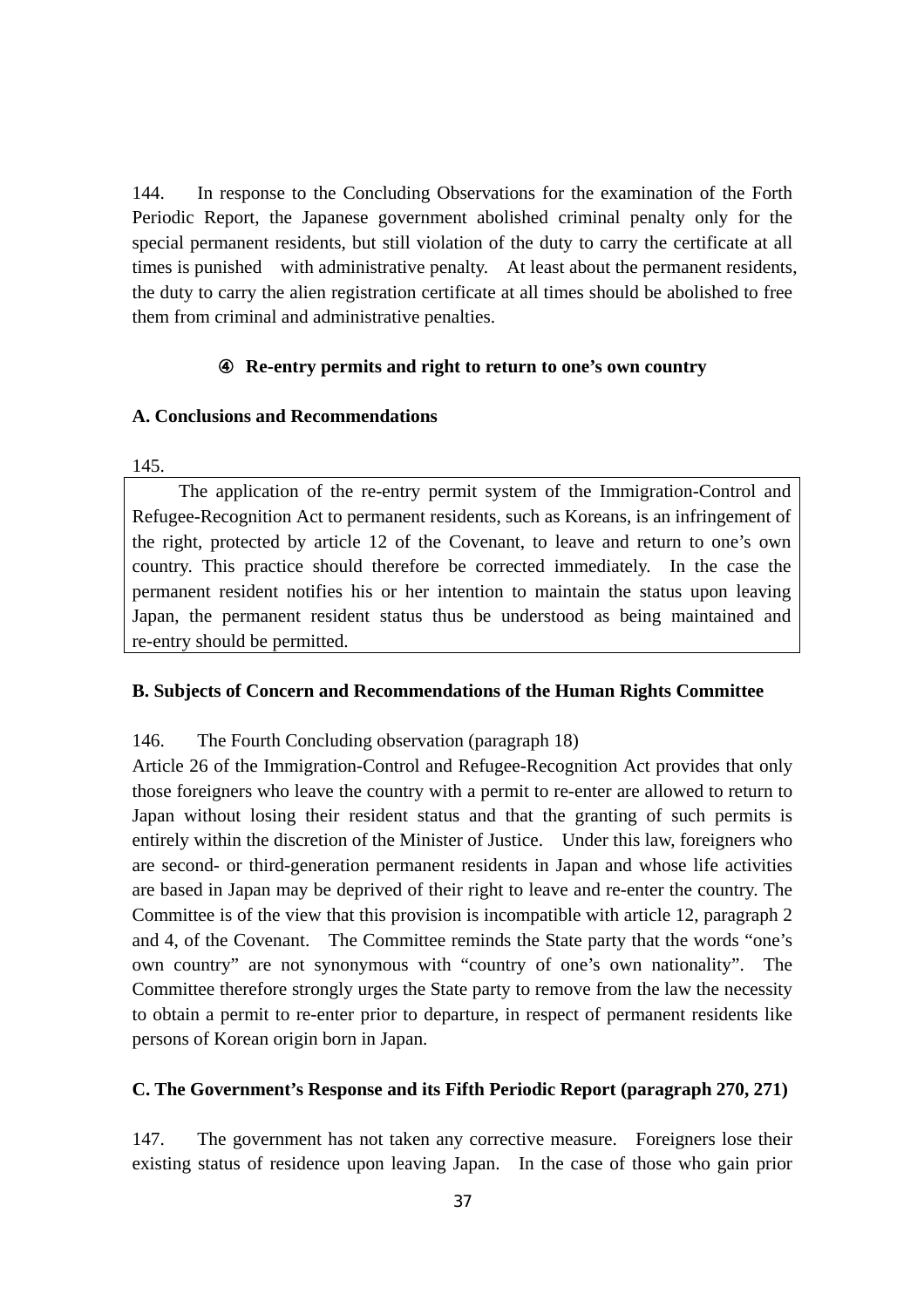re-entry permit, the previous status of residence and period of stay for such foreign national deemed to have maintained after his/her re-entry into Japan. Even if a foreign national has been granted re-entry permission, except for special permanent residents, the foreign national shall not be given permission for landing when he/she has fallen under any of the categories to be denied permission for landing while outside of Japan (Immigration-Control and Refugee-Recognition Act, Article 5)

#### **D. Position of the JFBA**

#### 1. Re-entry permit and freedom of movement

148. Japan's Immigration-Control and Refugee-Recognition Act make it a principle that foreigner lose status of residence upon leaving Japan. And only the foreigners with prior re-entry permit are allowed to re-enter Japan without losing the status of residence (Immigration-Control and Refugee-Recognition Act article 26). The decision whether a prior re-entry permit will be granted or not is entrusted to the broad discretion of the Minister of Justice. If a foreign citizen leaves Japan without a re-entry permit, the previously existing status of residence is lost, and re-entry is not ensured. For this reason, for a foreign citizen whose base of living is in Japan, whether or not a re-entry permit will be granted becomes in effect a matter of controlling whether or not the foreign citizen will be able to make a temporary trip outside Japan. Permanent residents, especially the great majority of resident of Koreans, are people who were born and brought up in Japan and plan to spend their entire lives in Japan. The fact that the Minister of Justice has the broad discretion over their re-entry permission essentially creates an onerous obstacle to their entering and leaving the country.

#### 2. Permanent residents and their right to return to one's own country"

149. Article 12 of the Covenant states "Everyone shall be free to leave any country, including his own" (paragraph 2) and also states "No one shall be arbitrarily deprived of the right to enter his own country." (paragraph4). As stated above, the fourth concluding observation by the committee in 1998 says this right to return to own country is not limited to the country of nationality and requires change so that "the permanent residents, such as resident of Koreans born and brought up in Japan" do not need to gain prior re-entry permit. General Comment 27 paragraph 20 issued by the committee in 1999 says for long-term residents, the country of residence can be included as "one's own country" and requires the State party to report whether or not the right to return to own country is granted to the permanent residents.

150. The basis of living of the permanent residents is in Japan, and "the right to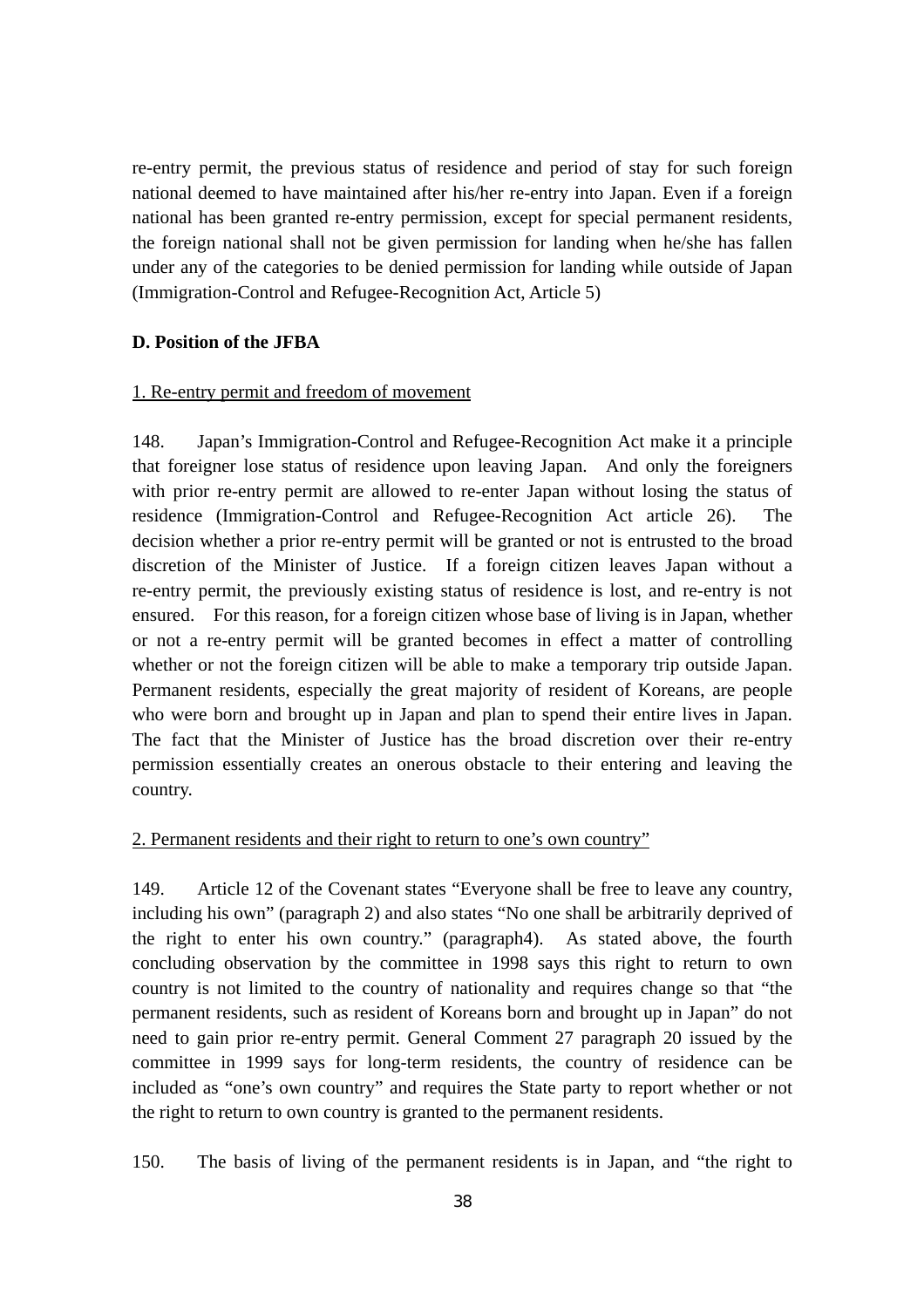enter his own country" stated in article 12 paragraph is understood to include "the right to enter the country with permanent resident status", it should be said that those with permanent resident status have a right to freely leave and re-enter the country. To entrust the decision of grating permit to the broad discretion of the Minister of Justice is an infringement on "the right to freely return to own country".

151. For Koreans especially, the vast majority of whom have been born and brought up in Japan, and who in fact plan to make Japan the base of their entire life activity, Japan, rather than their country of nationality, is their "own country" for the purpose of article 12 of the Covenant. With respect to the "right to return to one's own country", there is no reasonable ground why they should be treated differently from those who possess Japanese nationality.

#### 3. Required Corrective Measures

152. This kind of treatment by the Japanese government for the people with permanent resident status including people of Korean origin is clearly a violation of article 12 of the Covenant and should be immediately corrected. In other words, if a notice is given about one's intention to maintain the previously existing status of permanent resident upon his or her leaving the country, the Japanese government should permit re-entry, with an understanding that the status of permanent resident is maintained.

#### **Section 2: Discrimination against Foreigner**

# ① **Discriminatory remarks, violence and harassment against students of North Korean Schools (article 26 and 27 of the Covenant)**

#### **A. Conclusions and Recommendations**

#### 153.

Upon investigating the obstacles to overcome in order to improve the situation in which students of North Korean schools and others suffer discriminatory remarks, violence and harassment, the Japanese government should take decisive and effective measures, including making the International Convention on the Elimination of All Forms of Racial Discrimination its domestic law.

#### **B. Subjects of Concern and Recommendations of the Human Rights Committee**

154. The Fourth Periodic Report, Concluding observation (paragraph 18) In its concluding observation paragraph 13, the Human Rights Committee says "The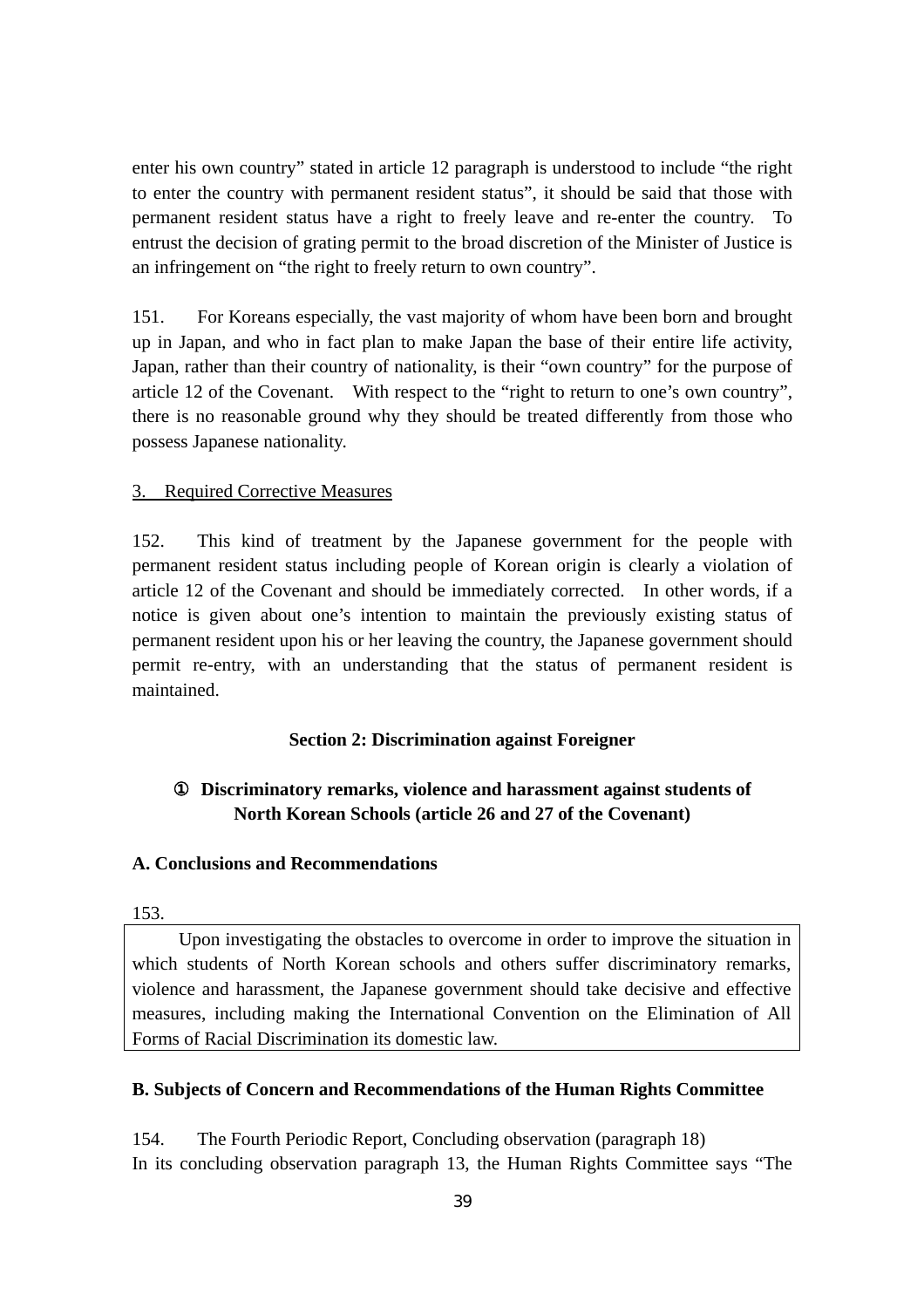Committee is concerned about instances of discrimination against members of the Japanese-Korean minority who are not Japanese citizens, including the non-recognition of Korean schools. The Committee draws the attention of the State party to General Comment No. 23 (1994)  $^{21}$  which stresses that protection under article 27 may not be restricted to citizens".

## **C. The Government's Response and its Fifth Periodic Report**

155. The Japanese government says as one of their activities to protect the human rights of foreign nationals, the human rights organs under the MOJ are carrying out encouragement activities including activities to eliminate prejudice and discrimination against Korean residents in Japan (paragraph 51). And the Democratic People's Republic of Korea formally admitted at the "Japan-North Korea Summit" in September 2002 that it had abducted Japanese nationals, and this and other developments brought harassment, intimidation and violence directed at Korean children and students residing in Japan. In view of such, the human rights organs have carried out awareness-raising activities such as distributing pamphlets and leaflets and putting up posters, along commuting routes that are used by a large number of Korean children and students residing in Japan, and through these activities, have called on Korean children and students residing in Japan to consult with the human rights organs under the MOJ if they are targeted with harassment (paragraph 52).

## **D. Position of the JFBA**

156. 1. Discriminatory remarks, violence and harassment against students of Korean schools have occurred continuously for many years, based on the adamant discriminatory feeling of Japanese against Korean. Especially whenever there is a diplomatic issue with North Korean government, hundreds of such discriminatory incidents happen throughout the nation repeatedly.

157. Especially after North Korean government formally admitted abduction of Japanese nationals on September 17, 2002, discriminatory remarks, violence and harassment against students of Korean schools became so fierce unknown in recent years, and as a result, many Korean schools were forced to take measures, such as making students commute to and from school in groups or abolishing school uniform.

158. A survey conducted mainly by young lawyers against students of 21 Korean schools in Kanto area (the number of answer 2,710) showed that 1 out of 5 students suffered any form of harassment after the report of the abduction issue and the number

 $\overline{a}$ 

 $^{21}$  CCPR/C/21/Rev.1/Add.5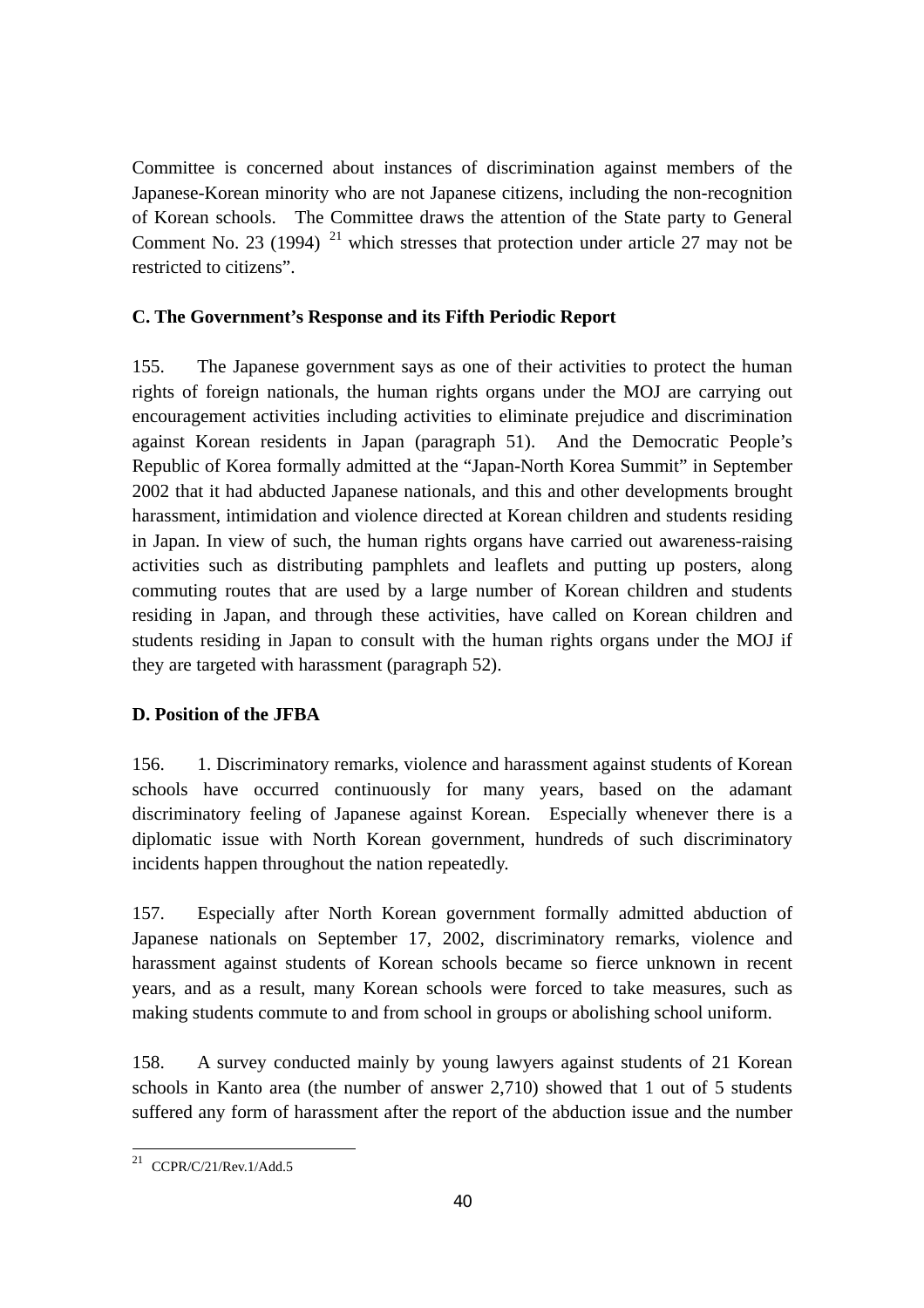increased markedly compared to before the report. It was revealed that especially in case of female students of junior schools (equivalent to junior high school in Japan), 1 out of 3 suffer damage. The most frequent harassment is remarks such as "Die! Koreans" "Kill you" along with other vicious activities which come under category of criminal act such as trying to push the students out from the platform at station, kicking, spitting, cutting the ethnic school uniform, violence, injury, damage to property.

159. On Internet, many extremely vicious comments were posted anonymously, calling Koreans "cockroach" "inferior people" or "they should be massacred during the colonial period."

160. After that, on July 5, 2006 when the report was made about the experimental missile launch by North Korea, discriminately remarks, violence and harassment against students of Korean school became fierce again. Just in 3 weeks till July 26, as many as 121 cases were reported from schools to the headquarters of the Union of Korean Teachers in Japan. The cases involved threatening phone calls such as "we would throw in petrol bombs to your school tomorrow" or "we would kill 5 high school students within a week" or harassment to paint the school gate in red.

161. 2. The Japanese government said it had conducted awareness-raising activities against vicious discriminatory remarks, violence and harassment which took place after the report of the abduction issue in September 2002 (paragraph 52), however the fact same damage occurred continuously in July 2006 shows the government's activity has not been effective.

## 162. 3. Insufficient measure by the government

In the first place, as for "the awareness-raising activity such as distributing pamphlets, leaflets and putting up posters", there is no concrete description of how many of such media were produced, and how many were distributed where. The government also said that it called on to the Korean children and students residing in Japan to consult with the human rights organs under the MOJ if they are targeted with harassment, but there is no concrete description how many consults were made and how they responded to them. Or in the case the number of consults made was so small alienated from the actual damage done, there is no evidence at all that the government studied the reason.

163. Moreover, the government's response is mainly targeting the victims, but what is necessary to be more effective and decisive is to control the wrongdoer.

For example, when mass media reports are solely criticism against North Korea, leading figure of the government such as prime minister should send a clear message to the society as whole through TV and other media that harassment against students of Korean schools should not occur.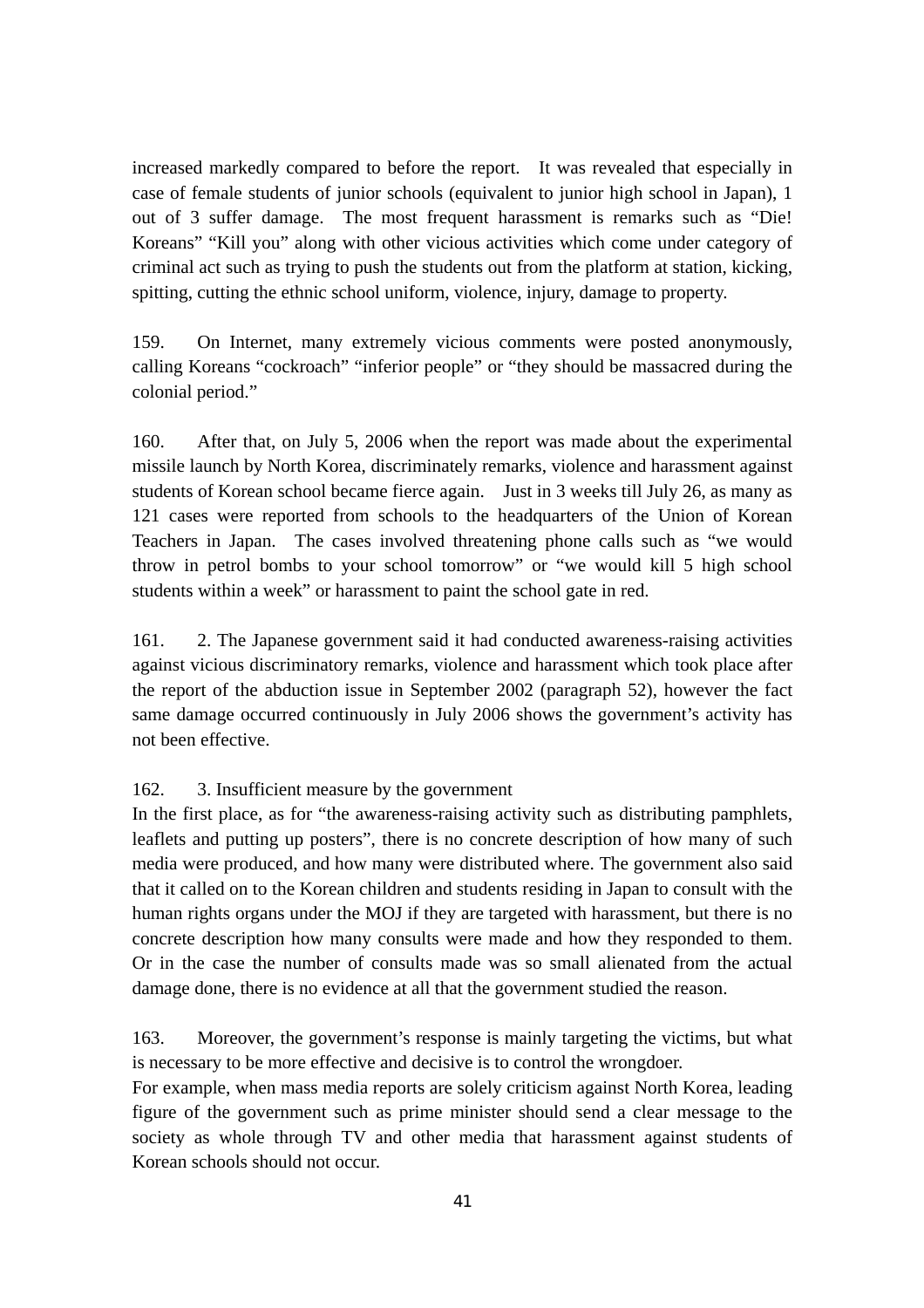164. Moreover, in order to clearly show its attitude that it does not admit any discriminatory remark as a nation, it is strongly required to establish a law which prohibits discrimination among private individuals. On this point, Japan has not established domestic law of the International Convention on the Elimination of All Forms of Racial Discrimination.

165. 4. So the Japanese government should take decisive and more effective measure including making the International Convention on the Elimination of All Forms of Racial Discrimination as domestic law, based on study of obstacles to overcome in order to improve the situation.

## Discriminatory remark against ethnic group by public officials **and encouragement of discrimination by public organs (Covenant article 26)**

#### **A. Conclusions and Recommendations**

#### 166.

For the purpose of stopping discriminatory remarks against ethnic groups by public officials, the government of Japan should provide appropriate education and training to those in public office immediately. The government of Japan should pay utmost consideration so that it would not encourage discrimination among people against foreigners by public offices' aggressively spreading an image that "criminal acts by foreigners have deteriorated security in Japan".

## **B. Subjects of Concern and Recommendations of the Human Rights Committee**

167. Nothing is mentioned. However, in the concluding observation adopted by the committee on the elimination of racial discrimination regarding initial and second periodic report of the Japanese government, it is recommended that "The State party is urged to provide appropriate training of ,in particular, public officials, law enforcement officers and administrators".(paragraph13)

## **C. The Government's Response and its Fifth Periodic Report(pragragh 48,49)**

168. As part of these awareness-raising activities, in FY2002 the human rights organs under MOJ produced the human rights encouragement film "We want to Live in this Town-Thinking about the Human Rights of Foreign Nationals" which had as its main theme awareness of discrimination toward foreign nationals, and the film has been shown at lectures and training sessions sponsored by human rights organs. It has been also rented out for free to people who wished to see it. (paragraph48) Concerning the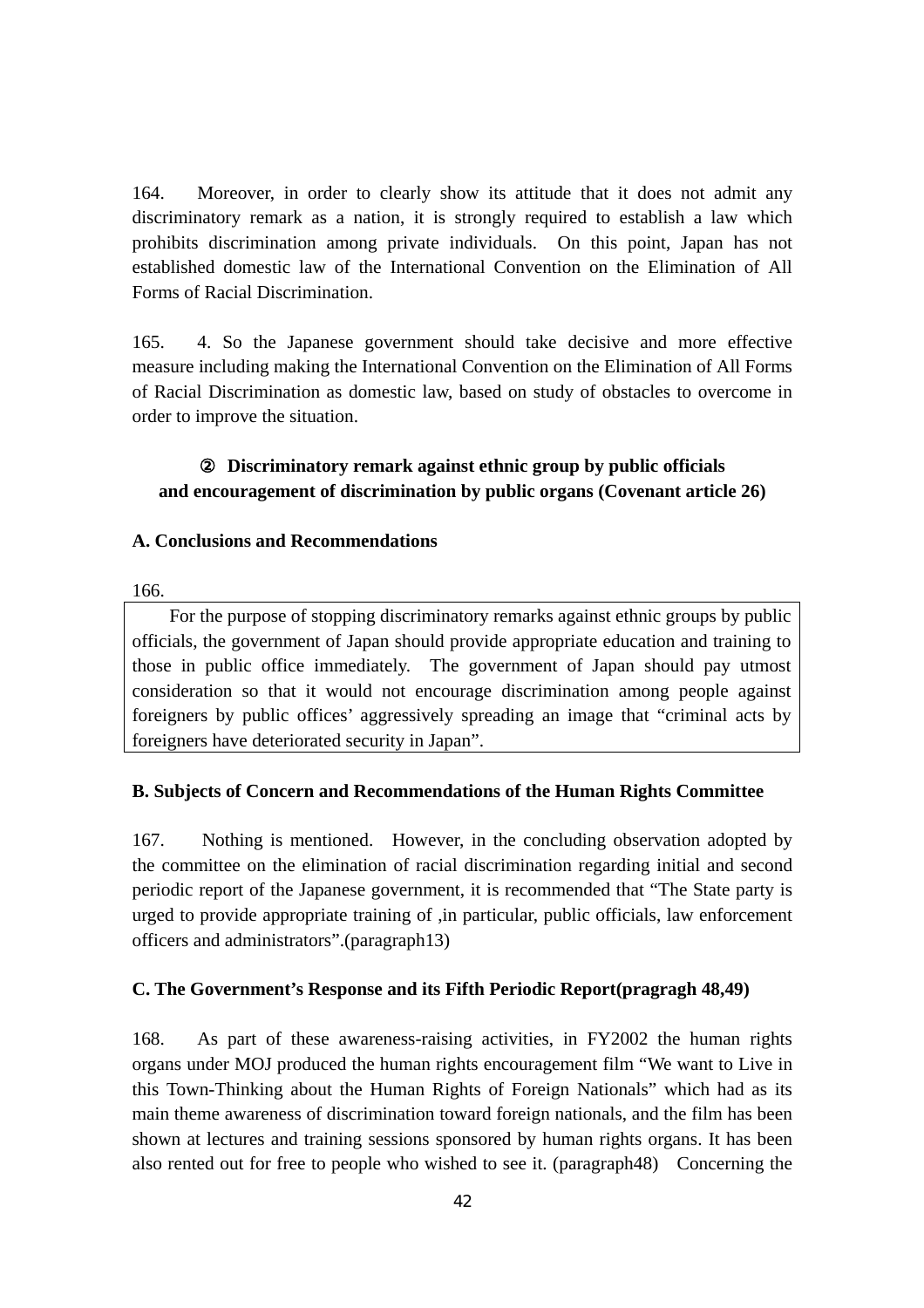various human rights issues involving foreign nationals, such as being refused rental of an apartment or being refused entry to a restaurant or public bath on the grounds that they are foreign nationals, the MOJ is aiming to remedy and prevent harm caused by human rights infringements through human rights counseling, and through investigation and resolution of human rights infringement cases (paragraph 49).

## **D. Position of the JFBA**

#### 1 .Discriminatory remarks against foreigners by public officials

169. Discriminatory remarks against foreigners by public officials have never been eradicated in Japan. Even only after 2002, the following remarks were made.

170. On the other hand, the government of Japan has not taken any aggressive measure to stop such discriminatory remarks. On the contrary, when Human Rights Bureau of the Ministry of Justice was asked to relief human rights about the remark of "people from the third category country" by Ishihara, the governor of Tokyo, the bureau did not even recommend investigation. As a result, on March 20, 2001, the government of Japan was recommended by the UN Committee on the Elimination of Racial Discrimination "" to provide appropriate training of, in particular, public officials, law enforcement officers and administrators about this "statements of a discriminatory character made by high-level public officials".22 However, JFBA has not acknowledged this "appropriate training" was given accordingly.

171. (1)April 9, 2000, Shintarou Ishihara, the governor of Tokyo said in his speech at a ceremony at the Ground Self-Defense Force, "Looking at Tokyo at present, we see extremely vicious crimes repeatedly conducted by foreigners, the people from the third category countries<sup>23</sup> who made illegal entry into Japan. The type of crimes in Tokyo has changed from the ones in the past. Under such circumstance, if big natural disaster happens, large scale riot can be expected. This is the present situation".

172. (2) May 8, 2001, Shintarou Ishihara, the governor of Tokyo touched upon the murder by Chinese nationals and said "We cannot deny the possibility that the quality of Japanese society as a whole changes as a result of the spreading of crimes which show such ethnic DNA." And he also said "The number of illegal immigrants to Japan is about 10,000 per a year, and Chinese account about a little less than 40 % of them. Since they are illegal immigrants, they cannot get decent jobs and inevitably become

<sup>&</sup>lt;sup>22</sup> CERD/C/58/Misc.17/Rev.3 paragraph13

 $23$  Various theories exist for the origin of the word. Those who regard this word mean "people of the third category countries in the war, not a defeated country, not a victorious nation, but a country concerned in the war" after WWII, in the other words the countries and regions colonized by Japan, evaluate this word as discriminative.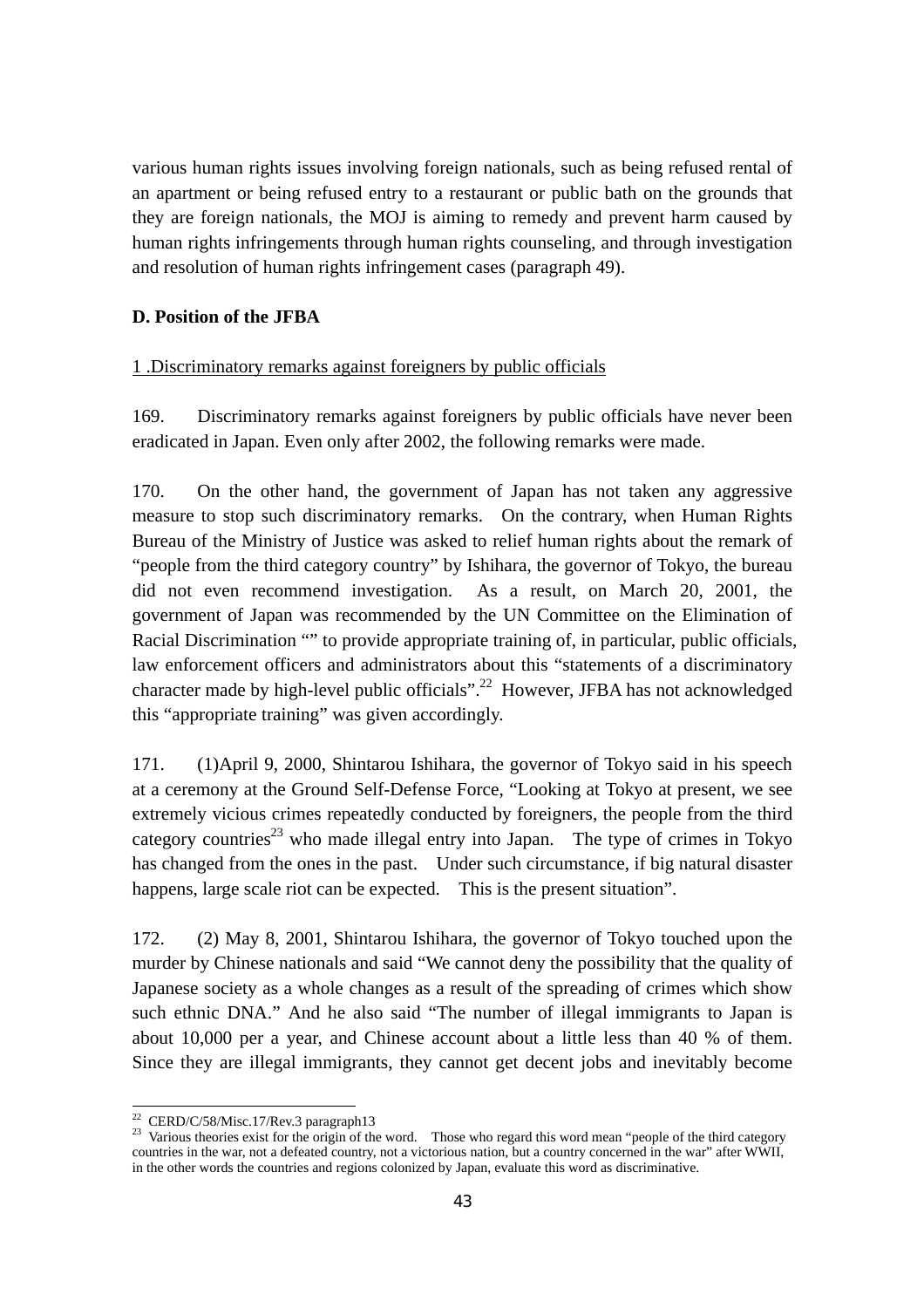criminal factor."

173. (3) May 31, 2003, Taro Aso, then Secretary General of Liberal Democratic Party said in his speech at University of Tokyo that "Change of names into Japanese  $ones<sup>24</sup>$  was initiated by Korean people themselves" and "It is Japanese that taught Hangul and provided mandatory education."

174. (4) July 12, 2003, Takami Etou, ex-Director General of the Management and Coordination Agency said at the general convention of branches of Liberal Democratic Party about the foreigners illegally staying in Japan, "When something breaks out on Korean peninsula, hundreds of thousands of them rush to Japan on boats. In Japan there are a million of illegally staying foreigners who steal and kill. And they cause disturbance in Japan." "Take a look at Kabuki-cho in Shinjuku, it is now a lawless area ruled by the people from the third category countries. In these days, those from China, Korea and other countries and illegally staying in Japan commit robbery in groups." And "It is a trumped-up story that 300,000 people were killed in Nanking massacre, it is a lie." For your information, the number of foreigners arrested in FY2003 was about 20,000 and when it comes to those offended criminal code, the number was just 8,725 and was quite different from the above remark.

175. (5) November 1, 2002, Shintarou Ishihara, the governor of Tokyo said in his speech about the successful launching of manned rocket by China in October same year, "In our neighboring country, China, people were stunned by the launching of manned spaceship. Chinese were ignorant, so they were pleased, crying "Aiya". But such spaceship was outdated. Japan can achieve the same just in a year, if it tries to."

176. (6) November 2, 2003, Shigefumi Matuzawa, the governor of Kanagawa prefecture said in his campaign speech for a candidate, "Chinese people are coming to Japan with work visa, but they are sneak thieves. They return home after committing crimes." "Jails (in Japan) are with heating system, and they feed you. They are not afraid of being put into jail, so (foreign) thieves stealing from house in the absence of the occupants or thefts increase rapidly.

# 2. Issues of Criminal Acts by Foreigners

177. As the above mentioned remarks by public officials show, there has been a spreading image in Japan in recent years that "vicious criminal acts by foreigners have been sharply increasing and threatening the security in Japan" and such image incites aversion and terror against foreigners, generating xenophobia and encouraging

 $\overline{a}$  $24$  A policy to impose Japanese names on Korean people before 1945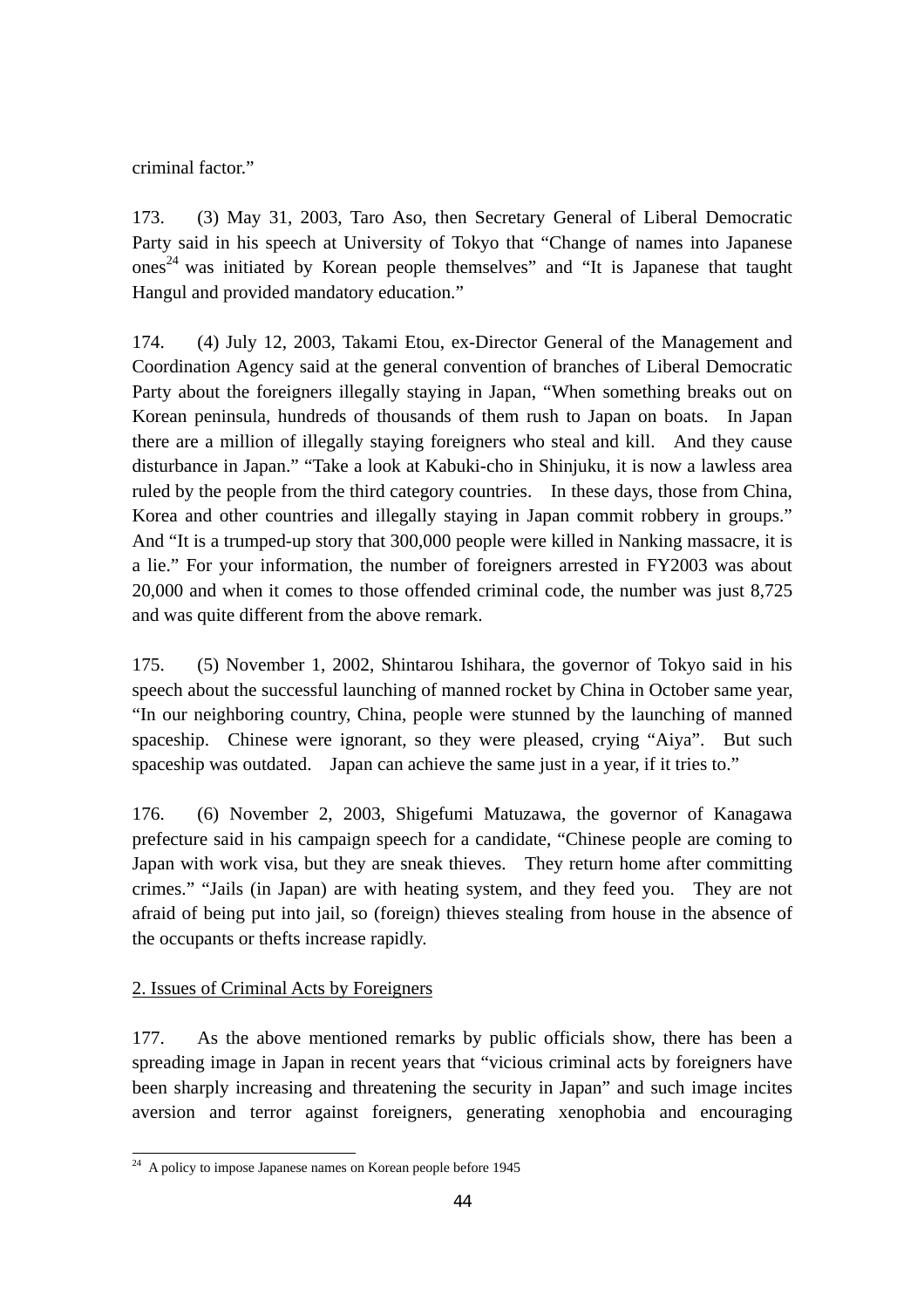discrimination against foreigners as a result.

178. Moreover, the following facts clearly show that pubic organs in Japan have played facilitating role in making such bad image about foreigners.

179. (1) September 2003, with the leadership of the Prime Minister, "Ministerial Meeting Concerning Measures Against Crime" was established and on December 18, the meeting issued "Action plan to realize society which is strong against crimes". The Action Plan noted "more vicious and organized crimes by foreigners and spread of them throughout the nation" "accelerated deterioration of security standard" and mentioned the necessity "to study the scheme to accept foreigners, looking at the situation of crimes".

180. (2) October 17, 2003, Immigration Control Bureau of the Ministry of Justice, Immigration Control Bureau of Tokyo, Tokyo metropolitan government and National Police Agency jointly announced "the joint declaration on the intensified crack down of foreigners illegally staying in Tokyo". In the declaration, it is pointed out that "a part of those illegally staying is a hotbed of increasing organized crimes by foreigners" and "it is intended to halve the number of foreigners illegally staying in Tokyo in the coming five years" and it was decided to intensify exposure.

181. (3) In addition to that, Immigration Control Bureau of the Ministry of Justice began accepting "information about foreigners illegally staying in Japan" on its website since February 16, 2004. This system allows people to report to the bureau just by filling the information such as name, nationality, the address of "where the one works or where one was witnessed", telephone number, types of work and others according to the acceptance form on the website and clicking "transmit". There was much criticism about the system, because to anonymously collect information only about foreigners illegally staying in Japan in such simple way, while there are many other criminal acts or administrative crimes, may trigger vague feeling of insecurity, repulsion or hatred against foreigners in general and pointlessly encourage racial discrimination.

182. (4) Moreover, many of the crime prevention posters produced by police stations for public organs or banks use expression which may encourage distrust or fear against foreigners. For example "Dial 110 when you see a suspicious foreigner." (Osaki police station) Or another one even says "When you get on and off a car, and especially when you reach your home, be alert on the suspicious foreigners around you." (Kuramae police station)

183. (5) In "the white paper on police" and "the white paper on crimes" after 1991, "crimes by foreigners in Japan" has been given stress as an independent chapter. And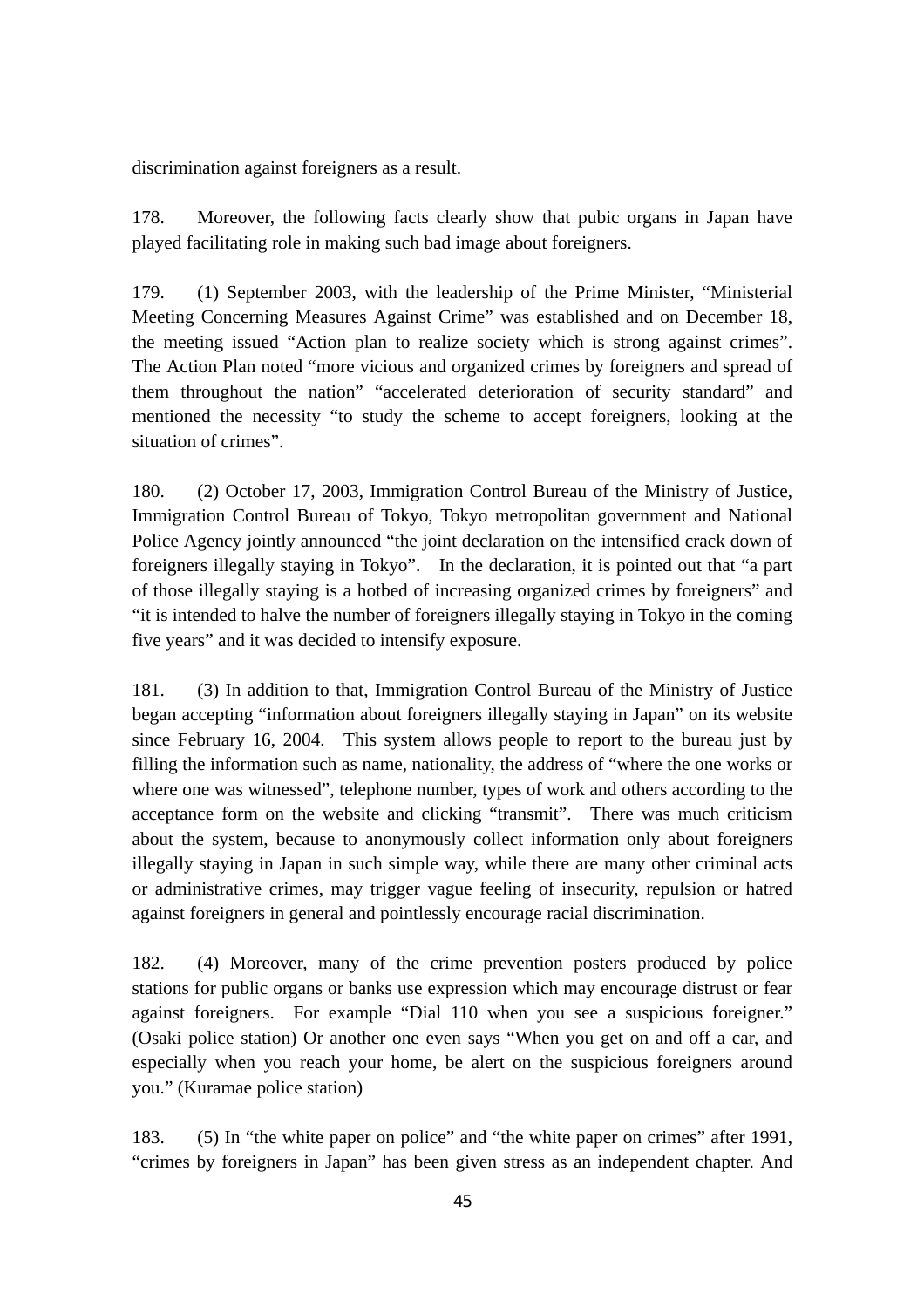the content of the chapter is reported as announcement by Police Agency with the headline such as "Foreigners' crime top 40,000 and more than 20,000 arrested, the biggest figure"

184. However, the data by police agency is unilateral one ignoring the fact that increasing number of foreigners are coming to Japan every year and about half of the crimes committed by them is violation of Immigration-Control and Refugee-Recognition Act. Many researchers doubt the accuracy and neutrality of the data.

3. On the other hand, the Japanese government says in its report it produced and showed the human rights encouragement film (paragraph 48) and provides human rights counseling and investigation and resolution of human rights infringement cases (paragraph 49).

185. As for the "human rights encouragement film", concrete data such as how many times it was shown, how many people watched it, and how many times it was rented out, so its influence on society is greatly doubted.

186. Also as for the "human rights counseling and investigation and resolution of human rights infringement cases", no report is made about how many cases of counseling it accepted, what kind of investigation and resolution were conducted, so its effect is doubted.

187. Putting these doubts aside, these measures are taken to eliminate discrimination among private individual, however, as mentioned above, encouragement of discrimination by public organs or discriminatory remarks by public officials can be seen one after another in Japan. Moreover, no measure is taken to address this issue by the Japanese government.

188. This issue is more serious than the discrimination in private citizens. In order to abolish discriminatory remarks against ethnicity by public officials, the Japanese government should immediately provide appropriate education and training for public officials. It also needs to pay the utmost care so that public organs will not encourage discrimination against foreigners by spreading an image "Security in Japan has been threatened by criminal acts of foreigners".

# **Section 3: Interference with privacy through intensified control of immigration and foreign residents (Covenant, article 2, 17 and 26)**

## **A. Conclusions and Recommendations**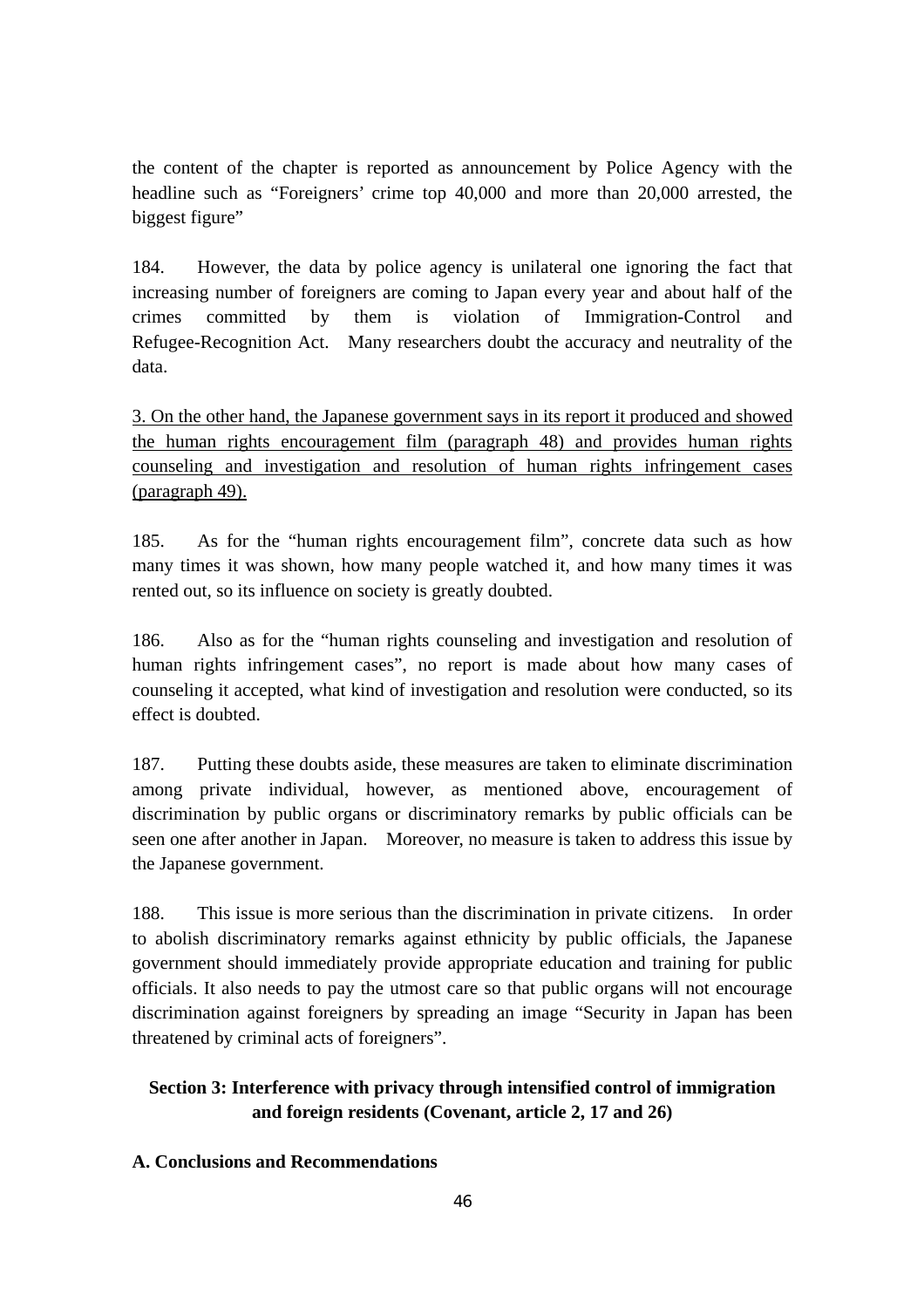189.

1. The government obligates foreigners (except for the special permanent residents) to provide biographic information including photograph of one's face and fingerprints on their entering Japan, but obligating provision of fingerprints information violates the Covenant, article 2 paragraph 1, article 17 and 26 and this measure should not be taken. The biographic information should be deleted as soon as verification is completed at immigration inspection.

2. The Japanese government's obligating foreigners (except for the special permanent residents) to acquire and carry IC residency card, its obligating employers and schools to report acceptance of foreigners and its collectively controlling information about foreigners in the unified manner to intensify its comprehensive information control function violate article 2 paragraph 1, article 17 and 26 and these measures should not be taken.

3. When hoteliers confirm identity of foreign guest, in consideration of the Covenant, article 2 paragraph 1, article 17 and 26, they should not be obligated to keep the photocopy of passport or to provide information they obtain from their foreign guests to police and other organs.

# **B. Subjects of Concern and Recommendations of the Human Rights Committee**

190. No comment is made in the concluding observation for the fourth periodic report.

# **C. The Government's Response and its Fifth Periodic Report**

191. For the purpose of preventing terror and crimes by foreigners and decreasing the number of illegally staying foreigners, the government of Japan has established a new system to intensify control on immigration and residency. The main system and measures which have been realized so far are as follows.

192. 1. Foreigners (except for the special permanent residents) are obligated to provide biographic information including fingerprints and photograph to go through immigration inspection. The submitted information is kept and utilized for investigation into criminal acts.

193. 2. System concerning intensified control of foreign residents

(1)To obligate foreigners to acquire and carry IC residency card (being discussed at special unit of informal gathering for policies on immigration control.)

(2)Obligation of employers and schools which accept foreigners to report (the system is already established for employers' obligation to report. The one for schools is now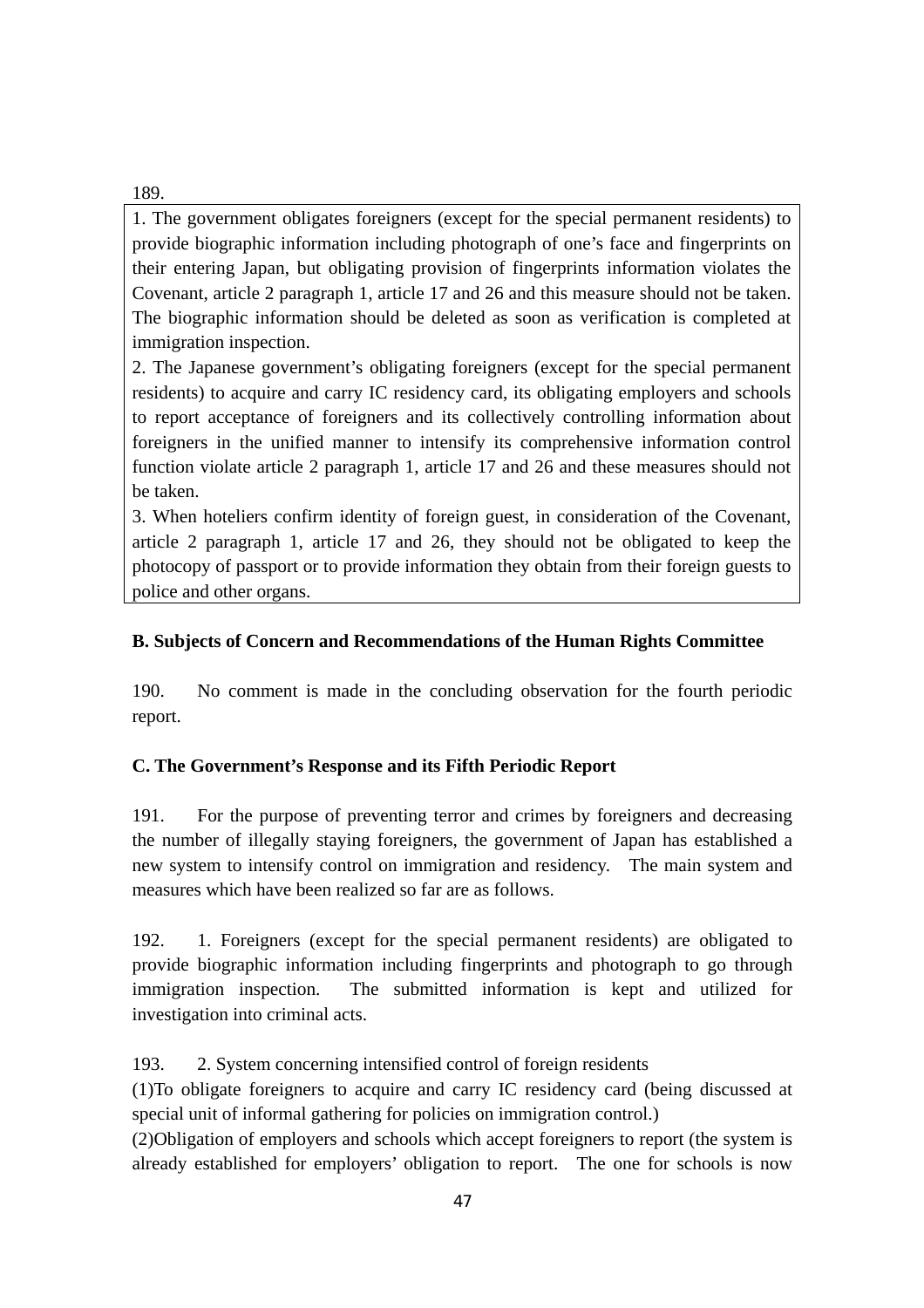being discussed at special unit of informal gathering for policies on immigration control.)

(3) To intensify the comprehensive control function of information about foreigners (being discussed at the Ministry of Justice)

194. 3. To intensify confirmation of identity of foreign guests by hoteliers (the system is executed.)

## **D. Position of the JFBA**

195. The Japanese government has been rapidly establishing a new system to intensify control of immigration and residency of foreigners, aiming to prevent terror and other crimes and to decrease the number of foreigners illegally staying in Japan. However establishment of such system is problem, from the viewpoint of article 17 about right of privacy or control of information about oneself, and article 2 paragraph 1 and article 26 about prohibition of discrimination against foreigners.

196. 1. Obligating foreigners to submit biographic information including fingerprints and photograph of one's face for immigration inspection and keeping and utilizing the submitted information for investigation into criminal acts.

197. (1) The Japanese government obligates all foreigners (except for the special permanent residents) to submit biographic information such as fingerprints and photograph of one's face on the occasion of immigration inspection through revision of Immigration-Control and Refugee-Recognition Act in 2006 and uses the submitted information to confirm the identity of the holder of passport, or checks the information about those who were once deported or those who are on the wanted list. However obligating submission of such biographic information infringes the right of privacy and right to control information about oneself, so the necessity and the effect of the system in light of prevention of terror and other criminal acts, the existence of less restrictive alternative, and taking votes on the system should be studied carefully.

198. Especially the obligation to submit fingerprints also infringes article 7 of the Covenant about prohibition of inhuman or degrading treatment, so such system should not be taken.

Moreover, when foreigners with status of residency through immigration inspection make temporary trip out of Japan and re-enter, they should be exempted from the obligation to submit fingerprints as the special permanent residents are.

199. (2) The Japanese government keeps the acquired biographic information after the entry and to utilize the information for control of foreign residents and investigation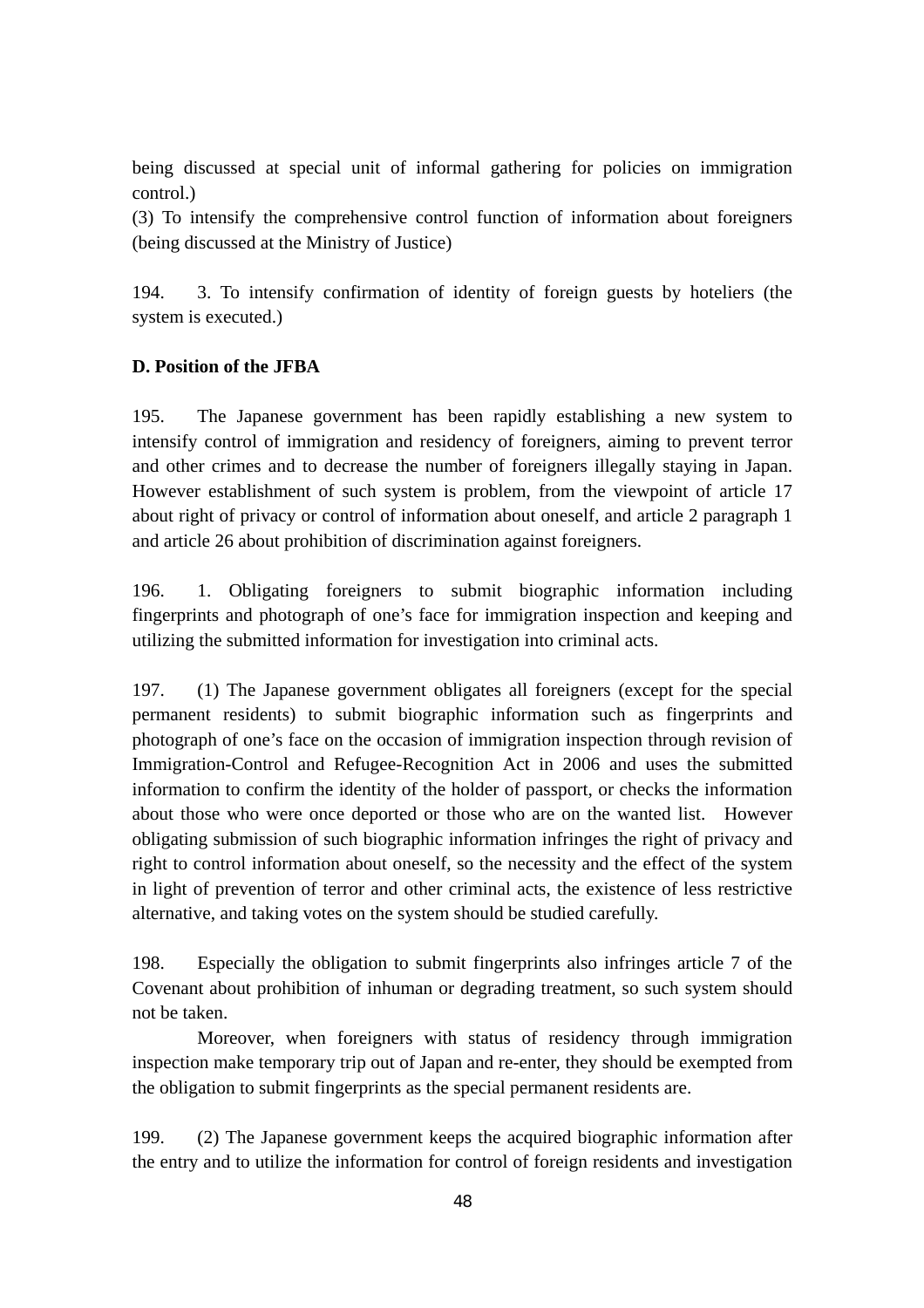into crime acts, after the introduction of the system which obligates foreigners to submit biographic information on occasion of entry into Japan.

200. About all the foreigners who enter Japan going through the procedure to check the biographic information against the one about those who were deported, or those on the wanted list or suspected as terrorist, even without any suspicion, the electronic information is collected to control and supervise them, utilizing the information for investigation into criminal acts, which infringes the right of privacy and right of controlling information about oneself which are the basic human right equally entitled to foreigners too. Especially under the current circumstance, the provision of private and other information kept by an administrative organ to the other administrative organs is possible based only on the decision by the chair of the organ about the reason, the system is remarkably harmful.

201. And to intensify control and supervision only on foreigners may hamper forming of stable Japanese society where foreigners coexist.

Therefore, the acquired biographic information should be deleted immediately after checking against passport information or information on those deported at immigration inspection and should not be kept after entry of foreigners for the above-mentioned purposes.

## 202. 2. A system about intensified control of residency

The Japanese government is to review the current alien registration system by municipalities, to issue IC residency card (provisional name) with IC chip, a large capacity media and to obligate foreigners except for the special permanent residents to carry the card at all times. Even the permanent residents who are not restricted in working should report one's employment or school to be carried on the IC residency card, which has possibility of infringing privacy and can be criticized as discrimination against foreigners.

203. The revision of the Employment Measures Law on November 13, 2007 requires employers of foreigners except for special permanent residents to report to the Minister of Health, Labor and Welfare about the foreign employee's name, status of residency and period of residence upon his getting and leaving the job. It is planned to fine less than 30,000 yen for violation. In addition, the idea to obligate schools accepting foreign students to respond to the inquiry by the Minister of Justice about the situation of acceptance is now getting concrete. These plans are to collect information about receiving places, such as workplace and schools, while the Employment Measures Law aims to "promote achieve balance of labor supply in terms of quality and quantity". The report of names or status of residency of each foreigner cannot be considered necessary. These plans intensify supervision of foreigners and are suspected as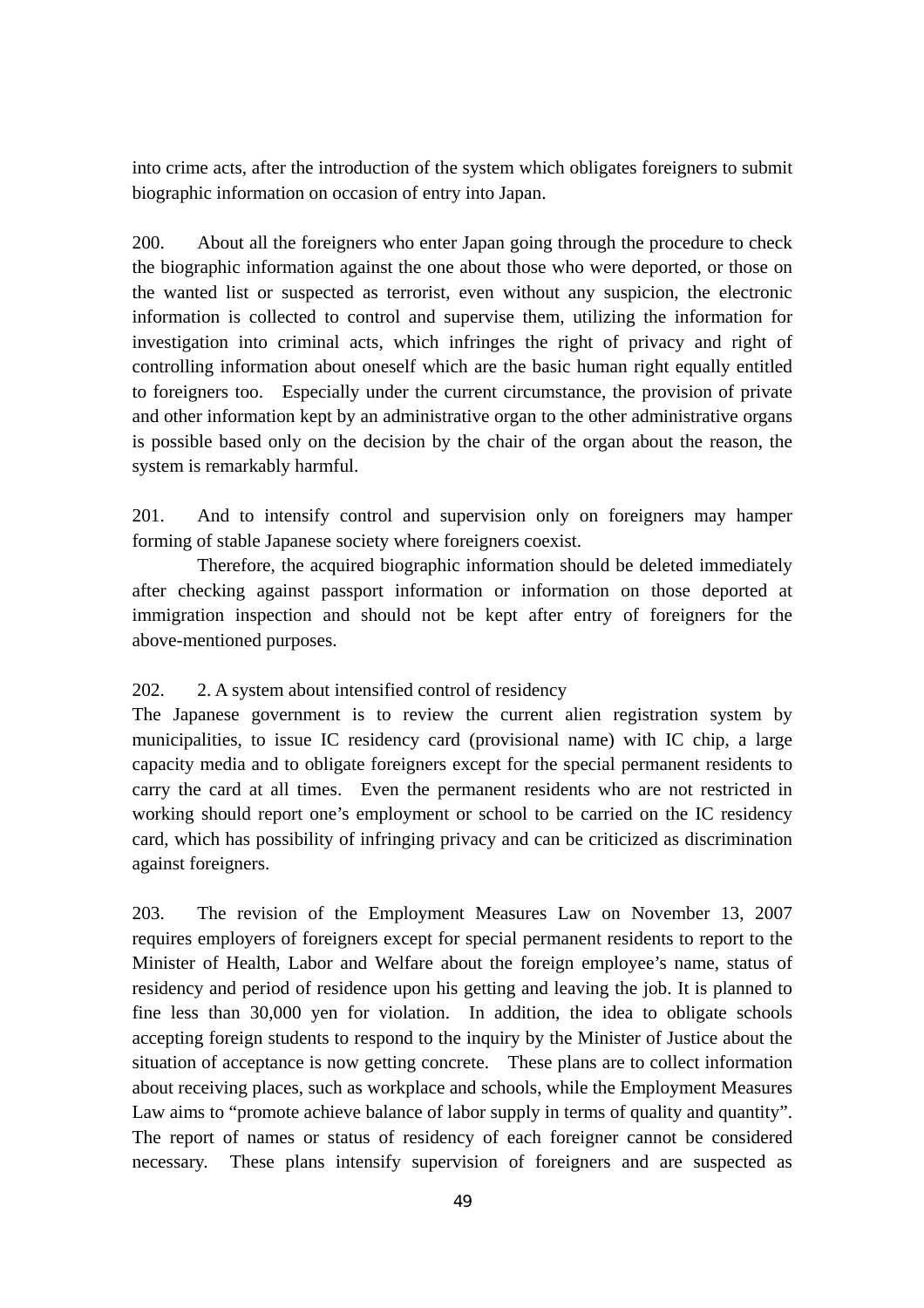infringement on privacy.

204. At present, information about entry and departure of foreigners and information about alien registration under alien registration law are controlled separately by different organs. Another idea is now discussed to intensify the comprehensive information control function by collectively controlling the information about entry and departure, alien registration and other information about foreigners provided by police agency and the Ministry of Foreign Affairs. However this may allow unified control and comprehension of information about foreigners owned by the national and local government and use of the information by them, including police. So this constitutes remarkable infringement on the right to control information about oneself and the right for privacy of foreigners and discriminative treatment against foreigners. Therefore this measure should not be taken.

205. In 2005, the Regulation on the Hotel Business Law was revised and when foreigners who do not have address in Japan lodge at Japanese style inn or hotel, nationality and passport number must be notified in the guest book. Following this revision, the Ministry of Health, Labor and Welfare gave guidance to inns and hotels to ask the foreigners in the above-mentioned category to show passport, to keep the copy of the passport and to report to the nearby police or to take appropriate action in the case the request is refused. The Passport Law only allows people in public service such as immigration officer or police to ask foreigners to show passport, so the foreigners do not have any obligation to show his passport to private individual. The said guidance actually tries to force foreigners to show his passport when it is not obligated by law and tries to make hoteliers to take the roll of police. From the view point of necessity to protect the right of privacy and the right to control information on oneself of foreigners, the Japanese government should not make hoteliers keep copy of passport or obligate them to report the information they acquire from foreign guests to police.

#### **Section 4: Industrial Training and Technical Internship Program**

#### **A. Conclusions and Recommendations**

206.

The Japanese government should take measures to prevent infringement on human rights such as divesting of freedom of movement, freedom of returning to one's country, and discrimination in working conditions, in the industrial training and technical internship program.

#### **B. Subjects of Concern and Recommendations of the Human Rights Committee**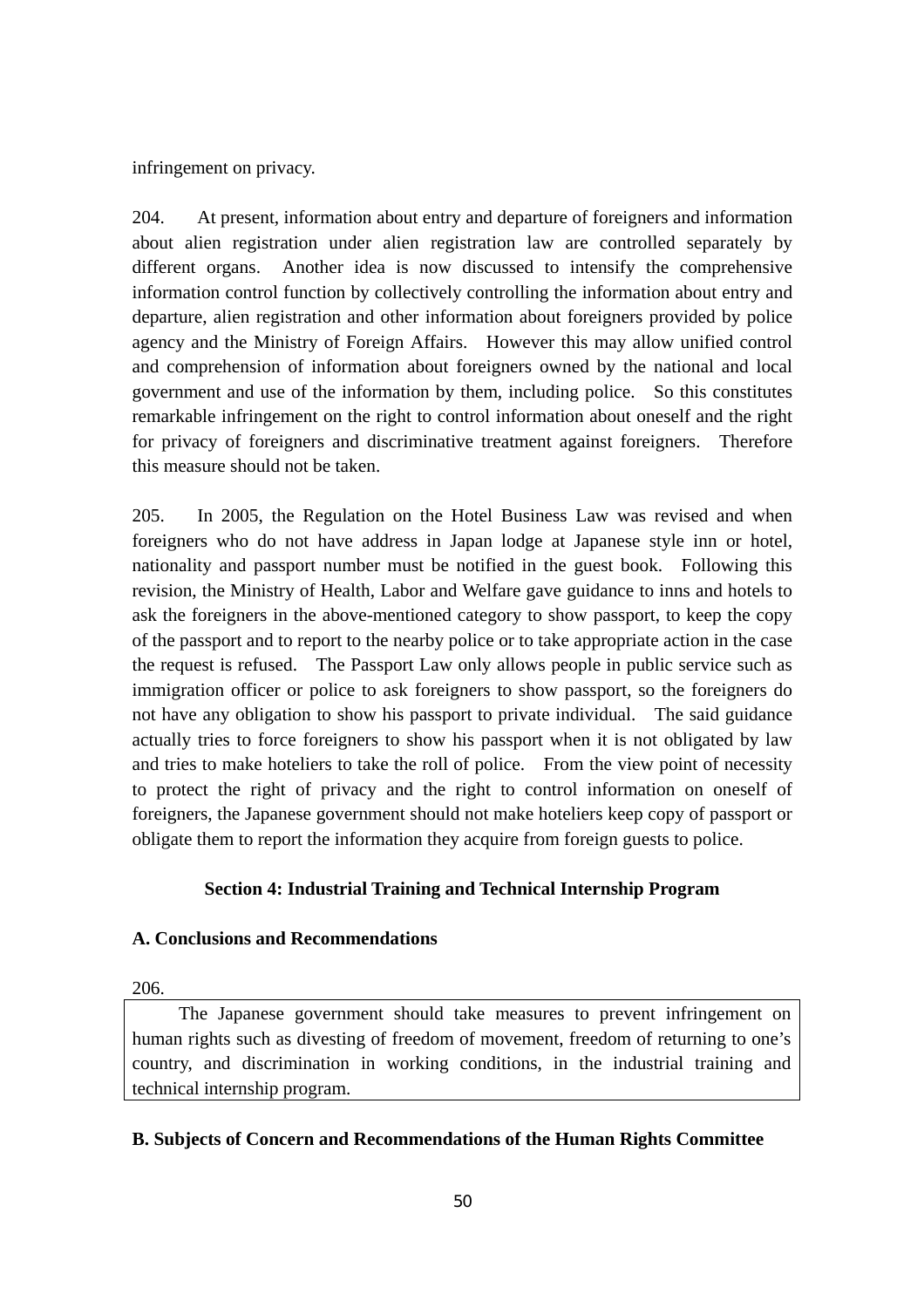#### 207. Nothing is mentioned.

#### **C. The Government's Response and its Fifth Periodic Report (paragraph 40)**

208. It just states as follows and does not mention the program. "the GOJ aims to "more actively promote the acceptance of foreign workers in professional or technical fields from the standpoint of invigorating and internationalizing the country's economy and society" and considers that "concerning the acceptance of what are called unskilled workers, it can be expected to have a tremendous effect on the Japanese economy, society and national life, beginning with problems related to the domestic labor market. In addition, it would have a significant impact on both the foreign workers themselves and their countries. Therefore, the Government must cope with this issue with thorough deliberation based on a consensus among Japanese people.

#### **D. Position of the JFBA**

#### 1. Industrial Training and Technical Internship

209. Industrial Training Program and Technical Internship Program are the schemes established to contribute to the development of human resources in the developing countries who will lead economic development through transfer of Japanese technique and skills to developing countries. Those who completed the training can move onto technical internship phase. Trainees receive just subsistence expense called "training allowance" and do not get paid nor are covered for compensation for labor accidents. The number of new entrants to Japan as trainees in 1985 was 13,987 and 58,534 in 2002, out of which 53,690 were from Asian countries.

## 2. Actual condition of industrial training and technical internship and restriction on freedom of movement and return to one's country

210. Japanese laws do not accept officially immigrant workers for unskilled labor. However, a large number of medium, small and tiny businesses take advantage of the "training" system to accept unskilled foreign workers for unskilled labor and do not guarantee their rights and exploit them. Technical interns are not for training but for labor, but in many cases they are engaged in unskilled labor and are remarkably discriminated in terms of working conditions. And many companies dispossess passport from trainees and interns as a mean to continue such exploitation and deprive them of freedom of movement and return to one's country. According to a survey conducted by Kinki Regional Administrative Evaluation Bureau, Chugoku-Shikoku Administrative Evaluation Bureau, Kanto Regional Administrative Evaluation Bureau under the Ministry of Internal Affairs and Communications in 2001 and 2002 and another one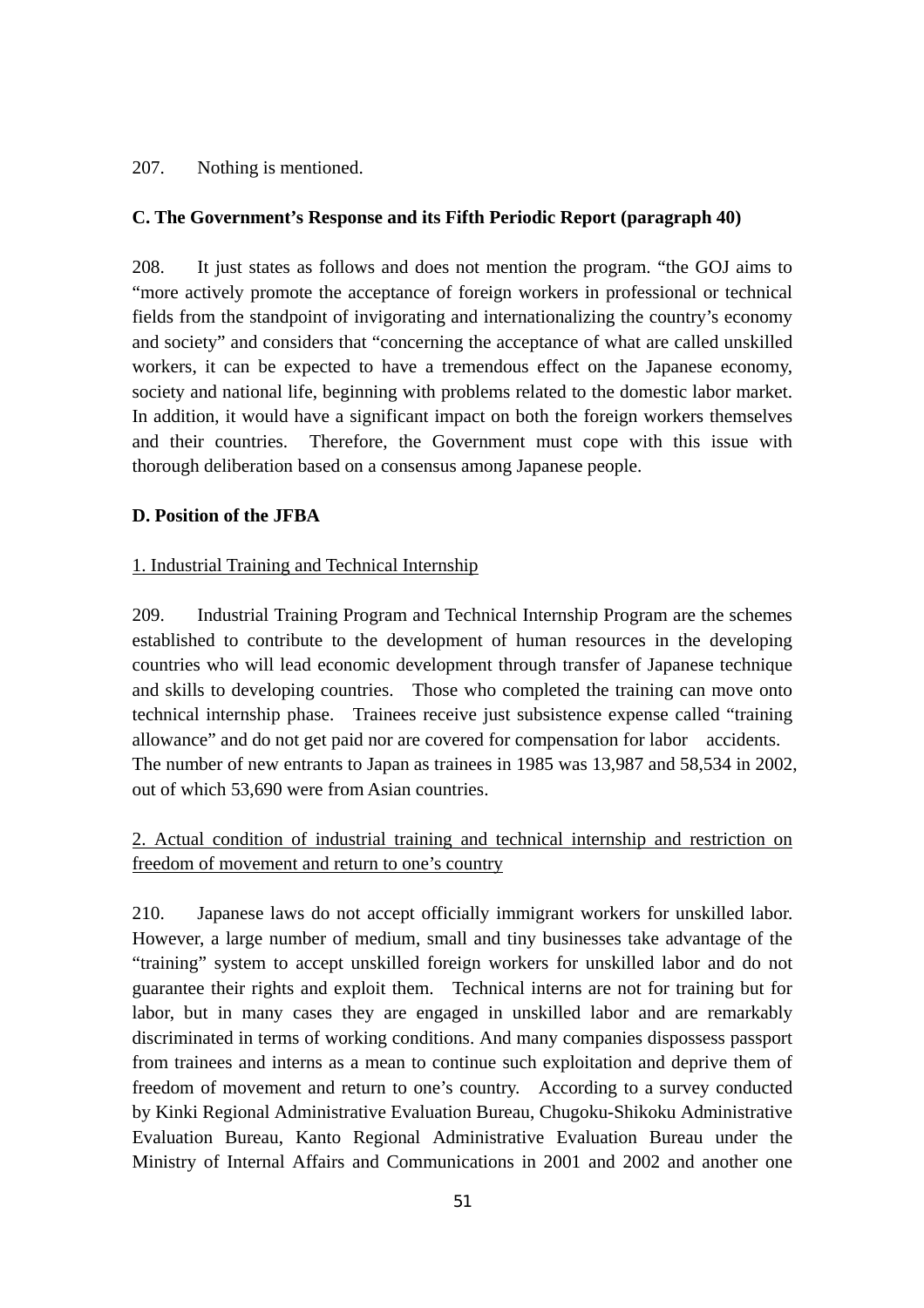done by Shikoku Administrative Evaluation Bureau and Kochi Administrative Evaluation Bureau in 2004 and 2005, some receiving companies uniformly keep the passports, which cannot be recognized as voluntary keeping. And there are some other companies restricting movement by imposing a fine on getting back after curfew or staying out overnight without notification.

211. Among the cases consulted to Labor Union of Migrant Workers, there are cases that receiving company imposes restrictions such as possession of mobile phone, religious ceremony, marriage and pregnancy during period of stay in Japan or interns are discriminated in working conditions like low wage for interns only.

## 3. Necessary Measures to Take

212. The Japanese government should investigate the actual condition of industrial training and technical internship and the actual condition of exploitation through unskilled labor or discrimination, and must make effort to resolve these issues. Since passports are dispossessed as a mean of exploitation and discrimination, dispossession of passports should be banned and freedom of movement and return to one's country of trainees and interns should be secured. While it is necessary to take measures to resolve discrimination, no measures are taken.

213. JFBA in the keynote report of the  $47<sup>th</sup>$  Convention on Protection of Human Rights and "Declaration to seek building up of society of coexistence of multi ethnicity and multi culture and establishment of basic human right law for foreigners and ethnic minorities<sup>25</sup> (2004) " pointed out the problems of the training scheme.

# **Section 5: Measures taken by the Human Rights Organs under the Ministry of Justice for Protection of Human Rights of Foreigners (Covenant, article 2)**

## **A. Conclusions and Recommendations**

214.

The human rights organs under MOJ lack independence from administration and its enlightening activities or counseling cannot be expected to be effective. The Japanese government should without delay set up national institutions for the promotion and protection of human rights which are independent from administrative organs along with "Principles relating to the Status of National Institutions for the Promotion and Protection of Human Rights" <sup>25</sup> (Paris Principles; General Assembly Resolution

 $\overline{a}$ <sup>25</sup> (http://www.nichibenren.or.jp/ja/opinion/hr\_res/2004\_5.html)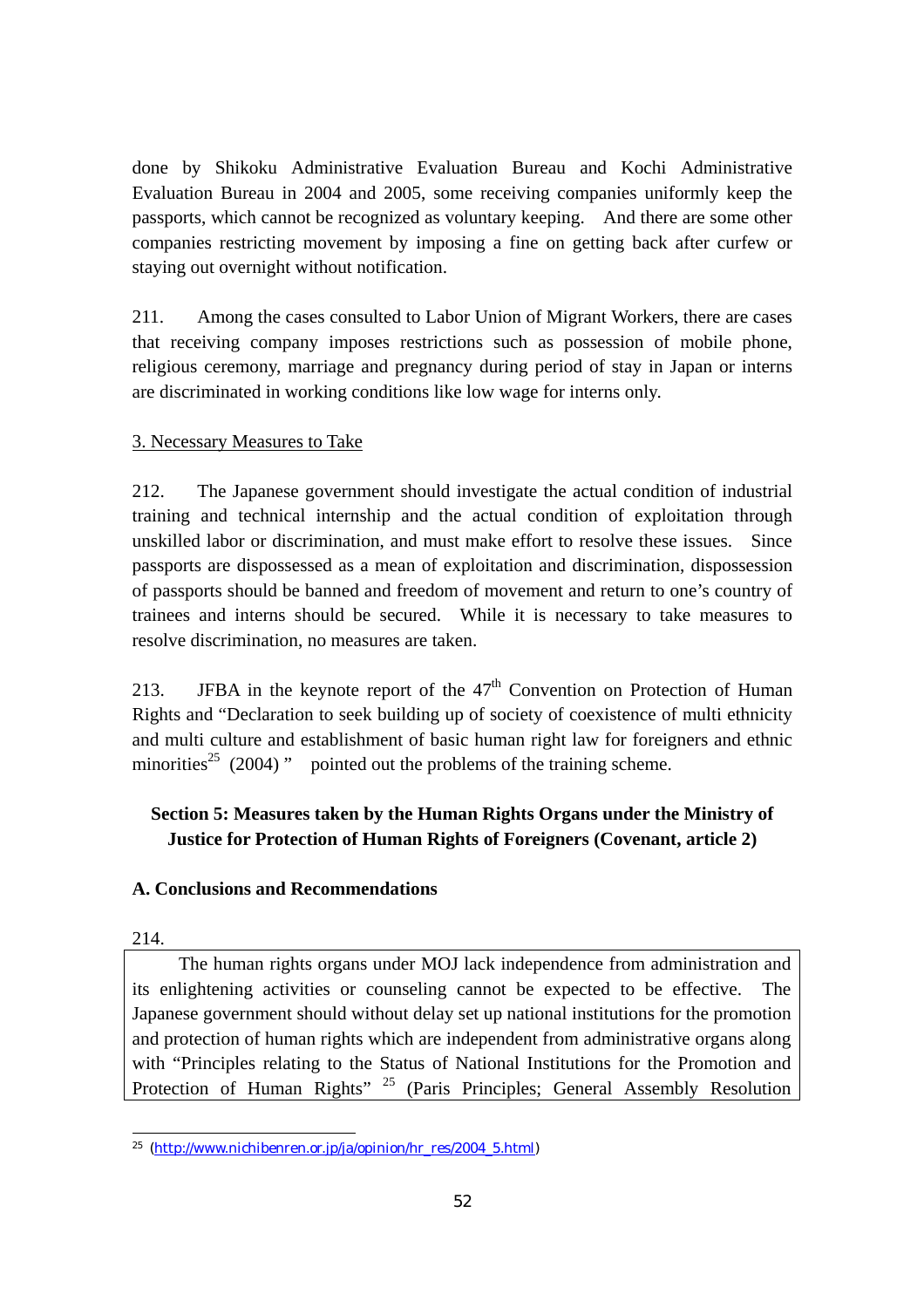#### 48/134).

#### **B. Subjects of Concern and Recommendations of the Human Rights Committee**

215. The Fourth Periodic Report, Concluding observation, paragraph 9 and 10

The Human Rights Committee states in Concluding Observation paragraph 9 "The Committee is concerned about the lack of institutional mechanisms available for investigating violations of human rights and for providing redress to the complainants. Effective institutional mechanisms are required to ensure that the authorities do not abuse their power and that they respect the rights of individuals in practice. The Committee is of the view that the Civil Liberties Commission is not such a mechanism, since it is supervised by the Ministry of Justice and its powers are strictly limited to issuing recommendations. The Committee strongly recommends to the State party to set up an independent mechanism for investigating complaints of violations of human rights.

216. Especially about treatment at immigration control bureau, by saying in paragraph 10 "More particularly, the Committee is concerned that there is no independent authority to which complaints of ill-treatment by the police and immigration officials can be addressed for investigation and redress. The Committee recommends that such an independent body or authority be set up by the State party without delay", the Committee asks to "set up without delay" the independent institution or authority.

## **C. The Government's Response and its Fifth Periodic Report**

217. The Japanese government stated in its Fifth Periodic Report that the human rights organs under the Ministry of Justice are actively taking steps in order to protect the rights of foreign nationals through awareness-raising activities, human rights counseling and investigation and resolution of human rights infringement cases. (paragraph  $46 \approx 50$ )

## **D. Position of the JFBA**

218. 1. Although the government in its report states enlightenment activities by human right organs or investigation and treatment of cases of infringement on human rights have been conducted to protect and rescue damage or victims, as was already stated, these activities by human rights organs under the Ministry of Justice are not effective.26

 $\overline{a}$ <sup>26</sup> See chapter 1, section 4, Establishment of Domestic Institution for the Protection of Human Rights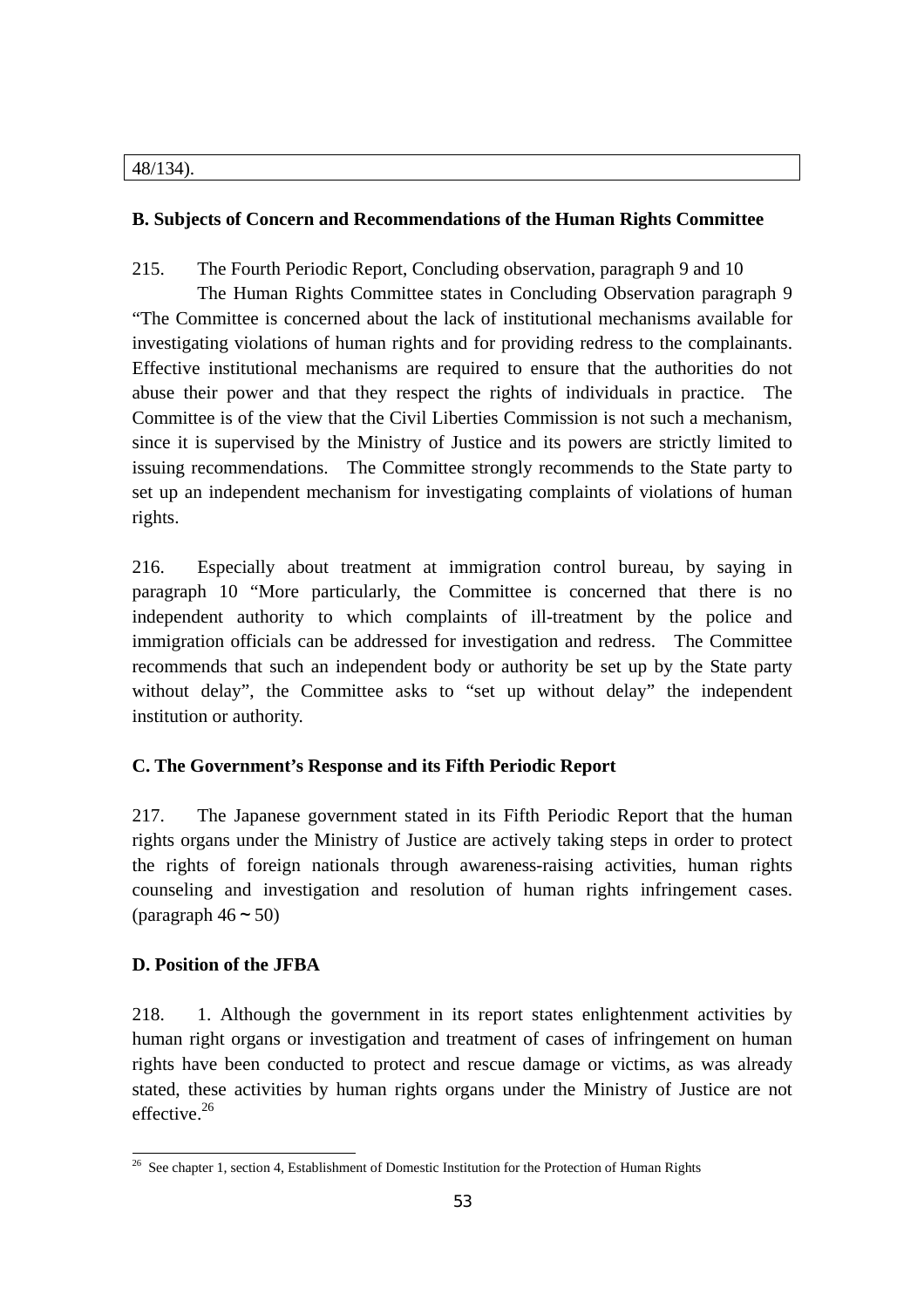219. 2. Rather as being pointed out in "Updated study by the Special Rapporteur on contemporary forms of racism, racial discrimination, xenophobia and related intolerance, Doudou Diene"(E/CN.4/2006/16/Add.2) reported at UN Human Rights Committee on January 24, 2006, Immigration Control Bureau established a system of reporting by e-mail by asking citizens to make anonymous report about "foreigners suspected to be illegally staying" on its website in February 2004. The special rapporteur pointed out "this system directly promote or incite xenophobia and attitude to suspect foreigners as criminal based on race", however the system is not yet abolished. Human rights organs under the Ministry of Justice are incompetent for a nation's infringement on human rights of foreigners.

220. 3. Therefore, without delay, the Japanese government should set up independent national institutions for the promotion and protection of human rights based on Paris Principles which can deal with infringement on human rights by national organs like Immigration Control Bureau.

## **Section 6: Deportation of Foreigners (Covenant, article 13)**

#### **A. Conclusions and Recommendations**

221.

There is no due process of law in the deportation procedures.

1. The Japanese government should not stretch the meaning of the reason of deportation.

2. No impetuous deportation should be done to deprive a foreigner to whom notice of deportation was issued of his right to go on trial.

3. Foreigners without command of Japanese should be provided with interpretation service.

4. In producing a record of a foreigner who talks through interpreter, the contents confirmed through reading aloud should be recorded on tape or videotape.

5. Laws should be revised to apply administrative procedure law to immigration procedure.

6. Acknowledgement of those related to terrorism should be done strictly and laws should be revised to incorporate substantial basis of acknowledgement into reasons of deportation.

## **B. Subjects of Concern and Recommendation of the Human Rights Committee**

222. Nothing is mentioned in the Fourth Periodic Report, Concluding Observation.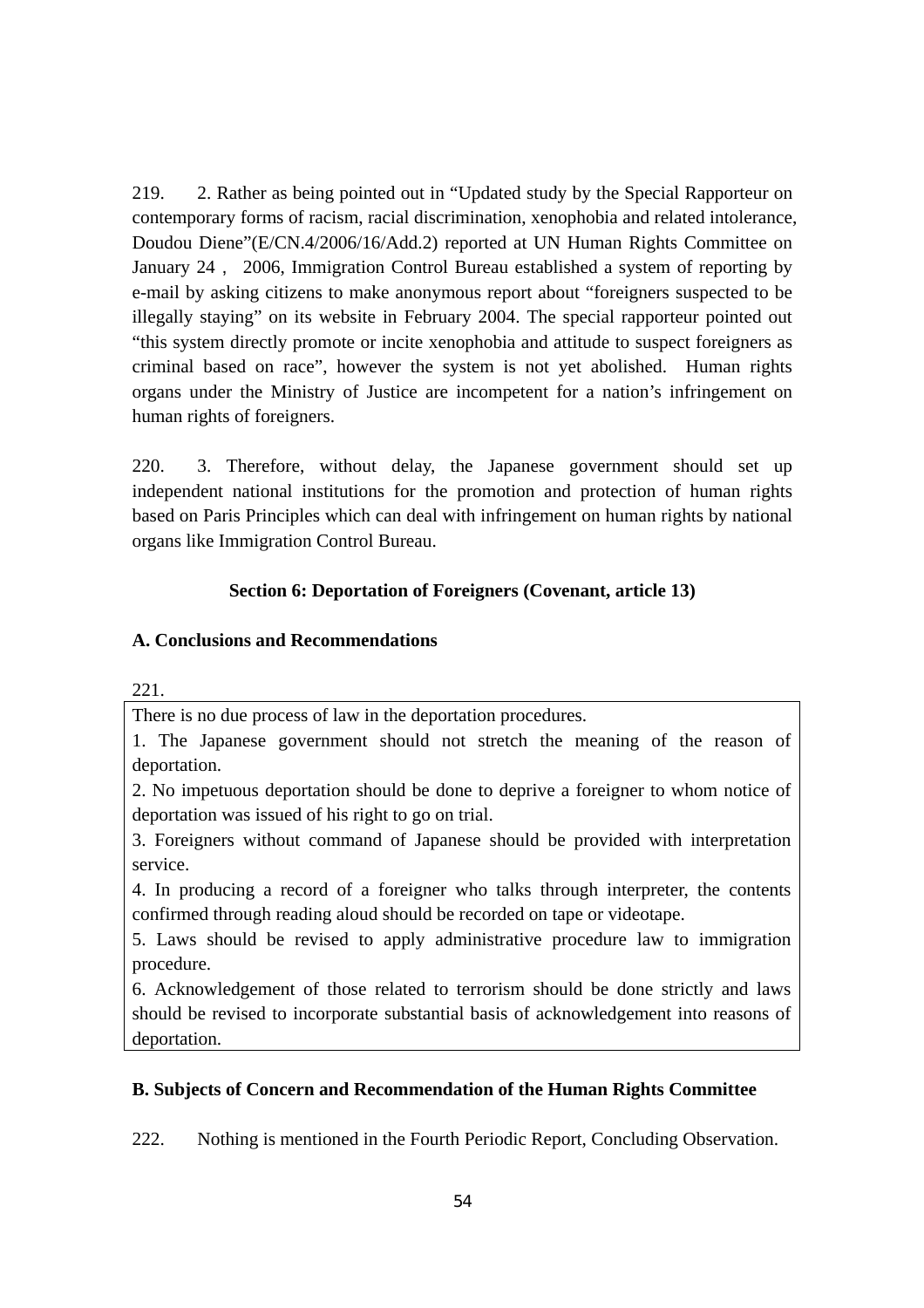## **C. The Government's Response and its Fifth Periodic Report (paragraph 271 and 278)**

223. Concerning this point, the Japanese government states in it Fifth Periodic Report as follows.

The Immigration Control and Refugee Recognition Act clearly established the ground for deportation. (paragraph 281)

The three-stage preliminary procedures, Immigration Inspector's finding, an oral hearing before a Special Inquiry Officer, a final decision by the Minister of Justice or Director-General of the Regional Immigration Control Bureau is taken to provide full protection before a final decision on deportation is taken. (paragraph 281, 282)

The foreigner whose deportation has finally been decided may seek judicial relief to contest an administrative decision.(paragraph 282)

The Bureau employs external interpreters in carrying out the deportation procedures. (paragraph 284)

When drawing up a deposition or other statements, after making a record of the testimony, the testimony is read out loud to the foreign national through an interpreter and the foreign national himself/herself verifies that there are no errors in the deposition. (paragraph 285)

The Administrative Procedure Law provides that provisions of the law shall not apply to the "dispositions and administrative guidance concerning entry and departure of foreign nationals, recognition of refugees, and naturalization" (Article 3, Paragraph 1, Item 10). This provision is included because there is a distinctive procedure tailored to the special nature of the rights possessed by people subject to the dispositions stipulated in Item 10. However, it should be fully ensured that dispositions are carried out using fair procedures. (paragraph 287) (paragraph 281 to 287)

#### **D. Position of the JFBA**

#### 1. Paragraph 281 of the Fifth Periodic Report

224. Paragraph 281 of the Fifth Periodic Report states that "The Immigration-control and Refugee-Recognition Act clearly establish the ground for deportation. The procedures under the Act aim at confirming whether a suspected ground for deportation in fact exists".

225. However, as for those "clearly acknowledged to be exclusively engaged in " (Immigration-Control and Refugee-Recognition Act, Article 24, Item 4-イ)the works out of qualification, which is one of the deportation procedure, Immigration Control Bureau adopts interpretation which is away from the grammatical interpretation, causing a lot of problems. For example, in the case an international student is engaged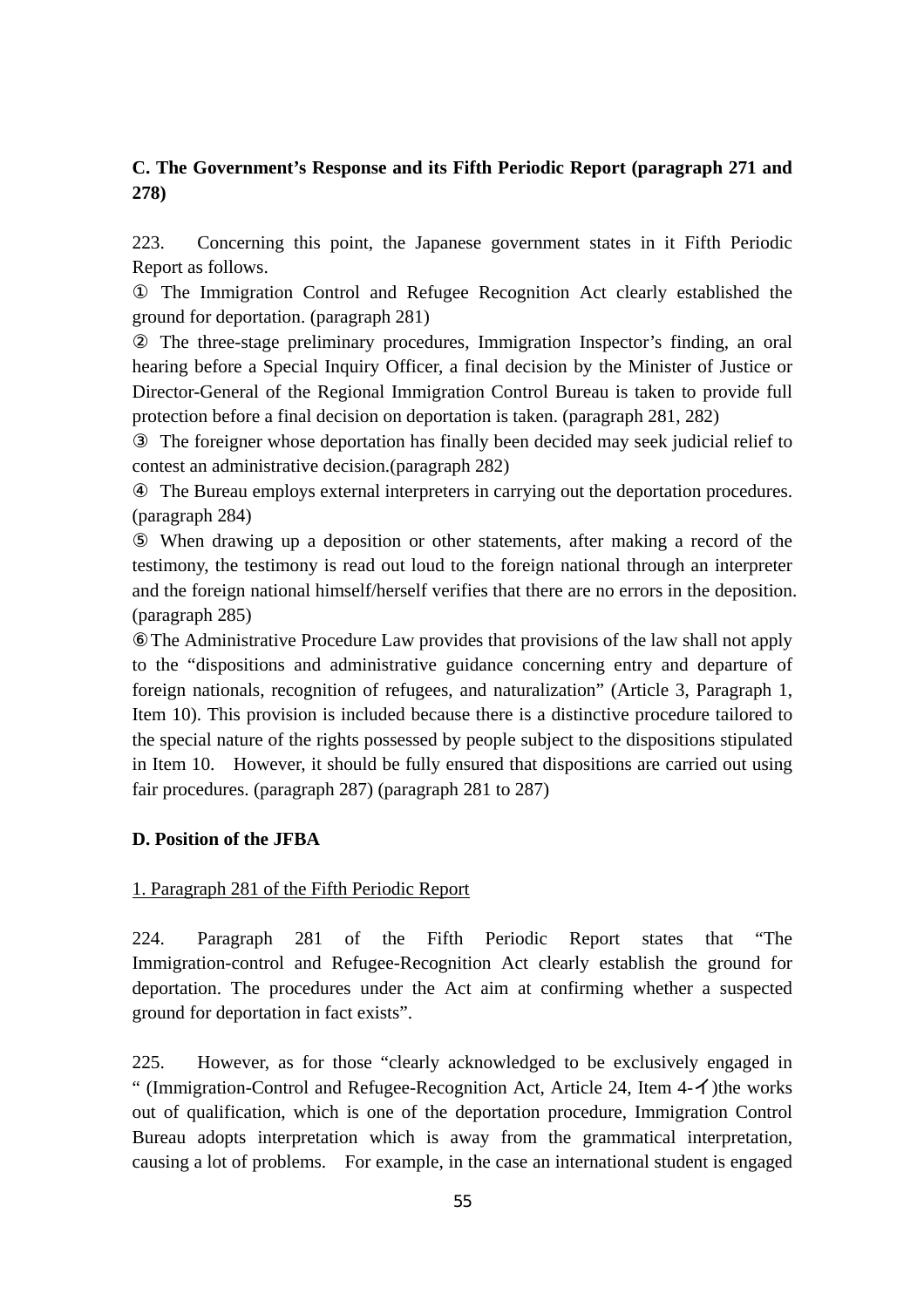in a work which is not permitted by Immigration Control Bureau, the student is "acknowledged to be exclusively engaged in " works out qualification and receives a warranty for detention and finally deportation warranty is issued to him. Even if the student attends more than 90 % of classes and do not spend so much time on the works out of qualification, Immigration Control Bureau takes interpretation that the student "is clearly acknowledge to be exclusively engaged in" such works.

226. On this point, verdict of Osaka district court on October 19, 2004 (not carried by public publication) and verdict of Osaka high court on May 19, 2005 (not carried by public publication) revoked the issuance of warranty of deportation, judging the interpretation and adoption by Immigration Control Bureau are wrong.

#### 2. Paragraph 282

227. The government's report stated no actual deportation is carried out during these procedures, which are often called "preliminary procedures" and the foreigner may seek judicial relief under Japan's judicial systems. (paragraph 273)

228. However on January 21, 2005, eight male Bangladeshis appearing at Immigration Control Bureau, asking for special permission to stay, were notified of promulgation of deportation warranty at around 7 o'clock in the morning and were actually deported at around 11 o'clock in the same morning at national expense. Among these eight men, some were even clearly asking for counseling with lawyers but were not allowed even making a phone call and were boarded onto a plane for Bangladeshi with handcuffs. In Japan, it is less than one percent of total deportation that is carried out at national expense.<sup>27</sup> As typical examples of those deported at national expense, the Immigration Control Bureau cites "those with illness, those trying to avoid deportation with various reasons, and those who cannot afford the return fee and detained for a long time", but these eight Bangladeshis do not fall into any of these categories. This extremely exceptional deportation at national expense is thought to be conducted with the aim of depriving those of their right to go through trial.

229. Moreover, in this incident, it was found that prior to the oral hearing by the Special Inquiry Officer, Director of Tokyo Immigration Control Bureau, who has the final decision on the case, submitted a statement titled "report about deportation at national expense" to the Immigration Control Bureau of the Ministry of Justice.  $^{28}$  In other word, even before going through the oral hearing by the Special Inquiry Officer,

 $\overline{a}$ <sup>27</sup> For example, out of total 33,192 deported in 2005, it was only 192, 0.57 percent ,were deported at national expense.

 $28$  Seven of these eight men filed suit against national government seeking compensation for damage on February 27, 2006, insisting their rights to go through trial was infringed, and the case is still on trial while this report is being prepared.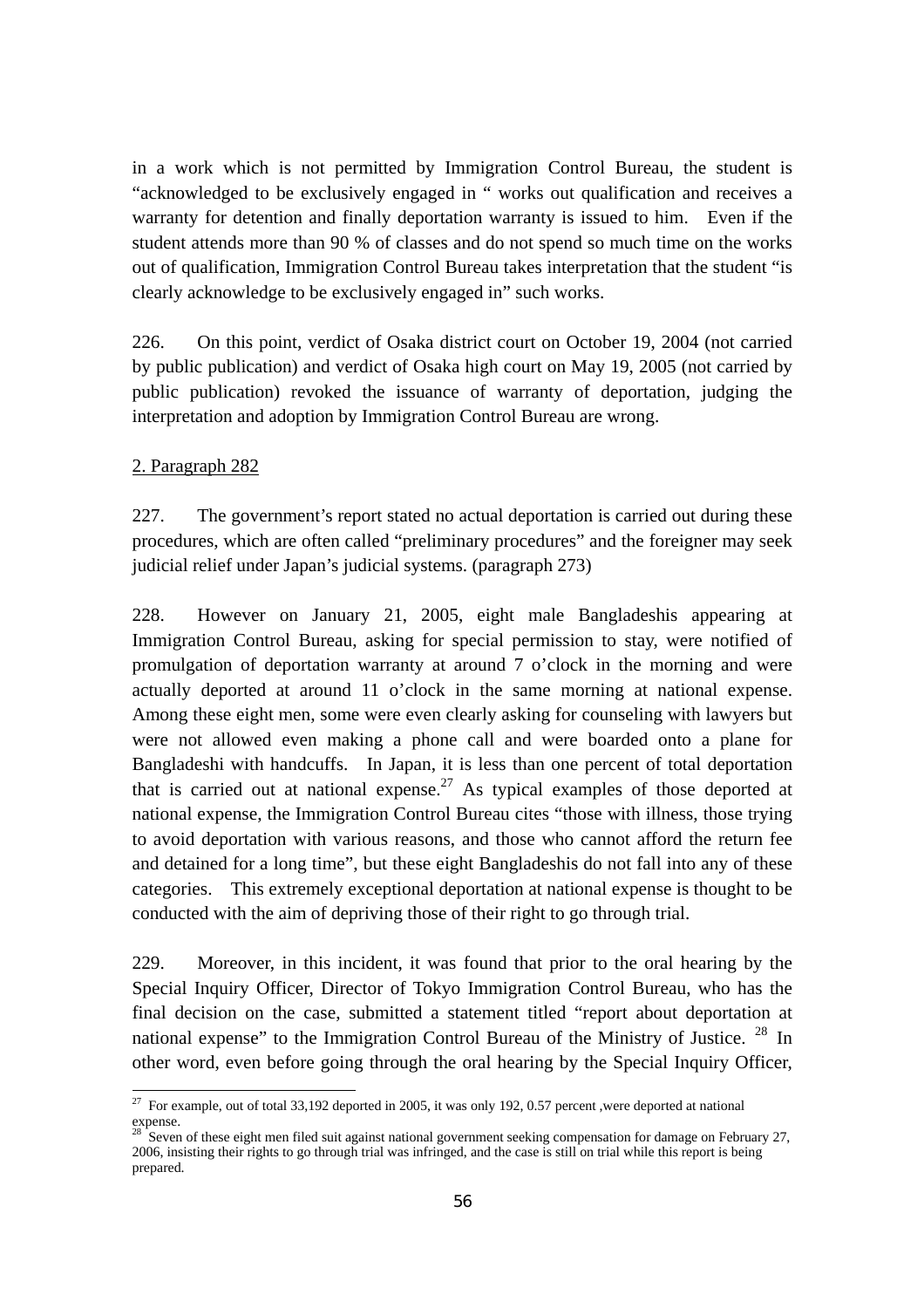Director of district Immigration Control Bureau who has the authority to make decision on the next step has made the decision on "deportation" and studied the possibility of exceptional deportation at national expense and asked the Ministry of Justice for instruction. It cannot be said that "full protection provided by this three-stage preliminary procedure" exist as is stated by the government's periodic report. (paragraph 282)

#### 3. Paragraph 284 (attendance of interpreter for deportation procedure)

230. The Fifth Periodic report states an interpreter is provided for deportation procedure in paragraph 284.

231. However, in the incident in which a Thai female without command of Japanese renounced her right to ask for the oral hearing without fully understanding the meaning, because of the absence of interpreter, the fact that investigation procedure was not conducted via official interpreter, the fact that notification about her right ask for oral hearing was not given makes the case illegal. As a result, the defendant was forced to sign a document to renounce her right to ask for oral hearing without fully understanding her intention and was issued the warranty of deportation. In this incident, the verdict cancelled the treatment as illegal. (Tokyo district court, January 21, 2005-not carried in public publication)

232. According to the verdict for this case, the Japanese government insisted interpreter is not necessary because the first procedure of violation investigation just divides those who wish to stay from those who wish to return. This insistence clearly contradicts paragraph 284 of its periodic report.

## 4. Paragraph 285 (drawing up a deposition or other statements)

233. As is stated in paragraph 285 of the government's periodic report, when drawing up a deposition or other statements, the testimony is read out loud to the foreign national through an interpreter and the foreign national him/herself verifies that there are no errors in the deposition and after noting the fact at the end of the statement, the foreign national signs the statement. However, the statement is produced in Japanese and the production process is not recorded neither on tape of videotape. Moreover, the oral interpretation by an interpreter who confirmed that the statement is errorless by reading the statement aloud is not recorded neither on tape or videotape, there is no method to investigate the content of interpretation, even there is error with interpretation.

5. Paragraph 287 (Immigration Administration Not Subject to the Administrative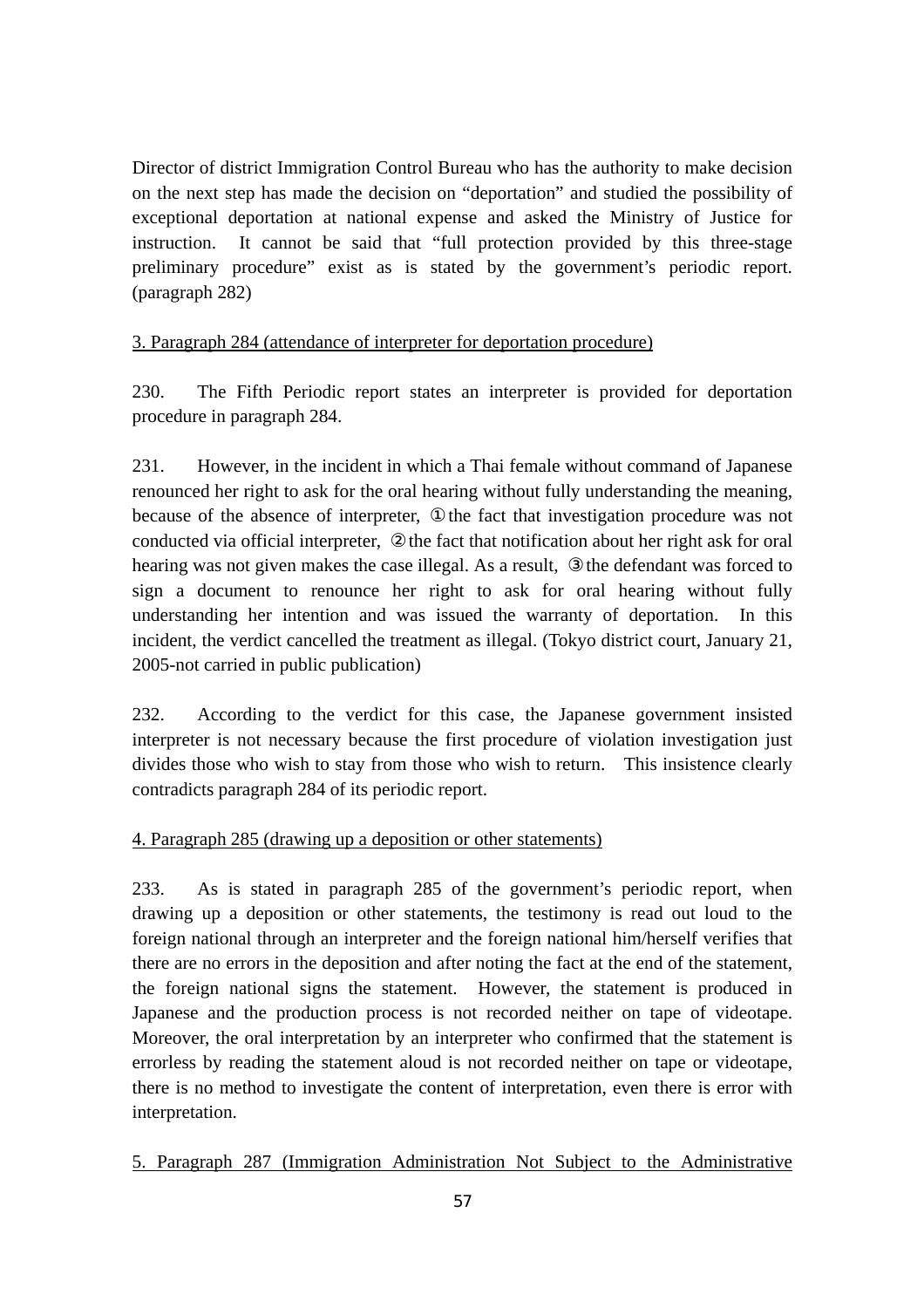#### Procedure Law)

234. As is stated in the government's report, paragraph, the Administrative Procedure Law provides that the provisions of chapters 2-4 of the law shall not apply to the "dispositions and administrative guidance concerning entry and departure of foreign nationals, recognition of refugees and naturalization"(art.3.para.1. item 10).

235. As the reason of this non-application, paragraph 287 of the report says there is a distinctive procedure tailored to the special nature of the rights possessed by people subject to the dispositions stipulated in Item 10. However, except for presentation of reason of disposition, no alternative procedure exist for establishment and publication of investigation standard (article 5 of Administrative Procedure Law), regulation of standard processing period (article 6), immediate investigation and response to application (article 7), presentation of reason of disposition (article 8) and offering of information on progress of investigation and expected timing of disposition (article 9).

236. Administrative procedure law aims to contribute to protection of right of citizen through securing justice and further transparency in administrative operation by providing common matters for procedure concerning disposition, administrative guidance and report (article 1, item 1). And the procedure about entry and departure of foreign nationals, recognition of refugees and naturalization is not different from other administrative procedure in its necessity to insist transparency. Especially, recognition of refugees requires extremely strict and appropriate procedure, because erroneous judge may result in serious infringement on human rights when one is deported to his or her own country, including depriving of one's life or physical freedom.

237. Therefore, Administrative Procedure Law, article 3, paragraph 1, item 10 should be deleted.

6. Addition of reason for expulsion to Immigration-Control and Refugee-Recognition Act in revision 2006

238. The following two items were added as reason for expulsion in revision of Immigration-Control and Refugee-Recognition Act in 2006 (Article 24, 3-2, 3-3)

Those who are acknowledged by the Minister of Justice to have reasonable reason to possibly carry out criminal acts aiming at threatening public, to possibly act preparatory behavior for such criminal acts or to possibly act to facilitate execution of such criminal acts.

Those whose entry to Japan is recommended by international agreement to prevent.

239. As for , "those who are acknowledged by the Minister of Justice to have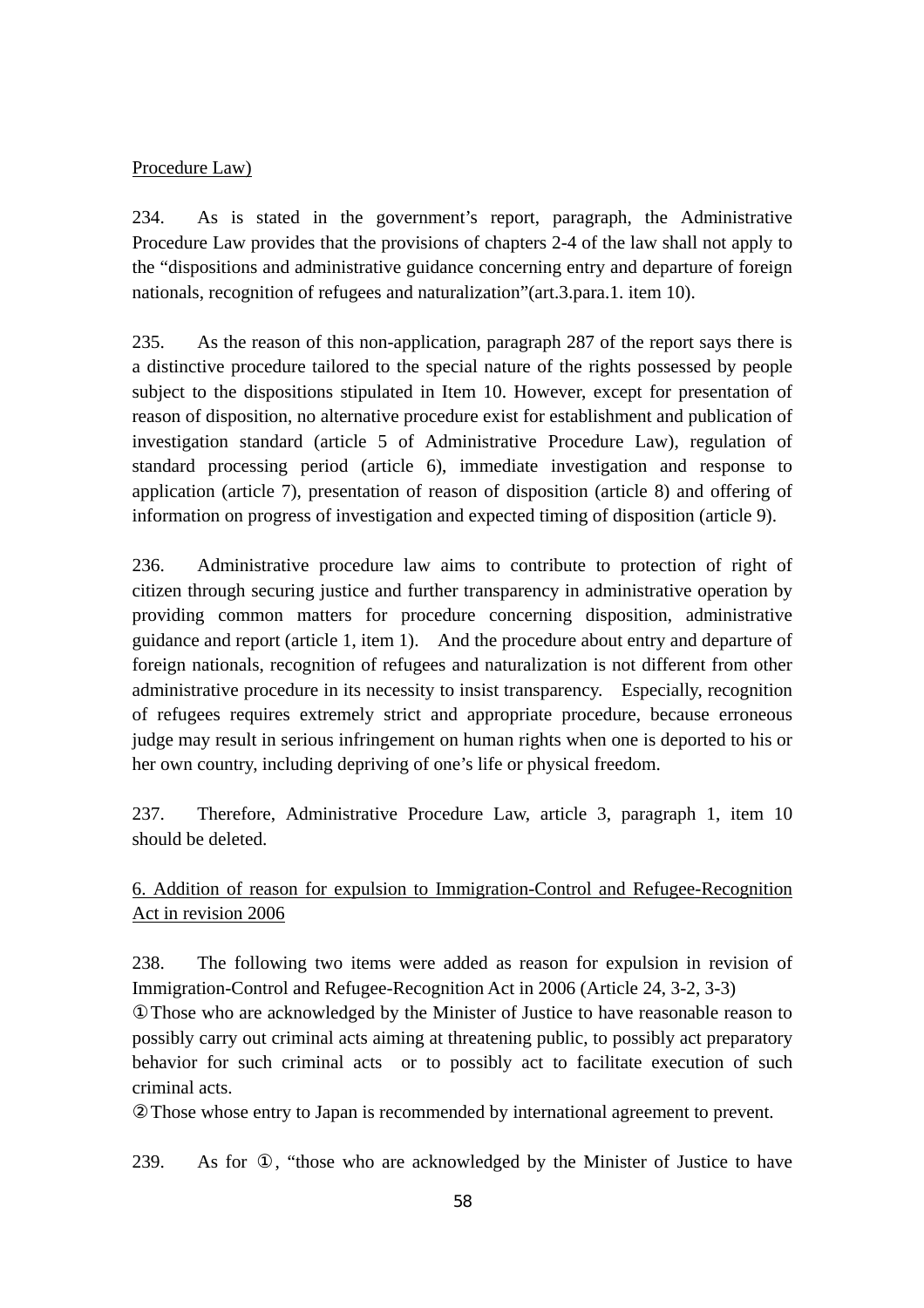reasonable reason to possibly carry out" is too insufficient in setting limits. If the problem is just acknowledgement of the Minister of Justice, there is no room to contend. And the wording "those who are acknowledged by the Minister of Justice" has a possibility that it is interpreted to give the primary acknowledging authority to the Minister of Justice and recognize his or her discretion. In addition to this, the wording "those who are acknowledged to have reasonable reason" to possibly carry out has too wide range of subjects and too abstract. For example, in a case, relatives or friends who are in foreign countries of the foreign national staying in Japan are suspected to conduct terror, the facts the foreign national in Japan is a friend or acquaintance of them, had contact with them in the past, or had remitted money to them can be basis of acknowledgement to possibly act to facilitate execution of criminal acts, and it is severe for the said foreign national if he or she uniformly becomes subject of expulsion.

240. As for , though it is said the entry should be prevented, the reason to be prevented is not a prerequisite for expulsion. As a result, even if the foreign national files a suit claiming for revocation of expulsion disposition, Immigration Control Bureau just needs to prove the existence of international agreement and the said foreign national is the one whose entry to Japan is recommended to be prevented, and there is possibility that the foreign national virtually loses all mean of defense.

## 7. Summary

241. As stated so far, the current deportation procedures are completely inadequate. Laws should be revised to make it possible to apply the Administrative Procedure Law to immigration procedures and to require solid evidence to identify foreigners as terrorists and deport them, so that due process of law is secured and the right to a fair trial by the court should be fully respected.

## **Section 7: Refugee Problem**

## **Treatment of Applicants for Recognition of Refugee Status.**

## **A. Conclusions and Recommendations**

#### 242.

Applicants for recognition of refugee status (including those in litigation) should be provided stable statuses and exceptions should be minimized. Also, they should be allowed to receive livelihood assistance or to work during the application process.

## **B. Subjects of Concern and Recommendations of Human Rights Committee**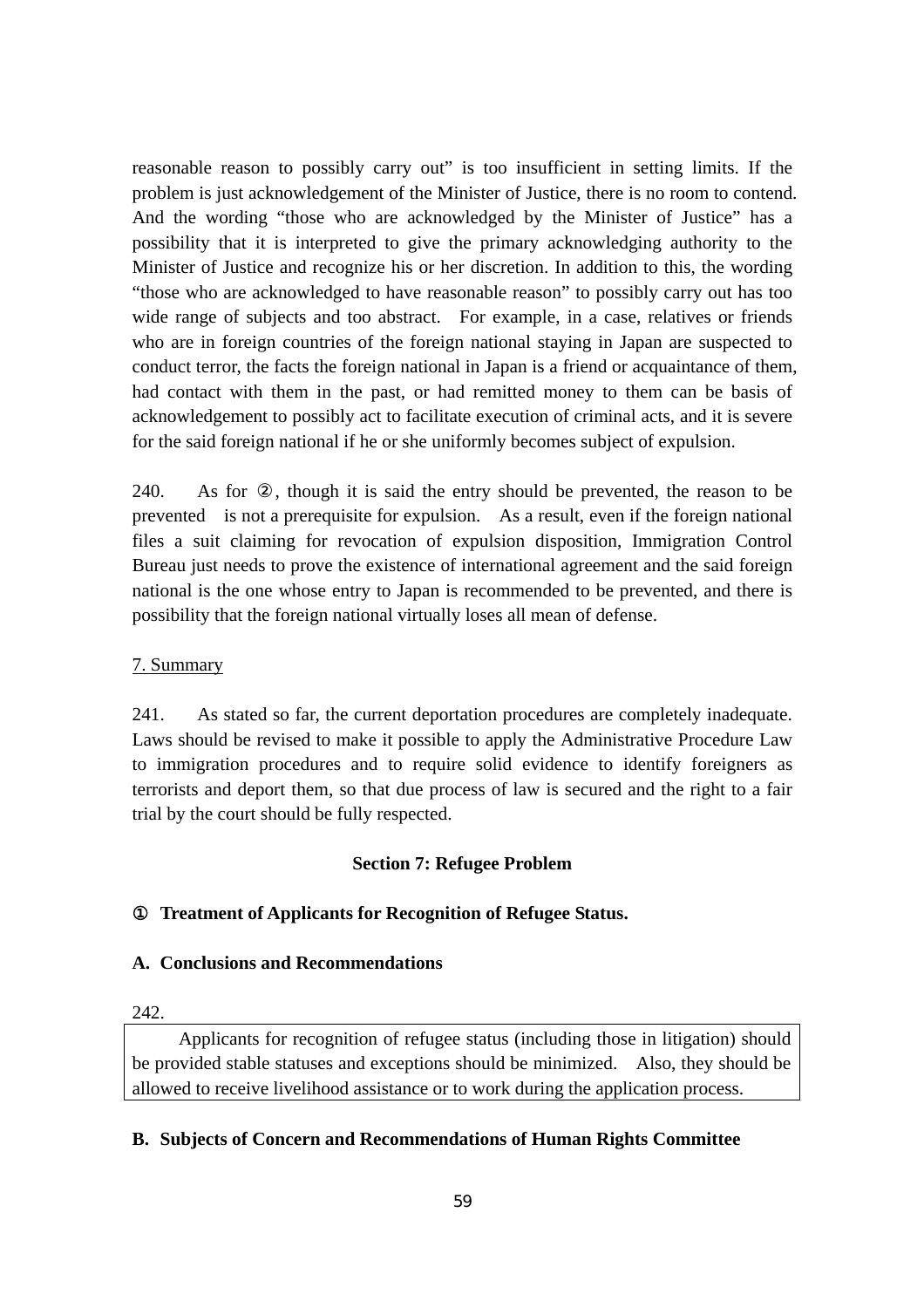## 243. Nothing is mentioned.

## **C. The Government's Response and its Fifth Periodic Report (paragraph 274)**

244. The newly established system for permitting provisional stay was put in place to stabilize the legal status of illegal foreign nationals, who satisfy certain requirements such as 1) they filed an application for recognition of refugee status within six months from the date they landed in Japan, 2) they entered Japan directly from a territory where they had a well-founded fear of being persecuted, and 3) they have not been sentenced, after entering Japan, to imprisonment with or without work for a crime stipulated in the Penal Code or other laws. In such cases the procedures for compulsory deportation will be suspended and the procedures for recognition of refugee status will take precedence and be carried out. "

#### **D. Position of the JFBA**

## 1. Permission for Provisional Stay

## (1) System for Permitting Provisional Stay

245. In general, the government will grant the permission for "provisional stay" to those who filed an application for recognition of refugee status. There is not any provision in law itself concerning preferential treatment for the applicants for recognition of refugee status. Even if they obtain the permission for provisional stay, they are prohibited from working as described later. Permission for provisional stay will be one of the requirements for welfare payment which the Ministry of Foreign Affairs entrusts to Refugee Assistance Headquarters of Foundation for the Welfare and Education of the Asian People. This system for permitting provisional stay is a new system went into effect in 2005, before which the applicants for recognition of refugee status were given no legal status at all, and this gave precarious status to all applicants with illegal residency.

## (2) Grounds for Exception of Permission for Provisional Stay

246. A few examples in which permission for provisional stay is not granted are: 1) application for recognition of refugee status was made over six months after the date they landed in Japan, 2) applicant did not enter Japan directly from a territory where they had a well-founded fear of being persecuted and 3) there are reasonable grounds to suspect that applicant is likely to flee. (Immigration-Control and Refugee-recognition Act Article 61-2-4 paragraph 1).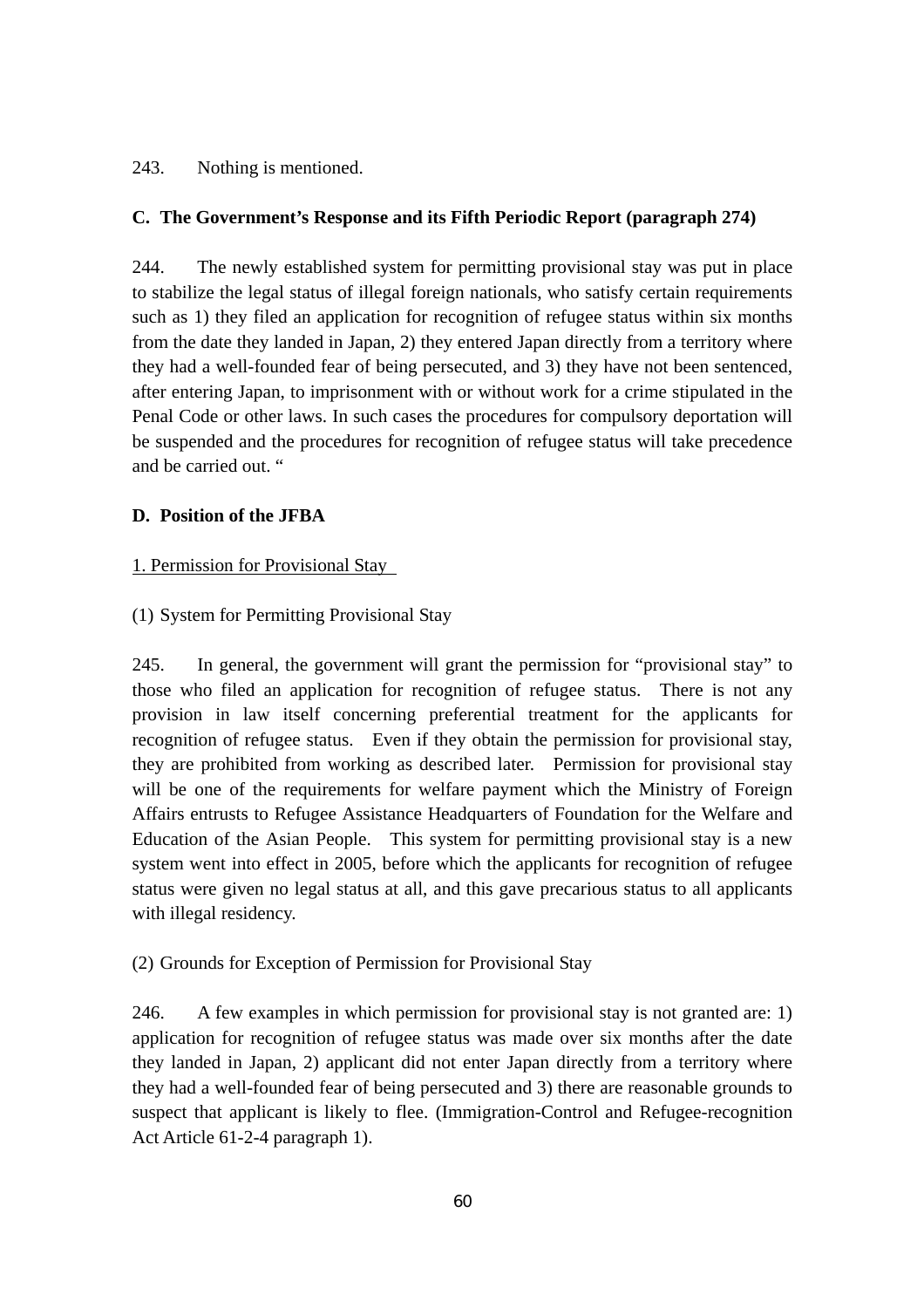247. The UNHCR and JFBA have pointed out the risk that these grounds for exception will be broadly applied. In addition, if procedures for refugee recognition have concluded but applicants cannot be protected and are preparing or have filed lawsuits, their permission of provisional stay shall be expired.

248. In fact, in 2005, only 50 applications have obtained the permission out of 326 applications for provisional stay. The major reason were 166 applicants who didn't file an application for recognition of refugee status within six months from the date they landed in Japan, 99 applicants who have already received the written deportation order, 58 applicants who didn't enter Japan directly from a territory where they had a well-founded fear of being persecuted.

249. Moreover, the reason that "there are reasonable grounds to suspect that the alien is likely to flee" is ambiguous, which provokes the suspicion that its application is getting broader.

#### (3) Prohibition of Working

250. Under the current system for permitting provisional stay, without exception, an applicant should be granted permission of provisional stay on condition that they should be "prohibited from engaging in activities related to the management of business involving income or other activities for which he/she has received rewards" (ICRRA Enforcement Regulations Article 56-2.3.3). Current protection measures for applicants for recognition of refugee status are performed under commission from the Ministry of Justice by the Refugee Assistance Headquarters of the Foundation for the Welfare and Education of the Asian People, but the monetary amount paid is far lower than the amount for public livelihood assistance considered necessary to guarantee a minimum livelihood, and it is paid only to some applicants for refugee status. Considering these circumstances, prohibiting the people with permission for provisional stay from working threatens the survival of applicants for recognition of refugee status. Therefore, applicants, including those without permission for provisional stay, should be allowed to receive livelihood assistance or to work during the application process.

#### 2. Detention (Custody)

251. The legal status of people who were not granted permission for provisional stay, and of those who have lost their permission for provisional stay because they have concluded refugee recognition procedures but cannot be protected, and are preparing or have filed lawsuits, is exactly the same that of illegal residents in general. Especially, those who are preparing lawsuits are compulsory detained in general, regardless of whether they are thought likely to flee or not. There are no special detention facilities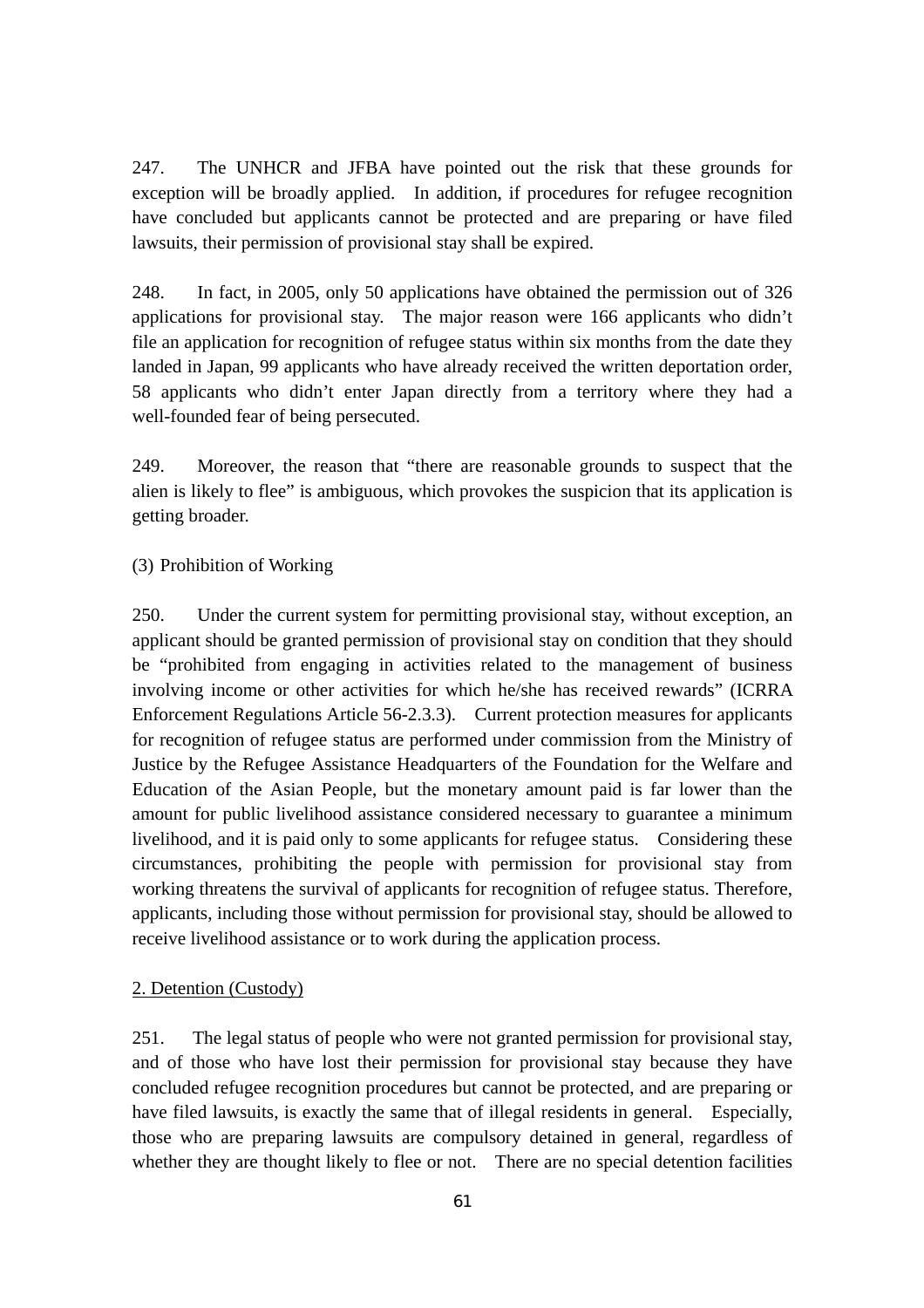for asylum seekers. People in litigation as refugees are placed in the same detention facilities as illegal residents. Applicants for recognition of refugee status and people who have filed lawsuits for recognition of refugee status should not be detained without any particular reason.

#### 3. Criminal Proceeding and Penalty

252. Any person who has an evidence of refugee status may be exempt from penalty (ICRRA Article 70-2). However, applicants for recognition of refugee status who have no legal status because they could not obtain permission for provisional stay could be arrested as illegal residents in criminal proceeding even if their procedures for recognition of refugee status have not concluded. Moreover, there is a case in which an applicant was sentenced to prison because his illegal residency during refugee recognition procedures was subject to punishment. The person who can be exempt from punishment under the article 70-2 of ICRRA should not be arrested during refugee recognition procedures without any particular reason.

# 4. Suspension of Deportation Procedures during the Preparation of Lawsuits or **Litigation**

253. Even in cases when the provisional stay is not granted, repatriation by deportation procedures shall be suspended during the application for recognition for refugee status, however when the objection is dismissed or denied, the procedures for deportation are resumed (ICRRA, Article 61-2-3). Therefore, it is legally possible to give notice of the decision to dismiss the objection and carry out the deportation at the same time. Actually, there is a case in which the person who was preparing for filing lawsuit was deported a few days after the denial of the application for recognition of refugee status. In addition, it is possible to stop the deportation by judicial proceedings but it takes at least one month to being determined. Therefore, there was a case in which an applicant was deported during filing lawsuit. This is a violation of the right to a fair trial under the International Covenant on Civil and Political Right, Article 14.

## **Treatment of the Convention Refugee**

#### **A. Conclusions and Recommendations**

254.

The Government should provide a status of residence as "Long-term Resident" to all the foreign nationals recognized as refugees. If the Government gives the permission to stay to the person who is not convention refugee for the need of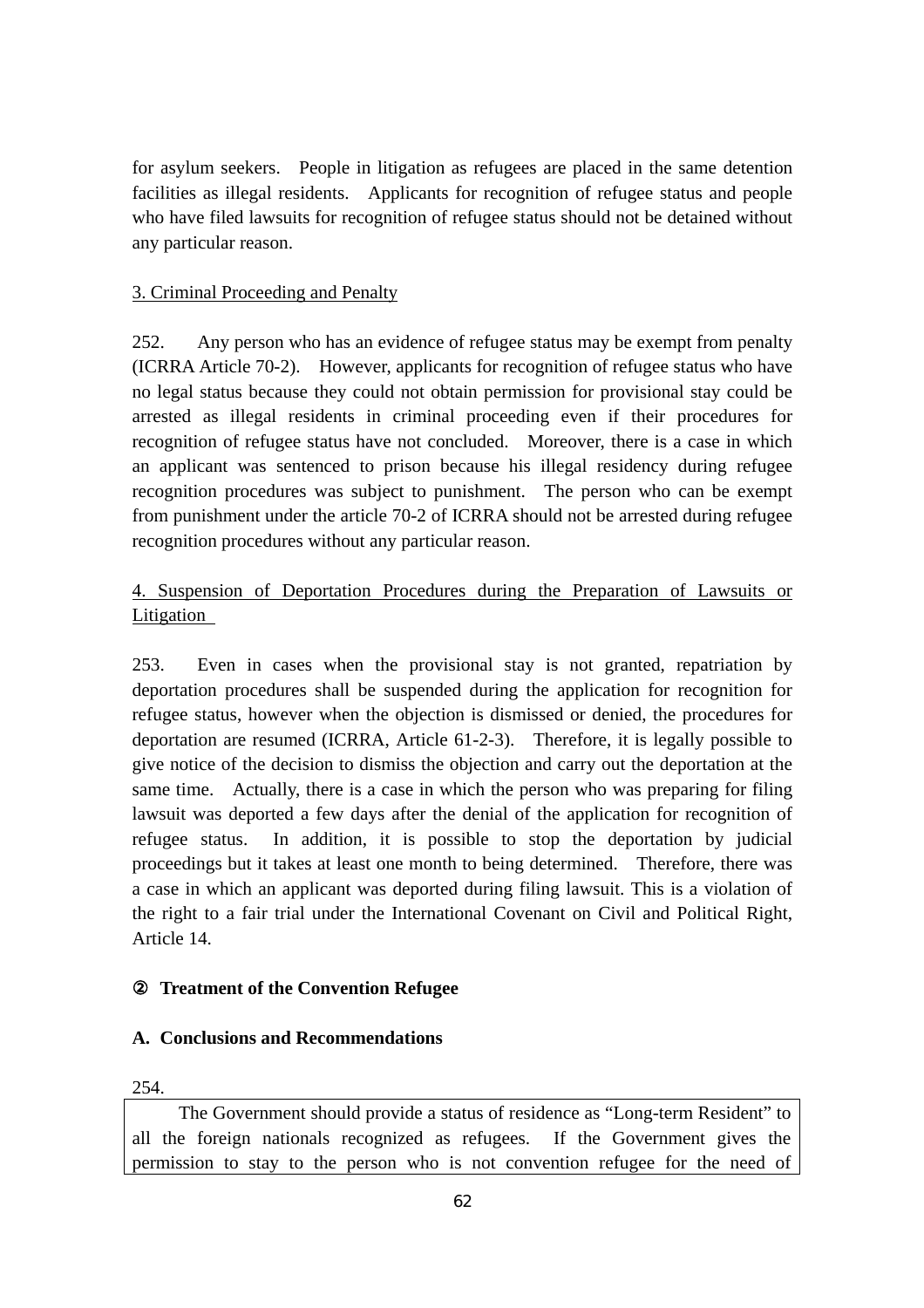protection on human rights and humanitarian cause, a status of residence as "Long-term Resident" should be provided.

#### **B. Subjects of Concern and Recommendations of Human Rights Committee**

255. Nothing is mentioned.

## **C. The Government's Response and its Fifth Periodic Report (paragraph 275)**

256. "Moreover, in order to realize early stabilization of the legal status of foreign nationals who have been recognized as refugees, the status of residence of "Long-term Resident" will be granted to those who came to Japan directly from a territory where they were likely to be persecuted, made an application for recognition as a refugee in Japan without delay, thus, are considered to be especially in need of protection, and if they satisfy certain other requirements ".

#### **D. Position of the JFBA**

257. The people recognized as convention refugees should be supported to settle down and provided status of residence as "Long-term Resident" by the government because of substantial need of protection, regardless whether they are illegal residents recognized as refugee, whether they came to Japan directly from a territory where they were likely to be persecuted, or whether they made applications for refugee recognition without delay. Furthermore, if the permission to stay is granted to those who are not recognized as convention refugees for the need of protection on human rights and humanitarian cause, the government should support them to settle down because the need to protection is the same.

258. However, although the need of protection is considered to grant the status of stay, the status of residence for "special activities" instead of the status of "long-term resident" may be granted to the foreign nationals who have not entered directly form the country where they were likely to be persecuted, who filed an application for refugee recognition over six months from the day they landed to Japan, or who are not recognized as convention refugee. Those who are granted this permission of residence for "special activities" cannot be granted the social security such as the national health insurance or public assistance. Also, they have a disadvantage for bringing their families from their country of origin. There is no logical reason for this discriminatory treatment.

## ③ **Procedures for the Convention Refugee Recognition**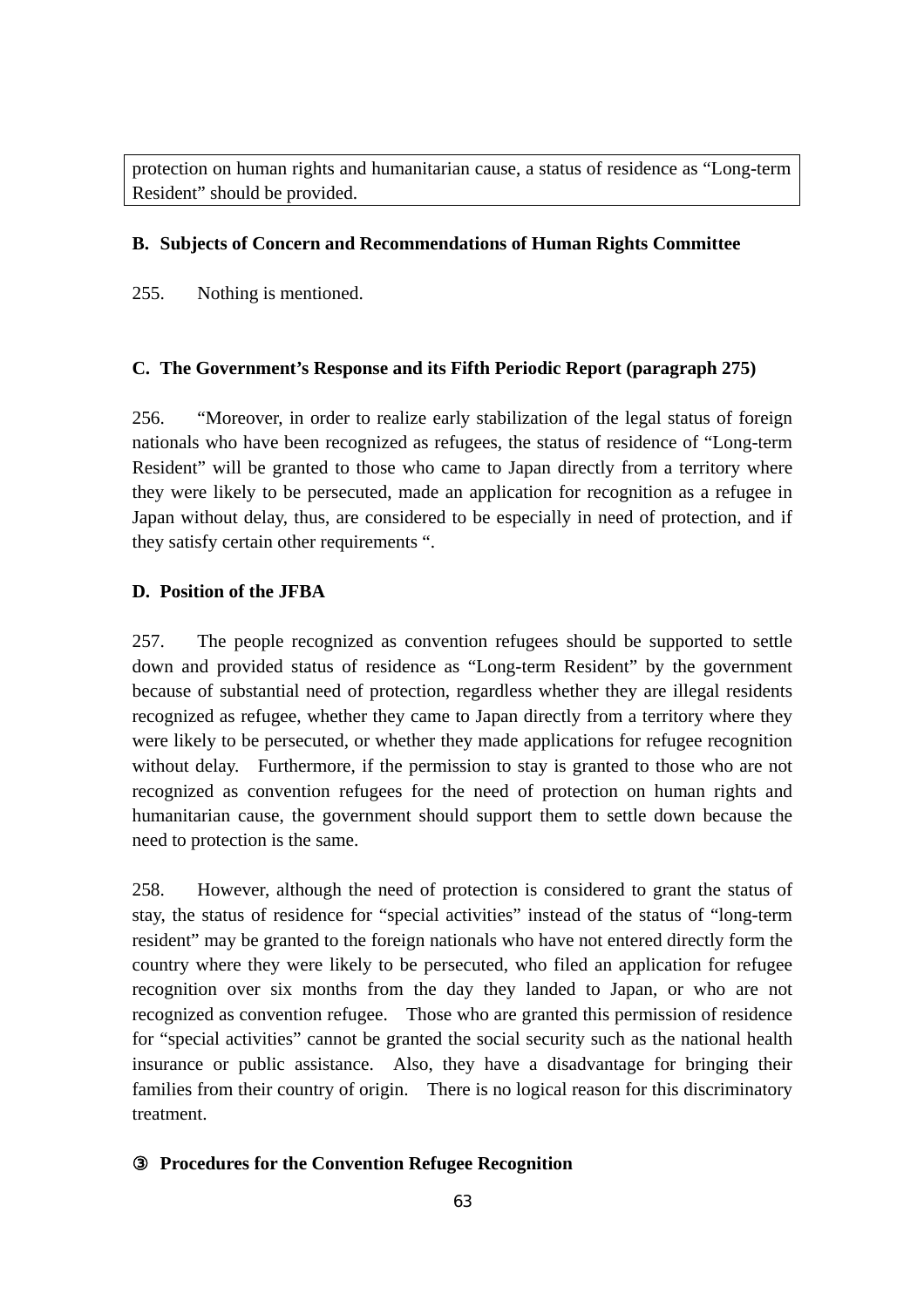#### **A. Conclusions and Recommendations**

259.

The procedures for the refugee recognition should be performed by an independent organization of the government ministries and agencies in charge of immigration control, public security policy and foreign policy.

UNHCR views should be respected in the procedures for the refugee recognition, improvements should be made to ensure full procedural guarantee in refugee recognition procedures, and public officials should be required to protect the confidentiality of applicants in the procedures for the refugee recognition.

#### **B. Subjects of Concern and Recommendations of Human Rights Committee**

260. Nothing is mentioned.

## **C. The Government's Response and its Fifth Periodic Report (paragraph 272 to 276)**

261. "Japan's refugee recognition system was established on January  $1<sup>st</sup>1982$  and has been operating since then but the conditions affecting Japan's refugee recognition system have changed substantially as a result of changes in the international climate in recent years. In order to appropriately respond to these changes, the government reviewed its refugee recognition system and submitted the Law for Partial Amendment of the Immigration-Control and Refugee-Recognition Act to the 159<sup>th</sup> Diet Session. which was passed on May 27, 2004. The law includes the establishment of a system for permitting provisional stay, the stabilization of the legal status of foreign nationals who have been recognized as refugees, and a review of the objection submission system. The Amended Immigration-Control and Refugee-Recognition Act was promulgated on June 2, 2004, and it is to enter into force on a date determined by a cabinet order within one year of the date of promulgation of the law."

"As of the end of 2003, Japan has recognized 315 foreign nationals as refugees among 3,118 applicants applied for refugee status, while 402 applicants withdrew and 2,230 applicants denied."

#### **D. Position of the JFBA**

#### 1. Brief overview of the Procedures for the Recognition of Refugee Status

262. The procedures for the recognition of refugee status were established by the ICRRA and came into effect on January  $1<sup>st</sup>$ , 1982. Under these procedures, people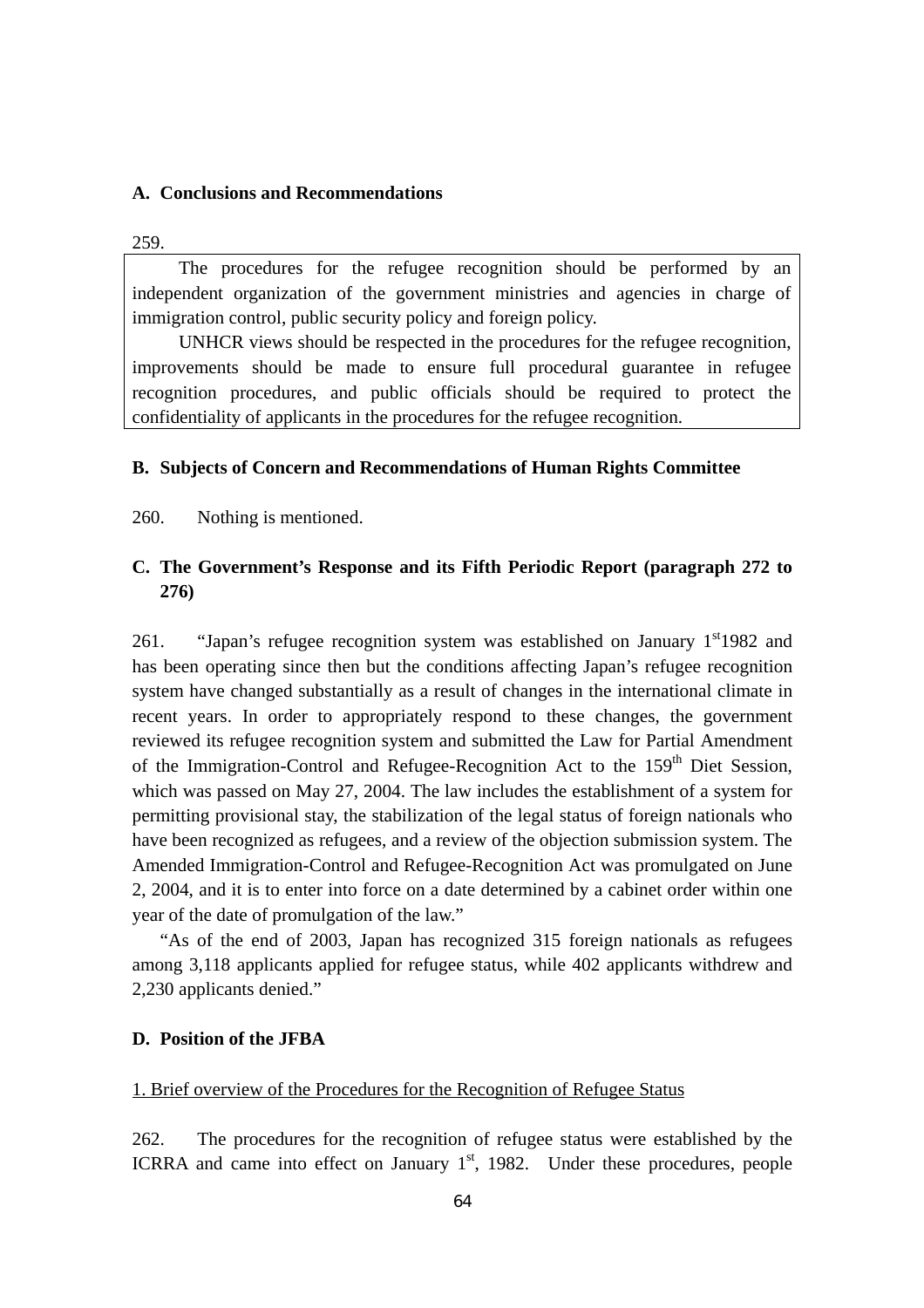who want to ask for asylum can apply for recognition of refugee status. The Minister of Justice makes the decision. Before, the law stipulated that application for recognition of refugee status had to be made within 60 days from the date they landed in Japan, therefore the government has ritually refused recognition merely because an applicant went over the time limit. The amendment to the law in May 2005 eliminated this time limit. Asylum-seekers can file an objection if they are not recognized as refugees. The Minister of Justice makes a judgment on objections. Furthermore, if an objection is rejected, the applicant can file a lawsuit and the court makes a judgment by ordinary.

#### 2. Non-Independence of Examination Organizations

263. (1) The Ministry of Justice holds jurisdiction over the procedures for the recognition of refugee status. All the decisions should be made in the name of the Minister of Justice. Actual decisions are made in accordance with the Ministry of Justice's ordinary decision-making procedures (approval line) with the participation of prosecutors and executives of the political divisions. Thus, examination organizations have no independence at all from the government.

264. Investigations of applications for recognition of refugee status are performed mainly by refugee inquirers in the Refugee Recognition Office in the Ministry of Justice Immigration Control Bureau's General Affairs Division, but sometimes these inquirers are the personnel of the Immigration Control Bureau who are responsible for deportation procedures. Therefore the investigation organizations for refugee recognition also have no independence from the government.

265. (2) Numbers of Application for the Recognition of Refugee Status and Approvals, Number of Residence Permits

The numbers of refugee status recognitions and the number of residence permits granted other than for recognized refugees up to 2006 are as shown by the Annex  $1^{29}$ . When the procedures for recognition of refugee status was first instituted, it recognized many refugees from Indochina and the recognition rate was high, however, with the decline in the number of Indochinese applicants, the overall rates of recognition and application, and the number of people recognized have dropped precipitously. The reason cited for most cases of non recognition is that applications were submitted after the application period of 60 days. In response to public criticism, finally in 1998, the number of applicants granted recognition and residence permission climbed into the double digits.

 $\overline{a}$ <sup>29</sup> Annex 1, http://www.moj.go.jp/PRESS/070306-1//070306-1.html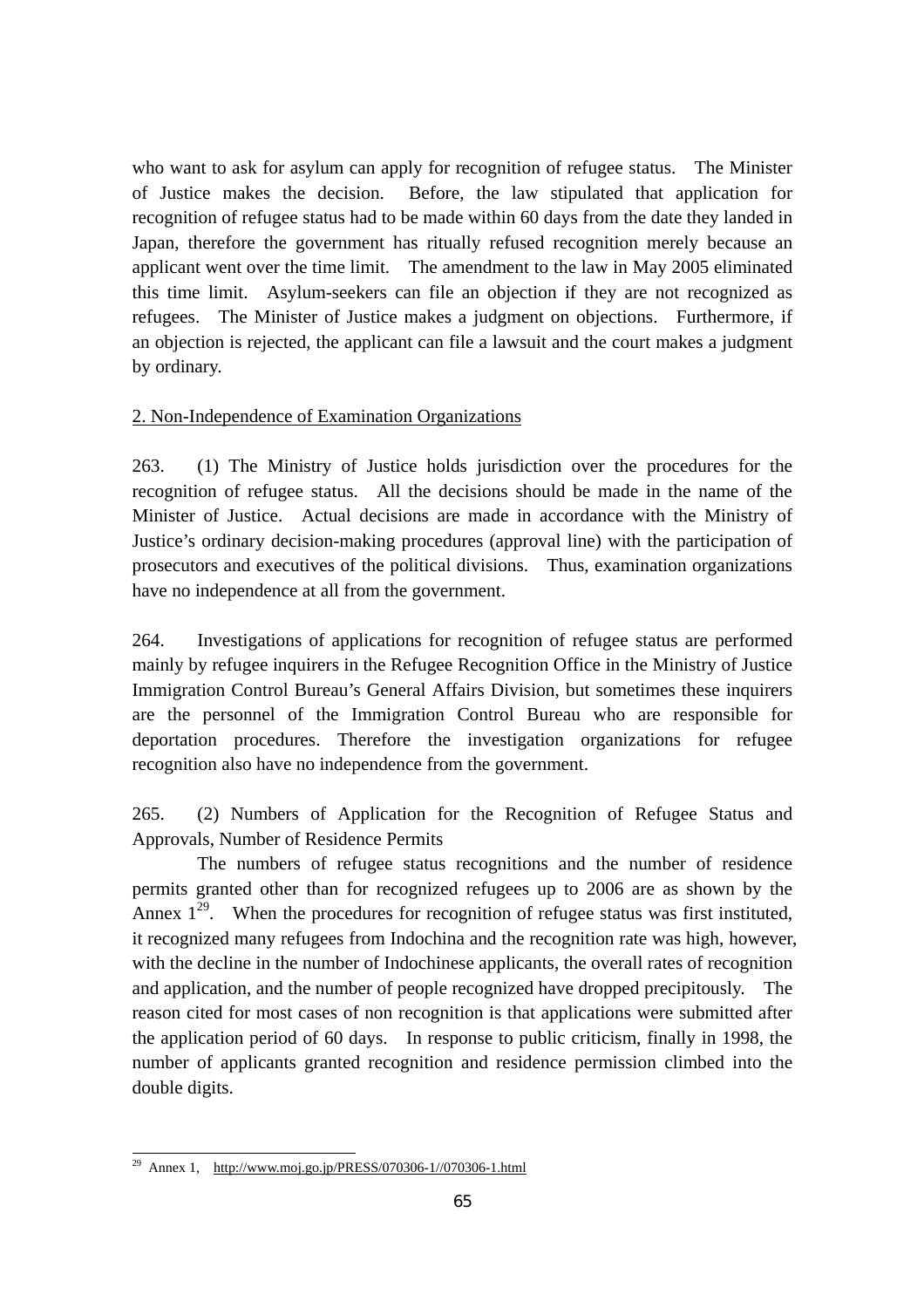266. However, this number of recognition is still lower than the international standard. While the government granted recognition to 161, or 25%, of the 636 applicants from 1982 to 1984, it granted recognition to only 215, or 6.5%, of the 3,292 applicants from 1985 to 2005, and even adding the 381 people to whom residency was granted for humanitarian reasons raises the percentage to only 16.4%.

267. (3) Bias in Number of Convention Refugee by Nationality

The government-released figures on applicants for the recognition of refugee status and statistics according to nationality are shown as below<sup>30</sup>.

| year | nationality | number of  | nationality | number of  |
|------|-------------|------------|-------------|------------|
|      |             | people     |             | people not |
|      |             | recognized |             | recognized |
| 2001 | Myanmar     | 12         | Turkey      | 165        |
|      |             |            | Afghanistan | 39         |
|      |             |            | Myanmar     | 35         |
| 2002 | Afghanistan | 6          | Afghanistan | 40         |
|      |             |            | Pakistan    | 38         |
|      |             |            | Turkey      | 30         |
| 2003 | Myanmar     | 5          | Myanmar     | 73         |
|      |             |            | Turkey      | 65         |
|      |             |            | China       | 32         |
| 2004 | Myanmar     | 9          | Turkey      | 136        |
|      |             |            | Myanmar     | 46         |
|      |             |            | Iran        | 13         |
| 2005 | Myanmar     | 29         | Myanmar     | 118        |
|      |             |            | Bangladesh  | 28         |
|      |             |            | Turkey      | 27         |

 $\overline{a}$ 

268. Refugee Recognition (initial screening) / Non recognition (top three countries) in the Past Five Years according to Year and Major Nationalities

269. Although the government does not publish all the figures on the numbers of people granted refugee status by nationality, using information which enables one to determine this reveals that recognition is skewed far from the international trend.

270. For example, although the government has not released figures of refugee status recognition granted to the people of Chinese nationality, its total number since 1982 was only a few people. In addition, there was no person of Turkish nationality

 $30$  this statistical table made from press release "number of recognition of refugee status in FY20006 (text)" http://www.moj.go.jp/PRESS/070306-1/070306-1.html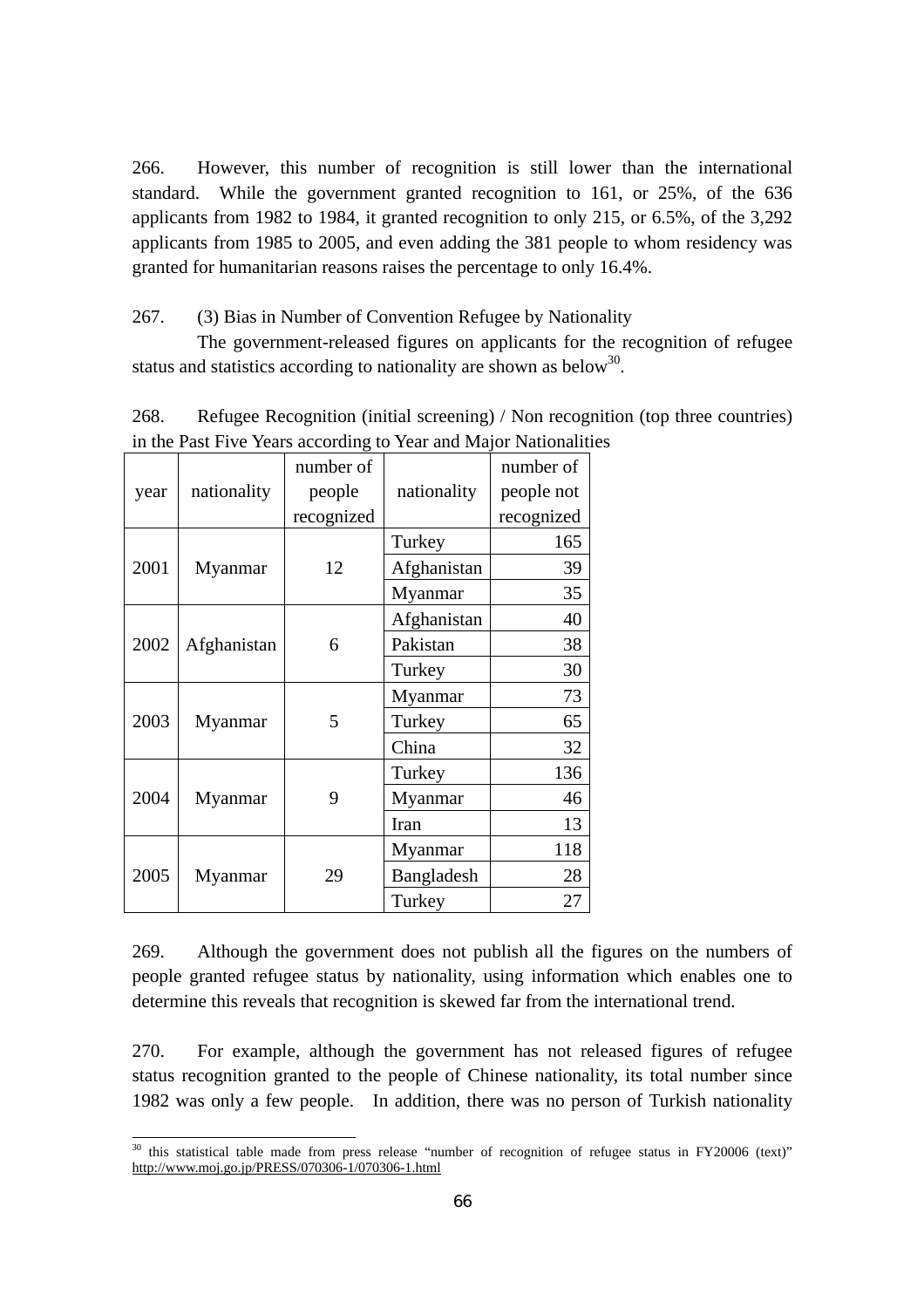who has been granted the refugee status. It is inferred that the government have paid diplomatic consideration in the background.

## 271. (4) Political Non-independence

JFBA insists that the government should improve the present situation that the Ministry of Justice Immigration Control Bureau holds jurisdiction over procedures for recognition of refugee status and should establish the procedures for recognition of refugee status performed by a third-party organization independent of the government agencies which hold jurisdiction over immigration control and diplomatic policy. This opinion is based on the fact that the current system of recognition for refugee status resulted in the distortion of what the system should be, due to the immigration administration and the diplomatic consideration.

## 272. (5) Examination of the Opposition and Refugee Examination Counselors

The constitutional revision in 2004 established the consulting system in which third-party refugee examination counselors (hereinafter called "counselors") are involved in procedures if the applicant files an objection against denial of refugee status recognition, and when making a decision on the objection, the Minister of Justice shall consult with the refugee examination counselors (ICRRA Article 61-2-9 paragraph 3 and 4).

 The refugee examination counselors shall be appointed by the Minister of Justice (ICRRA Article 61-2-10 paragraph 1 and 2). They do not have their own secretariat and the Immigration Control Bureau performs administrative duties. As such, establishment of this consulting system did not result in the establishment of an organization for petition of objection that is independent of the government agencies which hold jurisdiction over immigration control or diplomatic policy.

 UNHCR and JFBA pointed out that improvements should be made so that an organization independent of the Ministry of Justice is established and that said organization carries out examination of objections. <sup>31</sup>

## 273. (6) Selection of the Refugee Examination Counselors

Concerning the appointment of the refugee examination counselors, the Minister of Justice shall appoint a certain number of refugee examination counselors from among candidates who are "reputable character", "who are capable of making fair judgments on the objection" and "have an academic background in law or current international affairs" (ICRRA Article 61-2-10 paragraph 1 and 2).

 $\overline{a}$ 

 $31$  concerning UNHCR's View, refer to "UNHCRs COMMENTS ON THE BILL TO REFORM THE IMMIGRATION CONTROL AND REFUGEE RECOGNITION ACT OF JAPAN"

<sup>(</sup>http://www.unhcr.or.jp/protect/pdf/040520comm\_e.pdf)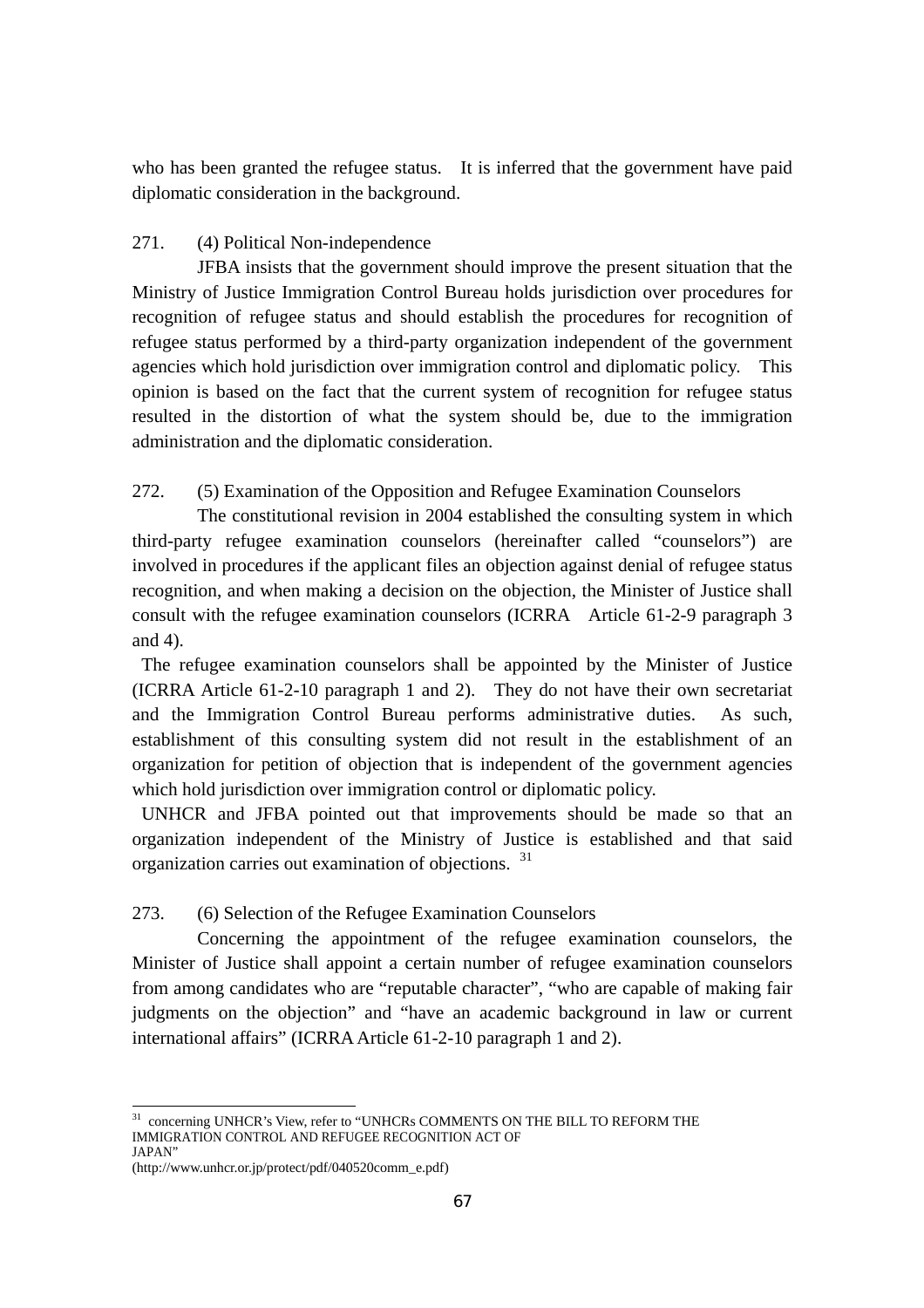274. When the procedures of recognition of refugee status came into effect after the amendment of May 16, 2005, the Minister of Justice appointed 19 persons as counselors based on recommendations from related organizations, not from public recruiting. The breakdown of 19 members is; six are from the legal profession, four are from university professors, one is formerly from the House of Representatives Cabinet Legislation Bureau, two are former diplomats and six from others. Two of the counselors from the legal profession are former prosecutors, that is, they connected to the Ministry of Justice, and two formerly diplomats were appointed. On the other hand, two were recommended by JFBA and one by UNHCR. In addition, counselors formed teams of three persons each and discussed cases.

275. The counselors' secretariat is staffed entirely by Immigration Control Bureau personnel, and therefore the counselors do not have guaranteed neutrality in relation to the Immigration Control Bureau as an institution.

 In consideration that immigration administration and diplomatic consideration could distort the administrative procedures for refugee recognition, JFBA has made the following requests to the Ministry of Justice: establish refugee recognition procedures performed by a third-party authority that is independent of the government agencies in charge of immigration administration and diplomatic policy, former prosecutors and former diplomats should not be selected as counselors, UNHCR's recommendations should be further respected, and the counselors' secretariat should be made independent of the Immigration Control Bureau.

#### 4. Lack of Respect for UNHCR Views

276. (1) In the procedures for the recognition of refugee status, there is no system or practice which allows to admit the involvement or to receive the advice of UN High Commissioner for Refugees (UNHCR). In addition, on the application of the refugee examination counselors, only one member was selected by UNHCR's recommendation as stated above.

277. (2) From 1982 to February 25, 2005, 82 refugee applicants in Japan who were refused recognition by the Japanese government were recognized as refugees by the UNHCR office in Japan under the office's own rules. However, after this UNHCR's judgment, only seven of those applicants were recognized as refugees by the government. Most applicants had to seek asylum in third countries and were accepted. Some of them are still in Japan with illegal residence status and therefore are not eligible for any social security at all.

278. (3) On January 18, 2005, the Japanese government deported two members, father and a son, of a seven-member Kurdish family of Turkish nationality whose all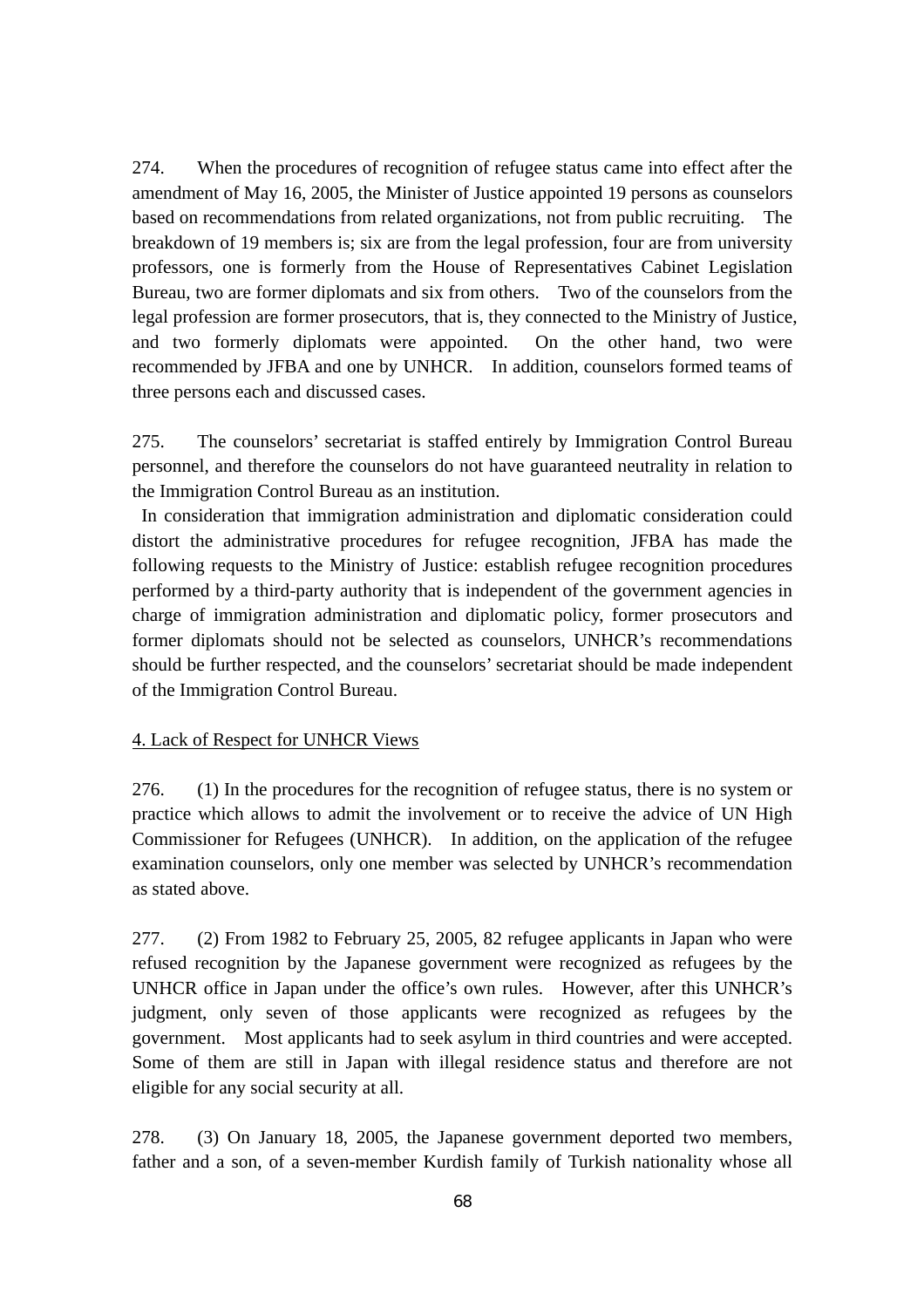members had been recognized as refugees by the UNHCR office under its own rules. The UNHCR Regional Office for Japan and the Republic of Korea had been working on measures to enable this seven-member Kurdish family to live in a third country other than Japan, and the government had been informed of that. The office has expressed its concerns about this situation. <sup>32</sup>

# 5. Procedural Guarantee for Procedures for the Recognition of Refugee Status etc.

279. (1) The Ministry of Justice denies applicants for refugee status recognition the right to select representatives in the primary examination. Therefore, even lawyers cannot be present during primary examination interviews or state their legal opinions. The Ministry of Justice allows applicants for refugee status recognition to select representatives for objections.

# 280. (2) Nondisclosure of evidence

In current procedures of objections, those filing objections are not allowed to see the information from their native countries, including materials gathered by refugee inquirers, or the records from primary examination procedures such as records of oral statements. This also holds for additional documents gathered by refugee inquirers in the course of objection procedures. Applicants filing appeals therefore cannot determine the content of records provided to counselors.

# 6. Protection of the confidentiality of applicants for the recognition of refugee status

281. (1) There is no special law or regulation requiring public officials to protect the confidentiality of refugees or applicants for refugee recognition. Additionally, under the newly added Article 61-9 of the Immigration-Control and Refugee-Recognition Act (ICRRA) in 2005, the Minister of Justice can provide information to the immigration authorities of other countries, and can agree that said information may be used by those countries in investigations. This article makes no exception for information on applicants for refugee recognition.

282. In addition, although the article makes an exception for use in political crime investigations, it sets forth no criteria for political crimes, and guarantees no procedures for complaints by people whose personal information has been provided to another country.

283. (2) Inquiry Using Real Names At least since 2000, part of the evidence submitted by applicants and plaintiffs

 $\overline{a}$ 32 URL: http://unhcr.or.jp/news/press/pr050118.html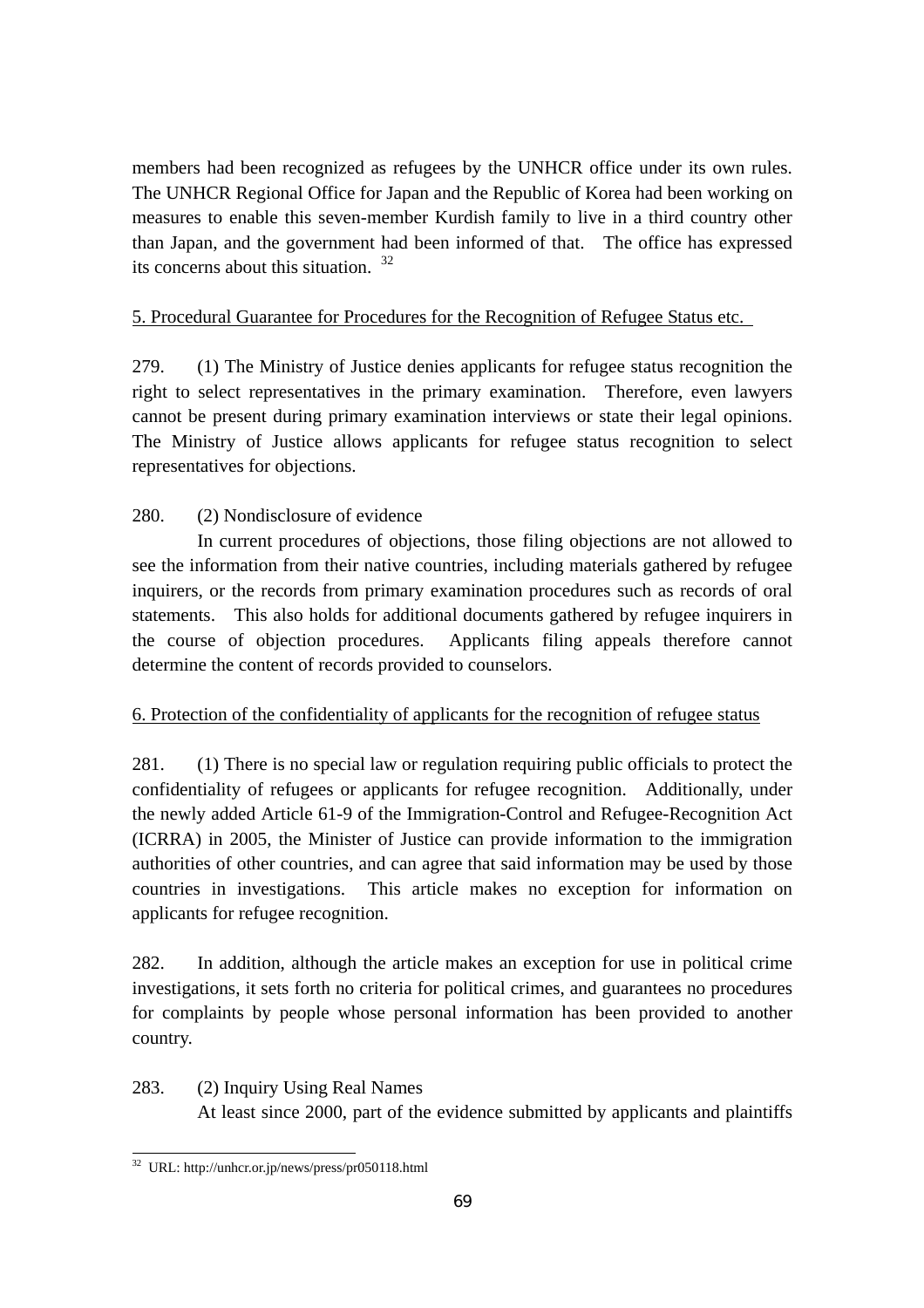for refugee recognition procedures and refugee-related lawsuits has been shown to the governments of refugee applicants' countries of origin by the Ministry of Justice through the Ministry of Foreign Affairs, and the Ministry of Justice continually asks those governments for their opinions on the authenticity of the evidence. Applicants are not informed about these investigations, or their consent is not obtained.

These inquires have been conducted in ways that enable government agencies of applicants' countries of origin to identify the applicants.

- 284. The number of enquiries from 2000 to 2003 by country is as follows.
- 2000 Ethiopia, Iran, Cameroon, 1 each
- 2001 Afghanistan (Taliban government) 2, Iraq (Saddam Hussein government) 1
- 2002 Afghanistan 4, Turkey 3, Ethiopia 1, Tunisia 1, Sudan 4
- 2003 Afghanistan 5, Iran 5, Turkey 7, Myanmar 4, Pakistan 1

285. (5) Field Survey

 $\overline{a}$ 

Personnel of the Ministry of Justice visited the Republic of Turkey and leaked to Turkish government officials the names, addresses, and other personal information identifying refugee applicants, and the fact that they are applying for refugee status (information identifying individuals), and also went with Turkish police and security force personnel on visits to the families of applicants to ask questions.

286. More specifically, some of the Kurdish asylum seekers of Turkish nationality in Japan have, as proof that they are refugees, submitted documents titled "Arrest Warrant" which were supposedly issued by the Turkish government. Prosecutors with the Ministry of Justice Immigration Control Bureau and personnel from the Refugee Recognition Office of the Immigration Control Bureau's General Affairs Division (below, "employees") at that time visited Turkey from late June until mid-July 2004 for purposes including verifying the authenticity of the supposed arrest warrants. In Ankara the employees met with bureaucrats from the Ministry of Justice, provincial governors, prosecutors from the National Security Court, and others. After explaining the purpose of their investigation, they showed the totally unredacted arrest warrants and other documents bearing the applicants' real names and dates of birth, and asked the Turkish authorities to confirm their authenticity. Moreover, employees of the Ministry of Justice had a record of an oral statement made in Turkey by a person arrested and indicted in 1998 for allegedly supporting the Kurdistan Workers Party, which is claimed to be a dissident organization. This statement, which included Applicant A's name, was shown to the director of the anti-terror unit of the police headquarters of a certain province, who was asked to confirm its authenticity, and replied that the statement was real.33

 $33$  p.5, "Report of Research Visit in Turkey (regional visit)" by the Minister of Justice Immigration Bureau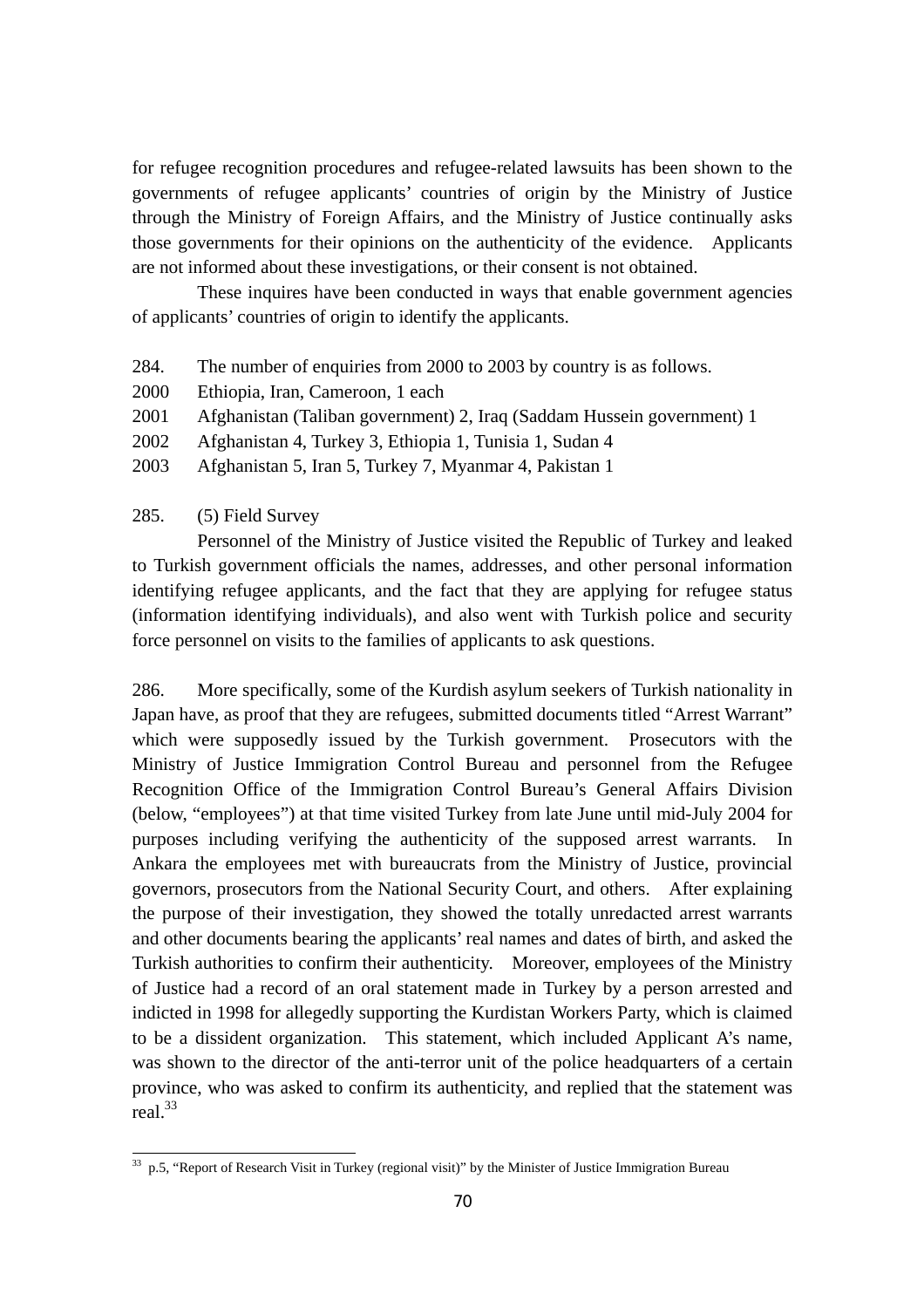287. Also, to investigate the kind of lives led by asylum seekers when in Turkey, the employees went with security units to visit asylum seekers' native villages and met with their relatives. Turkish security units asked the relatives questions such as "Are there any families in this area that had gone to Japan?" or "Have you received any money from your sons?" Furthermore, the employees were led by police to visit the home of Refugee Applicant B's father and asked why the applicant had gone to Japan in the presence of police. Applicant B's family members invited only the employees of the Ministry of Justice into their home and explained that Applicant B was being persecuted.

288. Concerning these cases, JFBA has warned the Ministry of Justice that it should not infringe asylum seekers' right to not have identifying information provided to the governments of their countries of nationality (secrecy right). Amnesty International has also published a critical statement.<sup>34</sup>

# **Section 8: Feudalistic Status Discrimination (Article 26)**

# **A. Conclusions and Recommendations**

289.

1. The government should carry out policy measures to close the gap in discriminated *Buraku* district with regard to working or education.

2. The government should promptly establish an effective domestic organization independent of the government for human-rights protection, in order to help the victims of human rights violations including those discriminated against the members of *Buraku*  district.

# **B. Subjects of Concern and Recommendations of Human Rights Committee**

290. The Fourth Periodic Report. the Concluding Observations paragraph 15 "With regard to the *Dowa* problem, the Committee acknowledges the acceptance by the state party of the fact that discrimination persists vis-à-vis members of the *Buraku* minority with regard to education, income and the system of effective remedies. The Committee recommends that the state party take measures to put an end to such discrimination".

# **C. Government's Response and its Fifth Periodic Report**

 $\overline{a}$ 34 URL: http://www.incl.ne.jp/ktrs/aijapan/2004/0409020.html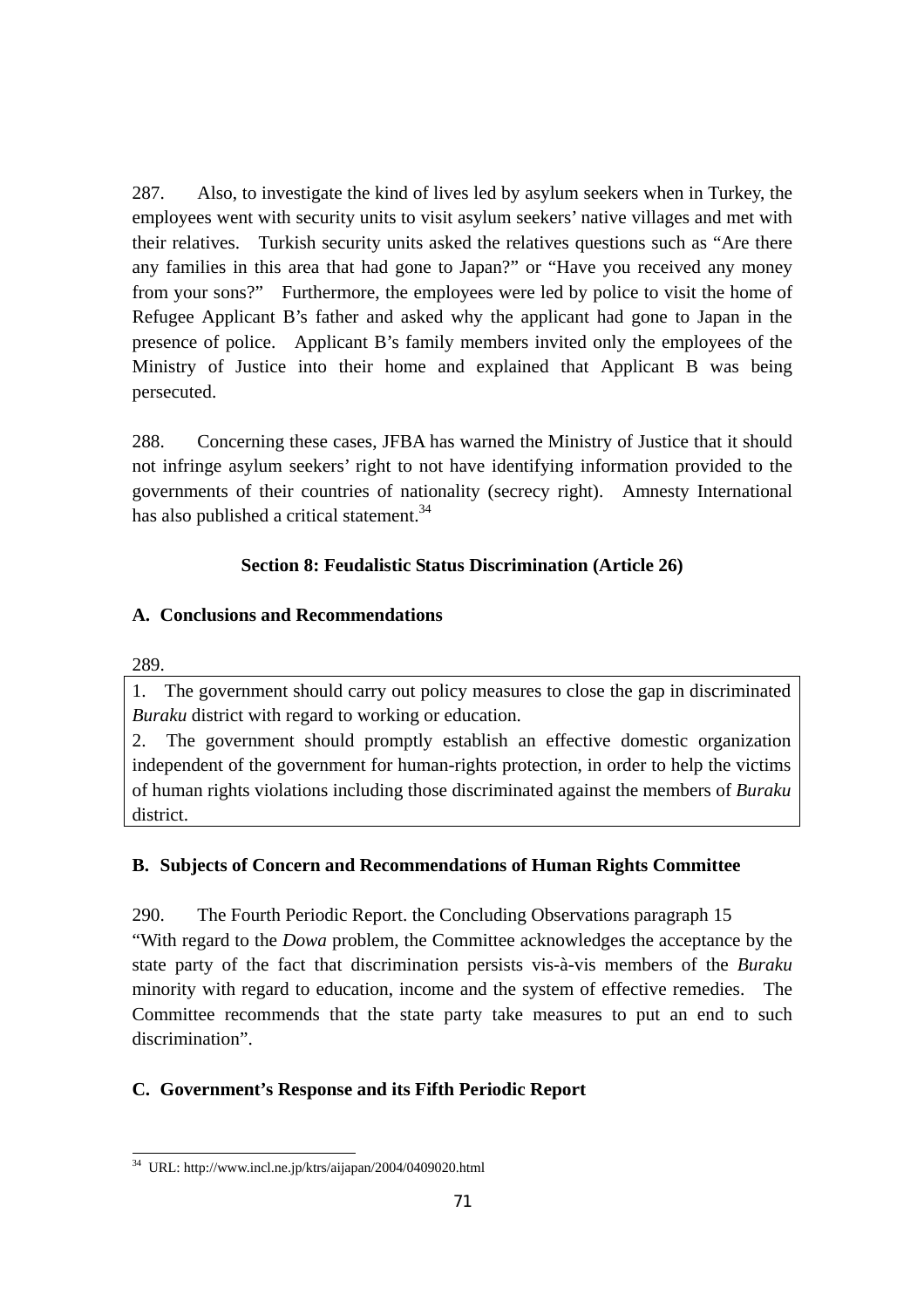291. In the Fifth Periodic Report, the report says as follows.

(Paragraph 374)

"The Constitution of Japan guarantees equality under the law for the people of Japan and no discrimination against *Dowa* district residents exists under the laws of Japan." (Paragraph 375)

"With a view to prompt resolution of the *Dowa* problem, the Government has been implementing special policies limited to *Dowa* districts and residents thereof, based on three Special Measures Laws since 1969. These special policies have been implemented taking into account the intents of the 1965 report of the *Dowa* Policy Council, a national body set up to deliberate on the *Dowa* problem, with the objectives of rapidly improving the poor economic conditions and inferior living environment of *Dowa* districts through measures carried out promptly and over a limited timeframe. Through promotion of these measures, the government of Japan is aiming to resolve the *Dowa* problem, or in other words, to eliminate *buraku* discrimination (The Government's Report Attached Document )."

(Paragraph 376)

"As a result of the efforts of the national government and local authorities over many years, large improvements, including those in the living environment have been realized, rectifying the gap that had existed in various aspects, and the conditions in *Dowa* districts have largely improved. The fact-finding surveys carried out in *Dowa* districts by the former Management and Coordination Agency in FY1993 (The Government's Report Attached Document ) revealed, concerning the situation of the housing environment, that the average number of rooms per house within *Dowa* districts higher than the national average, and that the share of municipal roads developed within *Dowa* districts was higher than for municipalities overall. Moreover marriages between *Dowa* district residents and non-*Dowa* district residents make up the majority of marriages among young people, so it seems that discriminatory attitudes are also steadily disappearing."

(Paragraph 377)

"Taking into account these circumstances, with the expiration of the Law regarding the Special Fiscal Measures of the Government for Regional Improvement Projects on March 31, 2002, it was decided to end special policies to resolve the *Dowa* problem."

292. Also, as The Government's Report Attached Documents , "Process of Regional Improvement Measures", a chronological table from the Report of the *Dowa* Policy Council in 1965 to the Report of the Council for Human Rights Promotion (Role and function of the remedy system for human rights) in May 2001 is provided, and also, as The Government's Report Attached Documents , Results of the Fact-finding Surveys Carried Out in *Dowa* Districts in FY1993 (Excerpts), "Situation of the housing environment (average number of rooms per house, average size based on tatami mats)", "Status of development of municipal roads", "Status of development of rice paddies",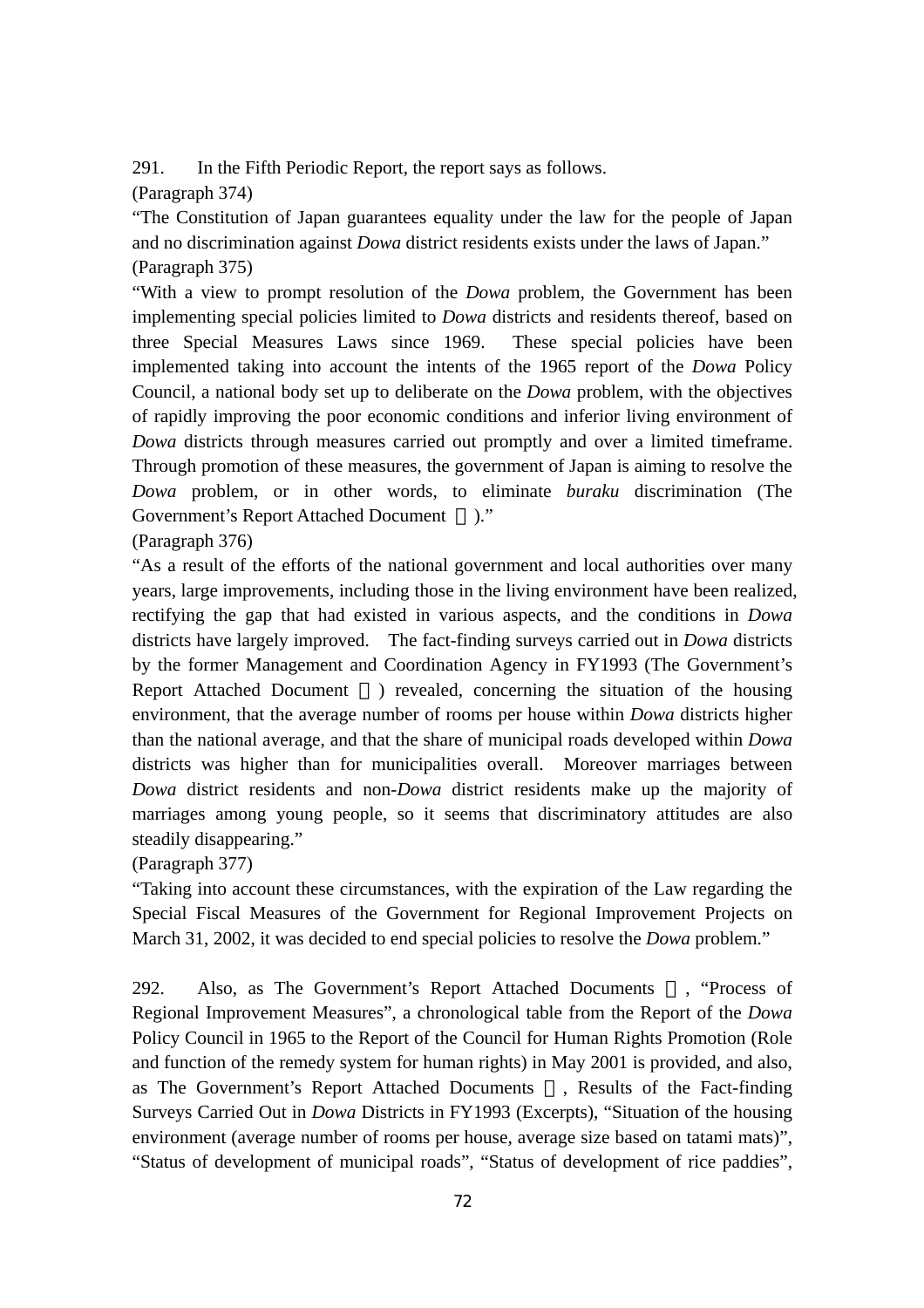"Situation of marriage (Number of couples based on place of birth)" are provided.

293. *Buraku* discrimination is strongly related to background check therefore the amendment of Family Registration Law in 2007 restricts the demand of family register to the identical person or lawyer and others ,and provides that demander's identity should be confirmed at the request of issue.

## **D. Position of the JFBA**

## 1. Government's Report and Study

294. According to the government's report concerning the *Dowa* problem, as a result of the efforts of the national government and local authorities over many years, large improvements, including those in the living environment have been realized, rectifying the gap that had existed in various aspects, and the conditions in discriminated *Dowa* district have largely improved, and therefore the special policies based on the special measures law was completed. Moreover, as the evidence of improvement stated in the report, it provides "Results of the Fact-finding Surveys Carried Out in *Dowa* District" conducted in 1993.

2. Advancement Rate, Annual Income, Unemployment Rate, etc.

295. However, according to "Opinion Statement" on May 1996 by the Consultative Council on Regional Improvement Measures, which was based on the above-mentioned survey result in 1993,

 "Advancement rate is increasing and the percentage is over 90% for the past few years, but there are a few points of difference compared to the national average. Concerning the academic background, the percentage of people who finished higher education (junior colleges or universities) is considerably higher among people in their 20's and 30's than people over 40's, but the difference from the national average is still large.

 Concerning the employment situation, it becomes stabilized mainly among the young people, however, compared to the national average, the percentage of unstable working style is higher. Concerning the place of work, the percentage of small companies is generally high. In addition, their annual income is generally lower than the national average and their household budget is also still lower than the national average on the whole. The farm households are generally small farmers and their agricultural workers are aging. The self-owned business households are mainly under small private management."

296. Furthermore, in the Report of the Osaka Prefectural *Dowa* Policy Council in 2001 based on the results of the fact-finding survey in 2000 carried out to resolve *Dowa*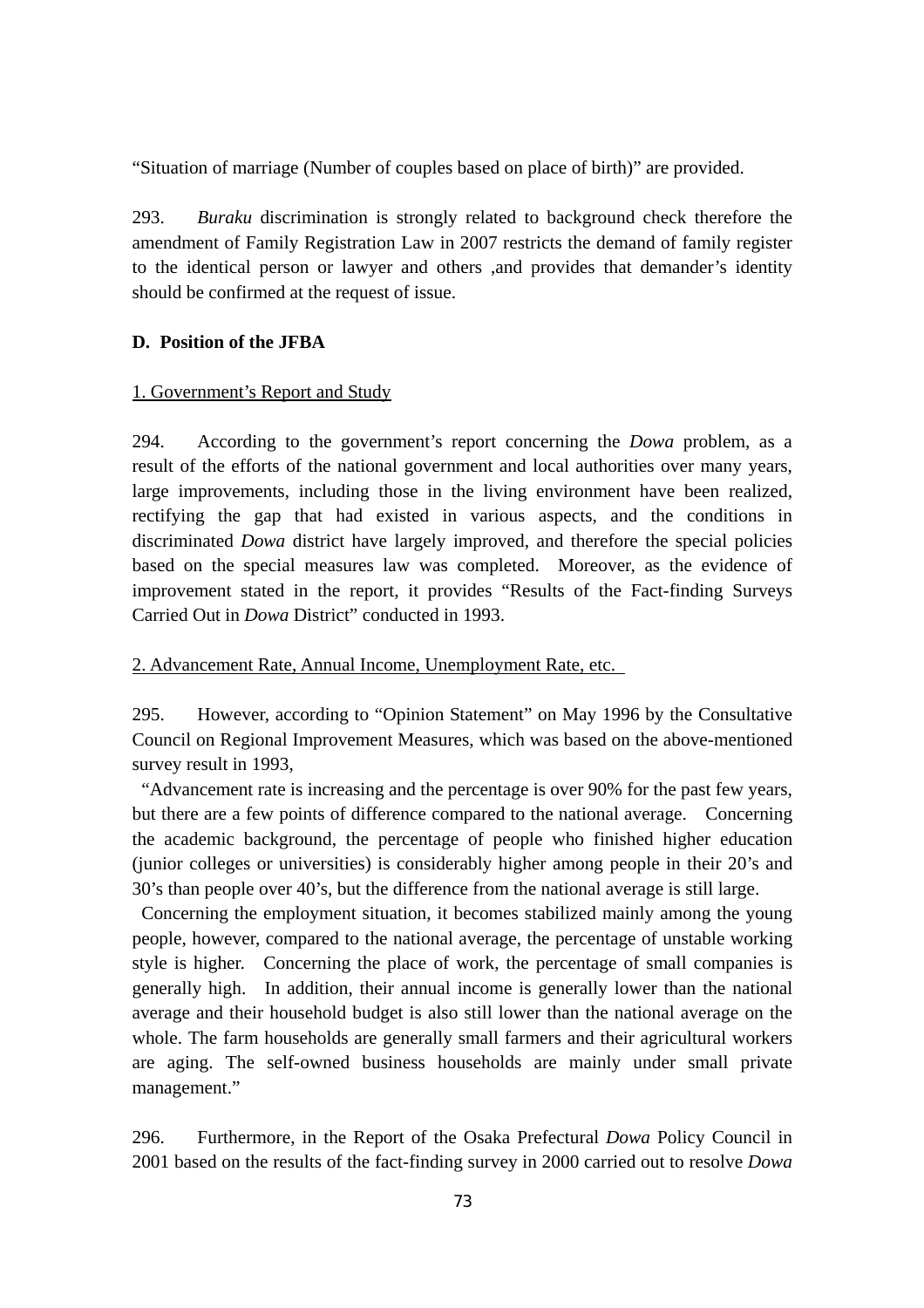problems by Osaka prefecture where many discriminated against the *Buraku* district live, the reality of the situation as below was pointed out.

 "[3] In university advancement rate, the gap is still very large. Moreover, high school dropout rate is high and the dropout problem is one of the important issues towards education."

 "[8] A large gap exists in PC penetration rate in the *Dowa* district compared to the national average. The percentage of Internet users stays only half of the national average.

 [9] Unemployment rate exceeds the average of Osaka for both men and women, especially it is very high among young people, and unemployment rate of men in their 40's doubles the prefectural average.

297. Thus, in the *Buraku* problem, there is a distinct gap in employment or education even today. However, in the Fifth Periodic Report, no explanation has been given for measures to eliminate discrimination in employment and education, which was recommended improvement by the Human Rights Committee in the Fourth Periodic Concluding Observation.

## 3. Marriage Discrimination

298. In the Fifth Periodic Report, concerning marriage discrimination, they said that marriages between *Dowa* district residents and non-*Dowa* district residents make up the majority of marriages among young people and it seems that discriminatory attitudes are also steadily disappearing.

299. However, in above-mentioned Report of the Osaka Prefectural *Dowa* Policy Council in 2001 based on the results of the prefectural fact-finding survey carried out by Osaka prefecture in 2000, the following were pointed out and it shows that the deep-rooted marriage discrimination still remains.

300. "Regarding the marriage types, the marriages between *Dowa* district residents and non-*Dowa* district residents show a steady increase, and this percentage is higher among younger people. However, in case of marriages between *Dowa* district residents and non-*Dowa* district residents, more than 20% of couples have experienced discrimination. In addition, 20% of those who acknowledge oneself as members from the *Dowa* district have the experience of breaking off an engagement, and almost half think that the *Dowa* problem was one of the reasons for that. Moreover, about 20% of residents of Osaka worry whether their partner would be from the *Dowa* district and the *Dowa* problem affects the views of marriage. Development of counseling system for those who try to overcome the discrimination to get married as well as measures to eliminate the deep-rooted discrimination is needed."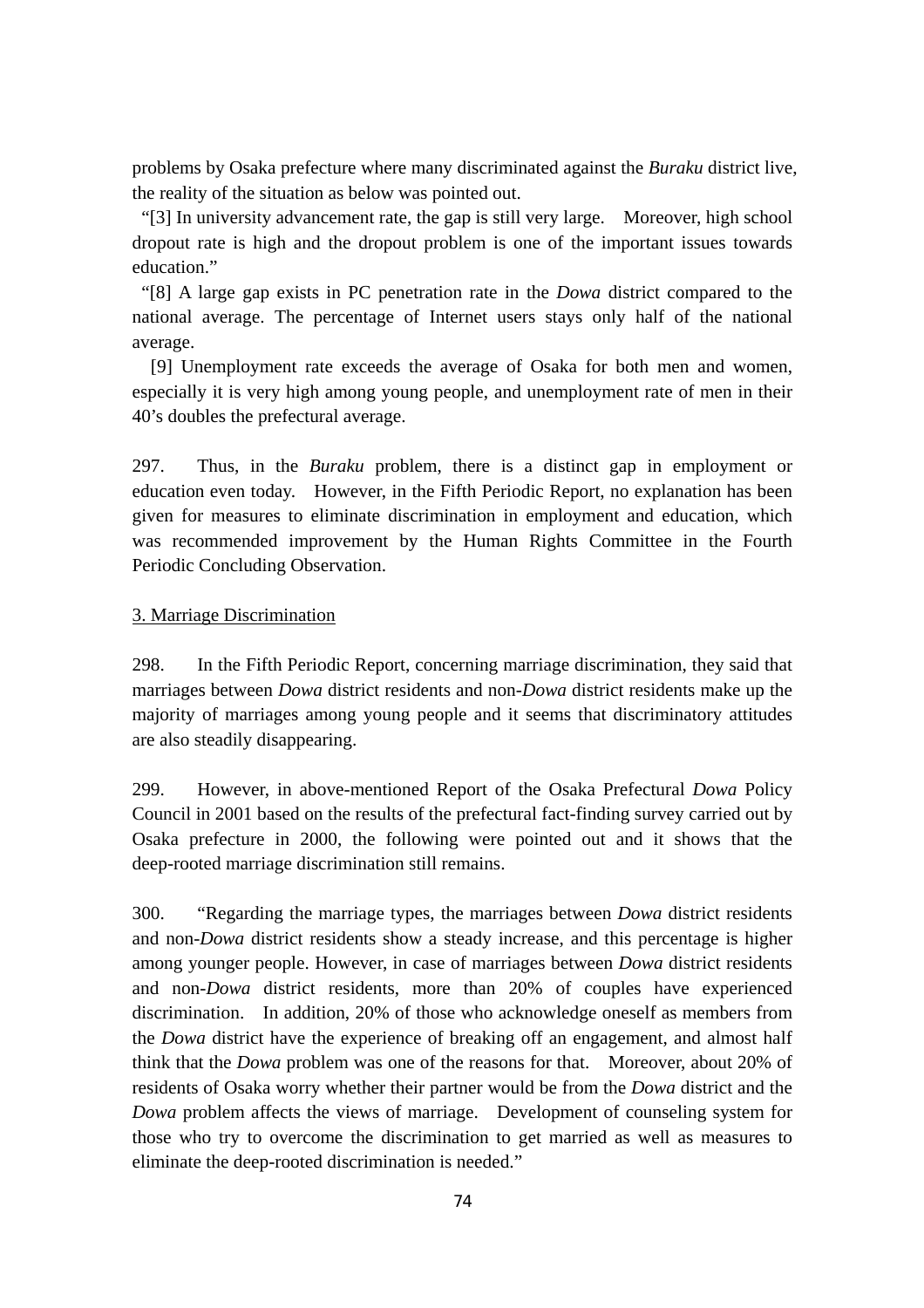# 4. Personal Background Investigations

301. Concerning marriage or employment, the fact that personal investigations into family background are conducted by credit agencies or detective agencies in order to investigate whether the person is from a discriminated community or not. For these investigations, there are many cases of illicit obtainment of another person's family registry by administrative scriveners. In addition, the existence of a new comprehensive list of *Buraku* district names was found out since 2005 and there is the case that said comprehensive list stored on floppy disk was impounded from an Osaka-based private investigation firm. In the Fifth Periodic Report, there is no indication on this serious situation that such an electronic version of comprehensive list was found out, nor consideration on drastic, concrete policy including the government regulation which is more than advice or enlightenment against investigation firms.

# 5. Measures to be Taken by the Government of Japan

302. After "the Fact-finding Surveys Carried Out in *Dowa* District" in 1993, any nationwide fact-finding survey in the discriminated *Dowa* community has not been carried out up to the present date. Also, there is concern that these surveys could raise new discrimination. The government should carry out the measurement to eliminate the gap in employment or marriage of people from the discriminated *Buraku* community examining the necessity of these surveys.

303. Regarding "the System of Effective Remedies" recommended in "Concluding Observation" of the Fourth Periodic Report by Human Rights Committee, the human-rights protection legislation to establish a human rights commission in an external bureau of the Ministry of Justice, which is lack of independence, was submitted to the Diet, but this legislation resulted in withdrawal and any effective organization to monitor human rights independent of the government has not been established yet for now.

# **Section 9: The Ainu people (Article 27)**

## **A. Conclusions and Recommendations**

#### 304.

1. The government should (1) expressly recognize the Ainu's indigenous nature in domestic laws including the Ainu culture promotion law,

(2) take radical measures to correct structural discrimination and human rights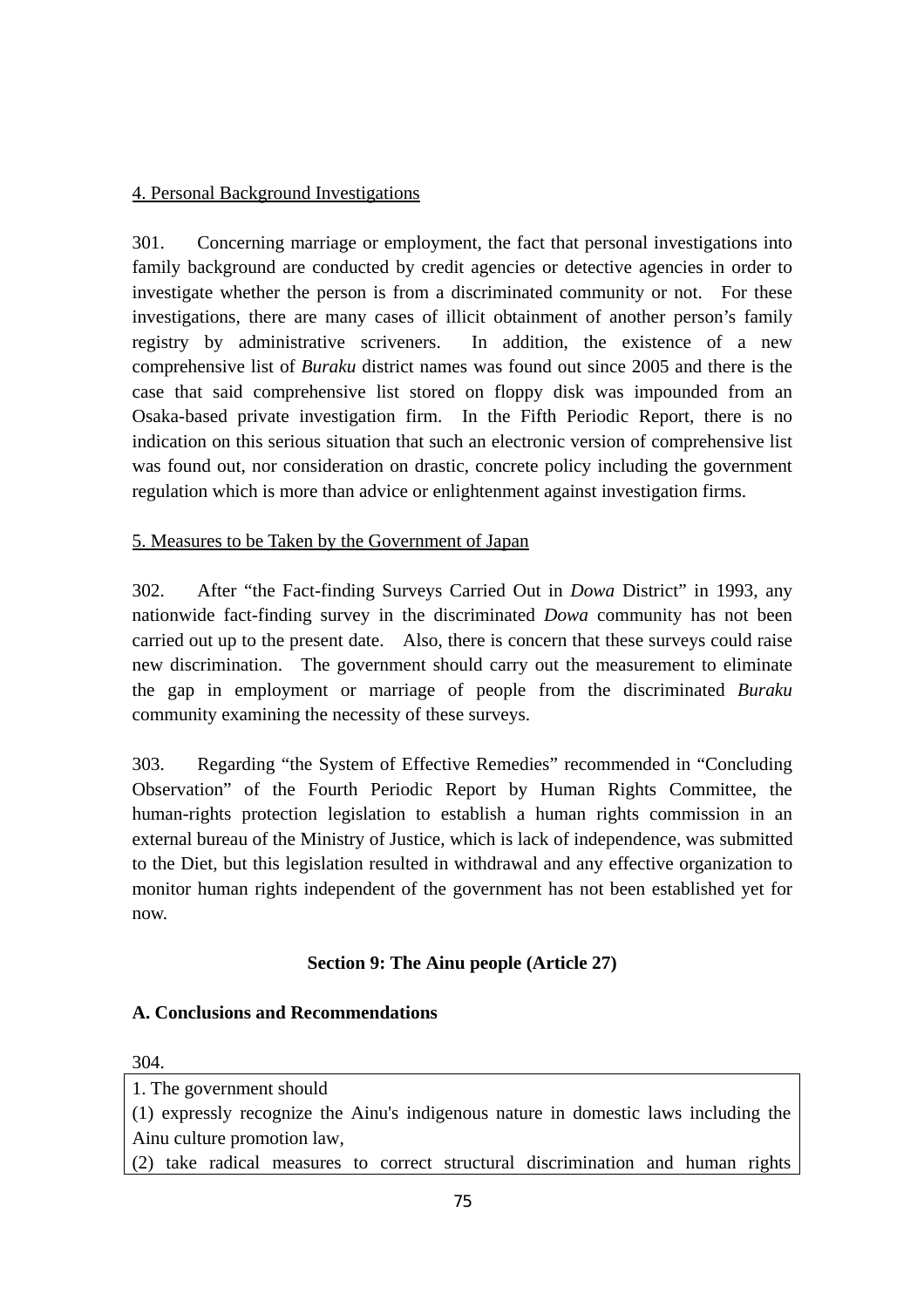violations against the Ainu people and to recover their rights, and

(3) guarantee the right to traditional use of land and resources as part of the right for an indigenous people, return property, or provide appropriate compensation for the past violations of their economic rights.

2. Given the indigenous nature of the Ainu people, the government should publicly guarantee opportunities in school education and higher education to learn the history and language of the Ainu people and to receive ethnic education.

# **B. Subjects of Concern and Recommendations of the Human Rights Committee**

305. 1. The 1993 Concluding observations of the Human Rights Committee (Third) noted "The Committee expresses concern at the continued existence in Japan of certain discriminatory practices against social groups, such as persons belonging to the Ainu minority (paragraph 9). The Committee stated again in their 1998 Concluding observations (Fourth) that "The Committee is concerned about the discrimination against members of the Ainu indigenous minority in regard to language and higher education, as well as about non-recognition of their land rights." (paragraph 14), and pointed out both the indigenous rights to the Ainu's land and discrimination in regard to language and education as its subjects of concern.

306. 2. On August 31, 2001, the Committee on Economic, Social and Cultural Rights made recommendations stating in its Concluding Observations that "the Committee recommends that the State party continue to undertake necessary measures to combat patterns of de jure and de facto discrimination against all minority groups in Japanese society, including the Buraku people, the people of Okinawa and the indigenous Ainu, particularly in the fields of employment, housing and education." (paragraph 40)

307. On March 20, 2001, the Committee on the Elimination of Racial Discrimination also made recommendations stating that "The Committee recommends that the State party take steps to further promote the rights of the Ainu, as indigenous people. In this regard the Committee draws the attention of the State party to its General Recommendation XXIII (51) on the rights of indigenous peoples that calls, inter alia, for the recognition and protection of land rights as well as restitution and compensation for loss."

308. Furthermore, the Committee on the Rights of the Child made recommendations stating in its Concluding observations dated January 30, 2004 (Second) that "The Committee recommends that the State party undertake all necessary proactive measures to combat societal discrimination and ensure access to basic services, in particular, for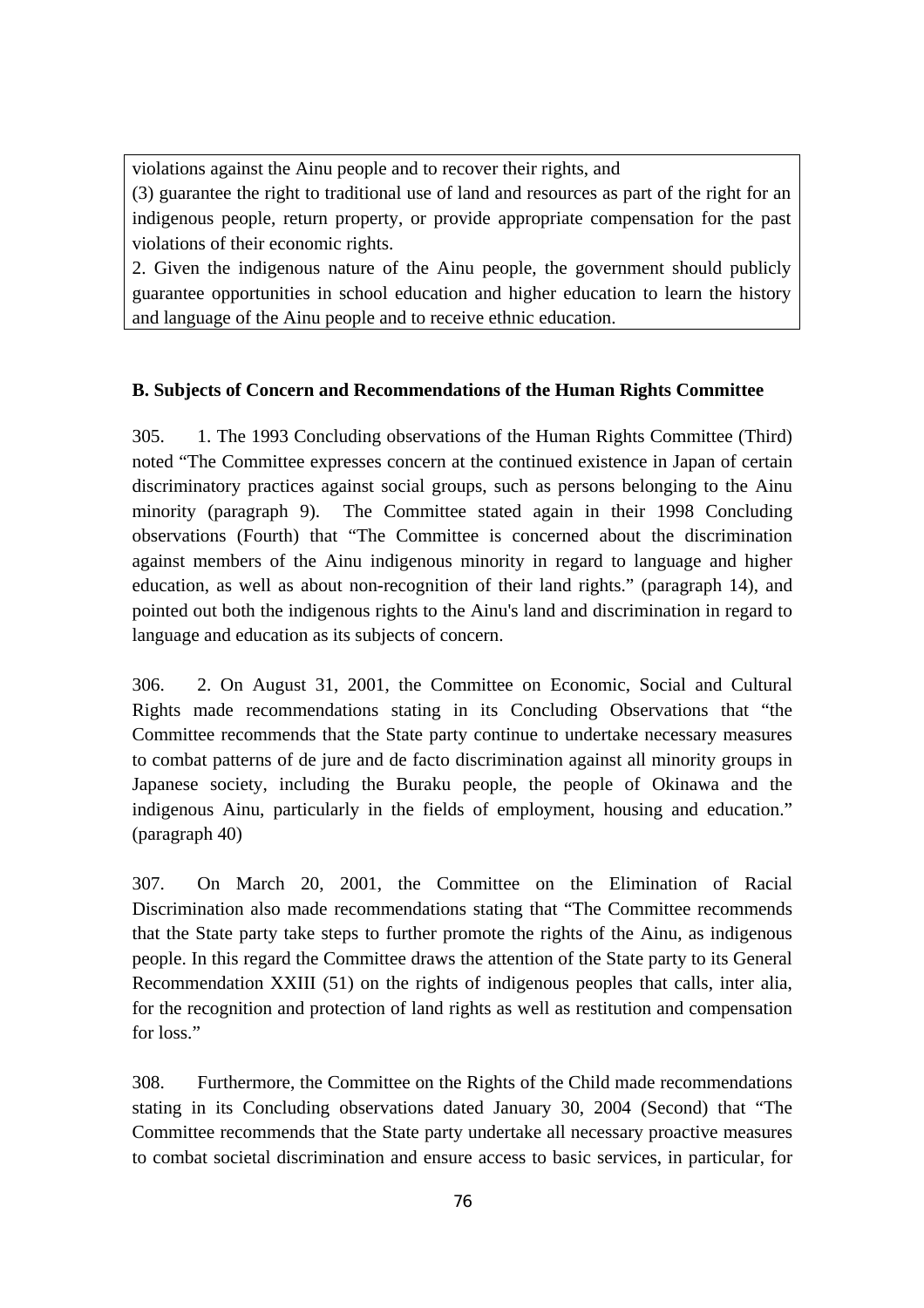… children … Ainu and other minorities, …, through, inter alia, public education and awareness campaigns." (paragraph 25), and also expressed its concern stating that "Children of minorities have very limited opportunities for education in their own language" (paragraph 49), and recommended that the State party "Expand opportunities for children from minority groups to enjoy their own culture, profess or practice their own religion and use their own language" (paragraph 50).

#### **C. The Government's Response and its Fifth Periodic Report**

309. 1. The government noted that on the basis of the Ainu Culture Promotion Law which entered into force on July 1, 1997, the government, principally through the Foundation for Research and Promotion of Ainu Culture, has promoted measures based on the following four pillars of Promotion of comprehensive and practical research on the Ainu, Promotion of the Ainu language, Promotion of the Ainu culture, and Dissemination of knowledge about Ainu traditions (paragraphs 378-380).

310. 2. The Fifth Periodic Report merely stated the following two points: that by implementation of the measures based on the Ainu Culture Promotion Law and the "Survey on the Hokkaido *Utari* Living Conditions" conducted by the Prefectural Government of Hokkaido in 1999, compared to the situation at the time of the previous survey in 1993, the living standard of Ainu people has been steadily improving, but the gap with the living standard of general public in Hokkaido has not completely narrowed; and that the Prefectural Government of Hokkaido has been implementing measures with a new title of the "Policies for Promoting an Improved Living Standard for the Ainu People," since FY2002, and the government continues to offer its cooperation in the above measures and is working to enhance the related budgets so that these measures may be promoted smoothly. (paragraphs 378-381)

## **D Position of the JFBA**

#### 1. The Japanization of the Ainu and the current state

311. The government deprived the Ainu people of land in the region where the Ainu people had created their original culture and society, negated their culture and life, exploited them economically and adopted thorough "Japanization policies" to assimilate them into the Japanese or the Japanese society. According to the survey conducted by Hokkaido in 2006, the population of the Ainu in Hokkaido is estimated to be approximately 24,000. Due to the long-standing Japanization policies and discrimination, however, the social environment set in place is far from sufficient to convince the Ainu to identify themselves as the Ainu people. The actual number of the Ainu population in Hokkaido is said to be five times, or even ten times the above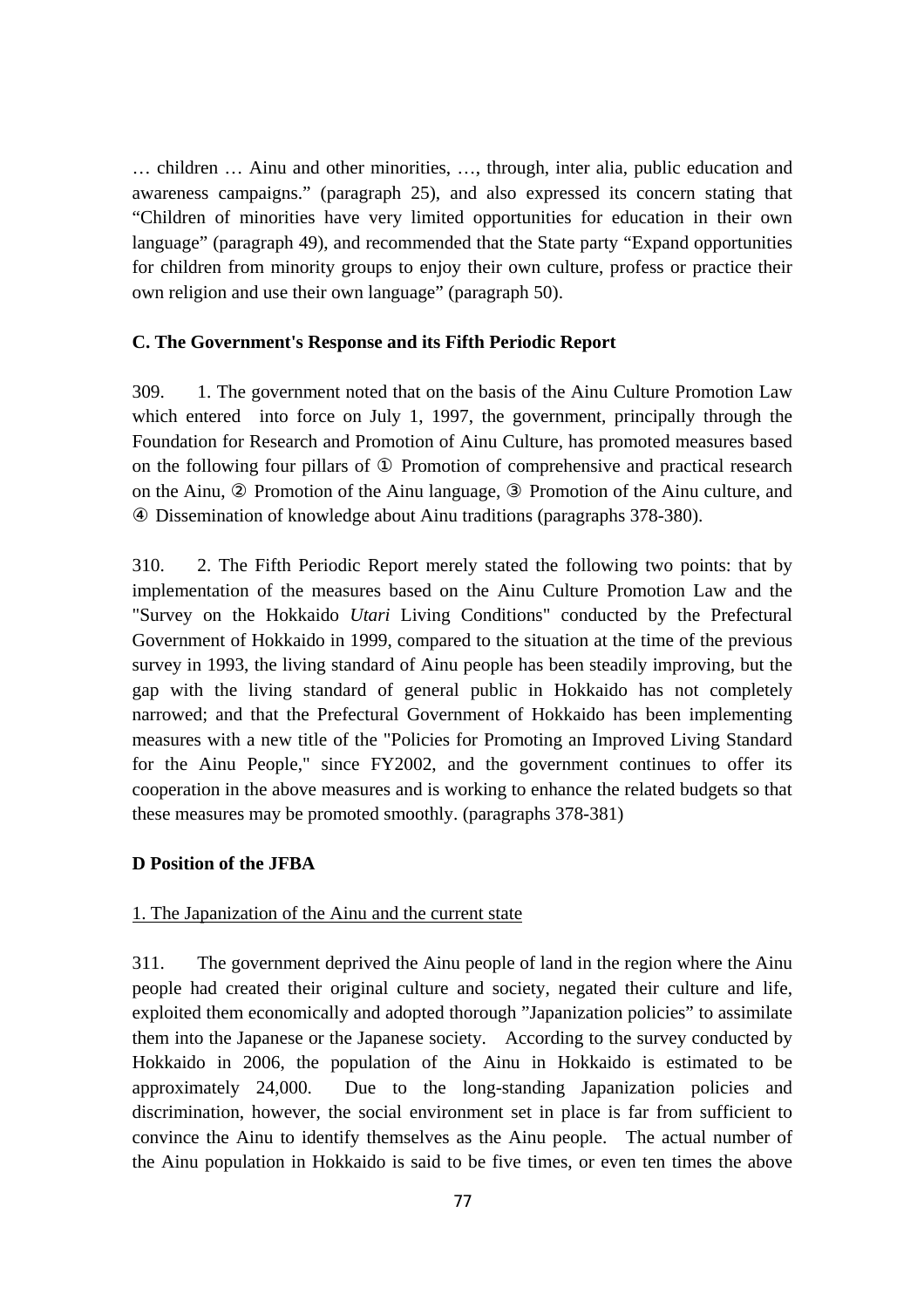number. A considerable number of the Ainu people live also in the mainland and southward.

2. The indigenous natures recognized in the Nibutani Dam decision

312. The so-called Nibutani Dam decision<sup>35</sup> decided that "The Ainu people lived mainly in Hokkaido before the Japanese rule reached this territory, created an original culture, and had an identity. Even after they became under the Japanese rule, the Ainu people received severe blows economically and socially due to the government policies adopted by the majority members. Even though, the Ainu people constitutes a social group which has not lost their own culture and identity." The decision has great significance as a precedent in which a Japan's court for the first time recognized that the Ainu people qualifies as "indigenous people".

313. The decision further decided that "For a minority, their own culture is essential for not assimilating themselves into the ethnic majority and maintaining their ethnicity. Therefore, for an individual who belongs to the ethnic group, the right to enjoy their own culture might be as important as the right necessary to the existence of individual character. Guaranteeing minority rights is tantamount to respecting an individual practically, and presumably meets the principle of democracy that the majority tries to understand and respect the status of the socially disadvantaged. … if so, it is understood from Article 13 of the Japanese Constitution that the plaintiffs have the guaranteed right to enjoy the inherent culture of the minority, the Ainu, to which they belong." And it squarely recognized the right to enjoy their own culture that the Ainu people have as an inherent right.

# 3. The denial of the indigenous nature by Ainu Culture Promotion Law and the government

314. However, the government, afterwards and even now, does not recognize the Ainu people as an indigenous people.

315. The Ainu Culture Promotion Law enacted in May, 1997 has no small significance as Japan's first law enacted on behalf of a minority people. However, as exemplified by the absence of indigenous rights of the Ainu people in it, the law does not take into account the historical developments in which the ethnic survival, life, property including land, and dignity of the Ainu people have been destroyed due to the government's thorough Japanization policies adopted for more than 100 years. Therefore, the law is pitifully inadequate for a guarantee of indigenous rights that the

 $\overline{a}$ <sup>35</sup> Sapporo District Court, Judgment of March 27, 1997 1993 [Gyo U] Docket No. 9 Case seeking to nullify the decisions on acquisition of right and evacuation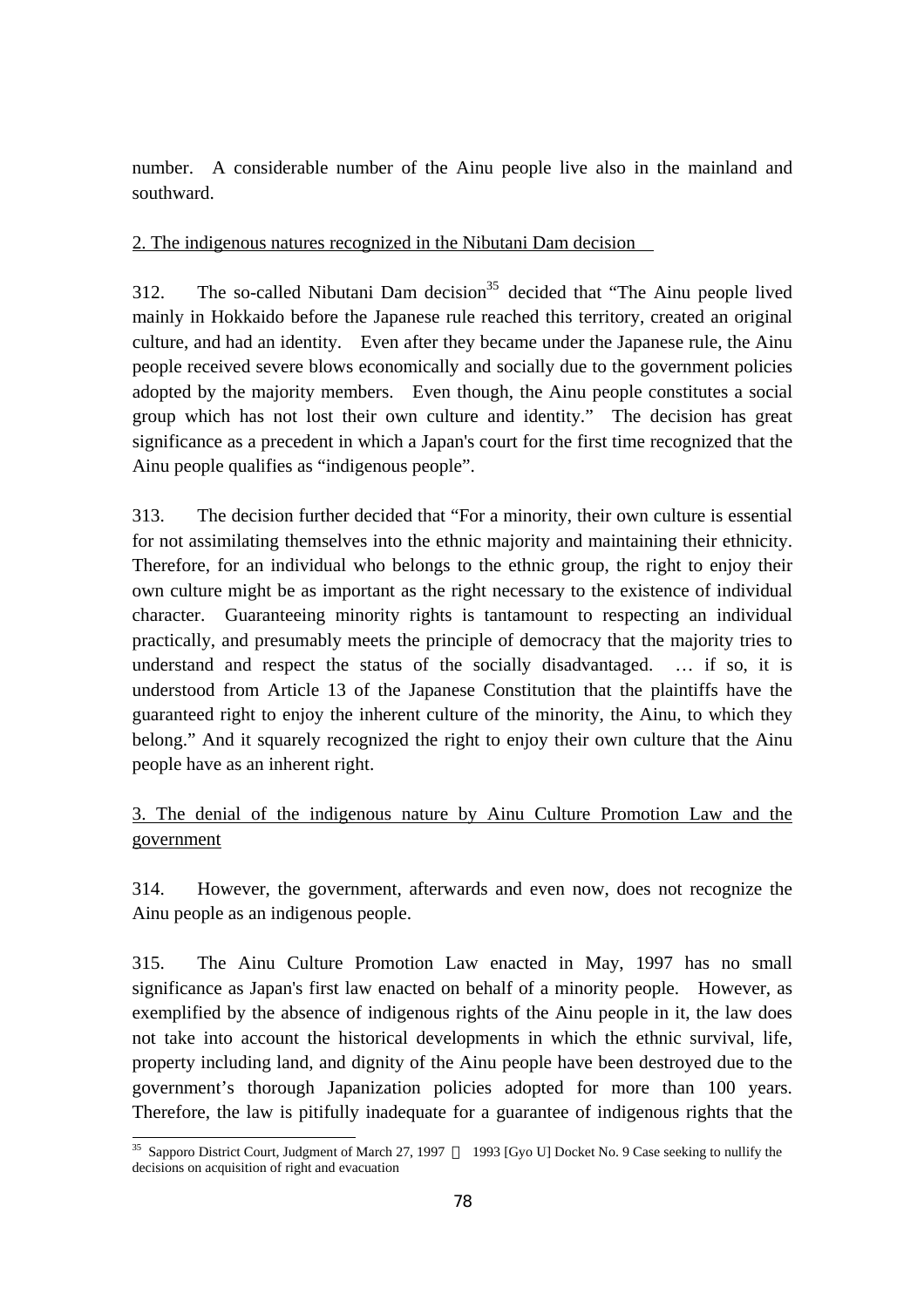Ainu people demand.

316. It is understood that the reason the Concluding observations repeatedly noted the guarantee of indigenous rights is that the Committee is concerned that due to the government's non-recognition of the Ainu people as an indigenous people, structural discrimination is not eliminated and occurrence of human rights violations continues to be preserved.

# 4. Discrimination and elimination of it

317. The Fifth Periodic Report noted that "the gap with the living standard of general public in Hokkaido has not completely narrowed (paragraph 381)." The nature of fact-finding ways in "The Report of Investigation on the Living Conditions of Hokkaido Ainu for the 18th year of Heisei" conducted in 2006 has been criticized for not having revealed the actual condition of indirect and structural discrimination against an ethnic group, because questions about experience of discrimination have a style which asks whether there has been any direct and obvious discrimination against an "individual". The continuation of this type of investigation for more than 30 years is also being criticized. Hokkaido Shimbun Newspaper, May 11, 2007, Hideaki Uemura "Hokkaido's report of investigation on the Ainu people lacks a viewpoint of the structural discrimination" .

318. Since 2002, based on the policies renamed "Policies for Promoting an Improved Living Standard for the Ainu People," the Prefectural Government of Hokkaido has been promoting measures with a basic direction including stability of livelihood, improvements in education, employment stability and promotion of industries. The government set up a "Liaison Conference among the Relevant Ministries and Agencies for Measures related to Promoting an Improved Living Standard for the Ainu People" consisting of seven relevant ministries to support these measures. However, these measures hardly take into account any real situation of the past occurrence of human rights violations and structural discrimination against the Ainu people.

319. The above-mentioned report of investigation on the living conditions of 2006 showed that conditions including social welfare, educational record and annual income were deteriorating compared to the previous investigation. The Prefectural Government of Hokkaido, however, emphasized that the gap with the general public in Hokkaido narrowed, as the economy in the whole Hokkaido was declining.

320. It is feared that the policies for an "Improved Living Standard" which does not take into account the real condition of discrimination structurally created by the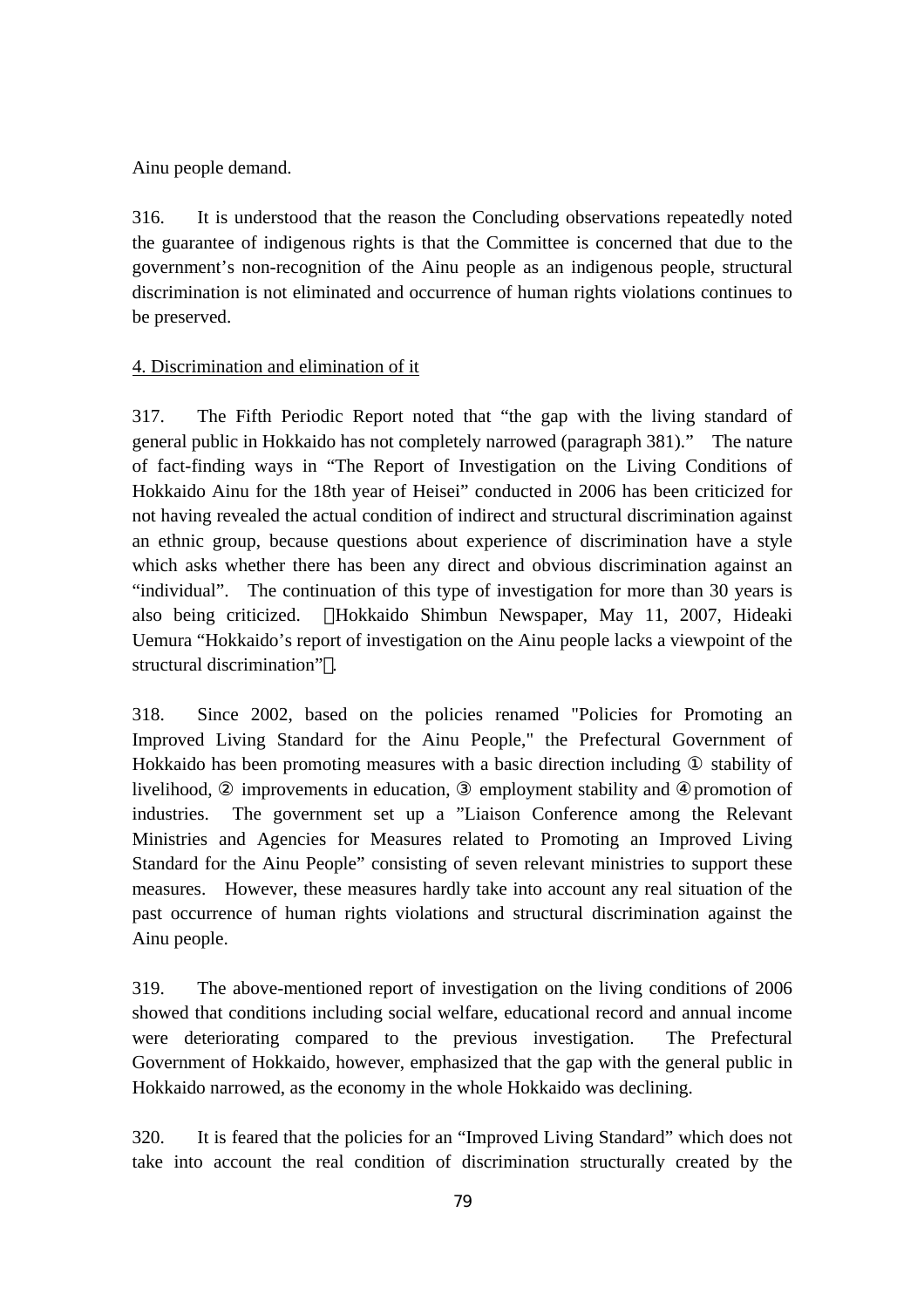thorough Japanization policies of the government in the past toward the Ainu people might conceal the actual situation of structurally created discrimination, and economic and social disparities. Furthermore, as these investigations and measures were conducted and implemented mainly in Hokkaido alone, the actual livelihood of and discrimination against the Ainu people living outside of Hokkaido are not known.

The Ainu Culture Promotion Law or other domestic laws should expressly recognize the indigenous nature of the Ainu people. In addition to that, the Japanization-derived structural discrimination and human rights violations should be rectified, and their rights should be recovered.

## 5. The right to traditional use of land and resources and other rights

321. According to the general comment regarding article 27 of the Covenant, when the minority is an indigenous people, the enjoyment of their own culture includes a particular way of life closely related to their use of land and resources (general comment 23, paragraphs 3.2 and 7). Thus, their right to land and resources that were traditionally used for fishing and hunting would logically result from their right to enjoy their own culture. The Committee on the Elimination of Racial Discrimination, in its General Recommendation XXIII (5) on the rights of indigenous peoples, calls for the recognition and protection of land rights as well as restitution and compensation for loss.

322. Concurrent with the enactment of Ainu Culture Promotion Law in 1997, the Hokkaido Aboriginal People Protection Law which had encouraged discrimination against the Ainu people was abolished. The law promulgated in 1899 has a clause that the Director General of the Prefectural Government of Hokkaido (Governor) designates and manages the common property of the Ainu people on behalf of persons concerned. This clause led to justification for continuously depriving the Ainu people of land. Concurrent with the abolition of this law, "return" of common property including their land and fishing grounds to the Ainu people was made with a nominal amount of money equivalent to the price at the time when designation and management started. Twenty-four Ainus filed an administrative litigation of a rescissory action asking for nullity of restitution measure and others. However, on March 24, 2006, the Supreme Court dismissed it as a final decision. Even if the past discriminatory law was abolished, the indigenous people is still deprived of the right to land and other rights, and neither appropriate restitution nor compensation has been provided.

323. In order to promote measures including return of land to an indigenous people, like those conducted in Canada and Australia, investigation into the past property should be conducted, and return of property or appropriate compensation for the past occurrence of violation of economic rights should be provided while taking into account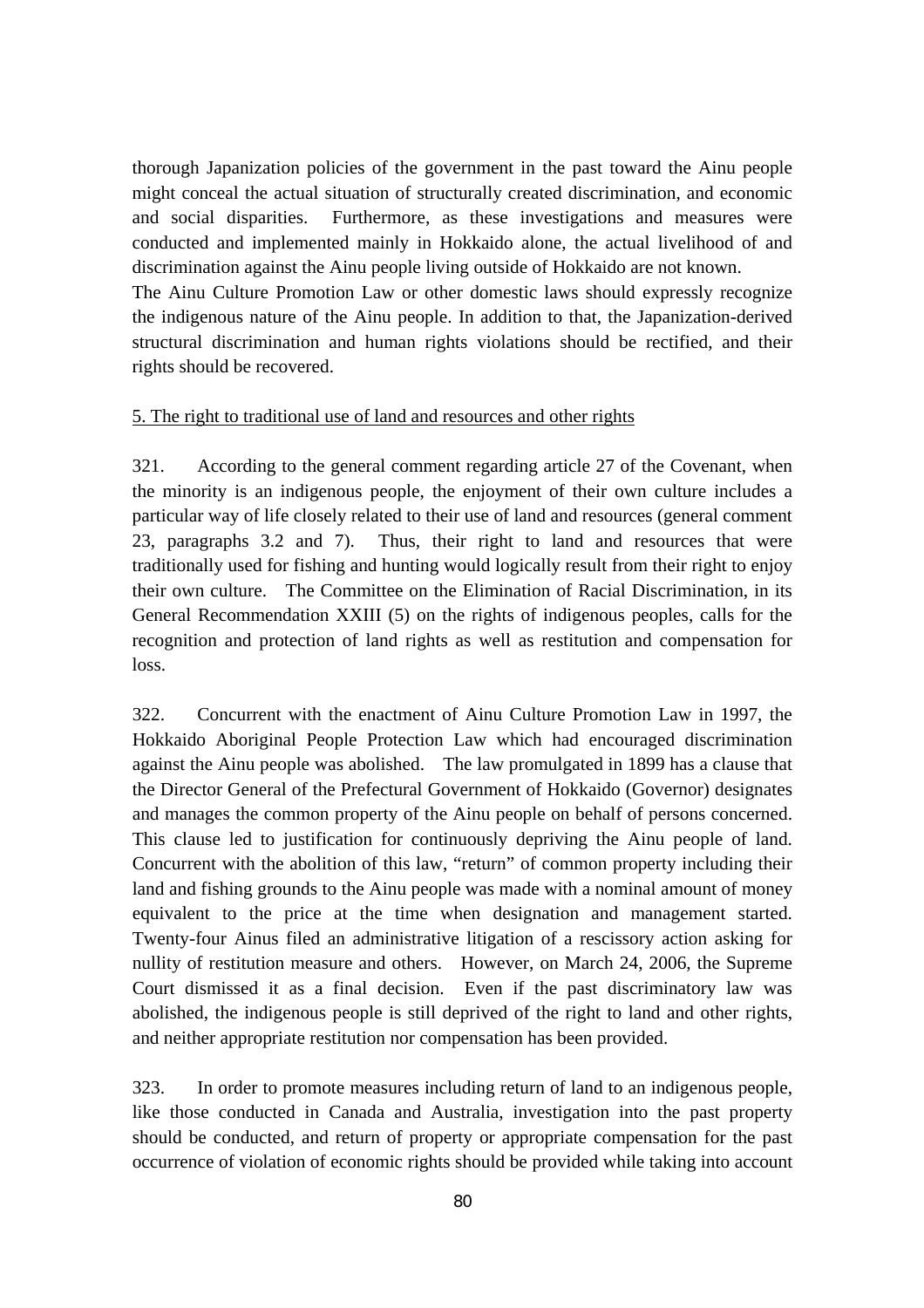wishes of the Ainu people.

#### 6. Ethnic education

324. Currently, public education does not specially provide classes to learn the history, culture and language of the Ainu people. However, at long last, Center for Ainu & Indigenous Studies was set up in Hokkaido University in 2007. The fact that two Ainus were elected to the executive committee showed the direction of conducting research through collaboration with the Ainu people. School education needs to provide opportunities to learn Ainu language and the history and culture of the Ainu people, to publicly guarantee opportunities for especially Ainu children to receive ethnic education, and to increase Ainu lecturers.

# **Section 10: Discrimination against persons with disabilities**  (**Articles 26 and 2 of the Covenant, Article 2 paragraph 2 of the International Covenant on Economic, Social and Cultural Rights**) **The right to live in a community** (**Articles 9 and 11 of the International Covenant**

# **on Economic, Social and Cultural Rights**)

## **A. Conclusions and Recommendations**

#### 325.

1. The government should ratify the Convention on the Rights of Persons with Disabilities, eliminate discrimination against persons with disabilities, and enact a non-discrimination law to guarantee real equality.

2. The government should abolish provisions in the law for the support of independence of persons with disabilities which impose heavy economic burdens on persons with disabilities so that they can receive welfare services.

3. The government should have judicial control over the Mental Health Review Boards which review petitions for discharge and for the improvement of treatment filed by mentally ill persons involuntarily hospitalized, to conform to article 9 of the Covenant.

## **B. Subjects of Concern and Recommendations of the Human Rights Committee**

## 1. Non-discrimination

326. (1) Concluding Observations of the Human Rights Committee

The Committee considered the fourth periodic report of Japan and noted its concern in its Concluding Observations of the Human Rights Committee stating that "The Committee is concerned about the vagueness of the concept of "reasonable discrimination", which, in the absence of objective criteria, is incompatible with article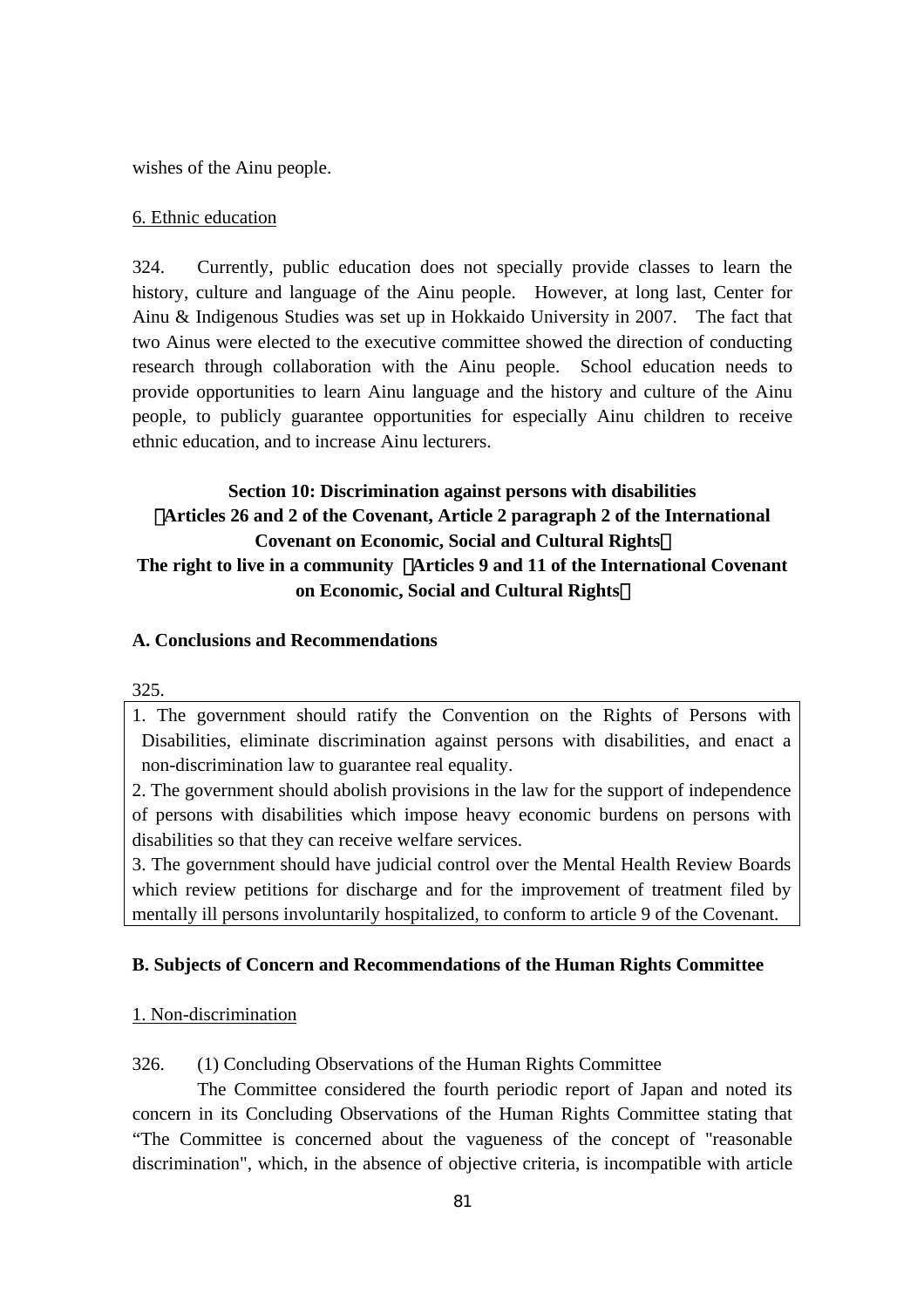26 of the Covenant(paragraph 11)."

327. (2) Concluding Observations of the Committee on Economic, Social and Cultural Rights

On August 31, 2001, the Committee on Economic, Social and Cultural Rights considered the second periodic report of Japan and stated its concern in its Concluding Observations of the Committee on Economic, Social and Cultural Rights that "The Committee expresses its concern that the State party interprets the principle of non-discrimination as being subject to progressive realization and to "reasonable" or "rationally justifiable" exceptions." (paragraph 12), and further stated its recommendations that "The Committee requests the State party to take note of its position that the principle of non-discrimination, as laid down in article 2 (2) of the Covenant, is an absolute principle and can be subject to no exception, unless the distinction is based on objective criteria. The Committee strongly recommends that the State party strengthen its non-discrimination legislation accordingly." (paragraph 39) and that "The Committee recommends that the State party abolish discriminatory provisions in statutes and that it adopt a law against all kinds of discrimination relating to persons with disabilities. It further urges the State party to continue, and speed up, progress in enforcing the employment rate for persons with disabilities in the public sector that is provided in legislation." (paragraph 52)

## 2. The right to live in a community

328. The above-mentioned Concluding Observations of the Committee on Economic, Social and Cultural Rights noted its concern stating that "The Committee notes with concern that discrimination against persons with disabilities continues to exist in law and practice, particularly in relation to labour and social security rights." (paragraph 25)

#### **C. The Government's Response and its Fifth Periodic Report (paragraphs58-61)**

329.

## (Paragraph 58)

 (The government) "in December 2002 formulated the "Basic Programme for Persons with Disabilities" and the "Five-Year Plan for Implementation of Priority Measures".", "Based on these, Japan will make efforts to promote measures for persons with disabilities in the new century."

(Paragraph 59)

"Concerning welfare services for persons with disabilities, in April 2003 … the GOJ shifted to … the "assistance benefit supply system". "The assistance benefit supply system" …was established with the aims of respecting the self-determination of persons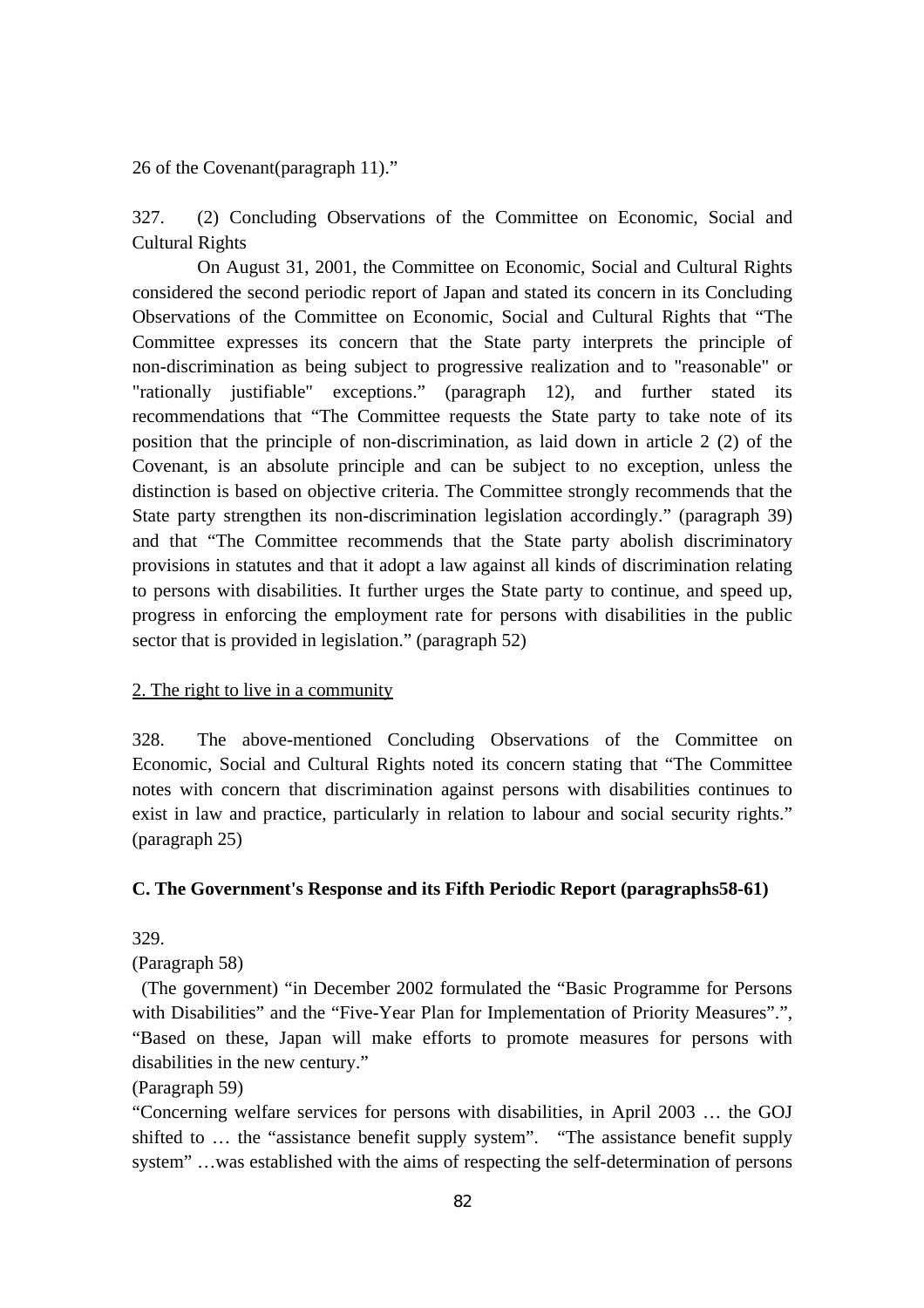with disabilities and providing a user-friendly service."

(Paragraph 60)

"Concerning measures for persons with mental disorders, in 1999 the Mental Health and Welfare Law was amended to further ensure medical care that considers the human rights of persons with mental disorders, including strengthening the functions of the Mental Health Review Tribunal established in the prefectures."

(Paragraph 61)

"Social participation by persons with disabilities in employment situations has been promoted based on the Fundamental Policies for Employment Measures for persons with disabilities (FY1998 - FY2002), which outline the approach to the development of employment policies for persons with disabilities over the five years beginning in 1998, the year they were formulated. In 2003, based on the situation over the previous five years, new Fundamental Policies for Employment Measures for persons with disabilities were formulated."

# **D. Position of the JFBA**

# 1. Enactment of a non-discrimination law against persons with disabilities

330. In Japan there is still discrimination against persons with disabilities in education, employment and every opportunity in life. At the root of discrimination lie deep-seated prejudice and a lack of understanding.

331. After the Committee's consideration of the fourth periodic report, the Committee on Economic, Social and Cultural Rights considered the second periodic report of Japan on the implementation of the International Covenant on Economic, Social and Cultural Rights in 2001 and specifically recommended in its Concluding Observations that the government legislate a comprehensive law to ban discrimination against persons with disabilities. Even so, no specific efforts toward the legislation have been made yet. On September 28, 2007, the government signed the "Convention on the Rights of Persons with Disabilities". The government should ratify it as soon as possible. By taking this opportunity of joining the convention, the government should immediately legislate to ban discrimination against persons with disabilities, and start reviewing and revising discriminatory clauses against persons with disabilities in existing laws.

# 2. Revision of the Law for the Support of Independence of Persons with Disabilities

332. The above-mentioned convention requires that States Parties undertake to adopt all appropriate legislative, administrative and other measures for the implementation of the rights recognized in the present Convention Article 4 paragraph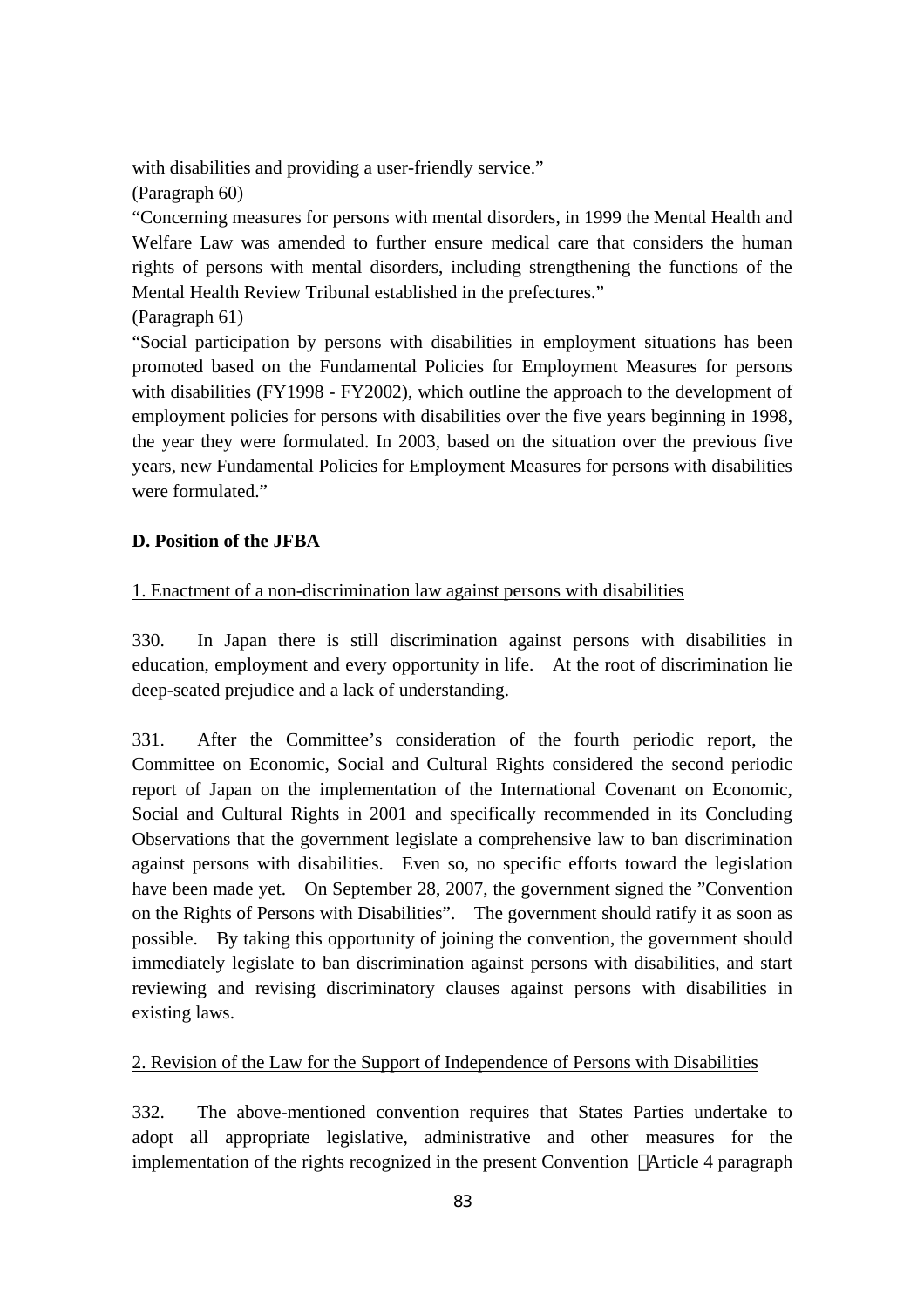(a) . In connection with non-discrimination, it also requires that States Parties undertake to take all appropriate measures to eliminate discrimination on the basis of disability by any person, organization or private enterprise paragraph (e) . In order to practically eliminate discrimination, it requires that States Parties shall prohibit all discrimination on the basis of disability and guarantee to persons with disabilities equal and effective legal protection against discrimination on all grounds Article 5 paragraph 2 . Furthermore, it demands that in order to promote equality and eliminate discrimination, States Parties shall take all appropriate steps to ensure that reasonable accommodation is provided Article 5 paragraph 3 .

333. As described above, the convention on the rights requires that States Parties shall realize non-discrimination, and imposes on States Parties the obligation of ensuring reasonable accommodation, and demands that States Parties undertake to adopt all necessary legislative measures for the implementation.

334. Although the government's report refers to it as simply "assistance benefit supply system", the system fully implemented since April 2006 according to the "Law for the Support of Independence of Persons with Disabilities" uniformly demands that persons with disabilities shoulder in principle 10 percent of the charges for the welfare services they receive including placement in facilities for persons with disabilities, regular visits to the facilities, helper dispatch request, and utilization of in-home home help, regardless of their ability to bear the costs, claiming that users should "bear costs according to benefit principle".

335. Since the start of this system, the use of facilities and other welfare services by persons with disabilities was drastically reduced for economic reasons. Because persons with severer disabilities whose level of need for public support is higher have to bear the heavier economic burden, many actually have to give up the use.

336. This generates another human rights violation and severely abuses human rights of persons with disabilities.

337. The "Law for the Support of Independence of Persons with Disabilities" which has created this situation and the system which asks users to bear assistance benefit costs according to benefit principle based on this law should immediately be abolished.

338. These acts of the government discriminate persons with disabilities with economic obstacles, therefore, obviously violate article 26 of the Covenant and article 2 paragraph 2 of the International Covenant on Economic, Social and Cultural Rights.

3. Guarantees of human rights in involuntary hospitalization to mental hospitals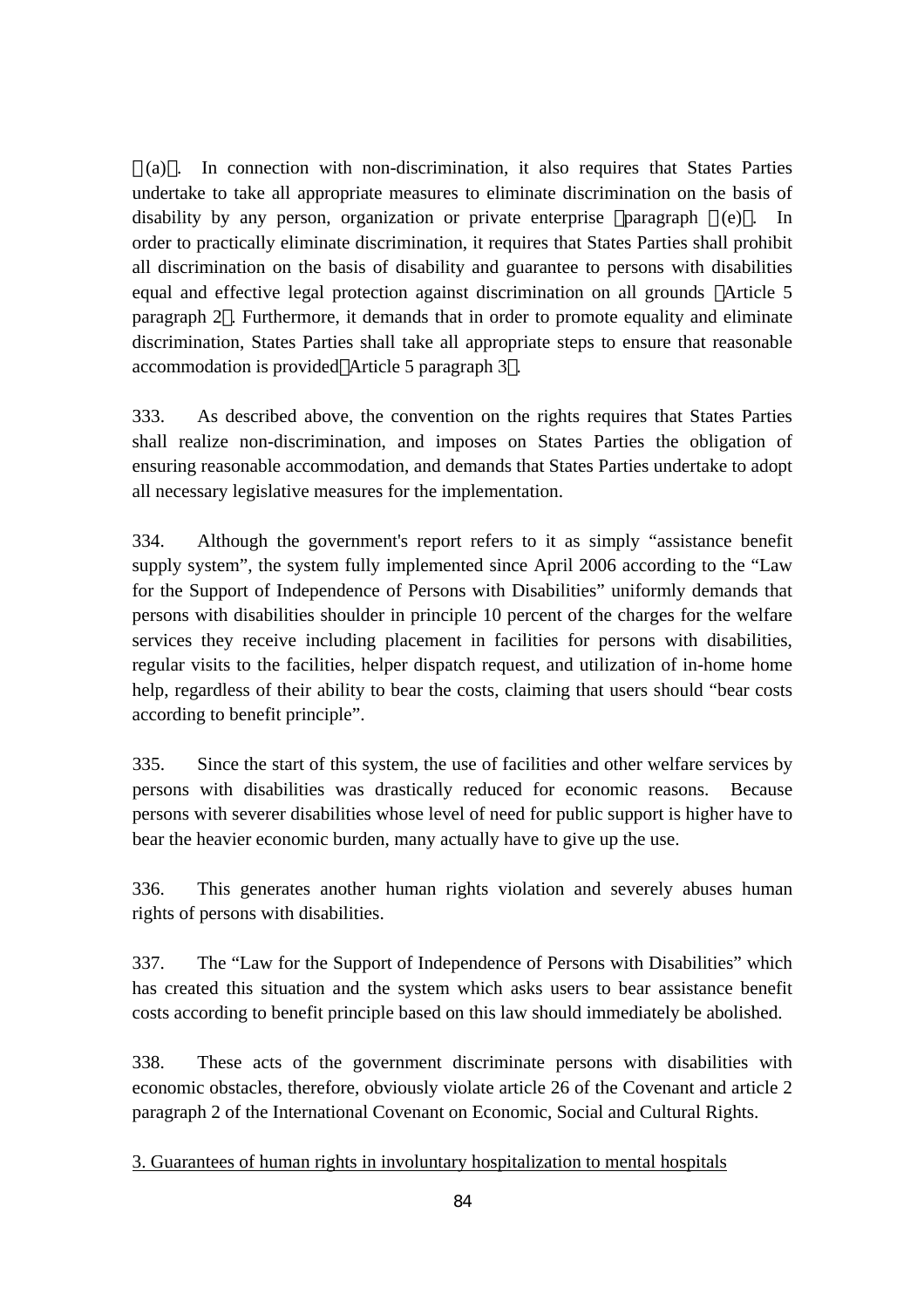339. For mentally ill persons, involuntary hospitalization system based on the Mental Health and Welfare Law, and involuntary hospitalization and compulsory hospital visit system based on the Mental Illness Treatment and Observation Law are established. The involuntary hospitalization system based on the Mental Health and Welfare Law consists of involuntary hospitalization whose requirement is that the person poses a danger to himself or others, and involuntary hospitalization for medical care whose requirement is a need for medical-protective admission. As to the former, the decision on hospitalization is made on the authority of Governor based on expert opinions by two designated physicians. However, the requirement is broad and regional differences in judgments are significant, and there are a large number of people hospitalized for more than 20 years. Therefore, problems with protection of human rights have been pointed out. As to the latter, it is not clearly articulated that the application of this is only limited to the cases where a patient loses the capacity to consent. Therefore, there is a risk of too much interference in the patient's right to self-determination. The Mental Illness Treatment and Observation Law covers the cases where a person committed a crime of certain kinds including murder and is unable to bear full criminal responsibility. However, the requirements for compulsory medical care are extremely ambiguous, and these persons are treated with special procedures and in special wards which are different from those for general defendants in criminal cases and mentally ill persons in general. These are against normalization, and even encourage discrimination and/or prejudice against those persons. In addition, establishment of a new system centering around involuntary hospitalization might go back to hospitalization-centered policy. Since before the enactment of the law, JFBA has warned against the establishment of a new law of facility-centered policy by which a patient receives compulsory medical care with no regard for the patient's right to self-determination, without striving for the improvement of medical welfare in general (Proposals including the one dated June 17, 2005). The system of involuntary hospitalization for mentally ill persons deprives them of or limits their right of physical freedom. Therefore, the strict requirements for the procedure should be defined also in light of the International Covenant on Civil and Political Rights. The judicial control based on article 9 of the Covenant needs to be introduced.

#### **Section 11: Hansen's Disease Problems**

#### **A. Conclusions and Recommendations**

340.

As a part of measures to provide remedy for grave human rights violations caused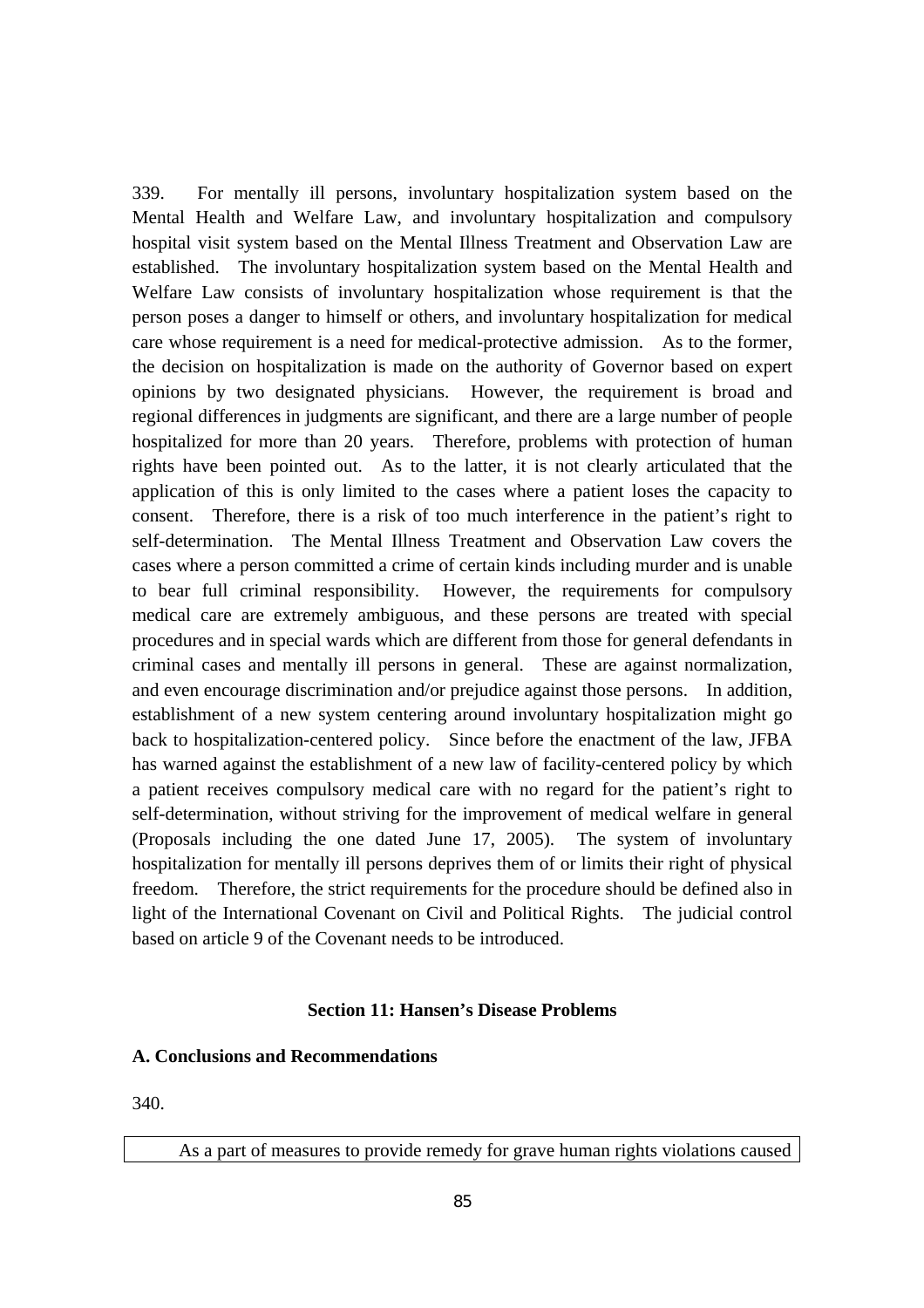by policies of discrimination, segregation and extermination of patients of Hansen's disease, which was implemented under Leprosy (Hansen's Disease) Prevention Law until 1996, violating article 7, article 8 paragraph 3 (a), article 9 paragraph 1, article 10 paragraph 1, article 12 paragraph 1, articles 16 and 17, article 23 paragraphs 1 to 3, article 26 of the Covenant, the government should immediately

 (1) revise article 2 of the "Law to Abolish Leprosy (Hansen's Disease) Prevention Law" serving as the basis for the restrictive management of sanatorium into unrestrictive provisions, so that its usage will not be limited to Hansen's disease patients and former patients, but open to local people, and at the same time, the government should present a future plan to widely open sanatoriums to local communities in order to secure healthcare and living standard of inmates (residents in sanatoriums), and

 (2) take preventive measures (such as, legislating various rights of patients and human subjects, clear statutory provision of the government responsibility to prevent discrimination and prejudice against patients and their families, establishment of a national human rights institution, providing thorough human rights education) proposed by the "Verification Committee Concerning Hansen's Disease Problem" (hereafter, the "Verification Committee"), an independent body which carried out the task of verifying and investigating facts concerning problems involving Hansen's disease, commissioned by the Ministry of Health, Labour and Welfare.

## **B. Subjects of Concern and Recommendations of the Human Rights Committee**

341. Nothing is mentioned.

C. The Government's Response and its Fifth Periodic Report (paragraphs 150 to 153)

342. In the Fifth Periodic Report, the government covers the isolation policy for Hansen's disease in the section of "liberty of person". The government also reports that it carried out legislative measures to restore the honor and dignity of Hansen's disease patients and former patients and enhance their welfare after the judgment by the Kumamoto District Court in May 2001. In addition, the government reports that it intends to provide appropriate compensation based on the "Law Concerning Payment of Compensation, etc. to Inmates of Hansen's Disease Sanatoria", take measures to restore the honor and dignity of inmates of Hansen's disease sanatoria, etc. and promote their welfare, and continue making utmost efforts toward a swift and comprehensive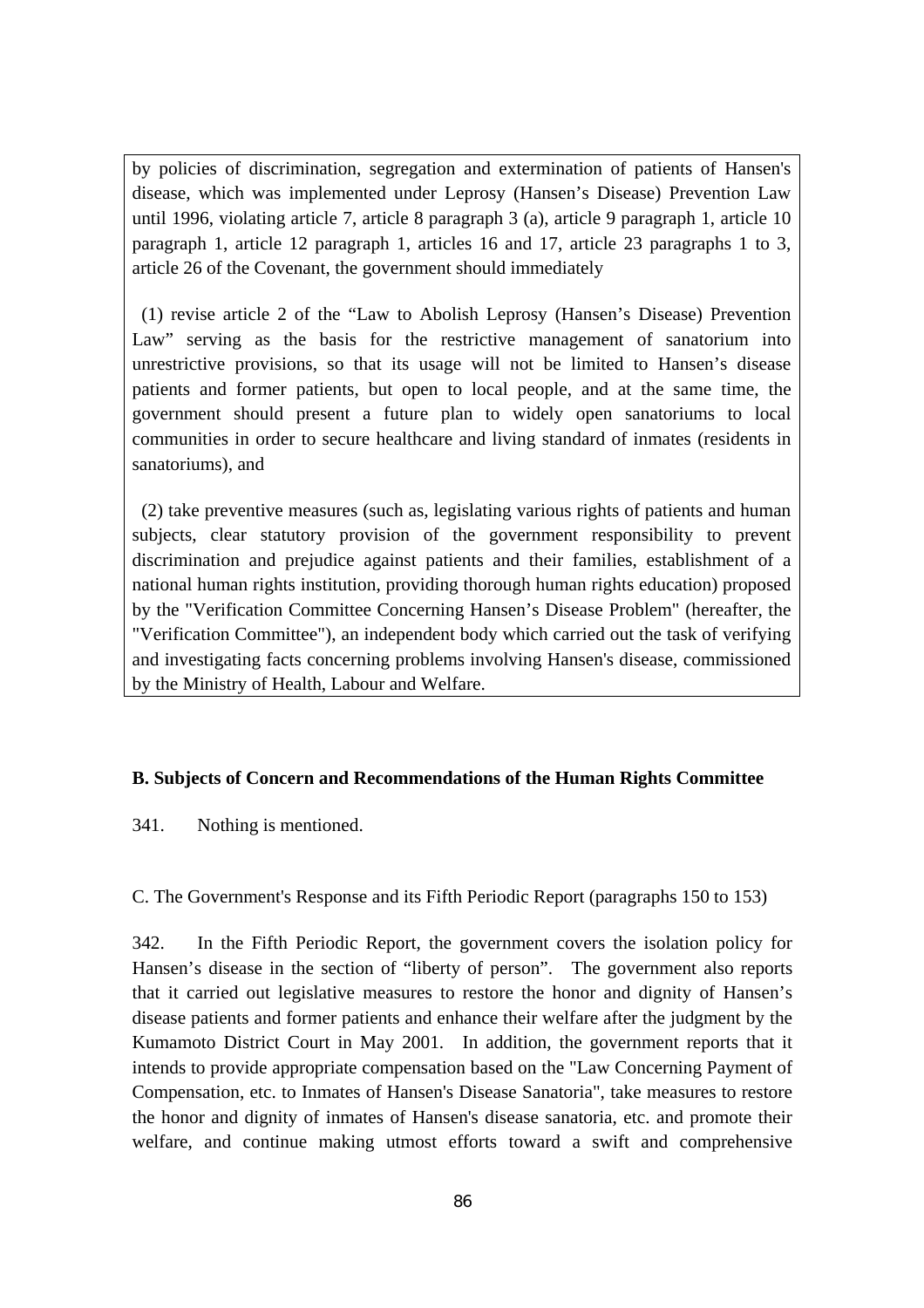resolution of the Hansen's disease issue.

343. However, as shown below, human rights violations as a result of the government policies toward Hansen's disease in Japan is not only limited to the infringement of "liberty of person."

344. Moreover, considering the fact that the "Law Concerning Payment of Compensation, etc. to Inmates of Hansen's Disease Sanatoria" is the only legislative measures regarding Hansen's disease problem since May 2001, only the compensation based on this law should not be enough as a remedy for victims of harsh and grave human rights violations, and also, the government's measures of remedy that has been taken in the last 6 years are still not enough, as shown below.

# **D. Position of the JFBA**

1. Policies of discrimination, segregation and extermination of Hansen's disease patients

(1) Overview

345. The basis of Japan's Hansen's disease policies between 1907 and 1996 was policies of discrimination, segregation and extermination, which were to create, foment and maintain discrimination and misunderstanding as if Hansen's disease were a horribly infectious and dangerous disease, to segregate all patients into large sanatoriums in remote places for their entire lifetime, and to prevent their having children to eradicate.  $36$  As the time goes by, it is true that its compulsory characteristics of these policies were diluted, but the Leprosy Prevention Law, which had been the basis and reasons for these policies, was not repealed until the formulation of "Law to Abolish Leprosy Prevention Laws" in 1996.

(2) Segregation of all patients and creation, fomentation and maintenance of discrimination and prejudice

346. The facts that the government implemented the policy of segregation of all patients for their entire lifetime without medical rationale, and with the policy it created, fomented and maintained discrimination and misunderstanding as if Hansen's disease were horribly infectious and dangerous, clearly violate article 9 paragraph 1 of the

 $\overline{a}$ <sup>36</sup> The details of Hansen's policies and human rights violations caused by the policies are found in the judgment by the Kumamoto District Court on the 11<sup>th</sup> May 2001 (p 30, *Hanrei Jiho*, vol. 1748. As the Fifth Periodic Report points out, the government did not appeal the judgment and accepted it) and described in the final reports prepared by an independent body of the Verification Committee, mentioned below. The summary version of the final report is available in English on the internet. http://www.mhlw.go.jp/english/policy/health/01/pdf/01.pdf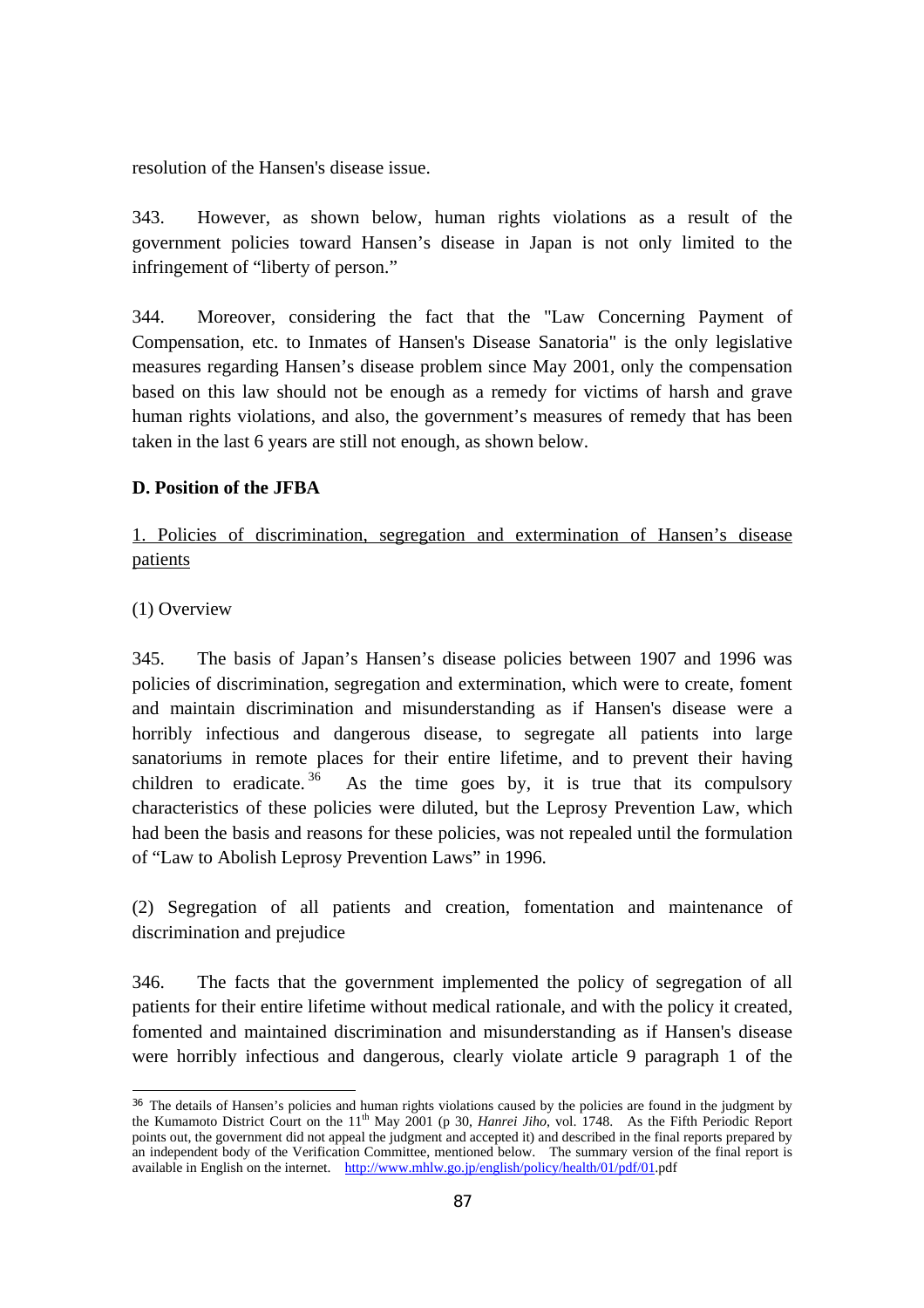Covenant<sup>37</sup> specifying the right to liberty and security of person, article 12 paragraph 1 of the Covenant specifying right to liberty of movement and freedom to choose his residence, article 17 of the Covenant specifying protection of privacy, family, and home, article 26 of the Covenant specifying prohibition of discrimination (and do not meet requirements for the exception listed in article 12 paragraph 3 of the Covenant)<sup>38</sup>.

#### (3) Treatment at sanatoria

347. Adding to the above, forced labor, extremely insufficient medical treatment (including absence of care of sequelae), recommendation for signing acceptance form for postmortem, community-cell-like living denying privacy (including community-cell-like living of several married couples) and other inhumane treatment of those in sanatoriums, whose liberty was restricted due to the admission to sanatoria, violate article 7 of the Covenant<sup>39</sup> prohibiting cruel, inhuman or degrading treatment, and article 8 paragraph 3 (a) of the Covenant prohibiting forced or compulsory labor, article 9 paragraph 1 of the Covenant specifying right to security of person, article 10 paragraph  $1^{40}$  of the Covenant stating "all persons deprived of their liberty shall be treated with humanity and with respect for the inherent dignity of the human person", article 16 of the Covenant specifying "everyone shall have the right to recognition everywhere as a person before the law", article 17 of the Covenant specifying protection of privacy, article 26 of the Covenant prohibiting discrimination. It is needless to say, these human rights violations, including forced labor, are grave human rights violations that would violate *jus cogens* of international law.

#### (4) Eugenic Policy

 $\overline{a}$ 

348. Moreover, the fact of making sterilization as a condition of marriage for those at sanatoriums violates article 7, article 10 paragraph 1, articles 16, 17 and 26 of the Covenant, and also violates article 23 paragraphs 2 and 3 of the Covenant specifying the

 $37$  According to General Comment 8 paragraph 1, article 9 paragraph 1 of the Covenant is applicable to all deprivations of liberty, whether in criminal cases or in other cases.

<sup>&</sup>lt;sup>38</sup> The judgment by the Kumamoto District Court refers the segregation of Hansen's disease patients as "depriving all possibilities for development in their lives that those should naturally have had as human beings, and restricting human rights over the whole social life. Such restriction of human rights cannot be rightly evaluated as just restriction of freedom to choose and change residence, but also against personal rights itself with the article 13 of the Constitution providing its ground." In addition, it says that "the damage suffered is from the violation of the right to live peacefully in society caused by the segregation into sanatoria, and by the social discrimination and prejudice against Hansen's disease created, fomented and maintained by the New Law (note by quoter, Leprosy Prevention Law) and the segregation policies based on the law. This damage had occurred in a continuous and accumulative manner until the abolition of the law," and calls this damage as "damage to their life (lifetime damage)".

According to General Comment 20 paragraph 5, "the prohibition in article 7 relates not only to acts that cause

physical pain but also to acts that cause mental suffering to the victim" and protects patients in medical institutions.<br><sup>40</sup> General Comment 21 paragraph 2 states that Article 10 of the Covenant, paragraph 1 of the Covena any one deprived of liberty under the laws and authority of the State who is held in hospitals or elsewhere. General Comment 21 paragraph 3 adds that "not only may persons deprived of their liberty not be subjected to treatment that is contrary to article 7 of the Covenant, including medical or scientific experimentation, but neither may they be subjected to any hardship or constraint other than that resulting from the deprivation of liberty "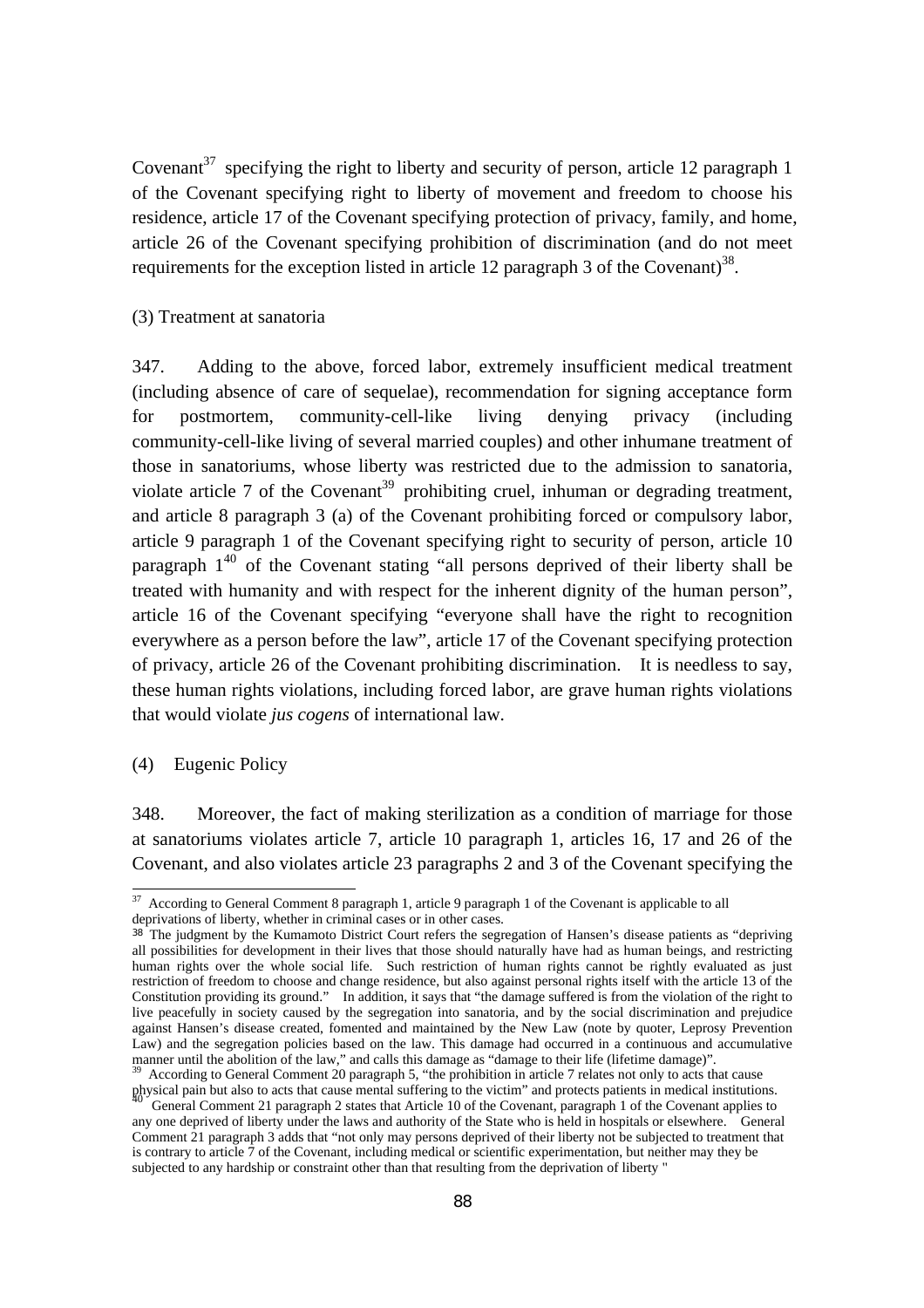right to marriage based on free consent. The fact of forcing pregnant women to have abortion violates not only article 7, article 10 paragraph 1, articles 16, 17 and 26 but also article 23 paragraph 2 of the Covenant<sup>41</sup>, specifying the right to have a child and to found a family. Furthermore, it is needless to say but the fact of killing babies that were able to survive (there were both cases of killing babies artificially induced prematurely and killing term newborns) violates article 6 paragraph 1 of the Covenant, and measures to turn babies deprived of lives in such ways and fetuses by abortion into samples violates article 7, article 10 paragraph 1, articles 16, 17, and 26 of the Covenant for babies, fetuses and/or their parents. These gross human rights violations are in no ways inferior to the human rights violations, as the ones mentioned earlier in (3).

## (5) Grave human rights violations

349. As stated above, these human rights violations caused by Japan's Hansen's disease policies are not just violations of many articles and paragraphs respectively, but also taken as a whole harsh and grave human rights violations that would amount to crimes against humanity committed to the entire patients and former patients of Hansen's disease.

## 2. Reparations by the government for damage caused by Hansen's disease policies

# (1) Kumamoto District Court Decision

350. The Law to Abolish Leprosy Prevention Law in 1996 hardly provided reparations for grave human right violations stated above. Subsequently, in 1998, former patients of Hansen's disease filed lawsuits against the government, and on the  $11<sup>th</sup>$  of May 2001 the Kumamoto District Court delivered a judgment that the government pay compensation for damage as partial reparation, and the government did not appeal the judgment.

(2) "Law Concerning Payment of Compensation, etc. to Inmates of Hansen's Disease Sanatoria" and the basic agreement and memorandum of confirmation

351. However, since the compensation, ordered by the judgment, was no more than a partial reparation, firstly, the "Statement by Prime Minister Junichiro Koizumi Concerning the Swift and Comprehensive Solution of the Hansen's Disease Issue" was made an announcement, and secondly, the "Law Concerning Payment of Compensation, etc. to Inmates of Hansen's Disease Sanatoria" was enacted, and thirdly, the basic agreement and the memorandum of confirmation were concluded between Ministry of

 $\overline{\phantom{a}}$ <sup>41</sup> General Comment 19 paragraph 5 says that article 23 paragraph 2 of the Covenant guarantees the possibility to procreate and live together.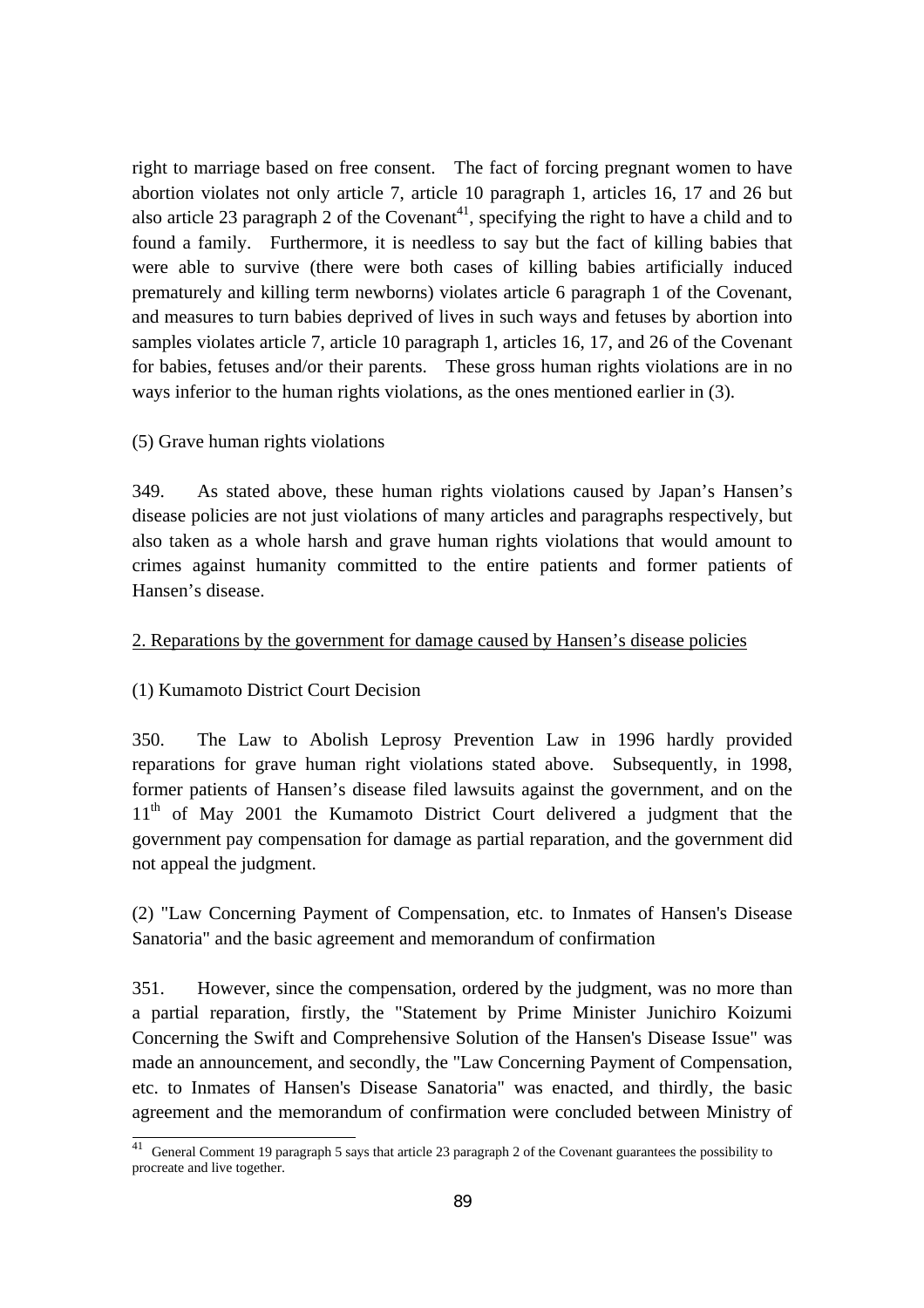Health, Labour and Welfare and former patients of Hansen's disease, etc. in July and December 2001 based on the legal responsibilities ruled by the judgment. In these agreements, the government promised on basic terms regarding (i) apologies and measures to restore honor, (ii) the guarantee of their living at sanatoriums, (iii) the support to their social reintegration and social life, (iv) truth-finding, etc., and also promised to (v) have consultation on these matters, *inter alia*, annually at the Conference for Hansen Disease Issues (hereafter, "the Conference" ).

352. Implementation of these items is very important in realizing the right to have an effective remedy specified in article 2 paragraph 3 of the Covenant, because effective remedies should include various items, as the general comment 31 paragraph 16 states "the Committee notes that, where appropriate, reparation can involve restitution, rehabilitation and measures of satisfaction, such as public apologies, public memorials, guarantees of non-repetition and changes in relevant laws and practices, as well as bringing to justice the perpetrators of human rights violations."<sup>42</sup> In addition, now that the government agreed on remedies and reparations with victims, it should be said the government is under the obligation to implement these agreed measures due to article 2 paragraph 3 of the Covenant, too.

#### (3) Realized remedial measures

353. As a result, in addition to monetary compensation, certain measures to restore honor, including public apologies, and to support their social reintegration and social life have been taken based on the agreements between the government and patients and former patients of Hansen's disease at the Conference.

These implementations are commendable as a part of remedial measures and should be continued. Moreover, the establishment of an independent body, the "Verification Committee Concerning Hansen's Disease Problem", which carried out the task of verifying and investigating facts concerning problems involving Hansen's disease commissioned by the Ministry of Health, Labour and Welfare, is commendable as such.

#### (4) Unrealized remedial measures

 $\overline{1}$ 

354. 1. About 2890 former patients, who are currently living at thirteen national sanatoria, were forced to be placed in the sanatoria, have no children, and their average age is hovering over just 79 years old, have lost a place to return in any community, and

 $42$  General Assembly resolution 60/147 "Basic Principles and Guidelines on the Right to a Remedy and Reparation for Victims of Gross Violations of International Human Rights Law and Serious Violations of International Humanitarian Law" also describes various forms of reparations to be provided to victims of serious human rights violations.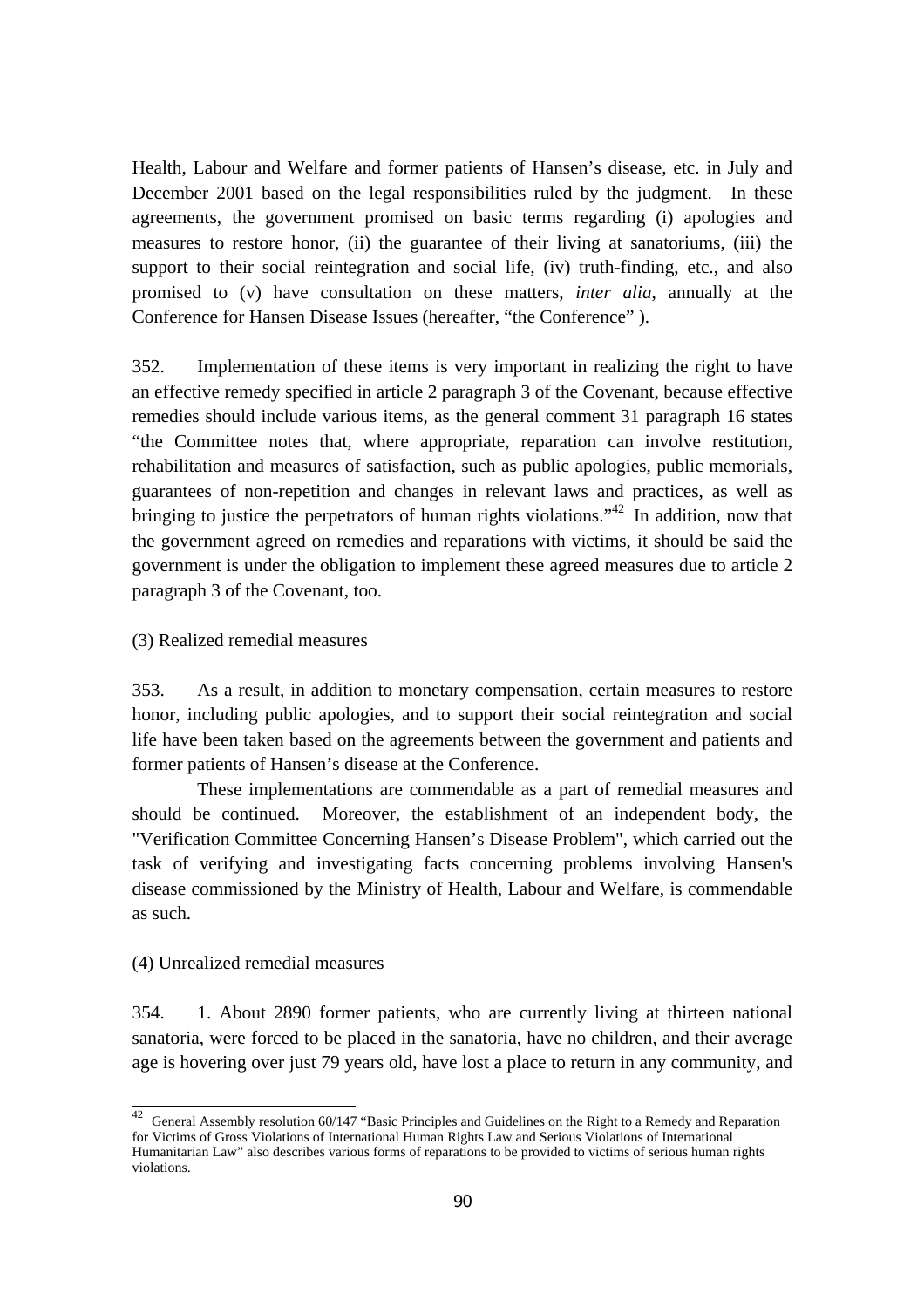just keep living in the sanatoria. Since the government started to reduce the size of staff in these sanatoria due to the drop in the number of inmates, medical and welfare functions will not be able to be maintained if no further measures are taken.

355. In order to overcome the issue, it is indispensable to work on concrete plans, including setting up, on the premises of these sanatoria, facilities that should have functions other than care and treatment for the current inmates, and can be widely used not only by patients and former patients but also by local citizens. In the memorandum of confirmation, Ministry of Health, Labour and Welfare promises "where inmates of the thirteen national sanatoriums hope to stay at sanatoriums, they will not be discharged or transferred against their will, their lifetime stay will be guaranteed, and at the same time, we will make our best efforts to develop and maintain living conditions and health care settings in order to secure their standard of life comparable to the life people have in a society." However, no future plans for realizing such sanatoriums have been submitted yet. On the contrary, the Ministry has taken the position that the establishment of such facilities on the premises of these sanatoriums is impossible based on article 2 of the "Law to Abolish Leprosy Prevention Law".

356. To provide a total remedy for victims of the policies of discrimination, segregation and extermination, it is indispensable to reconsider and give new, social positioning of each sanatorium in the society, and the past image of segregation and discrimination attached to the sanatoriums should be wiped out, by opening these sanatoriums themselves to the local communities and permitting the establishment of other facilities on these premises without limiting its use to just patients and former patients of Hansen's disease. Such a future plan can only guarantee the lifetime stay of former patient residents at sanatoriums while maintaining standard of medical and welfare services to all of those.

357. Therefore, the government should *revise* article 2 of the "Law to Abolish Leprosy Prevention Law", serving as the basis for restrictive management of sanatoria that limits its coverage of care and treatment to those inmates who were Hansen's disease patients, *to* an unrestrictive provision<sup>43</sup>, and at the same time, the government should immediately present a future plan to widely open sanatoriums to local communities in order to secure healthcare and living standard of those inmates.

358. 2. In addition, as the Verification Committee recommended, the government should immediately take recurrence prevention measures including legislating various rights of patients and human subjects, clear statutory provision of the government

 $\overline{a}$ <sup>43</sup> As noted above, General Comment 31 paragraph 16 says that reparation can involve changes in relevant laws.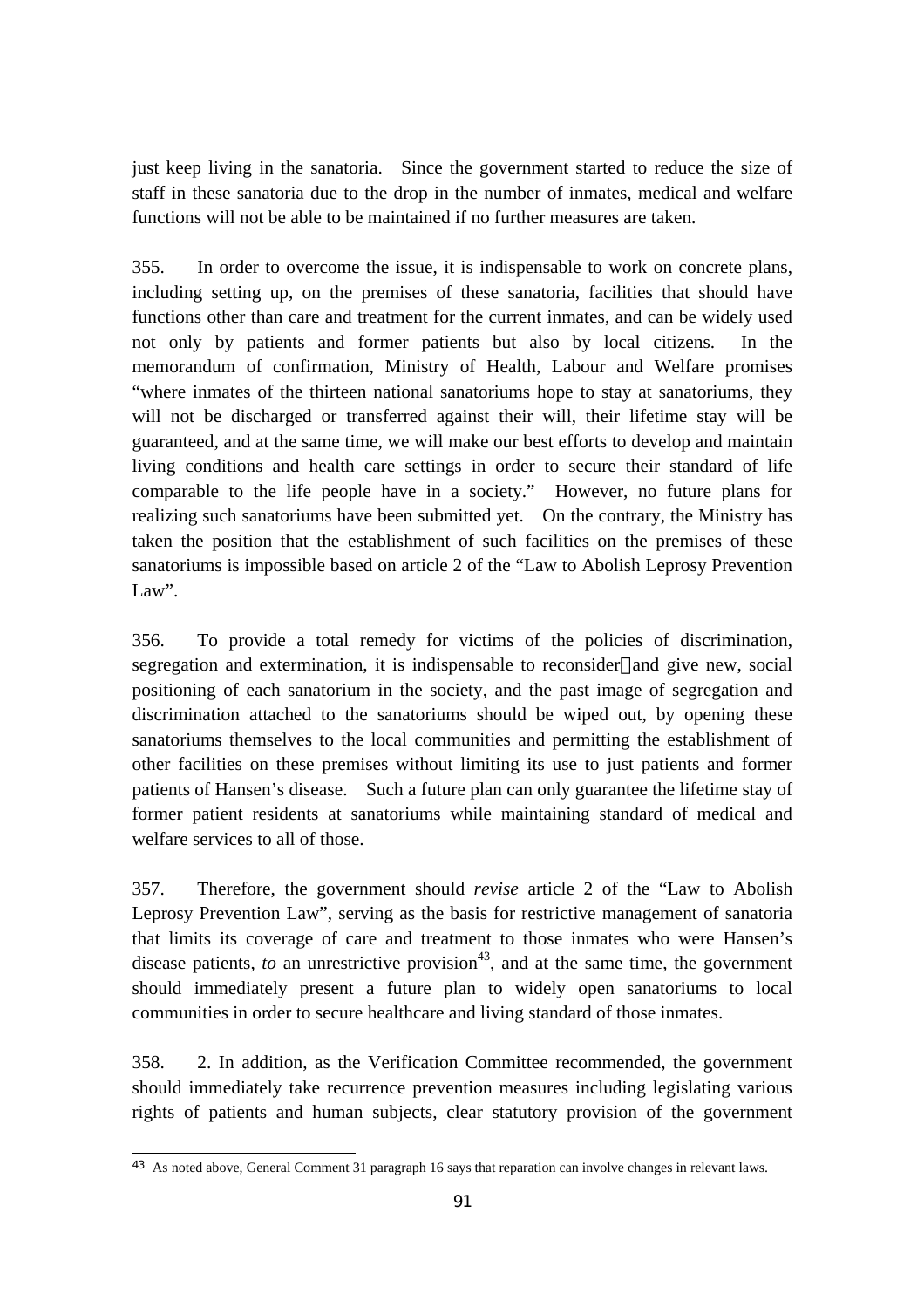responsibility to prevent any discrimination and prejudice on the basis of any illness against patients and their families, establishing of a national human rights institution, and providing thorough human rights education, all of which are not only for Hansen's disease problems but also for preventing recurrence of similar human rights violations. The importance of taking measures to prevent recurrence is stressed in General Comment 31 paragraphs 16 and 17.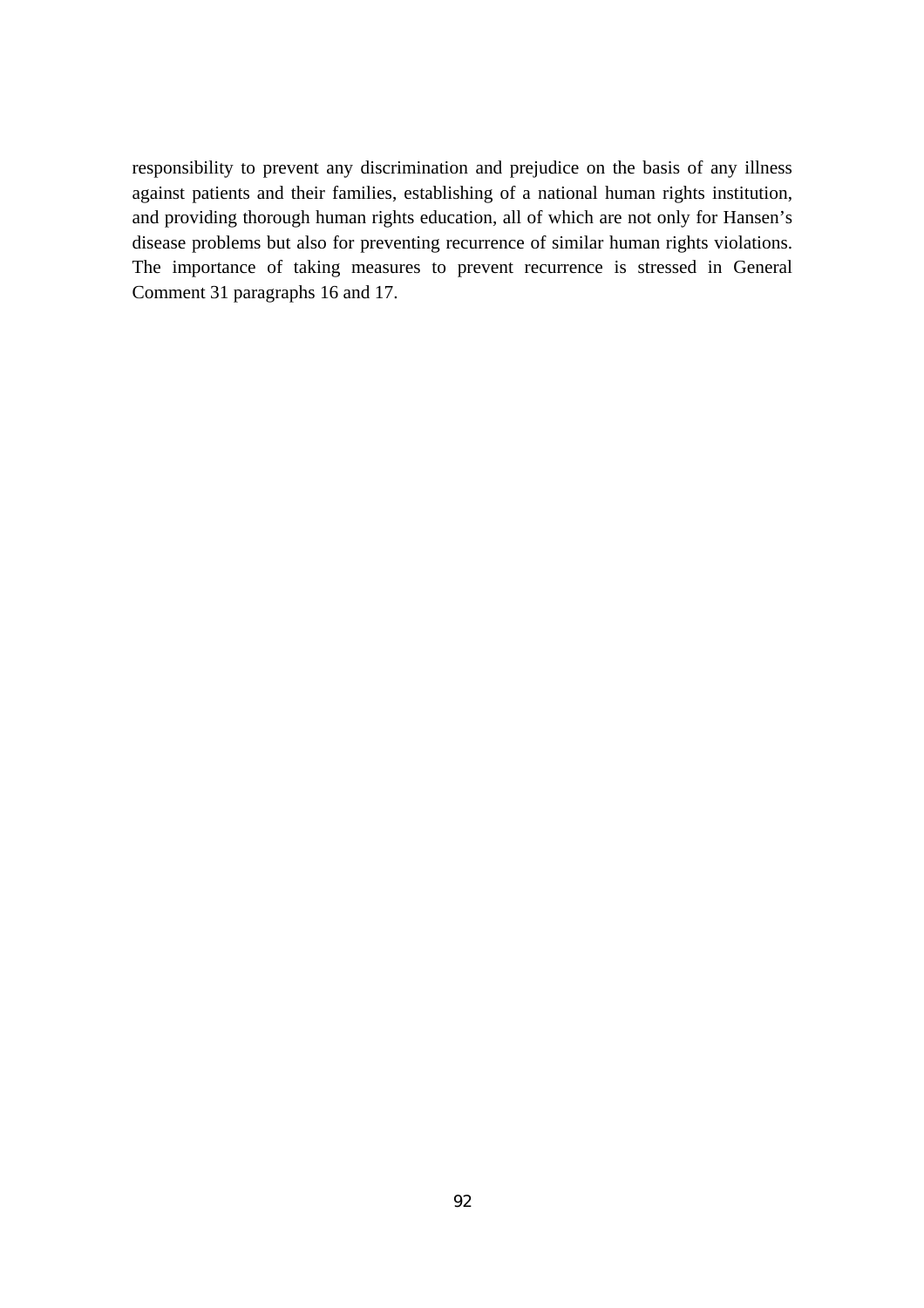## **CHAPTER 3: The Rights of Women**

## **Section 1: Discrimination against Women**

The prohibition for women to remarry for a certain period Age of marriage ③ **Dual-surname system** 

#### **A. Conclusions and Recommendations**

359.

The government of Japan should amend the provisions of the Civil Code which mandate the prohibition for women to remarry within six month for a certain period, different age of marriage for men and women, and common surname for husbands and wives as soon as possible.

## **B. Subjects of Concern and Recommendations of the Human Rights Committee**

360. In paragraph 16 of the concluding observations on the Fourth Periodic Report, the Committee is concerned that "there still remain in the domestic legal order of the State party discriminatory laws against women, such as the prohibition for women to remarry within six months following the date of the dissolution or annulment of their marriage and the different age of marriage for men and women." And it recalls that all legal provisions that discriminate against women are incompatible with articles 2, 3 and 26 of the Covenant and should be repealed."

## **C. The Government's Response and its Fourth Periodic Report**

361. The Legislative Council of the Ministry of Justice submitted to the Ministry of Justice an outline for a bill for a partial amendment to the Civil Code introducing the following amendments; 1) shortening the period to prohibit women to remarry (the current provision provides a period of 180 days to prohibit only women to remarry and the drafted bill shortens it to 100 days), 2) unification of age of marriage for men and women (the current provision provides that the different marriage ages for men and women which are 18 years old and 16 years old respectively and the drafted bill unifies the ages to 18 years old), and 3) dual-surname system (the current provision provides that a married couple shall have the same surname and the drafted bill will permits husbands and wives to use their surnames they had before their marriage if they so wish.) eleven years ago. However, the bill has not been submitted to the Diet by the government.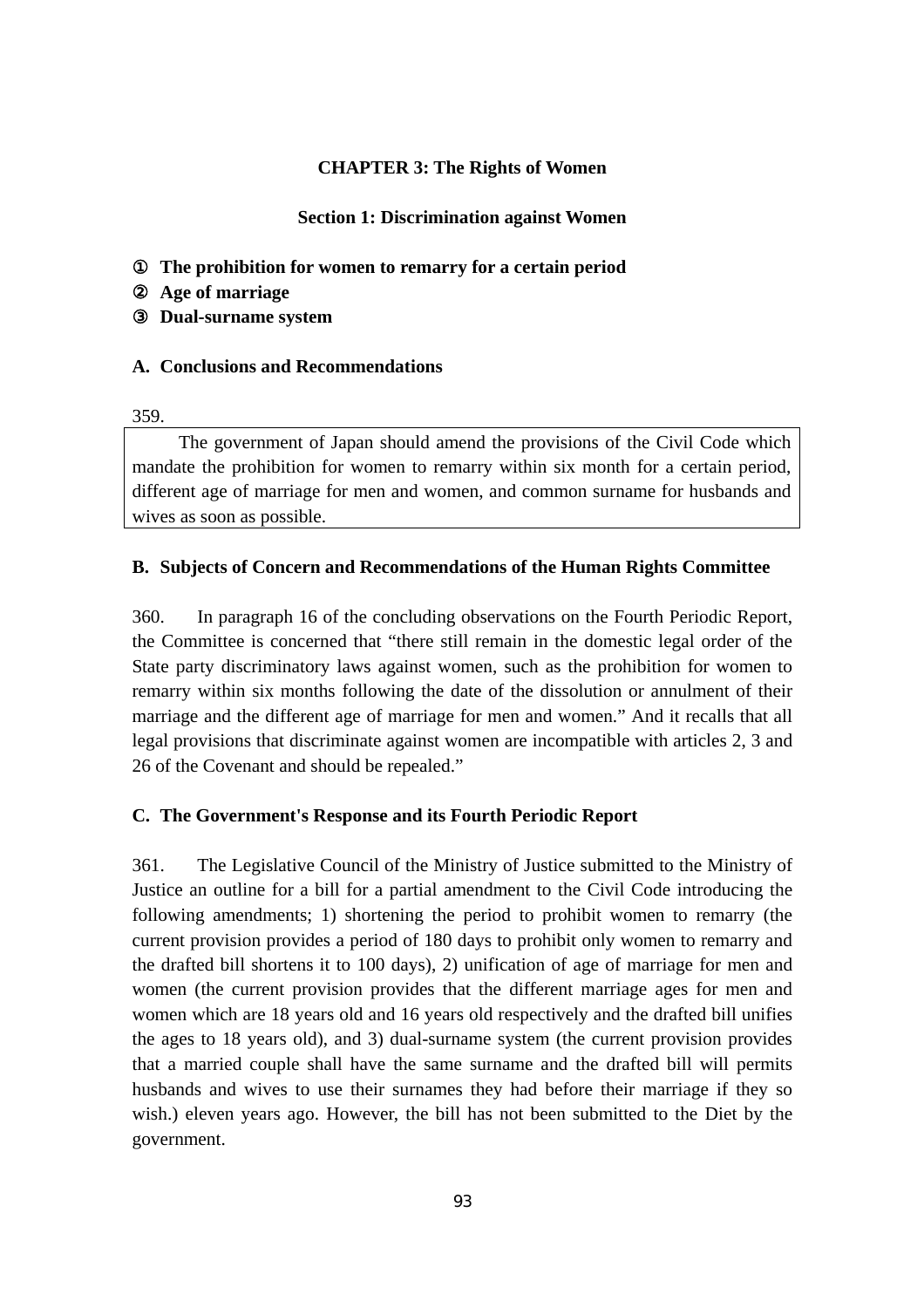## **D. Position of the JFBA**

362. The government should submit a bill for a partial amendment of the Civil Code to the Diet to introduce the shorter period to prohibit women to remarry, unification of marriage age for men and women and dual-surname system as soon as possible<sup>44</sup>.

## Labor-related issues

# **A. Conclusions and Recommendations**

363.

1. The government should amend the Law on Securing, Etc. of Equal Opportunity and Treatment between Men and Women in Employment once again to realize the further equality between men and women in employment, work conditions and wages.

2. The government should not limit in the new Law on Securing, Etc. of Equal Opportunity and Treatment between Men and Women in Employment enacted in April , 2007 the cases of indirect discrimination forbidden to the ones enumerated in the mistrial ordinance, but leave them to Shishin (the guiding principle which can be changed more flexibly)..In addition, in respect to wages, also, not only direct discrimination, but indirect discrimination should be prohibited and it should be clarified that indirect discrimination against women also will be redressed by the above-mentioned law.

3. The government should take concrete measures to improve the percentage of both male and female workers obtaining the child care leave and/or other family member care leave.

# **B. Subjects of Concern and Recommendations of the Human Rights Committee**

364. Nothing is mentioned in the consideration of the Forth Periodic Report with respect to the issue of discrimination against women in the field of labor. The Committee on Economic, Social and Cultural Rights recommends the State Party to implement the current law with more enthusiasm and enact new legislations to ensure further gender equality especially in the fields of employment, work conditions, wages from the appropriate perspectives of gender equality.

# **C. The Government's Response and its Fourth Periodic Report (paragraph 82 to 97)**

365. 1. The government in the Fifth Periodic Report refers to the revised Equal

 $\overline{a}$ <sup>44</sup> The JFBA put up a statement to the same effect with regard to the dual-surname system on April 20, 2002.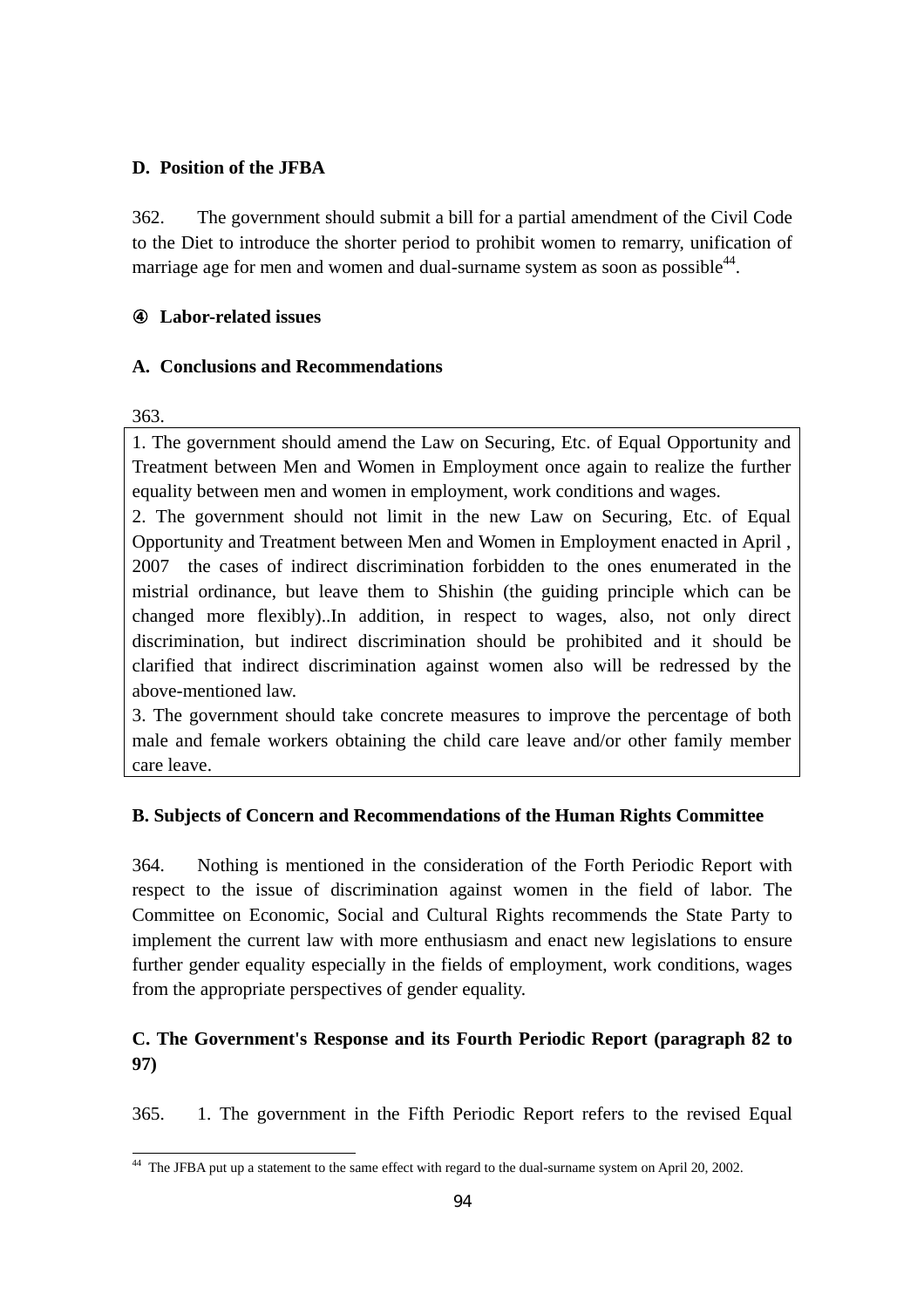Employment Opportunity Law enacted in April, 1999 and the revised Law Concerning the Welfare of Workers Who Take Care of Children or Other Family Members Including Child Care and Family Care Leave (hereinafter to be referred to as the Law Concerning Child Care Leave and Others" enacted in April, 2005. The government describes the introduction of provisions to eliminate the de facto disparities between male workers and female workers with regard to the recruitment, hiring of workers, assignment and promotion, establishment of a system to disclose the company names and improvement of mediation system.

366. However, regarding indirect discrimination, which was left as a problem in the revised Equal Employment Opportunity Law enacted in April, 1999 and was suggested to be expressly stipulated in the above-mentioned law in Concluding Comments of SEDAW in July, 2003, the government made certain provisions in the new Equal Employment Opportunity Law enacted in April, 2007, however, since the government states that the prohibited indirect discrimination is limited in the above-mentioned law to the examples enumerated in ministerial ordinance, different treatments based on different forms of employment (for example, part-time employment, employment for a definite term, etc.) are not included into the prohibited indirect discrimination and the extent to be relieved by the law is strictly limited. And the discrimination in respect to wages is not covered by the government's redress. Also, with regard to the positive actions, in the new Equal Employment Opportunity Law enacted in April, 2007 also, it only provides that government shall grant aids to business owners when they disclose or try to disclose the implementing status of the positive actions.

367. 2. Furthermore, the Fifth Periodic Report mentions the issue of wage disparity, but the analysis remains that "the major reasons for the wage disparity between men and women are considered to be the differences in type and level of position between men and women and the fact that women work for a fewer continuous number of years than men. Therefore, the GOJ prohibits discrimination in posting and promotion by the Equal Employment Opportunity Law and is developing measures that aim to ensure equal treatment between men and women."

368. Although the report indicates that the number of female workers takes up approximately 40% of the total workers in Japan, it does not mention that 50.6% of the female workers remain in non-regular employment such as part-time worker and contract employee for a definite term<sup>45</sup>, which serves as a significant factor in wage disparity between male workers and female workers (the disparity in official wage between male workers and female workers in 2005 was  $65.9\%$ )<sup>46</sup>.

 $\overline{a}$ 

<sup>&</sup>lt;sup>45</sup> Based on "Labor Force Survey" by the Statistics Bureau of the Ministry of Internal Affairs and Communications in 2003

<sup>&</sup>lt;sup>46</sup> Based on "Basic Survey on Wage Structure"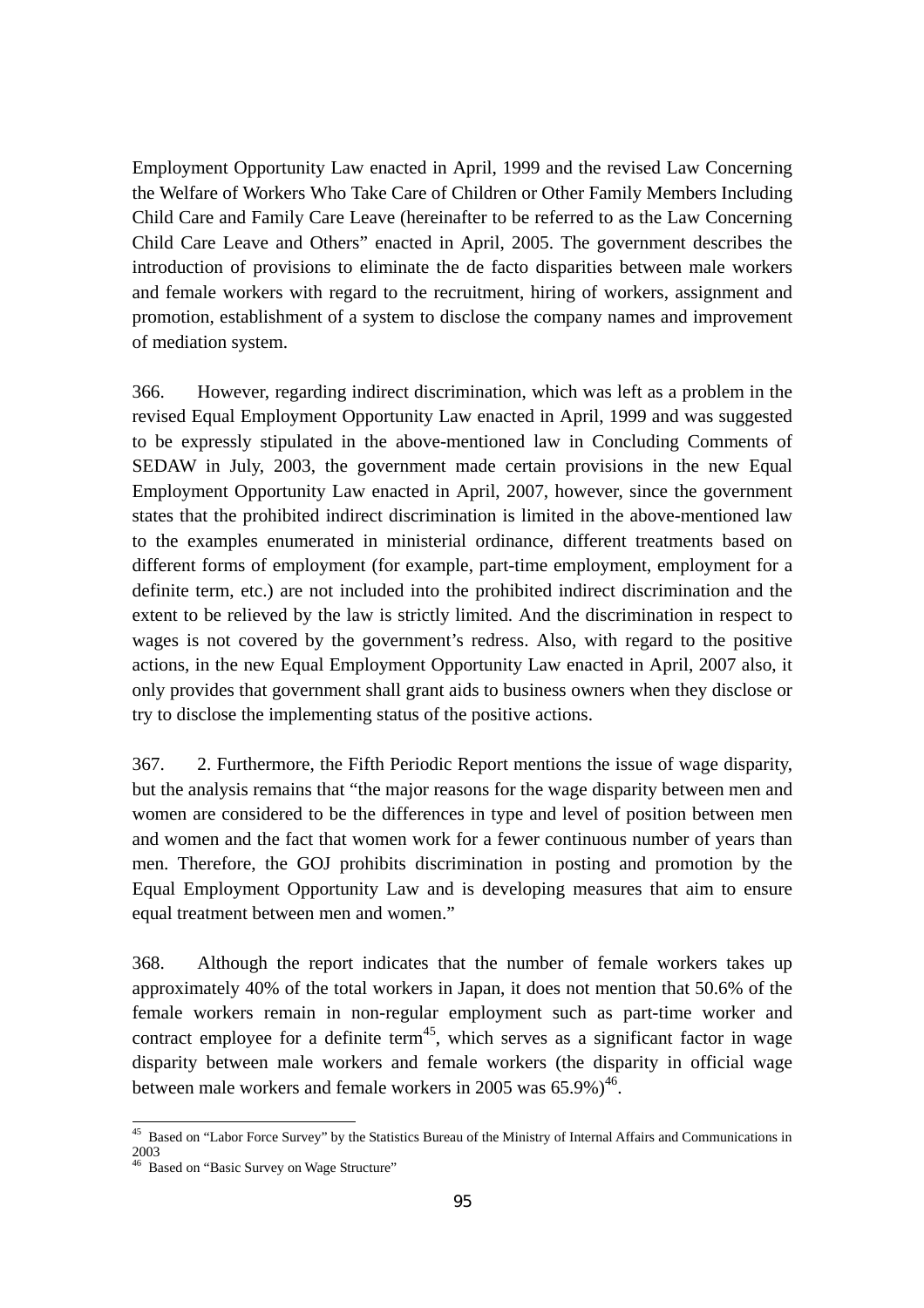369. 3. In addition, the report indicates that the revision "expanded the number of workers able to receive child care leave and family care leave, extended the child care leave period, relaxed limitations on the number of times family care leave can be taken, and established a system which enables workers to take leave for taking care of sick or injured children". However, while presenting the results of the survey as objective facts, which shows that only "0.33% of men whose spouses had given birth obtained child care leave, 0.08% of female workers obtained family care leave and 0.03% of male workers obtained family care leave" (paragraph 95), there is no consideration made to these figures show that women still bear the burden of domestic duties including child care and other family members care and that the objectives of gender equality has not yet achieved.

370. 4. The ratio of women in positions at the levels Chief, Section manager and Director overall remains low (less than  $10\%$  in either position)<sup>47</sup>. Furthermore, concerning measures taken for "active efforts by companies to promote the full utilization of the abilities of women (Positive Action)," approximately only 40% of companies state that they "are already taking Positive Action" or "are planning to take Positive Action in the future."

# **D. Position of the JFBA**

371. 1. The government of Japan should amend the current Law on Securing, Etc. of Equal Opportunity and Treatment between Men and Women in Employment in order to realize the further gender equality in employment, work conditions, and wages, and the penalties should be applied to business owners who violate the provisions in Article 5, 6 (Prohibition of Discrimination based on sex difference , 7 (measures for the reasons other than sex) and 9 (disadvantageous treatment based on marriage, pregnancy, delivery and so on).

372. 2. The government should revise the new Law on Securing, Etc. of Equal Opportunity and Treatment between Men and Women in Employment enacted in April, 2007, should not limit the cases of indirect discrimination forbidden in new Law to the ones stipulated in mistral ordinance, but leave them to Shishin (guiding principle which can be change more flexibly).

373. In respect to wages, not only direct discrimination, but indirect discrimination should be prohibited and it should be clarified that indirect discrimination against women also will be redressed by the above-mentioned law. Furthermore, provisions to

 $\overline{a}$ <sup>47</sup> Exhibit 8 of the Fifth Periodic Report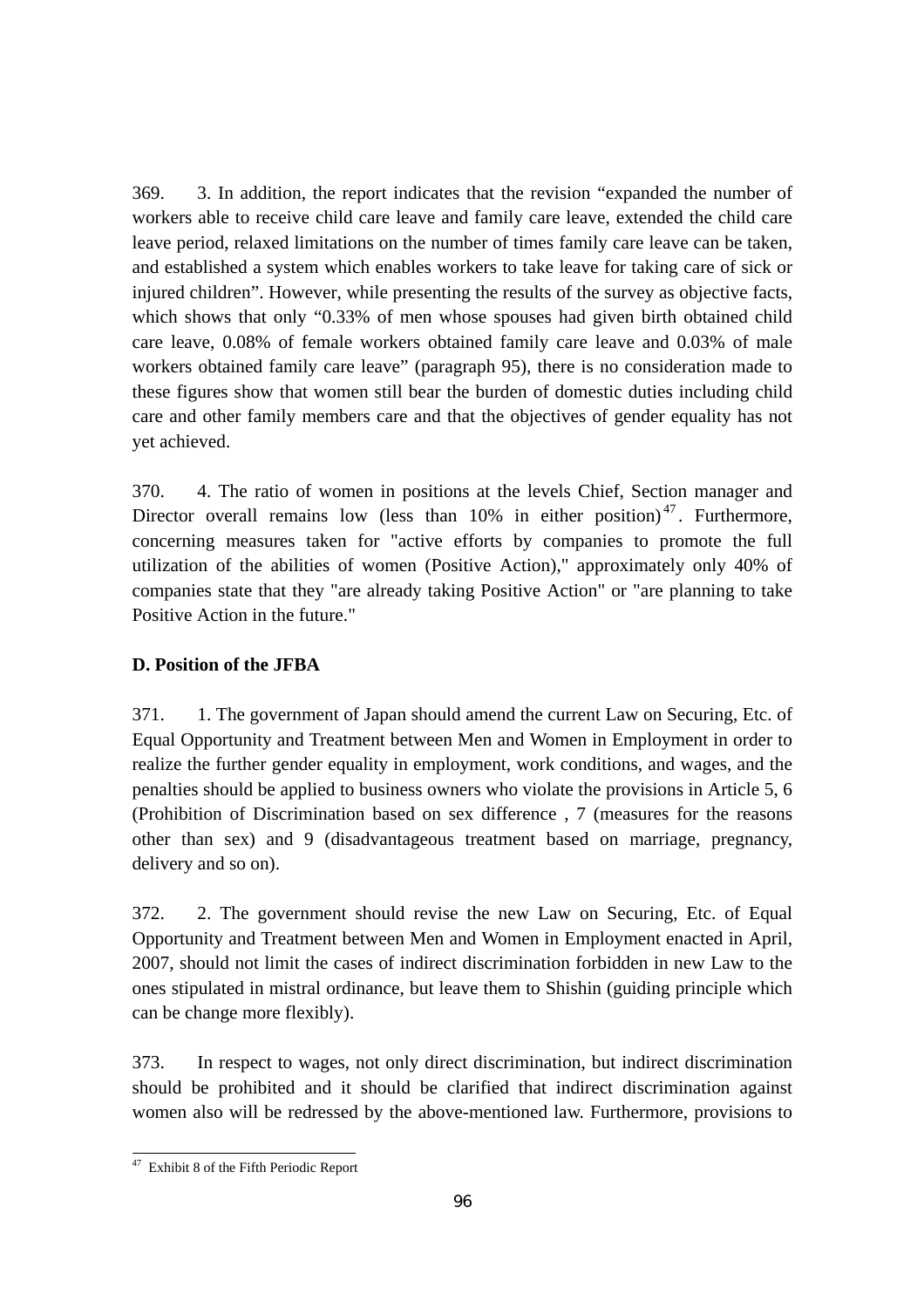impose on business owners the obligation of implementing Positive Actions should be  $\mathrm{created}^{48}$ .

374. 3. Considering the current status where domestic duties including child care and other family members care are mainly born by women is rooted in feudalistic conception of gender roles, the government should educate its nation with regard to the need to correct the conception of gender role and take specific measures to enhance the percentage of both male and female workers who obtain the child care leave and/or the other family members care.

# ⑤ **Recruitment of female national public officers to the Diet and other administrative bodies**

## **A. Conclusions and Recommendations**

375.

In order to realize the further gender equality for female public officers to receive high positions in the Diet, public sectors and administrative departments, the government of Japan should take measures to ensure that a certain rate of high positions in the Diet, public sectors and other administrative departments will be taken up by female officers.

# **B. Subjects of Concern and Recommendations of the Human Rights Committee**

376. Nothing is mentioned in the consideration of the Forth Periodic Report with respect to the issue of discrimination against women in recruitment of female officers in the Diet and public sectors.

377. In paragraph 42 of the concluding consideration on the Fourth Periodic Report as of August 30, 2001, The Committee on Economic, Social and Cultural Rights recommended the State Party to implement the current law with more enthusiasm and enact new legislations from an appropriate standpoint of gender equality to ensure further gender equality so that female officers can assume the high positions in public sectors and other administrative departments.

# **C. The Government's Response and its Fourth Periodic Report (paragraph 63 to 81)**

 $\overline{a}$  $48$  The JFBA put up an opinion to the same effect with regard to the outline of a bill for a partial amendment of the Law on Securing, Etc. of Equal Opportunity and Treatment between Men and Women in Employment.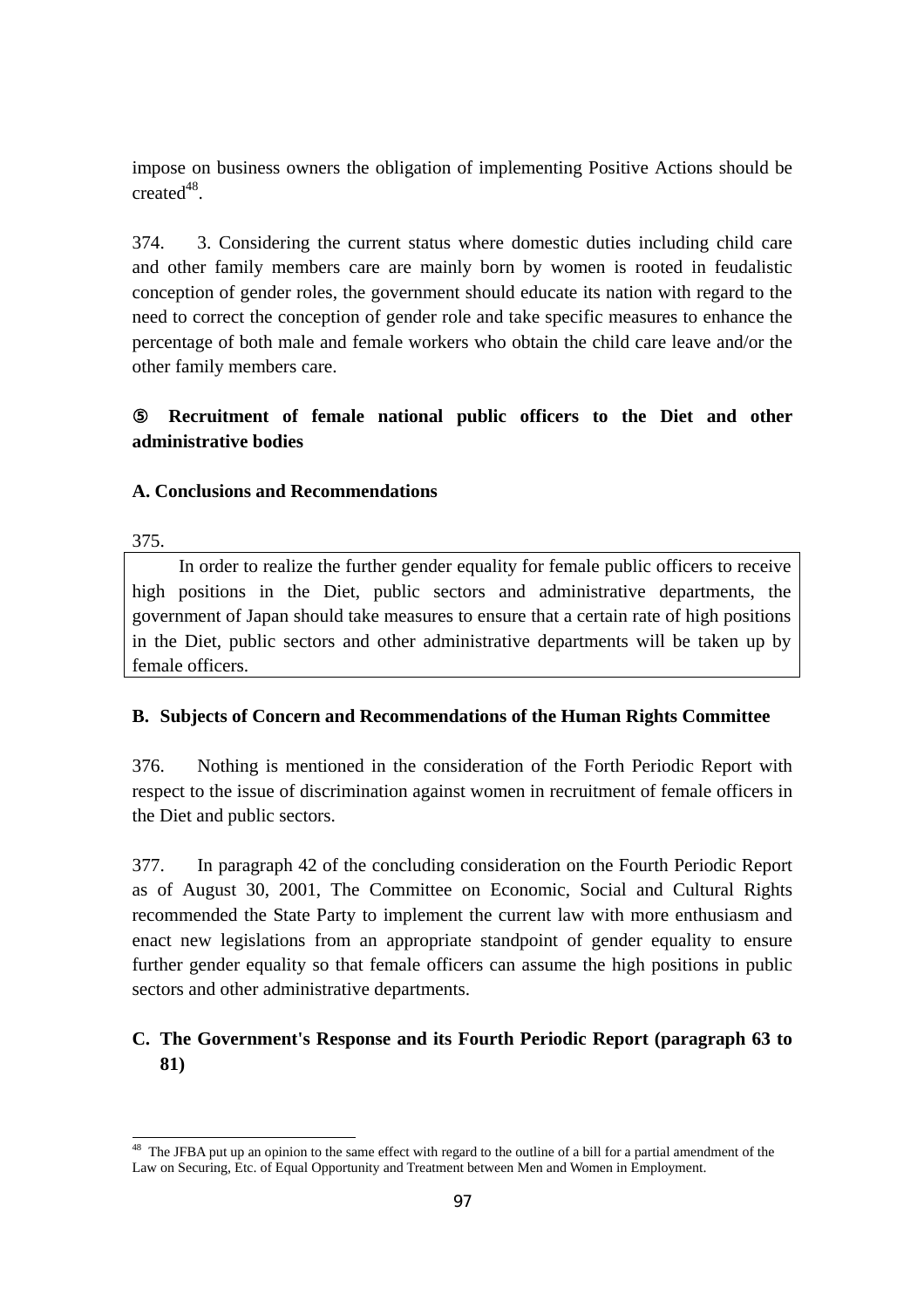378. The Fifth Periodic Report describes the government's reforms including establishment of Council for Gender Equality and the Gender Equality Bureau in the Cabinet Office in January, 2001, enactment of the Basic Law for a Gender-equal Society in June, 1999, a Cabinet Decision on the first plan based on the Basic Plan for Gender Equality in December 2000, and the current status of women's participation in policy decision-making processes. Furthermore, in the Basic Plan for Gender Equality, the promotion of the participation of women as members of national advisory councils and committees, and recruitment and promotion, etc. of female national public officers are advocated as pillars of the priority objective.

379. However, the report passes the discussion regarding the rate of female remains around 10% of the total<sup>49</sup> and the rate of female senior officers in the total government officials<sup>50</sup> on to the Exhibit for no special reason.

380. According to the "Gender Gap" ranking issued by World Economic Forum on November 8, 2007, Japan ranked 91 out of 128 countries, going down from 80 in the previous year. Japan is in the lowest among the Group of Eight and the statistic shows that Japan is still fixed on the conventional practice and idea of long working hours and gender gap.

## **D. Position of the JFBA**

381. 1. With the enactment of the Basic Law for a Gender-equal Society, the Council for Gender Equality was newly established with the prime minister as its head in the Cabinet Office. At the same time, the Headquarters for the Promotion of Gender Equality with the prime minister as its chief and all the cabinet members as its headquarters continues to exist. The Headquarters consists of officials in charge of gender equality such as bureau chiefs from ministries and agencies that make up the Headquarters. The role of the Headquarters is to smoothly and effectively promote the measures, but authorities and relationship of the Council for Gender Equality and the Headquarters for the Promotion of Gender Equality are not clear.

382. Furthermore, the most of the officials in the Headquarters have not fulfilled their roles as the responsible focal points. Beijing Declaration and Platform for Action provides to "give all ministries the mandate to review policies and programmes from a gender perspective and in the light of the Platform for Action. Locate the responsibility for the implementation of that mandate at the highest possible level. Establish and/or strengthen an inter-ministerial coordination structure to carry out this mandate and monitor progress and to network with relevant machineries." From this perspective, in

 $\overline{a}$ 

<sup>&</sup>lt;sup>49</sup> Exhibit 3 of the Fifth Periodic Report  $^{50}$  Exhibit 7 of the Fifth Periodic Report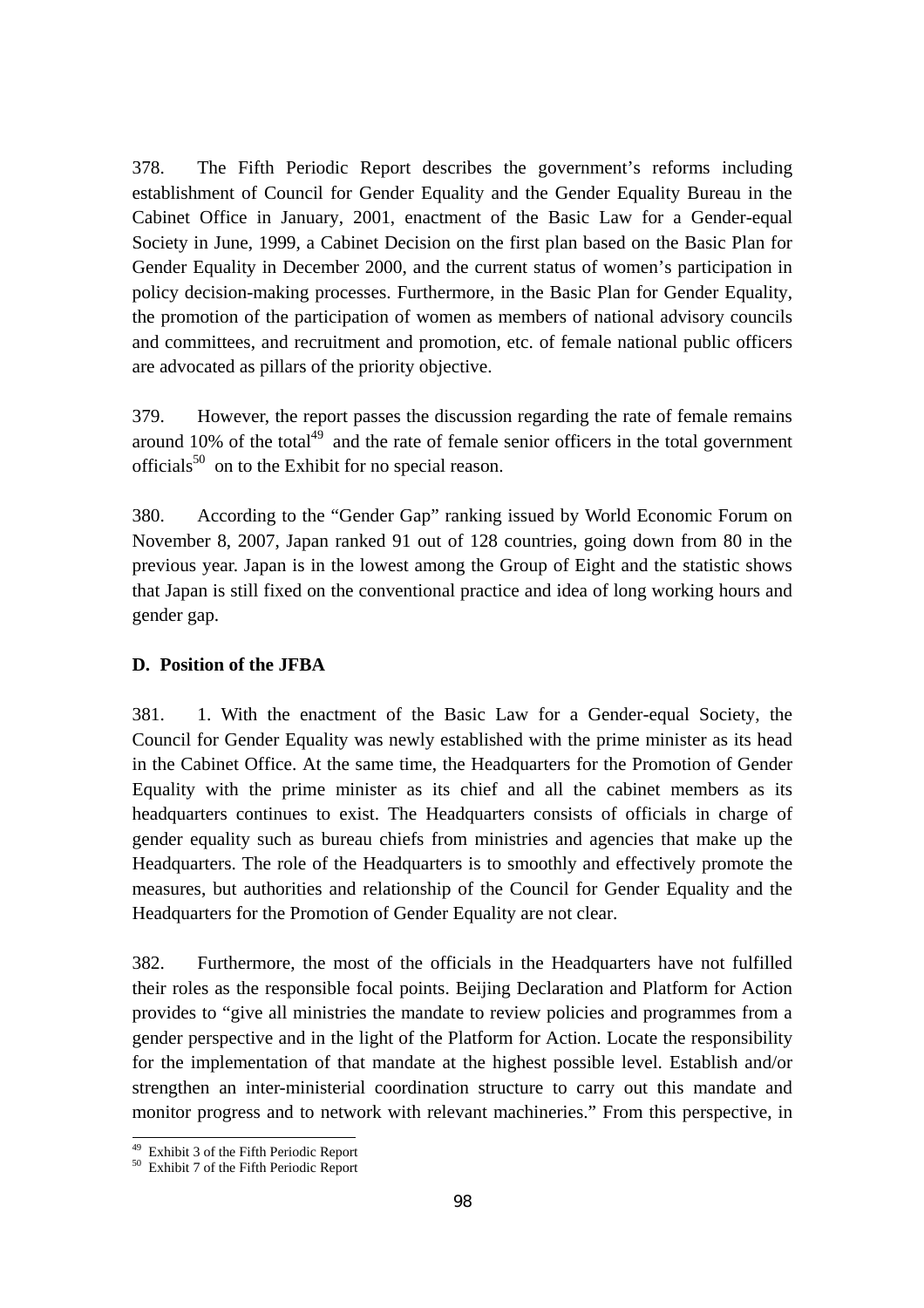the light of the Platform for Action, it is necessary to give the officials in charge of Gender Equality the mandate to review policies and programs in each ministries and agencies and locate the responsibility for the implementation of that mandate at the highest possible level. With regard to the relationship between the Council for Gender Equality and the Headquarters for the Promotion of Gender Equality, the relationship between the Council that has the legal mandate and the Headquarters for the Promotion of Gender Equality that holds the meeting of officials who are in charge of Gender Equality should be clarified to network with other ministries.

383. 2. The Fifth Periodic Report cites that the following targets were decided ; 1) concerning the promotion of the participation of women as members of advisory councils, the target has been reached 20.4% by March 2000 and in August 2000, the Headquarters for the Promotion of Gender Equality passed a resolution to achieve as early as possible before the end of FY2005, the international goal of 30% representation set out in the Nairobi Forward-looking Strategies for the Advancement of Women, and 2) the Headquarters for the Promotion of Gender Equality passed a decision in June 2003, which stated that "we expect that by the year 2020 women will occupy at least 30% of leadership positions in all sectors of society. To this end, the government of Japan will lead the private sector in actively taking such measures as to appoint women, etc. and will encourage independent efforts to set numerical targets and deadlines to achieve those targets in each sector."

384. In order to achieve the above-mentioned numerical targets, in other words, to realize the Gender Equality for women in taking up the high posts in public sectors and administrative bodies, the government should implement measures to ensure that a certain rate of high positions in the Diet, public sectors and other administrative departments will be taken up by female officers.

# **Section 2: Trafficking in Women, Pornography and "comfort women"**

## **A. Conclusions and Recommendations**

385.

1. Even in the case where a victim of human trafficking is violating some punitive regulations, when such conduct has direct causality with the circumstances where the victim is placed, the government should request the specialized institutions for protection of the victim and carry out the subsequent investigation in a cautious manner.

2. When a victim of human trafficking is a foreigner, who does not have a status of residence, his/her status of residence should be allowed as his/her own right instead of leaving the decision on whether to allow him/her to stay in the country to the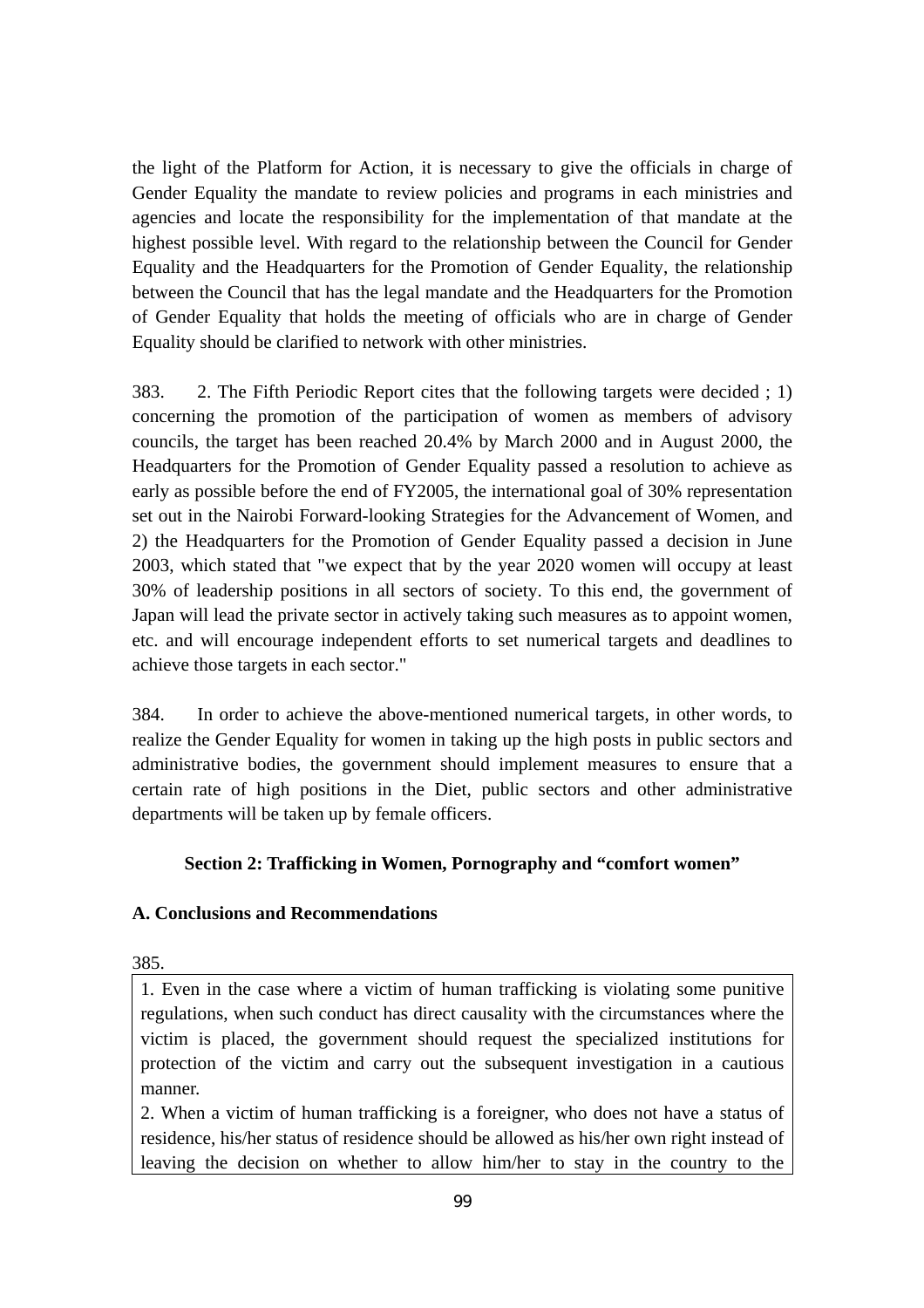discretion of the Minister of Justice under the system of special permission for residence.

3. The government should position the Women's Consulting Offices as facilities to provide urgent protection to victims of human trafficking. For the further protection of such victims, the government should establish a specialized institution tentatively called as the Support Center for Human Trafficking Victims, by assigning specialized staff for the program for the recovery from the damage and using its own financial resources. Furthermore, the sufficient financial aids including the facility maintenance expenses and labor costs shall be granted to the private shelters.

4. The government should enact a law which is tentatively called as the Law Concerning Protection of Human Trafficking Victims to serve as a governing law for establishment of the Support Center, financial aids to private shelters, and assumption of expenses for accommodation, medical care, living and other costs during temporary protection as well as a certain period until the victim obtains a stable status of residence such as a long-term residence status.

5. The government should conduct research on the current operation status of the Business Entertainment Law as well as the Law for Punishing Acts Related to Child Prostitution and Child Pornography (hereinafter to be referred to as the Child Prostitution Law) to explore what kind of legislative measures shall be taken in order to prevent trafficking in women, child prostitution and child pornography.

6. The government should meet with the representatives of the victims of "comfort women" as soon as possible to take necessary measures for the victims to recover from the damages, by thoroughly hunting for truth, making an official apology and conducting legal compensation based on the legal responsibility toward the victims.

# **B. Subjects of Concern and Recommendations of the Human Rights Committee**

386. 1. The Committee expresses its concerns and makes recommendations in the concluding observations on the consideration of the Fourth Periodic Report as follows; "despite the amendment to the Business Entertainment Law, traffic in women and insufficient protection for women subject to trafficking and slavery-like practices remain serious concerns under article 8 of the Covenant. In light of information given by the State party on planned new legislation against child prostitution and child pornography, the Committee is concerned that such measures may not protect children under the age of 18 when the age limit for sexual consent is as low as 13. The Committee is also concerned about the absence of specific legal provisions prohibiting bringing of foreign children to Japan for the purpose of prostitution, despite the fact that abduction and sexual exploitation of children are subject to penal sanctions. The Committee recommends that the situation be brought into compliance with the State party's obligations under articles 9, 17 and 24 of the Covenant."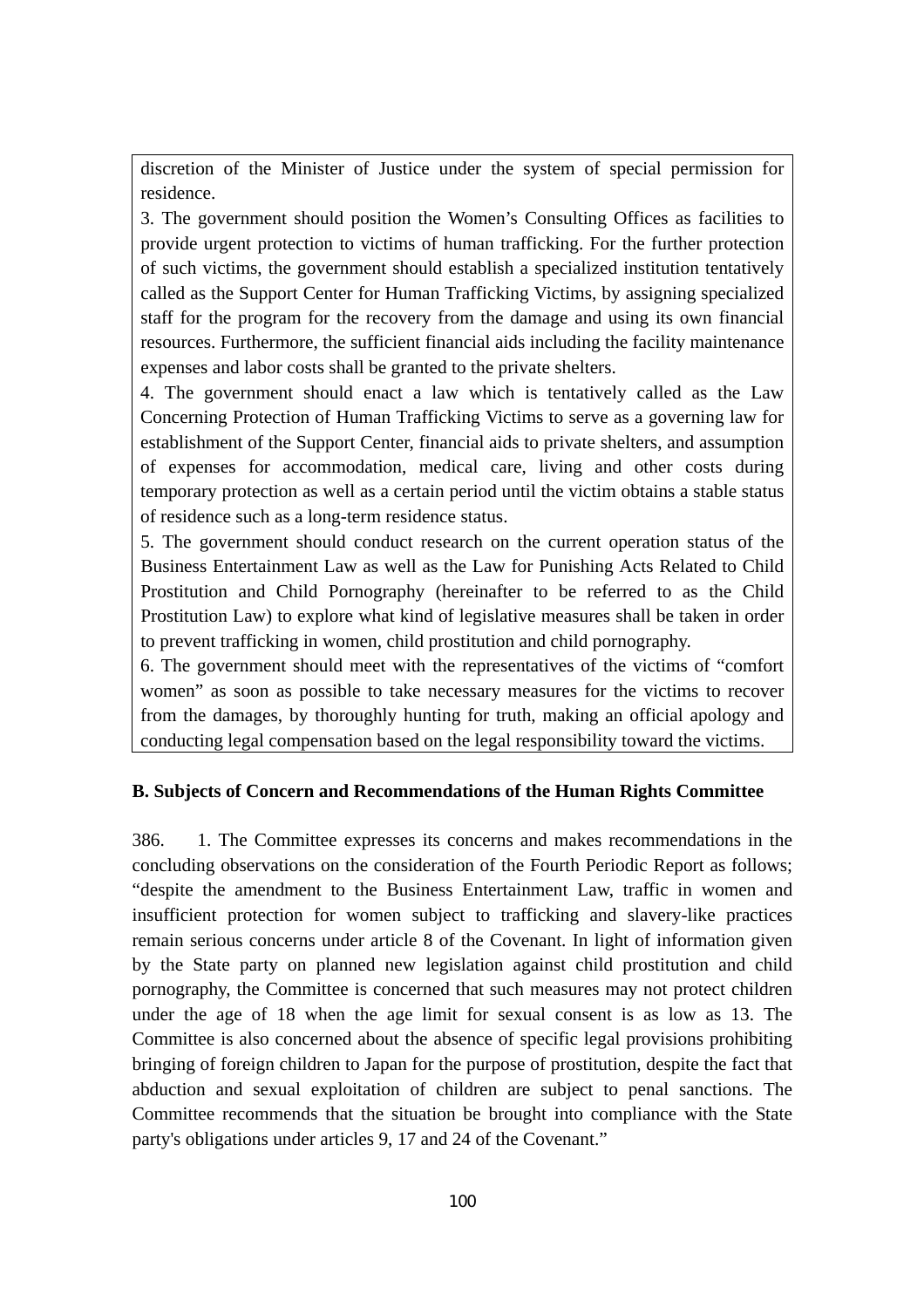387. 2. The Committee on the Elimination of Racial Discrimination recommends in the concluding observations on the consideration of the First and the Second Periodic Report that "the next State party report contain socio-economic data disaggregated by gender and national and ethnic group and information on measures taken to prevent gender-related racial discrimination, including sexual exploitation and violence (paragraph 22)"

388. 3. The Committee on the Elimination of Discrimination against Women is concerned that "information on the extent of the problem is insufficient and the punishment for perpetrators under current laws too lenient, while recognizing the efforts made by the State party to address trafficking in women and girls, including its cooperation for prevention and investigation with law enforcement and immigration authorities in countries of origin and transit in the Asia-Pacific region" in the concluding observations on the consideration of the Fourth and the Fifth Periodic Report. The Committee recommends that the State party increase its efforts to combat trafficking in women and girls." The Committee requests "the State party to systematically monitor the phenomenon and compile detailed data reflecting the age and national origin of victims, with a view to formulating a comprehensive strategy to address the problem and ensure that penalties for perpetrators are appropriate." The Committee also requests "the State party to provide in its next report comprehensive information and data on the trafficking of women and girls as well as on measures taken in this regard."

389. 4. The Committee, in the concluding observations on the consideration of the Fourth and the Fifth Periodic Reports, stated that "while appreciative of the comprehensive information provided by the State party with respect to the measures it has taken before and after the Committee's consideration of the second and third periodic reports of the State party with respect to the issue of "wartime comfort women", the Committee notes the ongoing concerns about the issue" and recommends that the government of Japan "endeavor to find a lasting solution for the matter of "wartime comfort women." The Committee also expressed its disappointment that, in the concluding observations on the consideration of the Second and the Third Periodic Reports, "the Japanese report contained no serious reflection on issues concerning the sexual exploitation of women from other countries in Asia and during the Second World War. It noted that Japan's commitment to the Convention required it to ensure the protection of the full human rights of all women, including foreign and immigrant women." The Committee also encourages the government to take specific and effective measures to address these current issues as well as war-related crimes and to inform the Committee about such measures in the next report.

390. The Committee on Economic, Social and Cultural Rights strongly recommends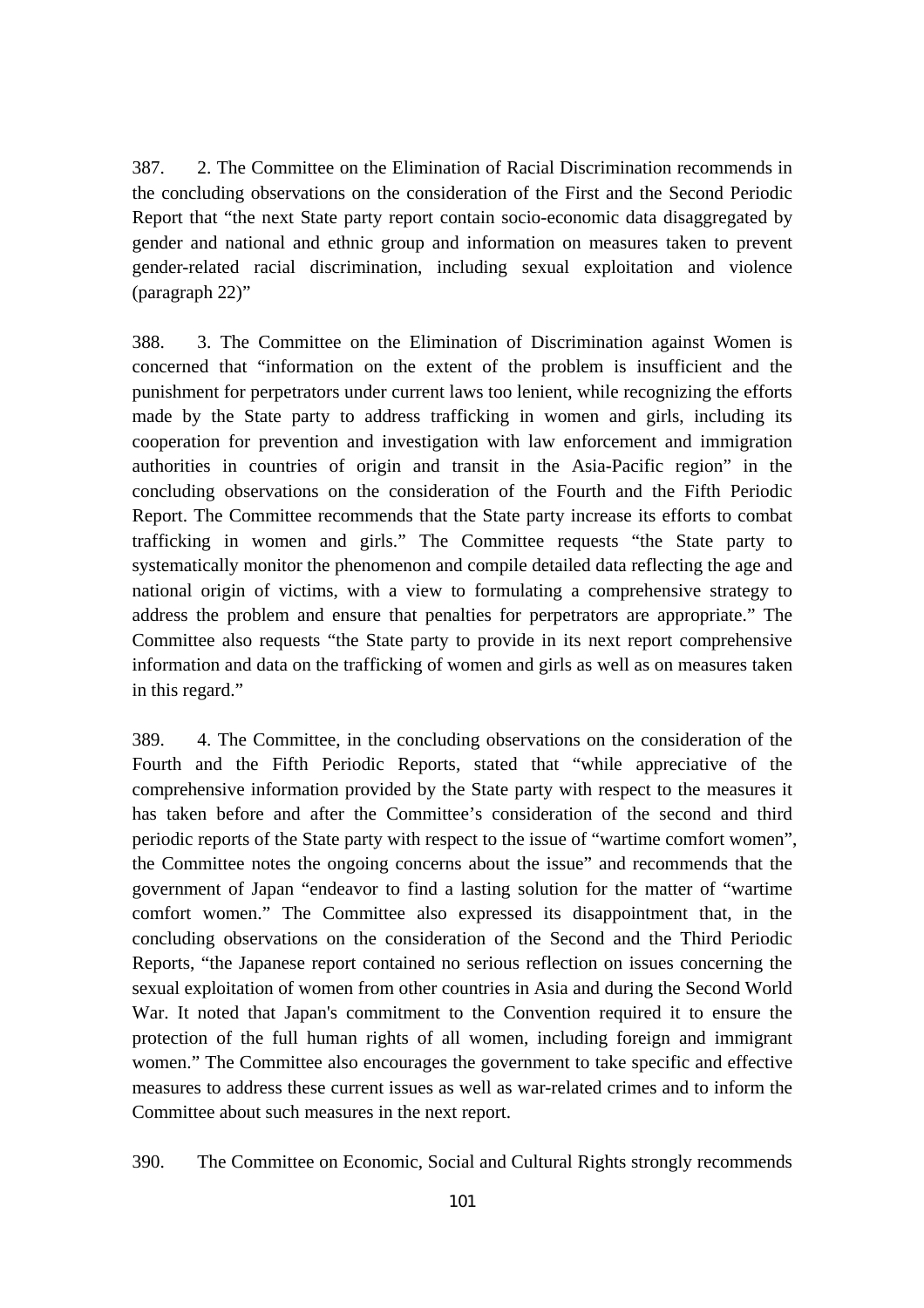that before it's too late, the government of Japan discuss with the organization representing "comfort women" and find out the appropriate ways with regard to the means to compensate for the victims in line with the "comfort women's" expectations.

# **C. The Government's Response and its Fourth Periodic Report (paragraph 110 to 112)**

391. 1. The report indicates that "…related laws and ordinances, such as the Immigration Control and Refugee Recognition Act, the Anti-Prostitution Law and the Law Concerning Regulation and Rationalization of Work of Entertainment-Related Establishments, are applied to actively crack down on these cases. Since female victims sometimes seek protection from their embassies in Japan, cooperation with these concerned agencies is conducted in order to gather related information."

392. 2. It shall be highly evaluated that the "Law for Punishing Acts Related to Child Prostitution and Child Pornography and for Protecting Children" was entered into force on November 1, 1999. Article 2, Section 1 of the law defined children (boys and girls) as persons under the age of 18, solving the second concern of the Committee expressed in the concluding observations.

393. 3. The Fourth Periodic Report cites that the government of Japan has conducted investigations on this matter and released the results of the investigations twice so far and that the government has expressed apology and remorse toward the former "comfort women" on every opportunity. It is also reported that from a standing point of fulfilling moral responsibility for this matter, the government supported the establishment of the Asian Women's Fund in July, 1995 and is fully supporting the funding activities by paying all expenses of its operation and cooperating in its funding activities.

## **D. Position of the JFBA**

394. 1. The measures taken to provide care for women who subject to trafficking and slavery-like practices and suffer both physical and mental damages have not been sufficient. Considering the circumstances where the government is trying to ratify the Protocol to Prevent, Suppress and Punish Trafficking in Persons, Especially Women and Children, Supplementing the United Nations Convention against Transnational Organized Crime<sup>51</sup> and Japan was placed in the list of Tier  $2^{52}$  as "a country requiring

 $\overline{a}$  $51$  In June, 2005, the Diet of Japan has already approved to conclude the Protocol. However, as Japan has not yet conclude the United Nations Convention against Transnational Organized Crime, the situation is that it is still impossible for Japan to conclude the Protocol. Although the diet of Japan has already approved the Convention also, the Government has not yet conclude the convention, because it has not yet legislated sufficient domestic laws to enact the Convention.

 $52$  Tier 1 is for those countries which have just met the minimum requirements for abolition of TIP, Tier 3 is for those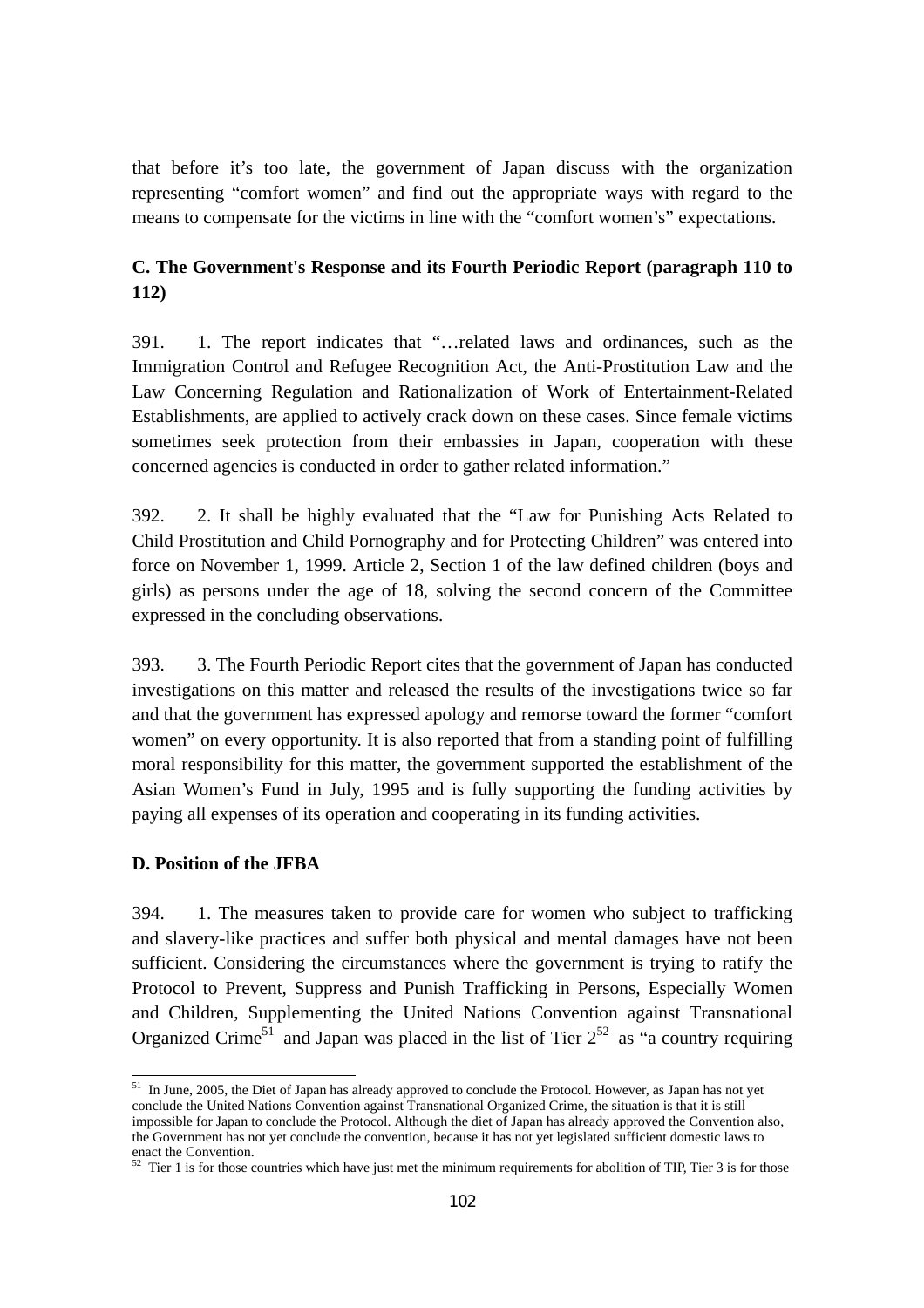scrutiny" of the US State Department's annual Trafficking in Persons (TIP) Report in 2004, it is commended that a series of amendments of laws including the establishment of anti-trafficking law in the amended Criminal Code (entered into force on July 12, 2005) and expansion of scope of punishment for the Law Concerning Abduction and Kidnapping for the Purpose of Transfer Outside the Country of Japan in Which They Are Located<sup>53</sup> have been made to further crack down on human trafficking mainly of women and children.

395. 2. However, it should be pointed out that a series of amendments of laws was putting so much emphasis on punishment on perpetrators and considerations on the protection of victims and self-support measures were insufficient.

396. Except for cases where a victim manages to escape from a perpetrator and ask for police protection, if a victim of trafficking is found at the raid on adult-entertainment shop and police is not able to confirm that she is a victim of trafficking, there is a high possibility that the victim may be arrested for violation of the Immigration-Control and Refugee-Recognition Act. Unless police recognizes that the arrested person is the victim of trafficking in the subsequent investigation, the victim will not be protected. Human trafficking involves many perpetrators beyond borders and at least in the country of origin and the country of destination there are perpetrators. Therefore, the minimum requirement is to secure the safety of the victim and her family and people concerned in the country of origin and Japan. However, there has not been any effective measure for that matter at this moment.

397. 3. When it comes to the current status on measures to help victims to recover from the physical and metal damages is even poorer. Women's Consulting Centers in local prefectural governments are the only public shelters for women who need protection for the reasons including being a victim of domestic violence. However, the government is requesting the local prefectural governments that the protection to the victims of human trafficking shall be provided by the Centers<sup>54</sup>. It has been indicated that man power and the facilities of the Centers are still inadequate and the term for victims to stay in such centers is limited to two weeks in principle (four weeks at maximum even when extension is permitted). Furthermore, there is no specialized staff that is familiar with the backgrounds of human trafficking as well as neither the victims' situations nor appropriate interpreter. There is no system in place where the Centers are able to provide counseling and medical care of its own. What Women's Consulting Centers can provide is limited to food, shelter and clothing, since they do not have

-

countries which have not yet met the minimum requirements and Tier 2 comes in the middle.<br> $53$  The amended law expanded the scope of punishment by including the transfer from the third countries, not only from Japan.

<sup>54 &</sup>quot;Action Plan against Human Trafficking" on December 7, 2007.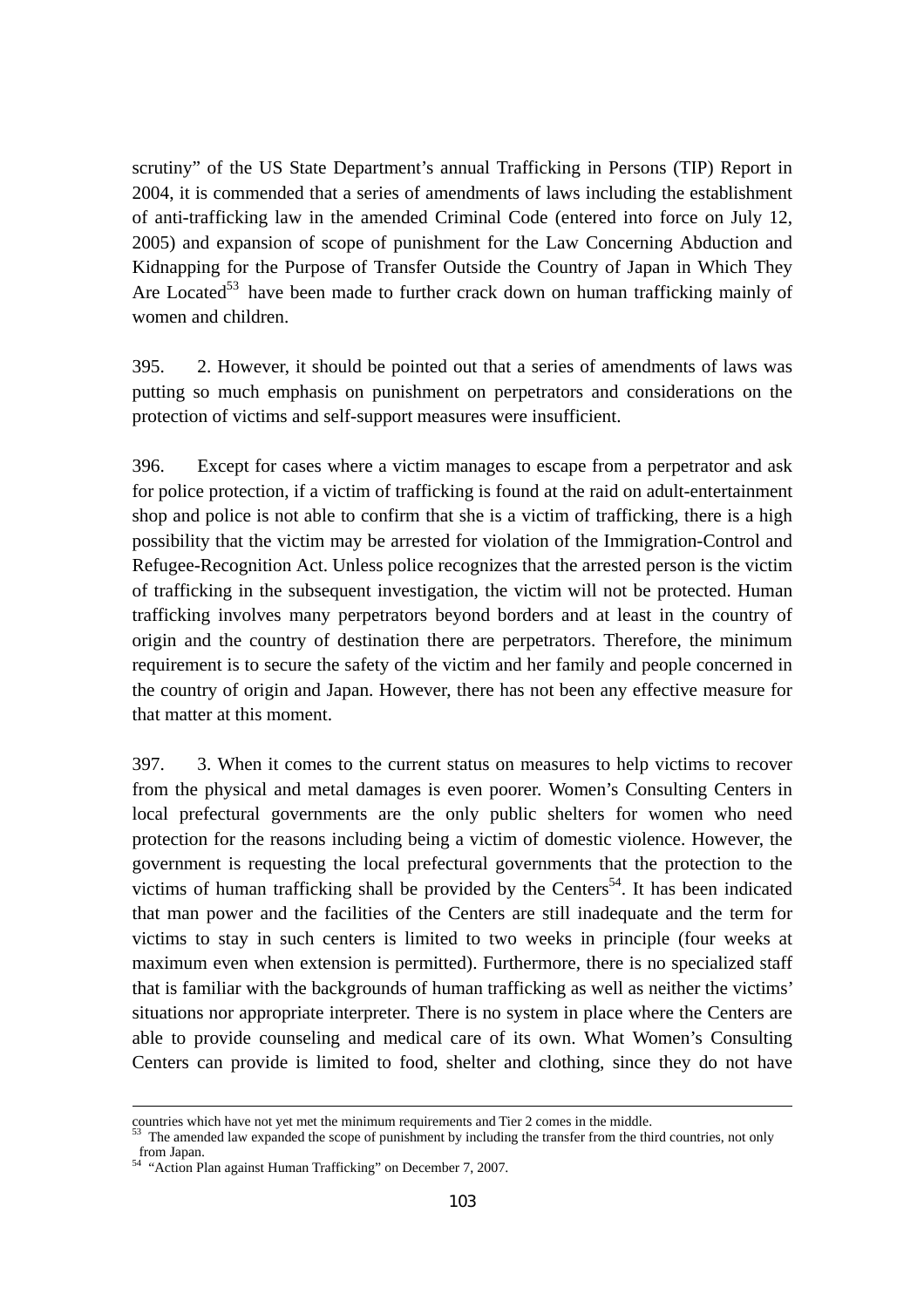program or fund to provide the further support to victims.

398. 4. The social security system including the welfare benefits only covers "citizens of the state" in principle and is applied mutatis mutandis to foreign residents only when they have a stable status of residence such as a status of "long-term resident". However, the most of victims of human trafficking are not eligible for receiving benefit from the system, and their medical expenses, costs of living or housing expenses are not secured.

399. The reality is that the facilities that accept victims of human trafficking are the private shelters, but there are only two shelters in Japan that are continuously accepting the victims. Although they are making tremendous efforts and contributions, those shelters are faced with financially severe situation on an ongoing basis because it is quite difficult to receive public grants for victims who do not have any legal status of residence. Starting from April 2005, the national government and local authorities have decided to pay 6,500 yen per person to the private shelter as expense for temporary protection when the victim entered in the private shelters via Women's Consulting Centers. However, this amount is much small in order to provide a sufficient protection and there has not been any direct support for facility's maintenance expenses and labor costs.

400. 5. While the Law for Punishing Acts Related to Child Prostitution and Child Pornography and for Protecting Children stipulates that an act of buying and/or selling a child with the objective of prostitution and an act of transporting a child who has been abducted or kidnapped with the same objective outside the country in which that child is located are subject to penal punishment, an act to bring a child with the same objective to Japan with the consent of the child and make the child engage in prostitution is not subject to punishment.

401. Therefore, it seems that the concerns expressed in the above-mentioned concluding observations of the Committee have not been drastically improved.

402. 6. It is conceivable that the Committee on Economic, Social and Cultural Rights has taken into consideration the Japanese government's insufficient restitution measures for victims of "comfort women" during World War , and the Committee's concern is manifested in"…insufficient protection for women who are victims of slavery-like practices" in its concluding observations. On July 27, 2007, the U.S. House of Representatives approved a resolution demanding Japan's formal apology over its practice forcing Asian women into slavery during World War , directly condemning Japan for its insufficient restitution measures for the victims of such practice.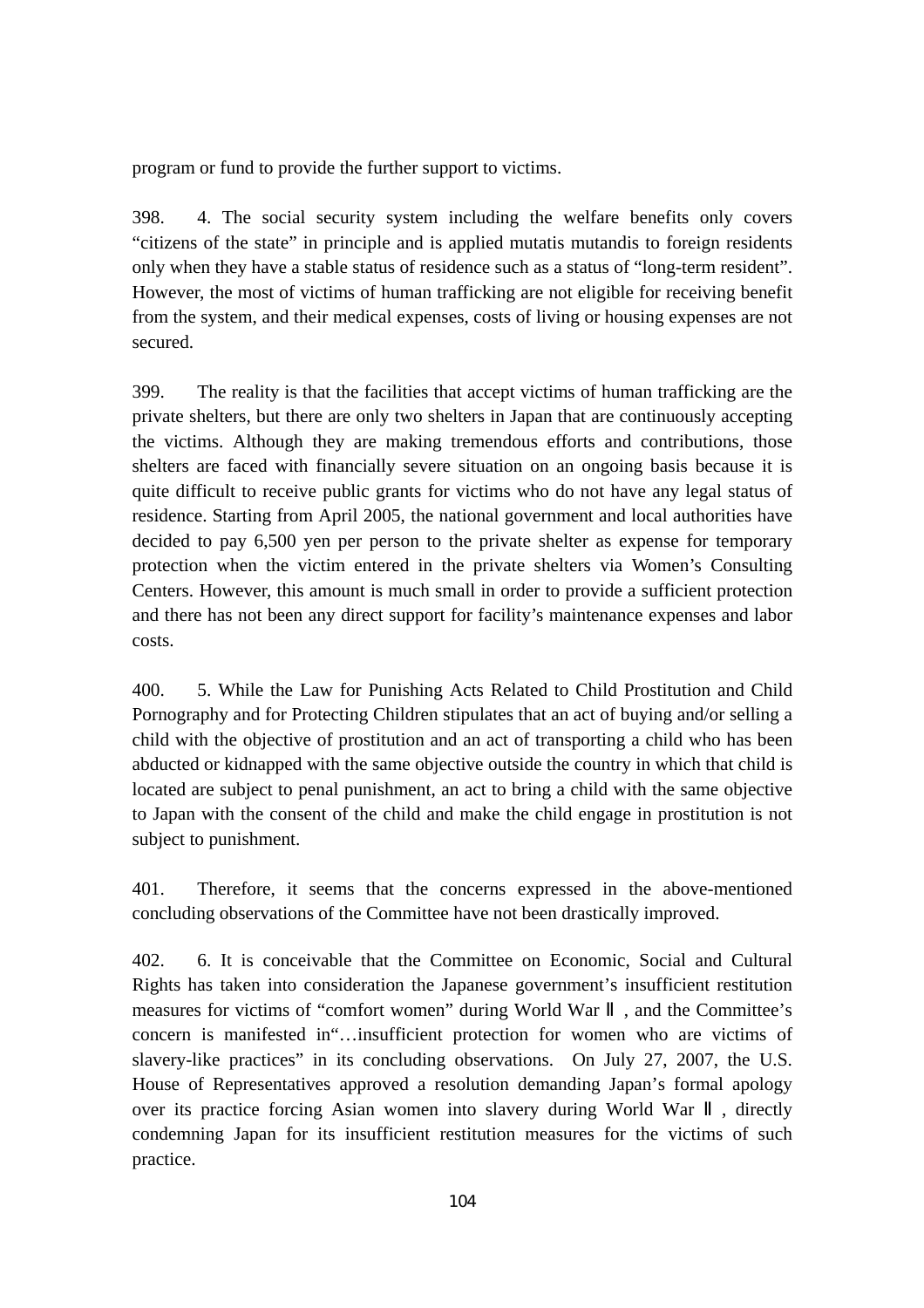403. However, the government of Japan has not taken any further restitution measure so far commenting that the resolution in both the House of Representatives and the Senate is based on misinterpretation of facts. The government also continues to ignore the above-mentioned requests made by the Committee on the Elimination of Discrimination against Women and the Economic, Social and Cultural Rights.

### 404. 7. The government of Japan should take the following measures;

## (1) To ensure stability of legal status of a victim of human trafficking

 Even if a victim of human trafficking is violating some punitive regulations, when such conduct has direct causality with the circumstances where the victim is placed, the punishment shall be suppressive. Even when a person is a suspect who violated some punitive law, if there is a possibility that the person may be a victim of human trafficking, the priority should be placed on the protection of that person. The government should request the specialized institutions for protection of the victim and carry out the subsequent investigation in a cautious manner.

405. When a foreigner, who does not have a status of residence is applicable to the victim of human trafficking, his/her status of residence should be allowed as his/her own right instead of leaving the decision on whether to allow him/her to stay in the country to the discretion of the Minister of Justice under the system of special permission for residence. In particular, the government should consider the creation of the law tentatively called as Victim Recognition System that includes; (a) a system for permitting provisional stay, b) granting a status of "permanent residence" to a person recognized as a victim of human trafficking, and c) objection submission system by the third party institution independent from the Immigration Control. In this case, the victim's cooperation for the punishment of the perpetrator should not be considered as one of the requirements of granting a status of residence.

#### 406. (2) To implement measures to protect victims of human trafficking

Victims of human trafficking are located in many places in Japan, and it makes a sense to utilize Women's Consulting Centers which exist in each prefecture so that the institutes that are geographically close to the victims can take prompt actions for the protection of such victims. However, as mentioned in the foregoing paragraph with regard to the limitation of the capacity of the Centers in providing protection support, Women's Consulting Centers should be positioned as institutes to address the urgent need of protection. For the further protection of such victims, the government at its own responsibility and financial resources should establish a specialized institution tentatively called as the Support Center for Human Trafficking Victims, by assigning specialized staff for the program for the recovery from the damage.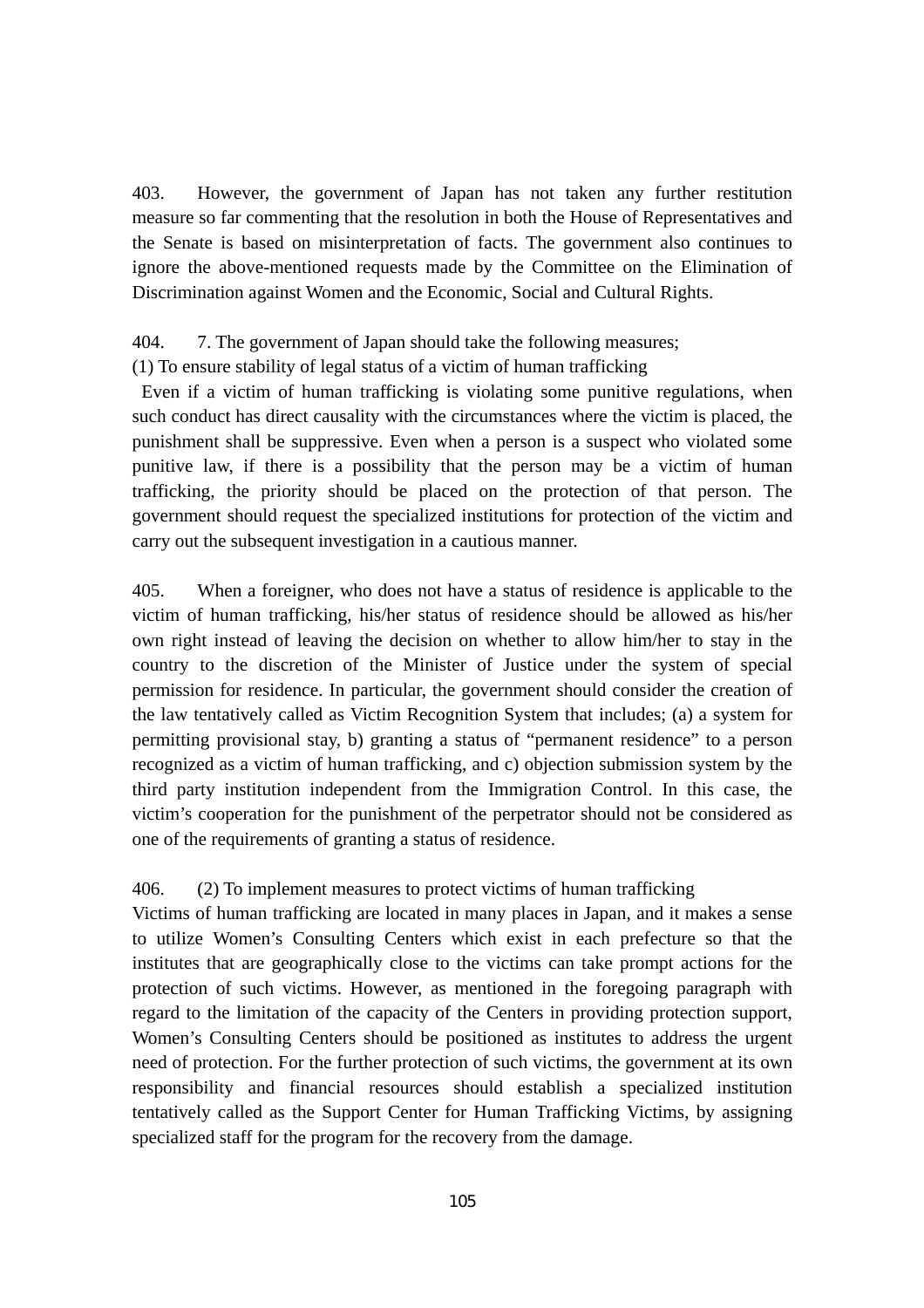407. Also, private shelters should play important roles as main bodies in charge of accepting and protecting the victims before the establishment of the Support Center for Human Trafficking Victims, and after the Center is instituted, it should play roles as the supporting bodies in protecting the victims in cooperation with the Center. The sufficient financial aids including the facility maintenance expenses and labor costs shall be granted to the private shelters.

408. (3) Enactment of legislation concerning protection for victims of human trafficking

Protection support for the victims of human trafficking shall normally be implemented on the state's own responsibility, and a governing law for establishment of the Support Center, providing financial aids to private shelters, and assumption of expenses for accommodation, medical care, living and other costs during temporary protection as well as a certain period until the victim obtains a stable status of residence such as a long-term residence status. A special law shall be instituted, incorporating the comprehensive measures for protection of victims.

409. (4) The government should conduct research on the current operation status of the Business Entertainment Law as well as the Law for Punishing Acts Related to Child Prostitution and Child Pornography to explore and clarify what kind of legislative measures shall be taken in order to prevent trafficking in women, child prostitution and child pornography

410. (5) The government should meet with the representatives of the victims of "comfort women" as soon as possible to listen to their requests and to take necessary measures for the victims to recover from the damages, by thoroughly hunting for truth, making an official apology and conducting legal compensation based on the legal responsibility toward the victims.

# **Section 3: Domestic Violence against Women**

# **A. Conclusions and Recommendations**

411.

1. The government of Japan should conduct the investigation on and clarify the reality of the operation of the Law for the Prevention of Spousal Violence and the Protection of Victims (hereinafter called the Spousal Violence Prevention Law) to carry out necessary amendment of the laws to eradicate domestic violence.

2. Effective education and trainings on human rights and gender shall be given to all the judicial professionals including judges in respect to the limitations of the current Spousal Violence Prevention Law as well as the future vision of amendment of the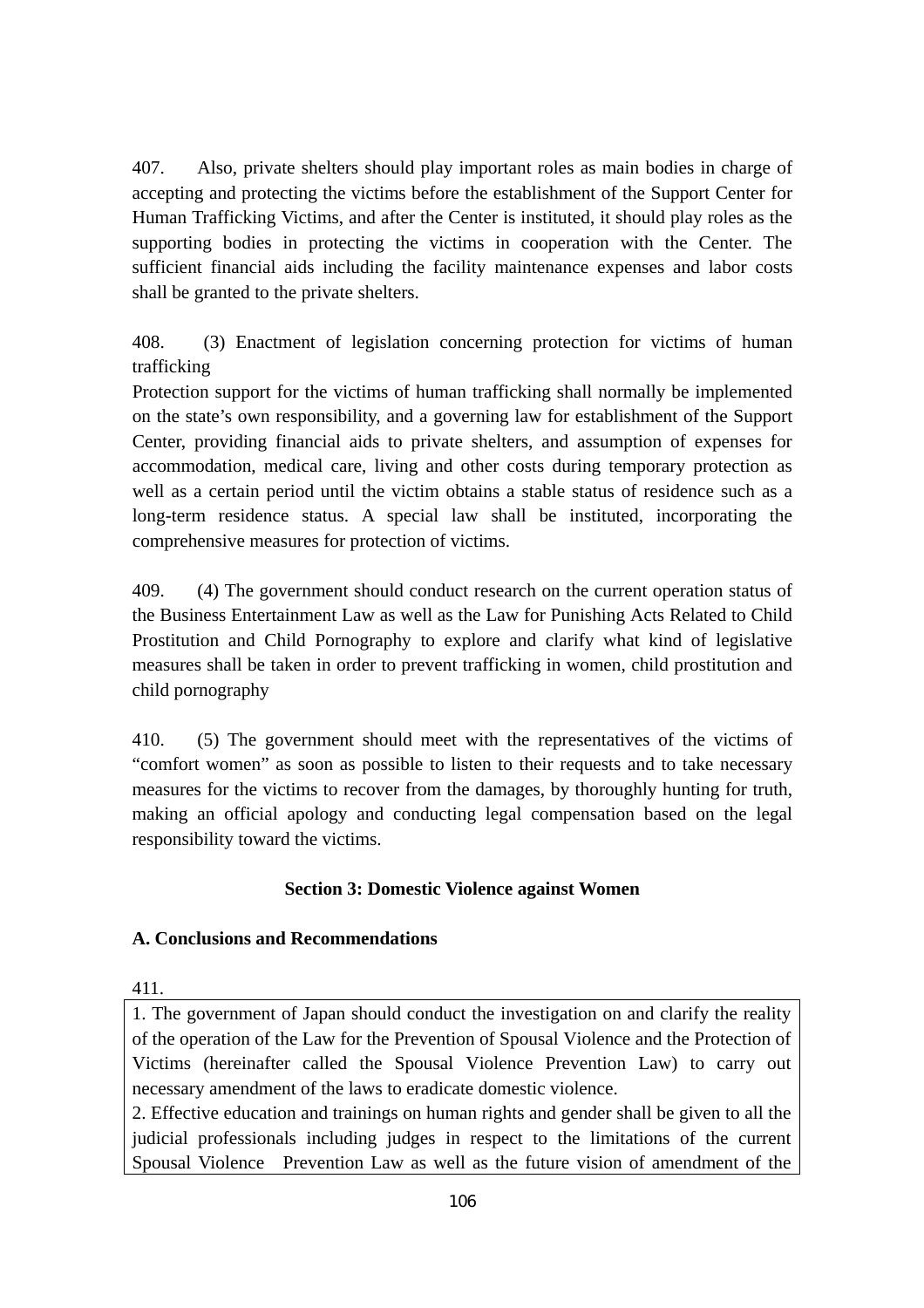law in order for judicial professionals to fully understand the domestic violence against women.

3. The government should conduct education and trainings on human rights and gender as needed to drastically prevent domestic violence against women.

# **B. Subjects of Concern and Recommendations of the Human Rights Committee**

412. The Committee, in the concluding observations on the consideration of the Fourth Periodic Report, states that "[t]he Committee continues to be gravely concerned about the high incidence of violence against women, in particular domestic violence and rape, and the absence of any remedial measures to eradicate this practice." And the Committee is troubled that "the courts in Japan seem to consider domestic violence, including forced sexual intercourse, as a normal incident of married life."

# **C. The Government's Response and its Fourth Periodic Report (paragraph 98 to 109 and 118 to 123)**

413. The government touched upon the following points in the Fifth Periodic Report;

1. In April 2001, the Spousal Violence Prevention Law was enacted and entered into force on October 13 of that year, providing the reinforced protection order system, penal provisions for violation of such protection orders, establishment of Spousal Violence Counseling and Support Centers, aids to be granted to the relevant NGOs from the national government and local authorities and implementation of training to the relevant officials.

2. In May 2004, the Spousal Violence Prevention Law was amended (enacted on December 12 of that year). The content of the revisions include: 1)the renewed interpretation on "spouse violence" that includes not only the violence against a victim harming victim's physical condition, but other forms of violence, 2) a court shall issue an order for protection from violence not only by the current spouse, but also by the former spouse, and 3) the period of protection order is extended<sup>55</sup>.

3. Under a partial amendment of the Code of Criminal Procedure in May 2000, the time limit for filing a complaint for certain sex crimes such as indecent assault or rape was abolished.

# **D. Position of the JFBA**

414. 1. It shall be commended that 1) an expansion of the definition of "spousal violence"; 2) an expansion of the protection order system; 3) commencement of

 $\overline{a}$ <sup>55</sup> Six months for "Order to Prohibit Approach" and two months for "Order to Vacate"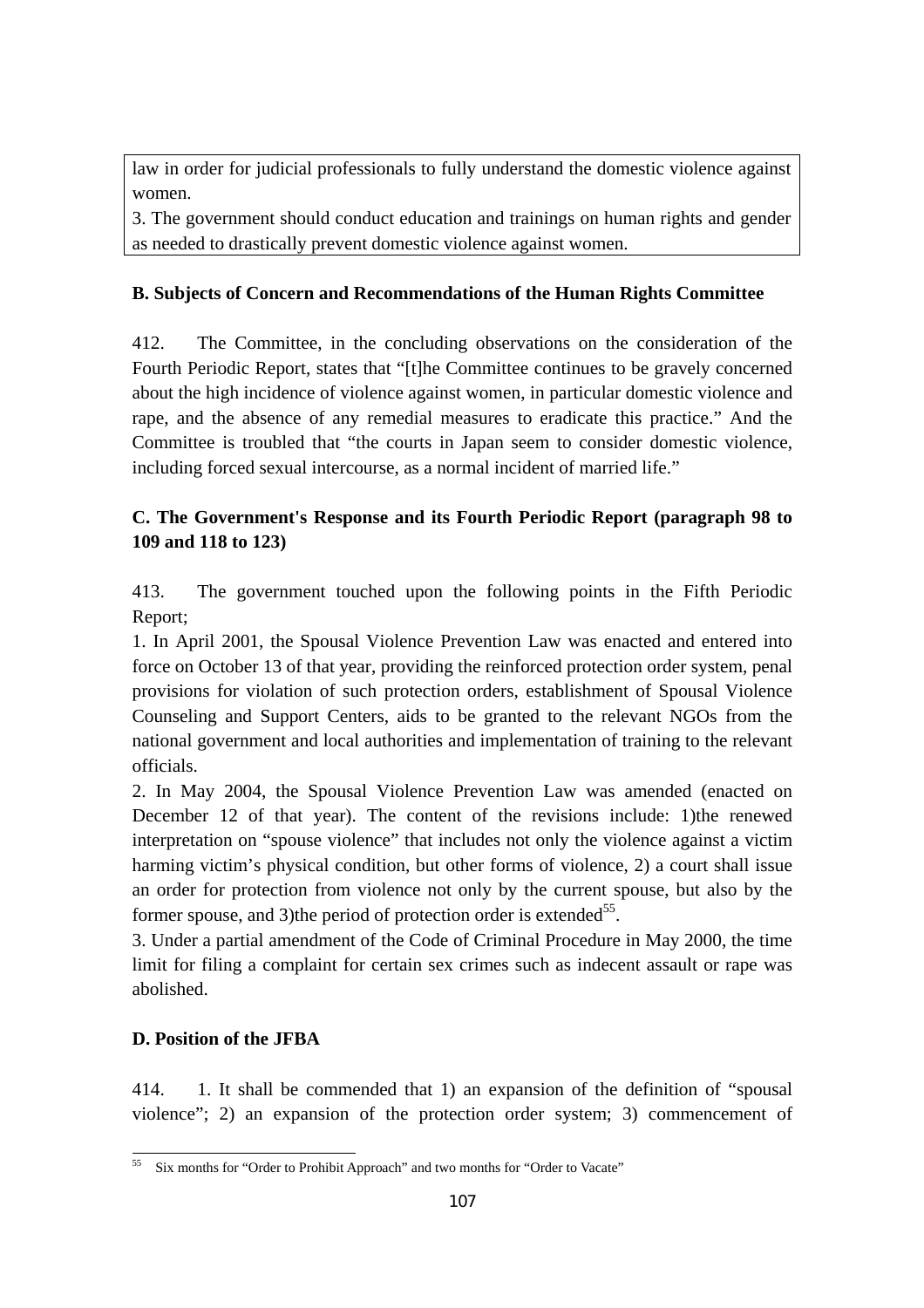operation of Spousal Violence Counseling and Support Centers in municipalities; 4) clarification of support to enable the independence of victims; 5) support from police commissioners, 6) appropriate and prompt handling of complaints; and 7) measures for foreign nationals and people with disabilities, 8) abolishment of the time limit for filing a complaint for certain sex crimes such as indecent assault or rape.

415. 2. However, considering the following points, the governmental measures against prevention of spousal violence and self-support for victims are far from sufficient until the new Spousal Violence Prevention Law was enacted on Jan. 11, 2008. 1) the issuance of an order for protection is limited to cases where the spousal violence harms victim's physical condition<sup>56</sup>.

2) the conducts prohibited by "Order to Prohibit Approach" are limited to "pursuing a victim in victim's residence or other places, or wandering around victim's residence, place of work, or other places to which the victim are normally located ", not including recurrent and continuing harassing behavior using telephone, fax or email,

3) conventional Women's Consulting Centers are actually performing the functions of Spousal Violence Counseling and Support Centers. However, it has been pointed out that in respect to the number of staff and the facility setting is insufficient to respond to the need of victims of spouse violence, and furthermore, the government is requesting the Centers to provide the protection of victims of human trafficking in accordance with "Action Plan against Human Trafficking" on December 7, 2004. The Centers are expected to assume heavy burden by playing roles beyond their capacities, and

4) the term that a victim can stay in the Centers is limited to approximately two weeks in principle (four weeks at maximum even when extension is permitted).

416. 3. Use of violence and/or threat that makes the victim unable to resist or refuse is still one of the requirements for a rape to be established as a crime case based on the precedents. It is grave infringement of women's rights of decision making on sexual matter that in the civil lawsuits for the compensation for the damage from rape, there are many judges who tend to make a decision on whether the sexual intercourse in question is an illegal conduct depending on whether any violence or treat was used instead of whether the victim gave a consent or not. Therefore, even from the view point that a rape should be simply defined as forced sexual intercourse against woman's will", this is an important problem.

417. 4. The government should take the following measures:

(1) The government should conduct a research to clarify the actual operation status of the Spousal Violence Prevention Law and conduct necessary amendment of the law to root out domestic violence.

 $\overline{a}$ <sup>56</sup> Article 10 of the Spousal Violence Prevention Law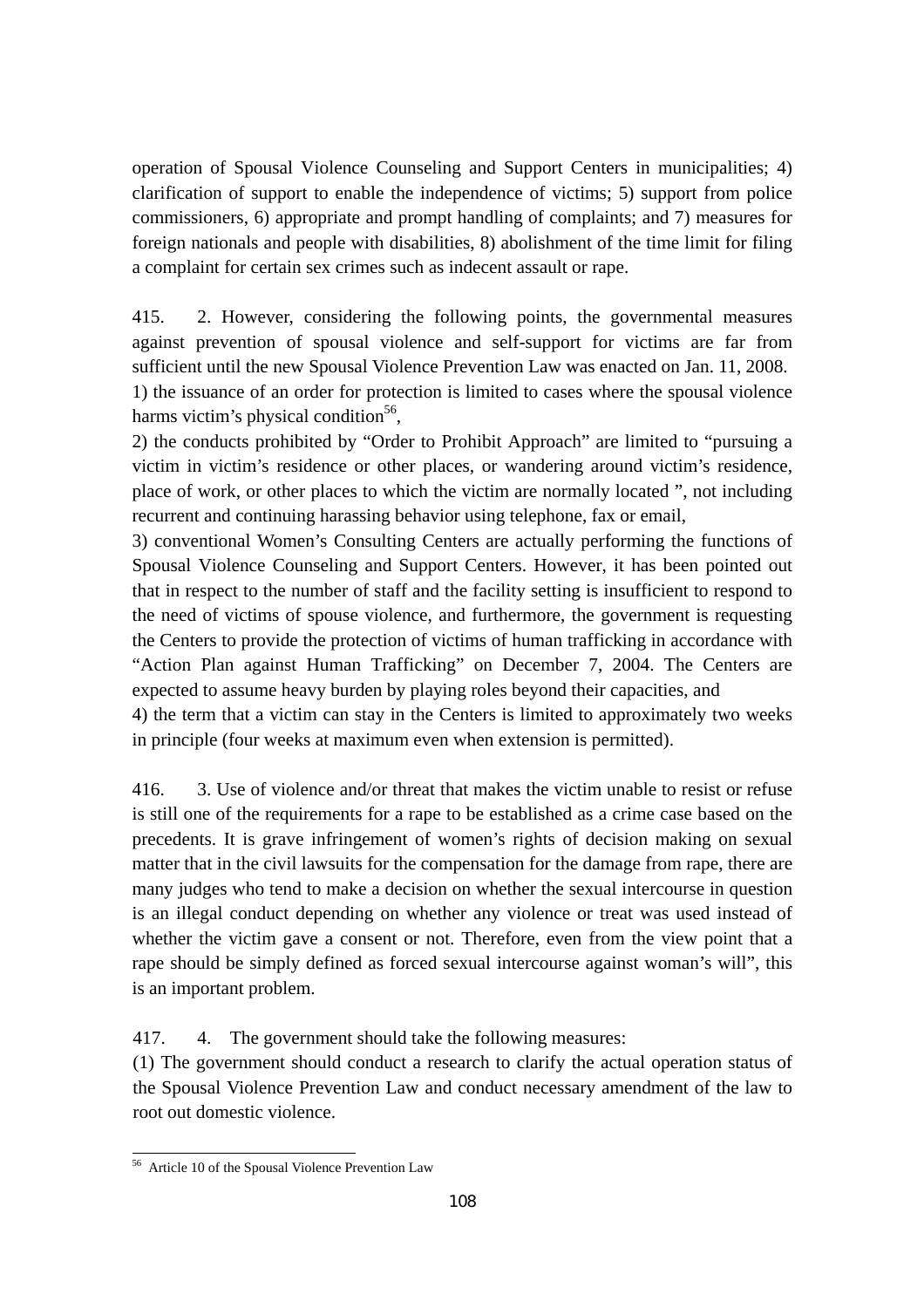(2) The government should provide effective human rights and gender education for all judicial professionals including judges to thoroughly aware and understand that since rape is grave infringement of women's rights of decision making on sexual matters, rape should be simply defined as "forced sexual intercourse against woman's will" and also that forced sexual intercourse against woman's (wife's) will is unacceptable even within marriage.

418. According to the Fifth Periodic Report, the Ministry of Justice is implementing lectures and talks with emphasis on the significance of the Spousal Violence Prevention Law in all forms of training for public prosecutors and other officers and with regard to the courts, the government of Japan understands that the courts provide judges and other officers with training which includes lectures and other talks on such issues as the significance of the Spousal Violence Prevention  $Law<sup>57</sup>$ . However, unless the training deals with the limitation of the current law and shows the ideal state of future amendment, their efforts are still insufficient.

419. (3) In addition to the current after-the-fact measures including the above (1) and (2), the government should conduct human rights and gender training as needed to drastically prevent domestic violence.

420. <Note> Afterwards, the Spousal Violence Prevention Law was revised again and the new Law was enacted on Jan. 11, 2008. In the new Law, it has become to be possible to issue an order for protection to cases where the spousal violence dose not harm victim's physical condition for the present but the spouse had threatened victim's life or physical condition. Now it has become possible to prohibit not only pursuing a victim and children accompanied by a victim but also pursuing victim's relatives etc. ,and it has also become possible to prohibit recurrent and continuing harassing behavior using telephone, fax or email etc..

# **Section 4: Sexual Harassment**

# **A. Conclusions and Recommendations**

421.

1. The government should enact the provisions to prohibit sexual harassment by explicitly making it a crime.

2. In order to provide prompt and appropriate redress to the victims of sexual harassment, the government should clarify a relief organization for the victims.

3. The government immediately implements the measures to prevent sexual

 $\overline{a}$ 57 Paragraph 106 and 107 in the Fifth Periodic Report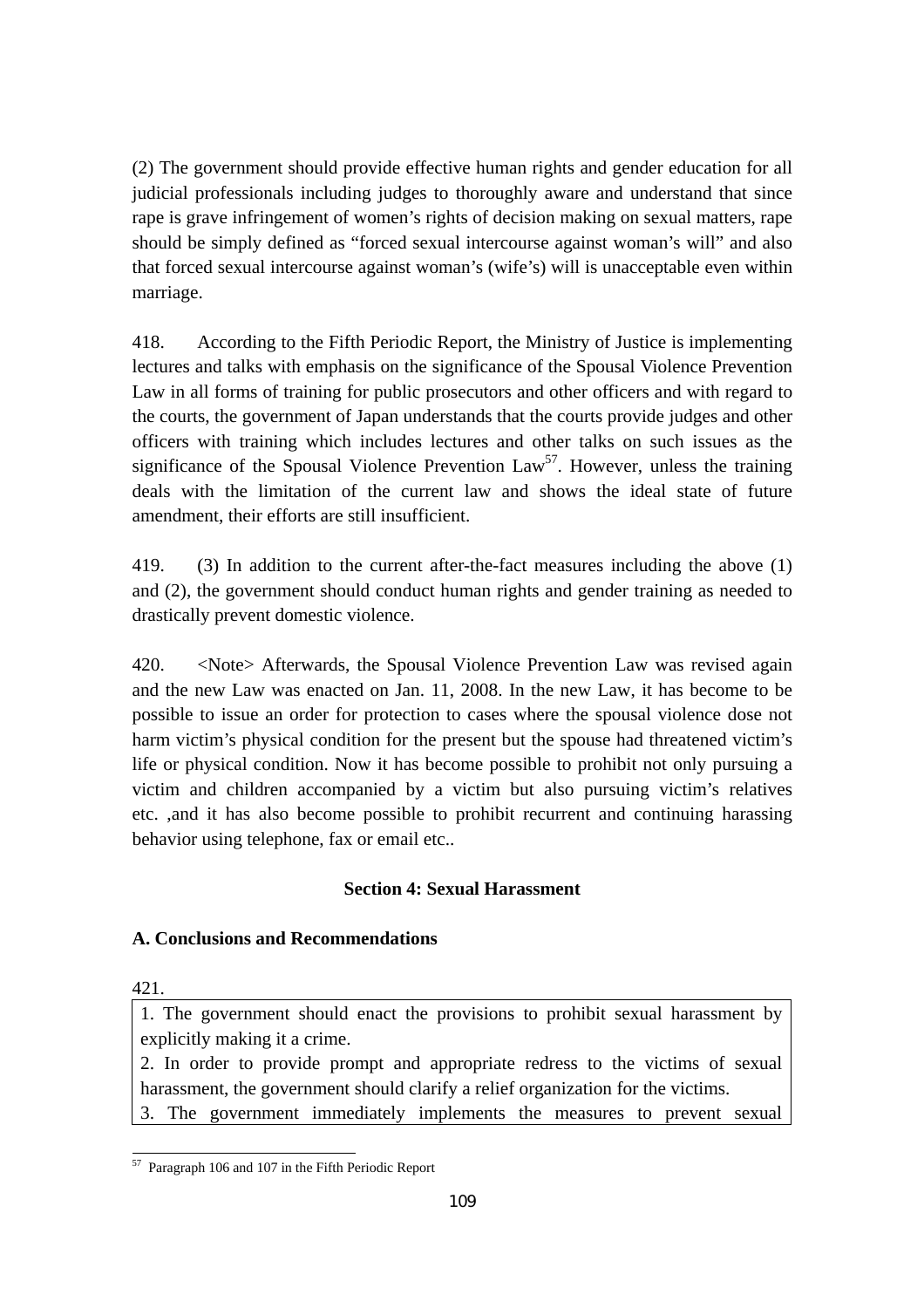harassment in the field of education such as universities.

### **B. Subjects of Concern and Recommendations of the Human Rights Committee**

422. In the concluding observations on the Fourth Periodic Report, the Committee expresses its concern about "allegations of violence and sexual harassment of persons detained pending immigration procedures, including harsh conditions of detention, the use of handcuffs and detention in isolation rooms." The Committee recommends that "the State party review the conditions of detention and, if necessary, take measures to bring the situation into compliance with articles 7 and 9 of the Covenant.

# **C. The Government's Response and its Fourth Periodic Report (paragraph 118 and 120)**

423. The Fifth Periodic Report states that "The tendency to view the roles of men and women as being fixed is still deeply entrenched in society and this is a factor leading to various kinds of gender-based discrimination in the home and workplace. In addition,, violence by husbands or partners and sexual harassment are also major problems with respect to women's rights"(paragraph 118), and that "The human rights organs under the Ministry of Justice have been aiming to remedy and prevent harm from human rights infringements with respect to a range of human rights issues faced by women, such as violence by husbands and partners, sexual harassment in the workplace and other places and acts of stalking, through human rights counseling and investigation and resolution of human rights infringement cases" (paragraph 120).

### **D. Position of the JFBA**

424. 1. Despite the statement made in the Fifth Periodic Report as seen in the foregoing paragraph, the JFBA has little knowledge about any fact that the government of Japan has implemented any effective remedy or prevention from sexual harassment cases, through human rights counseling and investigation and resolution of human rights infringement cases.

425. 2. The "Basic Measures pertaining to Violence against Women" mentions the issues of sexual harassment. However, when it comes to sexual harassment in workplace, not only an aspect of violence against women, but also an aspect of infringement of basic working rights of women shall be taken into consideration. In that sense, the government's measures have not been sufficient.

426. 3. The Forth and the Fifth Periodic Reports state that penal provisions for sexual violence against women as mentioned above have been appropriately enforced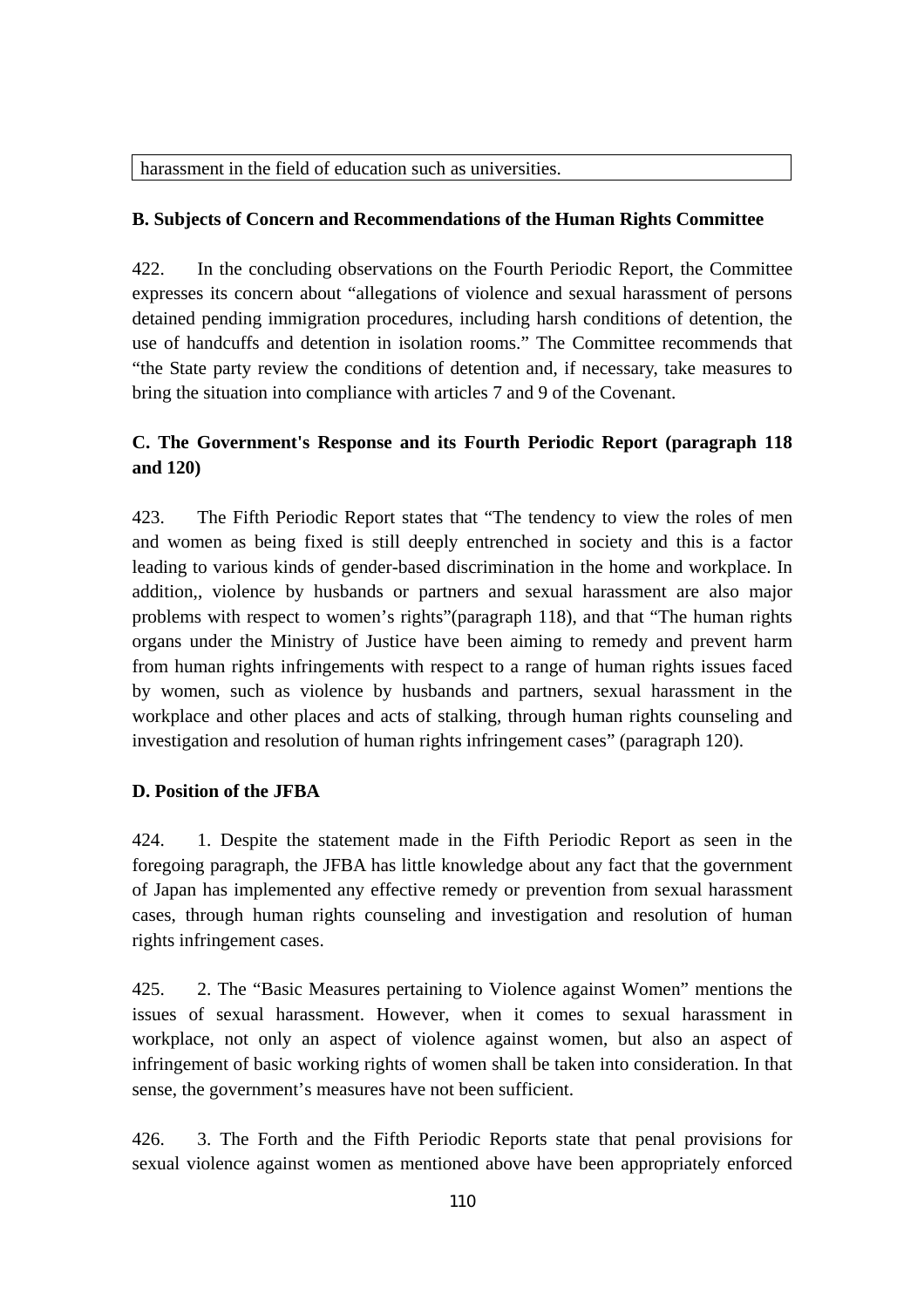and the police are consulted on sexual harassment through their counselor for sexual crime, etc. to respond to the victim's needs. The reports go on to state that as for sexual harassment in educational organizations, universities and private organizations have been undertaking measures to tackle these issues. However, with regard to sexual harassment in workplace, the reports simply mention that under the Securing, Etc. of Equal Opportunity and Treatment between Men and Women in Employment , it is an obligation for those in charge of employment management to give consideration to the prevention of sexual harassment in the workplace.

427. While there are serious damages made by sexual harassment, the most of cases do not become apparent, and the state has been allowing sexual harassment spread in every arena in the society including workplaces and field of education. Since sexual harassment takes place based on the gender inequality and the disparity in power relationship between men and women, a program to eliminate those shall be needed. The nation-wide Research on the actual situation of sexual harassment in the field of education shall be conducted, and the national government as well as local authorities shall provide guidance to each educational institution to take measures against sexual harassment by furnishing themselves with the complaint window and giving training to the teachers and staff. While making further progress in improving education content from a view point of gender free.

428. In workplaces, the new Law on Securing, Etc. of Equal Opportunity and Treatment between Men and Women in Employment enacted in April, 2007 strengthens the employers' obligation to give considerations to prevent sexual harassment up)to "obligation to take proper measures" and established assistance systems to settle a dispute ( for example, mediation according to the New Law) and the names of companies which violated the New Law are to be opened. However, furthermore, clear prohibition provisions, establishment of remedy organization to provide relief to the victims in prompt and appropriate manners and development of necessary institutions shall be required.

# **Section 5: Forced Sterilization**

### **A. Conclusions and Recommendations**

429.

1. With regard to forced sterilization of women with disabilities such as patients of Hansen's disease, the government of Japan should clarify the concrete plan to implement the comprehensive investigation and the compensation for such women. 2. In order to prevent the recurrence of such damage in the future, the government should conduct human rights as well as gender education as needed to respect women's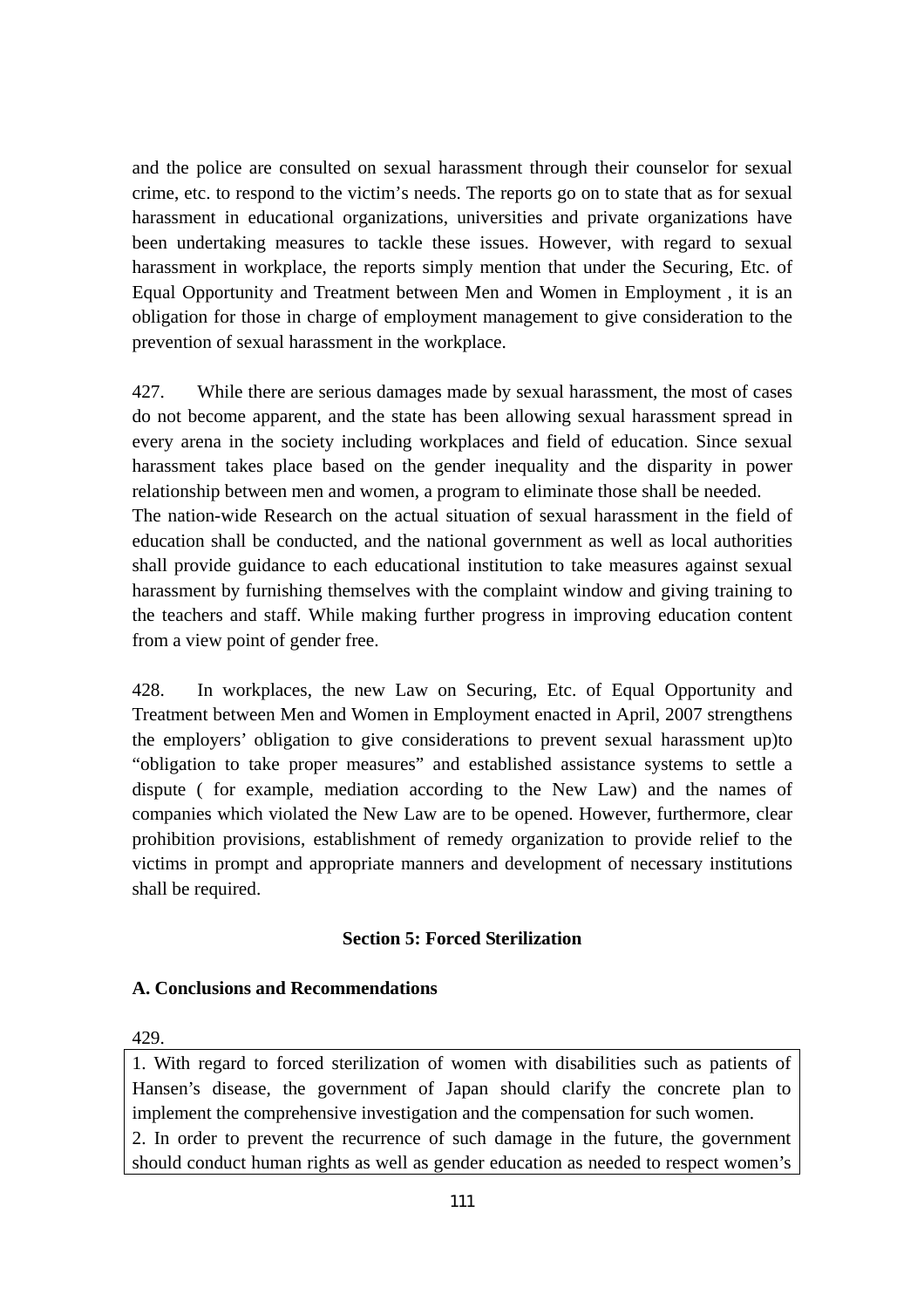rights of decision making on sexual matters including reproductive rights.

# **B. Subjects of Concern and Recommendations of the Human Rights Committee**

430. The Committee states in the concluding observations on the Fourth Periodic Report that "while acknowledging the abolition of forced sterilization of disabled women, regrets that the law has not provided for a right of compensation to persons who were subjected to forced sterilization", and recommends that "the necessary legal steps be taken."

# **C. The Government's Response and its Fourth Periodic Report**

431. 1. While the government plans to compensate for forced isolation regardless of whether the person is plaintiff of the lawsuit or not, it has not even conducted a research on the actual situation, let alone compensation with regard to forced sterilization.

2. Although the case of forced sterilization happened to become apparent as a part of human rights infringement of patients of Hansen's disease, in Japan, conventionally there has been insufficient awareness that forced sterilization against women's will is grave infringement of reproductive rights that is essential part of women's rights of decision making on sexual matters, regardless of whether a woman has disability or not. 3. Nothing is mentioned in the Fifth Periodic Report in respect to forced sterilization of disabled women.

# **D. Position of the JFBA**

432. 1. The government of Japan should immediately clarify the concrete plan to implement the comprehensive investigation and the compensation for disabled women including patients of Hansen's disease who were subject to forced sterilization in the past.

433. 2. In order to prevent the recurrence of such damage in the future, the government should conduct human rights as well as gender education as needed to respect women's rights of decision making on sexual matters including reproductive rights $58$ .

 $\overline{a}$ <sup>58</sup> Refer to chapter 2, section 11 "Hansen's Disease Problems" for further detail views of the JFBA.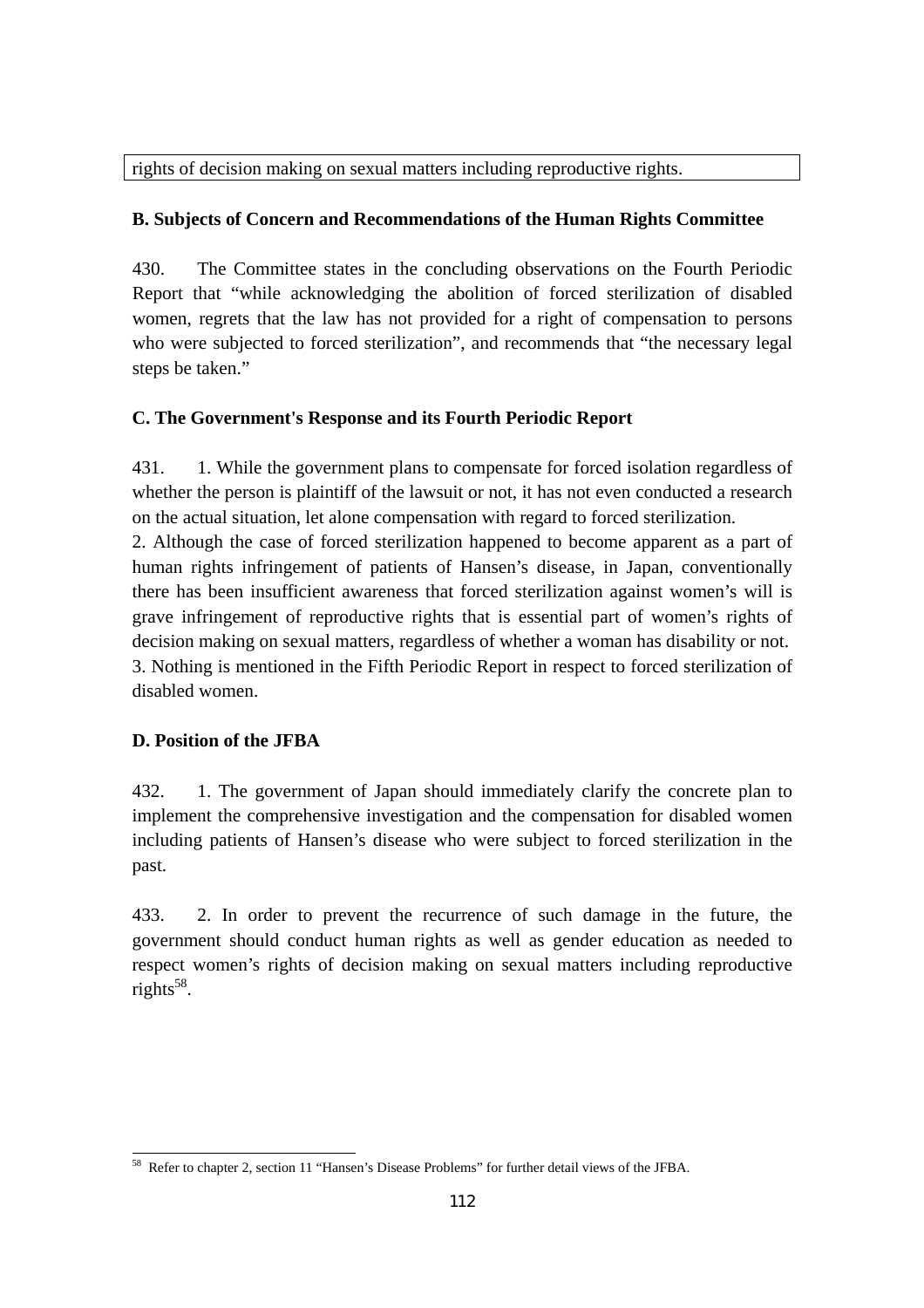# **Chapter 4: The Rights of Children Section 1: Discrimination against Children Born Out of Wedlock**

# **A. Conclusions and Recommendations**

434.

The government should take measures to immediately eliminate any form of discrimination against children born out of wedlock in acquiring nationality, the family register, and share in succession by legislative measures.

# **B. Subjects of Concern and Recommendations of the Human Rights Committee**

435. 1. The comments of the Committee at the concluding observation of the Fourth Periodic Report of the Japanese Government expressed their continuing concern about discrimination against children born out of wedlock. The Committee was concerned, in particular, about discrimination including those with regard to nationality, family registers and inheritance rights and reconfirmed its position that every child has the right to equal protection to be consistent with article 26 of the Covenant. The Committee recommended that the Japanese Government take necessary measures to amend its legislation including article 900 (4) of the Civil Code (paragraph 12).

436. 2. The Committee on the Rights of the Child recommended, in the concluding observations of the consideration of the report submitted by the Japanese government (adopted in January, 2004), that the government amend its legislation in order to eliminate any discrimination against children born out of wedlock, in particular, with regard to inheritance and citizenship rights and birth registration, as well as discriminatory terminology such as "illegitimate" from legislation and regulation (paragraph 25).

437. 3. The Committee on the Elimination of Discrimination against Women, in the concluding observation (adopted in July, 2003) of the consideration on the Fourth and the Fifth Periodic Reports of the Japanese Government, expressed its concern that, "discrimination in law and administrative practice against children born out of wedlock with regard to registration and inheritance rights and the resulting considerable impact on women." The Committee went on to request, "the State party to repeal discriminatory legal provisions that still exist in the Civil Code and to bring legislation and administrative practice into line with the Convention (Paragraph 371 and 372).

# **C. The Government's Response and its Fifth Periodic Report**

438. 1. In the Fifth Periodic Report, the Japanese government stated that, "with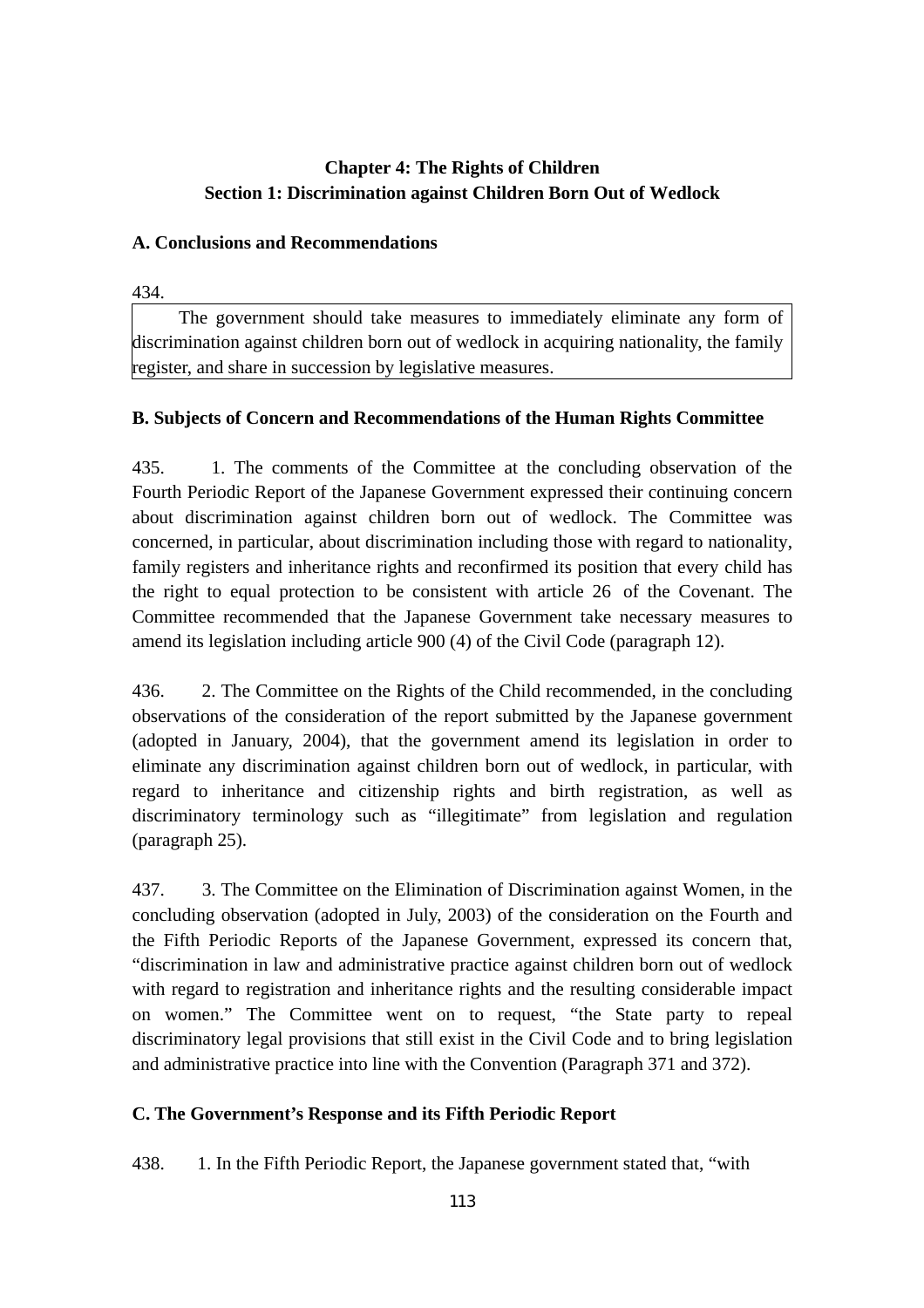respect to the acquisition of nationality by birth, the Nationality Law of Japan provides that a child shall acquire Japanese nationality if, at the time of his/her birth, the father or the mother is a Japanese national (The Nationality Law, Article 2, Item 1)." The government went on to add, "…as long as the parent-child relationship is recognized under the law, a child can acquire Japanese nationality regardless of whether he/she is legitimate or not, and therefore there is no discrimination." (paragraph 336)

439. However, as the provision of The Nationality Law stipulates that the parent-child relationship is recognized under the law at the time of his/her birth, and does not find the retroactive effect of acknowledgement to children born out of wedlock, with respect to a child born to a Japanese father and a foreign mother who are not married, the child can acquire Japanese nationality only if his/her father submits to authorities an acknowledgement of paternity before the child's birth.

440. The Supreme Court understands the above as the premise, but it approved Japanese nationality for a child when there was a particular reason why the father could submit the acknowledgement after birth in Judgments of October 17, 1997 and of June 12, 2003. Although Japanese nationality was approved for children in these cases but they are extremely exceptional cases.

441. 2. Concerning the difference in how children born in wedlock and children born out of wedlock are recorded in the family register, the report stated that, "... the difference in the family register reflects the distinction provided in the Civil Code for the purpose of recording and authenticating family lineages. Therefore, it cannot be claimed that it is unreasonable discrimination." However, it added that, "....concerning the way to record the parent-child relationship in the family register, the Tokyo District Court indicated in a decision that distinguishing between children born in or out of wedlock in the family register with regard to their relationship with their parents would infringe the right to privacy." The government also reported that, "…considering this decision and the demands from the public to reform the method to record the parent-child relationship, Regulations for Enforcement of the Family Registration Law were partially amended under which the relationship of children born out of wedlock to their parents will be recorded in the family register in the same way as children born in wedlock." Concerning existent entries in the family register, it is reported that, "the parties concerned may now apply to have them modified." (paragraph 359)

442. 3. Concerning the provision of Japan's Civil Code (Article 900, Item 4, proviso) which stipulates that the statutory share in succession of a child born out of wedlock shall be one-half of that of a child born in wedlock, the report of the Japanese government stated that the provision is "reasonable" with the objective of protecting families comprised of a married husband and wife and their children. However, the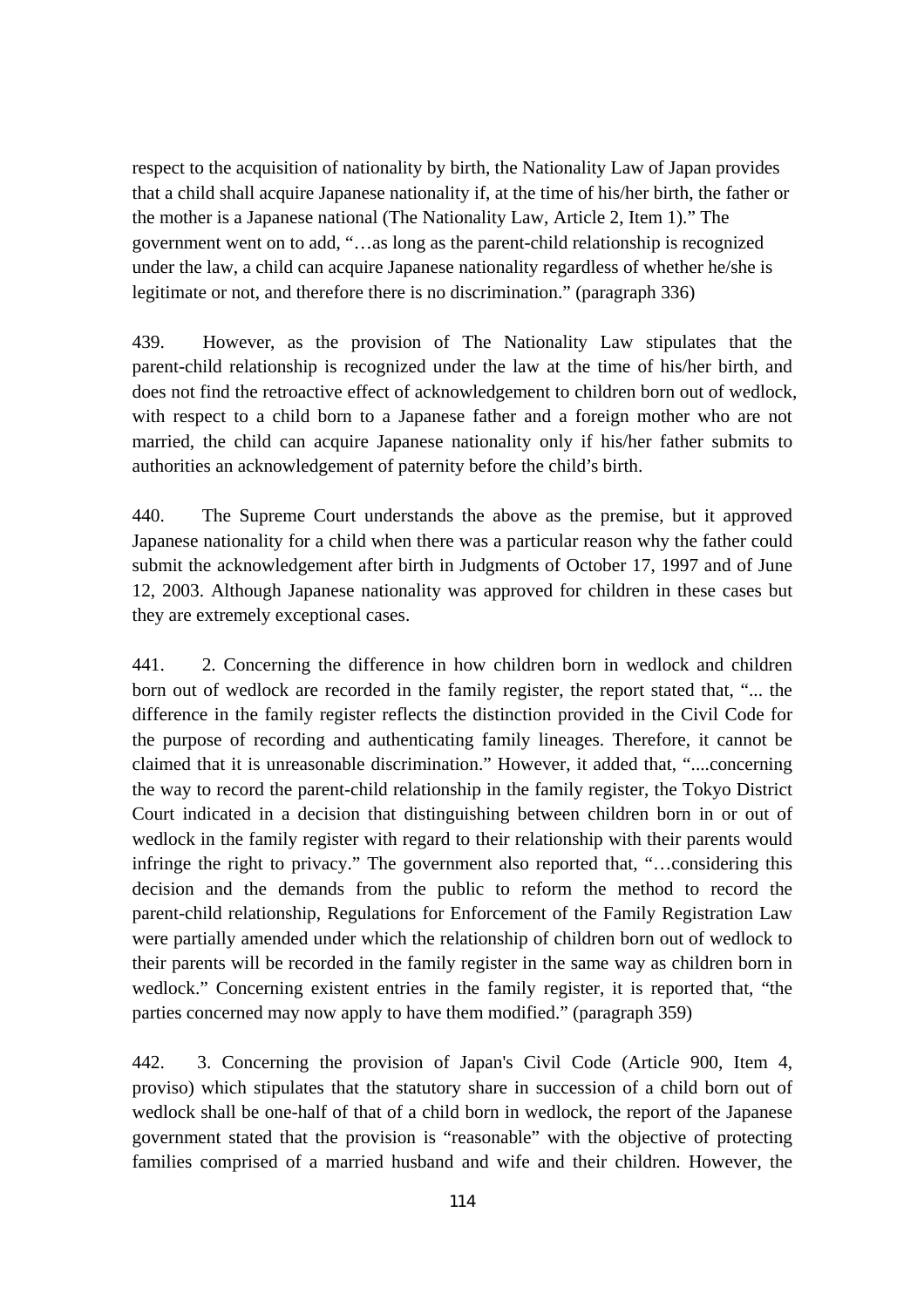report also recognized the need to "…undertake a review of the system in accordance with changing social circumstances affecting inheritance."

443. With respect to this provision, the Japanese Supreme Court decided on that the provision is not in violation of Article 14 paragraph 1 of the Constitution in decisions handed down on July 5, 1995 at the Grand Bench (en banc) as well as at the Petty Benches (March 28 and 31, 2003, and October 14, 2004). However, five justices out of fifteen at the Grand Bench and two justices out of five at the Party Benches dissented from the majority opinion stating that the provision is against Article 14 paragraph 1 of the Constitution. Moreover, in the decisions handed down in each Petty Bench on March 31, 2003 and October 14, 2004, while agreeing with the majority on the ground that the unconstitutional judgment would greatly compromise the legal stability, one justice cited in the concurring opinion that it is strongly expected that the legislative body would amend the provisions immediately. These dissenting opinions and concurring opinions carry quotations from the provisions in the articles in the Covenant as well as the concluding observation by the Committee.

444. In 1996, after the court decision in the foregoing paragraph is given, the Legislative Council of Ministry of Justice, an advisory body to the Minister of Justice submitted to the Minister the draft of bill to amend the Civil Code that prescribes that the inheritance of a child born out of wedlock shall be equal to that of a legitimate child. The Ministry of Justice has not submitted the draft bill. In 1998, the draft bill to amend the Civil Code was submitted by a Diet member, but it did not pass the Diet.

# **D. Position of the JFBA**

445. 1. Even though the acquisition of nationality is premised on the provisions of the Nationality Law reported by the government of Japan as mentioned in C1, the practices for the acquisition of Japanese nationality is quite different depending on whether the child is legitimate or not. There is no reasonable ground why a child born out of wedlock should be treated differently from a legitimate child. Such practices should therefore be corrected immediately.

446. 2. The rule mentioned in C2 was amended with regard to the family registration that clearly showed whether the child is born out of wedlock or within wedlock. However, the Family Registration Law prescribes that the birth registration form shall indicate "whether the child is legitimate or not" (the Family Registration Law, Article 49, Paragraph 2, Item 1) and there is a check box to indicate whether the child is legitimate or not on the birth registration form to be in accordance with the Ordinance for Enforcement of the Family Registration Law.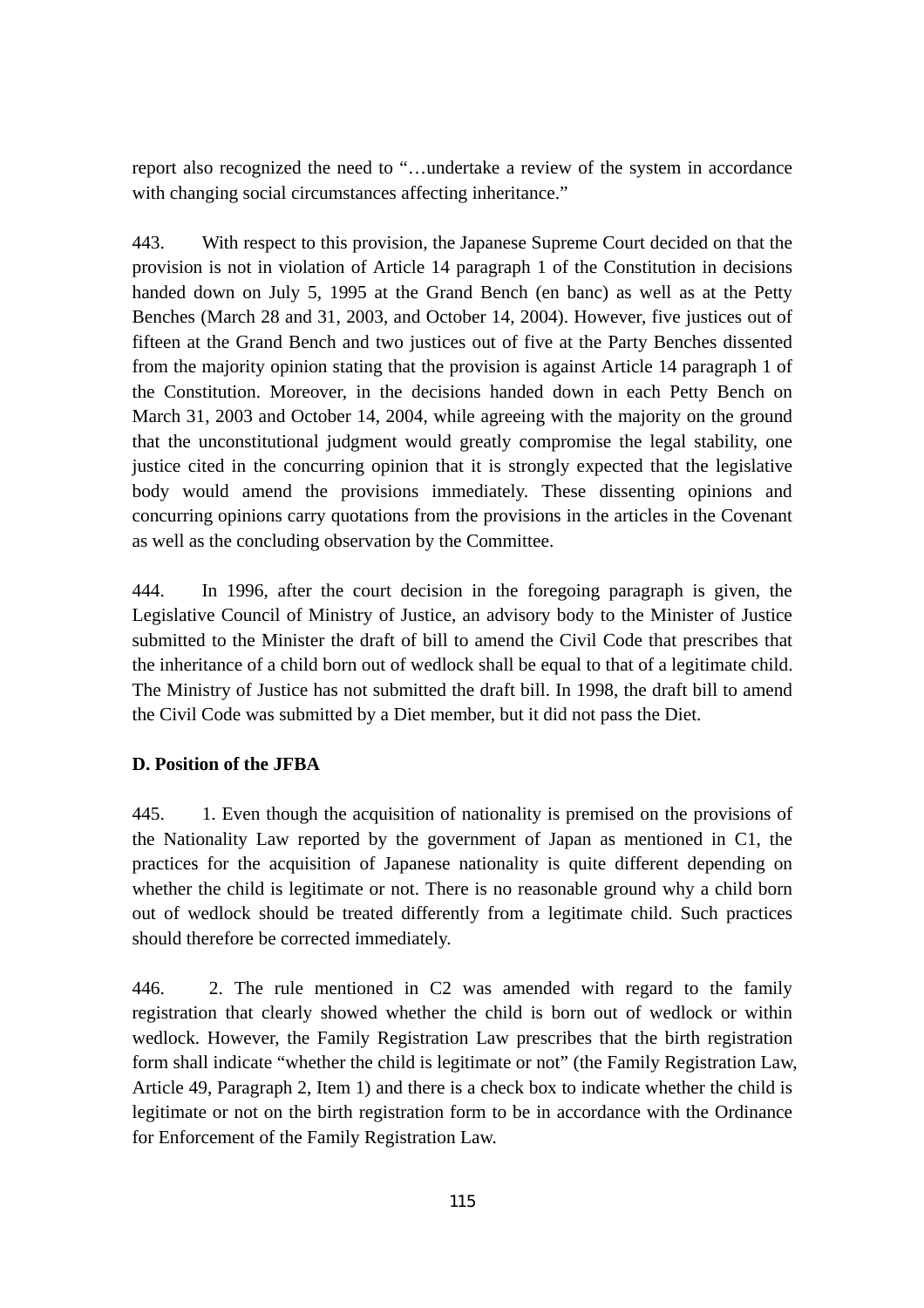447. As a result, it is possible that the situation may be arisen, in which the birth registration form of a child born out of wedlock will not be submitted on the ground that the parents feel uncomfortable to make such a discriminatory indication on the "illegitimate" child. In such cases, the family register for the child will not be created.

448. 3. There is no reasonable ground for Article 900 paragraph 4 of the Civil Code that prescribes that the inheritance of a child born out of wedlock shall be one half of that of a legitimate child. The provision should therefore be abolished immediately.

449. 4. There are various reasons why the child's parents are not married at the time of his/her birth, but in any sense, it is not the child's fault and there is absolutely no reasonable ground why the child should be discriminated only because he/she is born out of wedlock. It is obvious that such a discriminatory legal system violates the Covenant as well as the Constitution and leads to the discrimination against the children born out of wedlock in the society. The provision should therefore fully corrected immediately.

# **Section 2: Juvenile Justice (Article 9, 10, and 14 of the Covenant)**

# **A. Conclusions and Recommendations**

450.

1. The Government should amend the minimum age for criminal responsibility to 16 years, as the current 14 years is too low.

2. The period of protective measure can be extended to maximum eight weeks, which is too long. Therefore, the Government should amend it to maximum four weeks.

3. The system of involving prosecutors in the process is structured so that the fact-finding will be conducted in a procedure that is more unfavourable for the juvenile than the procedure for adults, and the Government should, therefore, abolish it. If the prosecutor's presence would be admitted, it should be done after the procedures for the protection of the rights of the juvenile are put in place, such as introducing the hearsay principle, and ensuring the right to cross-examine witnesses.

4. The current system of state-appointed defense counsel is limited to very few cases, and is insufficient. The Government should swiftly implement a system of state-appointed defense counsels at the general expense of the state.

5. The Government should adopt explicit legal provisions, which stipulate the right to silence and the right to examine witnesses of juveniles.

6. To release a juvenile from the procedures immediately, after having received a decision to discharge for being found not delinquent, the Government should recognize the Family Court's decision's effect of double jeopardy.

7. The Government should immediately implement measures in the investigation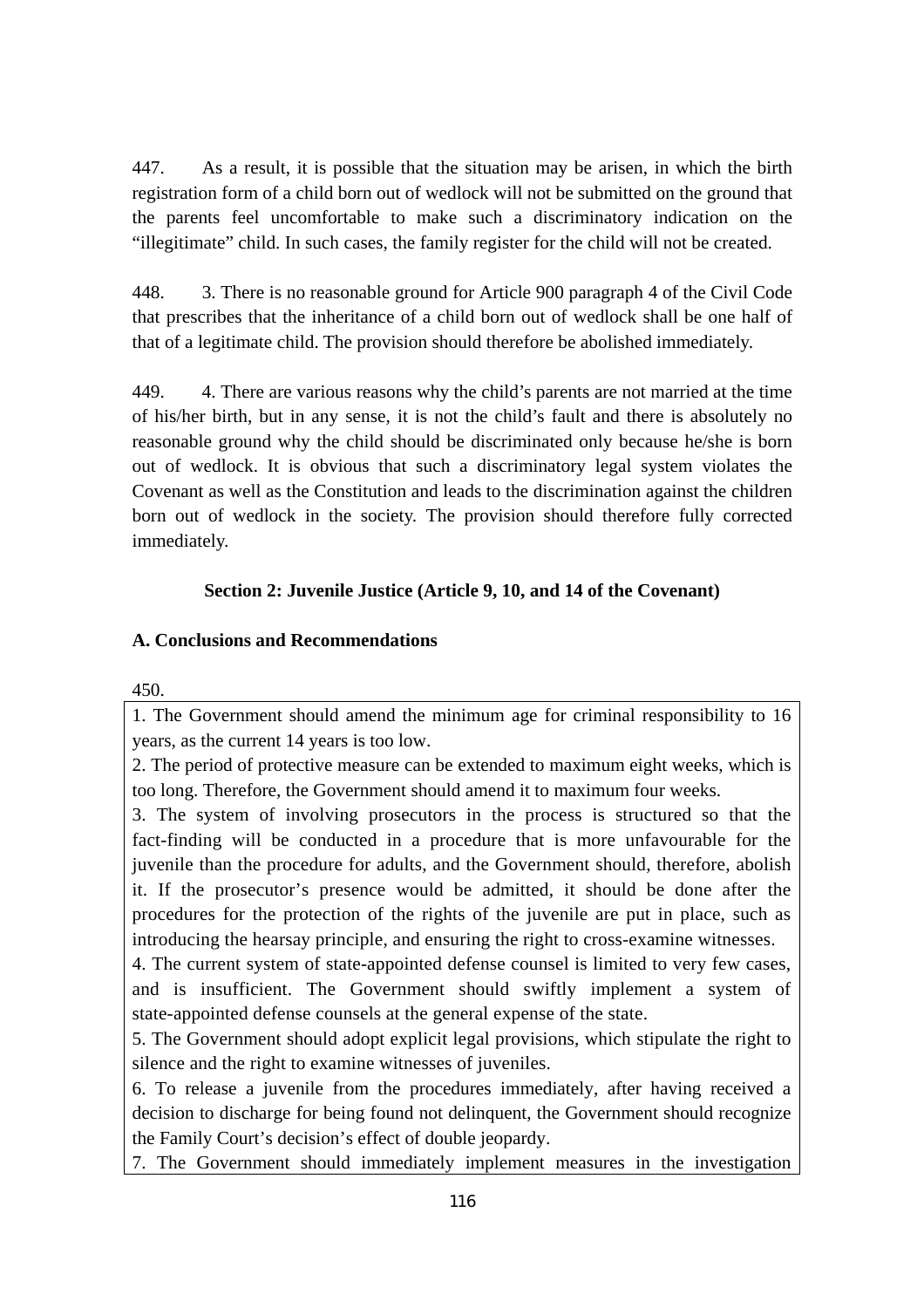procedures of juvenile cases, to make the investigations more transparent, such as with video or audio recording of the examinations, even if earlier than such measures are introduced in the procedures for adults.

8. The Government should revise the current practice, in which arrest, detention and protective measure in Juvenile Assessment Centers are unnecessarily and too easily imposed, as well as the broad practice, in which periods of detention and protective measure are extended.

9. Regarding separation of adults and juveniles, Article 10 provides for separation of accused juveniles and adults in paragraph 2 (b) and of juvenile offenders and adults in paragraph 3. There are similar provisions under Article 37 (c) in the Convention on the Rights of the Child. The Government should immediately reconsider its position of having ratified the Convention with a reservation attached to this paragraph, and should withdraw its reservation.

10. The Government should establish an independent monitoring and complaint mechanism on the treatment in Juvenile Training Schools.

## **B. Subjects of Concern and Recommendations of the Human Rights Committee**

451. Although it is not mentioned in the Concluding Observations of the Committee, the Concluding Observations of the Committee on the Rights of the Child to the consideration on the Second Periodic Report submitted by the Japanese Government indicated the following concerns and recommendations.

452. The paragraph 53 stated that, ".... it is concerned that many of the reforms were not in the spirit of the principles and provisions of the Convention and international standards on juvenile justice, in particular, with regard to the minimum age of criminal responsibility, which was lowered from 16 to 14years, and pre-trial detention, which was increased from four to eight weeks." It went on to state that, "[i]t is concerned that an increasing number of juveniles are tried as adults and sentenced to detention, and that juveniles may be sentenced to life imprisonment." Finally, the Committee is concerned at reports that children exhibiting problematic behavior, such as frequenting places of dubious reputation, tend to be treated as juvenile offenders. Also, in the paragraph 54, the Committee recommended that the Japanese government (a) ensure the full implementation of juvenile justice standards, in particular articles 37,39, and 40 of the Convention, as well as the United Nations Standard Minimum Rules for the Administration of Juvenile Justice (the Beijing Rules) and the United Nations Guidelines for the Prevention of Juvenile Delinquency (the Riyadh Guidelines), in light of the Committee's 1995 day of general discussion on the administration of juvenile justice; (b) amend legislation so as to abolish life imprisonment for juveniles; (c) strengthen and increase the use of alternatives to detention, including pre-trial detention, in order to ensure that deprivation of liberty is used only as a measure of last resort; (d)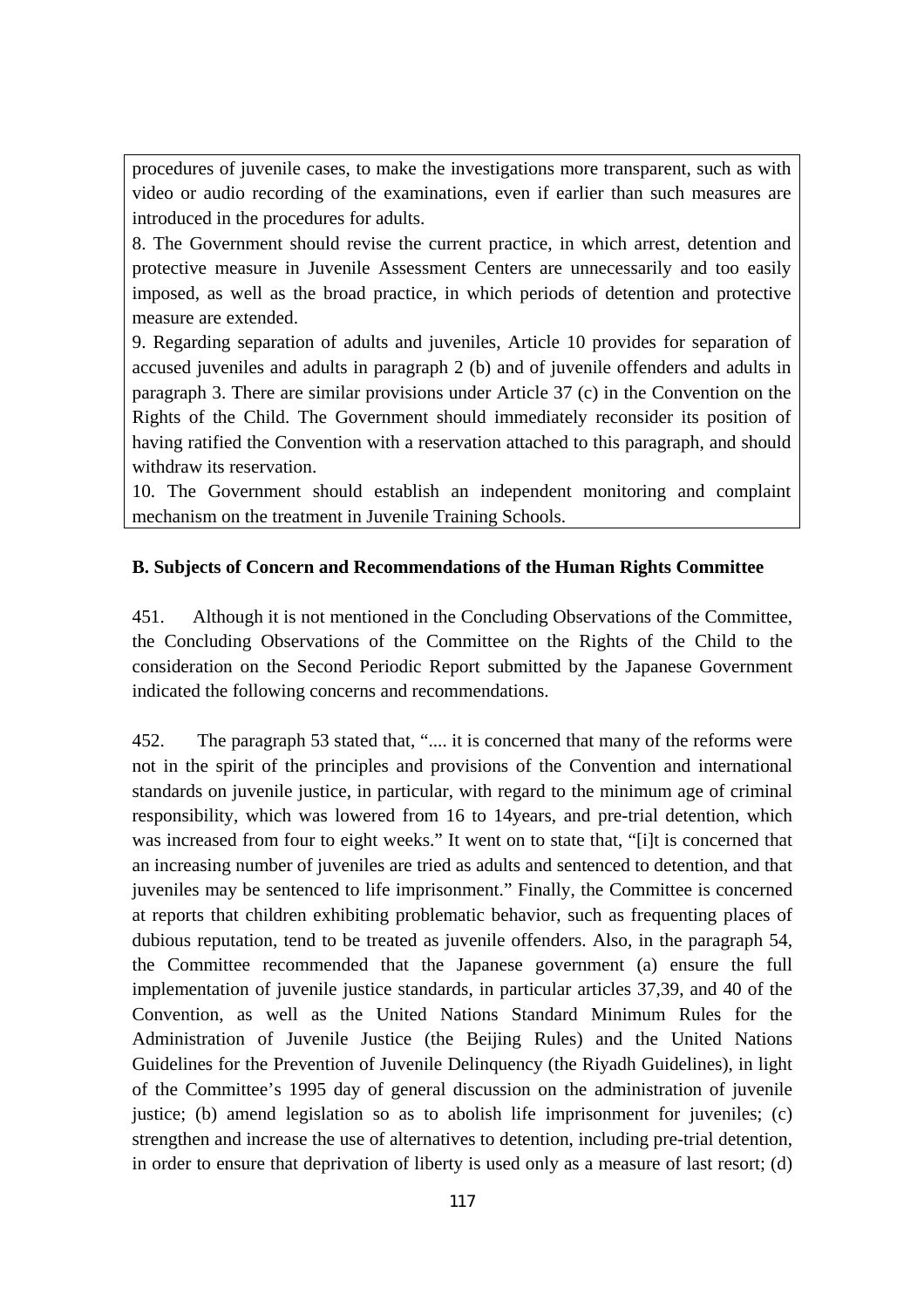review the existing possibility for Family Courts to transfer a case against a child of 16 years or older to a criminal court for adults with a view to abolishing this practice; (e) provide legal assistance to children in conflict with the law throughout the legal proceedings; (f) ensure that children with problematic behavior are not treated as criminals and (g) strengthen rehabilitation and reintegration programs.

### **C. The Government's Response and the Fifth Periodic Report**

453. The Government has not taken any measures in response to the concerns and recommendations raised in the above Concluding Observations of the Committee on the Rights of the Child to the consideration of the Second Periodic Report, other than establishing a system of state-appointed defense counsel for suspects in detention in the criminal procedure that also covers juvenile suspects.

454. The Fifth Periodic Report at paragraph 290 and 291 stated that, "[t]he procedure in juvenile cases is as stated in the part on Article 14.4 of the Second Periodic Report. Japan's Juvenile Law firmly adheres to the basic policy of fostering the sound development of juveniles. In November 2000 the Juvenile Law was partially amended as follows." Further, at paragraph 293, it states, "[i]n order for the family courts to provide appropriate treatment to juveniles, and thereby ensure the trust of the people toward this process, is first of all important that the facts of the case are established fairly. Therefore legislation to make the fact-finding processes fairer was approved. For example, in juvenile protection cases, a panel consisting of three judges may be employed (Court Organization Law, Article 31.4, para. 2). Moreover in certain cases the public prosecutor can participate in the fact-finding process of the family court (Juvenile Law, Article 22.2) and in such case, if the juvenile does not have a defense counsel who is a lawyer, the family court must appoint lawyer as a defense counsel for the juvenile (Juvenile Law, Article 22.3, Para. 1)."

#### **D. Position of the JFBA**

#### 1. Amendment of the Juvenile Law in 2000 and its Problems

455. The Juvenile Law in Japan defines juvenile as a person who is under 20 years of age. All juveniles, who commit a crime, will be referred to the Family Court, and would follow a separate juvenile procedure from the criminal procedures for adults. The purpose of the Juvenile Law is not to punish the juvenile offender, but to protect the juvenile and support his/her growth and development. In order to achieve such purposes, as a general rule, prosecutors are not permitted to be present at juvenile arraignments, the hearsay principal are not applied, and the judge will examine all the records and documents sent from the investigative organizations (police and prosecutors' office)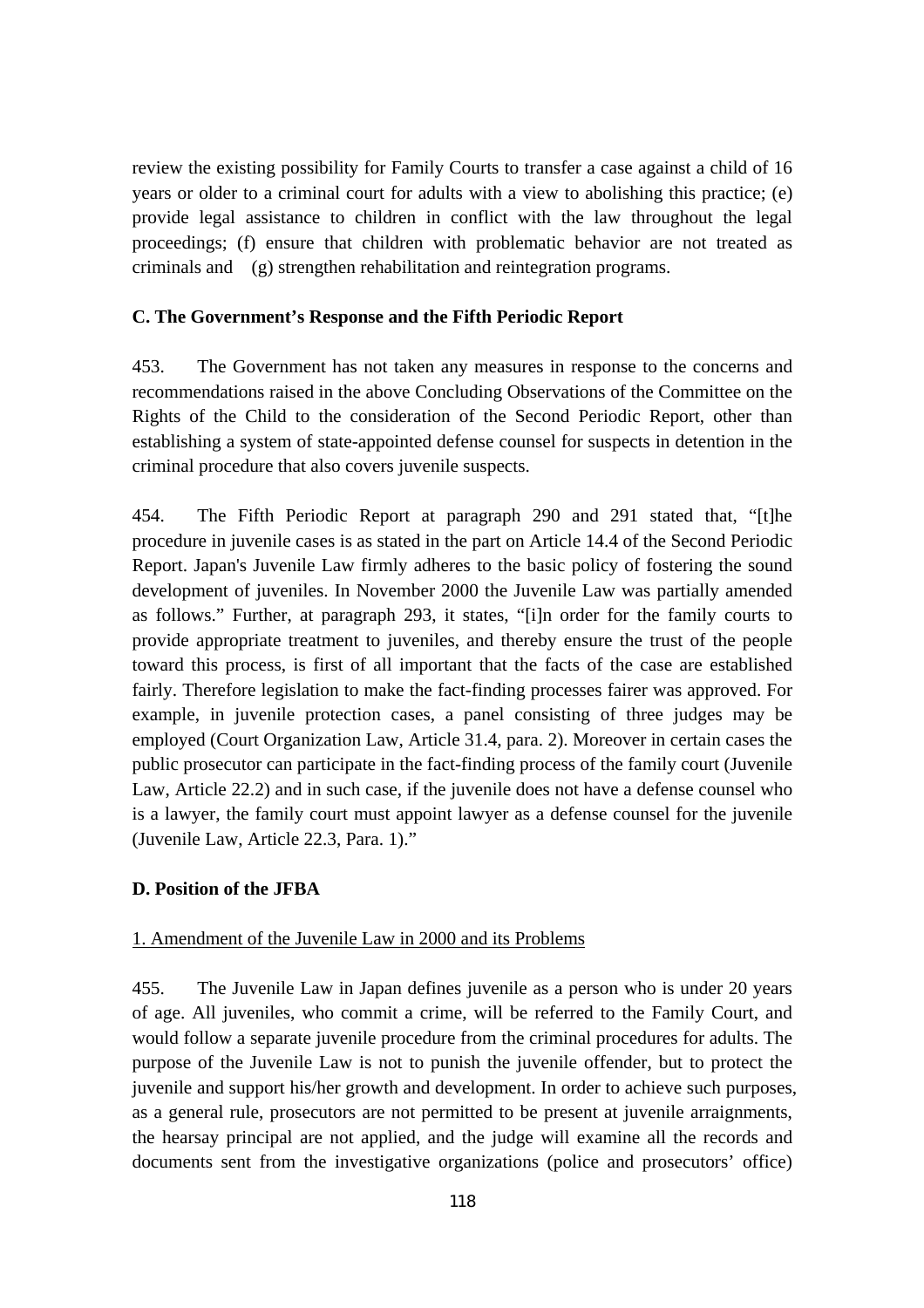before the trial in an *ex officio* hearing structure.

456. Later, the draft Juvenile (Amendment) Law (Government draft), whose major elements included the involvement of prosecutors in the proceedings and the granting of the right to appeal to the prosecutors, was submitted to the Diet in March 1999<sup>59</sup>. Although the discussions on the draft began in the Diet in May 2000, it was dropped after the Diet was dissolved in June of that year. But the three government parties of that time, submitted in September another draft Amendment Law including the lowering of the minimum age of criminal responsibility, this time as a draft initiated by a member of the Diet<sup>60</sup>, and the draft was adopted on November 28 of that year, with an additional provision to review the legislation five years after the enactment of the amended Law. The amended Law went into force on April 1, 2001.

457. The amended Law includes the following provisions; (1) the minimum age of criminal responsibility (age at which the person can be referred to a prosecutor) is lowered from 16 to 14, (2) a juvenile, who was 16 or older at the time of committing a crime which caused the death of the victim, would be referred to the prosecutor as a general rule, (3) the period of protective measure may be extended (specially) for "maximum 8 weeks" instead of the previous "maximum 4 weeks," (4) prosecutors may be involved in the hearings, if it is deemed necessary to establish the facts in cases of crimes, which carries punishments of at least two years of imprisonment (in which case if a privately appointed defense counsel is unavailable, the courts will appoint a defense counsel), (5) a panel of judges on a discretionary basis is introduced, and (6) certain measures will be taken in consideration of the victim (disclosure and copying of records, opportunity of expressing views, notification of results, etc.).

458. The recommendation of the UN Committee on the Rights of the Child indicates the need to review the juvenile justice system in line with the principles and rules in the UN standards. The contents of the above "amendment" must be seen as a regression from the UN standards.

459. The "criminalization" and "stricter punishment" ((1),(2)) go against Article 14 paragraph 4 of the Covenant, which requires that "(I)n the case of juvenile persons, the procedure shall be such as will take account of their age and the desirability of promoting their rehabilitation," or the right of the child to reintegrate in society in Article 40 paragraph 1 of the Convention on the Rights of the Child and emphasized in the Riyadh Guidelines, as well as against the provision for "establishment of laws,

 $\overline{a}$  $59$  The discussions for the amendment began after the courts suggested the need for "appropriate fact-finding" after the "Yamagata Meirin Junior High School Case," in 1993, in which the Family Court and the Appeals Court reached different conclusions.

 $60$  In the background were serious cases, such as the murder of a housewife with a knife by a 17 year old boy, and a bus-jacking case, that attracted the public's attention.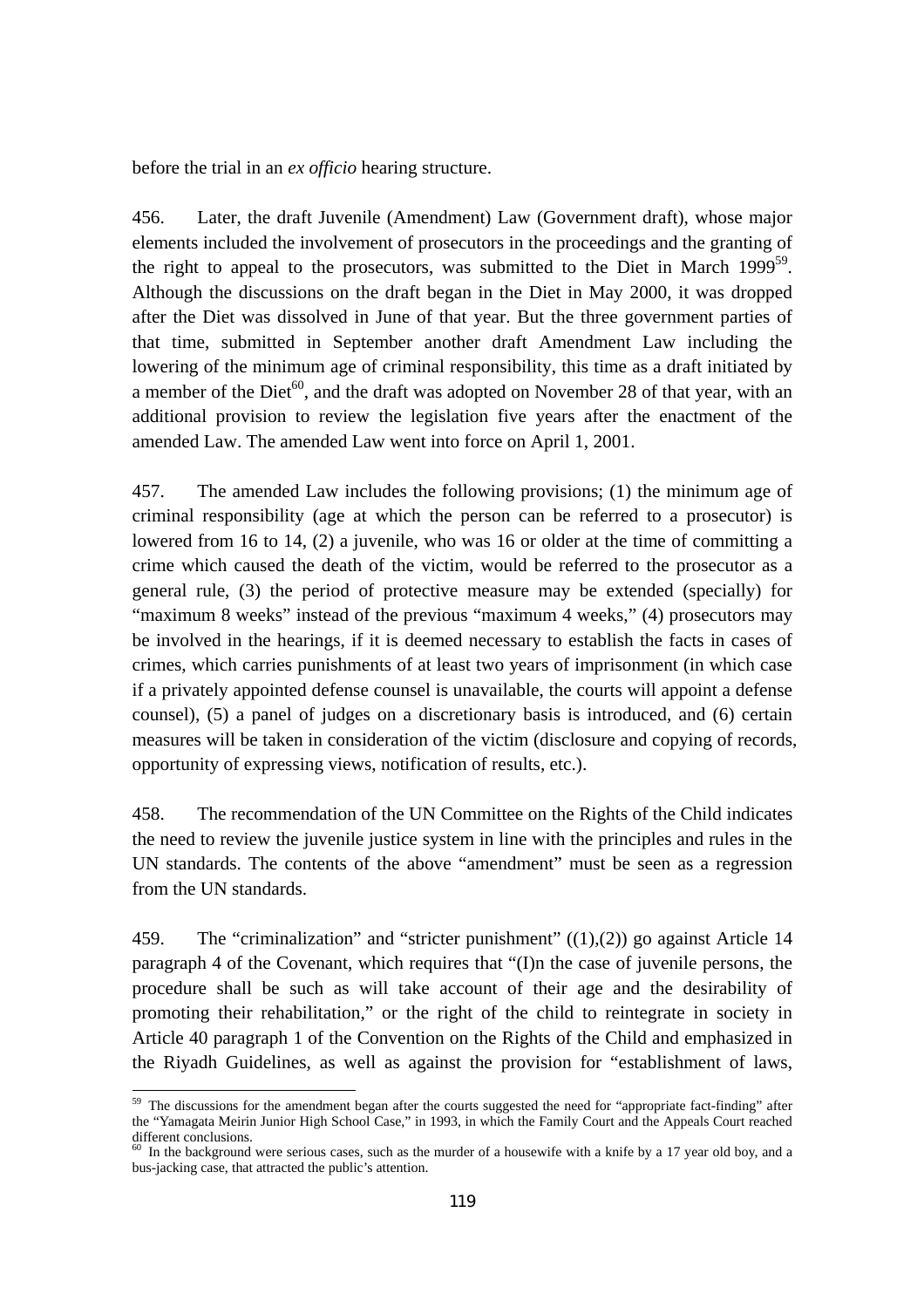procedures…specifically applicable to children," in Article 40 paragraph 3. The extension of the period of protective measure (3) goes against the objectives of the provisions of Article 9 paragraph 3 of the Covenant on the right "to a trial within a reasonable time or to release," to which the General Comment 8 (16) stated that "(P)re-trial detention should be an exception and as short as possible," as well as of Article 10 paragraph 2 (b) "(A)ccused juvenile persons shall be separated from adults and brought as speedily as possible for adjudication." It also does not conform with Article 37 (b) of the Convention on the Rights of the Child, which stipulates that detention "shall be used only as a measure of last resort and for the shortest appropriate period of time." On the involvement of prosecutors (4), since the principle of exclusion of prejudices do not apply to the juvenile justice procedures and the rule on hearsay is excluded, it would lead to a far unfavourable structure for juveniles than that of adults. The court would read all the records from the investigation, launch proceedings with a preconceived idea that there "has been a fact of delinquency," and if the juvenile denies his/her guilt, he/she would be vigorously pursued by the prosecutors. This is not in conformity with Article 14 paragraph 1 of the Covenant on the right to a fair and public hearing by a competent, independent and impartial tribunal, as well as the right to have the matter determined by a competent, independent and impartial authority or judicial body in Article 40 paragraph 2 (b) (iii) of the Convention on the Rights of the Child. The system of state-appointed defense counsels was introduced for the first time (4), but its scope was limited to cases in which the prosecutors were involved, and is problematic from the perspective of Article 14 paragraph 3 (d) of the Covenant.

## 2. State-appointed attendants

460. To protect the rights of in general financially disadvantaged juveniles in general to a defense counsel and an attendant, a system to appoint defense counsels and attendants using public funds is necessary.

461. On this matter, apart from the system of requiring state-appointed attendants in cases in which prosecutors are involved, a new system was created in which the Family Courts appoint at their discretion, lawyers to be state-appointed attendants in cases of intentional criminal act leading to the death of the victim or of crimes with punishment of two or more years of imprisonment. But this is far too limited, and utterly insufficient. In particular, as the system of court appointed state-appointed defense counsel for the accused will be expanded in 2009 to cover all cases involving crimes with punishment of three or more years of imprisonment, a pubic defense counsel appointed to defend a juvenile while he is an accused will not be appointed as an attendant at the juvenile hearings stage, and will not be able to act as his attendant. The system must be revised to have state-appointed attendants appointed for all juveniles deprived of liberty, also according to Article 37 (d) of the Convention on the Rights of the Child.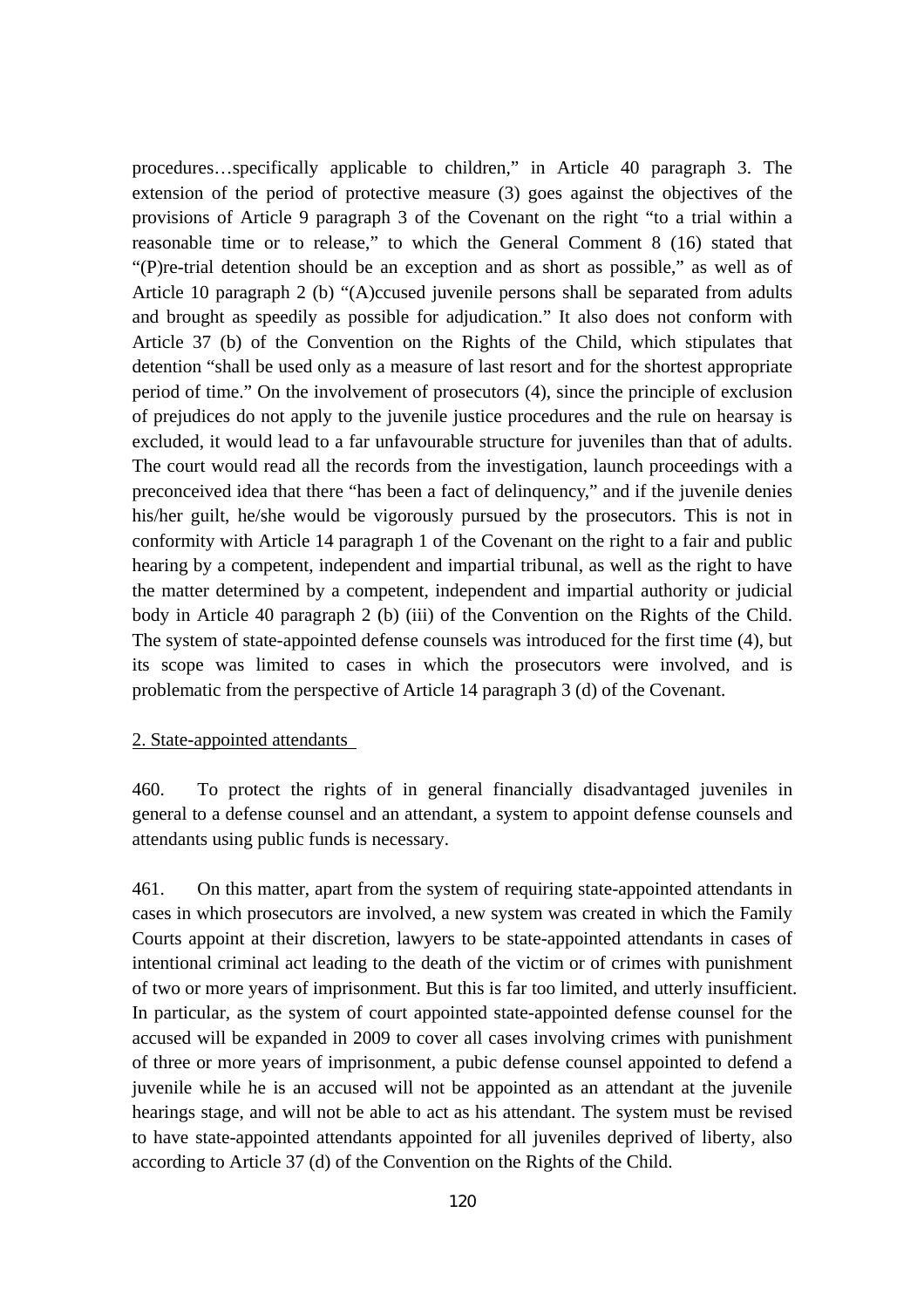### 3. The Right to Silence, to Examine Witnesses for Juveniles

462. In the juvenile procedures, attendants and juveniles can only request to examine evidence, and the admission of witnesses (evidence) is left to the discretion of the judges. In criminal procedures for adult defendants, if the defendant disagrees with documentary evidence, witnesses will be examined, yet in juvenile procedures, defendants cannot disagree to the documentary evidence, and also cannot cross-examine the witnesses, who gave the original statement, leaving the juvenile in an unfavourable position compared with adult defendants<sup>61</sup>.

463. To improve this situation, the right of juveniles and attendants to request examination of evidence and cross-examination must be protected institutionally.

### 4. Double Jeopardy

464. The Supreme Court in 1991 indicated that even when a Family Court decides after hearings to discharge the juvenile finding no fact of delinquency, that decision does not have the effect of comprising an element of double jeopardy. This means that even after winning a decision to discharge after arguing and proving the innocence in the Family Court, there is a possibility that the juvenile may be prosecuted in the criminal procedures on becoming an adult. This is extremely unreasonable, placing the juvenile in a very unstable position. As a matter of fact, there has been a case, in which a juvenile, who was found not delinquent by the Family Court, was prosecuted under the criminal procedures $^{62}$ .

465. If the decision to discharge after finding no fact of delinquency has no effect on double jeopardy, the possibility of such cases happening again cannot be denied. Therefore, in order to stabilize the position of juveniles, who has received a decision to discharge, the effectiveness of Family Court decisions must be explicitly stipulated in law.

 $\overline{a}$  $<sup>61</sup>$  In the juvenile proceeding's appeal hearing in the "Soka Case," the attendant requested calling 17 investigating</sup> officers, including those who examined the juveniles, the coroner, who conducted the autopsy, and the forensic science engineer from the prefectural police crime laboratory, who examined the saliva and semen, as well as inspection of the crime site and site of the alibis. However, the court allowed only the chief investigator and coroner as witnesses, strictly limited the questions that the attendants could ask in advance, and refused everything else. Moreover, although the main dispute in the case was the existence of evidence of AB-type blood (saliva, semen, hair), which contradicted with the blood-types of the accused juveniles, no examination of even the forensic science engineer, who gave the expert opinion on the AB-blood type, was conducted. Only during the civil case procedures, after examining the engineers and coroner, did it become apparent that the fact-finding in the appeal hearing was flawed on the point of basic forensic science, and the error pointed out scientifically.

 $62$  The "Chofu Case." After 26 hearings, when, in the final stages, a not guilty verdict seemed inevitable, the case was concluded after the prosecutor withdrew indictment.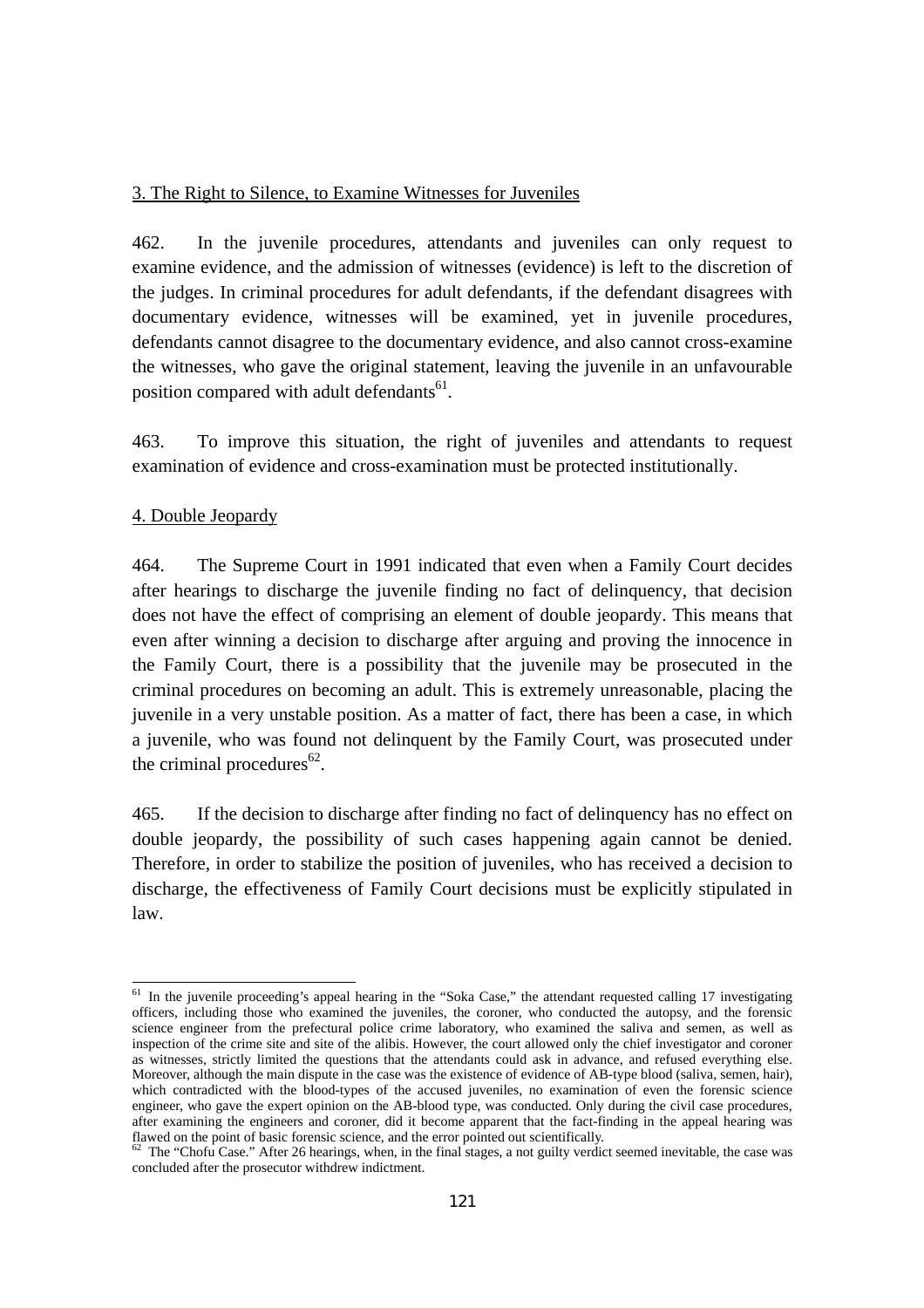## 5. Investigation Reform

466. There have been many cases of unlawful investigations and examinations of accused juveniles by investigative organs, mostly using the detention in the *daiyo kangoku* (substitute prisons) in police facilities, involving violence, blackmail, deceit or other methods that ignore the rights of juveniles<sup>63</sup>.

467. The situation of the examination of accused juveniles reflected in these cases is in violation of Article 37 (a) of the Convention on the Rights of the Child.

Because the rules of exclusion of prejudice or hearsay evidence are not adopted in the juvenile procedure of this country, all evidence gathered by the investigators, including false admissions of guilt based on unlawful and unjust examination, will be introduced in the hearing procedures. As the juvenile and his/her representative have no guarantee to the right to cross-examination, there is a possibility that the juvenile procedures may develop into an extremely unfair one for the juvenile.

468. To solve this issue, reform of the investigation level itself is necessary, and the juvenile procedures should take the lead in implementing transparency measures in investigation, such as video-recording of the examinations.

## 6. Deprivation of Liberty

 $\overline{a}$ 

469. The actual use of various forms of deprivation of liberty, such as protective measure, which takes place instead of detention violates Article 37 (b) of the Convention on the Rights of the Child, which requires that detention "shall be used only as a measure of last resort and for the shortest appropriate period of time."

The phrase, "only as a measure of last resort," in light of the objectives of United Nations Standard Minimum Rules for the Administration of Juvenile Justice (The Beijing Rules 13.2) and the United Nations Rules for the Protection of Juveniles Deprived of their Liberty Articles 2 and 17, requires in assessing the necessity of deprivation of liberty of juveniles, consideration of issues, such as whether alternative measures including close supervision, intensive care or placement in a family,

 $63$  For example, the Yokohama Bar Association sent a warning to a police station on January 11, 2000, about a case in which violence and threats were used in October 1994, including hitting the juvenile's head against the table during examination, to get a statement that conforms with the wishes of those investigating, and another in June that year, in which the police used violence and threats at the juvenile, who would not make a statement as told by the police during the examination, including shouting and slapping the juvenile in the face.

The Naha Branch of the Fukuoka Appeals Court decided on January 25, 2007 in a case, in which the police station chief detained a 13 year old juvenile, who was placed under guidance for alleged arson, that the detention was illegal, and allowed the claims for compensation. In this case, false statements admitting guilt were made while the juvenile was detained by the police according to the request for temporary protection from the head of the child guidance center.

In the case of the attack on the Chief of the Osaka District Court on February 16, 2004, using the fact that the 14 year old juvenile was detained in the temporary protection facility, the authorities examined him for 76 days leading him to make a false statement of admission of guilt.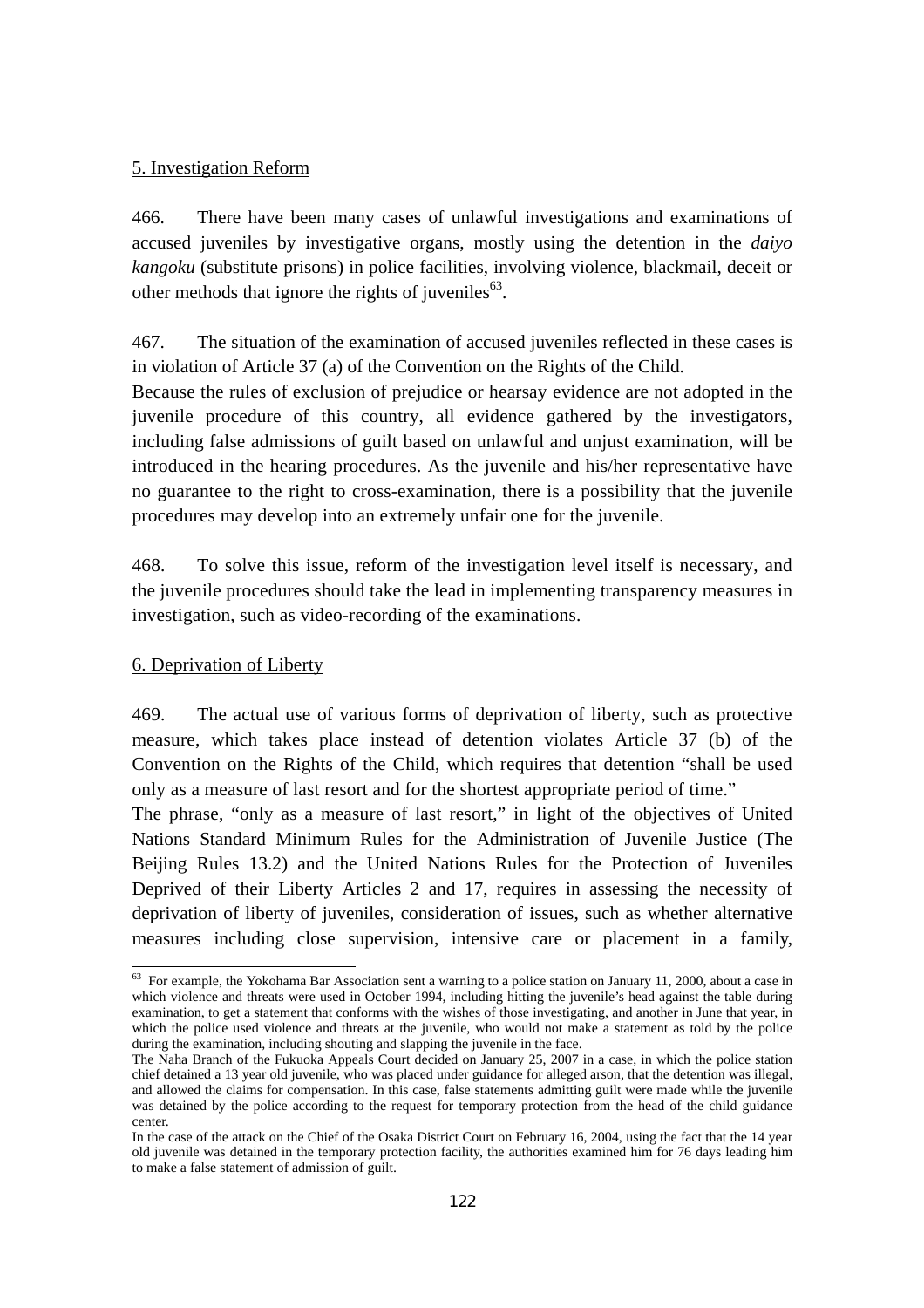educational setting or other facilities are available, and whether the continuation of hearings would be difficult if such measures were taken.

470. However, in Japan, no such alternative measures are systematically available. Also, for detention, which is the deprivation of liberty following arrest, the only alternative measure is the protective measure, but even this alternative is rarely used. Further, in deciding the need for detention in the courts, the prosecutors do no argue or explain whether taking alternative measures is difficult. The courts just examine whether the case satisfies the requirements that are almost identical to those applying to adults, allowing detention too easily. The Juvenile Law in Japan also stipulates that detention should be used only when it is "absolutely necessary" Yet "efforts to ensure alternative measures" were not given much consideration. In fact, a considerable number of juveniles are detained, and the alternative protective measure is hardly used.

471. Also, on the places of detention, from the objective of the provision to place juveniles in "a family or in an educational setting," the provision in the Juvenile Law designating the Juvenile Classification Home as places of detention should be used, but in practice, the Home is rarely used as a place of detention, and in most cases, they are detained in the d*aiyo kangoku*.

472. The requirements for protective measure is extremely vague in practice, and in fact, for juveniles, who are detained at the time they are referred to the Family Court, courts decide on protective measure as a general rule. The questions put on the juvenile in the hearing procedures for deciding on protective measure are also extremely formal, and the requirements are not examined substantively. Moreover, almost 100% of the protective measure decided is placement in the Juvenile Assessment Centers under Article 17 paragraph 1 (2) of the Juvenile Law, and the provision on protective measure at home under supervision of the probation officer under Article 17 paragraph 1 (1) is not used. The current situation, in which the procedure, which would be the "close supervision" provided for in the Beijing Rules, is completely ignored, violated the objective of the Convention on the Rights of the Child, in the sense that it fails to consider alternative measures.

473. The deprivation of liberty for juveniles in this country has problems in the aspect of "for the shortest appropriate period of time," regarding the detention and protective measure.

474. The Code of Criminal Procedure stipulates that the extension of period of detention is limited to cases, in which they are "absolutely necessary" even for adults, and even more stricter consideration must be given to allowing extensions for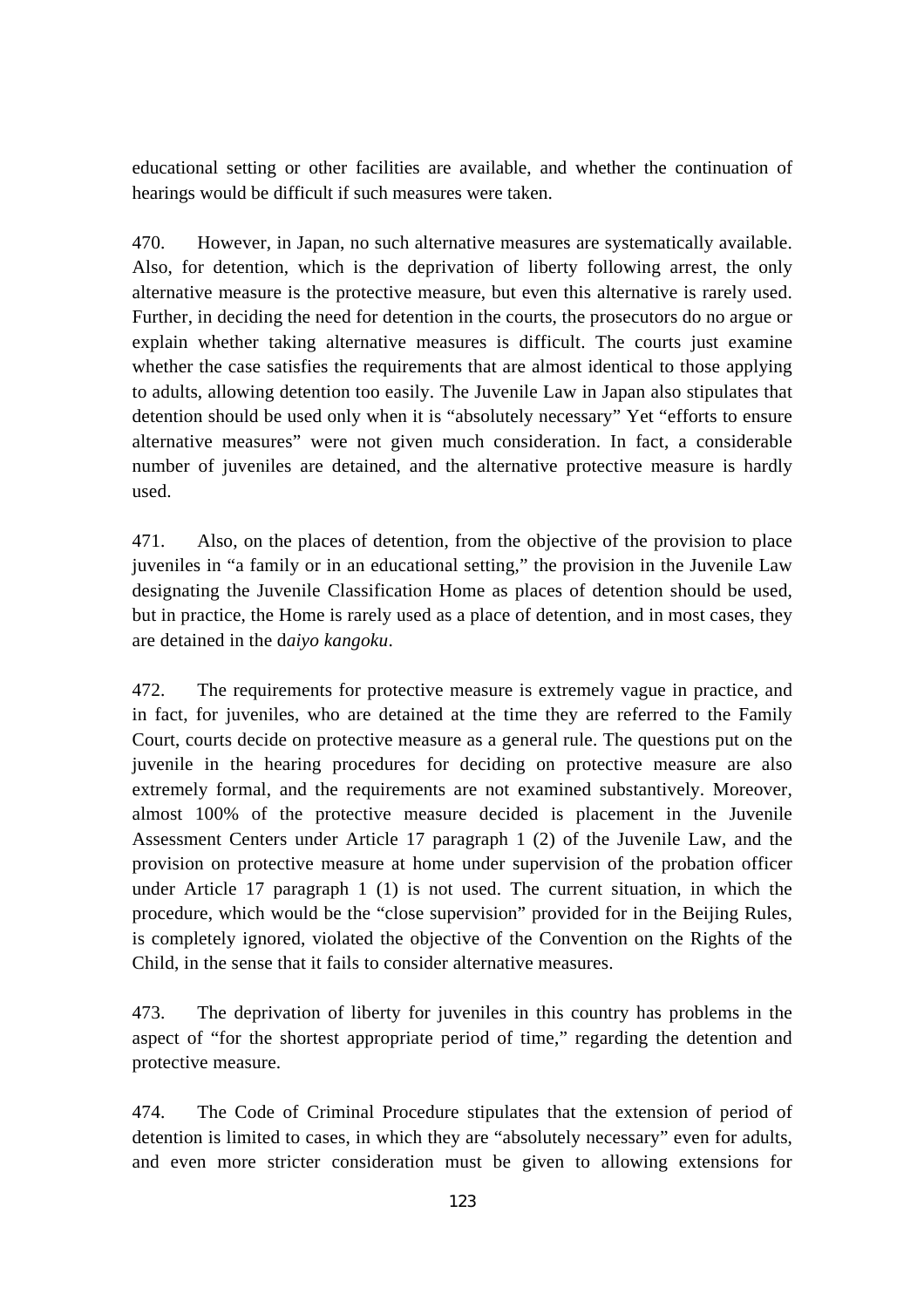juveniles, but in practice, extensions are too easily granted. Protective measure in Juvenile Assessment Centers is limited to within two weeks in principle, and single extension for two weeks is granted on an exceptional basis "if continuation is specially required." But in practice, extension of protective measure has been the rule, and the proceeding due date of many juvenile cases are set at three weeks or more from the date of the decision of protective measure, indicating that the exception has become the rule.

475. Moreover, under the amended Juvenile Law, in cases, in which examination of witnesses are conducted, extension of protective measure may be extended up to three times, to maximum eight weeks (special extension of protective measure). There is considerable concern, that in cases, in which examination of witnesses are conducted, extension of maximum eight weeks would be readily granted.

476. The current practice goes against the objectives of Article 37 (b) of the Convention on the Rights of the Child and other international rules requiring detention of juveniles to be short as possible. The current practice on extension of detention and special extension of protective measure should be improved to consider stricter requirements, and the provision of special extension for protective measure should be reviewed.

### 7. Separation of adults and juveniles

 $\overline{a}$ 

477. Juveniles are detained mostly in *daiyo kangoku* at the investigation stage. These substitute prisons have cells placed in a fan-shape (comb-shape in more recent facilities), and although they may be in separate cells from adults, they are detained in the same prison, and it is possible to exchange words and gestures with the adults in the cells, as well as see each other in the cells when entering or leaving the prison. Therefore the separation of juveniles and adults is insufficient. The Juvenile Law provides for protective measure as an alternative for detention (Article 43 paragraph 1) and placement in Juvenile Assessment Centers (Article 48 paragraph 2), but these provisions are rarely used. Those detained in Juvenile Prisons are mostly young adults, and the number of Juvenile Prisoners is extremely small<sup> $64$ </sup>. For this reason, in many Juvenile Prisons, juveniles and adults are not separated during work in workshops in practice<sup>65</sup>. There are also no separate buildings for juvenile inmates, and the cell of juvenile inmates are right next to those of adults.

<sup>&</sup>lt;sup>64</sup> In 2005, in Kawagoe Juvenile Prison for example, of 1,729 inmates, only 22 were children. In the same year, there were 12 criminal justice facilities, which accommodated children, but of the total 11,147 inmates, only 61 were children.

<sup>&</sup>lt;sup>65</sup> In this regard, in Kawagoe Juvenile Prison, there is a gardening workshop especially for juvenile inmates, but some of the juveniles are in adult workshops to keep accomplices apart, and therefore the separation of adults and juveniles are not thoroughly maintained.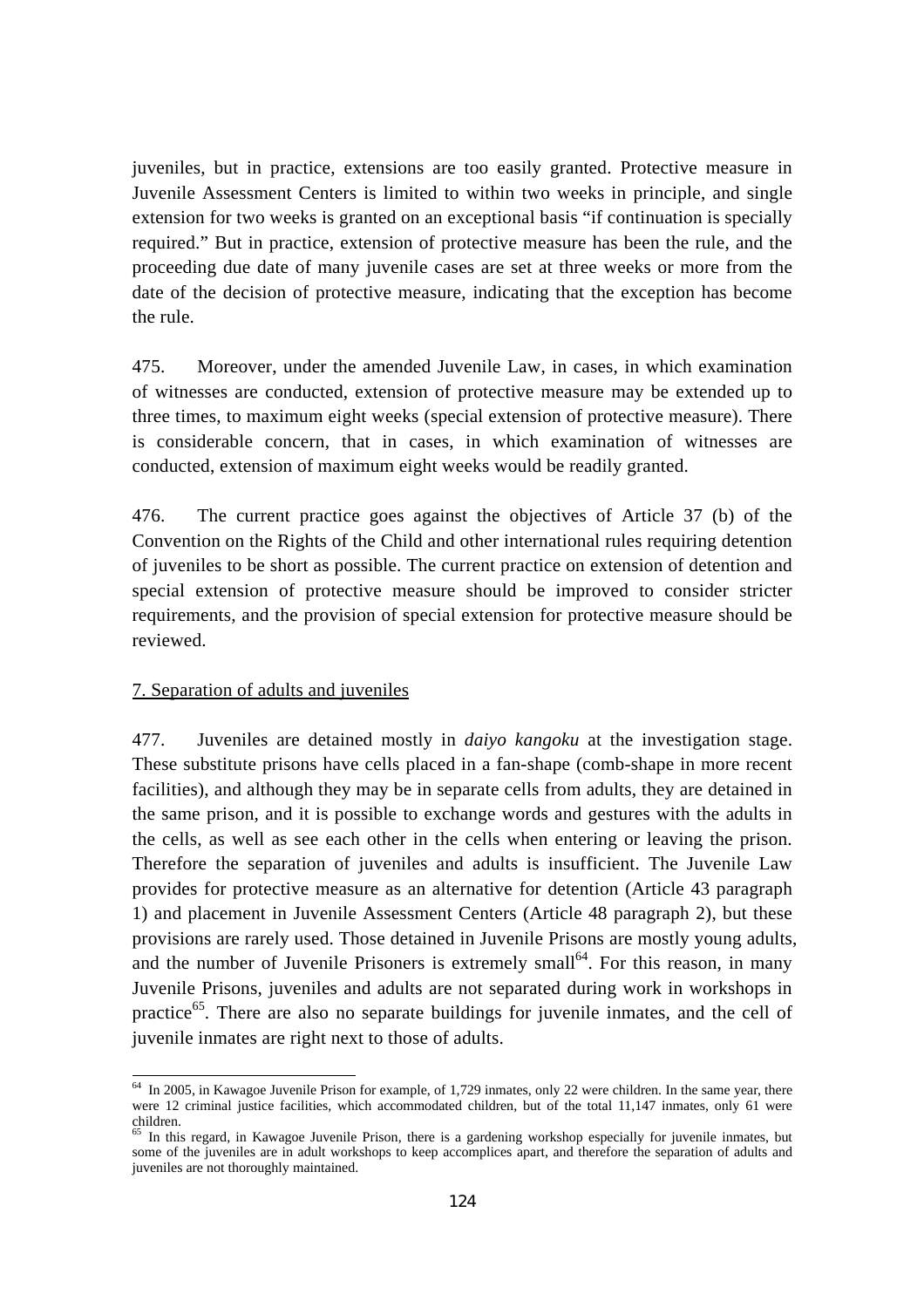This situation clearly violates Article 10 of the Covenant.

#### 8. Treatment in Juvenile Training Schools

478. Article 10 paragraph 1 of the Covenant stipulates that, "All persons deprived of their liberty shall be treated with humanity and with respect for the inherent dignity of the human person." Paragraph 3 of the same Article states that, "Juvenile offenders shall … be accorded treatment appropriate to their age and legal status." The Concluding Observation raised concerns on "inadequate protection for prisoners who complain of reprisals by prison warders, lack of a credible system for investigating complaints by prisoners." The Concluding Observation of the Committee on the Rights of the Child also has called for particular attention to be paid to establishment of independent monitoring and complaints procedures for juveniles deprived of their liberty. Such a system should be established immediately.

#### **Section 3: Child Abuse (Article 24 of the Covenant)**

#### **A. Conclusions and Recommendation**

#### 479**.**

The government should take institutional and financial measures to improve and expand the Child Guidance Centers, the child welfare facilities, the temporary shelters, and the foster parents system to provide the appropriate care of abused children, and to ensure sufficient numbers of the capable staff such as child welfare caseworkers who are specialized in child abuse cases (in this section, the term "abuse" means the abuse by a parent if not otherwise specified.)

The government should conduct criminal prosecutions against child abuse cases in appropriate manner and design the system and the training for investigators in order to prevent secondary victimization of the abused child.

#### **B. Subject of Concern and Recommendations of the Human Rights Committee**

480. The issue of child abuse was not addressed in the consideration on the Fourth Periodic Report.

481. The Committee on the Rights of the Child is concerned, in the concluding observations of the consideration of the Second Periodic Report (February, 2004), that, "(a) there is no comprehensive and multidisciplinary strategy for the prevention of child abuse, (b) the number of cases prosecuted are still low, and (c) Recovery and counseling service for victims are insufficient to meet the increased demand for such service" (paragraph 37 in the concluding observations) and it recommends that the government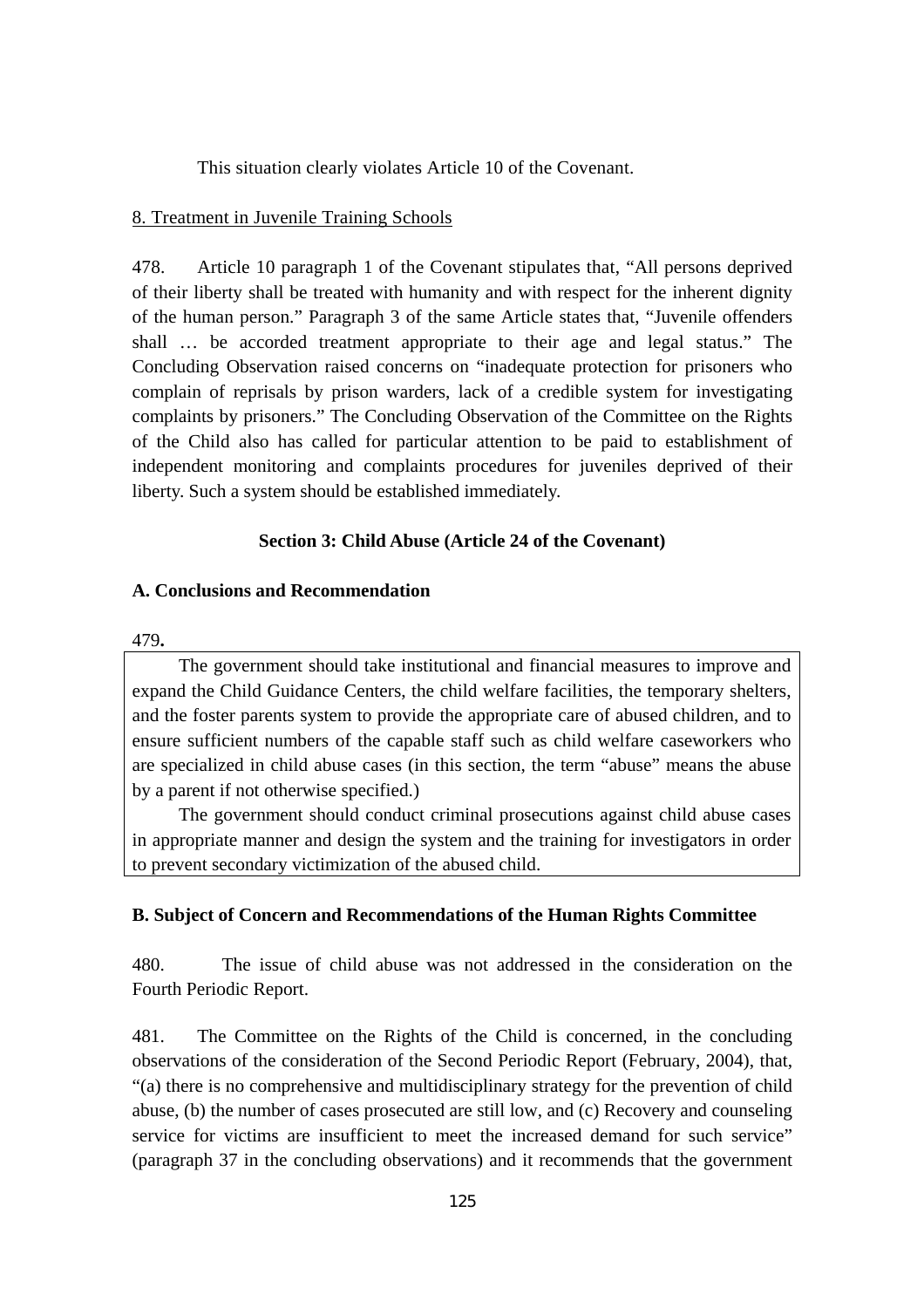of Japan should " (a) develop, in collaboration, among others, with civil society, social workers, parents and children, a multidisciplinary national strategy for the prevention of child abuse, (b) review legislation with a view to improving protective measures for the victims of child abuse in family, (c) Increase the number of trained professionals providing psychological counseling and other recovery services in a multidisciplinary fashion to victims at Child Guidance Centers, and (d) increase the training provided to law enforcement officials, social workers, staff of Child Guidance Centers and prosecutors on how to receive, monitor, investigate and prosecute complaints, in a child-service manner (paragraph 38).

# **C. The Government Response and the Fifth Periodic Report (paragraph 342 to 354)**

482. The government explained in the report about its steps to prevent child abuse including the enforcement of the Child Abuse Prevention Law in November 2000, the amendment of the Child Abuse Prevention Law entered into force in October 2004 as well as amendment of the Child Welfare Law enacted in November 2004, promulgated in December 2004 and then sequentially entered into force. The report stated that efforts by municipalities to promote establishment of the abuse prevention network, enforcement by the police, prevention of occurrence of child abuse, early detection and early response, and protection, support and after-care shall be further promoted, and that human rights organs shall be making efforts to prevent child abuse.

483. The report also mentioned that the total number of the reports received and handled by Child Guidance Centers throughout the country in 2003 was 26,569 doubled from 11,631 in 1999 and that the number of child abuse cases handled by the human rights organs under the Ministry of Justice as human rights infringement cases was 634 in 2000, 644 in 2001, 558 in 2002, and 529 in 2003.

### **D. Position of the JFBA**

484. 1. Article 24 of the Covenant provides that every child shall have "the right to such measures of protection as are required by his status as a minor" and it is interpreted that "such measures" shall include legislative, administrative and other measures to protect children especially against their abusive parents. It is also pointed out that protection by the criminal law including punishment for sexual abuse and child killing.

485. 2. In Japan, Child Guidance Centers as administrative bodies of local governments are in charge of providing relief to the child welfare violations including child abuse. The number of child abuse cases consulted and processed at Child Guidance Centers in the country is drastically increasing. The number has been trippled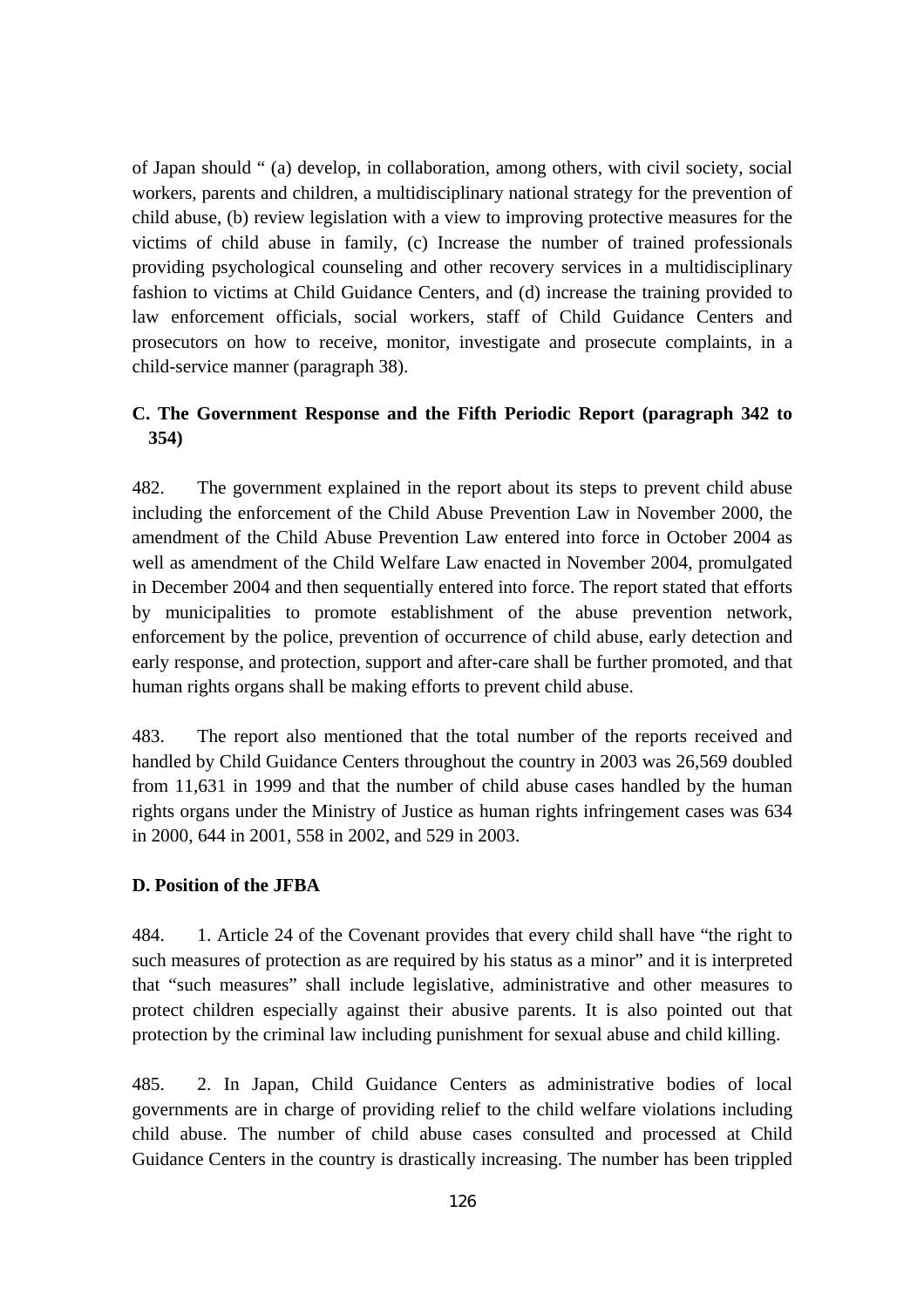during 3 years from 11,631 cases in 1999 to 34,472 cases in 2005,

On the other hand, the number of the child welfare caseworkers is not catching up the speed of the increasing number of cases, showing the slight increase from 1,230 persons in 1999 to 2,003 persons in 2005. The standard average of assignment of caseworkers is one person for 63,365 of the national average population and this is too few. The Ministry of Health, Labor and Welfare's 2005 investigation on abuse-related death cases that took place in the latter half of 2003 reveals that Child Guidance Centers were actually involved in 50 % of the total cases. It is obvious that the number of cases that one caseworker has to handle was too large for him/her to address all the cases. It is also pointed out that the training system for specialized staff such as child welfare caseworkers is not sufficient $^{66}$ .

486. With the increase of the abuse cases consulted and processed at the Centers, the number of the abused child who cannot be returned to home from foster home is also increasing. However, the capacity of such foster home that can provide alternative child care is leveling out from 33,792 persons in 1999 to 33,812 persons in 2004. The number of the children taken under foster families' care was 2,122 in 1999 and 3,022 in 2004 showing the steady increase, but considering the rapid increase rate of the number of total abuse cases received at the Child Guidance Center, there is a high possibility that some of the children who need protection may have to go back home because there is no foster home or foster family available for them. It is also reported that, in some cases, the abused children were once taken into protective custody by foster home, but because of the need at their facilities to accept other children, the above-mentioned abused children were returned to their parents before any appropriate improvement was made in their family environments and the sufficient follow-up action was not taken. In those cases, the children are reportedly often exposed to the recurrence of the abuse by their parents<sup>67</sup>.

487. It cannot be overlooked that the current settings at such facilities are not fully prepared so that the child cannot receive the appropriate care with a safe conscience. Not only that, the considerable number of incidents of abuse by the staff or/and other children of the Child Welfare Facilities including foster home have also been reported. After the incidents of sexual abuse taken place in several foster home, the Ministry of Health, Labor and Welfare released the notification titled "Prevention of Abuse in Child Welfare Facilities" to each prefecture on October 6, 2005. However, the government of

 $\overline{a}$ 

 $66$  For example, in May, 2006, the case of a 3-year-old boy that died of starvation due to child neglect by his parents was reported in Fukushima Prefecture. In this case, the Child Guidance Center in Fukushima could not be actively involved in the case despite the fact that it was aware that the Child Guidance Center in the different prefecture once took the boy's sister into protective custody and that there was the high risk of abuse for the deceas

<sup>&</sup>lt;sup>67</sup> For example, in 2006, the case of 2-year-old girl that died of abuse by her parents was reported. In this case, when she was returned to home after once taken into the protective custody at the Child Welfare Center in Takashima City, Shiga Prefecture, no appropriate judgment or ex-post follow-up action was not made.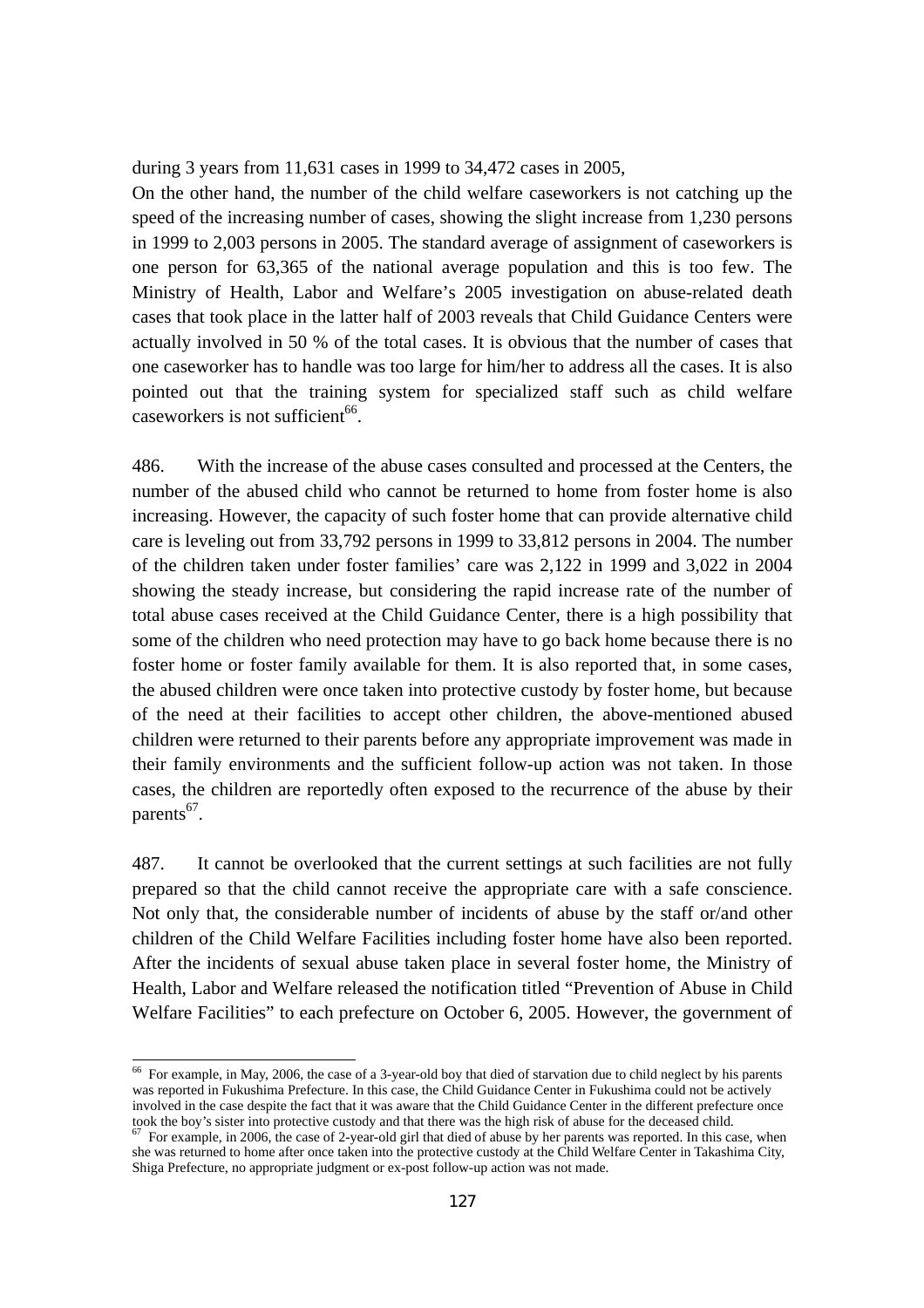Japan should take further effective measures to prevent such incidents.

488. Meanwhile, the number of child abuse cases handled by the human rights organ of Ministry of Justice is decreasing. While concentration of consultation for child abuse to the Child Guidance Centers was one of the possible reasons, this implies that the human rights organ is not functioning properly as a consultation body. It is expected that the system where an abused child can easily call in for help including the abuse within the Child Welfare Facilities shall be established. Under the current legal system in Japan, when a child is temporarily protected or taken into custody at the facility, there is no provision to secure the chance for him/her to be listened to or for the representative to speak for the child. Support system where the child can express the view shall be established.

489. 3. The legal system of relief and protection from child abuse is insufficient. Despite enactment and amendment of the Child Abuse Prevention Law (paragraph 342 of the Fifth Periodic Report), not even the system to temporarily or partially suspend the parental authority of the abusive parent has not been established. There is substantially no system for a cout to be able to limit the parental authority. Therefore, administrative authority has not been a strong one since there is little judicial involvement in the administrative authority of the Child Guidance Centers. The number of staff (child welfare caseworkers) in the Child Guidance Center is also insufficient. For a long period of time, the standard had been one caseworker is assigned to 100,000 to 130,000 people of population, which was reviewed to respond the need of the staff on the field who handle the increasing number of cases and changed to one caseworker for 50,000 to 80,000 people in 2005. However, as mentioned in the foregoing section, the number is still far from being sufficient. Regarding "a system enabling the involvement of the Family Court among other measures" (paragraph 342), there is no system where the Family Court is able to request the guardians a certain action or failure to act. The current system is extremely limited and indirect.

490. Furthermore, in order to promote public awareness and improve the attitude of the government, it is necessary to change the misconceptions of parental authority and clarify in the Civil Code that parents cannot control their children and abuse them in the name of discipline, but the right of disciplinary punishment (Article 822 of the Civil Code) is still recognized as a part of the parental authority.

491. 4. The Japanese Government states that enforcement by the police force on the child abuse cases has been conducted. While the number of the identified child abuse cases shows a slight increase from 120 in 1999 to 222 in 2005 according to the statistics by the National Police Agency, it is not clear that the appropriate criminal prosecutions were conducted in those cases, since there is no statistics on the processing results. It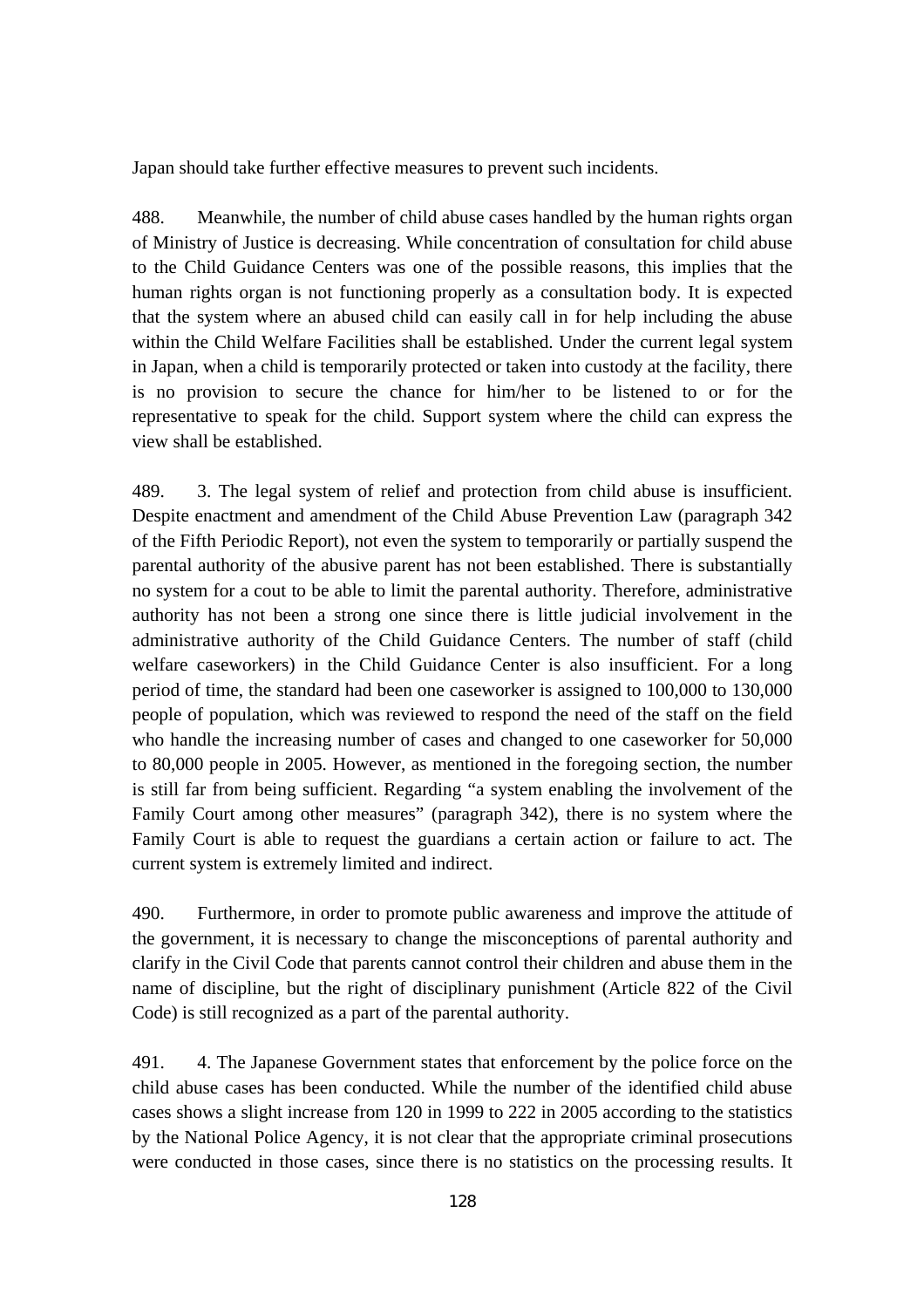needs to be ensured that the criminal prosecution shall be conducted in an appropriate manner on extreme child abuse cases and the comprehensive statistics including the processing results shall be taken.

492. During the process of criminal prosecutions, there is no appropriate measure is taken to consider the particularity of and alleviate the mental burden of the victimized child. The lack of such measures often causes the second victimization of the child during the investigations as well as trials. Very few investigators have understanding of child abuse and the training to deepen their understanding has not been in place in a sufficient manner. A system design and trainings for the investigators and the prosecutors shall be conducted to prevent the second victimization.

# **Section 4: Corporal Punishment (Article 7 of the Covenant)**

## **A. Conclusions and Recommendations**

493.

The government of Japan clarified its interpretation of the significance of corporal punishment provided in Article 11 of the School Education Law that teachers are permitted to use physical force as disciplinary measures against students depending on circumstances. The government should correct such interpretation immediately and the purpose of prohibition of corporal punishment should be thoroughly familiarized.

# **B. Subjects of Concern and Recommendations of the Human Rights Committee**

494. The issue of corporal punishment of children was not addressed in the consideration on the Fourth Periodic Report.

495. The Committee on the Rights of the Child, in the concluding observations of the consideration of the report (February, 2004), pointed out that "[t]he Committee notes with concern that corporal punishment, although legally prohibited in schools, is widely practiced in schools, institutions and the family (paragraph 35).

# **C. The Government's Response and the Fifth Periodic Report (paragraphs 355 and 356)**

496. The Fifth Periodic Report pointed out that, "corporal punishment is strictly prohibited under Article 11 of the School Education Law. The MEXT gives instructions to education-related institutions to realize the principle of this law through various opportunities." It also reported that, "[i]f the human rights organs under the Ministry of Justice receive reports or information concerning corporal punishment, the human rights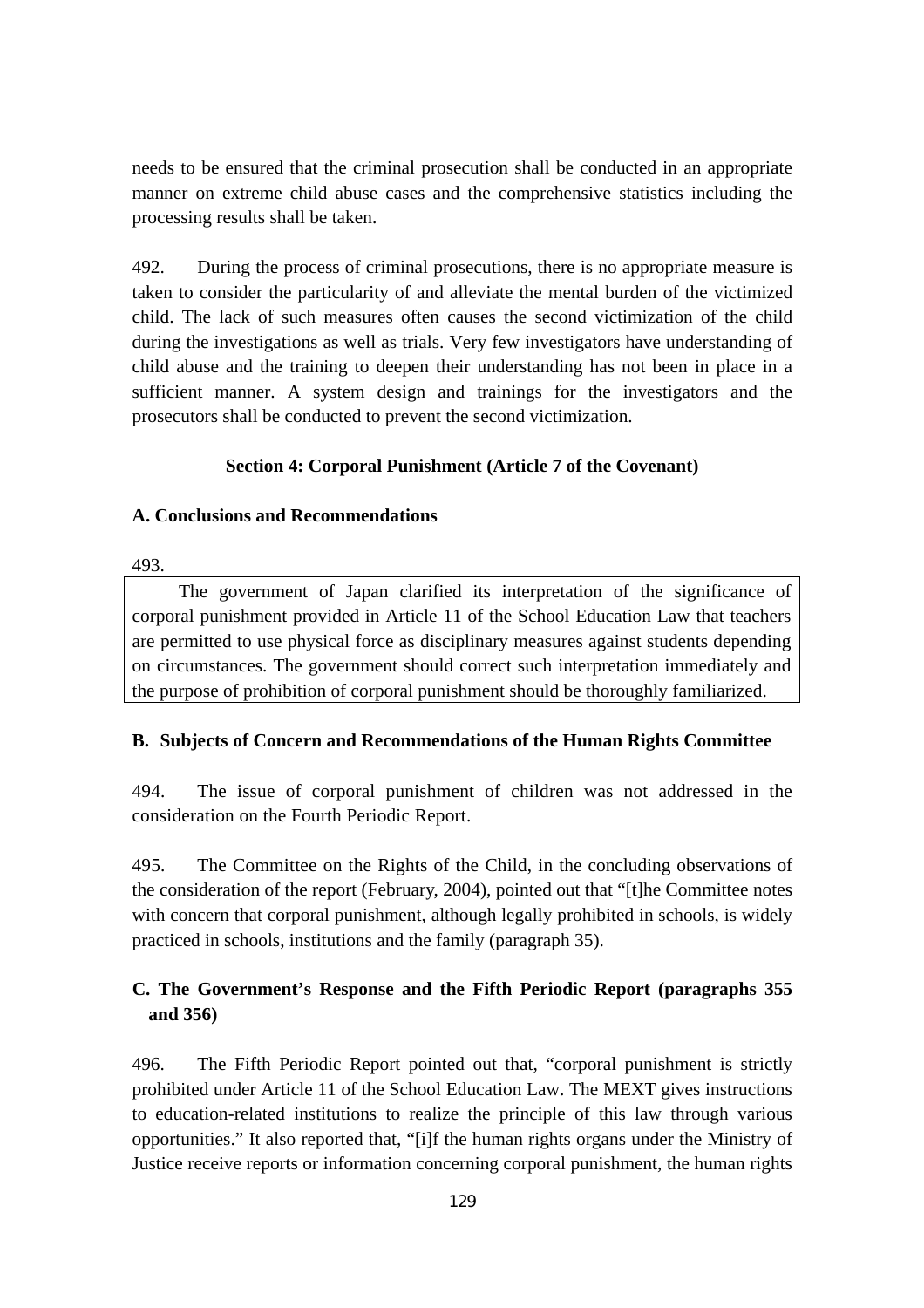organs will investigate the people involved in the case and based on the results of the investigation, they will take suitable measures such as raising the awareness of the teacher who carried out the corporal punishment and the principal of the teacher's school on the concept of respect for human rights or requesting them to take measures to prevent the reoccurrence of such acts. Furthermore, they have been carrying out human rights encouragement activities in cooperation with schools and local communities. In 2000, 2001, 2002 and 2003, corporal punishment cases numbered 236, 252, 236 and 275, respectively."

#### **D. Position of the JFBA**

 $\overline{a}$ 

497. 1. Article 7 of the Covenant provides that "no one shall be subjected to torture or to cruel, inhuman or degrading treatment or punishment." And it is also stated in the General Comment 20 (44) 5 that "[t]he prohibition in article 7 relates not only to acts that cause physical pain but also to acts that cause mental suffering to the victim. In the Committee's view, moreover, the prohibition must extend to corporal punishment, including excessive chastisement ordered as punishment for a crime or as educative or disciplinary measure. It is appropriate to emphasize in this regard that article 7 protects, in particular, children, pupils and patients in teaching and medical institutions."

498. Even though the School Education Law prohibits any corporal punishment, in the actual school settings, corporal punishment against students seems to be unending<sup>68</sup>.

499. 2. In the current situation with unending number of incident of corporal punishment, the MEXT released the notification titled "Regarding the Guidance to the Problematic Children" providing the guideline on the disciplinary punishment and corporal punishment against students provided in Article 11 of the School Education Law. In this notification, it is cited that even though the limit of the right of disciplinary punishment was publicized by the former Ministry of Justice in 1948 and education boards as well as schools have given guidance to students, but that such position in the past shall be corrected and the new guideline shall be ensured to serve as the basis of the guidance to be given by schools.

500. However, this new guideline is still problematic because it is interpreted that not all the disciplinary punishment in a form of the use of physical force is prohibited as corporal punishment and it quotes from past court precedents which stated that the use of tangible force can be allowed within certain limitations if the educational consideration is cautiously made. While many of the past court precedents did not allow

 $68$  According to the MEXT, the number of cases where the school conduct the investigation on whether

the case is corporal punishment or not were 944, 955, 954 and 938 respectively from 2000 to 2003. The number of school where the corporal punishment took place were 804, 820, 823, and 835 respectively and there is no significant sign of decline.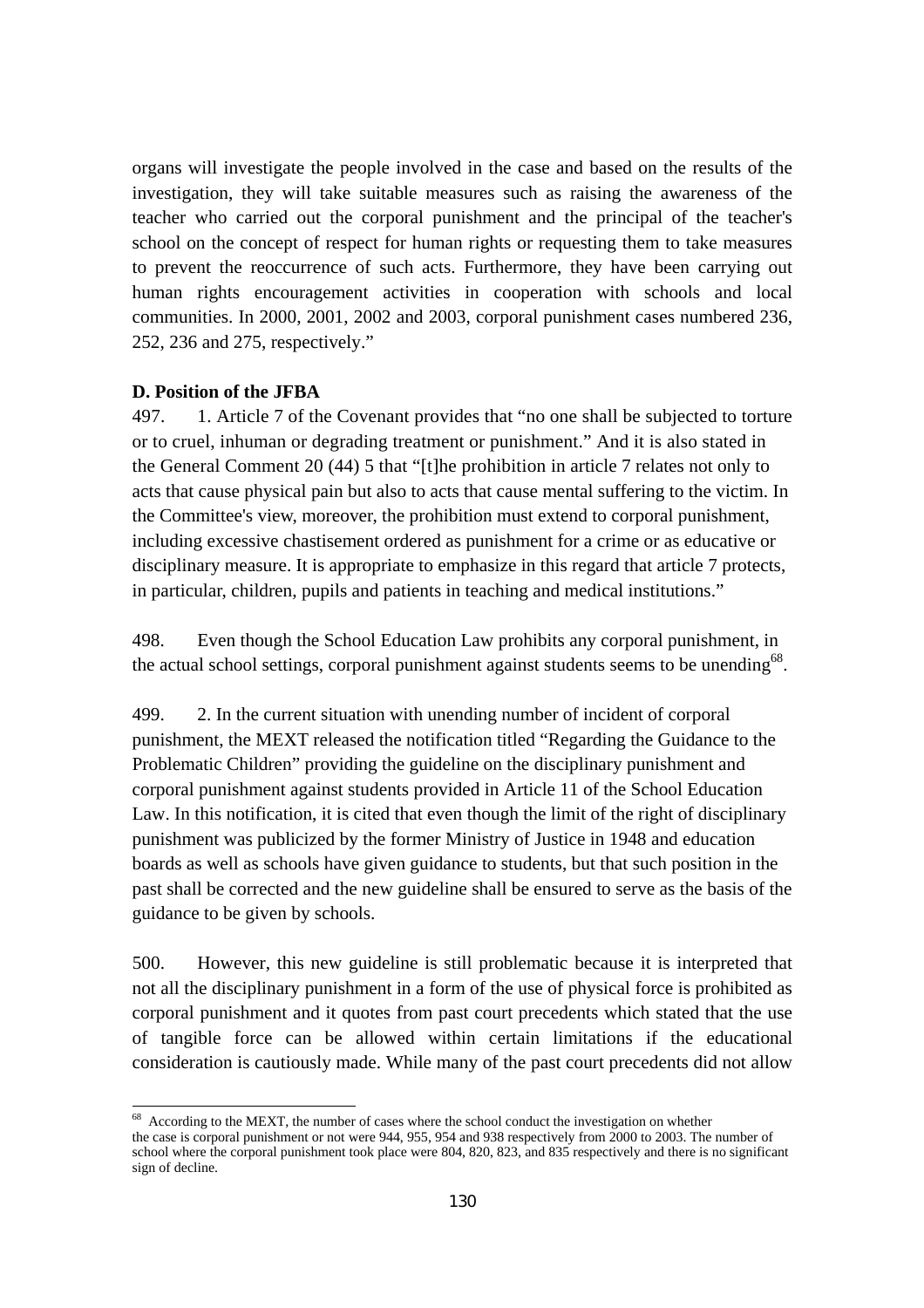the use of tangible force for the purpose of disciplinary punishment, the notification arbitrarily chose two court precedents which go against the main stream.

501. As mentioned in the foregoing section, the number of corporal punishment cases is not decreasing and it is evident that in the current school settings in Japan, there is an environment to tolerate corporal punishment. From that perspective, the interpretation of the MEXT may lead to the increase of corporal punishment. The MEXT should immediately correct such notification and thoroughly familiarize the purpose of prohibition of corporal punishment.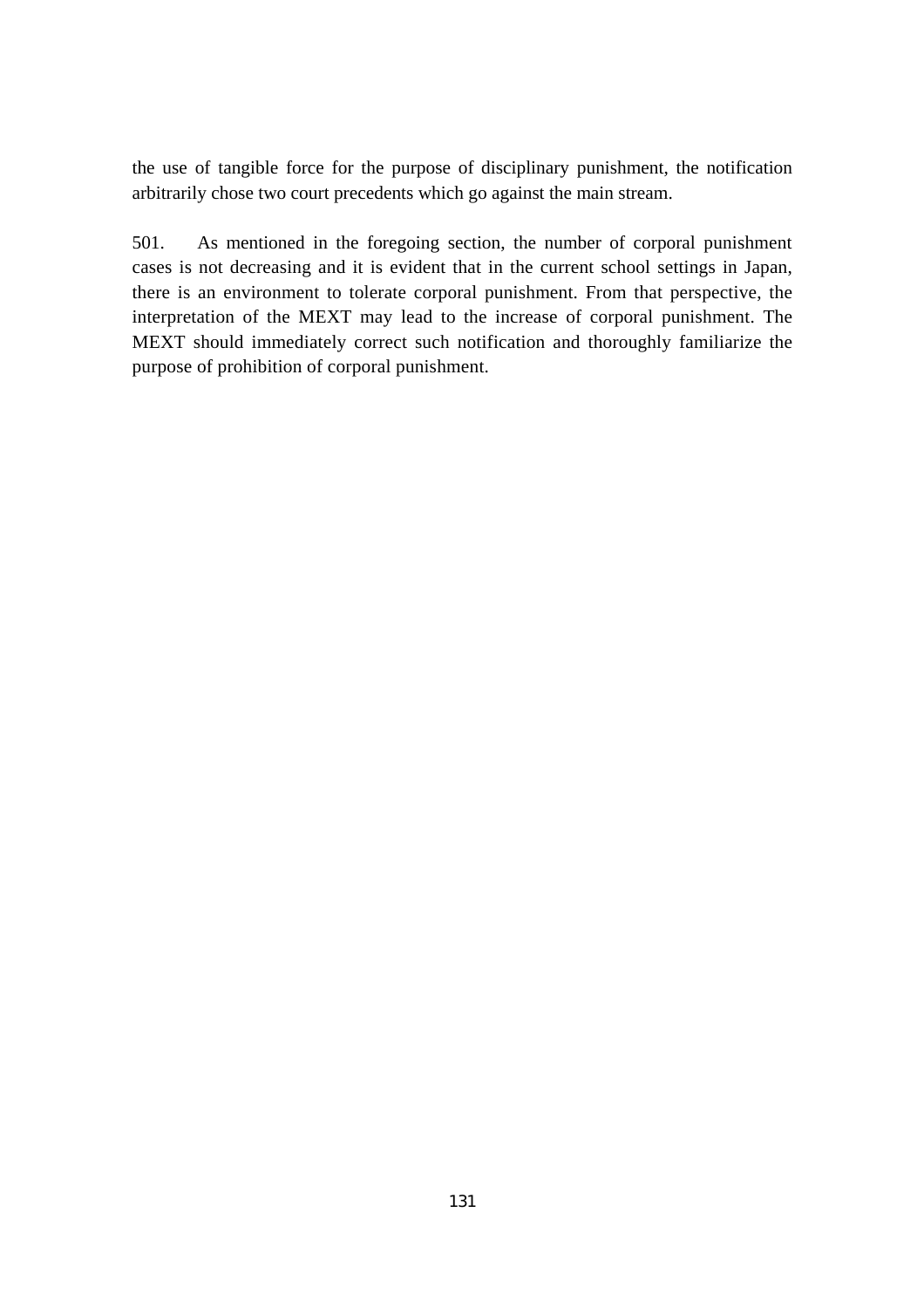# **Chapter 5: The Right to Life (Capital Punishment)**

# **A . Conclusions and Recommendations**

502.

(Defects in the System of Capital Punishment)

 The system of capital punishment in Japan bears serious defects which violate the Covenant as stated in the following. Therefore execution of capital punishment should be stayed immediately.

(Concern About Substantial Increase in the Number of Death Sentences )

 Serious concern is expressed about the substantial increase in the number of the criminal cases leading to capital punishment including the ones against juveniles though there is no aggravating criminal situation.

(Legal Guarantees)

1 The mandatory appeal system against death sentence should be established.

2 A court-appointed attorney should be made available in case of appealing for retrial.

3 Meetings without observers and uncensored communication between death-row inmates and their attorneys for retrial should be clearly secured.

4 The system should be improved in such a way that the amnesty system could be reasonably applied to inmates on death row.

5 Death penalty should be commuted in case that the period between the day being sentenced to death and the execution date is too long. Establishment of such a system should be considered.

(Execution of Capital Punishment)

1 The lack of prior announcement of the execution date to inmates is clearly inhuman. They must be notified beforehand.

2 The system which ensures prohibition of the execution of the inmates in the state of insanity should be established.

3 Appealing for retrial or amnesty should be considered as a cause of suspension of the execution.

4 Stipulations which restrict the execution of elderly inmates should be added.

(Treatment of Inmates on Death Row)

1 Introduction of the new law which improves the situation of meetings and the range of communication of death-row inmates is favorable. However serious concern remains about the way it is inappropriately implemented. Meetings and communication with friends and acquaintances should be admitted appropriately.

2 Solitary treatment of the inmates on death row should be reviewed. To maintain their humanity, contacting with other inmates should be admitted.

# **B. Subjects of Concern and Recommendations of the Human Rights Committee**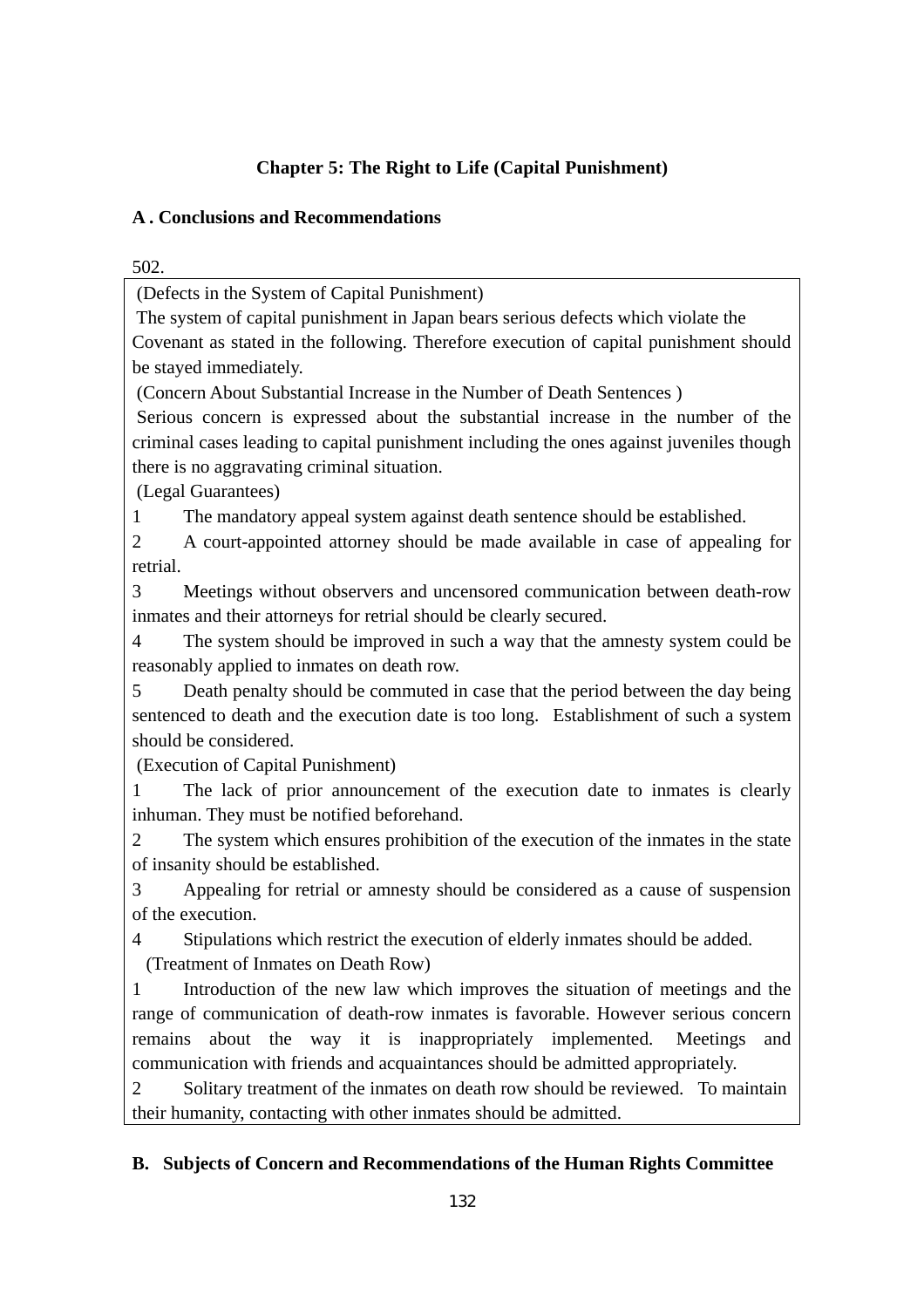503. The Committee expresses profound concern that the number of crimes which can lead to capital punishment has not been reduced as the representatives stated when reviewing the Third Periodic Report of the government of Japan. The Committee recalls that the Covenant ultimately aims at the abolition of capital punishment and that States parties which have not abolished the death penalty are bound to apply it only for the most serious crimes. The Committee recommends that Japan should take actions for the abolition of capital punishment, and that meanwhile it should be applied only to the most serious crimes pursuant to article 6 paragraph 2 of the Covenant.

504. The Committee also expresses serious concern about the state of detention of inmates on death row. Especially it considers that inappropriate limitation on meetings and communication and the lack of announcement of the execution to the inmates' families and attorneys violate the Covenant. The Committee recommends that the state of detention of death –row inmates should be human pursuant to article 7 and article 10 paragraph 1 of the Covenant.

# **C. The Government Response and its Fifth Periodic Report**

# 1. The Government Response

505. The government has done nothing to respond to the recommendations.

506. The number of the crimes which can lead to capital punishment has not been reduced (The number of crimes has been increased as stated in the Periodic Report). The number of the death sentences and death-row inmates tends to increase substantially these days (See the table 2). Prior announcement of the execution date has not been implemented. The Law Concerning Penal and Detention Facilities and the Treatment of Inmates (hereinafter to be refered as 2006 New Law) has not covered that point. Although this law improved the treatment of the death-row inmates to some extent, it becomes clear that the current state is far from the standard required by the interpretation of the law.

# 2. The Content of The Fifth Periodic Report (Summary)

# (1) State of Application

507. The number of the crimes which can lead to capital punishment is limited to 18. The number has increased from 17 to 18 since the Fourth Periodic Report was released. It is due to the fact that the lower limit of the definite term of imprisonment with labor was raised for organizational murder, not that one more new crime was added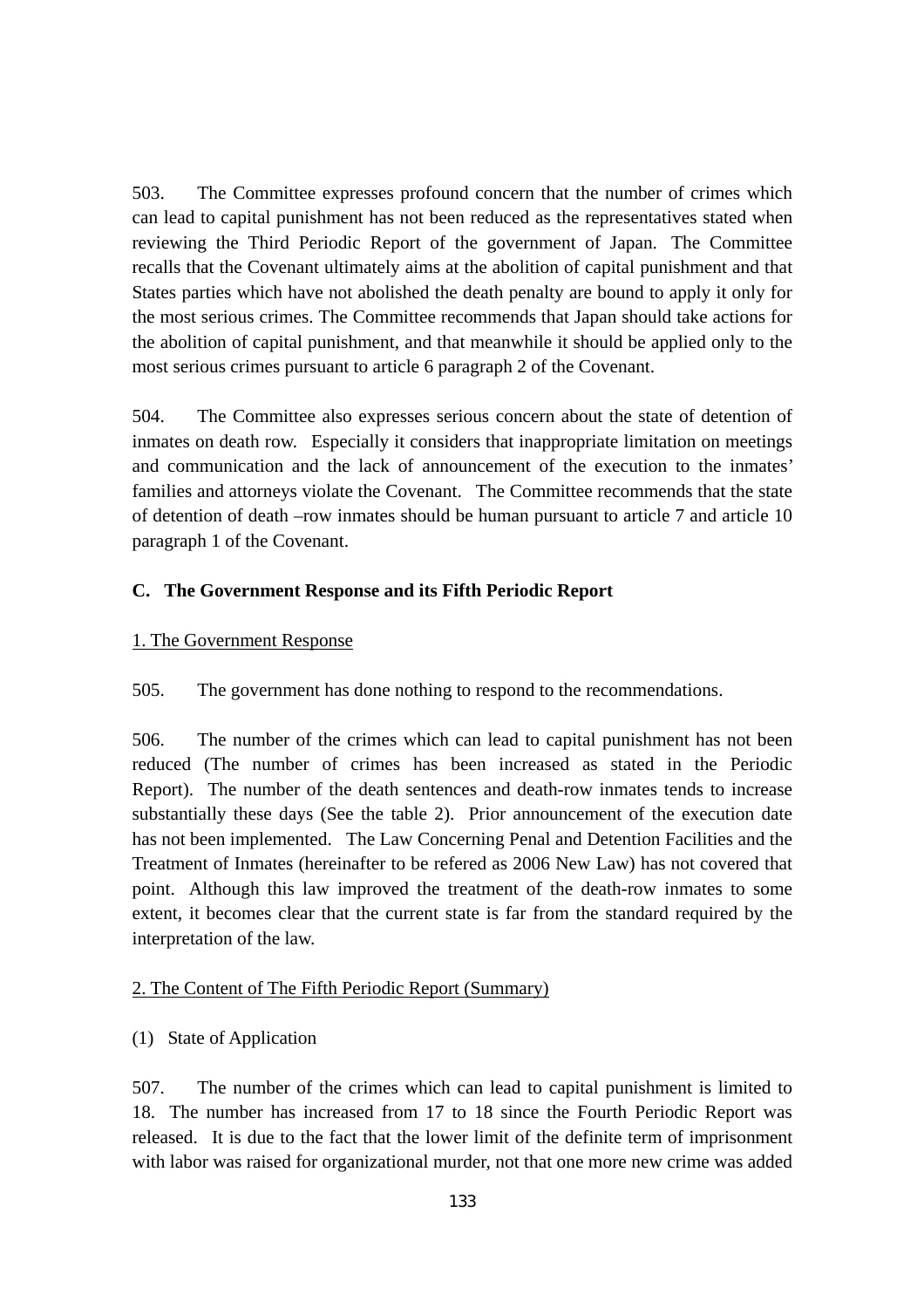to the list.

508. Based on the judgment of the Supreme Court, capital punishment is applied only to cold –blooded murder or robbery and murder.

(2) Ideas behind the Retention or Abolition of Capital Punishment

509. Whether the death penalty is abolished or not should be considered on the basis of the people's sentiment and criminal situation of each country. In Japan, majority of the people consider it inevitable to apply death penalties to extremely vicious and cruel crimes. With frequent outbreaks of these crimes, it is inappropriate to abolish capital punishment.

510. Therefore deliberate consideration is required for the ratification of the Second Optional Protocol. As for the imprisonment for life without parole, a possible alternative for capital punishment, problems are pointed out in the penal policies. Thus it should be carefully examined.

(3) Treatment of Death-Row Inmates

# {1} Treatment in General

511. Death-row inmates have almost the same treatment as the unsentenced detainees do. They can request consultation with religious preachers and volunteer visitors for inmates.

# {2} Communication

512. It is necessary to ensure the detention of death–row inmates and stability of their sentiments. From that point of view, limitation to a certain extent is unavoidable. Except for that, communication with their families and attorneys is admitted. When the decision to open retrial is finalized, meetings with people like attorneys are admitted without observers like the case of other unsentenced detainees. The treatment of this kind was not supposed to be violation of the Covenant at the civil trial.

{3} Announcement of the Execution Date to Inmates and Their Families

513. The announcement to an inmate of the time of an execution is made on the very day of the execution. There are some reasons including the one that prior announcement might affect gravely the sentiments of the inmate. Likewise, prior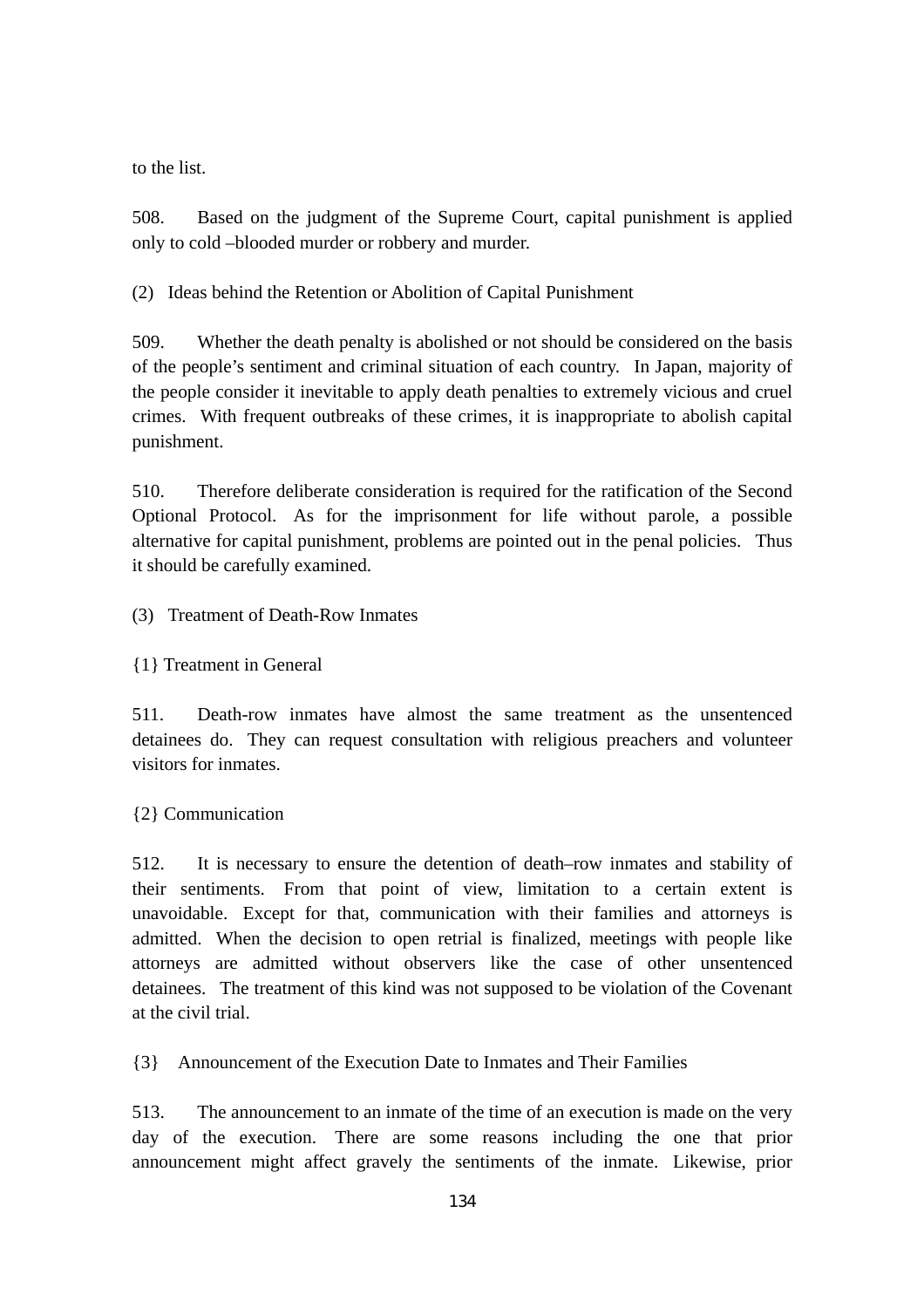announcement of the execution date to the inmate's family is not implemented, because it might impose unnecessary mental agony on them, and in some cases the inmate himself might obtain that information through his notified family, which might give enormous influence on his state of mind.

# **D. Position of the JFBA**

# 1. Application of Capital Punishment

(1) Sharp Increase in the Number of Capital Sentences

514. The government's Periodic Report states that the death penalty is applied in a severe and deliberate manner, based on judicial precedents of the Supreme Court (Paragraph128).

515. Though there is no significant increase in the number of recognized cases of heinous crime recently (Table1), the number of death sentences has increased remarkably (Table2). The main reason for this is that the criteria for the death penalty have been changed from that of the precedents. In a case where life imprisonment with labor should have been sentenced years ago, death penalty tends to be sentenced now. In Japan, since 1997, cases have been seen frequently in which prosecutors objected to life imprisonment with labor and appealed for death penalty.

# (2) Capital Punishment for Juveniles

516. The most remarkable instance of the increase in the number of death penalty is the rising number of capital punishment applied to juveniles.

In Japan, a person under the age of twenty is treated as a juvenile and the one under the age of eighteen cannot be sentenced to death. After the1990s, there was only one case of the death penalty applied to the person of eighteen years and up, and under twenty. It was in 1990, and the accused was 19 years old when he committed the crime.

517. However, in 2001 death penalty was confirmed for the one who was 19 years and one month when committing the crime. In June,2006, when life imprisonment with labor was sentenced to the juvenile of eighteen years at the time of the crime, prosecutors appealed to the Supreme Court which reversed the judgment, and referred the case back to the Hiroshima High Court.

(3) Sharp Increase in the Number of Death-Row Inmates with Convicted Sentences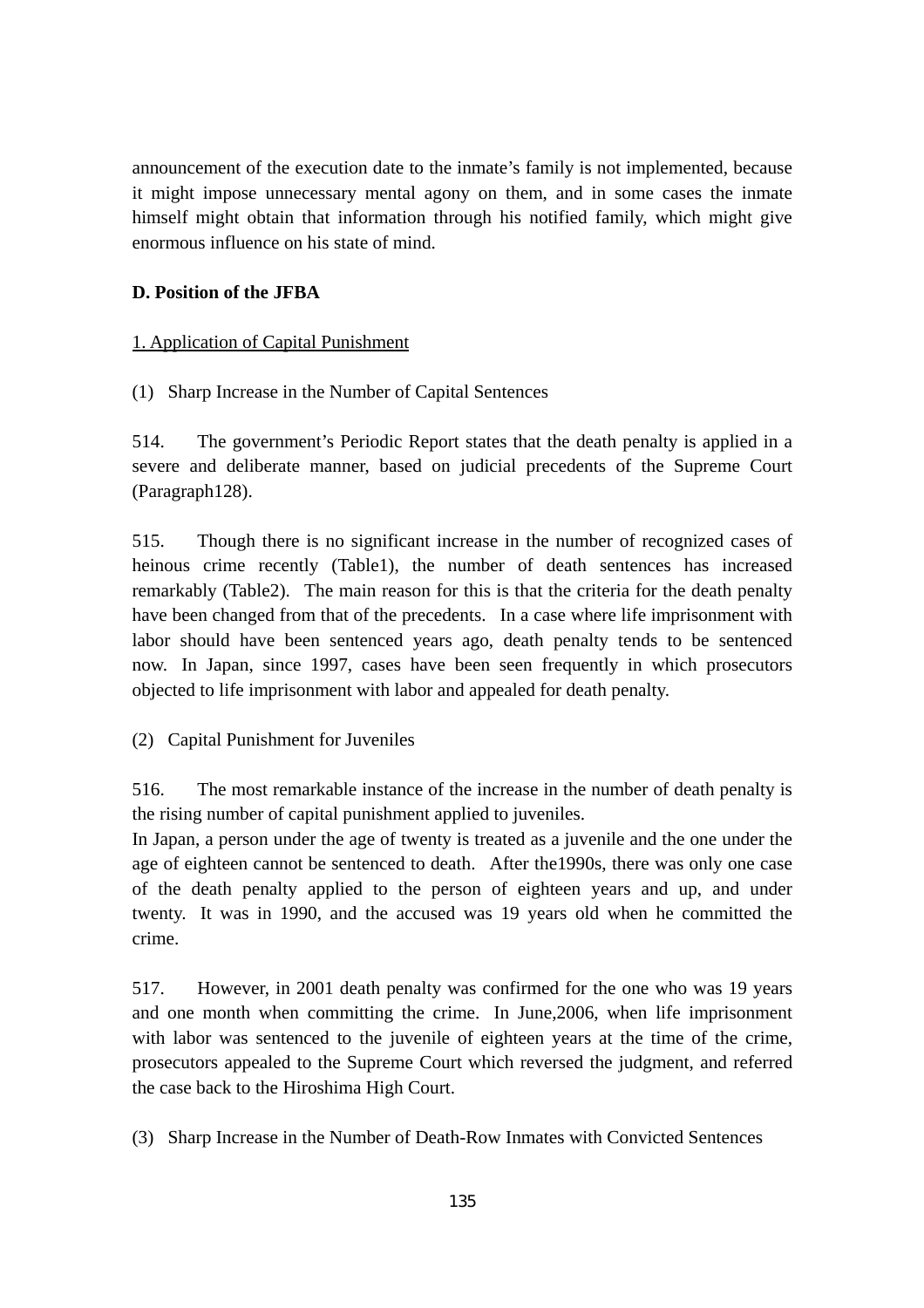518. With the rising number of sentence of death penalty, the number of death-row inmates whose sentences were finalized is growing rapidly. There were two death-row inmates whose sentences became convicted in 2003, 14 inmates in 2004 , 11 in 2005, 19 in 2006, and (\*to be filled in at the end of the year) in 2007.

# 519. (Table1)

| $\sim$ | homicide | $\sim$ games we see so<br>robbery | arson | kidnapping | Total  |
|--------|----------|-----------------------------------|-------|------------|--------|
| 1996   | 1,218    | 2,463                             | 1,846 | 251        | 5,778  |
| 1997   | 1,282    | 2,809                             | 1,936 | 284        | 6,311  |
| 1998   | 1,388    | 3,426                             | 1,566 | 221        | 6,601  |
| 1999   | 1,265    | 4,237                             | 1,728 | 249        | 7,479  |
| 2000   | 1,391    | 5,173                             | 1,743 | 302        | 8,609  |
| 2001   | 1,340    | 6,393                             | 2,006 | 237        | 9,976  |
| 2002   | 1,396    | 6,984                             | 1,830 | 251        | 10,461 |
| 2003   | 1,452    | 7,664                             | 2,070 | 284        | 11,470 |
| 2004   | 1,419    | 7,295                             | 2,174 | 320        | 11,208 |
| 2005   | 1,392    | 5,988                             | 1,904 | 277        | 9,561  |

Changes in the number of recognized cases

Changes in the number of arrested cases

|      | Homicide | Robbery | Arson | Kidnapping | Total |
|------|----------|---------|-------|------------|-------|
| 1996 | 1,197    | 1,974   | 1,749 | 250        | 5,170 |
| 1997 | 1,225    | 2,232   | 1,804 | 279        | 5,540 |
| 1998 | 1,356    | 2,614   | 1,369 | 211        | 5,550 |
| 1999 | 1,219    | 2,813   | 1,458 | 244        | 5,734 |
| 2000 | 1,322    | 2,941   | 1,372 | 272        | 5,907 |
| 2001 | 1,261    | 3,115   | 1,540 | 211        | 6,127 |
| 2002 | 1,336    | 3,566   | 1,234 | 215        | 6,351 |
| 2003 | 1,366    | 3,855   | 1,448 | 231        | 6,900 |
| 2004 | 1,342    | 3,666   | 1,513 | 232        | 6,753 |
| 2005 | 1,345    | 3,269   | 1,361 | 204        | 6,179 |

The National Police Agency White Paper 2006 (Page 73 to75)

| (Table2)<br>520. |      |           |              |                        |                |
|------------------|------|-----------|--------------|------------------------|----------------|
| Year             |      | Executed  | newly        | Inmates                | Total of the   |
|                  |      | death-row | convicted    | sentenced to           | inmates with   |
|                  |      | inmates   | death<br>row | death at the convicted |                |
|                  |      |           | inmates      | first instance         | sentences      |
|                  |      |           |              |                        | year end<br>at |
| 1996             | H08) | 6         |              |                        |                |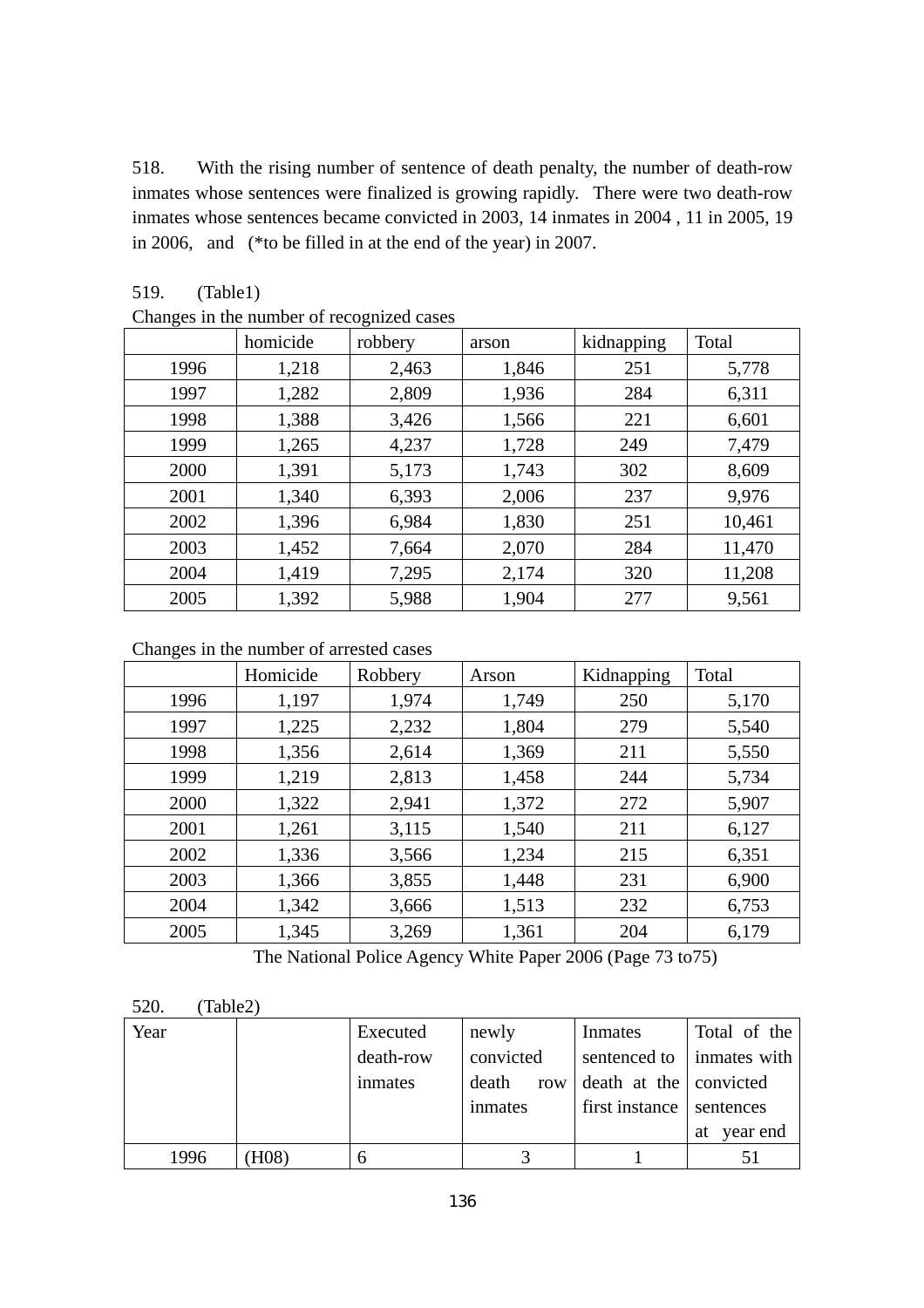| 1997 | (H09) | $\overline{4}$ | $\overline{4}$ | 3  | 51 |
|------|-------|----------------|----------------|----|----|
| 1998 | (H10) | 6              | 7              | 7  | 52 |
| 1999 | (H11) | 5              | $\overline{4}$ | 8  | 50 |
| 2000 | (H12) | 3              | 6              | 14 | 53 |
| 2001 | (H13) | $\overline{2}$ | 5              | 10 | 55 |
| 2002 | (H14) | $\overline{2}$ | 3              | 18 | 57 |
| 2003 | (H15) | 1              | $\overline{2}$ | 13 | 56 |
| 2004 | (H16) | $\overline{2}$ | 14             | 14 | 66 |
| 2005 | (H17) | 1              | 11             | 13 | 77 |
| 2006 | (H18) | $\overline{4}$ | 19             | 13 | 94 |
| 2007 | (H19) | 9              |                |    |    |

The Public Prosecutor's Office Annual Report of Statistics 2006

## (4) Increase in the Number of Execution

521. As the number of inmates with confirmed death sentences increased, the number of execution tends to grow, especially after 2000. Until then the average number of execution was 1 or 2 per year. Seiken Sugiura, Minister of Justice did not consent to executions while in office. However next Minister, Jinen Nagase ordered ten executions during his about 11 month service. On December 25, 2006, 4 inmates were executed. In February, 2007, the number of the inmates reached 100, and subsequently 3 inmates were executed in April. Then in August, right before leaving the office, he ordered 3 executions.

# 2. Legal Guarantees for the Inmates Facing Death Penalty

# (1) Lack of Mandatory Appeal System for Capital Punishment

522. The recent tendency is that the accused does not file an appeal against death sentence, or even withdraws the one filed by his attorney. As a result, the cases where capital sentences become final without review by upper court are increasing. Filing an appeal is not regulated as a mandatory step, and there is a period of time without an attorney between the end of the first trial and the beginning of the second when another attorney is assigned. Therefore continuous withdrawal of an appeal can be seen during this period.

523. As for that point, in May, 2007, the Committee against Torture expressed serious concern about the lack of mandatory appeal system and recommended its establishment to the Japanese government (Paragraph 20).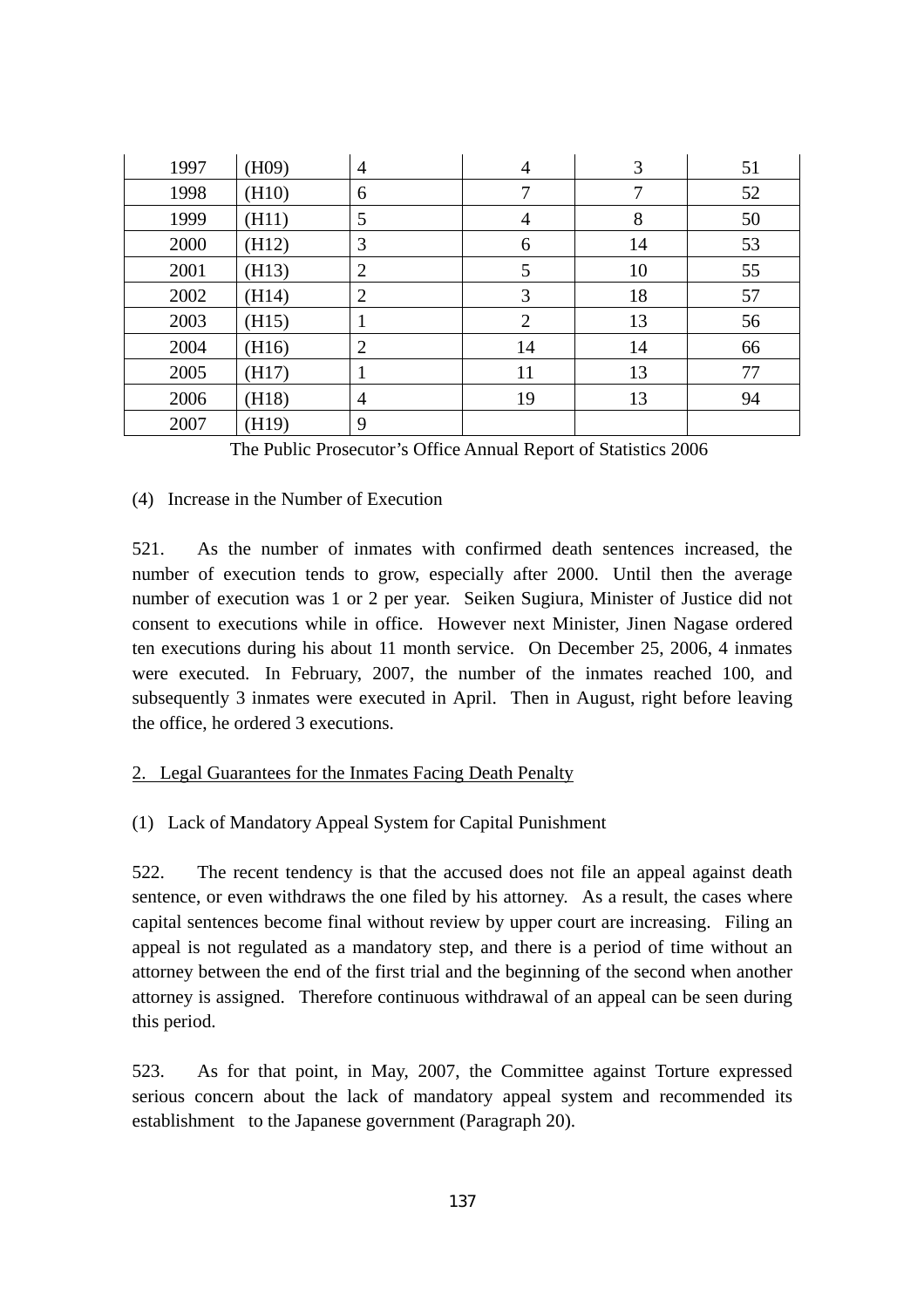(2) Insufficient Legal Guarantees after the Sentence was Confirmed

524. After the sentence was confirmed, there are no sufficient legal guarantees under which death-row inmates can exert their rights. The Committee against Torture made recommendations on that.

{1} Court-Appointed Attorney System is not Available

525. Once the death sentence is confirmed, death-row inmates cannot use the court-appointed attorney system for filing an appeal for retrial, or amnesty. Most of the inmates with confirmed sentences are indigent. Therefore instituting procedure for retrial is quite difficult.

526. The Committee against Torture expressed serious concern about "the lack of access to state defense counsel after the final sentence is handed down. " (Paragraph 20).

{2} Confidential Communication with an Attorney is not Ensured

527. The 2006 New Law stipulates that the meetings of the death- row inmates must be attended by observers except when there are justifiable reasons for the meeting without them, like preparation for a lawsuit or other reasons for the protection of the inmates' rightful benefit (Article121). Therefore it is possible for the observer to attend the meeting between the inmate and his attorney for retrial. Actually, right after the enforcement of this new law, observers attended the meetings for retrial with inmates' attorneys in detention centers nationwide. The JFBA strongly demanded the Ministry of Justice to improve that situation and give guidance to the local detention authorities. Even under this new law, all the correspondence between an inmate and his or her attorney for retrial must be a target of censorship. This act violates article 14 paragraph 3 of the Covenant.

528. As for the restriction on the right of communication with the outside world, The Committee against Torture expressed serious concern, stating " the limitations imposed on death row prisoners concerning access to their legal representatives, including the impossibility to meet with them in private, while on appeal requesting retrial; the lack of alternative means of confidential communication."(Paragraph 20).

(3) Approach to Commutation

529. Once the death penalty is confirmed, there is no possibility of the sentence being commuted to life imprisonment with labor in Japan. Though the amnesty system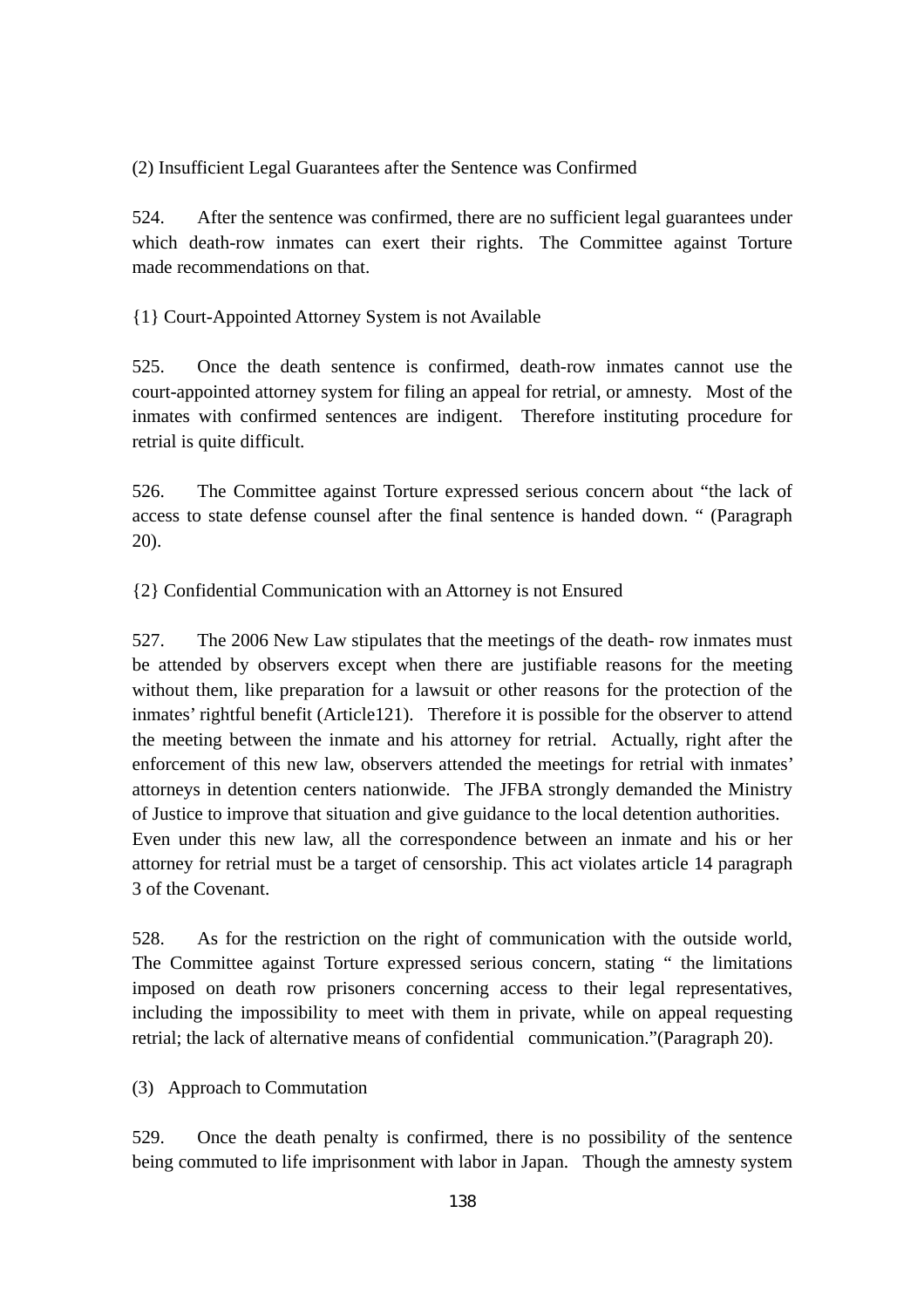exists, it has hardly been applied to capital punishment. The last time it was applied to a death-row inmate was 1975, when the death penalty was commuted to life imprisonment with labor. Many of the inmates who insist on their innocence and continue fighting over their sentences through retrials and so on keep the status of death-row inmates for a long time. As of May, 2007, 27 inmates have been on death row for more than 10 years, four of them for more than 30 years. However even old inmates are not granted amnesty, and some of them die of illness in detention center. In a recent case, a female death-row inmate of 75 years old died of pneumonia after suffering from acute myocardial infarction in July 2007.

## 3. Execution of Capital Punishment

(1) The Lack of Prior Announcement of the Execution Date to Inmates

530. The announcement to an inmate of the time of an execution is made about an hour before it occurs. The prior announcement to his family or attorney is not made. In the course of introduction the 2006 New Law, no stipulation was made about the prior announcement of the execution date.

531. However the lack of prior announcement imposes enormous fear on the death-row inmates every day, because they cannot know when the execution is conducted. In this sense, it is just inhuman. The Committee against Torture expresses serious concern, mentioning "the psychological strain imposed upon inmates and families by constant uncertainty as to the date of execution, as prisoners are notified of their execution only hours before it is due to take place" (Paragraph 19). Moreover, the lack of prior announcement to the inmate completely deprives him of the means to fight over the legitimacy of his execution, which violates article 14 paragraph 3 of the Covenant.

(2) Cause of Suspension of the Execution

532. The Code of Criminal Procedure prohibits execution of the inmate in a state of insanity (Article 479 paragraph 1). However it is impossible to verify if it has been observed. Because even inmates themselves cannot get access to their medical records, and the medical specialists outside of prison had not been admitted to visit them for medical examination. In March, 1993, Tetsuo Kawanaka, a death-row inmate , who had been suspected to be suffering from schizophrenia, was executed. Based on this situation, The Committee against Torture expressed serious concern on "the absence of a review mechanism to identify inmates on death row who may be suffering from mental illness".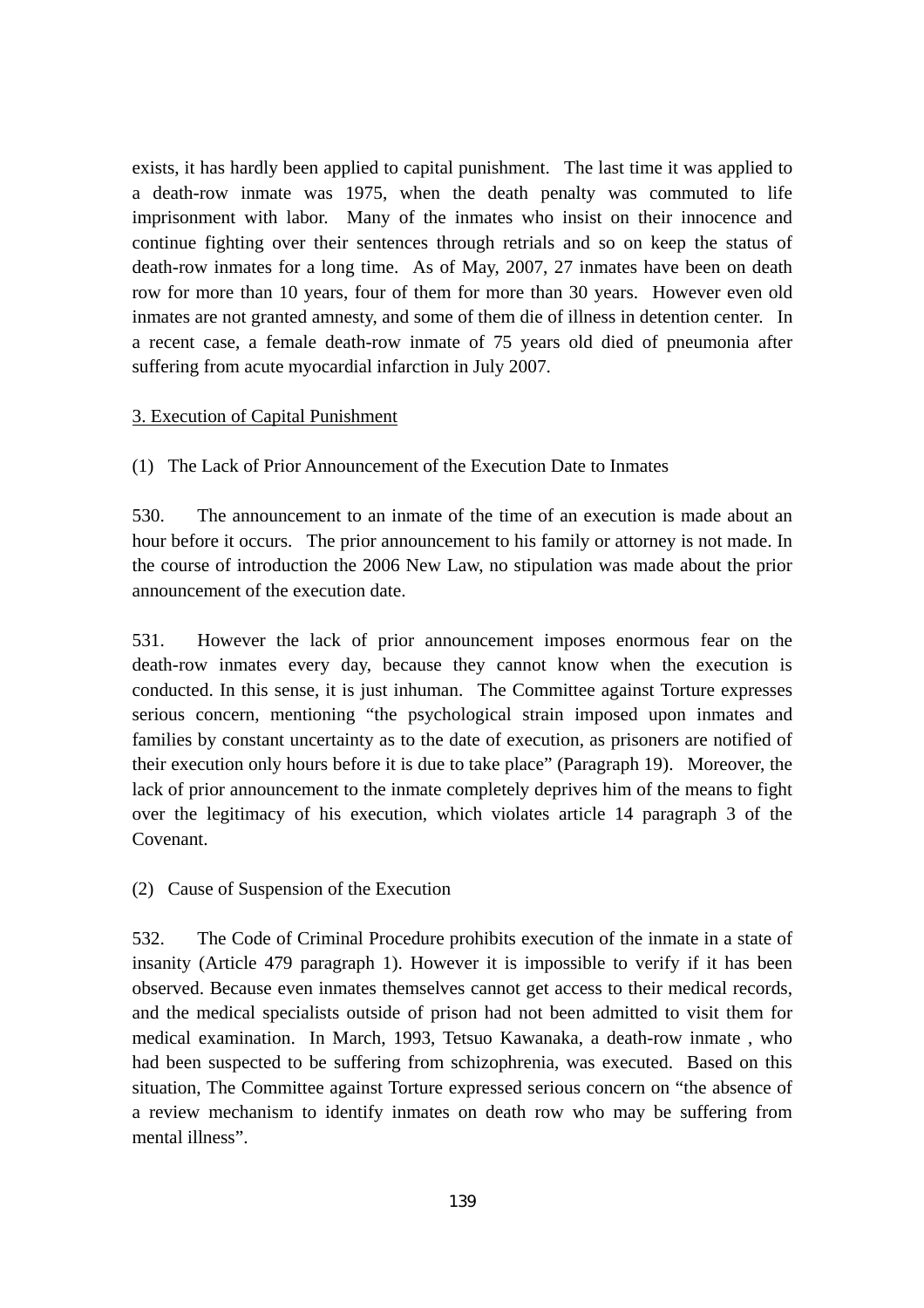533. Filing an appeal for retrial, or for amnesty is not considered to be a cause of suspension of the execution, which is another profound concern of the Committee against Torture (Paragraph 20).

534. Furthermore, there is no stipulation restricting the execution of elderly inmates. On December 25, 2006, 4 inmates were executed. Two of them were 77 and 75. The one of 75 years old noted in a letter to his relative that he was not able to walk well, and using a wheel chair.

### 4. Treatment of Death-Row Inmates

(1) Communication with the Outside World

{1} The Situation so far

535. Except for legal representatives for retrial or civil suits and relatives, deathrow inmates have been admitted to have meetings with others, only when they are considered to be" the people who can contribute to stabilizing the state of mind of the inmates" by the head of the prison. In reality, communication with the outside world except for their relatives or attorneys is hardly admitted. This severe restriction, considered to be inhuman, has been criticized inside and outside of Japan, and as mentioned earlier, Human Rights Committee gave recommendations to Japan in 1998.

{2} Revision by 2006 New Law

536. After the revision of the 2006 New Law, the right of meeting and correspondence between the inmates and the ones mentioned below was admitted.

-Relatives

 -People who are handling matters which affect greatly the inmate' status, legal or occupational benefits.

-People who are considered to contribute to stability of the inmate's state of mind.

537. Moreover, when there is necessity of meeting, for example maintaining friendly relationship, and the meeting is considered not to cause any disturbance to discipline and order of the penal institution, it can be admitted by discretion of the authorities.

{3} The Current Situation under the New Law

538. The 2006 New Law was put into effect on June 1, 2007. Extremely restricted situation under which inmates could meet and correspond only with their relatives and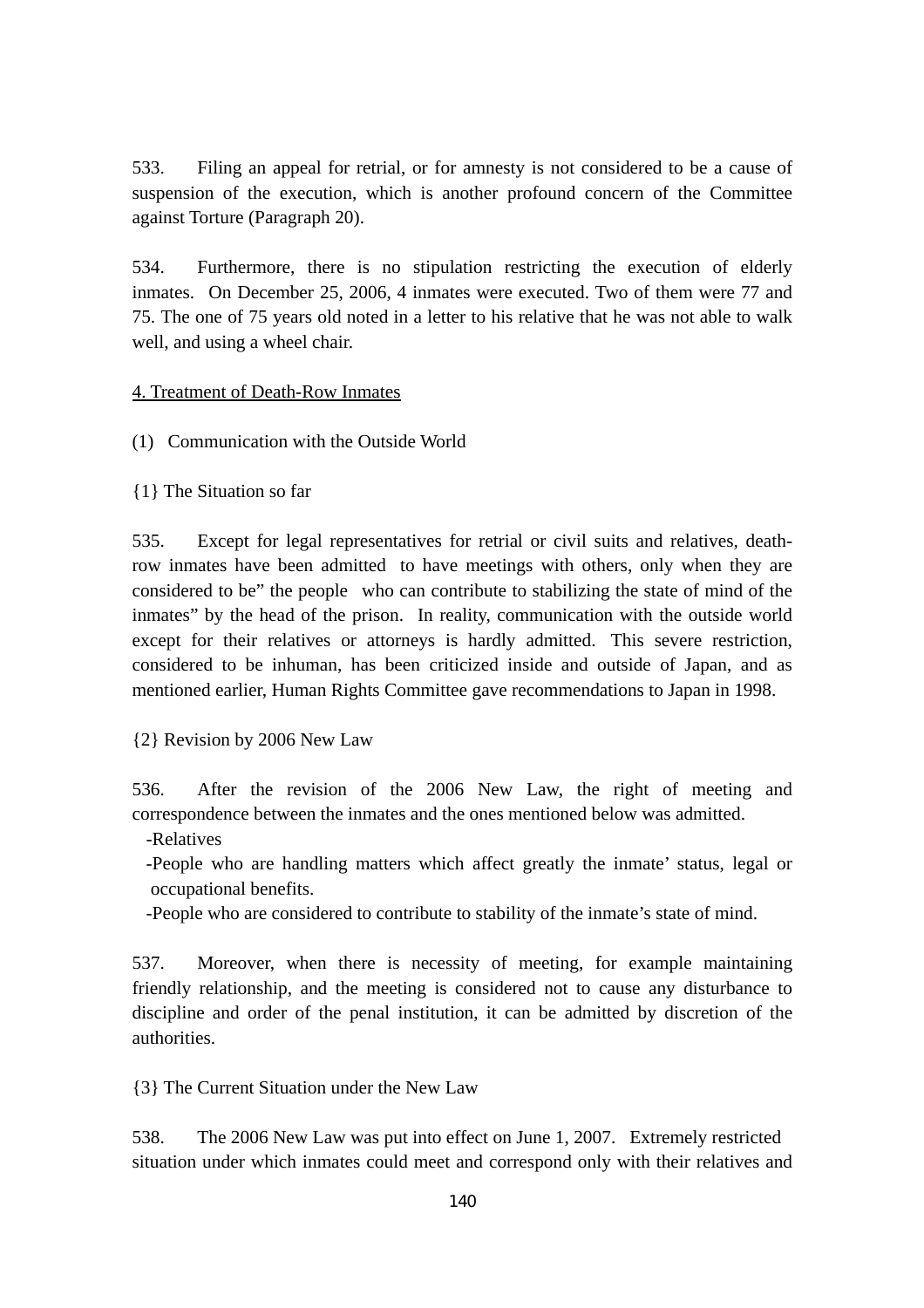attorneys was improved.. However death-row inmates' communication with the outside world was not so expanded as expected. On the contrary, restriction on the communication clearly against the new law is frequently seen.

539. The Tokyo Detention House, which has the largest number of death-row inmates, started letting them submit the names of 5 persons they want to meet or send letters. Then about three of them are admitted for communication. The new law does not restrict the number of the people for meeting or correspondence. If the conditions required by the new law are met, inmates must be able to meet or correspond with whoever they want to, regardless of the number of the people. Furthermore, in principle, the ones admitted for meeting or correspondence are limited to the people who had already known the inmate before the death penalty was finalized. That is another newly imposed condition which is not required by the new law. As for the person who takes care of the important business for inmates, the law does not require qualification of attorney, but the Tokyo Detention House only accepts attorneys for retrial and civil suit.

(2) Other Problems in Treatment

540. The new law still approves inhuman treatment to death-row inmates.

They are supposed to be in their cells alone all day and night and not to have any contact with each other outside their cells (Article 36), which means segregation is principle.

541. However segregation of sentenced inmates in general is only admitted under the extremely severe requirements (Article 76), and continuous segregation gives serious influence on the inmates physically and mentally. As for the death-row inmates who are segregated in principle, there is no upper limit of the segregation period. The Committee against Torture expressed concern, stating "The principle of solitary confinement after the final sentence is handed down. Given the length of time on death row, in some cases his exceeds 30 years". Treatment of this kind is inhuman and must be improved immediately.

### 5. Stay of Execution

542. As mentioned above, even after the new law was introduced, execution in Japan still holds institutional and operational issues which do not comply with the Covenant. The Committee against Torture recommended that "The States party should consider taking measures for an immediate moratorium on executions and a commutation of sentences and should adopt procedural reforms which include the possibility of measures of pardon." Its recognition is that these issues are too serious to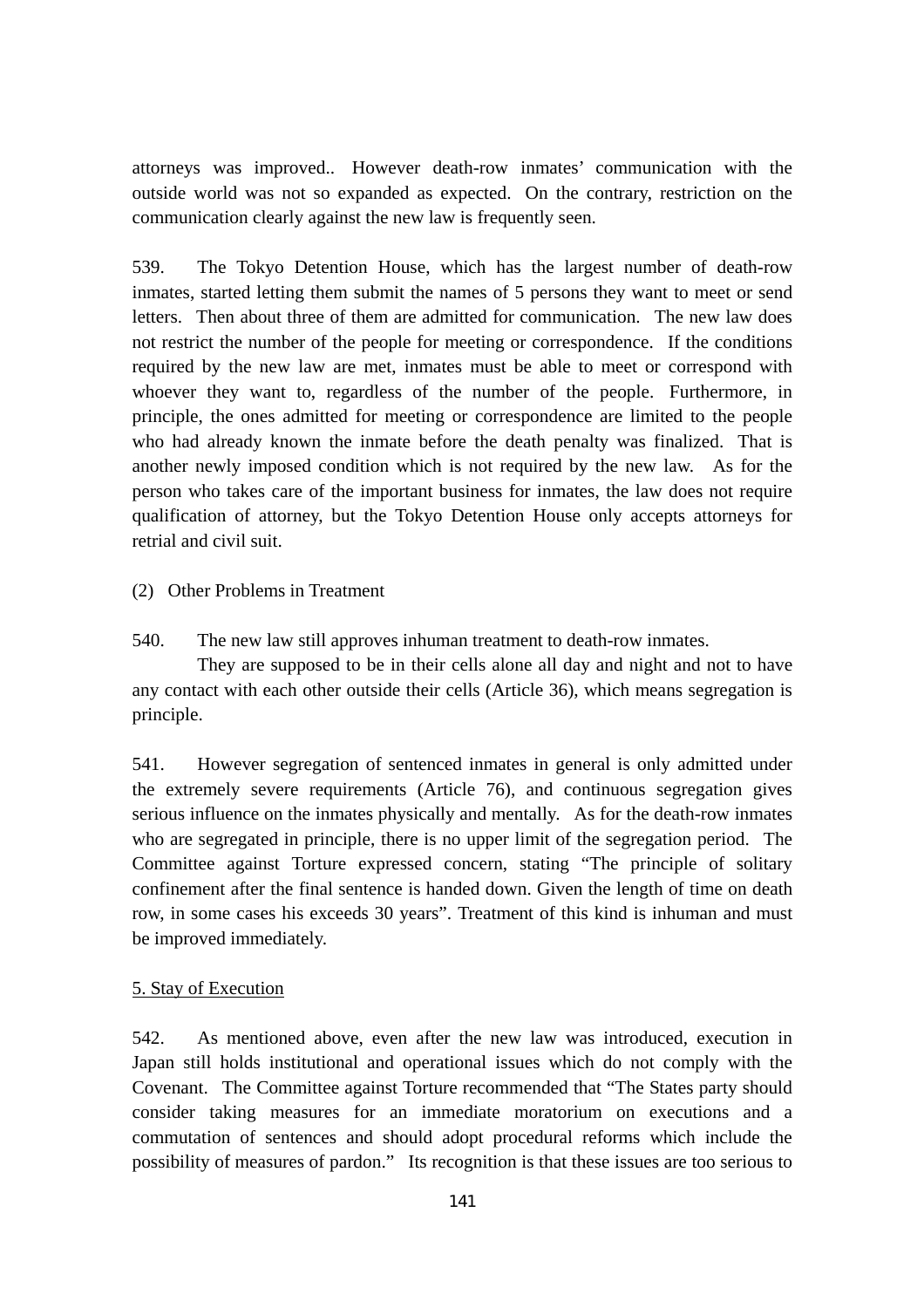be overlooked.

543. To continue capital punishment under the current circumstances violates the Covenant, and it should be stayed immediately.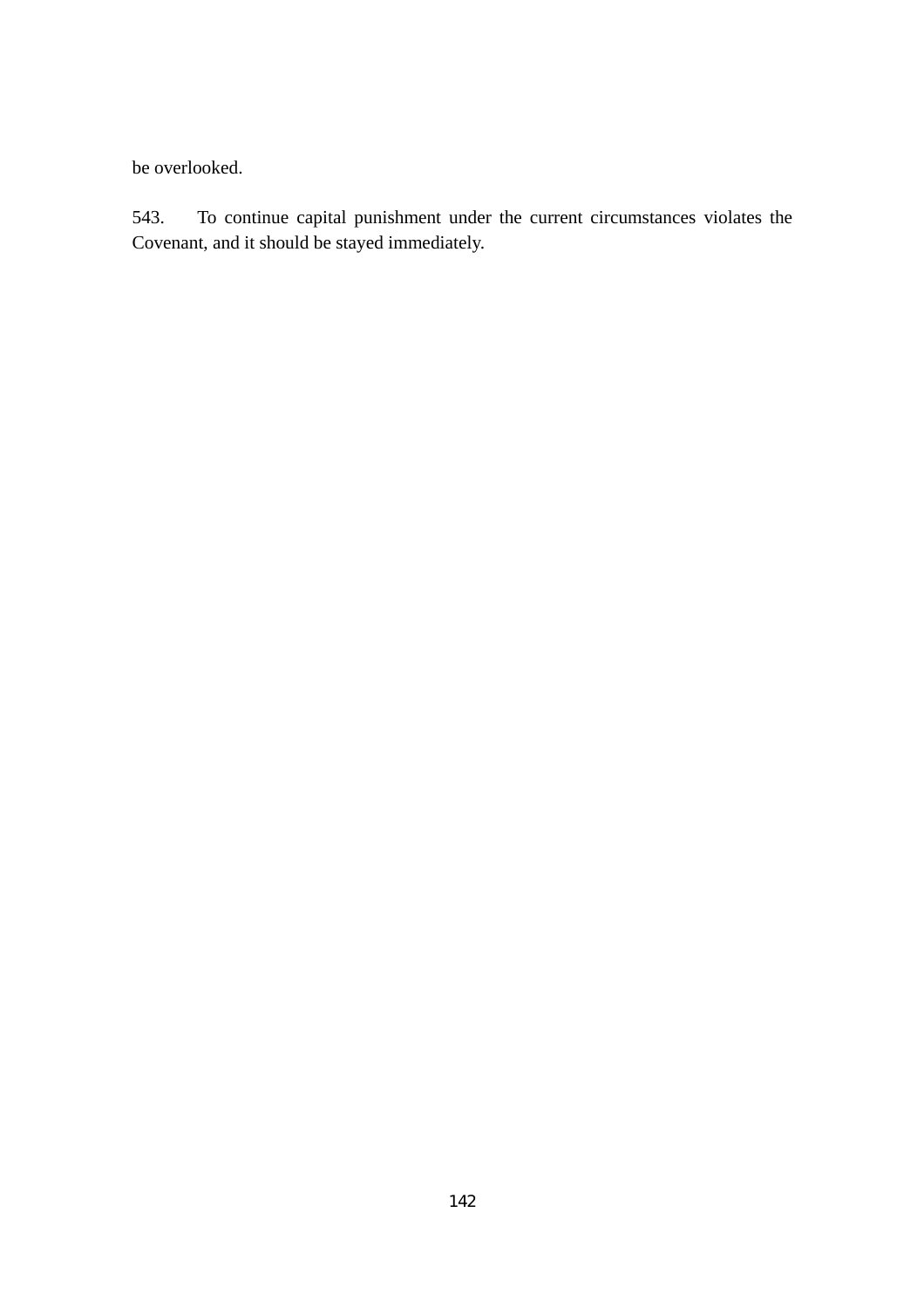## **Chapter 6: Crime Victims**

### **A. Conclusions and Recommendations**

544.

1. The government should establish a compensation law for crime victims, simplify and speed up the procedure to claim compensation for damages, and clarify the process to determine the payment.

2. In order for a crime victim to recover from the violation of rights and restore the dignity, the system to provide the aid to cover counsel's fee of the victim at government expense should be created.

3. The criteria of the disclosure of the records of non-prosecution cases shall be further clarified to make it easier for victims to exercise their right to claim for disclosure.

### **B. Subjects of Concern and Recommendations of the Human Rights Committee**

545. The issue of crime victims was not addressed in any report published so far.

### **C. The Government Response and the Fifth Periodic Report**

546. The Fifth Periodic Report mainly addresses the issue of crime victims in "Protection of the Rights of Crime Victims" (paragraph 316 to 326) in discussing the issues related to Article 19: Freedom of Expression and also the issue is mentioned in "Protection of Victims of Sex Crimes in Criminal Proceedings"(paragraph 114 to 117) as a part of the issues related to " Protection from Violence" (paragraph 98 to 123) in Article 3: Gender Equality Principle.

547. In December, 2004, the government enacted the Basic Law on Crime Victims. The law stipulates that the dignity of individuals for crime victims shall be respected and indicated basic measures that should be taken by the government as well as local authorities to ensure that crime victims have the right to be treated appropriately for their dignity. Also, the government established "Law for Partial Amendment of the Code of Criminal Procedure to Protect the Rights and the Interests of Crime Victims" in June, 2007, which stipulates that names and addresses of crime victims shall not be disclosed in the public trial and that crime victims can participate in the criminal cases and have the right to examine a witness with regard to court statement and circumstances.

### **D. Position of the JFBA**

#### 1. Financial support for crime victims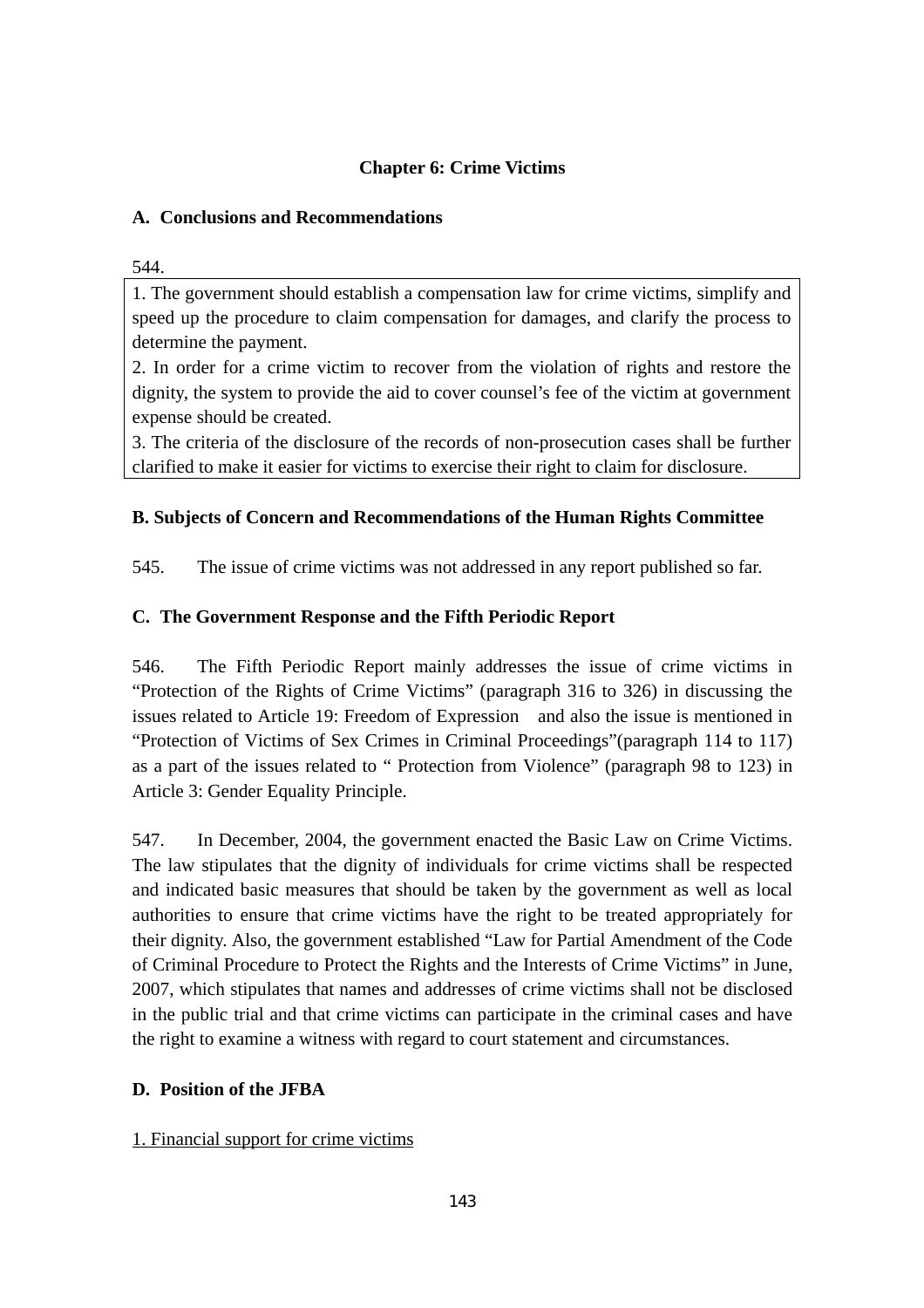548. The current benefits system for crime victims is not sufficient in terms of the amount of payment, and the system also fails to ensure the respect to the human rights of crime victims in the claim procedure and the nature of right. The government should establish a new compensation law for crime victims  $69$  to ensure that the claim procedure for compensation can be simplified and accelerated. At the same time, the process to determine the amount of payment shall be clarified by reference to the legislations in other countries.

### 2. Introduction of Crime Victim Support System using government expense

549. In order for a crime victim to recover from the violation of rights and restore the dignity, it is indispensable to have the legal support by lawyers. Crime victims need wide-ranging legal supports by lawyers including reaching out to various organizations, applying for aids, gaining information and securing safety from the time when the damage is made and even after the trial is concluded. In order to support such activities, a crime victim support system to provide the aid to cover counsel's fee of the victim at government expense should be created $^{70}$ .

### 3. Disclosure of the records of non-prosecution cases to crime victims

550. Even though, in principle, the records of non-prosecution cases are not made public, it is claimed that in cases where the records are deemed necessary in order for the victims to exercise their right to claim compensation for damages and other rights, a flexible approach is taken toward the victims' requests to know the record by providing it for the victims on the condition that the record constitutes objective evidence and no substitute exists. However, the criteria of the disclosure of the records of non-prosecution cases shall be further clarified to make it easier for victims to exercise their right to claim for disclosure.

 $^{69}$  (JFBA statements as of November 22, 2006 and August 26, 2005)

 $\frac{1}{10}$  (JFBA statements as of November 22, 2006 and May 1, 2007)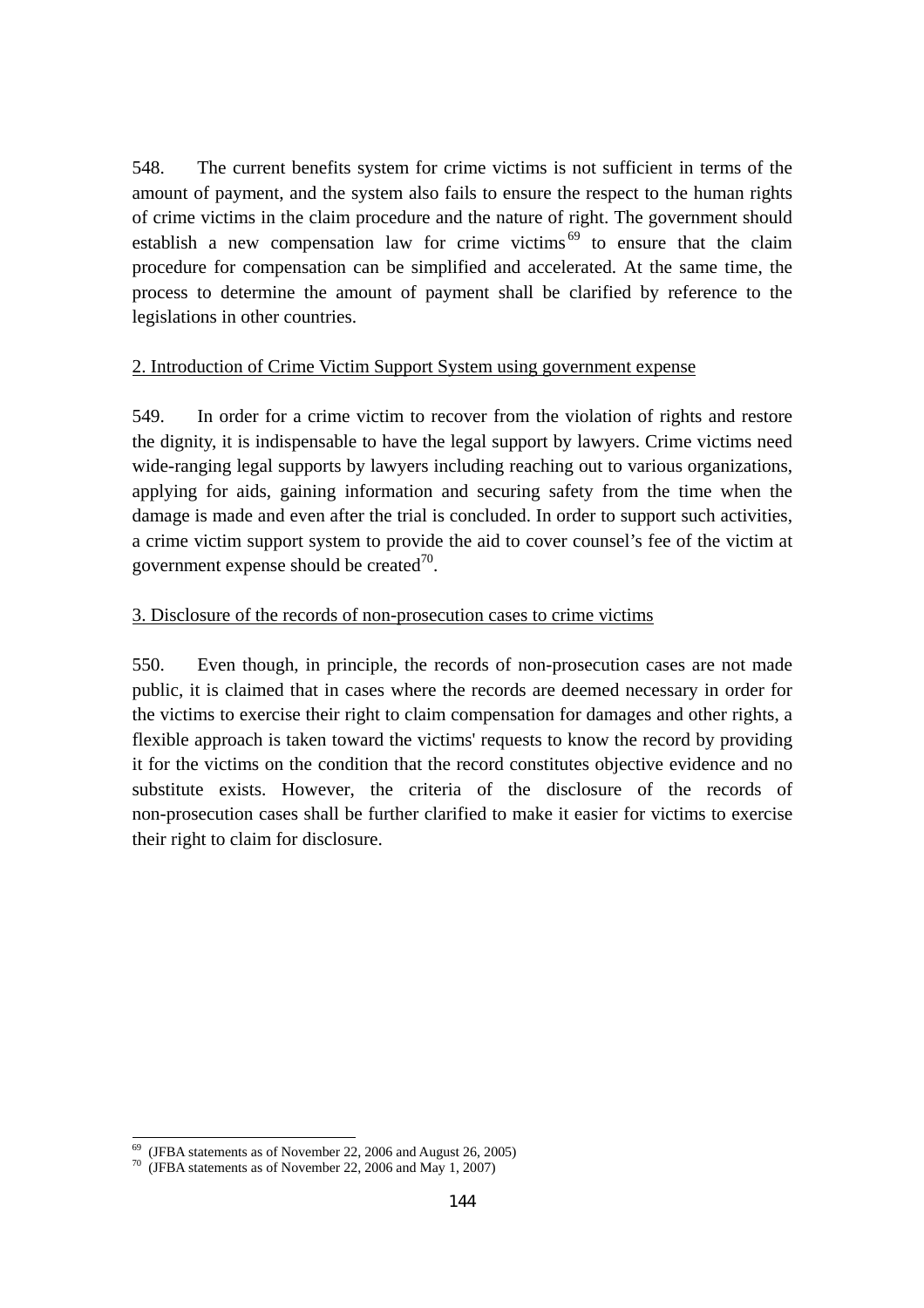### **Chapter 7: Investigation and Detention of Suspects and Accused Persons**

### **Section 1: Substitute prisons (Daiyo Kangoku) (Article 7, 9,10 and 14 of the Covenant)**

#### **A. Conclusions and Recommendations**

#### 551.

1. So-called substitute prison (Daiyo Kangoku) is a system where a suspect remains under the police control and is detained for a long period even after the person appears before the judges. Substitute prisons are serving as breeding grounds for infringement of human rights such as the confessions forced by the police and sexual assaults against women and miscarriage of justice. The system of substitute prison goes against Article 7, 9, 10 and 14 of the Covenant, and the government of Japan should immediately abolish substitute prisons.

2. In order to be consistent with international minimum standards, the maximum period of incarceration of the accused person by the police should be limited to 24 or at least 48 hours.

3. Limitations should be clearly defined regarding when and how long the investigation by the police could be conducted per a day.

4. The accused persons detained by the police should be assured prompt access to appropriate medical treatment.

5. The Independence of the external monitoring of police custody should be guaranteed by ensuring that attorneys recommended by the Bar associations shall be appointed as members of the Boards of Visitors for Inspection of Police Custody.

6. An effective system of filing of complaints which is independent from Public Safety Commissions should be established to examine the complaints from the detainees in the police cells.

7. Use of gags in police detention facilities should be abolished.

#### **B. Subjects of Concern and Recommendations of the Human Rights Committee**

552. (Paragraph 23 of the concluding observation on the Fourth Periodic Report)

The Committee expresses its concerns by stating that "the substitute prison system (Daiyo Kangoku), though subject to a branch of the police which does not deal with investigation, is not under the control of a separate authority. This may increase the chances of abuse of the rights of detainees under articles 9 and 14 of the Covenant. The Committee reiterates its recommendation, made after consideration of the third periodic report, that the substitute prison system should be made compatible with all requirements of the Covenant.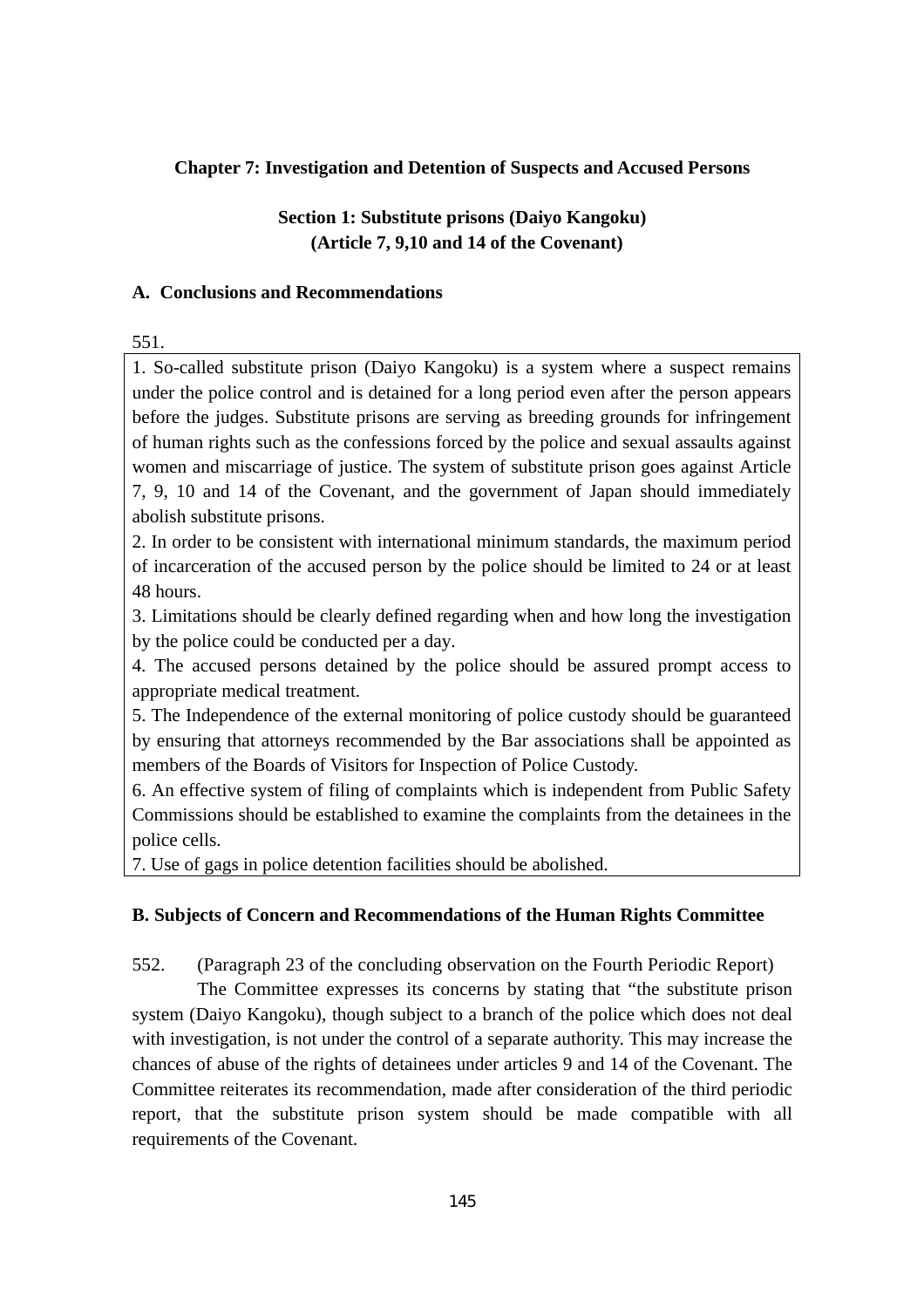## **C. The Government's Response and its Fifth Periodic Report (paragraph 236 to 268)**

553. In spite of a series of recommendations made by international organizations, the government of Japan has not taken any step forward to abolish the substitute prison system. The Law Concerning Penal and Detention Facilities and the Treatments of Inmates (hereinafter to be referred as the 2006 New Law) which was enacted in June 2006 includes the similar provisions (Article 14 and 15) as Article 1 Section 3 of the Prison Law permitting the police detention facilities to be used as substitute for penal institutions. This means that so-called substitute prison as a system have not been abolished but continue to exist by changing its name which is now called "substitute penal institution". There is no substantial difference between these systems.

554. In the Fifth Periodic Report, totally 33 paragraphs are spent to discuss this particular issue; however, the most of the discussions consist of explanation of institutions and the system.

555. With respect to the recommendation to abolish the substitute prison system in the Conclusions and Recommendations of the Committee against Torture in May 2007, in answering the question from a member of House of Representatives, Nobuto Hosaka, the government stated that, after confirming that the recommendations by the Committee do not have any legal binding force, "Under the current judicial system in Japan, it is realistic to detain suspects in the police detention facilities which are located at every corner in the country to smoothly and effectively conduct the interrogations of the suspect and other investigations during the limited period of detention, and to provide proper opportunities of meetings between suspects and their families or attorneys. From this point of view, we have recognized the important roles that substitute penal institutions have played so far….there is a clear provision which prescribes that the police officers who are in service with detention facilities are not allowed to deal with the investigation of the crime of which suspects detained in the facilities concerned are accused. On top of that, the improvements of the system have been made, including the establishment of the Boards of Visitors for Inspection of Police Custody, which are composed of ordinary citizens. At this moment, there is no plan to make any further amendment of the 2006 New Law" Thus the government has expressed its policy on continuation of substitute prisons.

#### **D. Position of the JFBA**

556. 1. So-called substitute prison system is the system unique to Japan, in which the police cells are used as substitute of prison and detain the suspect in the detention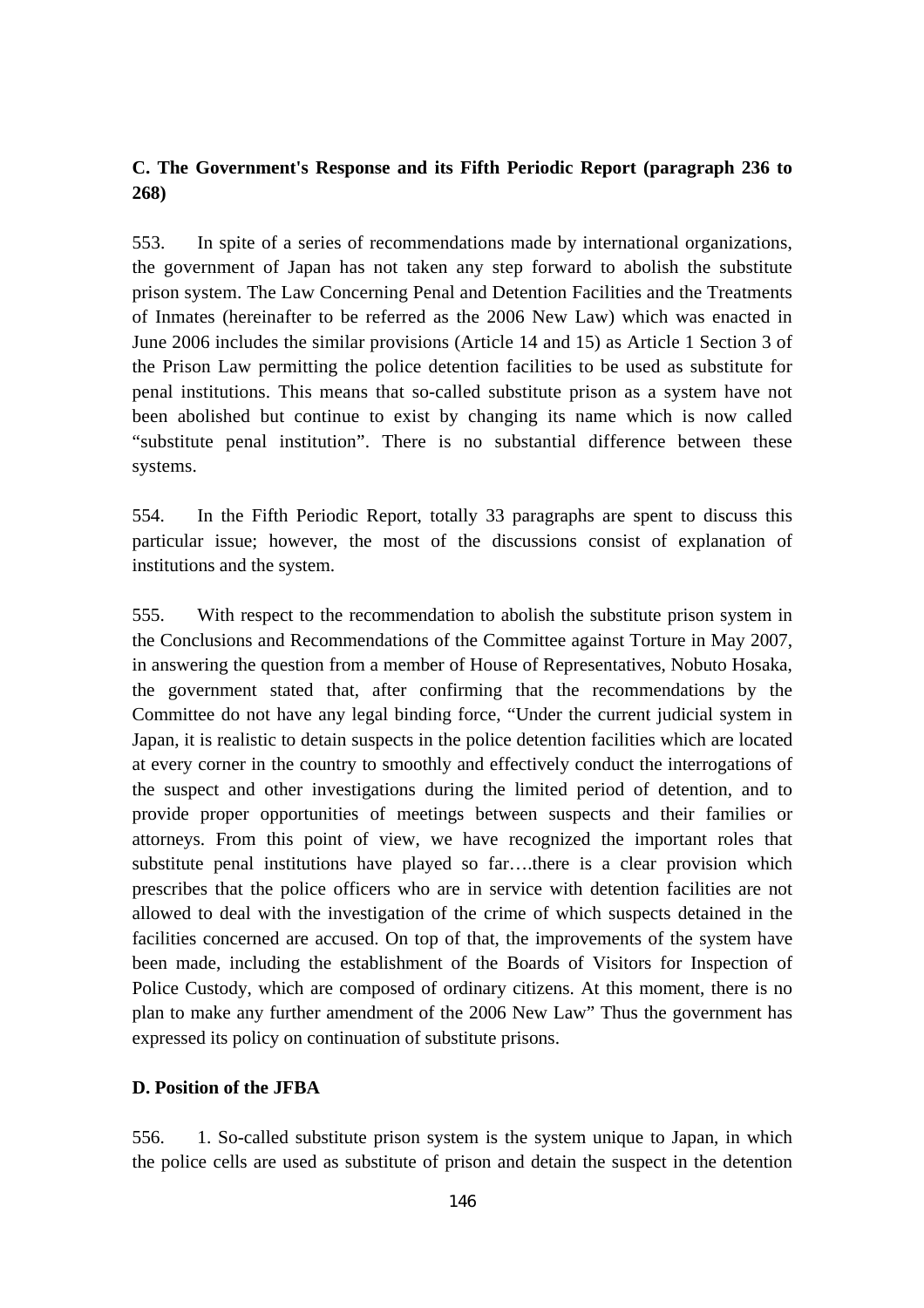facility within the police even after the arrested suspect appear before the court for detention. Under the new law, the name has been changed, but there is no substantial difference between the new "substitute penal institutions" and the former "substitute prisons". In spite of a series of recommendations made by the Committee, the substitute prison system still continues to exist.

557. Currently many detainees as many as 98.3% are held in the police detention facilities instead of the detention centers which are under controle of the Ministry of Justice. Considering such current situation, in May 2007, the Committee against Torture stated that the government "should take immediate and effective measures to bring pre-trial detention into conformity with international minimum standards. In particular, the State party should amend the 2006 Prison Law, in order to limit the use of police cells during pre-trial detention." As a matter of priority, it also made seven recommendations including a) amending its legislation to ensure complete separation between the functions of investigation and detention (including transfer procedures), excluding police detention officers from investigation and investigators from matters pertaining to detention, and b) limiting the maximum time detainees can be held in the police custody to bring it in line with international minimum standards (paragraph 15). The government is demanded to respond to these recommendations within a year.

### 2. Nature of so-called substitute prisons

558. The real nature of substitute prisons is that the police that own the primary investigative authority physically detain the suspects, place them under its control, and have control over the suspects' whole lives. While the suspect who is cooperative and complies with the wish of the police is granted favors including smoking and eating in the interrogation room, the suspect who denies the charge has to go through the interrogation for long hours, stirring up the person's anxiety that he/she may suffer disadvantages if continue to maintain the deposition that does not comply with the wish of the police. The police tend to interrogate such person all day long to completely wear him/her out physically and mentally. During the interrogation, they even impair and undermine the person's character and dignity to force the confession. After the interrogation, the person has to go back to the police cell as a substitute prison. The suspect has to spend time under the control of the police for 24 hours for days. In such a system, the fact that the suspect's life is entirely controlled by the investigative body will work as pressure by itself, and even though no bodily assault or threat is, the suspect is led to assentation to the police.

3. Forced confession in substitute confession

559. The substitute prison functions as a system to force the suspect to make a false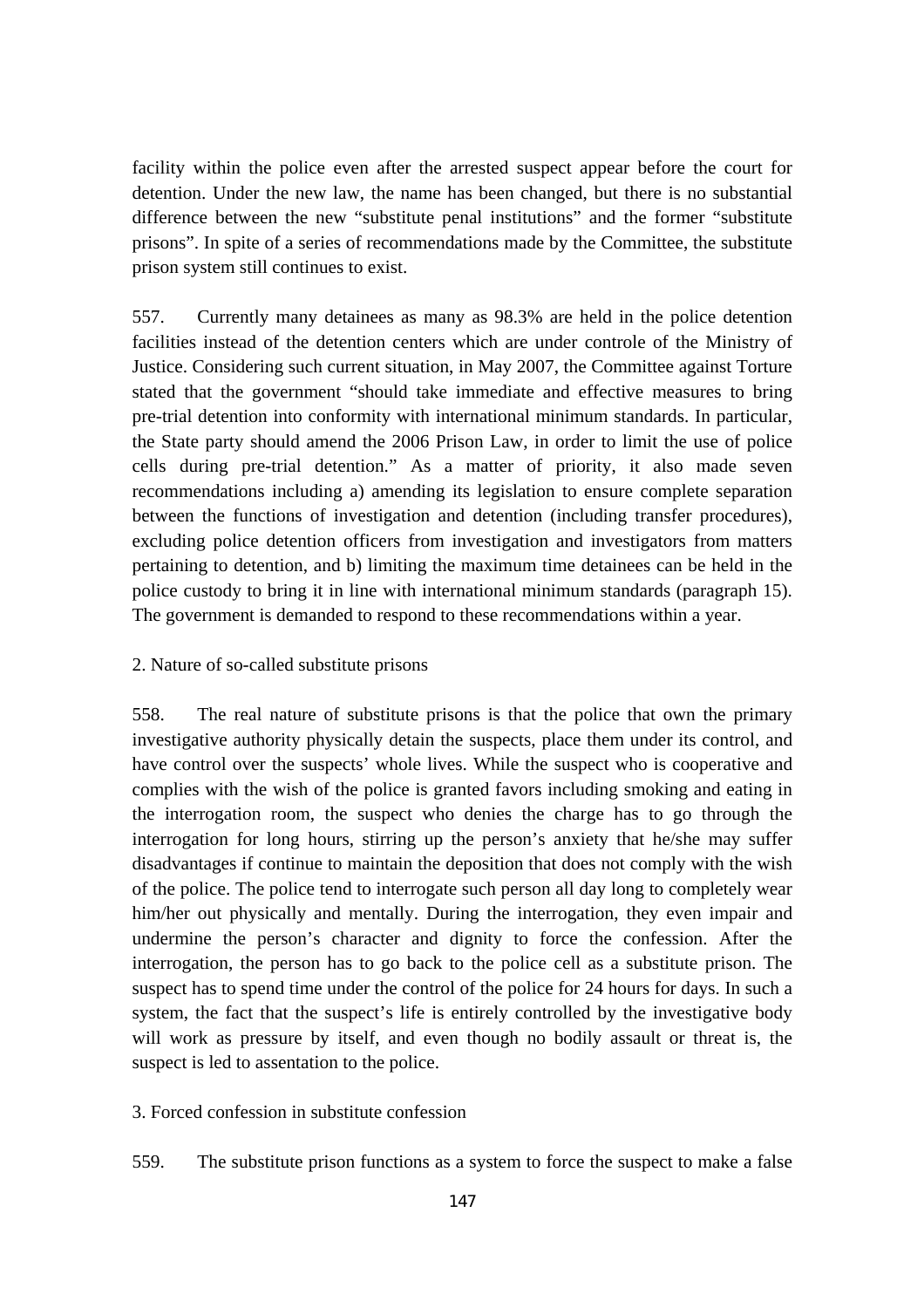confession and maintain it. Even though the tasks of investigation and detention are separated in the administrative system within the police stations, it does not make any difference to the substance of the substitute prison system, and the system still continues to be serving as a breeding ground for forced confessions and false charges. In all the cases known as "Retrial of four cases of death row inmates"<sup>71</sup>, the accused persons were forced to "confess" to crime which they had not committed, which led to the miscarriage of justice. Although those cases took place in 1950's, the fact that the substitute prisons are still the breeding ground of forced confessions and false charges has not been changed. In 2007, a series of cases of false charges such as the Shibushi Case<sup>72</sup>, the Kitagata case<sup>73</sup> and the Toyama Himi Case<sup>74</sup> were brought to light. In every case, the suspects were forced "confessions" and then false charges were made.

#### 4. Separation of investigation and detention

#### (1) The government's explanation

560. The government states that the National Police Agency sent an instruction to each prefectural police department to strictly separate the section in charge of crime investigations and the section in charge of detention of suspects. In addition, it emphasizes that the 2006 New Law legally clarified the separation of two functions.

#### (2) Institutionally insufficient separation

 $\overline{a}$ 

561. In spite of the government's explanation, there is no personnel titled as the staff in charge of detention, and the staff with such responsibilities will be hired just as usual police officers. It is also possible that the police officer who used to be in charge of detention may be transferred to the section in charge of crime interrogations after serving a certain years. According to the answer made by the National Police Agency at the Diet session, the police officers who are not involved in treatments of detainees are able to be in charge of transferring the suspects. While the officer is in charge of

<sup>&</sup>lt;sup>71</sup> In the Menda Case Sakae Menda was granted re-trial at which he was acquitted on July 15, 1983, in the Saitagawa case, Shigeyoshi Taniguchi was acquitted on March 12, 1894, in the Matsuyama Case, Yukio Saito was acquitted on July 11, 1984, and in the Shimada case, Masao Akahori was acquitted on January 31, and these persons had once been sentenced to death by the Supreme Court.

<sup>72</sup> In the Shibushi case, 12 innocent persons were indicted in violation of the Public Offices Election Law in the campaign for a local politician who was elected for a local assembly. Kagoshima District Court decided they were not guilty and the decision was settled. The entire case was made up by the high-handed interrogation method, although the alleged case itself did not even exist at all.

In Saga Prefecture, a person who had been indicted and demanded capital punishment for killing three women was acquitted. The court found that there was no evidence against the man other than the confession, which had been extracted from him after 17 days of interrogations that went on more than 10 hours a day..<br><sup>74</sup> In this case, a person was mistakenly arrested for raping two women, got a prison sentence and his was found not guilty after

sentence. At first he denied his involvement, but he reversed his statement, being forced "confession" by the high-handed interrogation. After he served his sentence, he was found not guilty because the real perpetrator was identified.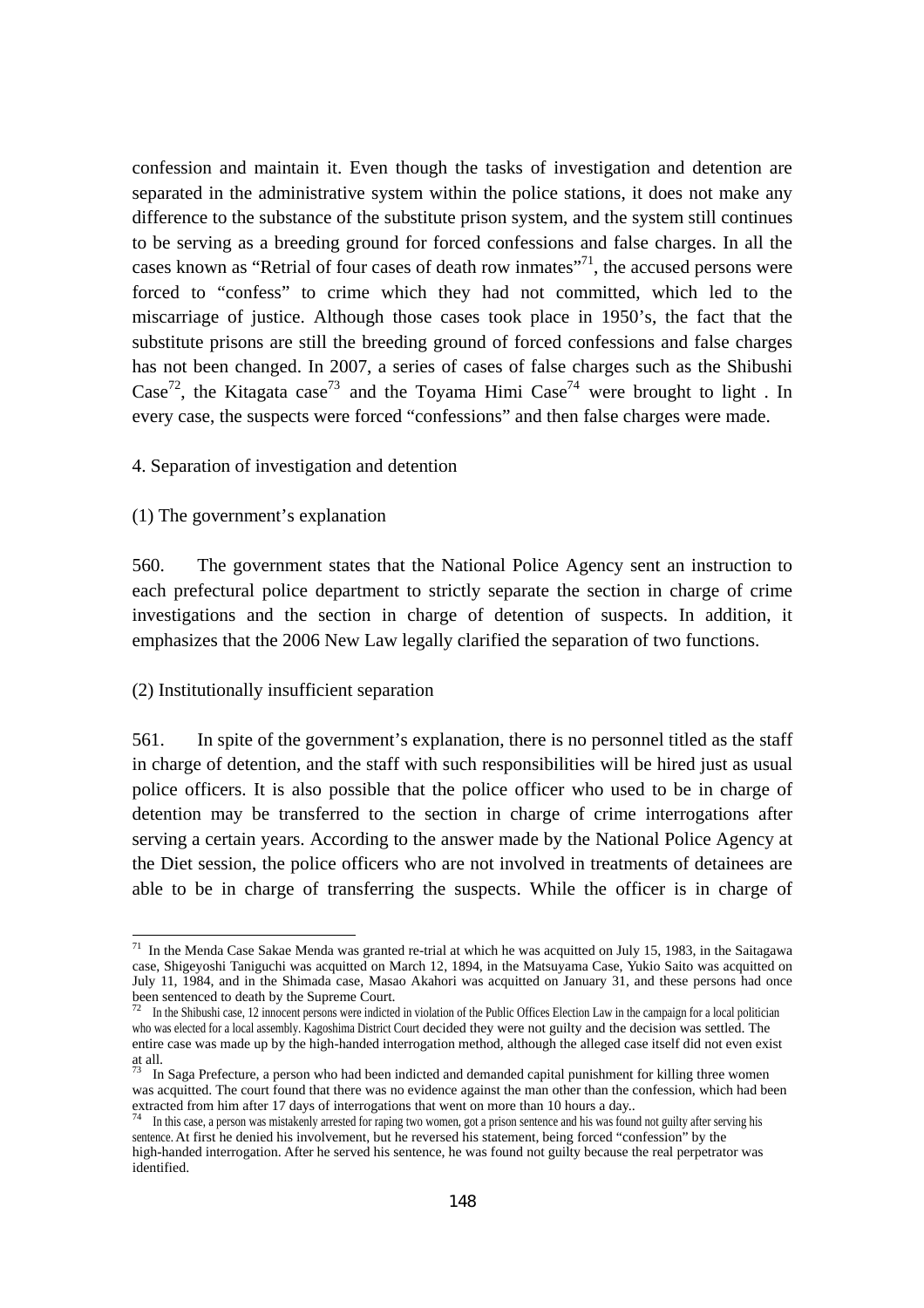transferring the suspects, he/she cannot be in charge of the investigations of the applicable case, but when transferring responsibility is fulfilled, the officer will be able to be involved in investigations of the case.

(3) Investigation advantage in the "separation" system

562. More problematically, even when interrogations lasts till midnight for long hours, the officers in charge of detention are only able to "request" for consideration about discontinuation of interrogation to the officers in charge of investigations, but do not have any authority to restrict the long-hour interrogation which can last till midnight. This means that, in practice, the need of investigation is given priority and the officers who are in charge of treatment of detainees has no means to have them stop long-hour interrogation which last till midnight.

(4) In reality, investigation and detention are not adequately separated.

563. According the results of survey conducted to the people who have been detained in police detention facilities, the practice became apparent that interrogators will provide the detainees with meals in the interrogation room from "the survey on the real situation of substitute prison" compiled by incorporated NPO Center for Prisoners' Rights . The National Police Agency had to admit such current state in a Diet session (Upper House, legal committee on June 1, 2006). The result of the survey showed that if the suspect denies, that person is treated harshly, and if the suspect confesses to the crime, that person is allowed to smoke in the room or provided with delivered food which are usually not permitted to the detainees. Taking such current practices into consideration, it cannot be possibly said that investigation and detention are clearly separated.

(5) The leaked "Guideline for interrogation of suspects"

564. In April, 2006, it became evident that, among a series of documents leaked from the personal computer of an incumbent police captain of Ehime prefectural police department, there was a manual titled as "Guideline for interrogation of suspect". This manual describes 13 points that an investigator should keep in his/her mind when the investigator interrogates a suspect<sup>75</sup>. This guideline says that the interrogator shall not leave the interrogation room until the suspect confesses to a crime and that the suspect who deny a crime shall be put into the interrogation room from morning till night (in order to make the suspect vulnerable). As seen in the guideline, there is a recommendations to conduct a long-hour interrogation to make the suspect vulnerable

 $\overline{a}$  $75$  Refer to Annex 2 "Guideline for Interrogation of Suspects"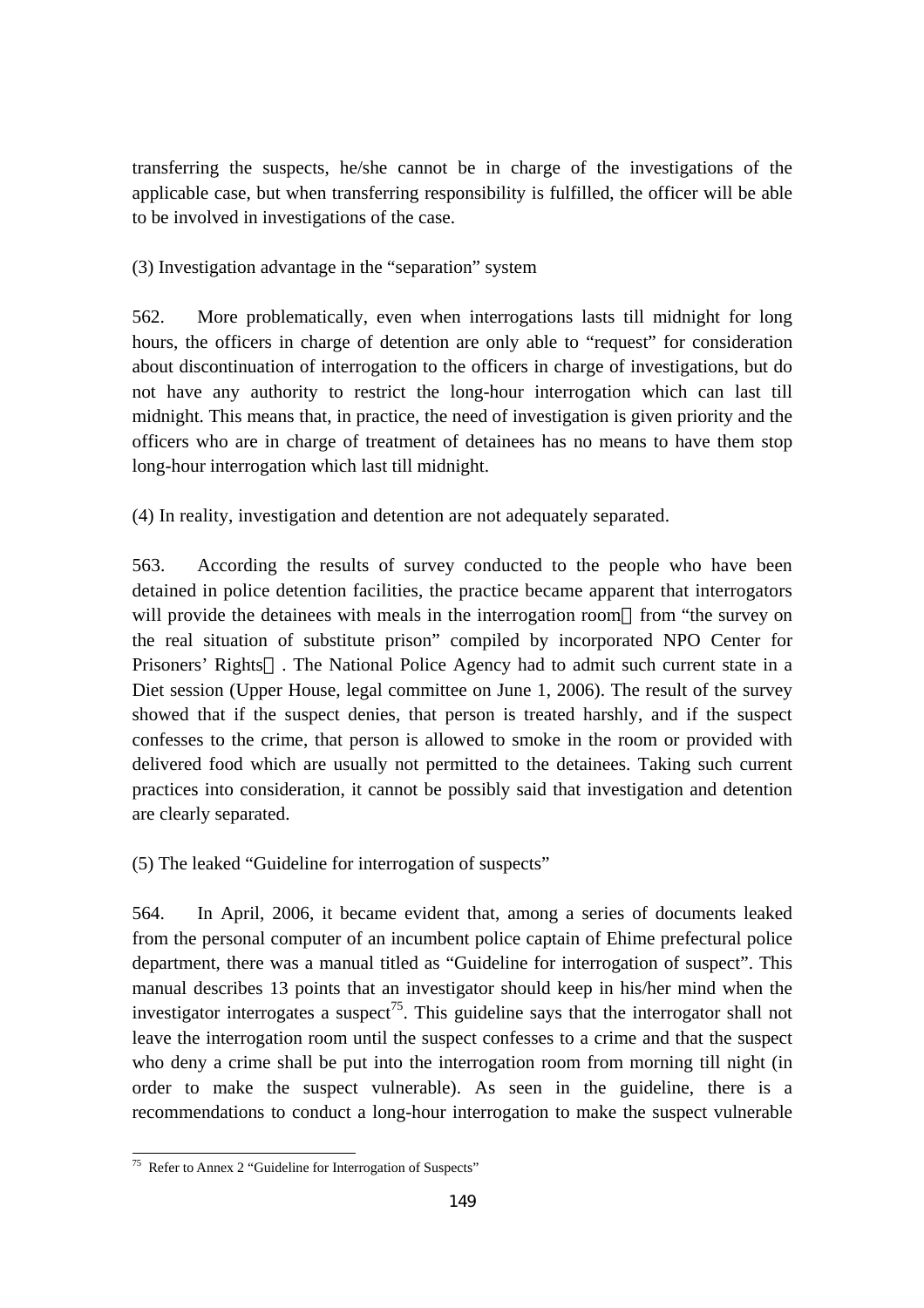and to say a greeting each time when police staff check the suspect's conditions in the detention cell to remind the suspect that he/she is physically under control of the police for 24 hours, and by making the best use of such tactics, it seems that the police plans to put the suspect in mentally precarious situation.

565. The National Police Agency tried to justify the manual by explaining that the found manual is just a personal memorandum which was created for lectures to be given in the police school, therefore the manual is not used as a guideline given to the police officers nation-wide. Despite such explanation, the fact that such manual is being used in the field of police education is itself a significant problem. It is firmly believed in the minds of the investigators on sites that interrogating the suspect for long hours to make the person vulnerable and extract his/her confession is the legitimate investigative method. The substitute prison is the system that has been allowing such practice in place in the actual police practices.

6. The need for regulations on interrogation

566. The Fifth Periodic Report states that "[s]ince the progress of the investigations is unforeseen and cases are diverse, it is difficult to establish regulations to regulate the time and length of interviews. Currently due consideration is being given to ensure that an excessive burden is not placed on the suspect. For these reasons, the government of Japan's view is that it is not necessary to establish legal regulations concerning the time and length of interviews" (paragraph 165).

567. In reality, however, it is obvious from many cases in the past that infringement of the human rights of the suspects is seen in interrogations that last for long hours, utilizing the substitute prison system.

568. The Committee against Torture recommends that the government "should promptly adopt strict rules concerning the length of interrogations, with appropriate sanctions for non-compliance" (paragraph 16) and the need for definitive rules are identified.

7. Treatment in substitute prisons

569. Since the police detention cells are designed and built for the purpose of temporary detention, usually there is no sunlight to be introduced into the cells, no window to the outside and exercising space is very limited area within the building and actually used as smoking area.

570. There is no doctor regularly stationed in the facility and it is difficult for the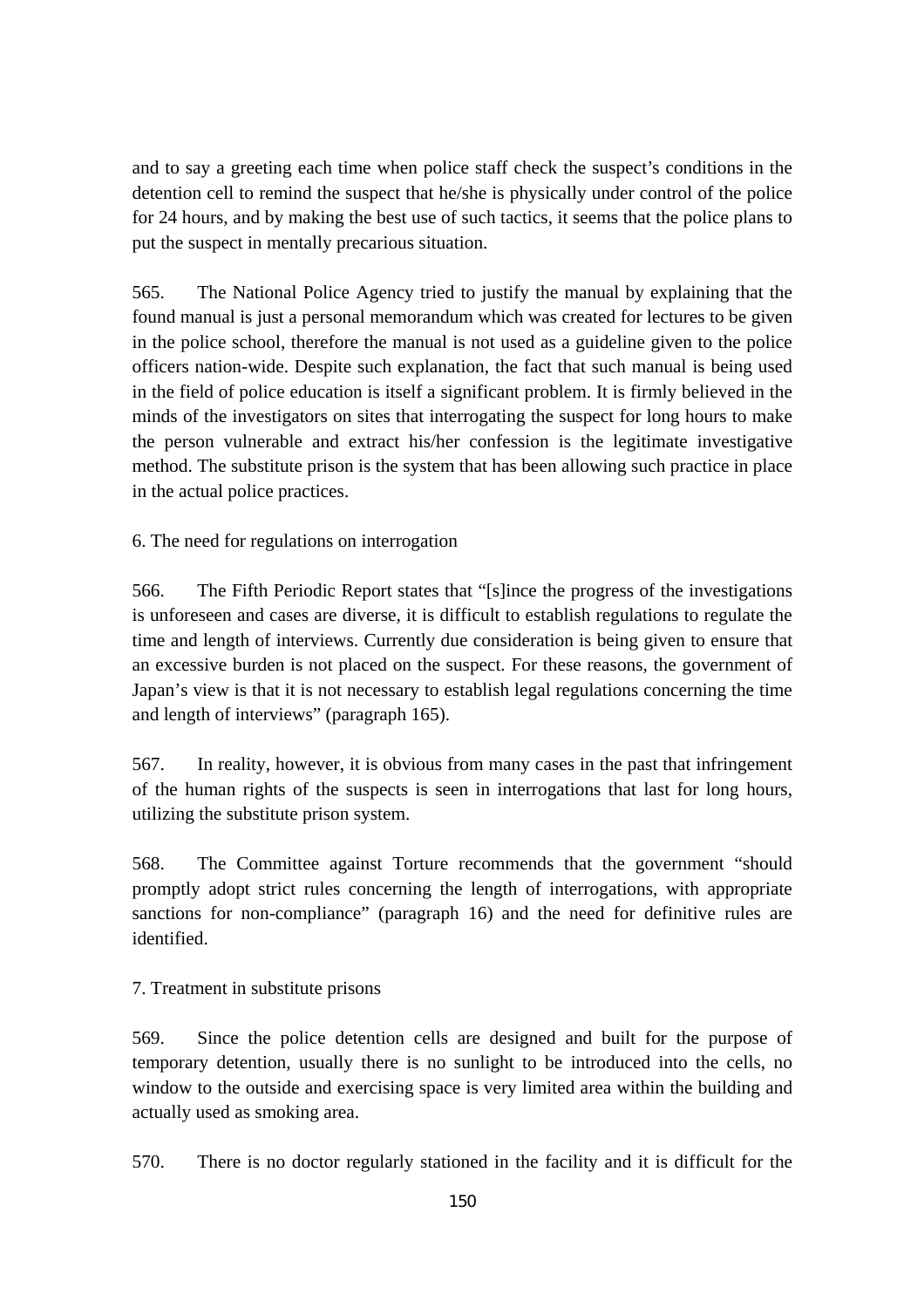detainees to have prompt examinations by cooperating doctors in outside hospitals due to the lack of the staff to escort them to the hospitals. The medical examinations by outside doctors at the detainee's expense are also difficult since the criteria for that practice is quite stringent.

571. The prison officers are allowed to use gags to the detainees who shout or make a big noise due to the side-effects of the usage of drugs or psychic disorder and so on when there is no protective cell where sufficient sound absorption system is provided.

572. Such conditions of the police cells are inhumane as pointed out by the Committee against Torture. It states that "the government of Japan should ensure prompt access to appropriate medical care to persons while in police custody", and also recommends that "the government should abolish the use of gags at police detention facilities" (paragraph 15).

8. The lack of effective inspection and a system of filing complaints

573. Under the 2006 New Law, it was determined to set up the Board of Visitors for Inspection of Police Custody under each prefectural police department and regional headquarters. However, it has not been ensured that the attorneys recommended by the Bar associations shall be appointed as the members of the Board (according to the investigation conducted by the JFBA on August 2007, there were 41 attorneys selected by the Bar associations including the ones who were confirmed after the fact and 10 attorneys who were not recommended by the associations). It is suspected that Board members were arbitrarily selected, which pose a serious question on the neutrality and eligibility of the Board as an inspection body. The Committee recommends the government to "[g]uarantee the indepence of external monitoring of police custody, by measures such as ensuring that prefectural police headquarters systematically include a lawyer recommended by the bar associations as a member of the Board of Visitors for Inspection of Police Custody", but this recommendation has not been respected so far.

574. Also under the 2006 New Law, a new system of filing complaints on the treatments in the police detention cells was established, and the provisions prescribe that, re-examination of the complaints shall be conducted by the Public Safety Commissions. But, the Public Safety Commissions, first of all, has a problem of independency from the police organization and secondly, because of the fact that clerical work after a complaint is filed will be done by the internal department of the police department, independency or impartiality cannot be assured at all. With regard to this point, the Committee recommended to "establish an effective complaints system, independent form the Public Safety Commissions, for the examination of complaints lodged by person detained in police cells" (paragraph 15) and immediate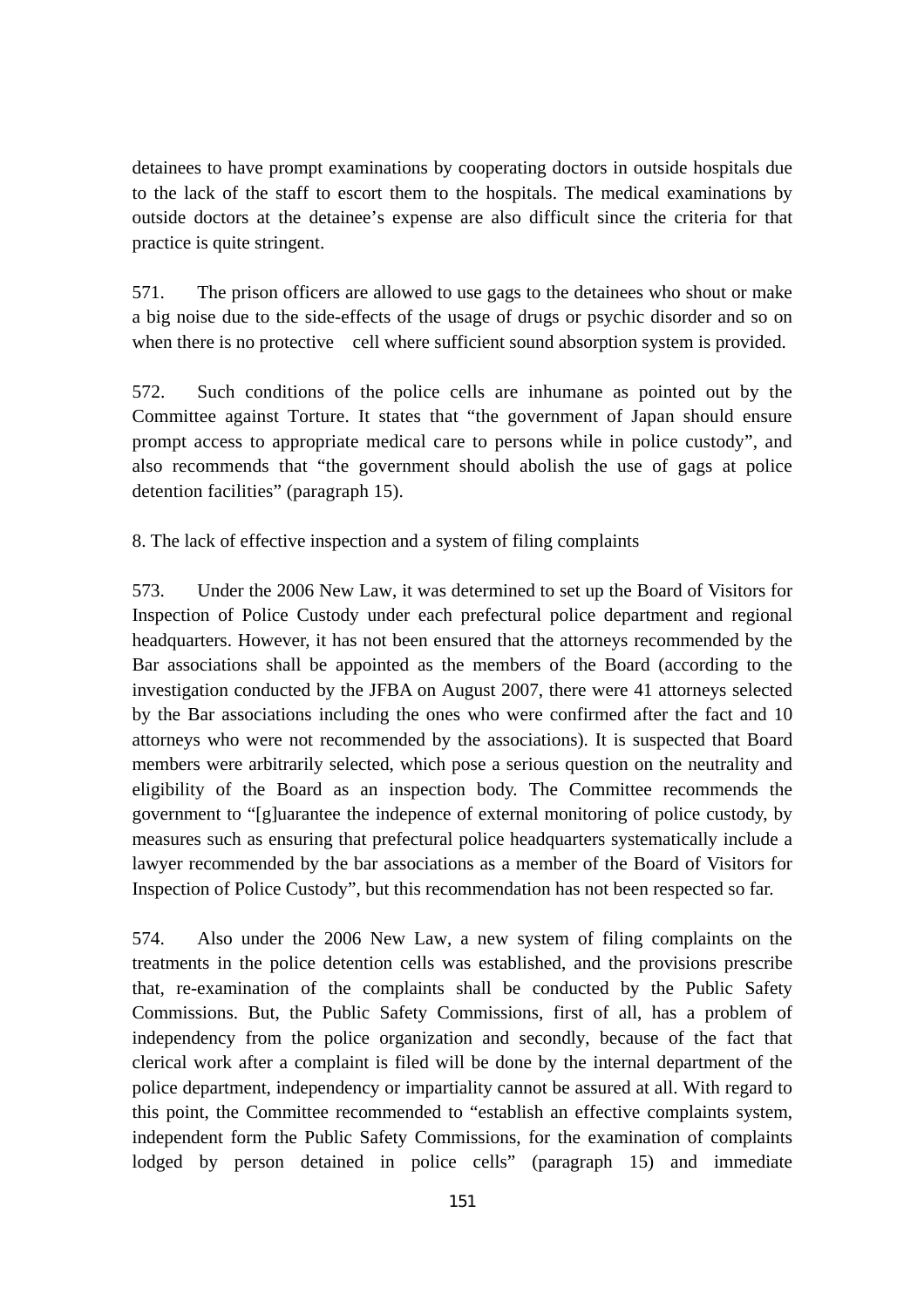implementation of the Committee's recommendation is urged.

9. Cases of human rights infringements in substitute prisons (from recent cases)

575. Please refer to the attached document of "Cases of Human Rights Infringements".

## **Section 2: Ensuring transparency in interrogations (Article 7, 9 and 14 of the Covenant)**

### **A. Conclusions and Recommendations**

576.

The government should ensure that all the process of interview shall be electronically recorded even during voluntary interviews, not to mention all the interviews of detainees, and take necessary measures so that every interview will be systematically monitored by accessing to the defense counsel or having the presence of the defense counsel.

### **B. Subjects of Concern and Recommendations of the Human Rights Committee**

577. (Paragraph 25 of the concluding observations on the Fourth Periodic Report)"The Committee is deeply concerned about the fact that a large number of the convictions in criminal trials are based on confessions. In order to exclude the possibility that confessions are extracted under duress, the Committee strongly recommends that the interrogation of the suspect in police custody or substitute prisons be strictly monitored, and recorded by electronic means."

# **C. The Government's Response and its Fifth Periodic Report (paragraph 167 and 168)**

578. The government has been consistently expressing a negative attitude toward ensuring transparency of interrogations. In the Fifth Periodic Report, the government states that "Recording of interviews by audio, video or other electrical equipment is not conducted in Japan. In Japan, in order to seek the truth of a criminal case, detailed questioning is carried out built upon the trust and rapport between the investigator and the suspect. Making an audio or video recording of this process would not only make the building of rapport more difficult with all communication between the investigator and the suspect being monitored, but would also expend significant time and cost in playing and transcribing such records, and therefore in view of such problems recordings are not made".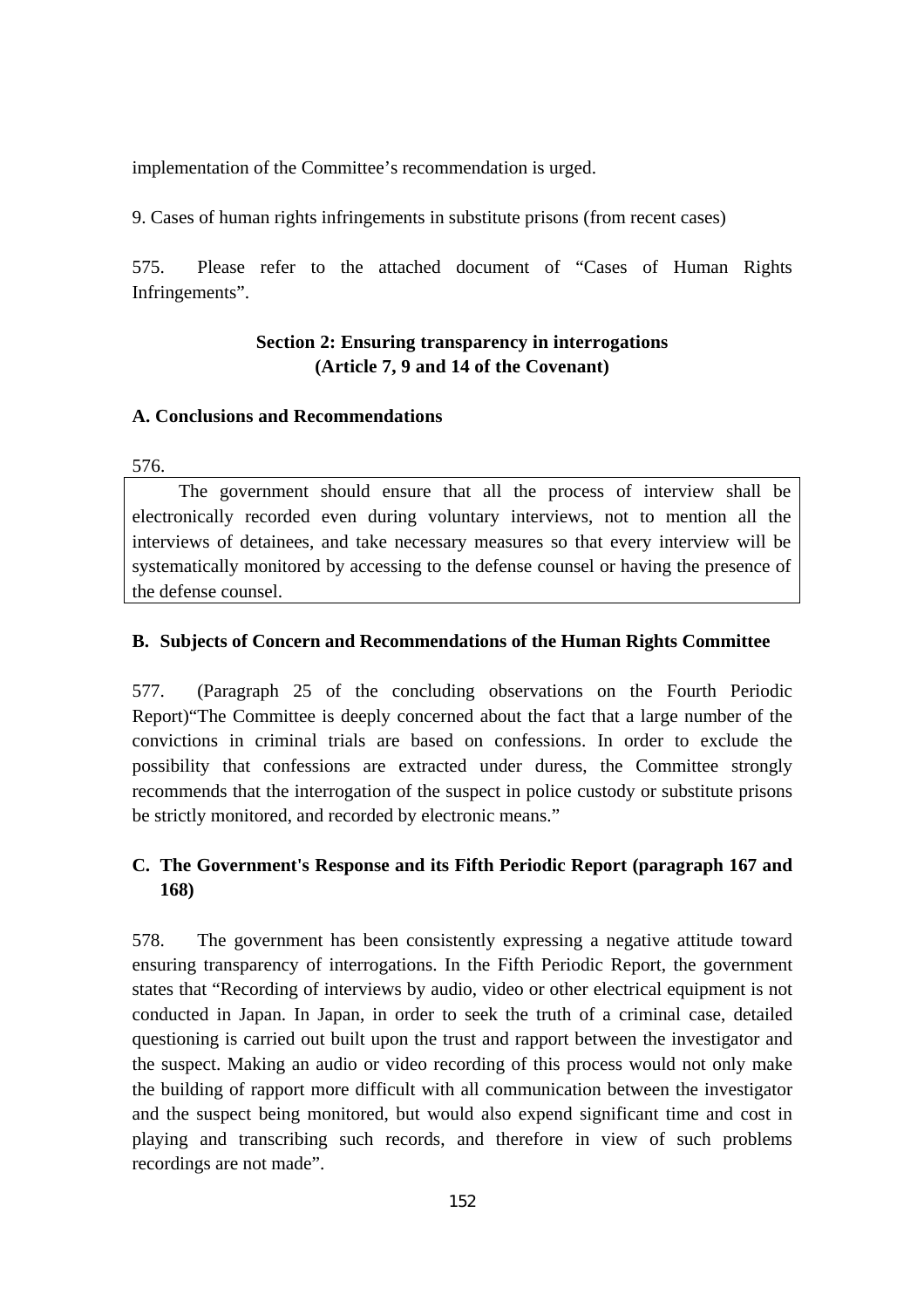579. However, in the interrogation by prosecutors, partial recording by audio and video has tentatively been started.

580. In addition, with respect to the recommendation to implement of a systematic monitoring of interrogations in the consideration of report by the Committee against Torture in May 2007, in answering the question from a member of House of Representatives, Nobuto Hosaka, the government reiterated the same view by stating that, "considering the current practices in criminal procedures, we recognize that the suspects' statements extracted from appropriate interviews are playing extremely important roles in order to seek the truth in criminal cases. It is also concerned that obligating investigators to record the entire process of interrogations by audio or video would not only make the building of trustful relationship between the investigator and the suspect more difficult, but would also make the suspect hesitate to make a statement. As a result, it is anticipated that the truth may not be clarified. Introducing recording by audio or video into interrogations should be carefully examined considering the possible impact on collecting information on organized crimes, honor of parties concerned and protection of one's privacy."

### **D. Position of the JFBA**

## 1. Interrogation in a "closed chamber"

581. Under the criminal justice system in Japan, interrogations of the suspects during the investigation stage were conducted in so-called "closed chambers" in which the suspects are completely cut off from the outside world. Because of this, there have been many cases of illegal interview or ill-treatment in interrogation, in which the investigator intimidated the declarant or peddled influence. In such cases, many declarants were forced to make statements against the person's will, and even false written statements were made and the result of that, the declarants' mental or physical health was often harmed.

### 2. Prolongation of trial and cause of false charges

582. Usually when the declarant insists in a trial that the person was forced to sign the written statement or that what has not been said was actually written in the statement, since there is no mean to objectively prove what has actually happened during the interrogations, both defense counsels and prosecutors do nothing but have dialogue des sourds, and it leads to lengthening of trials and serving as a serious cause of false charges. In recent cases, for all 12 defendants, the Court decided they were not guilty, and stated that it is strongly doubted that the high-handed interrogation method was used by the police during interrogations, and therefore, credibility of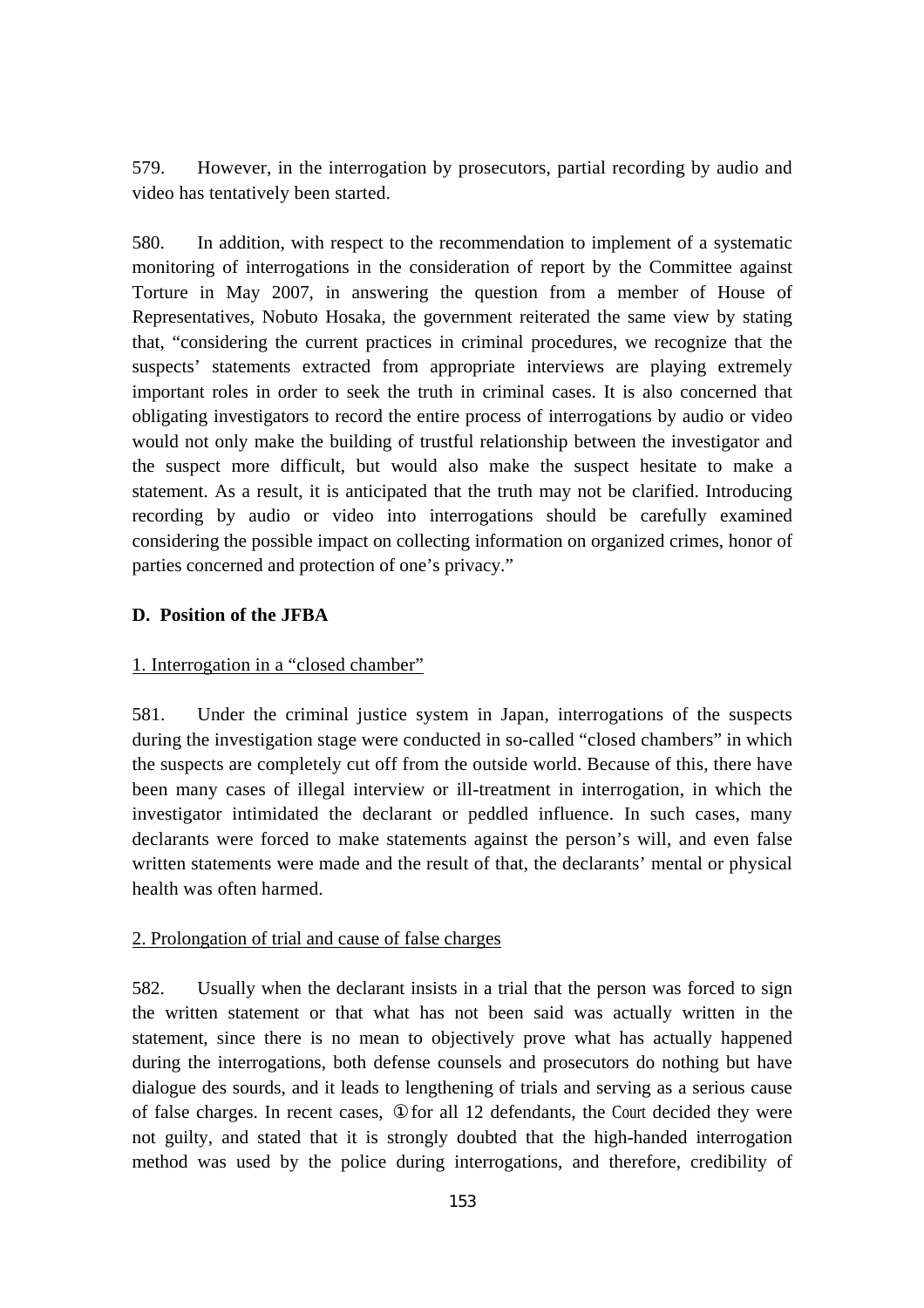confession is not recognized (Shibushi Case) , A person denied his involvement in the case, but he reversed his statement and made a false confession. He got a prison sentence, but after he served his sentence, he was found not guilty because a real perpetrator was identified (Toyama Himi Case), In saga Prefecture, a person who had been indicted and demanded capital punishment was acquitted. The court found that the false confession had been extracted from him after 17 days of interrogations that went on 10 hours a day (Kitagata Case) have been reported to show that there have been cases where the trials are prolonged and false charges caused by illegal and unreasonable interrogations.

#### 3. Need to record all the process of interrogation electronically

583. It is easy to prepare the clear evidence on what happened in an interrogation room. To admit the presence of a defense counsel is one of the measures, but other than that, to record the entire process of an interrogation electronically (by audio or video) can also be an effective measure. By doing so, an appropriate judgment can be easily made even when there are discrepancies between the suspect's argument and the invetigator's.

584. However, it would be meaningless unless the entire process of all the interrogations and interviews are completely recorded. If only "clean" interrogations are recorded after high-handed interrogations are already conducted, the subsequence is that not only the true problem of unreasonable interrogation would not become apparent, but that "clean" interrogations could be authorized.

585. In addition, as seen in the Toyama Himi Case, it is often seen that a person is "voluntarily" interviewed for long hours before the person is arrested. In such cases, an arrest warrant is issued on the ground that the person "confessed" to a crime during these "voluntary" interviews. Therefore, it is critical to record all the interrogations electronically including the ones with a detained suspect as well as the ones a person is being interrogated under the name of an "unsworn witness" in "voluntary" interviews.

#### 4. Recording interviews electronically is the global trend

586. Today, in UK, many states in USA, Australia, Korea, Hong Kong, Taiwan, and Mongolia, reforms have been taken place to obligate investigative authorities to record and/or videotape the interviews. From such perspectives, it is obvious that ignoring paragraph 25 of the concluding observations cannot be tolerated.

587. In addition, in May 2007, the Committee against Torture recommends that the government should ensure that the interrogation of detainees in police custody or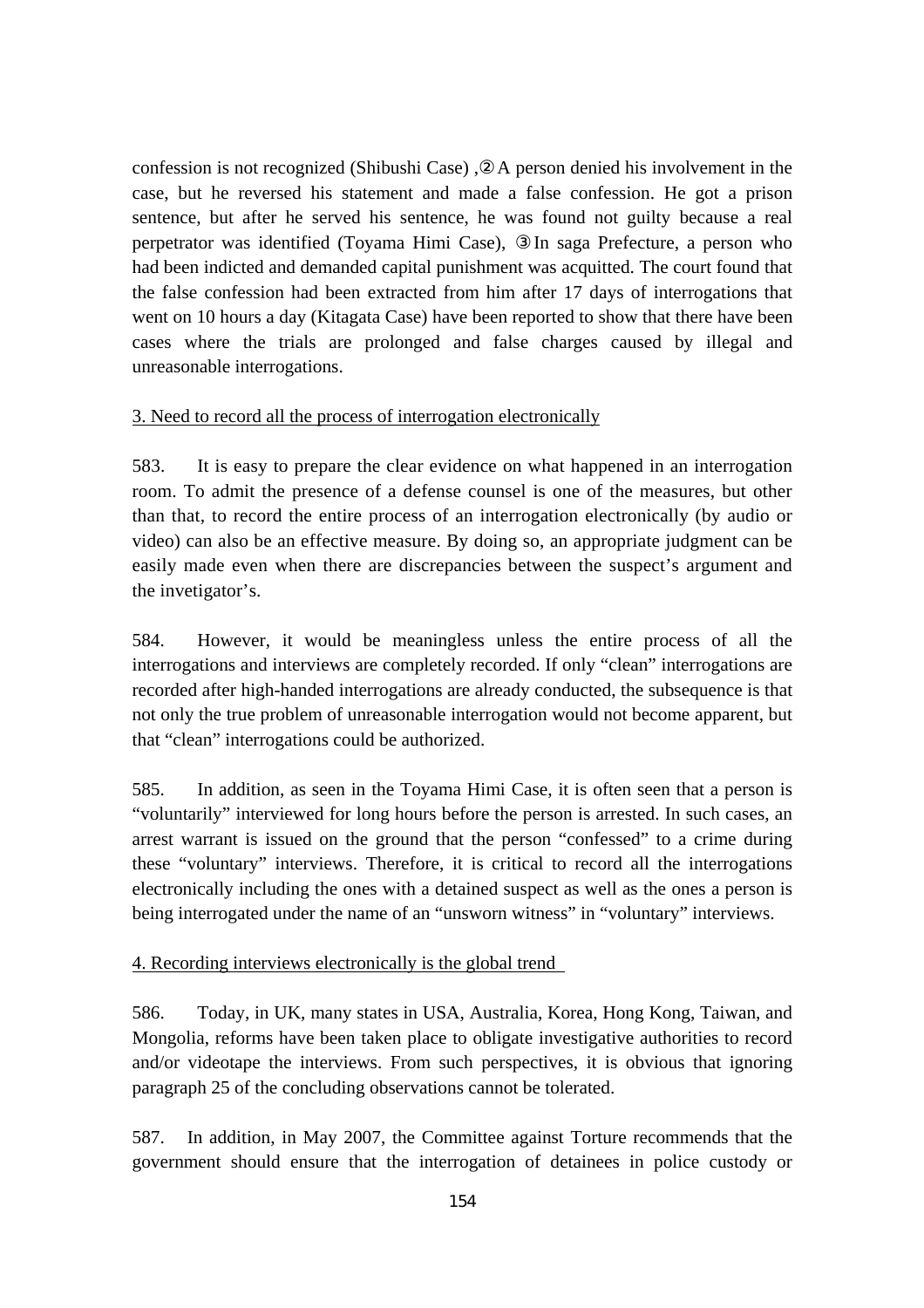substitute prisons is systematically monitored by mechanisms such as electronic and video recording of all interrogations; and that recordings are made available for use in criminal trials" (paragraph 16).

## 5. Partial implement of recording of interrogations by prosecutors office and issues

588. Conventionally, the prosecutors' office has viewed practices of recording by audio and/or videotape in a negative light by stating that it could disturb the functions of interrogations. However, in order to realize prompt and fruitful trials by introduction of a citizen judge system, they decided that such an experimental conduct of electronically recording the process of interrogations is indispensable. In May, 2006, the office announced that "regarding the cases in which citizen judges are participating, by the judgment and responsibility of prosecutors who bear a burden of establishing the facts, the prosecutors' office has decided to conduct partial recording of interrogations of cases where the need of recording is acknowledged for effectively and efficiently proving the voluntariliness, within the range that such practice would not disturb the functions of interrogation." This means that at the discretion of a prosecutor, interrogation by a prosecutor will be partially recorded and videotaped electronically.

589. However, by merely recording a part of interrogations at the discretion of a prosecutor, transparency of investigation process and appropriate interrogations would not be ensured. This could have opposite effects that only "clean" and convenient parts of interrogations are recorded, which leads to incorrect estimation on the reality of interrogations.

590. Therefore, it is urged to realize the electronic recording of all the interrogations not only by prosecutors, but by the police.

# **Section 3: Principles of Detention of Suspects and Defendants (Article 9 and14 of the Covenant)**

# **A. Conclusions and Recommendation**

591.

1. To take into consideration "the fear of destruction of incriminating evidence" at the time of deciding the legality of the detention of a suspect or the propriety of permitting bail for a defendant violates the right to the presumption of innocence guaranteed article 14 paragraph 2 as well as the provision of article 9 paragraph 3 of the Covenant. The government must remove the "fear of destruction of incriminating evidence" from the reasons justifying detention as determined by the Code of Criminal Procedure.

2. The lack of a legal right for a person who is under arrest to file a complaint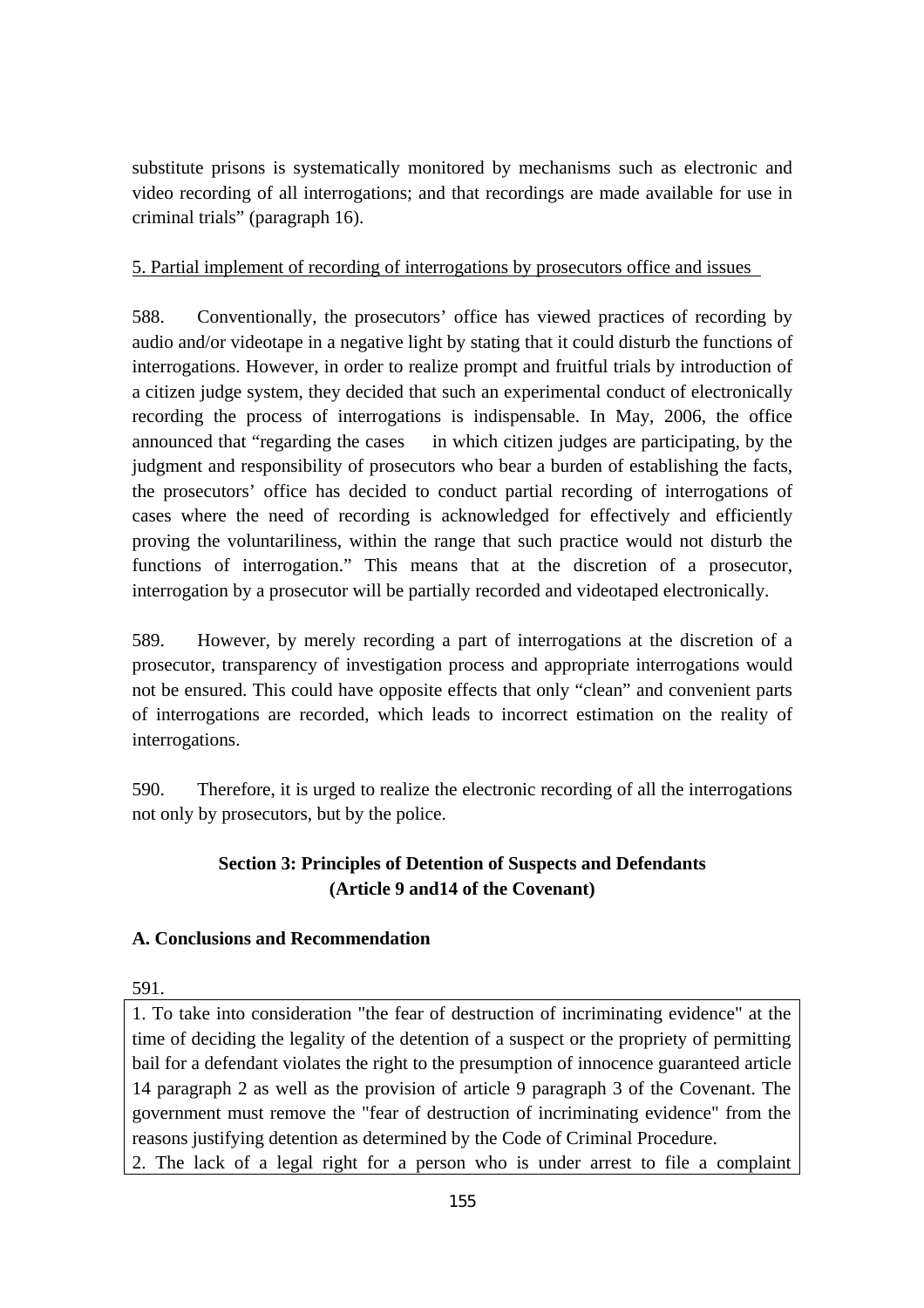concerning the legality of the arrest violates the article 9 paragraph 4 of the Covenant. The government must take legislative measures for the right to file a complaint against the unlawfulness of an arrest or make explicit that a so-called "quasi-complaint against detention" can be applied correspondingly against an arrest.

3. The lack of the system by which a suspect be released on bail before the indictment violates article 9 paragraph 3 of the Covenant. The government must create the system of the pre-indictment bail.

#### **B. Subjects of Concern and Recommendations of the Human Rights Committee**

592. (Paragraph 22 of the concluding observations on the Fourth Periodic Report)"The Committee is deeply concerned that the guarantees contained in articles 9, 10 and 14 are not fully complied with in pre-trial detention in that pre-trial detention may continue for as long as 23 days under police control and is not promptly and effectively brought under judicial control; the suspect is not entitled to bail during the 23-day period; there are no rules regulating the time and length of interrogation; there is no State-appointed counsel to advise and assist the suspect in custody; there are serious restrictions on access to defense counsel under article 39(3) of the Code of Criminal Procedure; and the interrogation does not take place in the presence of the counsel engaged by the suspect. The Committee strongly recommends that the pre-trial detention system in Japan should be reformed with immediate effect to bring it in conformity with articles 9, 10 and 14 of the Covenant."

# **C. The Government's Response and its Fifth Periodic Report (paragraph 154 and 155)**

593. Paragraph 154 of the report describes the provisions of detention of suspects under the Code of Criminal Procedure, and in paragraph 155 in emphasizing the importance of investigation during the detention period, the government only states that "… the detention period of suspects in Japan is reasonable because it appropriately balances the needs of the investigation or of public interest with guarantee of the rights of the suspect." Nothing is mentioned regarding the lack of the system by which a suspect be released on bail before the indictment.

#### **D. Position of the JFBA**

#### 1. Justificatory Reasons for Detention

594. The Code of Criminal Procedure provides that a "sufficiently reasonable grounds to suspect that the accused may destroy evidence" is a condition of the detention of a suspect. (Article  $60(1)[2]$ ) In practice this condition is interpreted to mean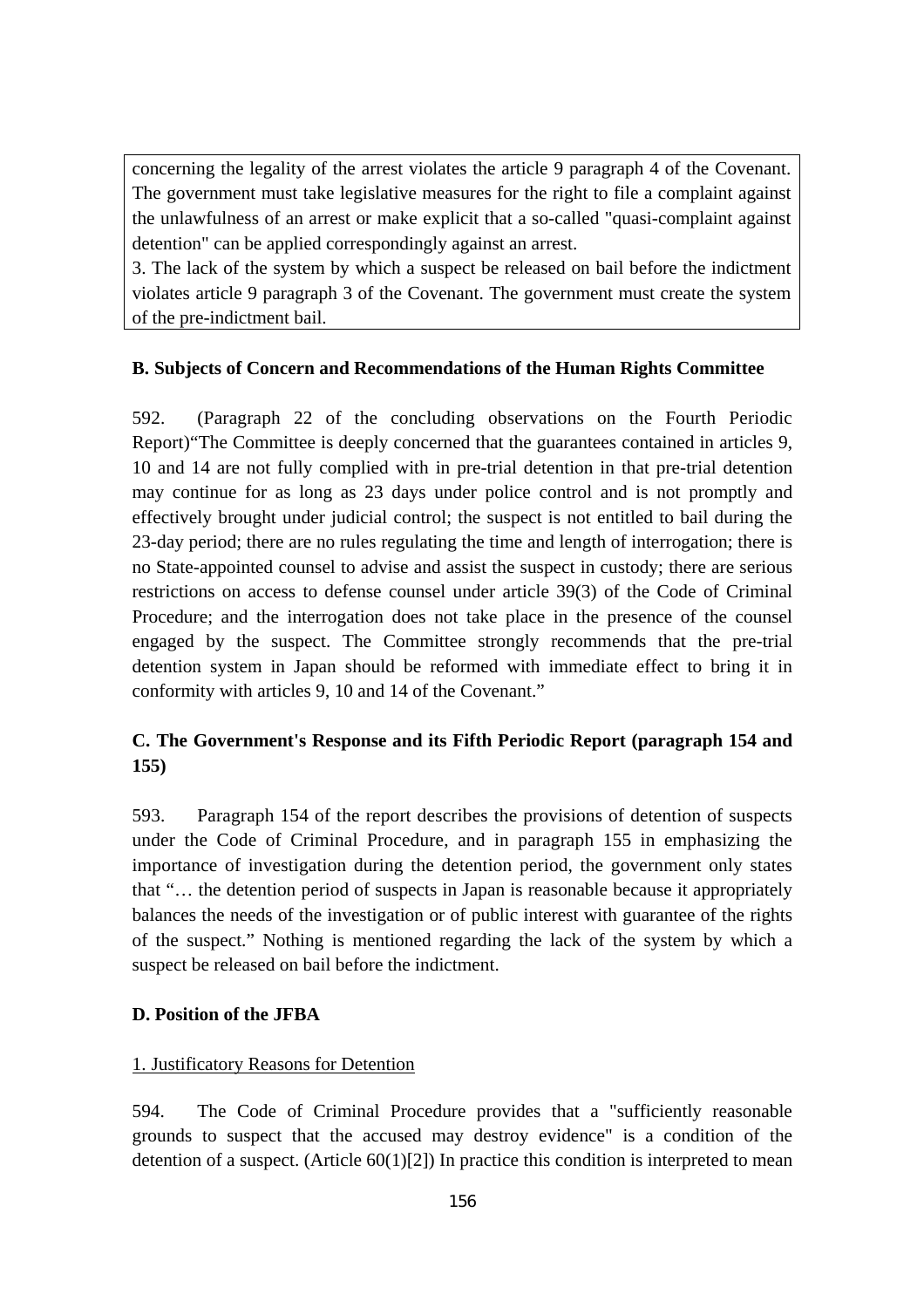that a mere abstract "fear of the destruction of evidence" is sufficient and, furthermore, such a fear extends not only to evidence concerning the legal elements of an offence, but also to evidence of mitigating circumstances in general. Accordingly, if the investigative authorities have a subjective fear of the destruction of evidence, the detention of a suspect tends to be easily permitted. Moreover, because there is no adversarial procedure in accordance with which both parties contest the validity of the detention, such as the preliminary examination in the Anglo-American legal system, judges relying only on the evidence collected by the investigative authorities tend to accept the possibility of the destruction of evidence. As a result, judges accept more than 99% of all requests from prosecutors for detentions. Hence, it is fair to say that the judicial check on detention is merely pro forma. (According to the "Annual Report of Judicial Statistics 2005," the rejection rate of requests for detention in that year was  $0.45\%$ .

595. However, because article 14 paragraph 2 of the Covenant guarantees to a suspect the right to the presumption of innocence, it is manifestly irrational to detain a suspect presumed to be innocent on the grounds of a "fear of destruction of evidence." As article 9 paragraph 3 explicitly shows, the purpose of detaining a suspect who is criminally charged is to ensure he will "...appear for trial, at any other stage of the judicial proceedings, and, should occasion arise, for execution of the judgment," and not to provide prosecutors with facilities to demonstrate the guilt of the suspect.

596. Although principle 36 of the UN Body of Principles for the Protection of All Persons under Any form of Detention or Imprisonment permits the detention of a suspect in such cases as the actions of the suspect can be regarded as a "hindrance to the administration of justice," and the Council of Europe (Committee of Ministers meeting held on June 27,1980) recommended principles applicable to decisions on custody pending trial in which substantial reason for believing a "danger of the suspect's interfering with the course of justice" is justified as one of the reasons of the detention. This rationale is different from the "fear of the destruction of evidence." The point of these principles is not to support the prosecutor's effort to prove the suspect guilty but to guarantee a fair trial.

597. Therefore, the section pertinent to ""fear of destruction of evidence" in Article 60(1)[2] of the Code of Criminal Procedure must be removed from the list of reasons of detention.

2. The Lack of Means by which a Suspect Can Dispute the Rationality of His Custody after Arrest

598. The Code of Criminal Procedure has the institution of a quasi-complaint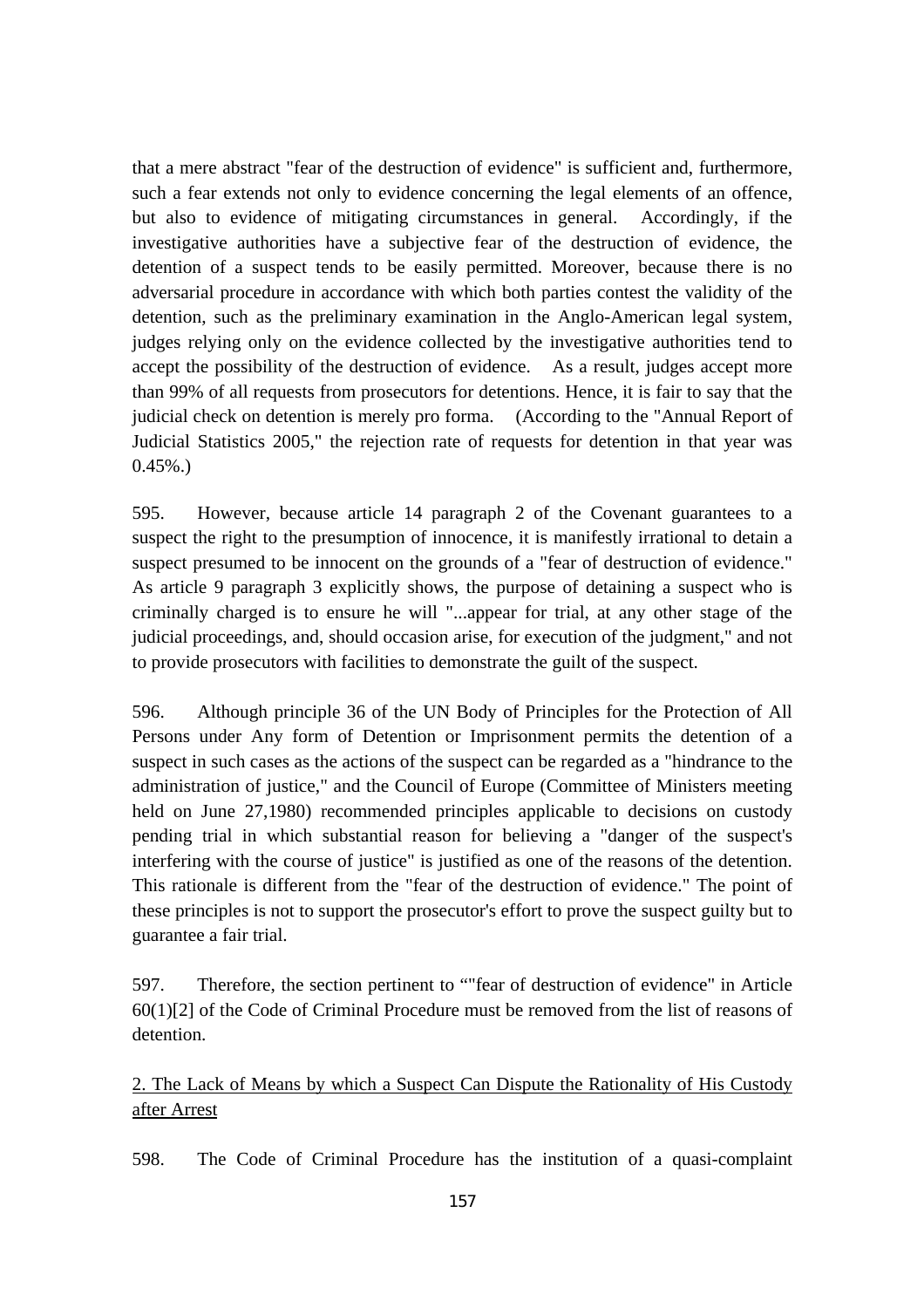against detention corresponding to the right to habeas corpus in article 9 paragraph 4 of the Covenant. However, because this procedure has no explicit provision for the right to complain against an arrest, the Supreme Court has rejected the quasi-complaint against the arrest, modeled on the quasi-complaint against the detention, as having no basis in law (Supreme Court, Judgement of August 27, 1982, page 726 of the law report on criminal cases volume 36-6). As a result, during the initial 72 hours in jail an arrestee is in a totally helpless situation from the viewpoint of the Code of Criminal Procedure. During this time while an arrestee awaits a court's decision concerning the continuation of his detention, a maximum of 72 hours, the right to demand a remedy from a court for illegal custody, which is guaranteed by article 9 paragraph 4 of the Covenant, is denied to the arrested suspect.

599. Because the absence of any means to appeal against arrests is clearly a failure of legislation, the government must enact such a measure immediately, instead of penalizing a suspect, or the courts must change the case law in such a way that a quasi-complaint against arrest also can be brought until the legislation is corrected.

#### 3. The Lack of the Institution of Pre-indictment Bail

600. In current practice even if a suspect in pre-trial detention requests bail, that request is rejected on the grounds that there is no such institution. The reason is that the Code of Criminal Procedure is interpreted to permit the right to request the bail only to a suspect after indictment and not to a suspect before indictment. As a result, a suspect, once detained, is subject to custody for a maximum of 23 days, and cannot request the bail at all. Whatever the origin of the current practice, to leave the status quo unchanged clearly violates the right "to trial within a reasonable time or to release" as guaranteed under article 9 paragraph 3 of the Covenant and goes clearly against "the pre-trial detention is an exceptional measure and has to be as short as possible". Furthermore, in May 2007, the Committee against Torture recommended that "the government should consider the adoption of alternative measures to custodial ones at pre-trial stage". Hence, the government must immediately create the institution of the pre-indictment bail.

#### 4. The Reduction of the Institution of the Post-indictment Bail to a Hollow Shell

601. While article 89 of the Code of Criminal Procedure provides for "bail as a statutory right" to a defendant after indictment, in practice the proportion of defendants who are actually released on bail is only approximately 10%. According to "The Annual Report of Judicial Statistics 2005," the rate in that year was only 12.57%. Indeed, seven out of eight defendants detained remain in custody after indictment. Moreover, the proportion of successful applications for bail to the total number of applications is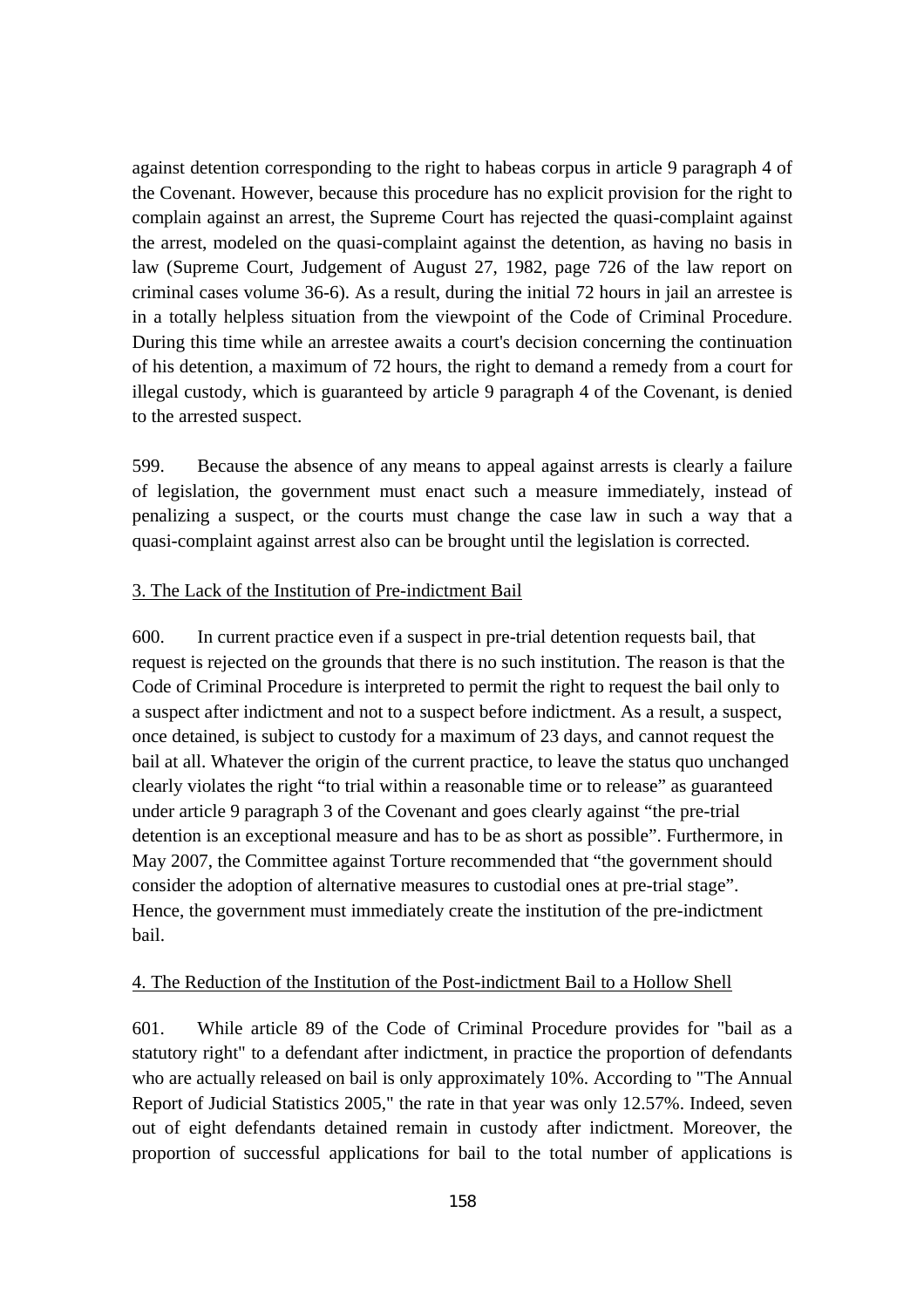approximately 40%. That is to say, only one half of the requests for bail are successful. In contested cases, it is quire rare that the requests for bail go successful before his first hearing in his case. Even in most of the cases where the requests are accepted before the judgment is rendered, bails are permitted only after the most part of the witnesses are examined. While a suspect in a western country, which has adopted the adversary model for its criminal justice system as well as Japan, usually faces trial while released on bail, more than 90% of suspects in Japan face trial while still in custody. Under these circumstances, the so-called right to bail in Japan is far from being a right.

602. Although there are several causes for this unacceptable situation, the most important one is that the same reason which is used for detentions, namely a "sufficiently reasonable grounds to suspect that the defendant may destroy evidence," is provided as the reason for rejecting a request for bail.

603. This condition is interpreted broadly to mean an abstract "fear of the destruction of evidence." If a defendant denies the charge or remains silent, such actions in themselves are regarded as indications of the defendant's tendency to destroy the evidence. As a result, if a defendant contests the charge, bail before his first hearing in his case is almost impossible. Moreover, even after the first hearing up until the prosecution rests its case, it is difficult to be granted bail. Such a reality breeds cases in which a defendant confesses falsely simply in order to be granted bail. In Japan the severe practice with respect to the bail becomes a tool for coercing confessions. We call this system "hostage justice."

604. But article 9 paragraph 3 of the Covenant provides suspects with a right to bail and obliges States parties to prevent excessive custody by releasing as many suspects as possible, while imposing conditions to ensure the suspect's presence when required in court. Accordingly, the current practice in Japan with respect to the bail clearly violates this provision of the Covenant.

605. Therefore, the Government must remove "sufficiently reasonable grounds to suspect that the defendant may destroy evidence" from the provision and change the provision in such a way that in principle a request for the bail as of right is granted.

# **Section 4: The Restriction of Access to and Communication with Defense Counsel, and his Presence at Interview with Suspect, and the Institution of Consultation Designation (Article 14 of the Covenant)**

### **A. Conclusions and Recommendations**

606.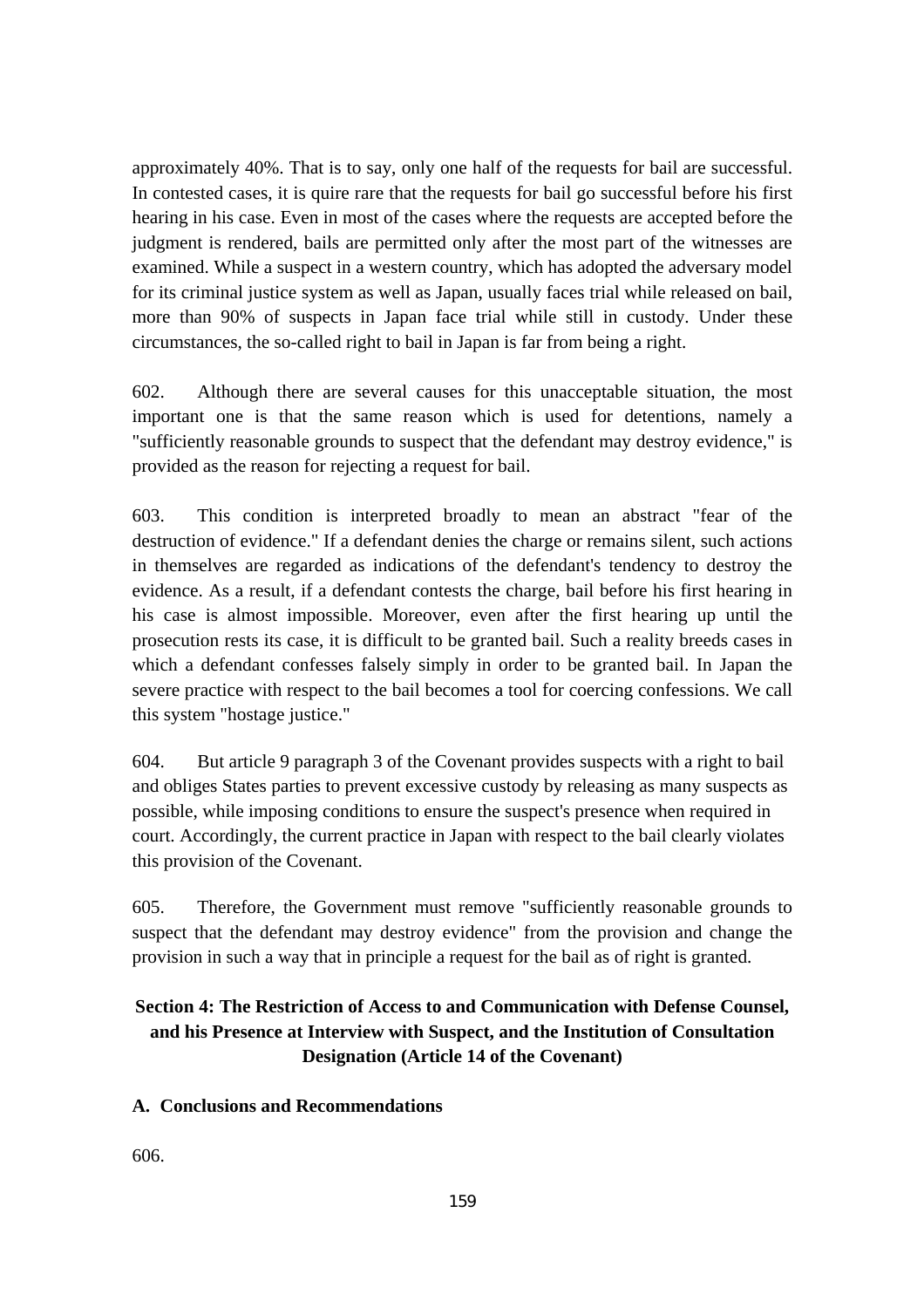1. The article 39 paragraph 3 of the Code of Criminal Procedure, which allows the designation by the investigative authorities of the date, place, and time of a defense counsel's interview with a suspect, violates article 14 paragraphs 3(b) and (d) of the Covenant. Therefore, the government must eliminate this provision.

2. Whenever a suspect requests, a defense counsel should be able to be present in the interview. Especially when a suspect is the minor, the presence of a defense counsel should be the must.

3. Censorship on any letter between a suspect and a defense counsel should be completely eliminated.

#### **B. Subjects of Concern and Recommendations of the Human Rights Committee**

607. (Paragraph 22 of the concluding observations on the Fourth Periodic Report) "The Committee is deeply concerned that the guarantees contained in articles 9, 10 and 14 are not fully complied with in pre-trial detention in that pre-trial detention may continue for as long as 23 days under police control and is not promptly and effectively brought under judicial control; the suspect is not entitled to bail during the 23-day period; there are no rules regulating the time and length of interrogation; there is no State-appointed counsel to advise and assist the suspect in custody; there are serious restrictions on access to defense counsel under article 39(3) of the Code of Criminal Procedure; and the interrogation does not take place in the presence of the counsel engaged by the suspect. The Committee strongly recommends that the pre-trial detention system in Japan should be reformed with immediate effect to bring it in conformity with articles 9, 10 and 14 of the Covenant.

### **C. The Government's Response and its Fifth Periodic Report (paragraph 166, and 182 to191)**

608. The report cites in paragraph 166 with regard to the presence of defense counsel that "[g]ranting the defense counsel the right to be present at the interviews in the initial investigation stages would have an adverse effect on the investigation process as a whole, and in particular the truth-seeking function of the investigation. For these reasons, the presence of defense counsel at the interviews is not allowed in Japan." In paragraphs 182 to 191, the government only makes legal explanation on the restrictions of interviews by defense counsel, instead of trying to correct such restrictions.

609. In addition, in answering the question from a member of House of Representatives, Nobuto Hosaka, with regard to the point that in the concluding observations of the Committee against Torture recommended to ensure the defense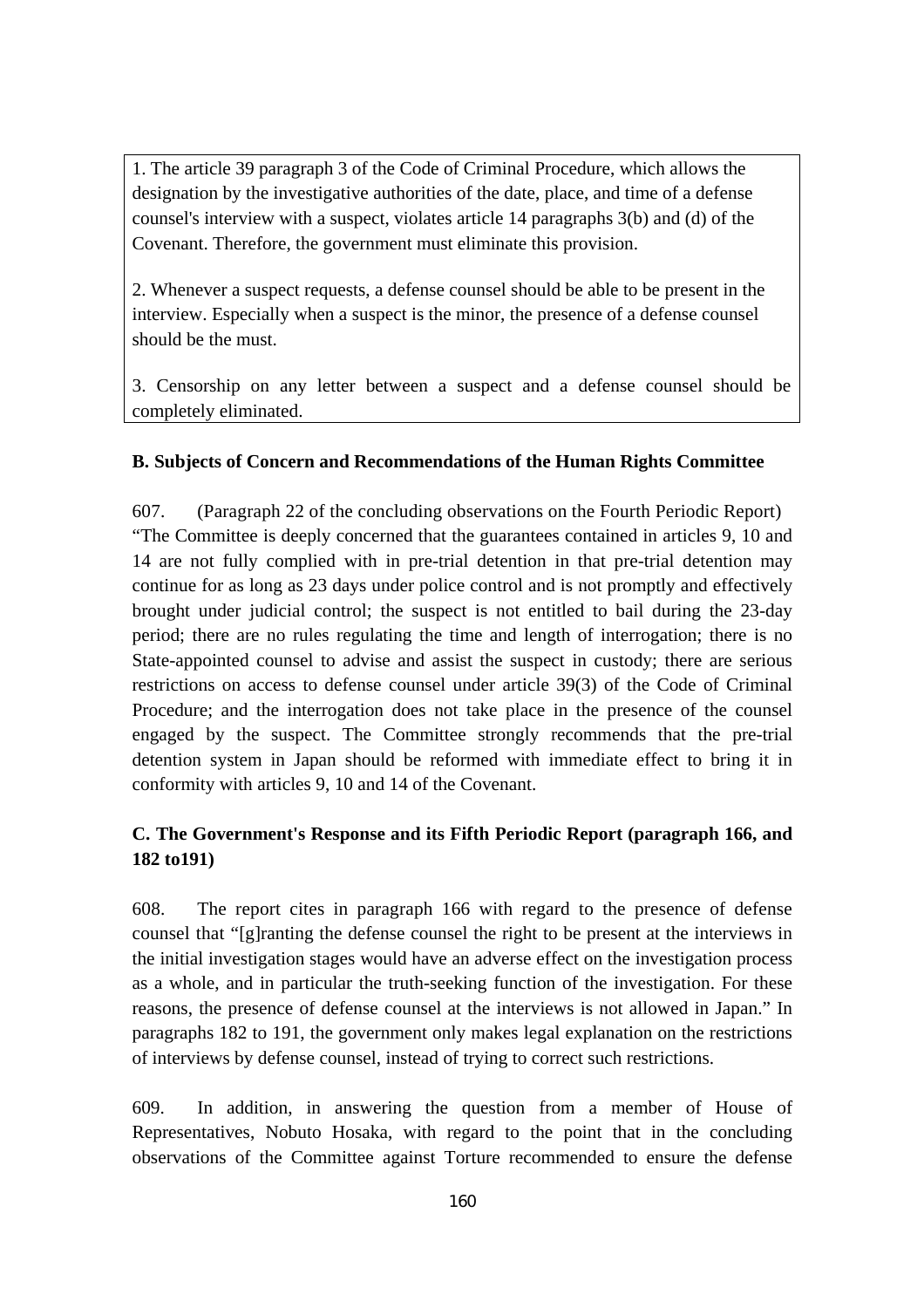counsel's presence in interviews, the government stated that, "…considering the current practices in criminal procedures, we recognize that the suspects' statements extracted from appropriate interviews are playing extremely important roles in order to seek the truth in criminal cases. To permit a defense counsel's presence in interviews should be examined carefully within the broad framework of the entire criminal procedure system, taking into the consideration that interrogations should be facilitated to seek for the truth of the case during the very limited period of the suspect's detention." The government has expressed its policy on continuation of substitute prisons.

### **D. Position of the JFBA**

1. Guarantee of the right of communication between a suspect and defense counsel under international human rights norms

610. Article 14 paragraph 3(b) provides that everyone should be guaranteed "to have adequate time and facilities for the preparation of his defense and to communicate with counsel of his own choosing" and (d) provides that a suspect should be guaranteed "to be tried in his presence, and to defend himself in person or through legal assistance of his own choosing."

611. The rights here does not only indicate the guarantee of the rights during the trial phase, but also covers the guarantee of all the rights to counsel throughout the entire procedures starting from an initial phase of investigation, prosecution, trials and court ruling to determine the criminal conviction, and it guarantees that the rights of access to a defense counsel through investigation and trials including the detained suspect's right of communication with counsel.

612. Since the suspect's right to contact a defense counsel that he chooses (the right of communication with counsel) was created to guarantee the suspect to prepare for his defense, the right should be provided in which the preparation for the defense is actually needed. When he faces with the most critical situations where he is being interrogated by prosecutors and/or police officers, the suspect would definitely need the right to counsel with a defense attorney.

613. Therefore, to restrict a suspect's right of access to a defense counsel on the ground that he is being or will be interviewed by an investigator goes against the right to counsel in essence as well as Article 14, paragraph (b) and (d). When an interview is requested by a suspect or a defense counsel, investigators should immediately stop the interrogation. If an interrogation is conducted by depriving a counsel of providing a suspect with advice shall be considered as illegal. This interpretation is in accordance with the general rules of interpretation of the Vienna Convention on the Law of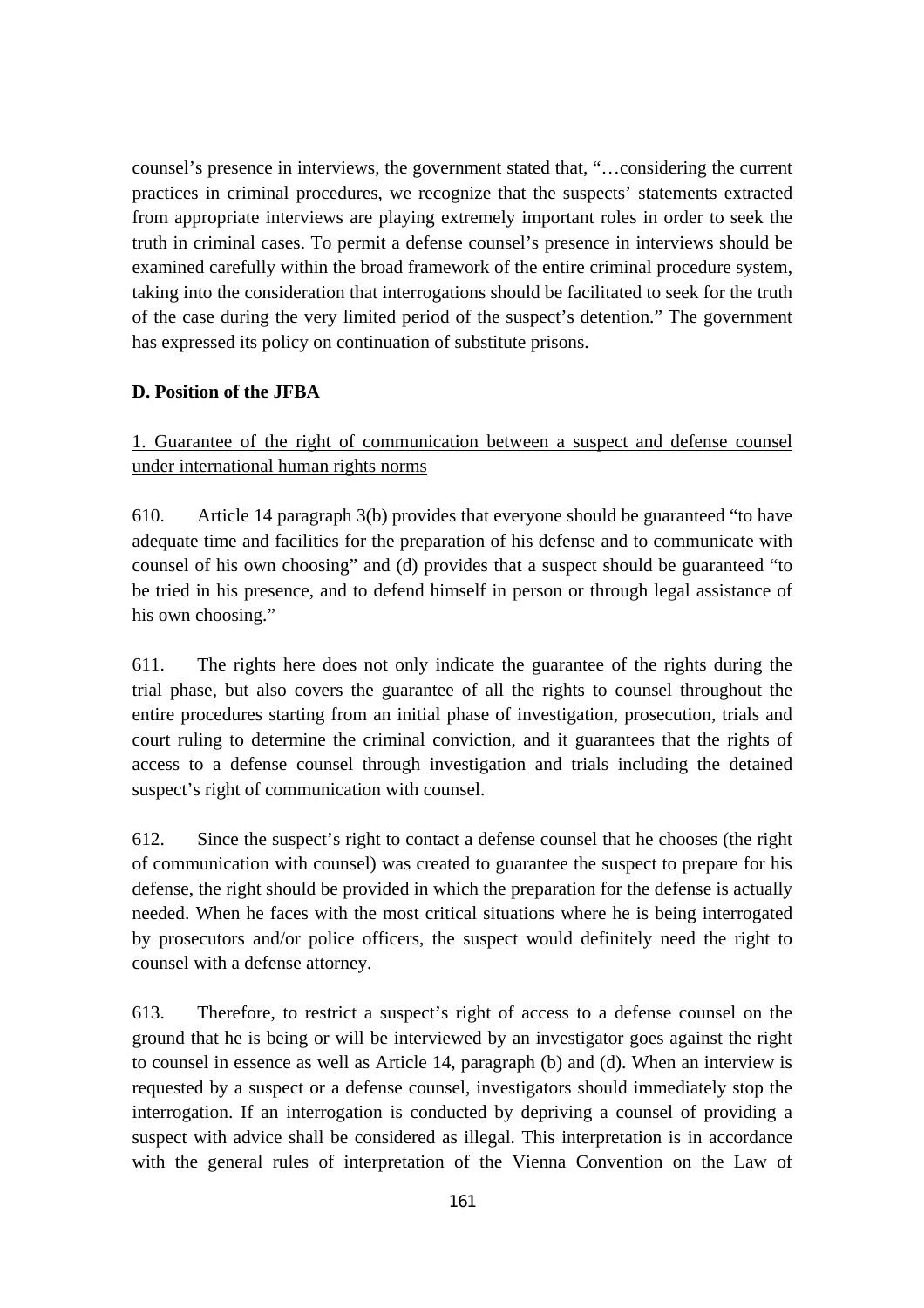Treaties, which goes that "A treaty shall be interpreted in good faith in accordance with the ordinary meaning to be given to the terms of the treaty in their context and in the light of its object and purpose" (Article 31, paragraph 1).

614. General Comment No. 13 states that "this subparagraph (Article 14, paragraph 3 (b)) requires counsel to communicate with the accused in conditions giving full respect for the confidentiality of their communications. Lawyers should be able to counsel and to represent their clients in accordance with their established professional standards and judgment without any restrictions, influences, pressures or undue interference from any quarter." To refuse or postpone the request of a suspect for an interview with his defense counsel, or unreasonably restrict the time of consultation on the grounds that interrogation is being underway or planned is nothing but "restrictions" and "undue interference" prescribed in the General Comment No. 13.

615. Among the other provisions and precedents composing the International Human Rights Law that need to be referred to when interpreting the Covenant, the provision of the UN Body of Principles for the Protection of All Persons under Any form of Detention or Imprisonment is especially important and conforms to the above interpretation.

616. Principle of 18, paragraph 3 provides that "The right of a detained or imprisoned person to be visited by and to consult and communicate, without delay or censorship and in full confidentiality, with his legal counsel may not be suspended or restricted save in exceptional circumstances, to be specified by law or lawful regulations, when it is considered indispensable by a judicial or other authority in order to maintain security and good order.".

617. The principle does not accept that a interview between a suspect and a defense counsel is refused or restricted on the ground that an interrogation by investigative authorities is being underway or planned.

### 2. Legal system of the right to counsel and its operation in Japan

618. In Japan, Article 34 of the Constitution guarantees the right to counsel and Article 39, paragraph 1 of the Code of Criminal Procedure guarantees the right of confidential communication between a suspect and a defense counsel in principle. On the other hand, Article 9, paragraph 3 of the Code of Criminal Procedure acknowledges the restriction of communication by "the need of investigation".

619. According to the provisions of the Code, restrictions of communication shall be limited to the exceptional cases, however, in practice, by creating a system called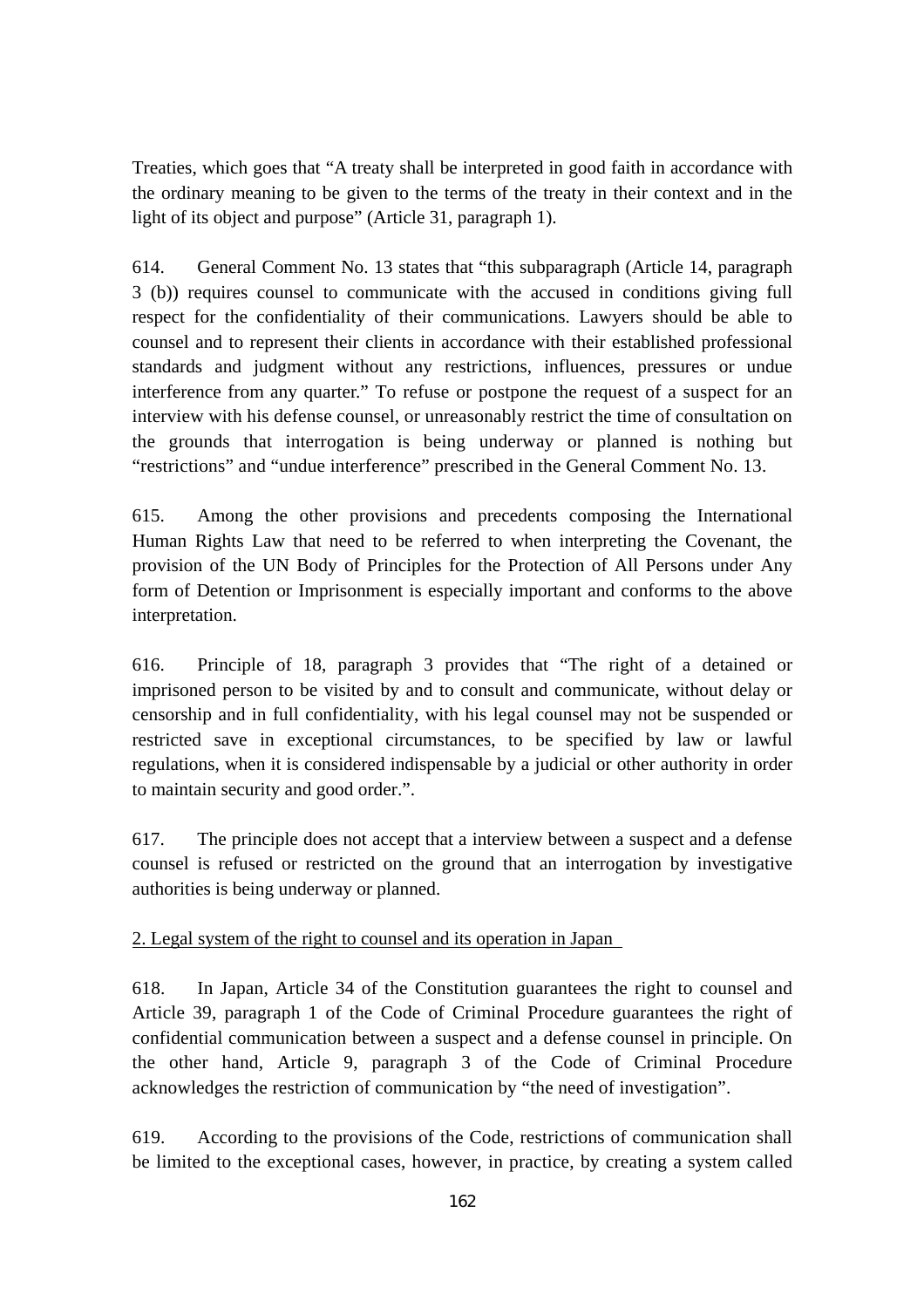the institution of general designation that is not defined in any law, the Ministry of Justice and investigative authorities have been operating the principle provided in paragraph 1 of the above-mentioned law and exceptional case of paragraph 3 by reversing them.

620. In other words, investigative authorities generally prohibits communication with a defense counsel stipulated in a written form called "General Designation Form" for a certain period up to 23 days from the moment of arrest of a suspect to the institution of prosecution for some types of crime. Authorities operated this system where a suspect could only have a partial communication with a defense counsel only when the counsel received "Specific Designation Form" a prosecutor for long time till March, 1988.

621. Currently, the system for a counsel to bring in "Specific Designation Form" was abolished and not being operated any more, but a communication between a suspect and a defense counsel is still controlled by prosecutors, and until a decision on whether a designating right prescribed in Article 39, paragraph 3 is exercised or not is made by a prosecutor, a suspect and a counsel are not able to have a communication (in a state of general designation). On top of this, in the current situation, if a suspect is being interrogated or planed to be interrogated (even if there is no plan, a plan for interrogation can be used as an excuse for the restriction), the time for the interview is limited to 15 to 20 minutes.

# 3. Violation of the Covenant by Article 39, paragraph 3 of the Code of Criminal Procedure

622. In accordance with the interpretation by the Supreme Court, interview between a suspect and a defense counsel can be restricted on the ground of a suspect being interrogated or scheduled to be interrogated. In fact, communications are actually restricted.

623. Therefore, as stated above, Article 39, paragraph 3 of the Code of Criminal Procedures is not consistent with Article 14, paragraph 3 (b) and (d) of the Covenant.

### 4. Defense counsel's presence at interviews

624. Article 14, paragraph 3 (b) and (d) guarantee a suspect [t] o have adequate time and facilities for the preparation of his defense and to communicate with counsel of his own choosing" and "[t]o be tried in his presence, and to defend himself in person or through legal assistance of his own choosing; to be informed, if he does not have legal assistance, of this right; and to have legal assistance assigned to him, in any case where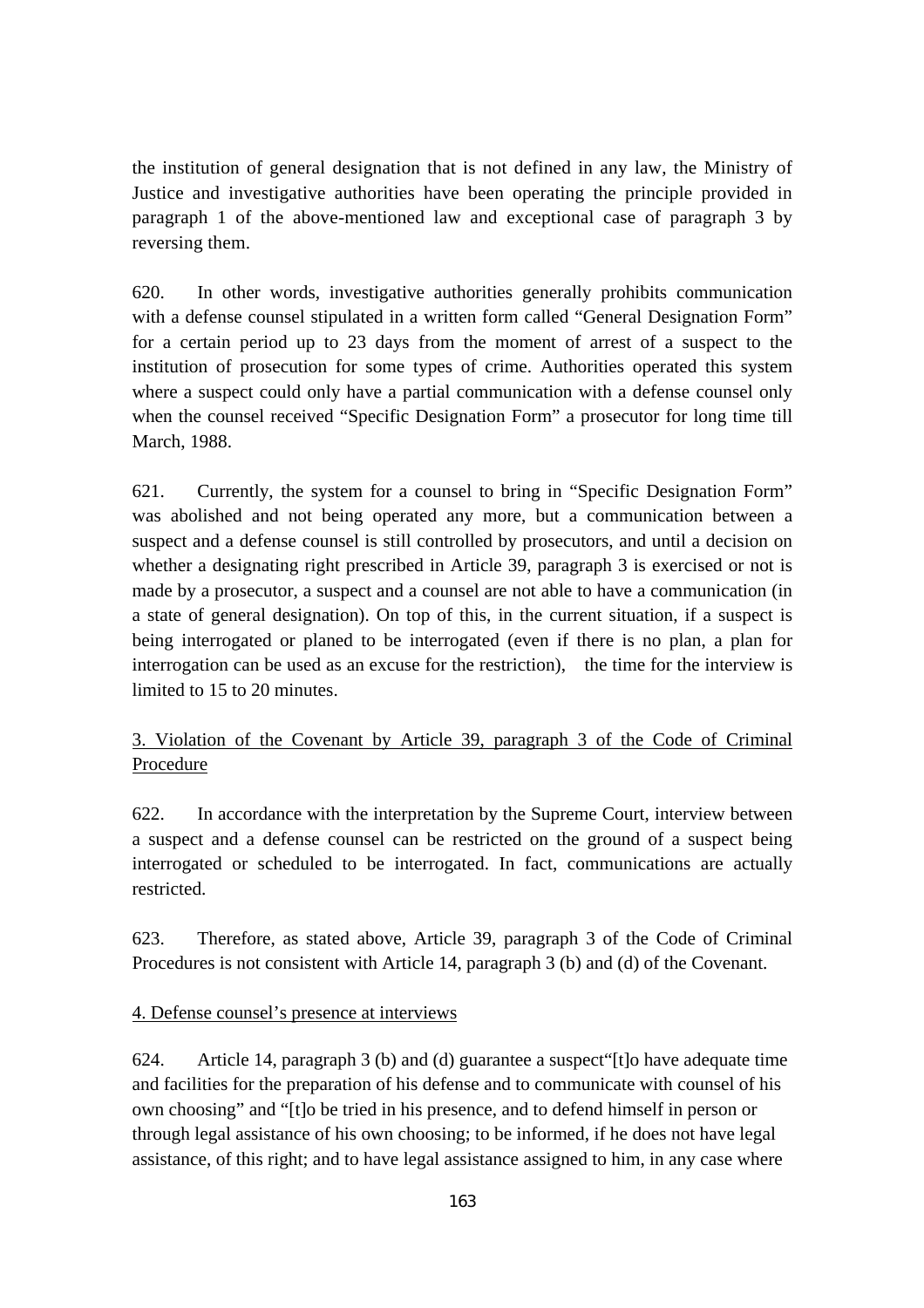the interests of justice so require, and without payment by him in any such case if he does not have sufficient means to pay for it."

625. Article 1 of the UN Basic Policy Concerning Roles of Counsel defines that every person owns the right to protect and establish his rights and receive a counsel's support to defend him in every stage of criminal procedure."<sup>76</sup>

626. It is clearly identified that every person has the right to receive a counsel's support in every stage of criminal procedure, therefore, it is natural to interpret that all the processes in the investigation stage including interrogations are covered.

627. To ask for the presence of a defense counsel is a part of a suspect's rights. Especially, when a suspect is a minor, the risk to make a false confession is even higher since a minor may not be able to deal with an interrogation due to his mental immaturity. In such a case, regardless of whether a suspect requests or not, a presence of a defense counsel is considered as the must.

628. The Committee against Torture also recommends, in May, 2007, that a defense counsel to be present during interrogations (paragraph 15 and 16). The government of Japan is urged to establish a system to guarantee the counsel's right to be present at interrogation and clarify it in a written form immediately.

#### 5. Censorship of letters between a defense counsel and a suspect

 $\overline{a}$ 

629. Article 14, paragraph 3 (b) provides the suspect's right to contact a defense counsel, but in detention institutions in Japan, all letters even the ones between a defense counsel and a suspect are censored. In a law suit claiming the state compensation, in which the content of a letter was censored by a detention institution and abused by a prosecutor, the court confirmed the principle by stating that Article 39, paragraph 1 demands to protect the confidentiality of the letters between a detainee and a defense counsel in accordance with the confidentiality of interview as much as possible."<sup>77</sup>

 $<sup>76</sup>$ All persons are entitled to call upon the assistance of a lawyer of their choice to protect and establish their rights and</sup> defend them in all stages of criminal proceedings.

<sup>77 (</sup>Osaka District Court on May 25, 2000, Page 17 of the Digest No. 1728. The Tkami Case, seeking for the state compensation.)

<sup>&</sup>quot;Considering the importance of the right of confidential communications in a visit guaranteed by the constitution, even while giving and/or receiving objects between a detainee and a visitor (a defense counsel), when the communication of intention or information does matter between a detainee and a counsel, it is reasonable to interpret that the applicable paragraph requests as much due consideration as possible to ensure to protect the confidentiality", and "As for giving and/or receiving letters, at least between a detainee and a defense counsel, different consideration should be paid. In such giving and receiving of letters, communication of intention and information becomes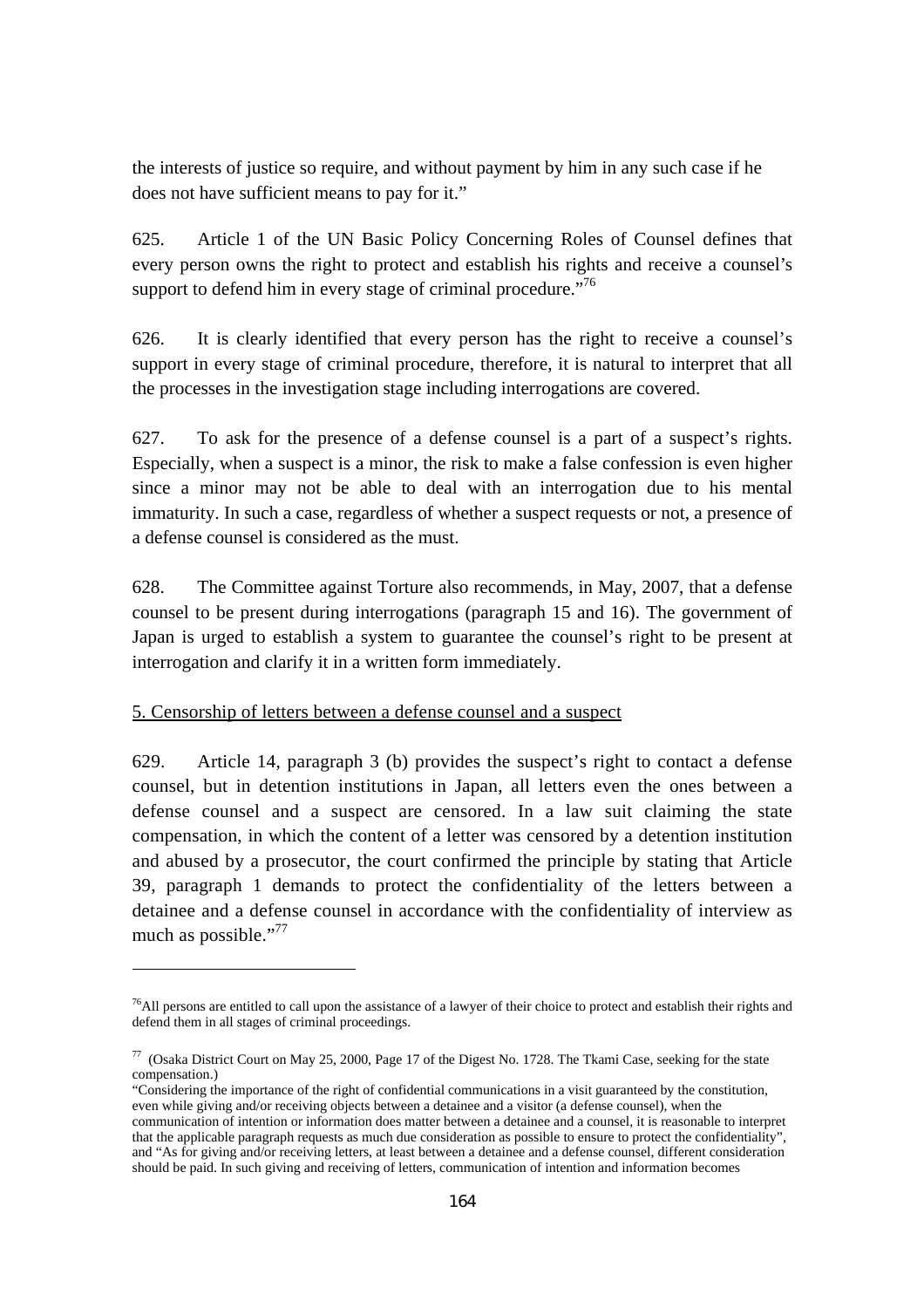630. However, the Ministry of Justice, by the reason that there is no mean to confirm whether a letter was sent from a defense counsel, has continued to censor letters. Following this court decision of Takami Case claiming the state compensation, the JFBA came up with a method to prove that a letter is sent from a counsel using seals which are only available to defense counsels. And it asked the Ministry of Justice to discuss the usage of this method only to be refused.

631. In the 2006 New Law, it is prescribed that the censorship of the letters sent from a counsel to a detainee should be minimized just to confirm that it was actually from a counsel and the contents should not be censored , but letters sent from a detainee to a defense counsel shall be censored (Article 135). Therefore, censorship of the letters is still continued and such practice goes against Article 14, paragraph 3 of the Covenant and should be corrected.

## **Section 5: Lengthening and expansion of prohibition of a suspect's access to visitors (Article 10 and 14)**

#### **A. Conclusions and Recommendations**

#### 632.

1

The number of cases where a suspect is prohibited from meeting with visitors except for his defense counsel and receiving goods has been increasing and the continuation of prohibition has been lengthening even after trial starts. The government should amend the provision in such a way that to prohibit a suspect from meeting with visitors as well as receiving goods shall be limited only when a "danger of interfering with the course of justice" is clearly identified.

#### **B. Subjects of Concern and Recommendations of the Human Rights Committee**

633. Nothing is mentioned on this subject.

#### **C. The Government's Response and its Fifth Periodic Report**

634. Nothing is mentioned on this subject.

important, and such communication of intention and information in form of giving and/or receiving letters is very important for the detainee's right to defend himself and a counsel's right to defend his client. Therefore, the need to guarantee that the confidentiality of such communication shall be protected from investigative institutions, prosecution institutions and detention institutions is not substantially different from the oral communication during a visit." By stating those, the court concluded that "with regard to giving and/receiving letters between a detainee and a defense counsel, Article 39, paragraph 1 shall conform to the visits as much as possible, and requests for protecting the confidentiality of the content."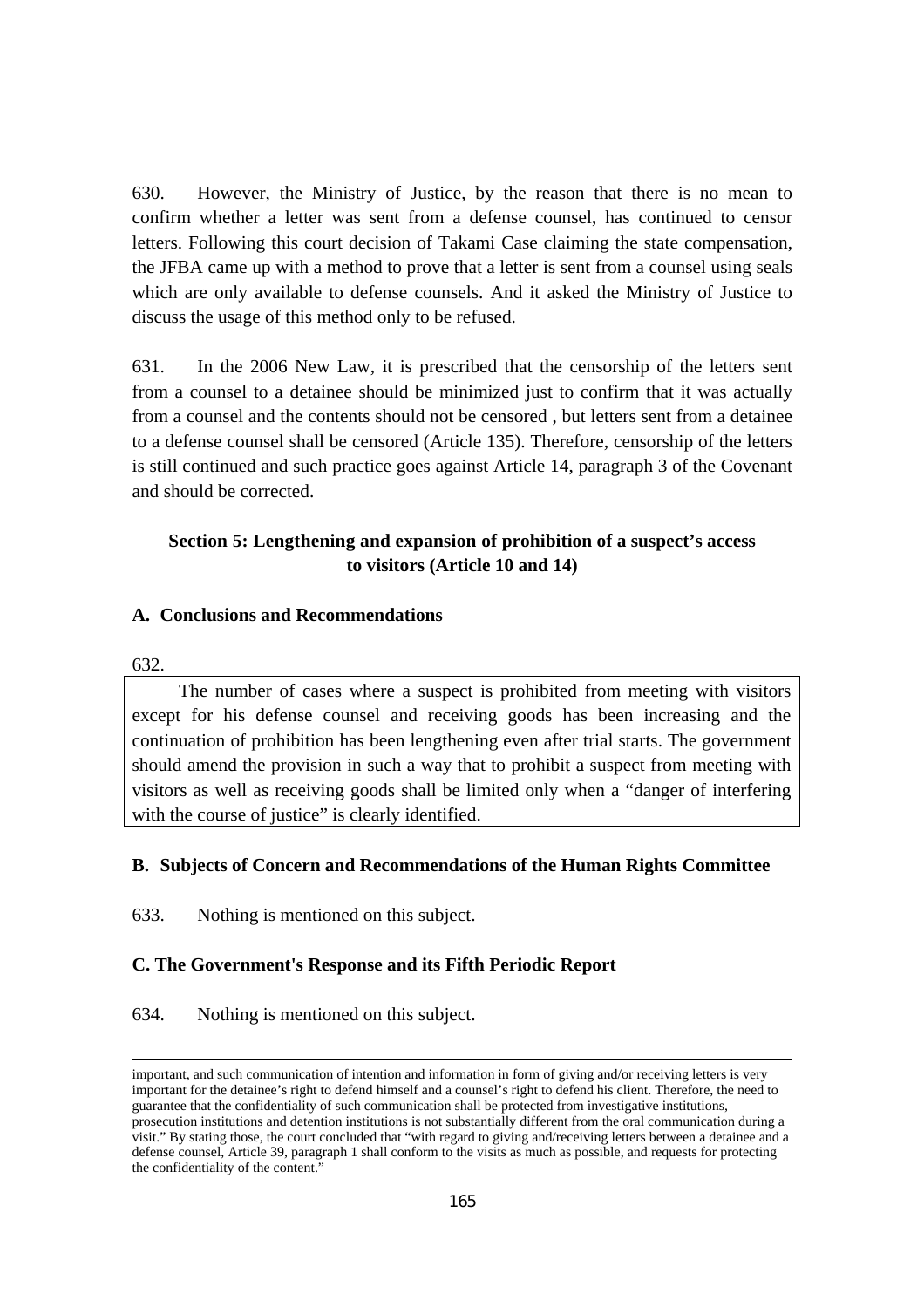## **D. Position of the JFBA**

635. 1. As long as not violating the purpose of pre-sentence detention, a suspect/defendant owns a right to meet with people from outside the detention institution. To unreasonably restrict that is against Article 10 section 1. However, on the ground of "the fear of destruction of incriminating evidence", the number of cases where a suspect/defendant is not allowed to meet with people including his family members is increasing.

636. 2. Based on the Annual Report of Statistics of Prosecution and Annual Report of Judicial Statistics, as a result of calculation of the rate of suspects who received the decision to prohibit access to his visitors out of those who were detained (the ratio of prohibition of access to his visitors), the ratio which was 23% in 1986 went up to 28% in 1996, 32% in 2000, 35% in 2003, and 37% in 2005 showing a steady increase.

637. This figures show that two out of five who received the decision to be detained are prohibited to have an access to outside world.

638. Furthermore, after the duration of the prohibition is once defined as "up until the institution of prosecution", it often changed to "till the first trial day", and in some cases, unlimited duration is decided, in which a suspect is prohibit to have an access to visitors for several years.

639. 3. Such ill-treatment of a suspect/defendant is a violation of Article 10 paragraph 1 as well as Article 14 paragraph 2.

640. As raised in the issues of a system of permitting bail, the provision shall be amended in such a way that implementation of restriction of the access to visitors should be limited to only when the true need to do so actually is manifested.

### **Section 6: Redress from illegal detention (Article 9 of the Covenant)**

### **A. Conclusions and Recommendations**

641.

Article 4 of the Habeas Corpus Rule, which is the implementing regulations for the Habeas Corpus Law, prevents the Habeas Corpus Law from functioning properly because it limits the reasons for obtaining a writ of habeas corpus to: 1) the absence of a legal right to place a person in custody; or 2) manifest violation of due process, and also requires the exhaustion of all other remedies. Therefore, article 4 of the Rules violates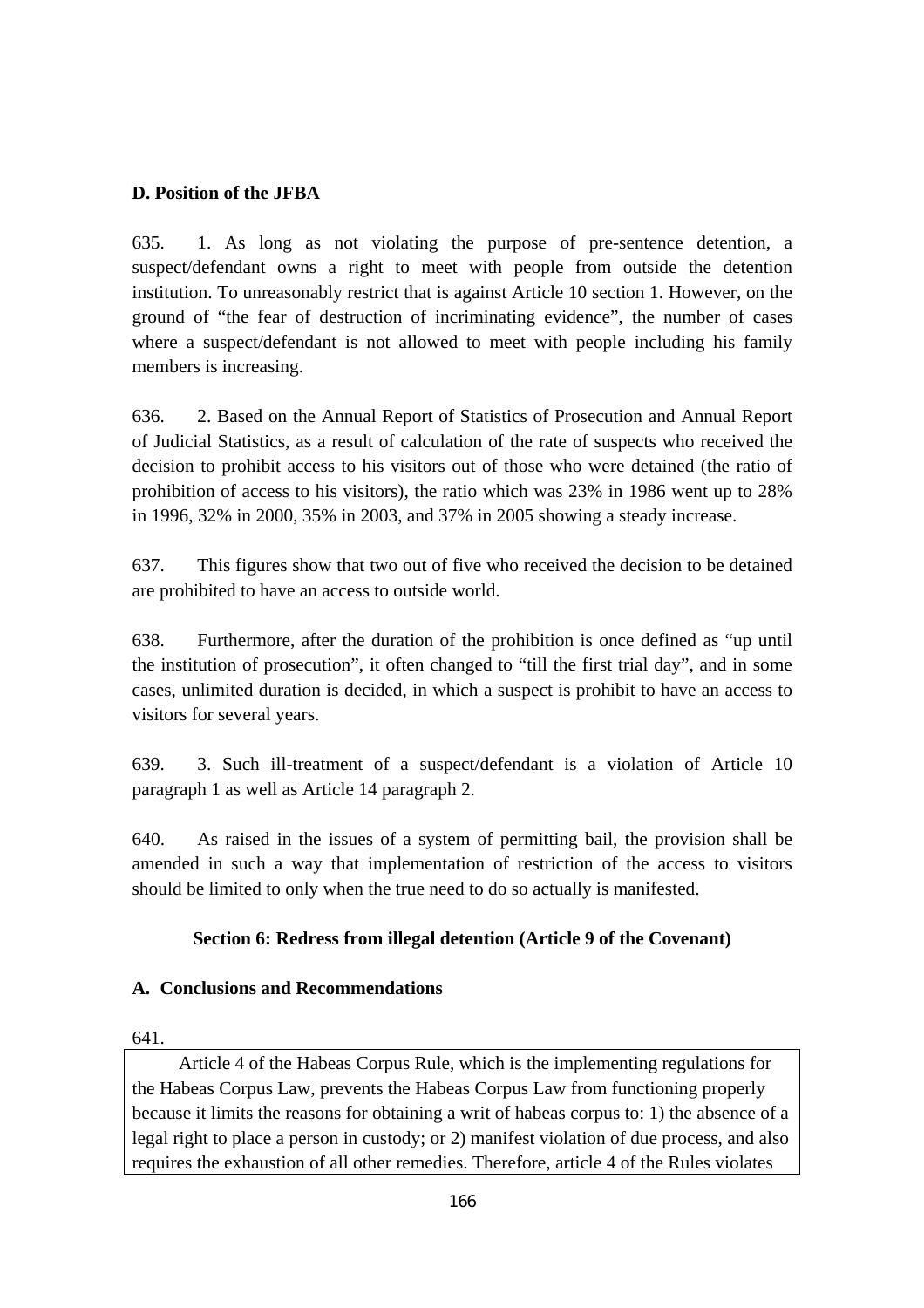article 9 paragraph 4 of the Covenant, which guarantees the right to seek a judicial remedy to an unlawful detention. The government must eliminate article 4 of the Habeas Corpus Rule as soon as possible.

#### **B. Subjects of Concern and Recommendations of the Human Rights Committee**

642. (Paragraph 24 of the concluding observations on the Fourth Periodic Report) "The Committee is concerned that rule 4 of the Habeas Corpus Rules under the Habeas Corpus Law limits the grounds for obtaining a writ of habeas corpus to (a) the absence of a legal right to place a person in custody and (b) manifest violation of due process. It also requires exhaustion of all other remedies. The Committee is of the view that rule 4 impairs the effectiveness of the remedy for challenging the legality of detention and is therefore incompatible with article 9 of the Covenant. The Committee recommends that the State party repeal rule 4 and make the remedy of habeas corpus fully effective without any limitation or restriction."

# **C. The Government's Response and its Fifth Periodic Report (paragraph 178 and 179)**

643. The report only mentions in paragraph 179 that "The concluding observations were distributed to the Supreme Court" and also that "…whether or not to repeal the provisions of Rule 4 of the Habeas Corpus Rules" will continue to be carefully studied. It did not sincerely respond to the Committee request to abolish the provisions designated by the Committee.

### **D. Position of the JFBA**

644. 1. Japan enacted the Habeas Corpus Law in 1948 following the creation of its new Constitution. The law itself is problematic, because it limits the beneficiaries of the law to "a person who is bodily restrained without any procedure established by law" and excludes from its protection a person who is, as a substantive as opposed to a procedural matter, held in illegal custody. What is worse, Article 4 of the Habeas Corpus Rule, which stipulates the implementing rules for the Habeas Corpus Law, limits protection to "the case where a certain law or ordinance of procedure was seriously violated and the violation is obvious, or where the decision or disposition relating to custody has been rendered without legal grounds." The same rule also determines that a "request for a writ of habeas corpus shall be suspended until it comes clear that any alternative way will fail to reach the goal of rescue within a reasonable period when there is any possible alternative way to rescue a person from illegal custody."

645. As a result, the Habeas Corpus Law cannot play the proper role envisioned at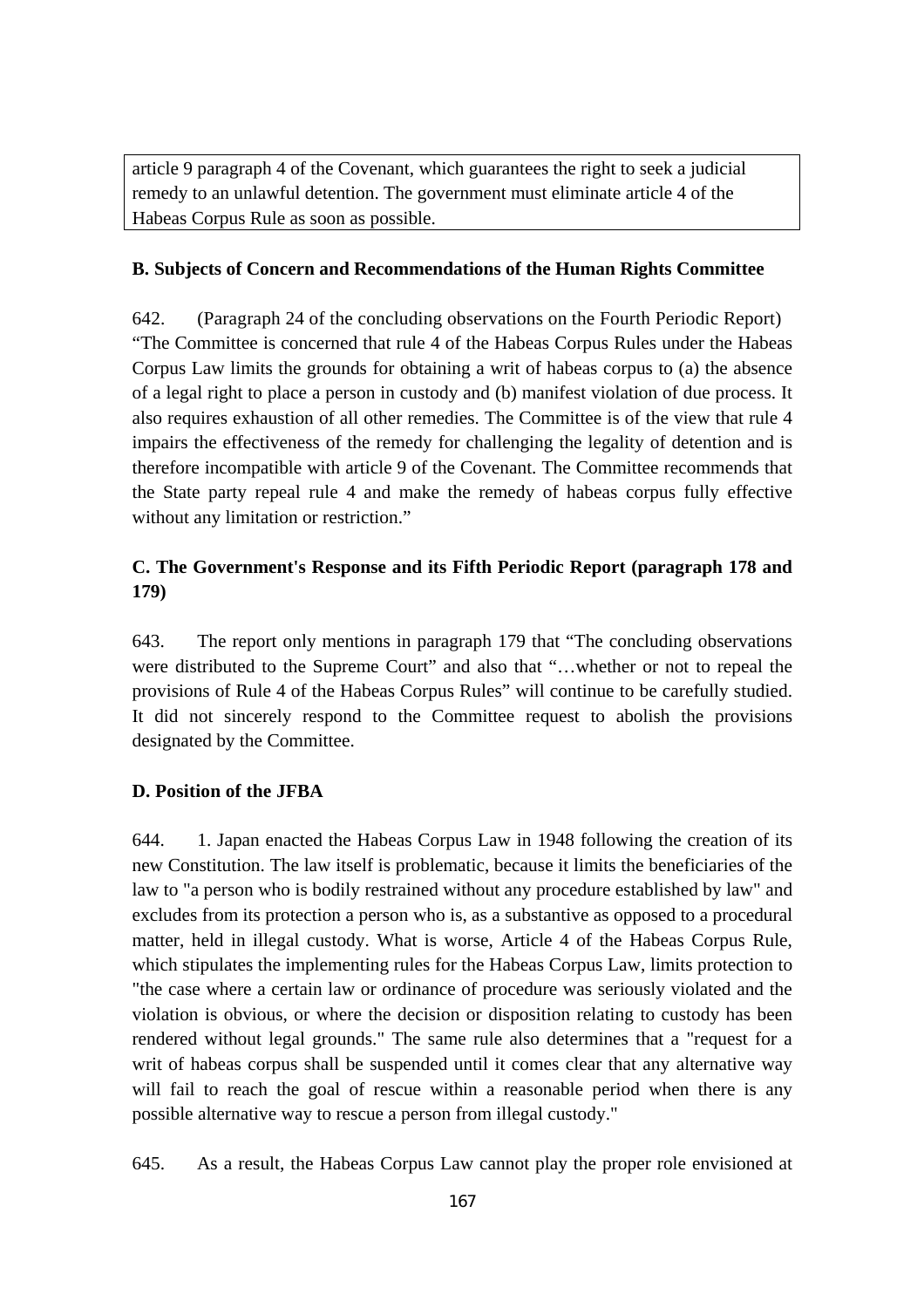the time of its creation. At present, habeas corpus is used only in cases where the illegal custody is "obvious and remarkable," such as the request for the surrender of an infant.

646. 2. When the JFBA conducted research on the Japanese Law of Habeas Corpus in connection with its usefulness as a remedy for illegal confinements in mental hospitals, it discovered that it is article 4 of the Habeas Corpus Rule which transforms the Japanese habeas corpus system entirely from the Anglo-American version of the remedy. This rule, because it blocks the proper functioning of the writ, violates article 9 paragraph 4 of the Covenant. The JFBA made recommendations that Article 4 of the Habeas Corpus Rule should be eliminated.

647. 3. The government of Japan, however, has ignored this issue and done nothing to improve the system despite the clear manifestation of intention from the Committee in the concluding observations which designates the provision and requests to abolish the provision. The attitude of Japan is an act of disloyalty against the international society. In order to realize the remedy from illegal detention which is the original spirit of Habeas Corpus, the status quo, which violates article 9 paragraph 4 of the Covenant, must be corrected as soon as possible.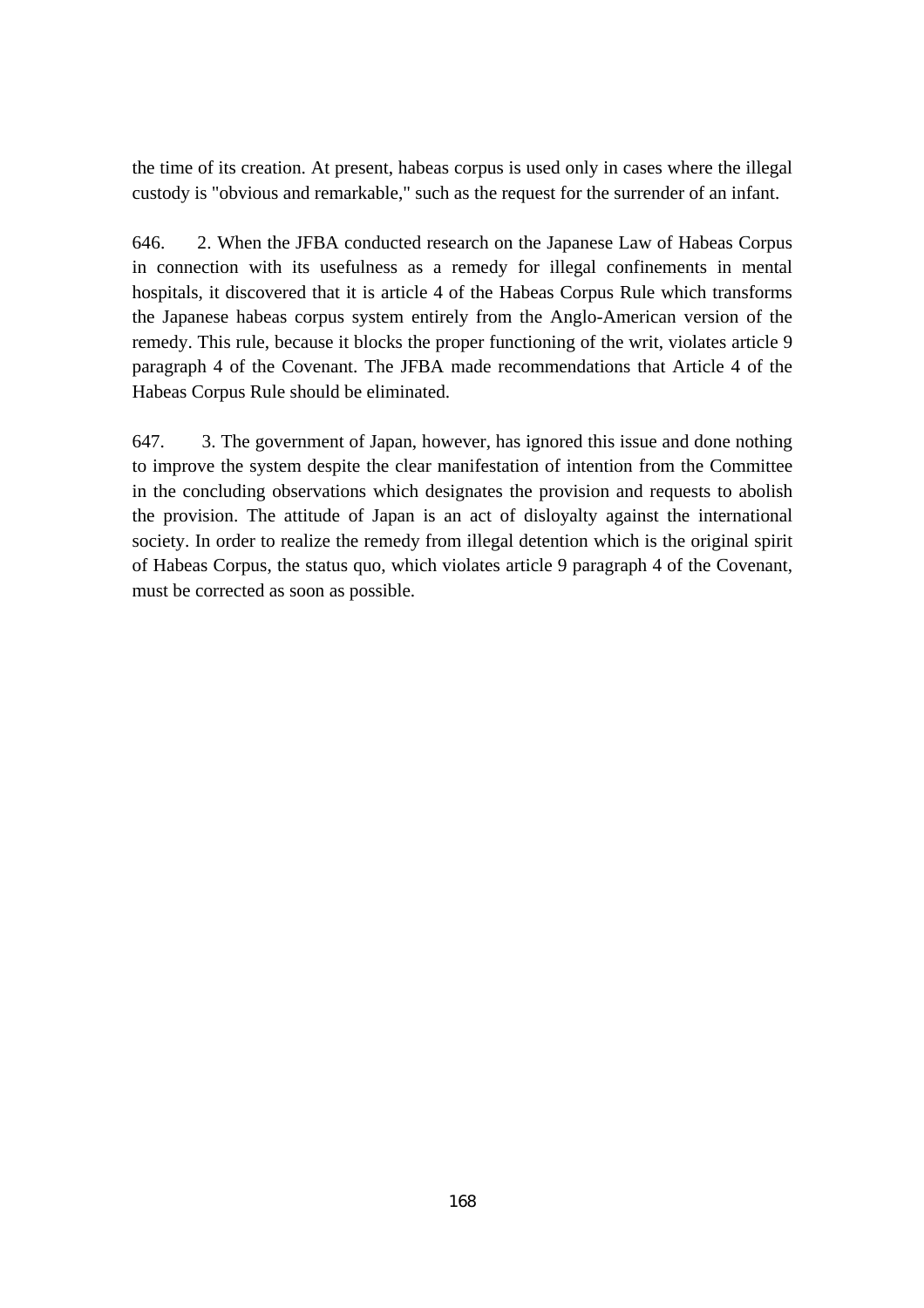## **Chapter 8: The Rights of the Defendant in Criminal Trials**

### **Section 1: Insufficient disclosure of evidence (Article 9 and 14 of the Covenant)**

## **A. Conclusions and Recommendations**

648.

The legal institution and manner of implementation of the disclosure of evidence in Japan violates article 14 paragraph 3(b) of the Covenant. The government must take proper legislative action to ensure that a defendant and his/her defense counsel have the right to require the full disclosure of evidence.

### **B. Subjects of Concern and Recommendations of the Human Rights Committee**

649. (Paragraph 26 of the concluding observations on the Fourth Periodic Report) The Committee is concerned that "under the criminal law, there is no obligation on the prosecution to disclose evidence it may have gathered in the course of the investigation other than that which it intends to produce at the trial, and that the defense has no general right to ask for the disclosure of that material at any stage of the proceedings" and it goes on to recommend that "in accordance with the guarantees provided for in article 14, paragraph 3, of the Covenant, the State party ensure that its law and practice enable the defense to have access to all relevant material so as not to hamper the right of defense."

650. In addition, in May 2007, in the consideration report on the report submitted by the government of Japan, the Committee against Torture is gravely concerned at"the limited access to all relevant material in police records granted to legal representatives, and in particular, the power of prosecutors to decide what evidence to disclose upon indictment."

# **C. The Government's Response and its Fourth Periodic Report (paragraph 297 to 299)**

651. The Fifth Periodic Report makes general explanations of a system to disclose evidence in general in paragraph 297 and a system to establish the pre-trial procedure in which disclosure of evidence by the prosecutors was expanded for defense counsel to prepare for criminal trials. However, neither of the system discussed in the reports can be considered as the full disclosure of evidence. Paragraph 299 explains the reasons for that by insisting that "[t]he investigation records of criminal cases include a multitude of documents gathered as a result of wide-ranging investigative activities. The records include not only documents that have no bearing on the points of contention of the case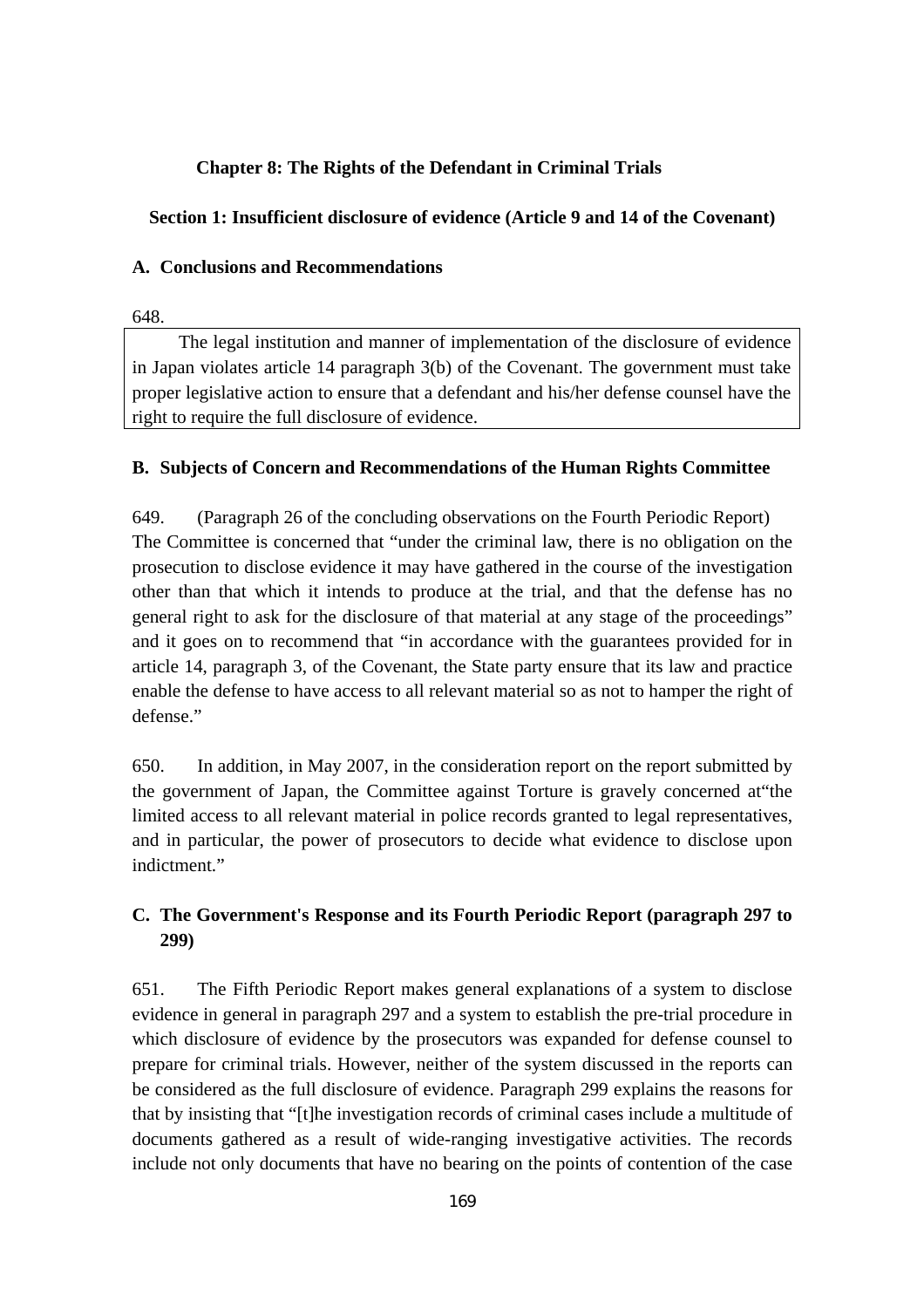but also documents that could damage the privacy or reputation of the people involved and make it impossible to gain their cooperation in future investigations if such evidence were to be disclosed. For this reason, it is not appropriate to impose a general obligation on prosecutors to disclose evidence other than evidence they plan to submit in the trial or to grant a general right for disclosure of evidence to the defense.

652. In addition, in respect to the point that, in May 2007, the Committee against Torture expressed its concern at the current procedures to disclose evidence, the government, in responding to the memorandum of questions prepared by Nobuto Hosaka, a member of House of Representative, stated that if all the prosecutors' evidence were to be fully disclosed to defense counsel, adverse effects such as infringement of the privacy or reputation of the people involved, destruction of evidence and intimidation of witnesses may be caused, and it would be impossible to gain the cooperation from the public. For this reason, it is not appropriate to impose a general obligation on prosecutors to disclose evidence." and expressed its intention of not making a further progress in the development of the current system of disclose evidence.

#### **D. Position of the JFBA**

 $\overline{a}$ 

#### 1. The need of full disclosure of evidence

653. Article 14, paragraph 1 guarantees that everyone shall be entitled to a fair and public hearing, and Article 14, paragraph 3 (b) guarantees to have adequate time and facilities for the preparation of his defense and to communicate with counsel of his own choosing;

 In the abovementioned Article 14, paragraph 3 (b), one of the most important "facilities" is to guarantee that for both prosecutors and defense counsel to have an equal opportunity, the evidence that were collected by prosecutors shall be disclosed to defense counsel or defendant himself. Usually, the many of the evidence collected by the prosecutors are favorable to a defendant. However, if such evidence is not disclosed, the defendant side will not be able to use the evidence, and in many cases, the defendant will not know about such evidence exists. Without knowing it, it is impossible for a defendant to prepare in such a way that the rights to examine the witnesses against him and to summon the witnesses (Article14, paragraph 3(e)) shall be exercised78.

<sup>&</sup>lt;sup>78</sup> Therefore, here it is obvious that Article 14, paragraph 3(b) guarantees the suspect's rights to access to all the evidence collected by prosecutors for defend himself. Such interpretation is consistent with the interpretation indicated by the European Committee of Human Rights in Jesper vs Belgium Case (No.8403/78). In accordance with Article 6, paragraph 1 and (b) European Covenant of Human Rights, the Committee, in this case, interpreted that a defense counsel or if not a defendant himself shall be guaranteed to have an rational access to files pertaining to the criminal case. Also the above-mentioned interpretation is also consistent with Article 20 "Basic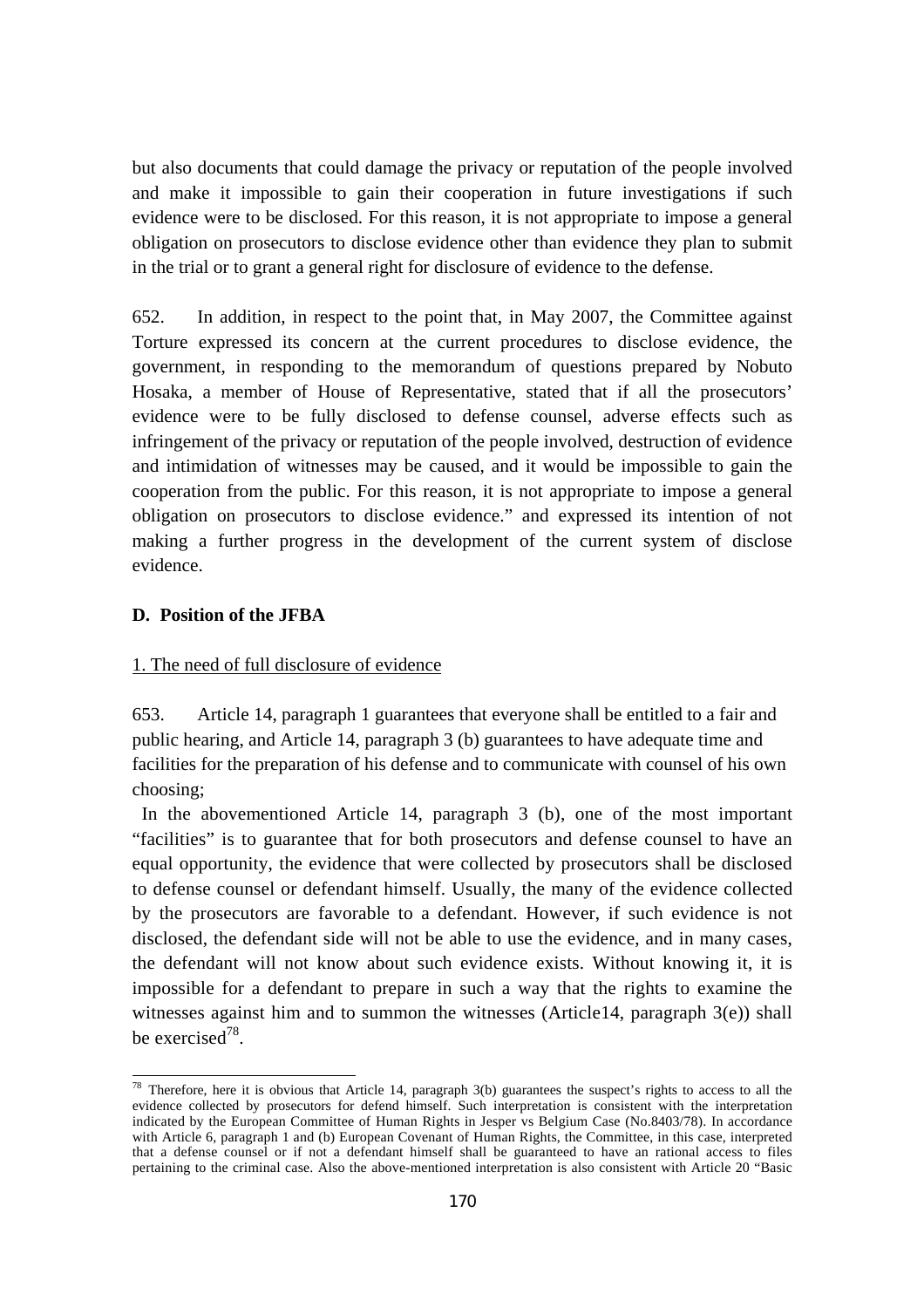### 2. The current situation of disclosure of evidence in Japan

654. In Japan, the right to petition for disclosure of evidence is not guaranteed for a defendant and a defense counsel.

655. The Code of Criminal Procedure enacted in 1949 has adopts the adversary model for its criminal justice system. Therefore, since a written indictment is the only document to be submitted to the court from a prosecutor for the institution of prosecution, all the evidence collected by investigative authorities will continue to be maintained by a prosecutor. If this is true, there should be a provision which prescribes the disclosure of the evidence maintained by a prosecutor to a defendant and a defense counsel.

656. However, Article 299, paragraph 1 is the only provision of the Code of Criminal Procedure pertaining to the disclosure of evidence, which only provides that "[i]n cases where a public prosecutor intends to question witnesses, expert witnesses, interpreters or translators in court, that public prosecutor must give the defendant and the defense counsel an opportunity to know the names and addresses of those witnesses in advance. In cases where a public prosecutor intends to submit evidential documents or articles of evidence for examination in court, that public prosecutor must give the defendant and the defense counsel an opportunity to peruse them in advance of the court procedures."

657. Under this provision, the defendant or counsel cannot petition for the disclosure of evidence of which a prosecutor has no intention of petitioning for the examination. Hence, such provisions of the Code of Criminal Procedure fail to guarantee "fair hearings" prescribed by Article 14 of the Covenant.

658. Under such provisions, driven by the efforts of many lawyers aiming at realizing the disclosure of evidence, the Supreme Court of Japan made a significant decision pertaining to this issue summarized as follows:

659. In the stage of examination of evidence, if a defense counsel specifys the needed evidence and demonstrates "the concrete necessity" for its disclosure, the court shall order the prosecutor to disclose the evidence, based on its authority to preside over a lawsuit.

-

Principle of Roles of Lawyer", which provides that "Supervisory authority is responsible for guaranteeing the defense counsel's right to have an access to the appropriate information in files and records in such a way that the defense counsel shall be able to provide a defendant with effective legal aids, and that such access shall be granted at reasonable timing as early as possible.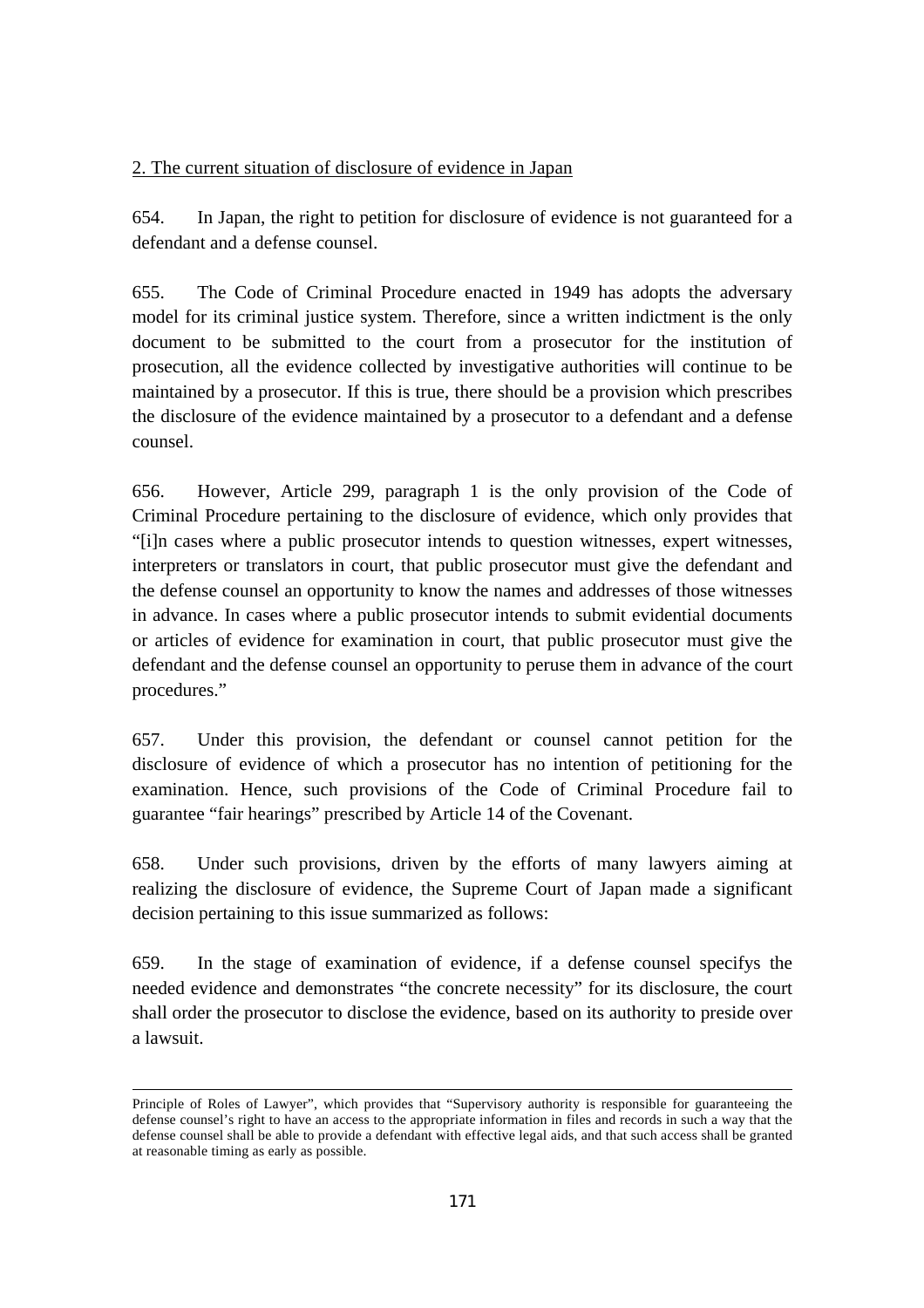660. However, such a court order for the discovery of evidence shall be limited to when it is recognized that the disclosure of evidence is absolutely necessary and reasonable, especially for the defense of the defendant and there is there is no possibility of destroying the evidence and threatening the witness, after taking into consideration of the nature of the case, progress of the trial, type and content of the evidence, timing and method of the inspection of the evidence and other situations.

661. This decision has significance in that the discovery of evidence is to be realized through the method of a court order for the discovery of evidence based on its authority to preside over a lawsuit without having a governing law. But, it faces a limit; 1) such and order does not rely on the defendant's or defense counsel's right to petition for the disclosure of evidence, 2) such an order requires defense counsel to specify the needed evidence and demonstrate "the concrete necessity" for its disclosure. Hence, the defendant or defense counsel cannot petition for the disclosure of evidence the existence of which is unknown to them, and the evidence would never be revealed at all, and 3) because the requirements for a disclosure order, such as "especially important for the defense" or "there is no possibility of destroying the evidence and threatening the witness" are too severe, such a court order is not an effective means for the disclosure of evidence. This court decision has not been changed so far. Then how the actual practices are being conducted now?

### 3. Examples of false charges caused by nondisclosure of evidence

 $\overline{a}$ 

662. Japanese public prosecutors office has been firmly refuse to disclose the evidence in serious cases or denial cases where the disclosure of evidence is desperately needed. It is considered that because of the resistance by the public prosecutors office in disclosing evidence, numerous false charges were generated. In 1980's, Japan experienced a series of retrial of the prisoners sentenced to death in which prisoners were acquitted at the end of the re-opened trials. The important aspect common to those cases was that the prosecutor presented the evidence favorable to the defendants for the first time, which had never been disclosed in the previous trials. The Matsuyama Case is one of the series of such retrial cases<sup>79</sup>.

## 4. Disclosure of evidence for the proceeding for arranging issues and evidences prior to the trial under the amended Code of Criminal Procedure in 2005

 $79$  The case took place in 1955 where a suspect was arrested for murder and arson. The suspect who had no involvement in the case, due to the severe interrogation happened in the substitute prison during investigation phase, was forced to "confess" to a crime and a detailed statement of his confession was fabricated. A written statement of expert opinion was submitted stating that a stain found in the suspect's futon was a blood stain which matches the victim's blood type. The defendant consistently denied the crime and insisted for not guilty, but the sentence of death was settled in 1960. The defendant's first petition for retrial was dismissed, and 1969, the defendant petitioned for retrial again and re-opening of trial was decided in 1979. Finally in 1984, he was acquitted to be released from the fear of death for the first time in 28 years since the occurrence of the case.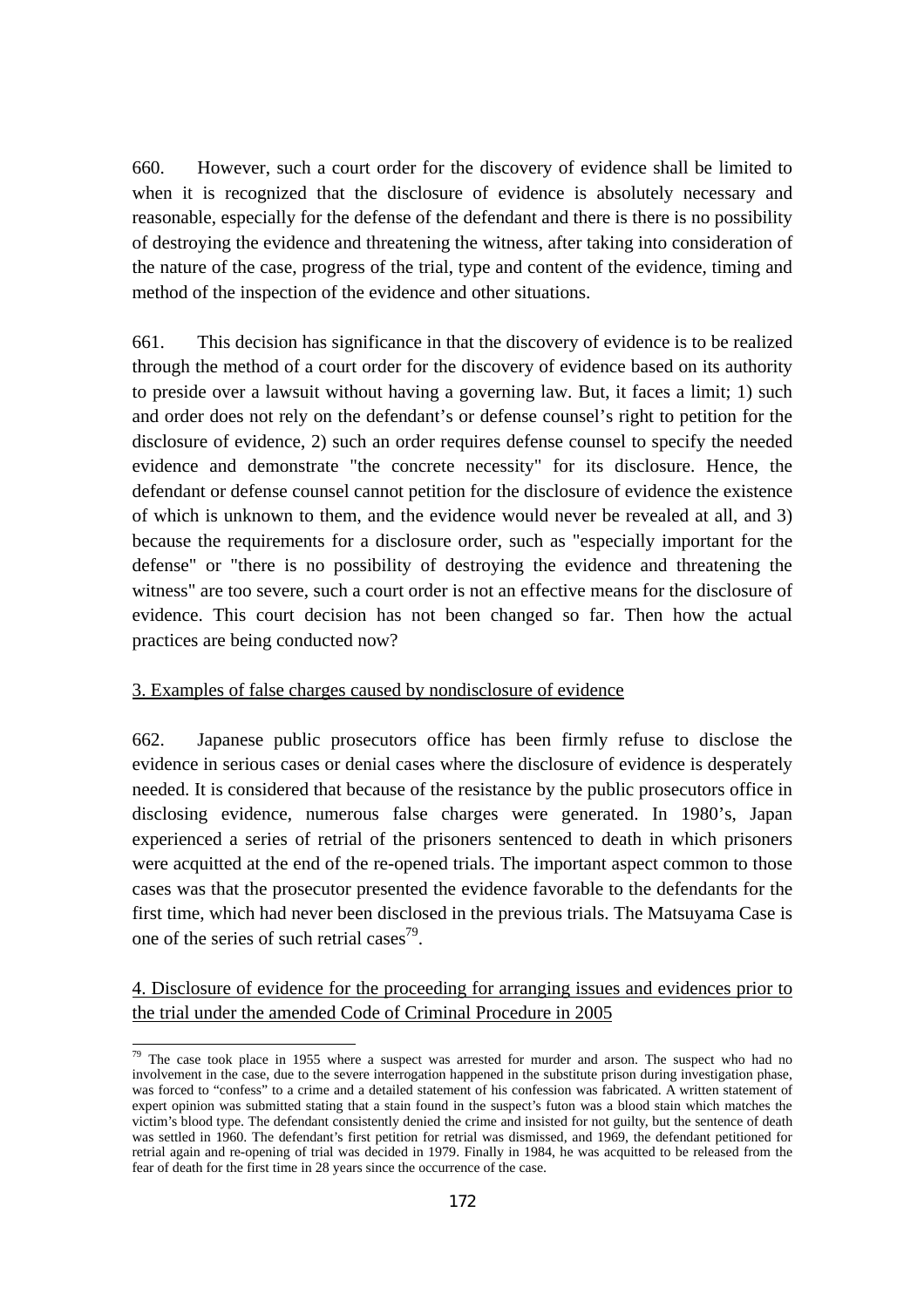663. In the amendment of the Code of Criminal Procedure in 2005 after recommendation was made by the Committee, a new procedure of the proceeding for arranging issues and evidences prior to the trial was created. Following the new procedure, new provisions for the disclosure of evidence were established. Therefore, currently there are two institutions regarding the disclosure of evidence, namely, the provisions which can be applied to the cases that fall in to the scope of "the proceeding for arranging issues and evidences prior to the trial" and the conventional provisions.

664. However, the new system of the disclosure of evidence is not in line with the recommendation made by the Committee.

In the new system, there are three steps for disclosing the prosecutor's evidence;

 "Disclosure of evidence requested by a prosecutor" (Article 316-14 of the Code of Criminal Procedure)

This provision allows a disclosure to prevent a surprise attack. But, when a prosecutor recognizes that "it is not appropriate to disclose the evidence", the prosecutor can present "a written summary of the evidence" instead of disclosing the evidence, therefore, this provision cannot fully prevent a surprise attack or be functioning as "passive defense".

"Typological disclosure of evidence" (Article 316-15)

This provision requires the prosecutor to disclose the evidence, even if he doesn't have an intention to disclose it; therefore, this provision has an aspect of "aggressive defense". However, it is required that the defendant and the defense counsel specify the needed evidence and demonstrate "the concrete necessity" for its disclosure.

"Disclosure of evidence relevant to the points of dispute (Article 316-20)

This provision has an aspect of "active defense", but it is up to the prosecutor to judge whether it is appropriate to disclose the evidence, after considering relevance to the defendant's argument and the necessity.

Under and , the defendant or defense counsel cannot petition for the disclosure of evidence the existence of which is unknown to them. Therefore, the defendant has no choice, but reveals his cards to the prosecutor. This practice goes against the right guaranteed by Article 14, paragraph  $3(g)$  which states that everyone should "not to be compelled to testify against himself or to confess guilt." This provision also admits the prosecutor's discretion in deciding the disclosure evidences.

665. In either case, the JFBA takes the position that the new procedure for disclosing evidence only applicable to the proceeding for arranging issues and evidences prior to the trial is far from the full disclosure of evidence prior to trial requested by the Committee in its concluding observations.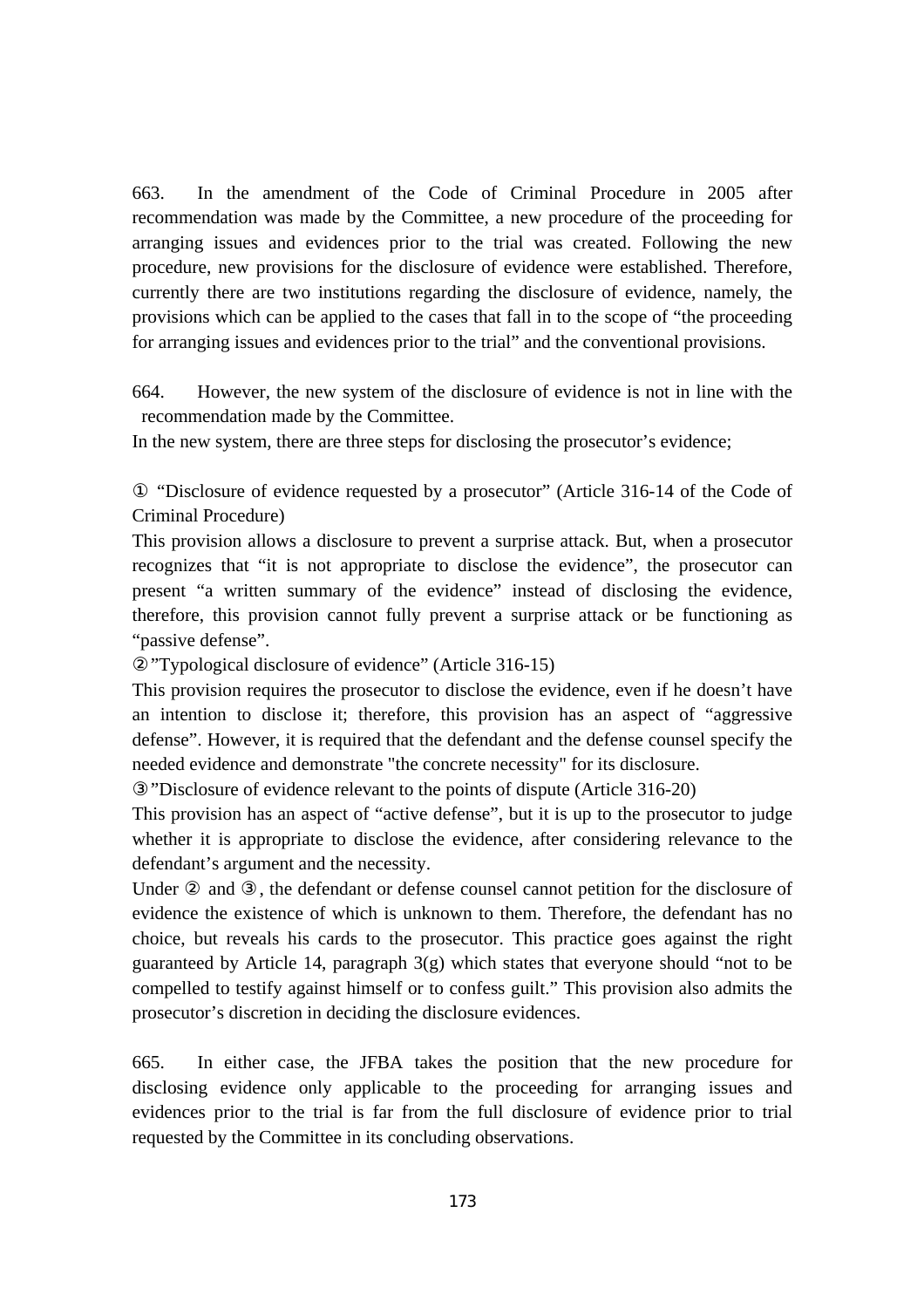### 5. Criticism against paragraph 299 of the Periodic Report

666. The current situation of criminal justice in Japan, in which the right to petition for disclosure of evidence is not guaranteed as a right of defense, allows that the critical evidence which could determine the court decision is not always disclosed. This practice is a violation of the rights guaranteed by Article 14, paragraph 1 and article 14, paragraph 3 b).

## **Section 2: The right to defendant's conviction and sentence being reviewed by a higher tribunal (Article 14 paragraph 5)**

### **A. Conclusions and Recommendations**

667.

When the prosecutor files an appeal against the decision of not guilty and the second trial reverses the previous decision and hands down guilty decision, in terms of the facts or the sentence, the defendant's right to his conviction to be reviewed and retried is not recognized in principle even if the defendant makes a final appeal to the Supreme Court. This practice is a violation of Article 14 paragraph 5 and the system should be corrected.<sup>80</sup>

#### **B. Subjects of Concern and Recommendations of the Human Rights Committee**

668. No indication on this matter.

### **C. The Government's Response and its Fourth Periodic Report**

669. No indication on this matter.

#### **D. Position of the JFBA**

670. 1. In Japan, the ratio of a decision of not guilty being handed down in the first trial is 0.06 to 0.12% (According to Annual Report of Judicial Statistics 2002 to 2006) , and this indicates that a decision of guilty is so high in Japan, which is extraordinary from the international perspective. And in reality, the prosecutors would file an appeal against almost all the very rare cases where the court hands down a decision of not guilty. The statistics figures of the prosecutors appeal against decisions of not guilty is not made public, but the reversal rate in all the cases where the prosecutors file an

 $\overline{a}$  $80$  The provision which does not allow the second trial to make its own judgment and the trial should be remanded to the District Court, or the one which allow an appeal on the ground of misinterpretation as the reason of appeal should be established.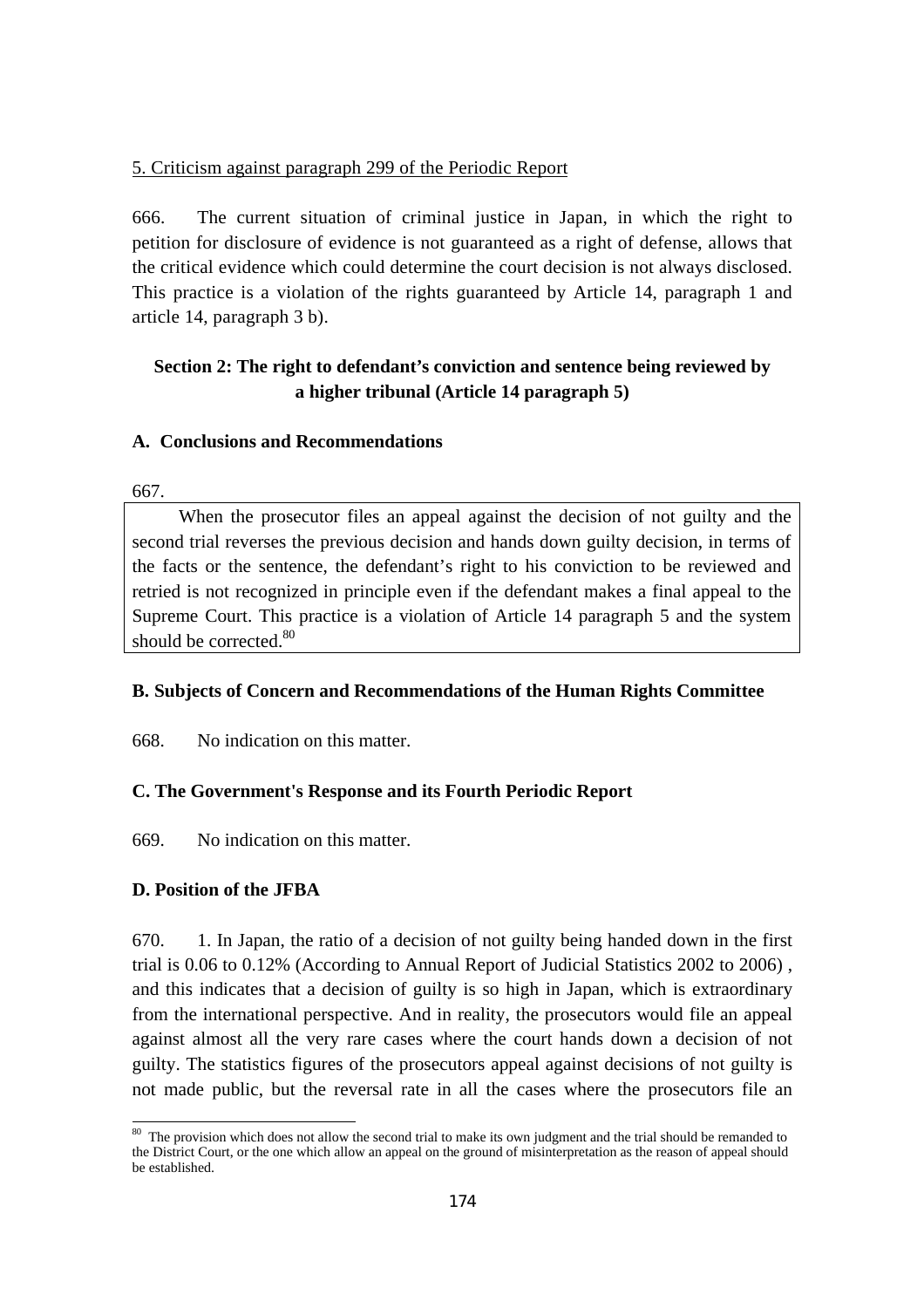appeal against the previous ruling is 69.4 to 78.0%, which shows a significant difference with 12.4 to 14.2% of reversal rate in cases where the defendant files appeal. This condition needs to be reviewed.

671. The number of cases, such as Nabari Toxic Wine Case, where the first trial decides that a defendant is not guilty, which is reversed in the second trial started due to the prosecutors appeal seems to be endless. When the previous ruling is reversed in the second trial, the defendant can file an appeal to the final court, but the reasons for final appeal are limited to the followings, in accordance with Article 405 of the Code of Criminal Procedure; 1) there is a violation of the constitution or there is a misinterpretation of the constitution, 2) the decision of the second trial contradicts the precedents of the Supreme Court, and 3) in case where there is no precedent in the Supreme Court, the decision in the second trial contradicts the precedents of Daishinin (the final court of law before the Supreme Court was established) or High Courts as the appealing court, or High Courts as the appealing court after this provisions enacted. Also , false recognition on the facts or inappropriate conviction cannot be the reasons for an appeal.

672. 2. Article 14 paragraph 15 stipulates that everyone convicted of a crime shall have the right to his conviction and sentence being reviewed by a higher tribunal according to law. With regard to this provision, the following was pointed out in the general comment 32 that "Violation of Article 14 paragraph 5 includes the cases where a decision handed down in the first trial becomes the final and binding decision, and where after a decision of not guilty handed in the lower court, a decision by an appeal court or a final court cannot be reviewed in the upper court" (paragraph 45).

673. "The right to appeal defined in Article 14 paragraph 5 obligates the state party to review a decision and penalty substantially, from such viewpoints that the nature of the case is well-considered in the procedures based on adequacy of evidence and law. The retrials limited to a pro forma decision or legislative aspects are not sufficient under the Covenant" (paragraph 46)

674. "The supervisory reexamination system is considered as an extraordinary appealing method because it is only applicable to the existing executory decisions. And it does not satisfy the requirement of Article 14 section 5, even in the case where such review is requested by the convicted person or by the arbitrary authority of judge or prosecutor" (paragraph 48)

675. In the cases where a guilty verdict was handed down in the second trial for the first time, the defendant's right to have the decision and the penalty reexamined in the upper court has to be recognized, otherwise, it is regarded as a violation of the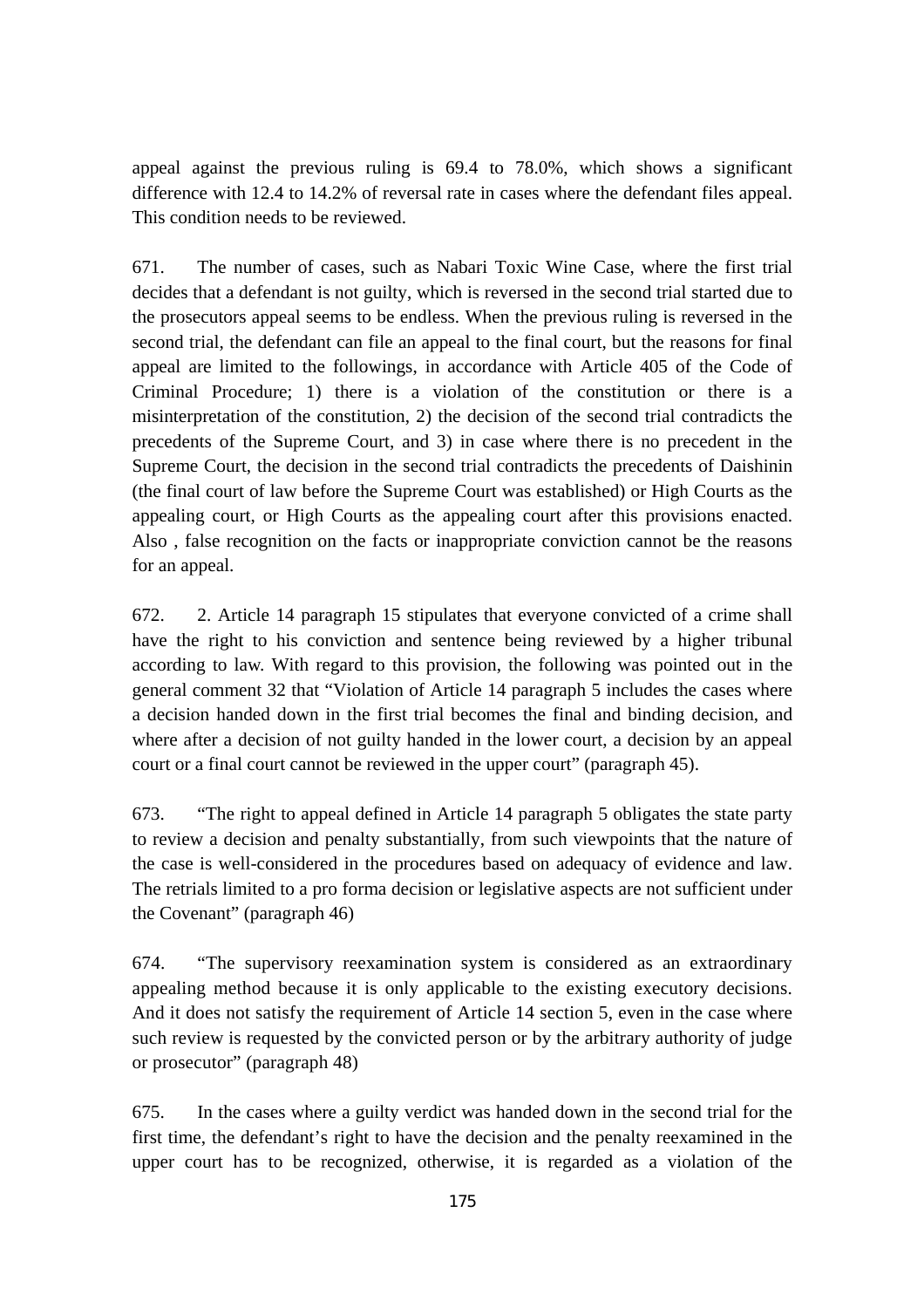### Covenant.

676. Also, the system of appealing to the Supreme Court in Japan is not considered as the defendant's right to his conviction and sentence being reviewed by a higher tribunal according to law, because facts are not being reviewed and misinterpretation of facts or inappropriate sentence cannot be the reasons of appeal under the current system.

677. 3. Article 411 of the Code of Criminal Procedure states with regard to the above point that finale appellate court can reverse the original decision when not reversing the previous decision would significantly go against justice in line with the reasons on the left" and also adds that a significant misinterpretation or unreasonable sentence may be reviewed by authority. Therefore, it is controversial whether the provisions are conforming to Article 14 of the Covenant or not.

678. However, as pointed out in the general comment 32 paragraph 46, Article 14 provides that reexamination shall be "based on adequacy of evidence and law" and "obligates to review the decision and penalty substantially", instead of just pro forma review. Under such Covenant, it is clear that the current Japanese appealing system where assertion based on the evidence is not allowed does not possibly guarantee the right of reexamination in the upper courts.

679. 4. The appealing system when a decision of not guilty is handed down in the first trial and the sentence is decided in the second trial for the first time is the violation of Article 14 paragraph 5.This procedure needs to be corrected.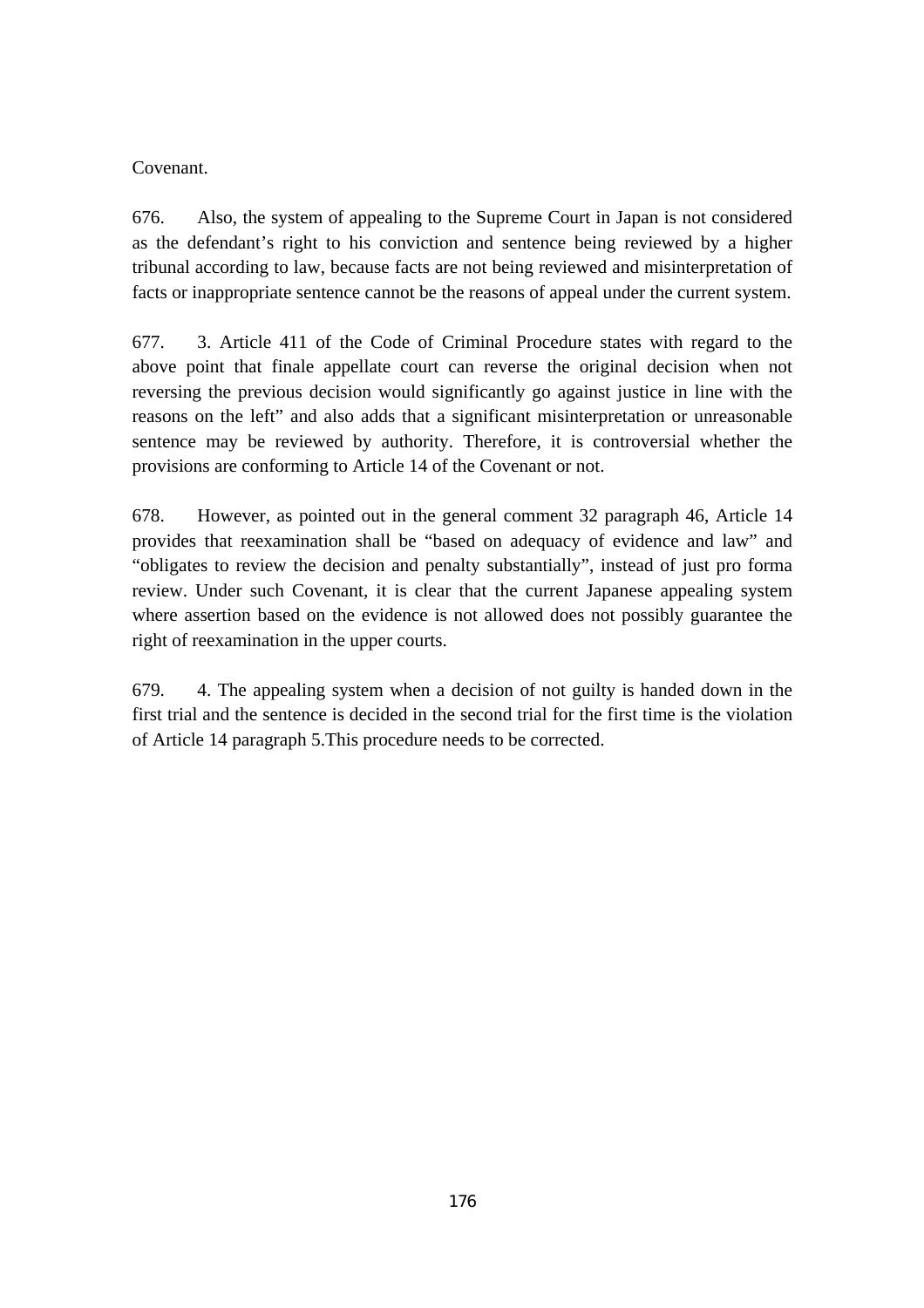# **Chapter 9: Problems with Convicted Detainees (Treatment of Detainees in Correctional Institutions)**

## **A. Conclusions and Recommendations**

680.

(General Comment)

1. The JFBA welcomes the active commitment of the Correction Bureau of the Ministry of Justice in implementing the correctional administration reforms based on the recommendations made by the Correctional Administration Reform Council. It is highly expected that the bureau shall further promote such initiatives.

(The Board of Visitors for Inspection of Penal Institutions)

1. Person who has enthusiasm in improving the operation of penal institutions in a true sense shall be selected as a board member of the Board of Visitors for Inspection of Penal Institutions.

2. Necessary measures shall be taken for the boards to conduct the investigation effectively and independently.

3. The Ministry of Justice should respect the opinions and views from the Boards of Visitors for Inspection of Penal Institutions as much as possible.

(Grievance Mechanism)

1. It is welcomed that the "Review and Investigation Panel on Complaints by Inmates in Penal Institutions" was established as an independent body from the operation of penal institutions. The JFBA demands the government to guarantee the legal independency of this committee and allow them to have a secretariat which is independent from the Ministry of Justice and has staff attorneys as researchers.

2. Appointment of an attorney by the detainee should be permitted when the detainee submits a complaint.

3. The strict restriction on term of 30 days for submission of complaints should be reviewed.

(Use of restraining devices and confinement in protection cells)

1. The JFBA welcomes the abolishment of use of leather handcuffs that caused many human rights infringement and demand the government to take preventive measures so that new handcuffs which was introduced instead of leather handcuffs will be used properly not to lead to any more human rights infringement, especially not to be used for punitive purposes.

2. The JFBA urges that the upper limit of confinement term in protection cells should be determined and the requirement that doctor visits the actual site regularly and permits the confinement of the detainees after assesses the detainee conditions should be included.

(Solitary confinement as treatment

1. It is urged that the law-evading practice where the inmates who do not satisfy the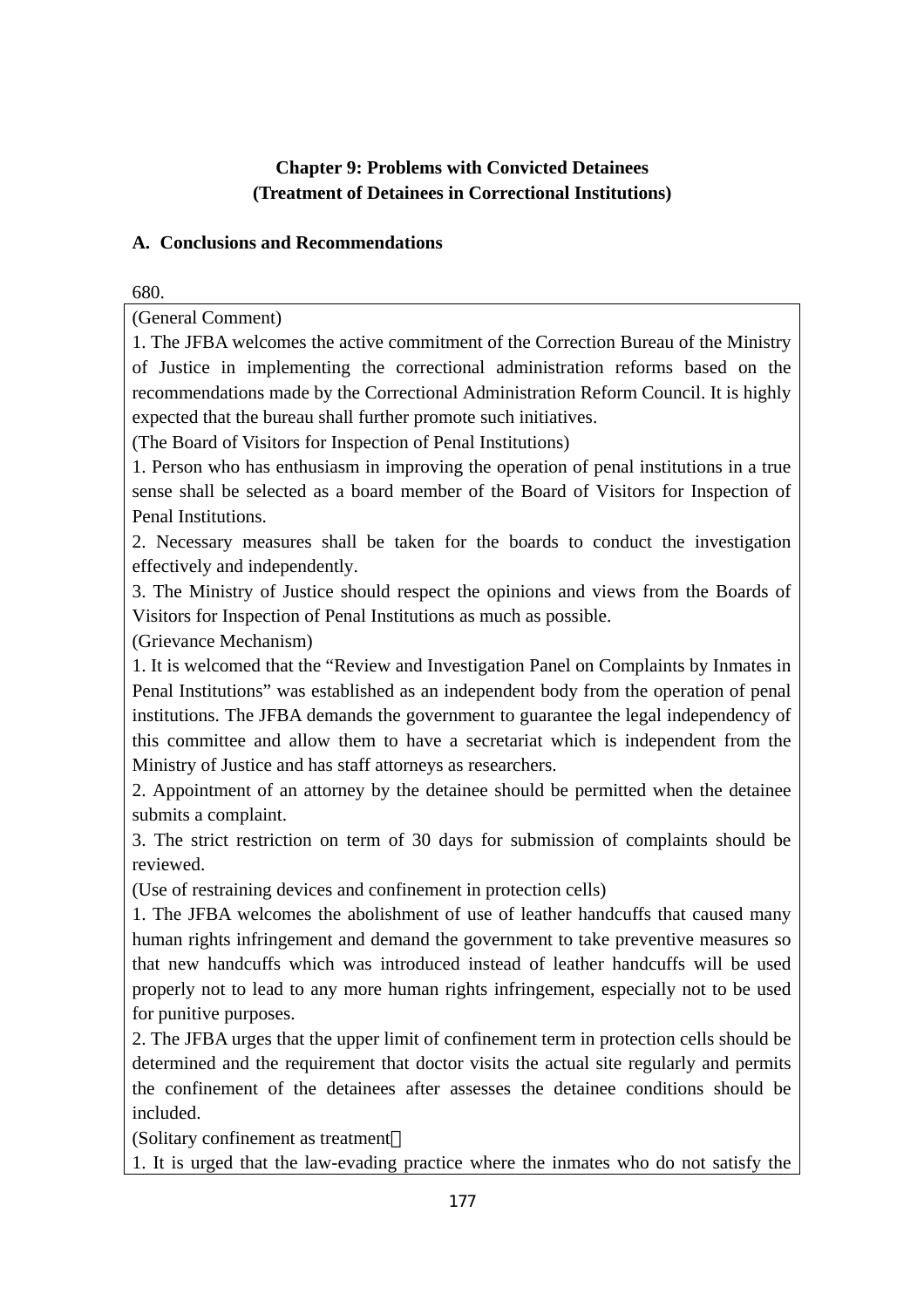criteria for solitary confinement are actually isolated and confined by segmenting the inmates into treatment categories shall be corrected.

2. An investigation based on specialized psychiatric and psychological evaluation shall be conducted on the inmates who have been continuously put in solitary confinement for a long time, and transfer them from solitary confinement to the normal treatment.

Health, sanitation and medical treatment

1. It is urged that the government will thoroughly review the insufficient medical system in penal institutions, which suffers the lack of medical staff and establish a system which is independent from the security system of the penal institutions to provide the appropriate medical care at the most appropriate timing as prompt as possible.

2. The government should correct the current practices where the inmates are allowed to exercise and bathe only once a week during the solitary confinement as punishment and increase the number of exercise and bathing.

3. The inmates should be permitted to have a right to maintain normal hair styles. **Overcrowding** 

In order to resolve the current overcrowding which would destruct the basis of all the constructive treatments, it is urged that the government should take every judicial and administrative measure such as introduction of a program for persons convicted for drug offenses, review of the sentenced imprisonment, expansion and improvement of parole system and introduction of community sanctions and measures.

Female detainees

1. It should be legally prohibited for a male officer to patrol in the part of institute set aside for female detainees alone and that during the night for male officers, even if more than one officer, to patrol in the women's section.

2. The number of woman officers should be considerably increased.

(Right of access to the court)

Inmates who are interested parties in civil suits shall be guaranteed to have opportunity to plead at the bar and get fair hearings.

#### **B. Subjects of Concern and Recommendations of the Human Rights Committee**

681. The Committee is deeply concerned at many aspects of the prison system in Japan which raise serious questions of compliance with articles 2, paragraph 3 (a), 7 and 10 of the Covenant. Specifically, the Committee is concerned with the following:

(a) harsh rules of conduct in prisons that restrict the fundamental rights of prisoners, including freedom of speech, freedom of association and privacy;

(b) use of harsh punitive measures, including frequent resort to solitary confinement;

(c) lack of fair and open procedures for deciding on disciplinary measures against prisoners accused of breaking the rules;

(d) inadequate protection for prisoners who complain of reprisals by prison warders;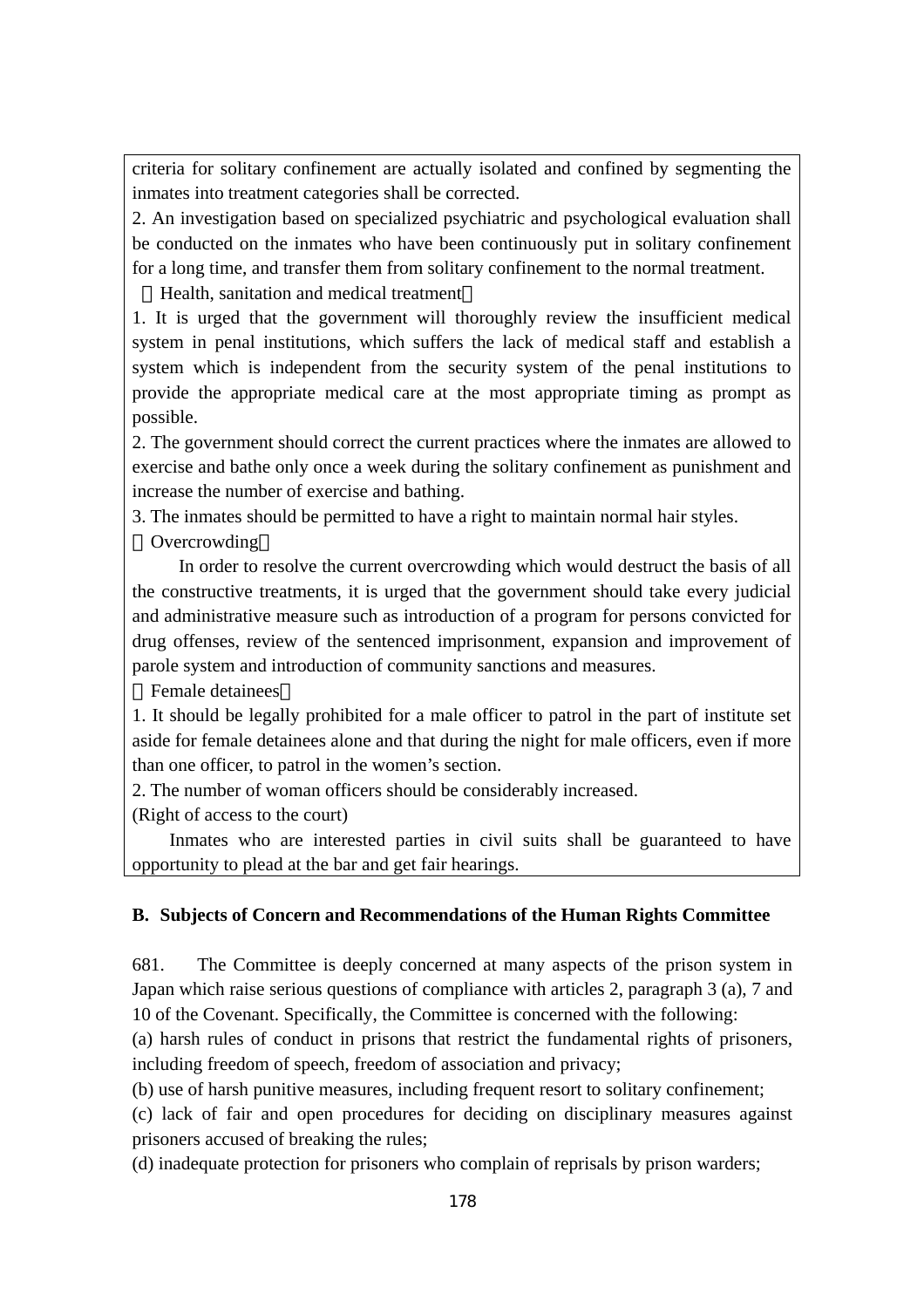(e) lack of a credible system for investigating complaints by prisoners; and

(f) frequent use of protective measures, such as leather handcuffs, that may constitute cruel and inhuman treatment.

# **C. The Government's Response and its Fourth Periodic Report**

682. The Fifth Periodic Report only shows the progresses up to March 2004 and nothing is mentioned with regard to the series of revisions of the Prison Law which was prompted by the incident of the Nagoya Prison. Therefore, the report is completely insufficient in providing the information.

683. As indicated in the Fifth Periodic Report, in October 2002, the incident became apparent to the public, in which Nagoya Prison officials abused the inmates to deaths and injuries. In this case of inmates' human rights infringement, the prison officials who are responsible for the deaths of two and serious injuries of one inmates were prosecuted for "Causing Death or Injury through Violence or Cruelty by a Special Public Official".

684. With such incident as a turning point, the bill of the Law Concerning Penal Institutions and the Treatment of Sentenced Inmates (hereinafter to be referred to as 2005 New Law) passed the Diet, realizing the revision of the Prison Law first time in about 100 years.

685. This new law has just been enacted on May  $24<sup>th</sup>$  2006 and has made little change in the actual situation in correctional facilities. However, the overall direction of improvement was clear and areas that require further improvement were identified.

# **D. Position of the JFBA**

# 1. New creation of the Boards of Visitors for Inspection of Penal Institutions

686. New creation of the Boards of Visitors for Inspection of Penal Institutions was the best outcome from 2005 New Law. The board is set up for each penal institution; therefore, not only the convicted detainees in prisons as well as the unsentenced detainees and the detainees whose death penalty has become final in detention houses are now able to use this new system.

687. The board which was created based on the recommendations submitted by the Correctional Administration Reform Council is not aimed at redressing the individual cases. The board members shall be part-time national public officials and less than 10 persons.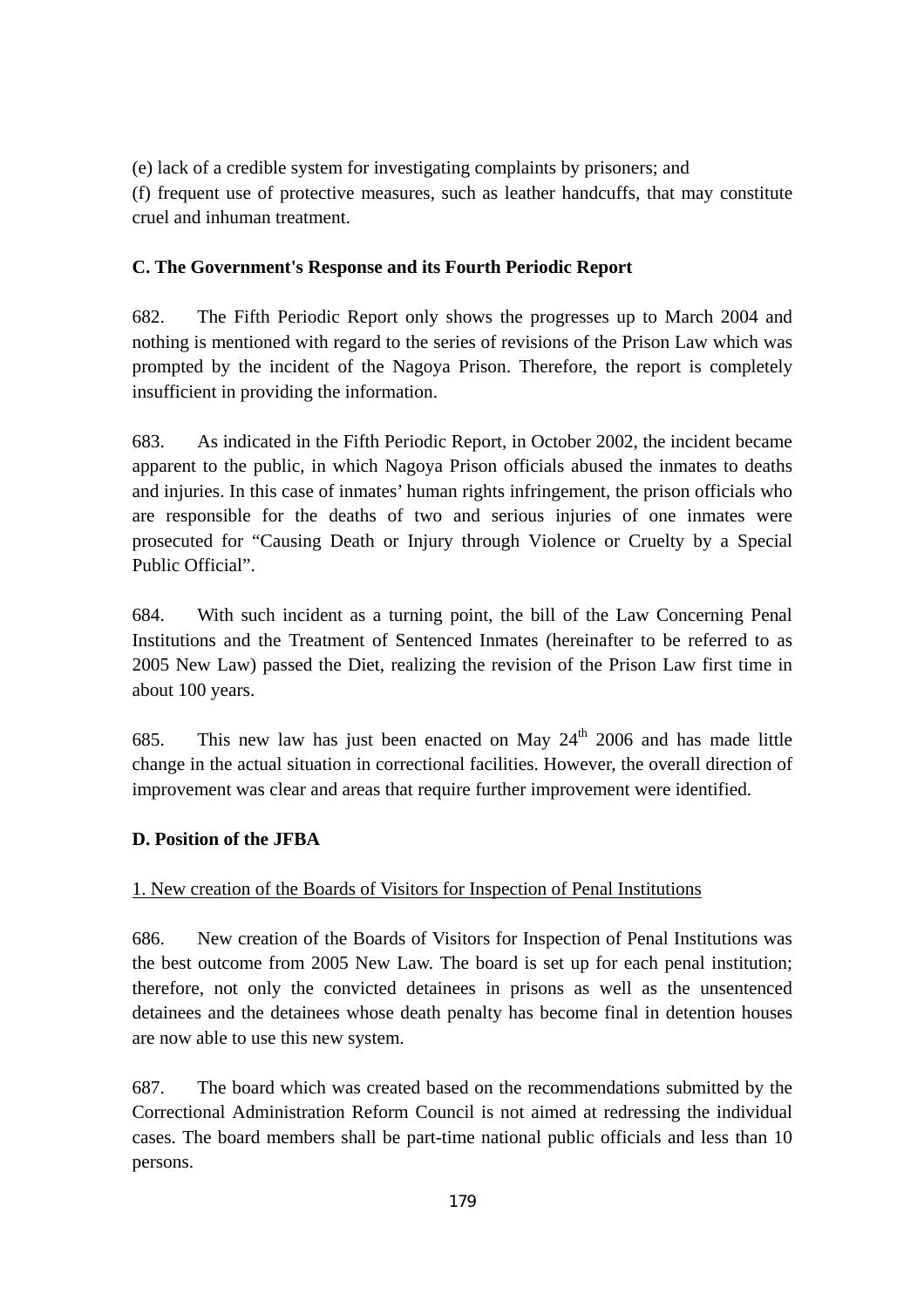688. The board visits penal institutions on a regular basis and the detainees are able to meet them without the presence of any prison official or staff. The correspondence in writing to the board shall not be inspected by the prison (Article 9 section 4). An opinion-box will be provided in each institution, which makes it possible for detainees to make suggestion to the board other than by confidential correspondence. This box can only be unlocked and opened by the board.

689. The board shall advance its opinions and views with regard to the operation of the institution to the head of the penal institution at least once a year. The Minister of Justice will compile these opinions and views of the board together with actions and measures implemented by the head of the penal institution and officially publish the summary report.

690. Since the inspection to be conducted by the board will cover the entire range of the operation of the institution, grave human rights infringement cases such as torture and body assaults could be the subjects of the inspection. But in reality, in some cases, an investigation is never conducted because the penal institution does not provide necessary information to the board. The limitation of the budget is also making it difficult for the board to activate its activities. Regarding this issue, in May 2007, the Committee against Torture states is concerned at the lack of authority of the Board of Visitors for Inspection of Penal Institutions to investigate cases or allegations of acts of torture or ill-treatment (paragraph 21-b). The Committee recommends that the government of Japan should consider establishing an independent mechanism, with authority to promptly, impartially and effectively investigate all reported allegations of and complaints from detainees (paragraph 21).

691. Also, transparency of the process to appoint the board members shall be further promoted and a system which allows the most appropriate persons to be appointed shall be established.

### 2. Grievance Mechanism

692. Under 2005 New Law, a new grievance mechanism was established. Under this system, the detainees are able to apply for examination when they have complaints of measures taken by the head of the institution (Applying for Examination), and the detainee also can state facts about illegal body assaults as well as use of restraining devices and protective cells (Stating Facts).

693. Applying for Examination and Stating Facts should be submitted to the superintendent of the regional correction headquarters and when the detainee is not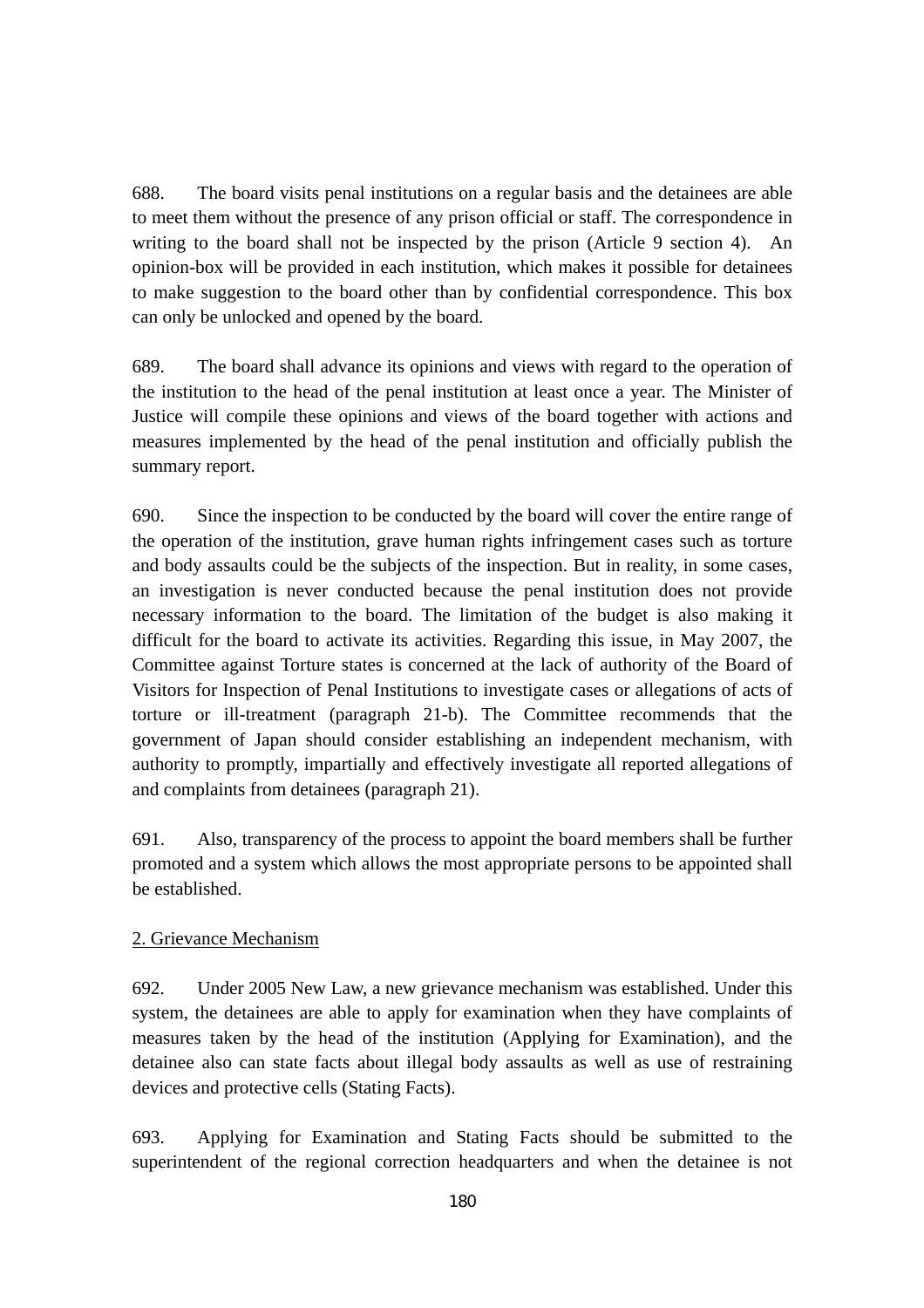satisfied with the subsequent result, he/she is able to file the Request for Re-Examination or Stating Facts to the Minister of Justice. Before the Minister dismisses such filing , he/she should ask the Review and Investigation Panel on Complaints by Inmates in Penal Institutions to provide advice, and handle the case with the maximum respect to the suggestions from the panel.

694. However, the panel does not have any full-time secretariat staff and the secretarial staff of the Minister of Justice is assuming that role concurrently. Although the JFBA demanded to set up a secretariat which is independent from the Ministry of Justice and have enough staff including attorneys, it was not accepted.

695. Though the JFBA insisted that the detainee should be permitted to appoint a third party such as attorney in a series of procedure to submit a complaint, this was not accepted.

696. On the above-mentioned points, in May 2007, the Committee against Torture expressed its concern about "[t]he lack of independence of the Review and Investigation Panel on Complaints by Inmates in Penal Institutions, as its secretariat is staffed by personnel of the Ministry of Justice, and its limited power to investigate the cases directly, as it cannot interview prisoners and officers, nor does it have direct access to any related documents" as well as "[t]he statutory limitations on the right of inmates to complain and the impossibility of defense counsel assisting clients to file a complaint "(paragraph 21).

### 3. Use of restraining devices and confinement in protection cells

### (1) Restraining devices

Abolishment of leather handcuffs and introduction of new restraining devices

697. Leather handcuffs were used for torturing purpose, having caused many human rights infringements. In 1998, the Human Rights Committee expressed its concern about "frequent use of protective measures, such as leather handcuffs, that may constitute cruel and inhuman treatment."

698. While the abolishment of use of leather handcuffs in September 30, 2004 should be considered as a positive step taken by the government, it should be noted that, instead of leather handcuffs, the "Type 2 handcuffs" were introduced. These handcuffs are composed of two bracelets that cover the forearms of a person, connected each other by a plate. These handcuffs are often used with putting the restrained person's arms in the back, since if they are used in front of the body, the restrained person can move the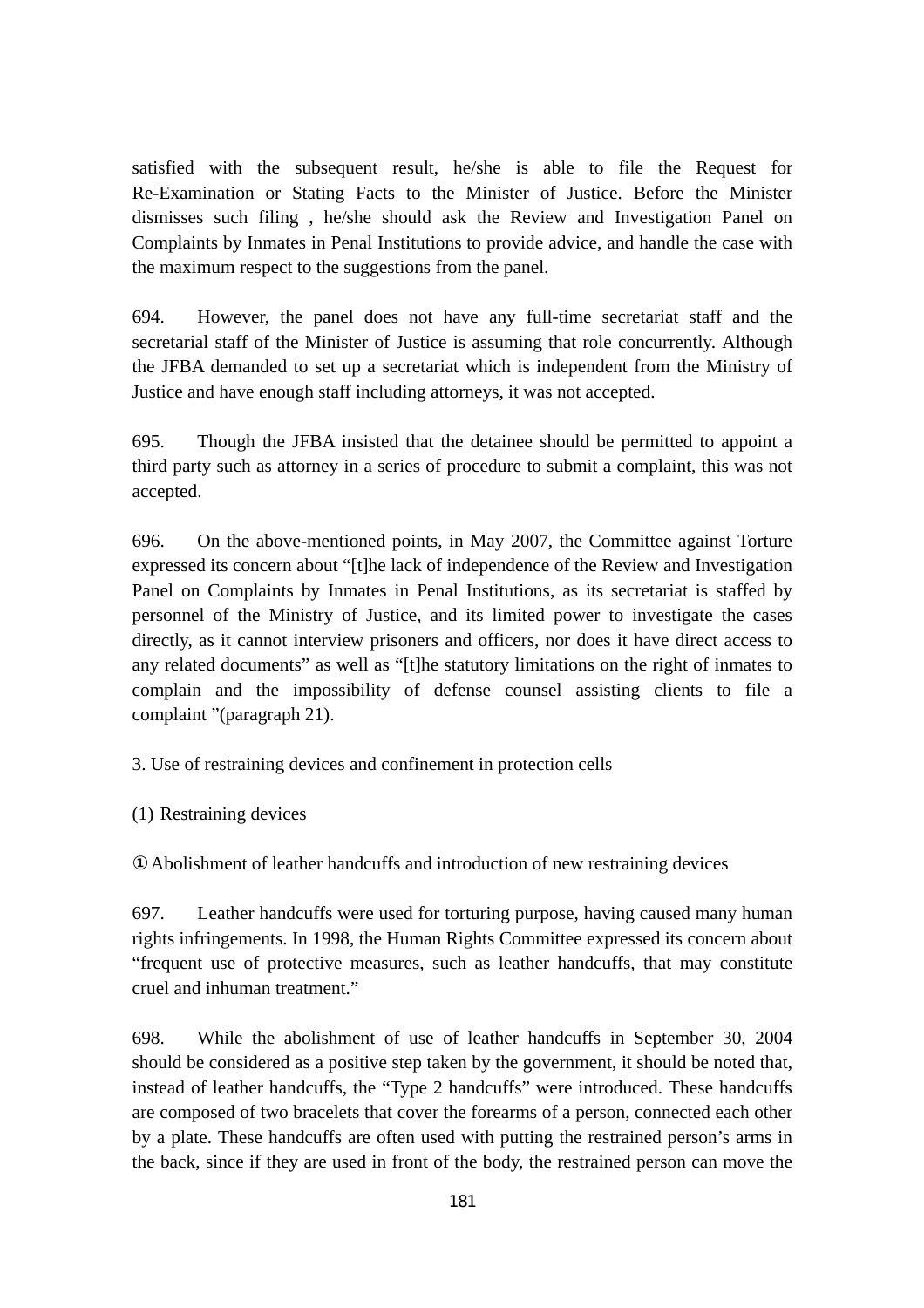arms up and down. In such cases, long-hour-usage of the handcuffs creates an acute pain, but there is no upper limit of the time that the handcuffs are allowed to be used is provided. The use of such handcuffs requires the strict monitoring.

## Metal handcuffs

699. Under the provisions of the 2005 New Law (Article 55), the use of the metal handcuffs which are called as "Type 1 handcuffs" is allowed when the sentenced inmates are escorted, or when the inmate is likely to 1) escape, 2) harm his/her self or other people, or 3) damage equipment or others in the penal institution.

700. However, in practice, the use of such handcuffs is deviated from the original purpose as seen in the following cases;

In March 2006, when an inmate of Kakogawa Prison in Hyogo Prefecture underwent a medical examination in an external hospital, handcuffs were put on the inmate's ankles by the warden's order and the handcuffs were tied to rope held by a detention officer. In May 2005, a female detainee in Tokyo Detention House stayed in an external hospital for delivering a baby. The handcuffs were put on her wrist and tied to the bed with rope during her stay in the hospital.

Need of supervision on the use of restraining devices

701. These handcuffs are used in an inhumane way, and the Committee against Torture recommends that "the government of Japan should ensure strict monitoring of restraining devices, and in particular adopt measures to prevent them being used for punishment" (paragraph 17). The use of metal handcuffs and Type 2 handcuffs should be closely monitored.

# (2) Protection cells

702. There is considerable number of cases of deaths of inmates caused by repetition of confinement in protection cells, which is also supported by the report issued by the investigation team on register of death in penal institutions. The JFBA has been demanding a time limit of confinement. The 2005 New Law provides a time limit of 72 hours in principle and requires a renewal in each 48 hours; however, it does not mention the maximum limit of the number of renewals, let alone the maximum limit of duration of the cell.

703. Of course, the principle of proportionality will be applicable, and considering the nature of the matter, obligation to release the confined detainee is provided when there is no need for confinement. Even though it is not a legal measure, the new law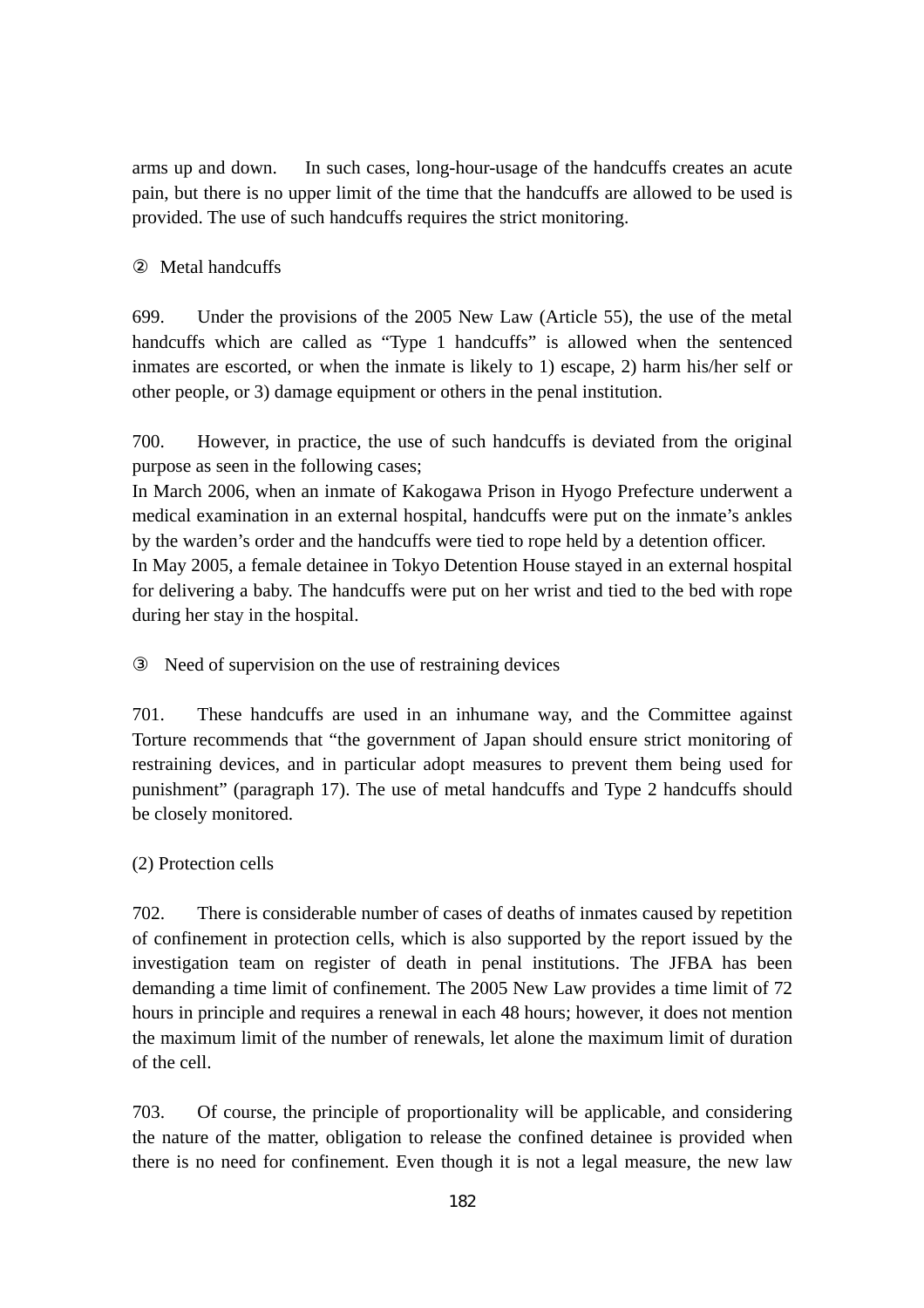also provides to video tape the conditions of the detainee being confined within the cells.

704. The new law stipulates that penal institutions shall listen to doctors' comments when the inmate is to be confined in protection cells; however, it is not provided that doctors shall express their views after examination of the physical and mental conditions of the inmate

705. In order to eliminate human rights infringements in protection cells, it is urged that a time limit of confinement in protection cells shall be defined, sufficient consideration shall be made in the operation, and doctors visit and inspect the actual situations on a regular basis and final decision on whether to confine the inmate or not shall be made after doctors examines the inmate's physical and mental conditions

#### 4. Solitary confinement as treatment

(1) Law-evading practice of isolation of the inmates

706. Prolonged use of solitary confinement has come under criticism from inside and outside the country as grave human right infringement. In the recommendations of the Human Rights Committee in 1998, its concern about "use of harsh punitive measures, including frequent resort to solitary confinement" was expressed. Based on such criticism, the 2005 New Law provides strict requirements or criteria to determine the need for the isolation of the inmates (solitary confinement as treatment) and made it possible for the inmates to file a complaint about the determination of solitary confinement (Article 53 Section1).

707. However, when the new law was enacted, it became apparent that the new practice of solitary confinement which evades the provision has been widely conducted. In such practice, the inmates are classified into 4 security categories, and the inmates in type 4 are treated within the cell unless it is absolutely necessary. Except for exercise and bathing which the confined inmate can have with other inmates and an opportunity more than once a month (once a month in reality) is given for them to contact with other inmates, their confinement conditions are nothing but solitary confinement. Imposing such treatment on the inmates is equal to implementing the isolation which the provisions strictly prescribe the criteria for. It is clear that such unlawful practice is the evasion of the law; therefore, an immediate improvement on this matter is urged.

(2) Prolonged isolation

708. The 2005 New Law prescribes that the time limit of isolation shall be three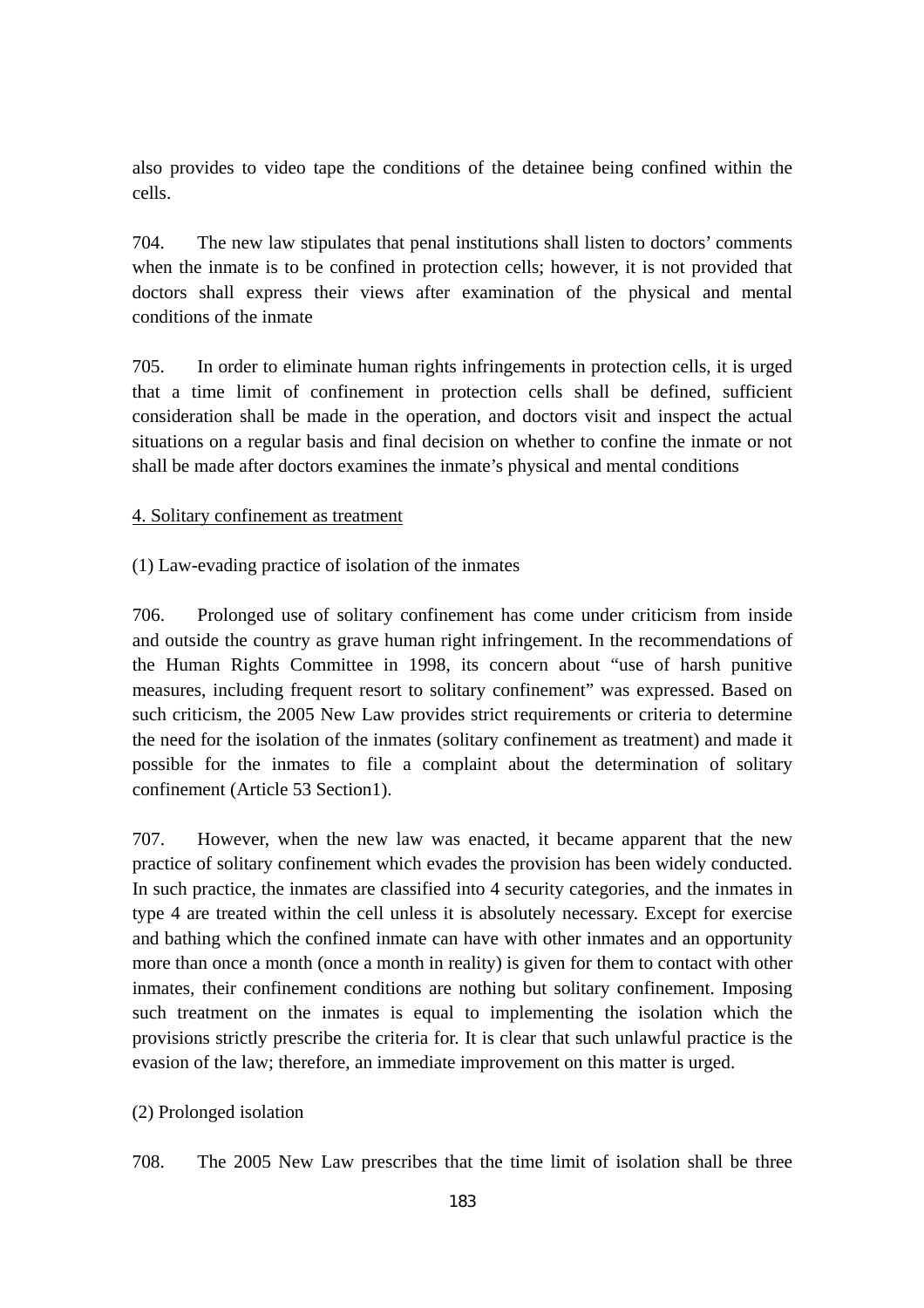months in principle, but in reality, there is no time limit on the renewal of the three-month rule. Therefore, there are detainees who have still been in the prolonged isolation up until now.

709. According to the research conducted November 2005 before the enactment of the new law, there were 30 inmates treated in isolation most of who were sentenced to life in prison (refer to table 1).

710. Some inmates who were sentenced to life in prison were in isolation for 42 years out of 50 years and 11 month of their imprisonment. There are two inmates who have been in isolation all though their life in prison. The result of the research shows that 125 inmates which is 8.61 % of total 1452 inmates who were sentenced to life in prison in Japan (as of November 1st, 2005) were under the isolation treatment.

711. With these results in mind, the Committee against Torture recommends that the government of Japan amend its current legislation in order to ensure that solitary confinement remains an exceptional measure of limited duration, in accordance with international minimum standards. In particular, the government should consider systematically reviewing all cases of prolonged solitary confinement, through a specialized psychological and psychiatric evaluation…"(paragraph 18).

712. It is obvious that prolonged isolation is the inhumane treatment which has harmful influence to the inmates both physically and mentally. This should be immediately improved.

| 713.<br>Table 1                      |                      |                        |                              |                              |                                            |  |  |
|--------------------------------------|----------------------|------------------------|------------------------------|------------------------------|--------------------------------------------|--|--|
| Progress of inmates in solitary      |                      |                        |                              |                              |                                            |  |  |
| confinement for more than 10         |                      |                        |                              |                              |                                            |  |  |
| years                                |                      | As of November 1, 2005 |                              |                              |                                            |  |  |
| Anonym of<br>detainee                | Term of<br>Execution | order                  | Total period<br>in isolation | Time served                  | Number of<br>performing work<br>at factory |  |  |
| A<br>$(Kita-Kyushu-m)$<br>ed)        | life<br>imprisonment |                        | 42<br>years<br>1 months      | 050<br>11<br>years<br>months |                                            |  |  |
| A (Asahikawa)                        | life<br>imprisonment |                        | 41<br>years<br>2 months      | 645<br>6<br>years<br>months  |                                            |  |  |
| B                                    | life                 |                        |                              |                              |                                            |  |  |
| $(Kita-Kyushu-m$ imprisonment<br>ed) |                      |                        | 39<br>years<br>3 months      | 8<br>849<br>years<br>lmonths |                                            |  |  |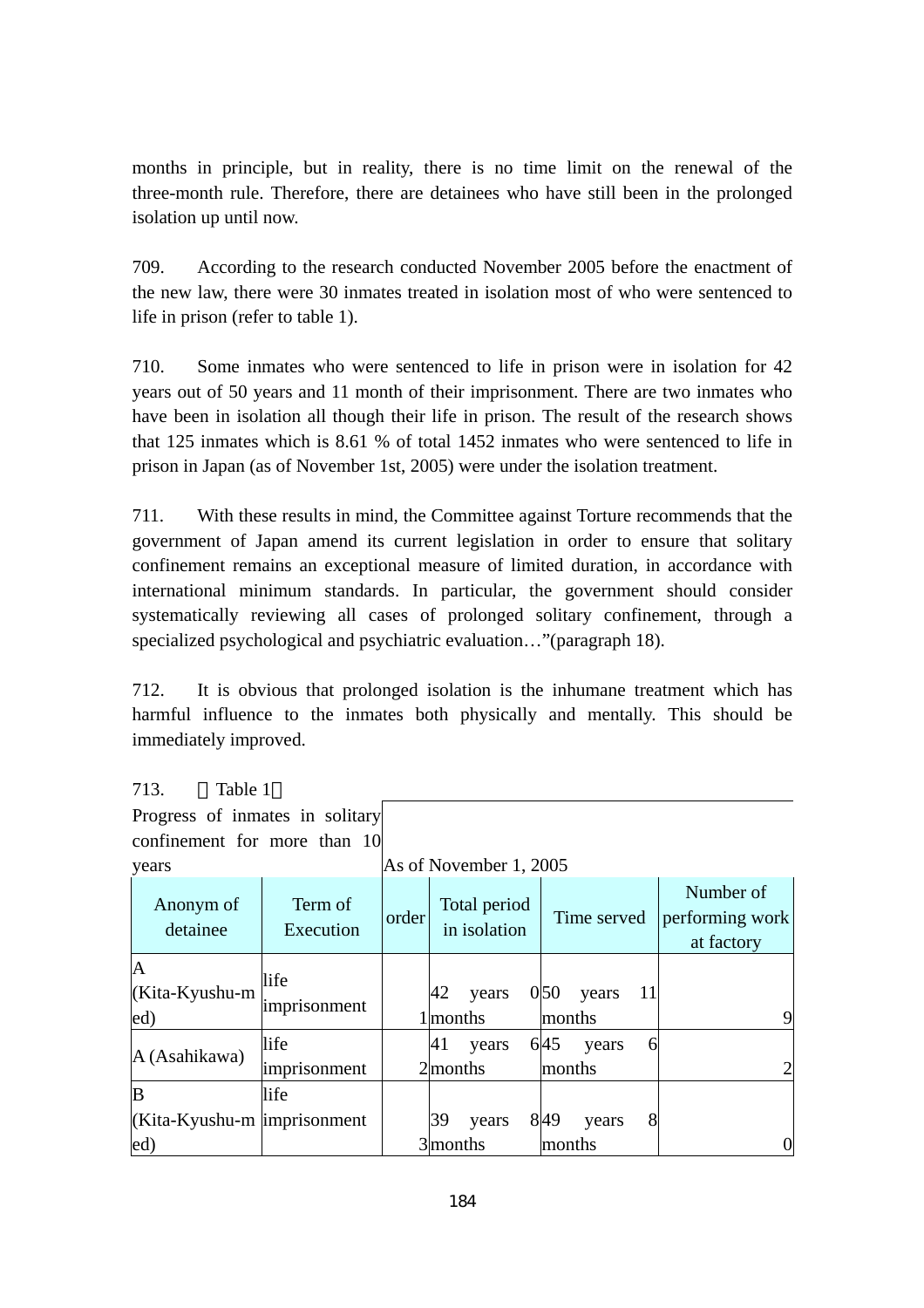| B (Asahikawa)                 | life         | 38<br>years                     | 744<br>years                    | $\overline{7}$ |                |
|-------------------------------|--------------|---------------------------------|---------------------------------|----------------|----------------|
|                               | imprisonment | $4$ months                      | months                          |                | 9              |
| A (Hiroshima)                 | life         |                                 | 27 years $1\overline{52}$ years | 6              |                |
|                               | imprisonment | $5$ months                      | months                          |                | 3              |
| A (Osaka)                     | life         | 26<br>years                     | 836                             | years          |                |
|                               | imprisonment | 6 <sub>months</sub>             | 7months                         |                | 6              |
| A(Gifu)                       | life         | 26 years                        | $035$ years                     | 11             |                |
|                               | imprisonment | 7 months                        | months                          |                | 7              |
| $\mathsf C$                   | life         |                                 |                                 |                |                |
| (Kita-Kyushu-m  imprisonment  |              | 25<br>years                     | 540<br>years                    | 5              |                |
| ed)                           |              | 8 months                        | months                          |                | $\overline{0}$ |
|                               | life         | 25                              | years $0 28$ years              | 8              |                |
| A (Tokushima)                 | imprisonment | 9 months                        | months                          |                | 29             |
|                               | life         |                                 | 24 years $10 28$ years          | 3              |                |
| $B$ (Gifu)                    | imprisonment | 10 months                       | months                          |                | $\overline{2}$ |
| A (Miyagi)                    | life         | 23 years 11 38                  | years                           | 9              |                |
|                               | imprisonment | $11$ months                     | months                          |                |                |
|                               | life         | 23 years 11 <sup>34</sup> years |                                 | 1              |                |
| C(Gifu)                       | imprisonment | $11$ months                     | months                          |                | 5              |
| E                             | life         |                                 |                                 |                |                |
| (Kita-Kyushu-m  imprisonment  |              | 23<br>years                     | $635$ years                     | 11             |                |
| ed)                           |              | 13 months                       | months                          |                | 37             |
|                               | life         | 21<br>years                     | $7 33$ years                    | 8              |                |
| B (Miyagi)                    | imprisonment | 14 months                       | months                          |                | 16             |
|                               | life         |                                 | 20 years $3 42$ years           | 3              |                |
| C (Asahikawa)                 | imprisonment | 15 months                       | months                          |                | 25             |
| D                             | life         |                                 |                                 |                |                |
| (Kita-Kyushu-m imprisonment   |              | 19 years                        | 8 <sup>20</sup> years           |                |                |
| $\left( ed\right)$            |              | 16 months                       | months                          |                | $\overline{3}$ |
| I                             | life         |                                 |                                 |                |                |
| (Kita-Kyushu-m   imprisonment |              | 18<br>years                     | 527<br>years                    | 8              |                |
| ed)                           |              | $17$ months                     | months                          |                | 3              |
| F                             | life         |                                 |                                 |                |                |
| (Kita-Kyushu-m imprisonment   |              | years<br>17                     | 132<br>years                    | 4              |                |
| ed)                           |              | 18 months                       | months                          |                | 8              |
| C (Miyagi)                    | life         | 16<br>years                     | 1 22<br>years                   | 9              |                |
|                               | imprisonment | 19 months                       | months                          |                | $\overline{2}$ |
| G(Kita-Kyushu-                | life         | 15<br>years                     | 939<br>years                    | 1              |                |
| med)                          | imprisonment | 20 months                       | months                          |                | $\overline{4}$ |
| D (Miyagi)                    | life         | 21 15<br>years                  | 3 29<br>years                   | 5              | $8\,$          |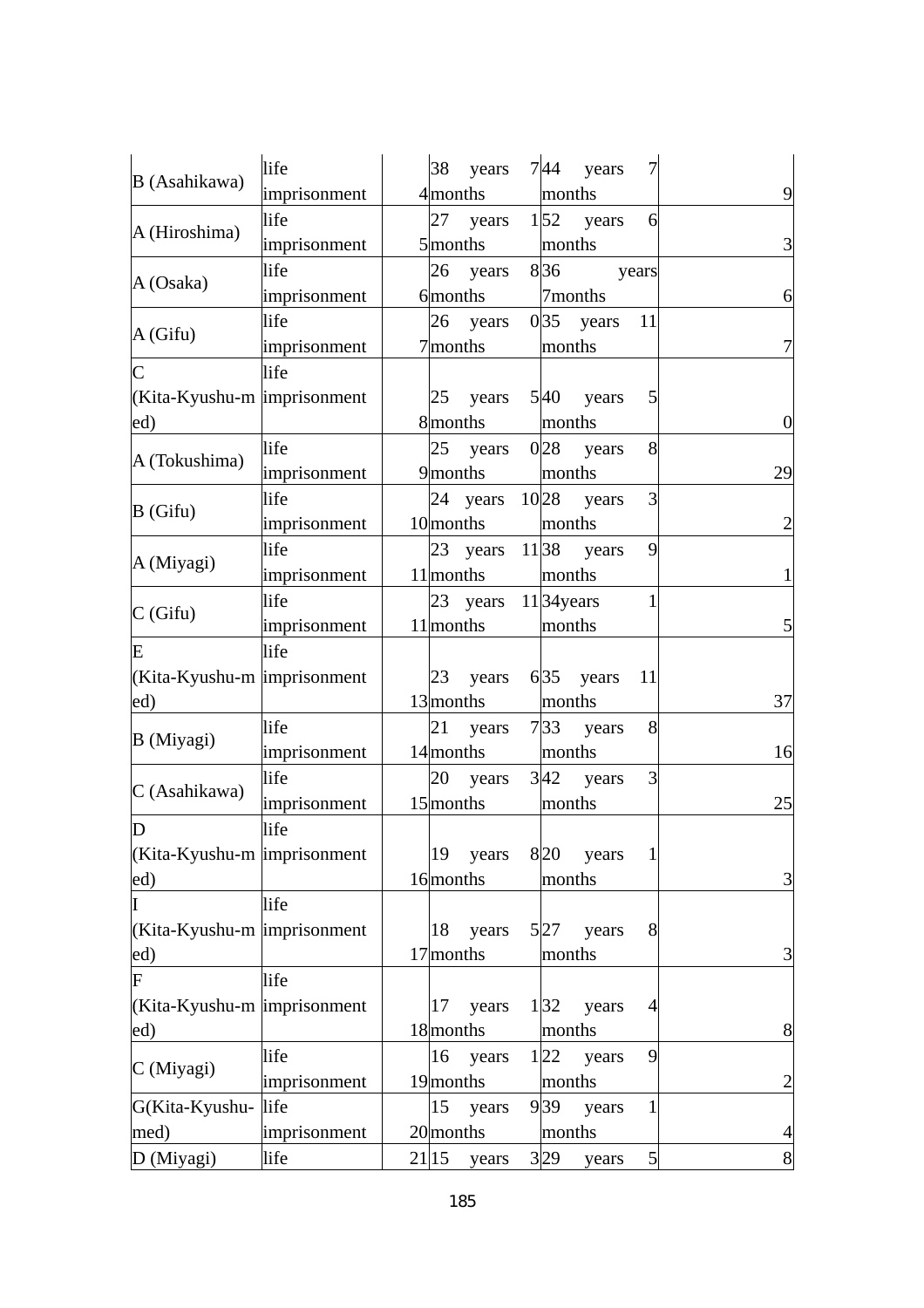|                     | imprisonment                  | months      |  | months                |                |                |
|---------------------|-------------------------------|-------------|--|-----------------------|----------------|----------------|
| H(Kita-Kyushu- life |                               | 15 years    |  | $2 19$ years          | $\Omega$       |                |
| med)                | imprisonment                  | $22$ months |  | months                |                | 13             |
| E(Gifu)             | 8<br>20<br>years              |             |  | 14 years $1/14$ years | 5              |                |
|                     | months                        | 23 months   |  | months                |                |                |
| $D$ (Gifu)          | 20<br>$\overline{0}$<br>years | 13 years    |  | $7 13$ years          | 7              |                |
|                     | months                        | 24 months   |  | months                |                | 0              |
| E (Miyagi)          | life                          | 13 years    |  | 5 34 years            | 5              |                |
|                     | imprisonment                  | $25$ months |  | months                |                |                |
| F (Miyagi)          | life                          | 13<br>years |  | 430<br>years          | $\overline{4}$ |                |
|                     | imprisonment                  | 26 months   |  | months                |                | 9              |
| F(Gifu)             | life                          | 13<br>years |  | 420 years             | 11             |                |
|                     | imprisonment                  | 26 months   |  | months                |                | $\overline{0}$ |
| A (Fuchu)           | 17<br>$\theta$<br>years       | 13 years    |  | $1 13$ years          | 6              |                |
|                     | months                        | 28 months   |  | months                |                |                |
| B (Tokushima)       | life                          | 10 years    |  | $6 10$ years          | 6              |                |
|                     | imprisonment                  | 29 months   |  | months                |                | 0              |
| G (Miyagi)          | life                          | 10 years    |  | $019$ years           | 7              |                |
|                     | imprisonment                  | 30 months   |  | months                |                |                |

Adapted from "Annual Report of Statistics by Correction Bureau"(2006)

### 5. Health, sanitation and medical treatment

#### (1) Health, sanitation and medical treatment

714. The 2005 New Law prescribe that the appropriate measures for health, sanitation, and medical treatment shall be taken for the sentenced inmates in line with the standards of the society in general. Except for holidays, the inmates shall be given an opportunity of outdoor exercise everyday as much as possible, and take baths appropriately on hygienic ground.

715. On the other hand, the inmates in solitary confinement as punishment are restricted to do exercise in so far as the inmates can maintain their health. Enforcement regulations permit the inmate in solitary confinement as punishment to exercise and bathe more than once a week. However, the practice of permitting once-a-week exercise obviously goes against Article 21 (1) of the UN Standard Minimum Rules for the Treatment of Prisoners. Also, bathing once a week is considered insufficient since Japanese penal institutions are not equipped with air-conditioning system and the climate is highly humid especially during summer and rainy season in Japan.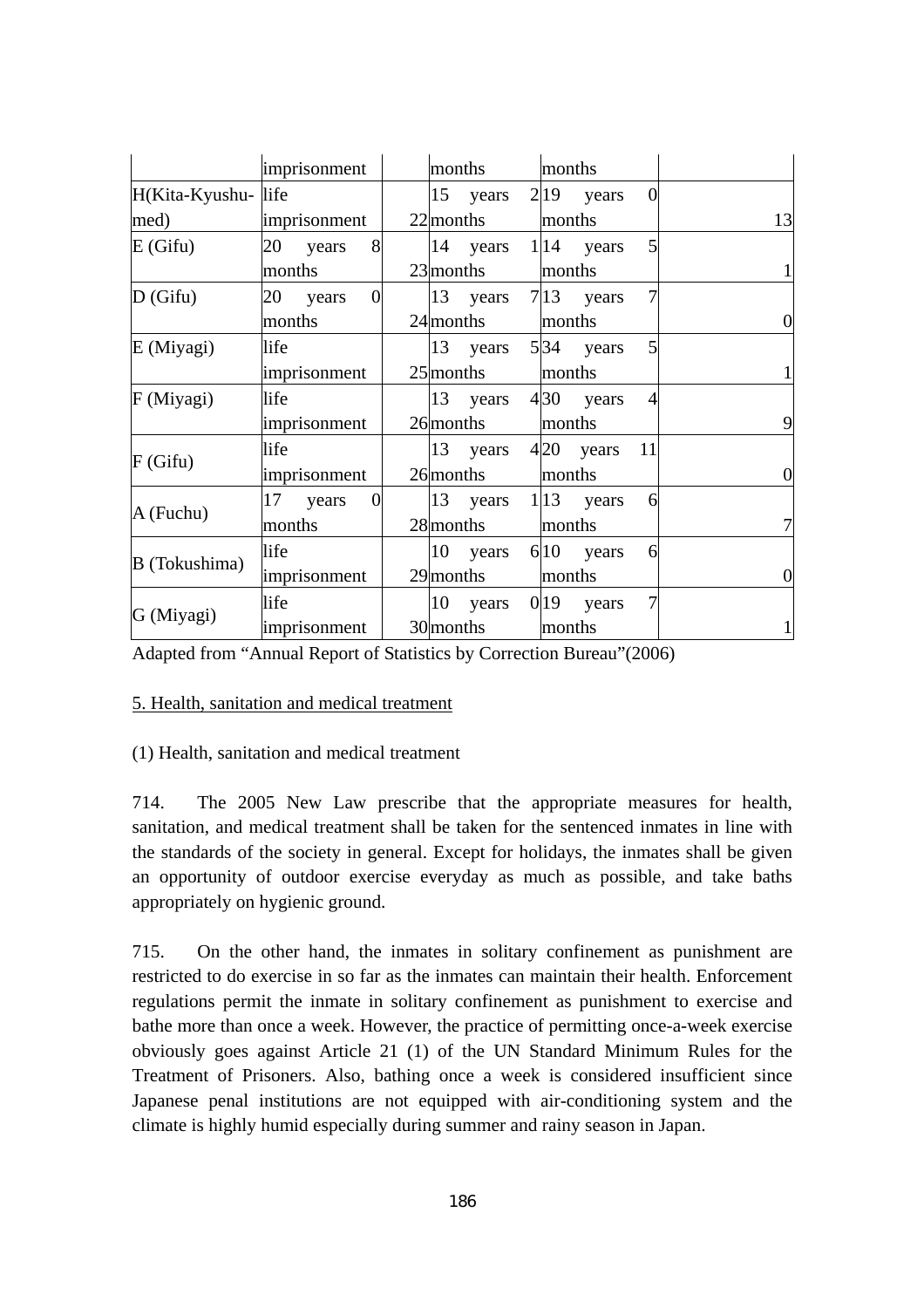716. Furthermore, recently a case where one inmate was not permitted to bathe for about 9 months due to a medical reason in a penal institution was known to public. In Niigata Prison, the inmate who became unable to perform the work in the prison due to lower back pain was prohibited from bathing from December 2003 to September 2004 except for 8 times which were permitted by doctors.During this period, the inmate was only permitted to wipe the body with his underwear on and not allowed to wash his hair. In addition, outdoor exercise was not permitted for 450 days from September 2003 to March 2005. Niigata Prison insists that they change underwear everyday to consider the cleanliness of the person." Although this case took place under the former law, it is absurd for them not to take any appropriate measure for sanitation due to medical reasons.

(2) Failure to provide speedy and appropriate medical treatment

717. Inadequacy of medical treatment in penal institutions was clearly indicated in the recommendations made by the Correctional Administration Reform Council. The council put emphasis on the points including the lack of doctors, insufficient quality in medical treatment, the security divisions' interventions into the medical treatment and the lack of transparency in medical treatments. As of August 2006, out of 74 penal institutions in Japan, in 18 institutions the number of doctors is below strength and in 7 institutions there is no doctor at all.

718. In February 1993, a male inmate of Asahikawa Prison expressed chest pain and back pain which are earliest manifestation of the spinal caries, but no medical examination or treatment was accepted. After that, the pains got worse and the inmate was in and out of a hospital within the institution, but the symptoms got worse and worse. In August when tuberculosis meningitis appeared, he was treated in a hospital outside the prison, but he had to suffer aftereffects including paralysis below the waist. In October 2006, Maebashi District Court acknowledged the doctor's act of negligence and ordered the government in compensation for the damage.

719. In April 2004, in Saga Juvenile Prison, a male inmate experienced melaena and asked for a medical examination only to be rejected by the institution. Right before he released from the institution, he underwent a doctor's medical examination where he was diagnosed as hemorrhoid only by palpation. In the following month when he was examined at a hospital outside the institution, he was finally diagnosed as advanced colon cancer and a spread to lymph gland was recognized. The person is now suing the government for the damage.

720. The Committee against Torture clearly responds to such issues in the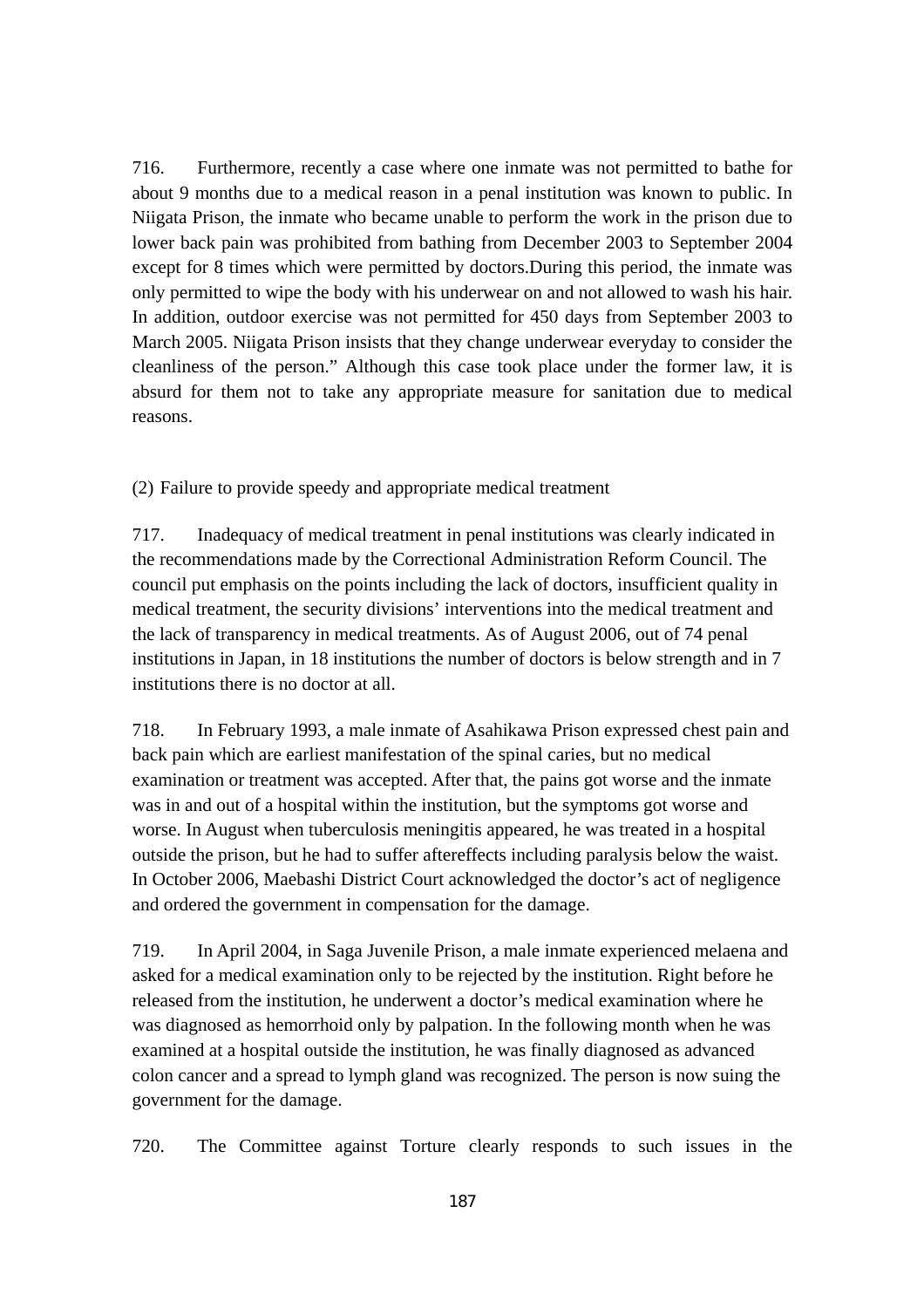consideration on the report. It urged the government to "ensure that adequate, independent and prompt medical assistance be provided to all inmates at all times (paragraph 17)", clarifying that, in order to respond to this demand, it is essential for the government to enact a law or a regulation or issue a governmental instruction, which defines that appropriate medical examination shall be provided when asked by an inmate. With regard to this point, the government should correct its official instructions as reasonably earliest as possible to obligate institutions to provide medical treatment by doctors.

(3) Lack of Independence of Medical Affairs Division from Prison Authorities

721. The Committee also demands the government to "consider placing medical facilities and staff under the jurisdiction of the Ministry of Health" (paragraph 17). The serious issues regarding the abovementioned medical reform in correctional institutions can be solved only when the responsibilities are transferred to the Ministry of Health, Labor and Welfare. The government has insisted that there will be administrative difficulties in transferring the responsibilities to the MHLW, but it has not identified what kind of specific problems should occur. The recommendations made by the Committee clearly show the direction of the reform.

(4) Hair style

722. The government instruction strictly defines the hairstyle of inmates. It has been made mandatory that male inmates have to shave their heads as so-called "close-cropped hair" except for the inmates who will be soon released from the institutions. The Ministry of Justice explains for this strict rule on the hairstyle by stating that on top of sanitary reasons, if the inmates are allowed to maintain their hairstyle as they wish, there will be some persons who would intimidate other inmates with vagarious hairstyle. Therefore, it is a normal measure that the person who refuse to shave his hair is segregated from others. However, the right to maintain free hairstyle should be derived from the dignity of the individual and such an excessive regulation is inhumane.

### 6. Overcrowding

723. The problem of current overcrowding in Japanese penal institutions is in a very serious situation. It has become normal states to accommodate 9 inmates in a room of which limit number is 6 or 2 inmates in a 5-square-meter room for a single person's use in some institutions. The inmates' frustration has reached the limit.

724. In Kobe Prison, a case of death of an inmate has taken place presumably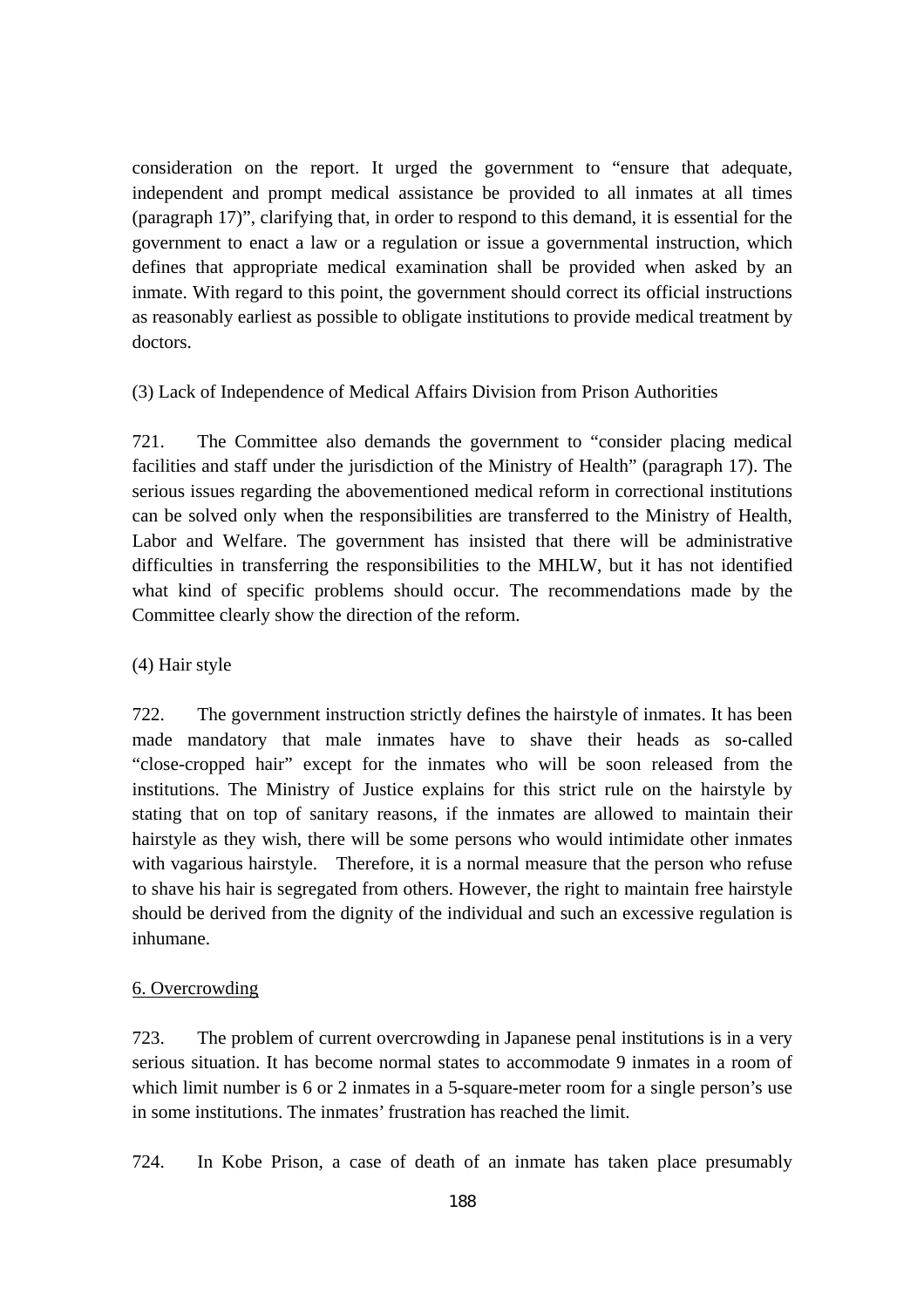resulting from the stress of overcrowding. In the midnight of May 3, 2006, an inmate in his 50's was bodily assaulted by another inmate in his 50's in the same cell. A prison officer checked the assaulted inmate's injury, but did not have him examined by a doctor. In the following morning, he was found unconscious with his pupils dilated. Even though he was sent to a hospital outside the institution, the person died on the day. This tragedy highlights not only the current inhumane overcrowding, but also problems of medical system in correctional institutions.

725. As the Committee recommends that the government of Japan "should take effective measures to improve conditions in palaces of detention, to bring them in line with international minimum standards, and in particular take measures to address current overcrowding" (paragraph 17), actions including positive introduction of non-custodial measures.

#### 7. Female detainees

726. Under the 2005 New Law, it is prescribed that the physical inspection of a female detainee shall be conducted by a responsible woman officer in principle, and that when a woman officer is not available, a woman staff can be conducted under the command of a male officer (Article 16-2 and 52 -2). However, there is no provision to prohibit male officers to provide treatment to female detainees in other scenes. Male officers are patrolling in the part of the institution set aside for women during the day or night, and this practice is clearly against 53 of the Standard Minimum Rules for the Treatment of Prisoners. In fact, there seems to be unending cases of abuse by male officers against female detainees in Japanese penal institutions.

727. In April 2004, a male officer in Kisarazu Branch Detention House of of Chiba Prison was given a dishonorable discharge on suspicion of entering into the cell of a woman defendant to press himself to the woman and showing naked bodies each other. In June 2004, a male officer in Toyohashi Branch of Nagoya Prison was arrested on suspicion of "Causing Death or Injury through Violence or Cruelty by a Special Public Official" by allegedly having sexual relationship with a woman defendant.

It is urgent for the government to ensure human rights education to prevent an abuse case and to considerably reinforce the number of woman officers in penal institutions.

#### 8. Right of access to the courts

728. There are many inmates to pursue legal actions such as to complain about treatment in prisons. They sometimes are, in reverse, sued by the victims of the criminal cases or other third-parties. In any case, since normally the inmates' pecuniary resources are quite limited, it is difficult for them to leave it to lawyers. However, in many cases,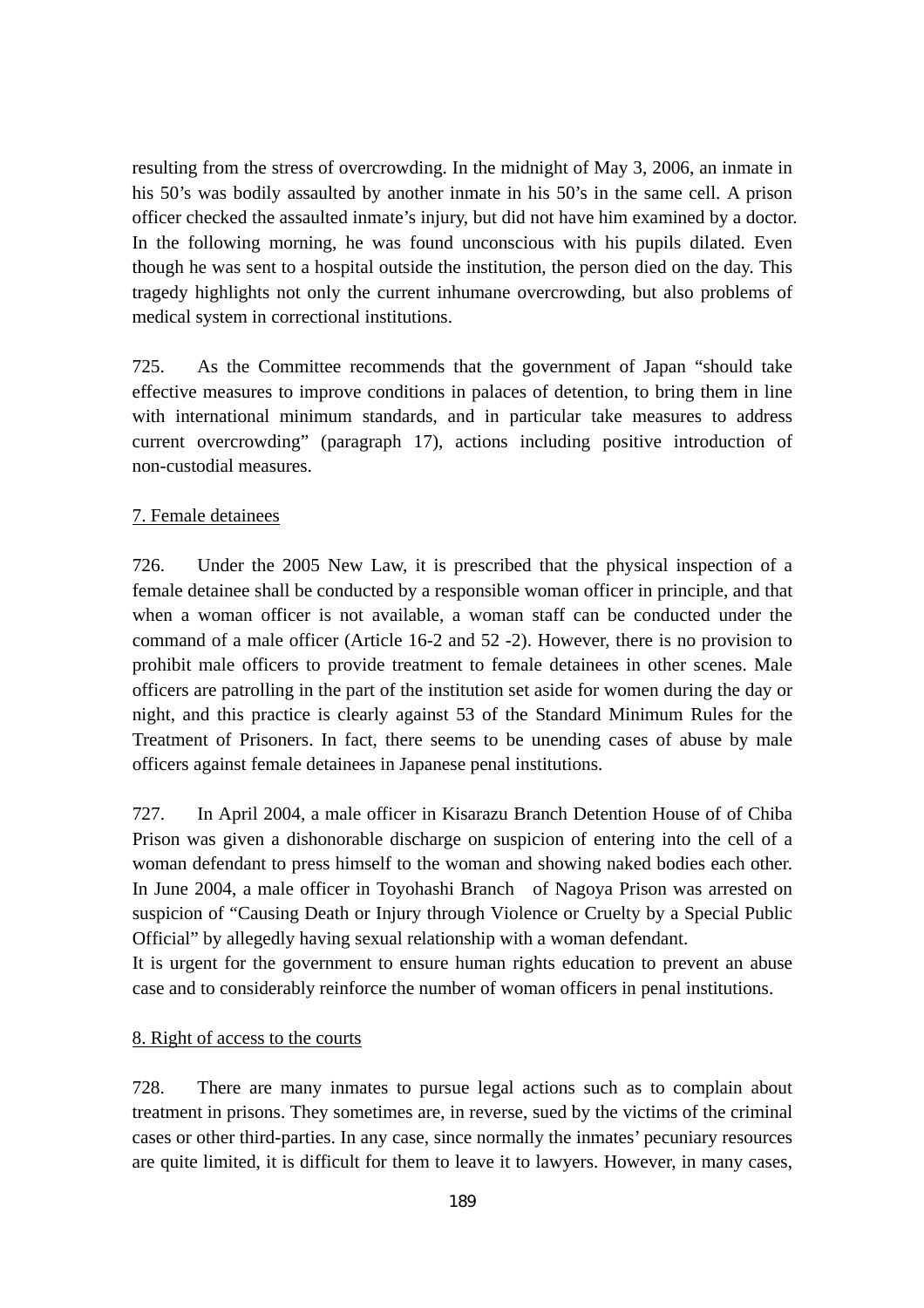the inmates are not allowed to appear in the courts due to administrative reasons of institutions. As a result, there are many cases where only opponent party attends in the court, the inmates lost a case, or where even opponent party does not appear in the court and the case is regarded as withdrawn in accordance with Article 263 of the Civil Procedure Code. In such situation, it is difficult to say that the right of access to the courts of the inmates in Japan is guaranteed and this practice clearly goes against Article 14 (1) of the Covenant. The inmates who are interested parties in civil suits shall be guaranteed to have opportunity to plead at the bar and get fair hearings.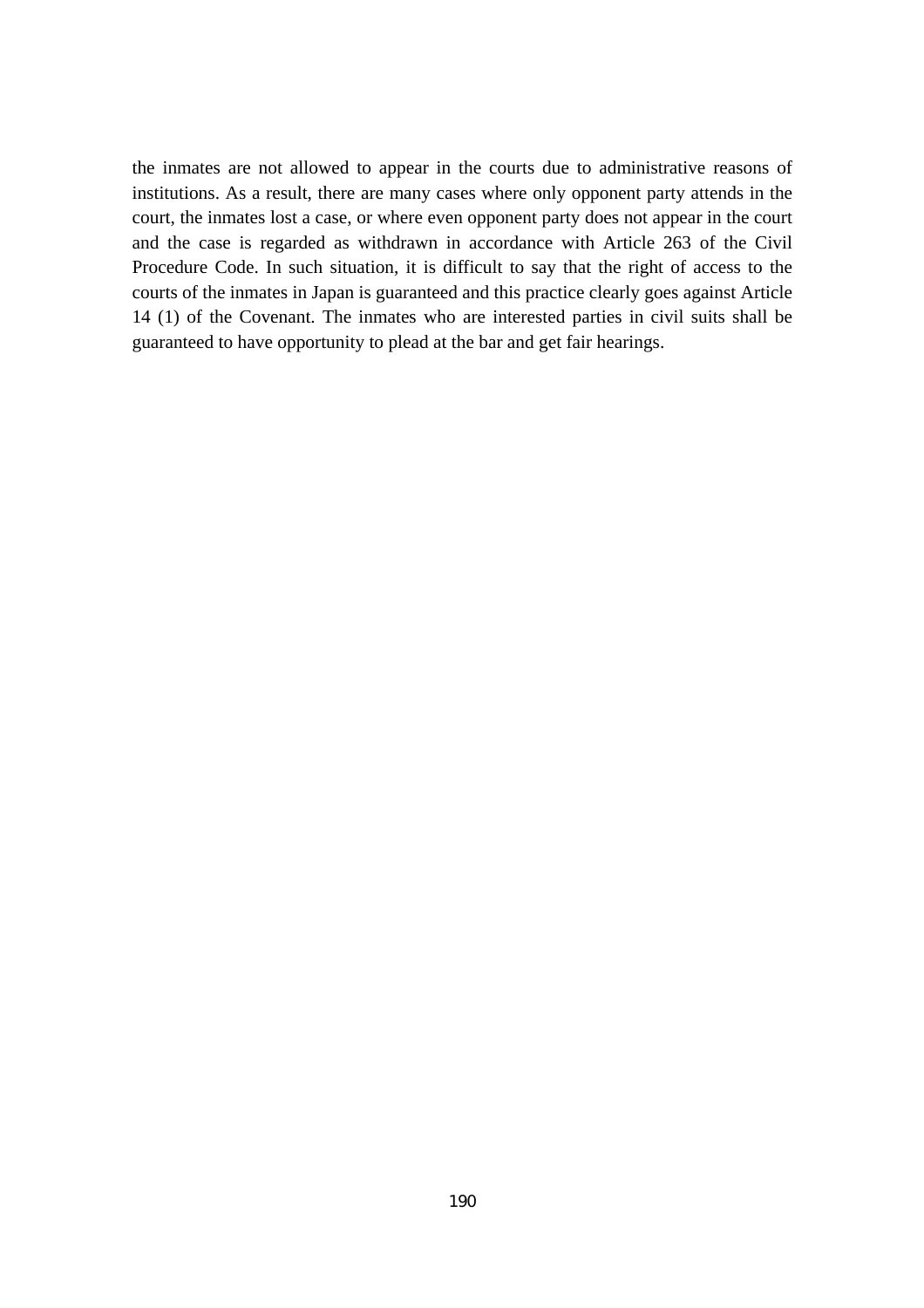### **Chapter 10: Freedom of Thought, Consciousness and Expression**

### **Section 1: Freedom of expression**

### Suppression of distribution of flyers by the police(Article 19)

### **A. Conclusions and Recommendations**

### 729.

The police department in each prefecture and the police stations under the jurisdiction of the prefectural police department often ask the persons who are distributing flyers to come to their office against their will or arrest them and conduct investigations which significantly violate freedom of expression and speech provided in Article 19 of the Covenant. The government of Japan, adapting a position that the form expression to distribute flyers which include political contents shall be generally protected as freedom, should strictly supervise the police's conducts from the standpoint of strict construction of laws and regulations, and provide the guidance to the police to discontinue the abuse of investigative power through the authority concerned.

### **B. Subjects of Concern and Recommendations of the Human Rights Committee**

730. Nothing is mentioned on this matter.

### **C. The Government Response and its Fifth Periodic Repo**rt

731. 1. Recently, in Tokyo and other urban areas, people who were carrying or distributing flyers of election policies or political views were questioned, asked to come to the police station, or even arrested by the police which used various kinds of laws and ordinances to justify their acts. The situation of freedom of speech has become what we have never experienced before. Flyers mentioned above range from a leaflet to a booklet of several pages containing demands or questionnaires from opposition parties, their diet members, or groups of peace movement or human right. Carrying or distributing them has been an act of expression permitted without any problem from a viewpoint of freedom of speech or political activities described in the Constitution of Japan.

732. Distributing political flyers on the street, or to houses is seen in our daily lives and has caused no problems so far in Japan.

733. 2. Dispatching the Self-Defense Forces to Iraq and revising the Constitution to militarize it have become big political issues in Japan these days. There are arguments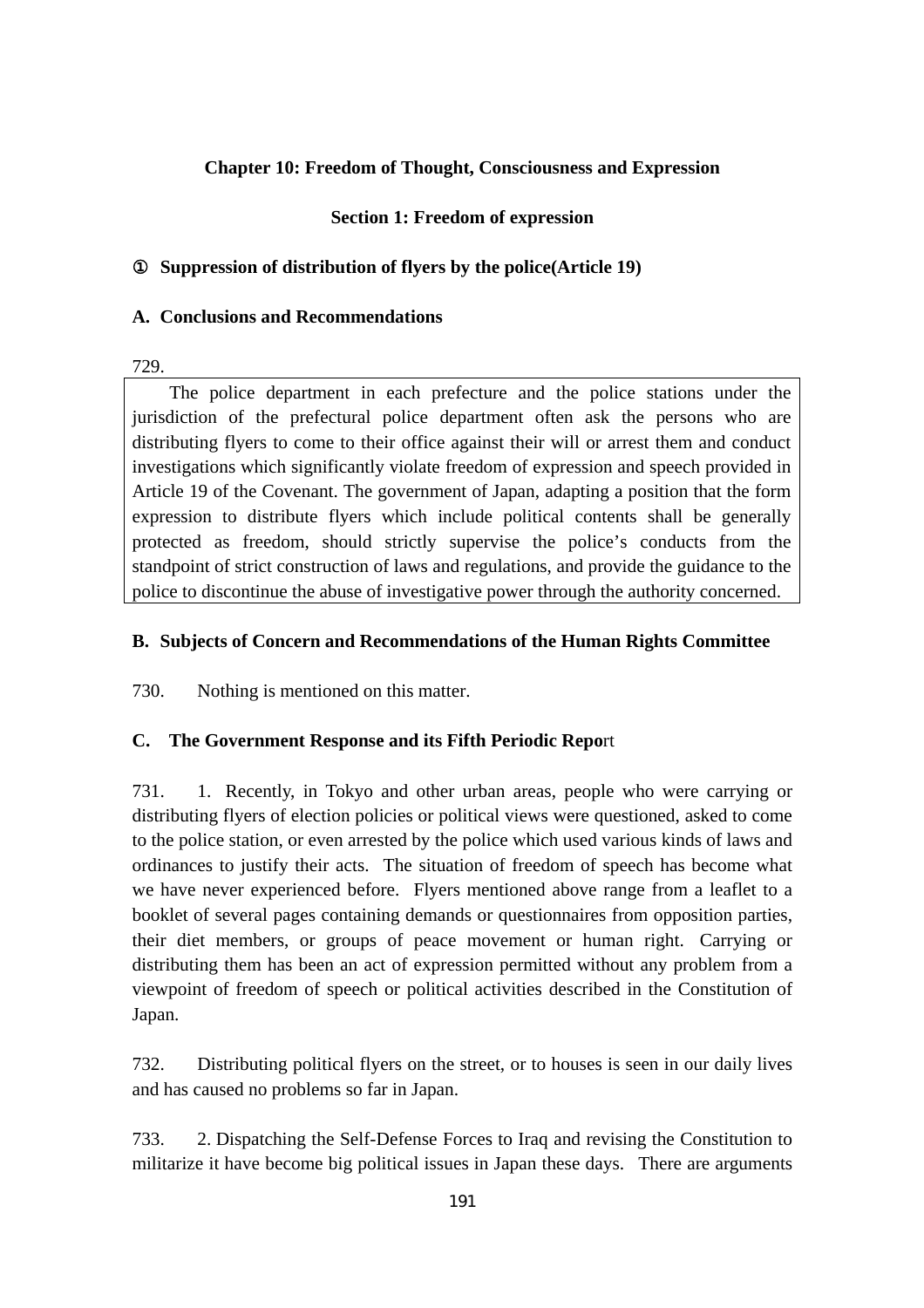and criticism from the people against the government policies to promote them, which results in the political demands from the opposition parties and heated activities by the groups of peace movement and human right. Understanding the government's fear of rising criticism stimulated by the political flyers by the opposition parties and groups, the police tends to take actions for the containment of public opinion.

734. 3. In urban areas, there are a number of apartment houses where many of the city residents live. The door to the entrance hall of the apartment house does not have any lock, and anybody can go in or out of the building freely. Mail and advertisement letters are put into the mailboxes in the entrance hall or the one fixed at the front door to each room. Political flyers have been frequently distributed to these apartments because of the necessity and effects.

735. 4. The fifth Periodic Report of the government of Japan has no comments on those issues.

### **D. Position of the JFBA**

736. 1. The problem is that carrying or distributing political flyers is considered to be crime by the police when it is conducted in the ground, entrance halls, stairs or corridors of the apartments, so called space shared by residents, where anyone from outside can go in and out of freely as mentioned above. Sometimes it is a target of police interference or compulsory investigation. The followings are some of the examples.

a) The police arrested a person who had distributed flyers opposing the dispatch of the Self-Defense Forces to Iraq to the official residence of its members and their families (A case of Tachikawa Self-Defense Forces official residence on February 27, 2004).

b) The police arrested a person who had distributed flyers against the dispatch of the SDF to Iraq and revision of the Constitution to the mailboxes at the entrance of apartment(A Horikoshi case of distribution of flyers to the apartment in Tsukishima, Chuohku on March 3, 2004).

c) In the ground of an apartment, the police arrested a person who had been carrying extra editions of an opposition party organ on the pension problem(A Higashimurayama case of carrying flyers on May 2, 2004)

d) Distribution of flyers to a mailbox at the front door of each room of the police official residence(A Ujihashi case on September 10, 2005).

e) Distribution to each mailbox of newsletters of Tokyo municipal assembly and a ward assembly and so on(December 23, 2004).

As for a) and e), the criminal law (crime of trespassing on others' property) was applied, breach of the Government Officials Act, for b) and d), and the Minor Offenses Act for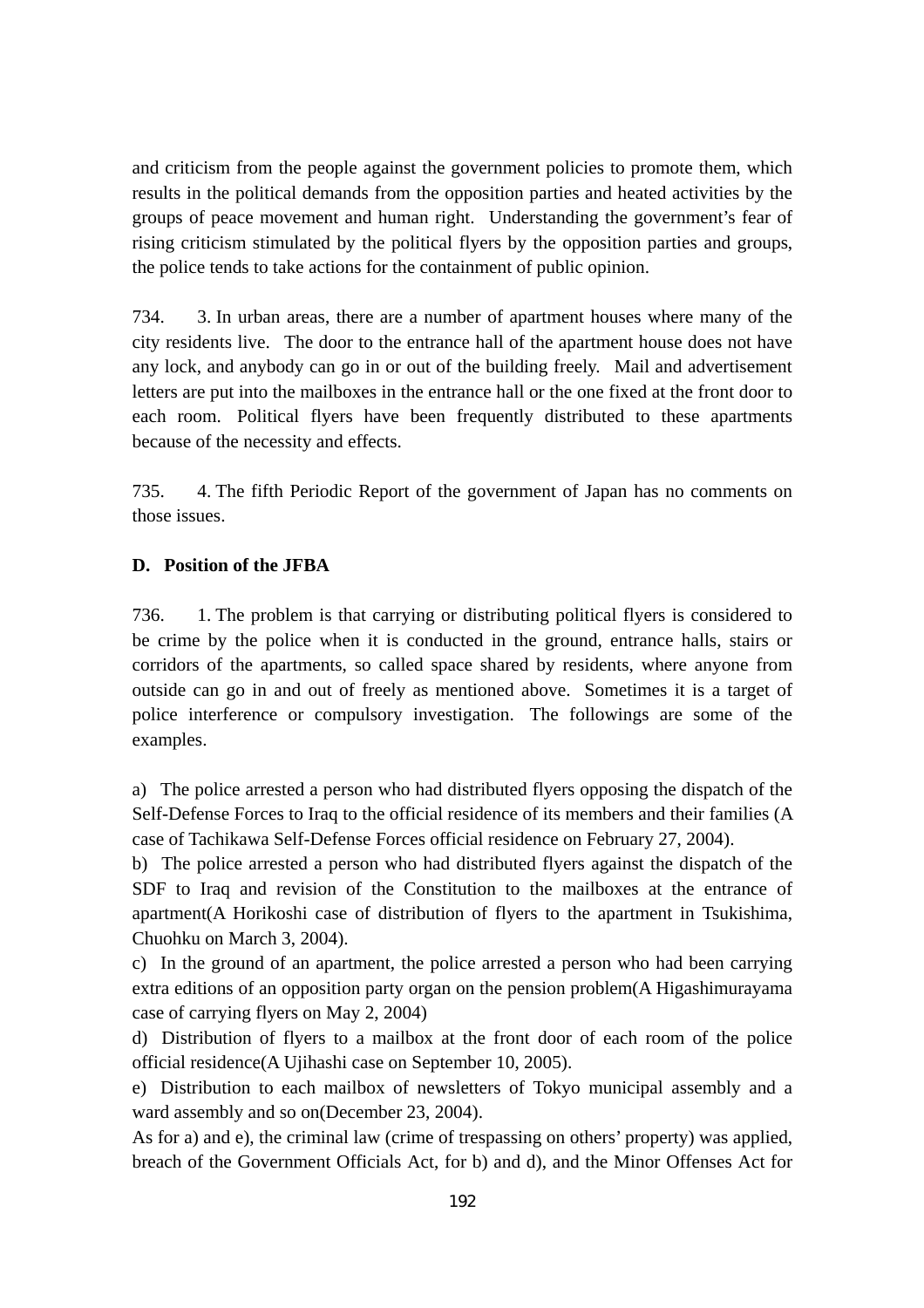c). In each case, the police suppressed freedom of expression by extending the interpretation of the laws.

737. 2. What is characteristic about all these cases is, first of all, that each one of them was stopped by the resident of the apartment who seemed to have connections with the police. Then the police was called by the resident's cell phones, came to the scene, asked the person to come to the police station with them and arrested him. In many cases, the arrested one was detained and indicted. Secondly, not the criminal police, but the public safety police took the charge of investigation, which means that they considered those cases public safety matters. Though a number of commercial leaflets delivered to mailboxes of apartment houses every day have never been questioned, only the political flyers are the targets of regulation. This situation is a serious problem.

738. 3. Needless to say, distributing political flyers is one of the acts of expression, which should be fully respected. Furthermore, there is no reason for the application of the restriction of article 19 III to both the contents and the way of distribution of all the cases. In some of the pending cases, judgments were "not guilty" at the first trials (e.g. Case e). All the cases appealed to the high courts ended up with the judgments of "guilty"(e.g. Case a). As for the distribution of the political flyers, arrests and regulations including the investigation afterwards violate article 19 of the Covenant. The National Public Safety Commission and prefectural Public Safety Commissions which should supervise the police investigation have not taken any appropriate measures mentioned at the beginning of this chapter. The supreme organization in the police hierarchy is the National Police Agency, which is a national apparatus. Thus, the government of Japan should supervise and provide guidance to the police as mentioned in A.

# Uniform total ban on political activities by national government employees **(Article 19 of the Covenant)**

### **A. Conclusions and Recommendations**

739.

1. The government should abolish article 102 paragraph 1 and article 110 paragraph 1 provision 19 of the National Civil Service Law, which uniformly and totally banns any political activities by national government employees and imposes punishment to its offenders, because these provisions violate article 19 of the Covenant.

2. The government should revise parts of the 14-7 of the National Personnel Authority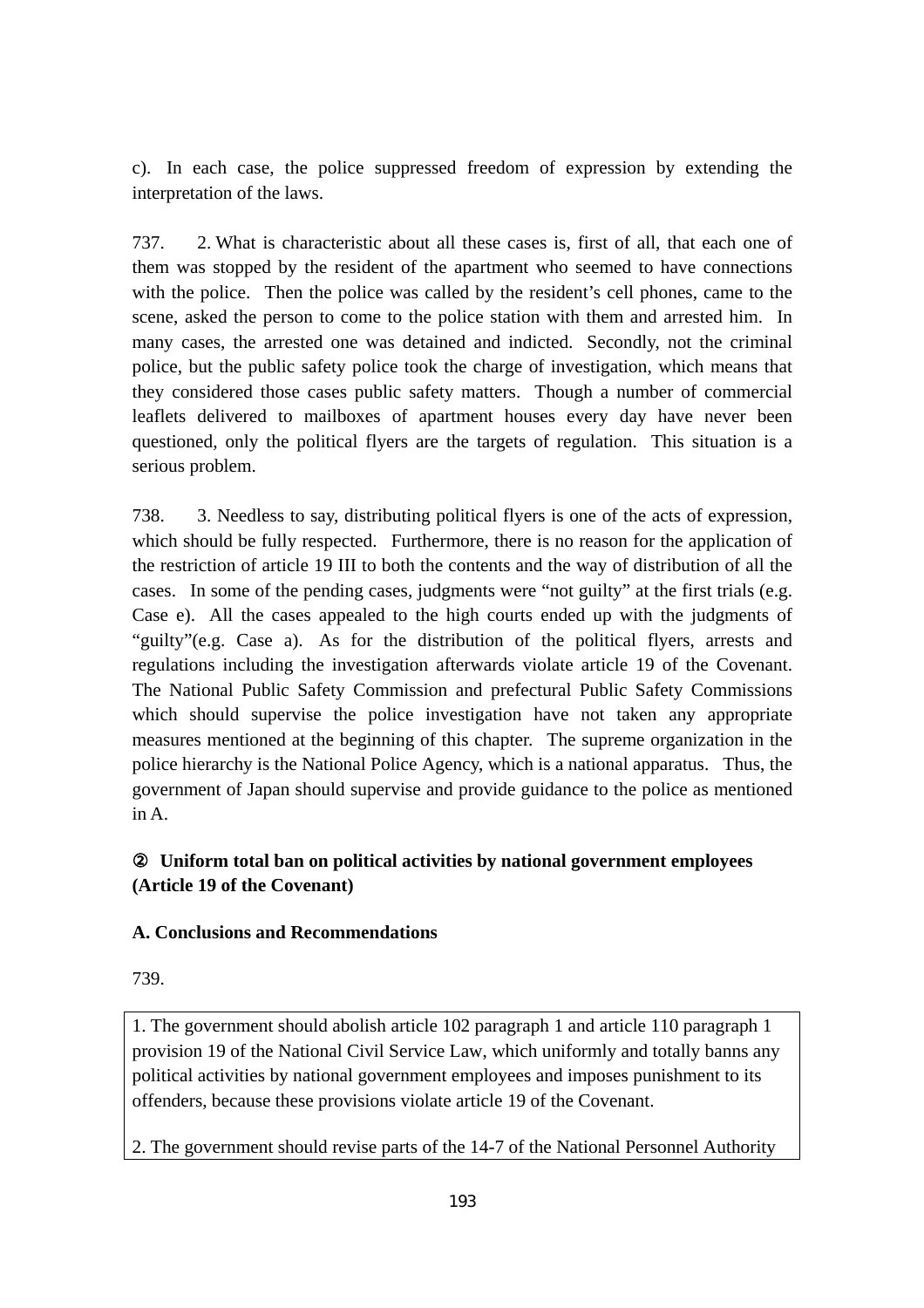Regulations that, defines under the commission of the National Civil Service Law the range of application, political purpose and political activities to be prohibited, since its paragraph 4, which banns political activities in their private life when they break off from their duties, violates article 19 of the Covenant. It should be changed to that the ban on political activities by government employees under laws and regulations shall not be applicable if they are done outside their duty hours.

## **B. Subjects of Concern and Recommendations of the Human Rights Committee**

740. Nothing is mentioned on this matter.

## **C. The Government's Response and its Fifth Periodic Report**

741. Nothing is mentioned on this matter.

## **D. Position of the JFBA**

### 1. A spate of oppressions over leaflet distributions

### (1) General facts

742. In recent years, the police successively oppress distributors of leaflets bearing political claims. In many cases, people are arrested and charged with criminal offense by distributing leaflets issued by a political party or an organization with political purposes to posts (either the ones on the  $1<sup>st</sup>$  floor, or individual's ones on each floor) of apartments of general public or residential quarters of the police or the Self Defense Force. If the offender is a private citizen, they are likely to be accused of trespassing, but in case of government employees, they are accused of violation of the National Civil Service Law. In case of commercial leaflets, they are not interfered in the past and at present. On the other hand, it was highly unlikely to be filed by distributing political leaflets in the past, however, situation has changed in recent years and the police bring charges without hesitation.

743. As oppressions over leaflets distribution by government employees, there are arrests over distributions to apartments in Chuo Ward in Tokyo on 3 March 2004 (so called Horikoshi Case), distributions to residential quarters of the police in Setagaya Ward in Tokyo on 10 September 2005 (so called Ujibashi Case).

(2) Progress of criminal trials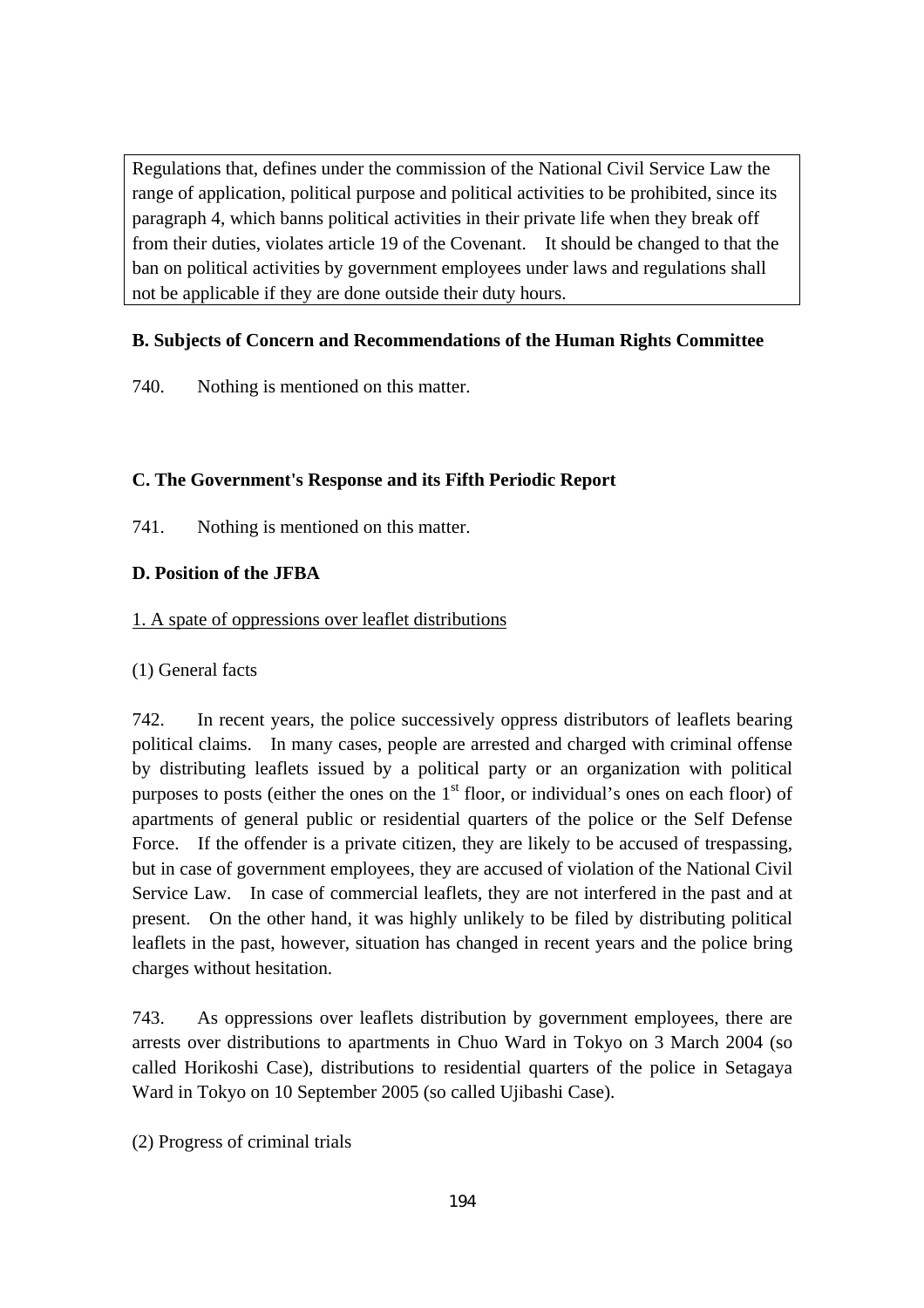### 744. (a)Progress of trials

a. In the Horikoshi case, it was found guilty at the first trial, and the case has moved to appeal court.

b. The Ujibashi case is at the first trial.

### 745. (b)A point in dispute?

Regarding these two cases charged with National Civil Service Law violation, article 102 paragraph 1 and article 110 paragraph 1 provision 19 of the National Civil Service Law prohibits political activities by government employees with punishment, and 14-7 of the National Personnel Authority Regulations defines such political activities. This National Personnel Authority Regulations state that political activities by government employees even out of their duty hours should be penalized. Considering that the National Civil Service Law regards the legal purposes of prohibitions of political activities as political neutrality of the administration, the neutral management of the administration and public trust conferred on them, it is disputed that this prohibition not only deviates these purposes but also severely restricts their rights. There is a full-scale controversy over interpretations and applications of the Covenant, as the above regulation, claiming for National Civil Service Law violation, is a provision totally and uniformly prohibits political activities by government employees even outside of their duty hours, and totally limits their civil rights to involve in political activities and also is not among exceptions recognized by the Covenant, thereby, violates article 19 of the Covenant.

(3) Controlling distributions of leaflets by government employees outside their duty hours violates article 19 of the Covenant.

746. (a)Freedom of expression is one of the essential foundations of a democratic society and of basic conditions for the development of a democratic society and self-actualization.

747. "Everyone" shall have the right to freedom of expression, and no one's freedom should not be disregarded because they are government employees.

748. The "information and ideas" related to freedom of expression mentioned in article 19 paragraph 2 of the Covenant naturally includes information and ideas which are inconvenient for the government. For example, leaflets distributed at the above-mentioned case "oppose constitutional revision", and such a claim is no more than unpleasant things for the government. Distributing leaflets are expressive actions guaranteed by the Covenant.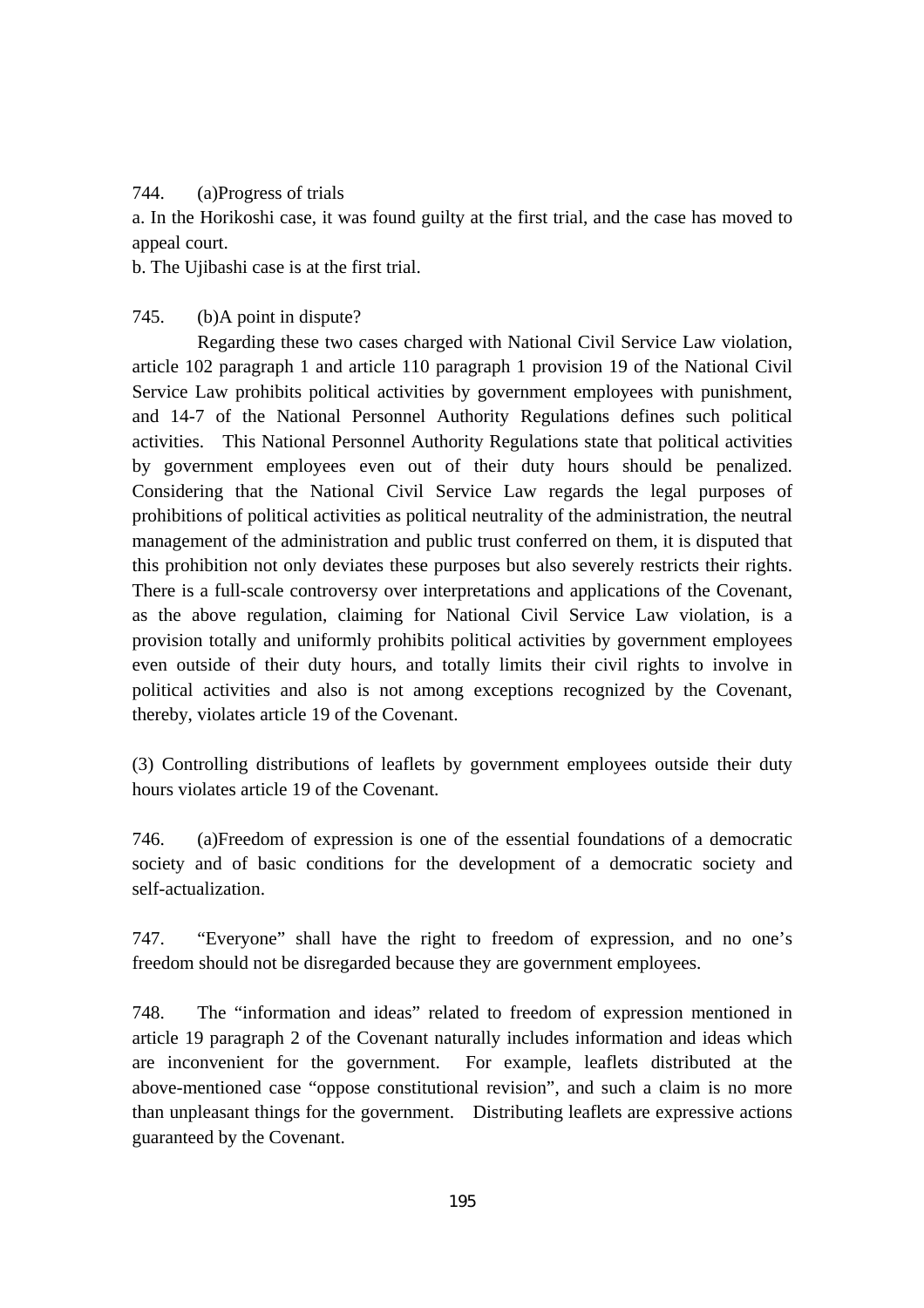749. (b) Freedom of expression is most important in a democratic society, therefore, when a government try to impose restriction, it should carry out strict justification test. Article 19 paragraph 3 of the Covenant defines a strict justification test, but the contents of the leaflets distributed by the defendants of the National Civil Service Law violation cases, cannot be considered to pose a threat to "national security" or "public order".

750. (c) According to the proportional principle, that is one of the interpretations of the Covenant by committee, if their right to freedom of expression is to be restricted by prohibiting political activities of government employees, it should be done only when it is necessary to achieve any of the purposes listed in article 19 paragraph 3 (a) and (b) of the Covenant, such as "national security" or "public order" mentioned above, however, the purposes of the law, both "neutral management of the administration" and " public trust conferred on them" are not relevant, therefore, it cannot be said that prohibiting leaflets distribution is necessary to achieve these purposes.

751. (d) "when a State party imposes certain restrictions on the exercise of freedom of expression, these may not put in jeopardy the right itself." (General Comment 10 paragraph 4) The prohibition of political activities by the National Civil Service Law does not only limits the right of the government employees to freedom of expression, but totally deprives their right itself, thus, is against the general comment and threatening the spirit of the Covenant.

752. (e) The contents of the prohibition of political activities by government employees becomes clear only by the regulations of the administration, the 14-7 of the National Personnel Authority Regulations. Since the National Civil Service Law itself does not specify what is prohibited, the National Civil Service Law lacks both clarity and predictability, thus, cannot satisfy the condition of article 19 paragraph 3 of the Covenant, that is, these restrictions should be provided by law.

753. (f) Although the National Civil Service Law enables criminal sanction against offenders of prohibition of political activities, it cannot be said that the purpose of the above law cannot be achieved through criminal sanctions, and it will be excessive sanctions in proportion to the degree of violation, thereby, the proportional principle required by article 19 paragraph 3 of the Covenant will not be satisfied.

754. From these perspectives, the above provisions, which uniformly and totally prohibit political activities by government employees even out of their duty hours, and allow to impose criminal sanctions against offenders, violates article 19 of the Covenant. Therefore, the government primarily should solve the issue by Conclusions and Recommendations 1, if not, should make immediate settlement at least by A. Conclusions and Recommendations 2 mentioned above.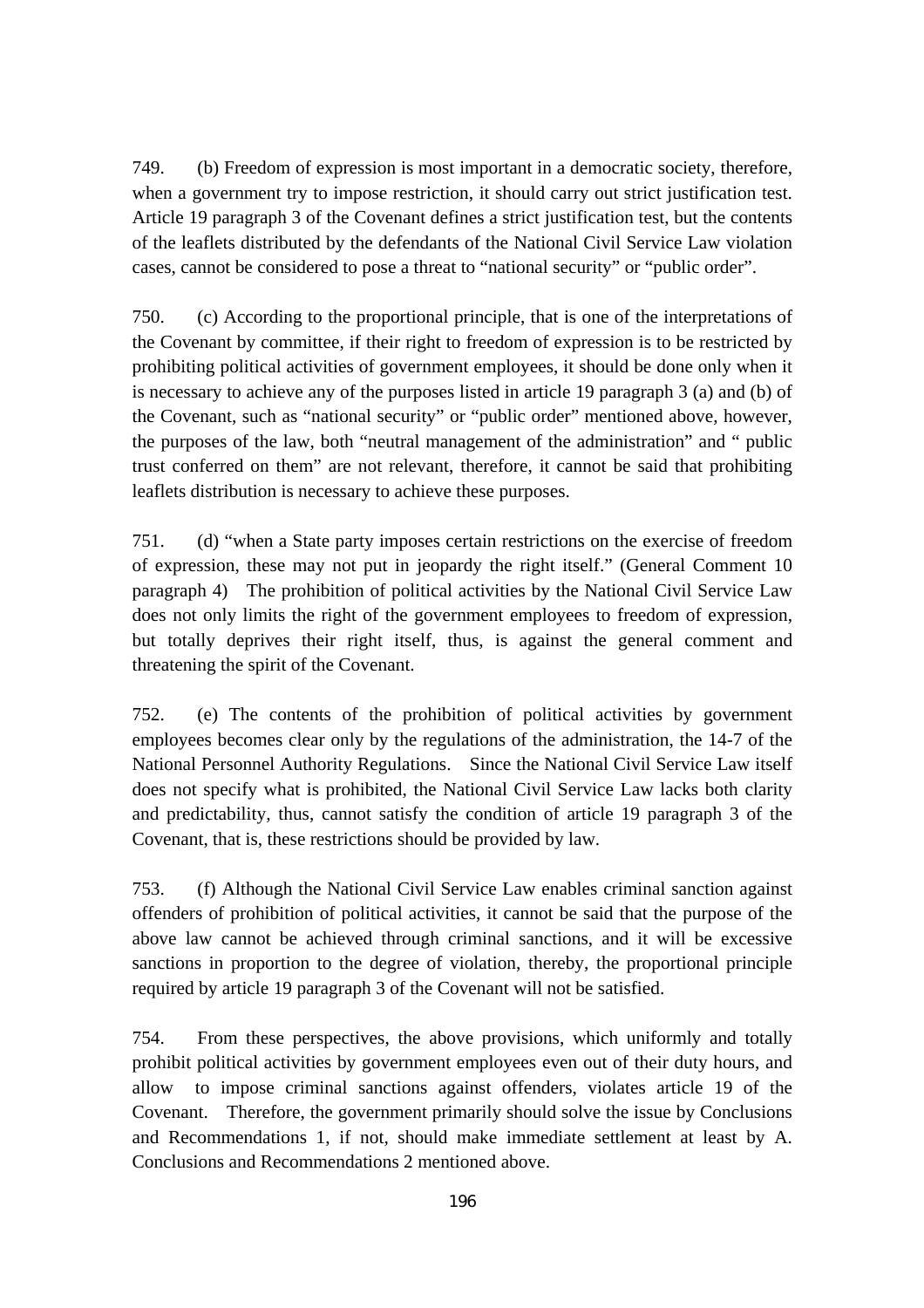## ③ **Textbook authorization (Article 19 of the Covenant)**

### **A. Conclusions and Recommendations**

#### 755.

The textbook authorization system violates Article 19 of the Covenant. The government should abolish the system or at least admit that the criteria of the current textbook authorization system are preliminary one and just an outline of the standards, and also should establish proper legislation for the system.

### **B. Subjects of Concern and Recommendations of the Human Rights Committee**

756. In the concluding observations on the Third Periodic Report, the Committee regrets that "it appears to be a restrictive approach in certain laws and decisions as to the respect of the right to freedom of expression" (comment 14) and expresses its concern at that "…it is not clear whether the "public welfare" limitation of articles 12 and 13of the Constitution would be applied in a particular situation in conformity with the Covenant" (comment 8).

757. The Committee also emphasizes, in the concluding observations on the Fourth Periodic Report, that the above concern is still lingering by stating that "[t]he Committee reiterates its concern about the restrictions which can be placed on the rights guaranteed in the Covenant on the grounds of "public welfare", a concept which is vague and open-ended and which may permit restrictions exceeding those permissible under the Covenant. Following upon its previous observations, the Committee once again strongly recommends to the State party to bring its internal law into conformity with the Covenant" (paragraph 8).

# **C. The Government's Response and its Fifth Periodic Report (paragraph 310 and 312)**

758. In the report, the government states that "[t]he textbook authorization is carried out to meet the following requirements: 1) The maintenance and enhancement of education levels nationwide; 2) The guarantee of equal opportunity in education; 3) The maintenance of appropriate educational content; and 4) The guarantee of neutrality in education. It merely prohibits the publication of textbooks as primary teaching materials if such books contain material which is recognized to be inappropriate. Since the textbook authorization does not interfere in any way with the publication of books for general use, such restriction on the freedom of expression is within the limits of rationality and necessity."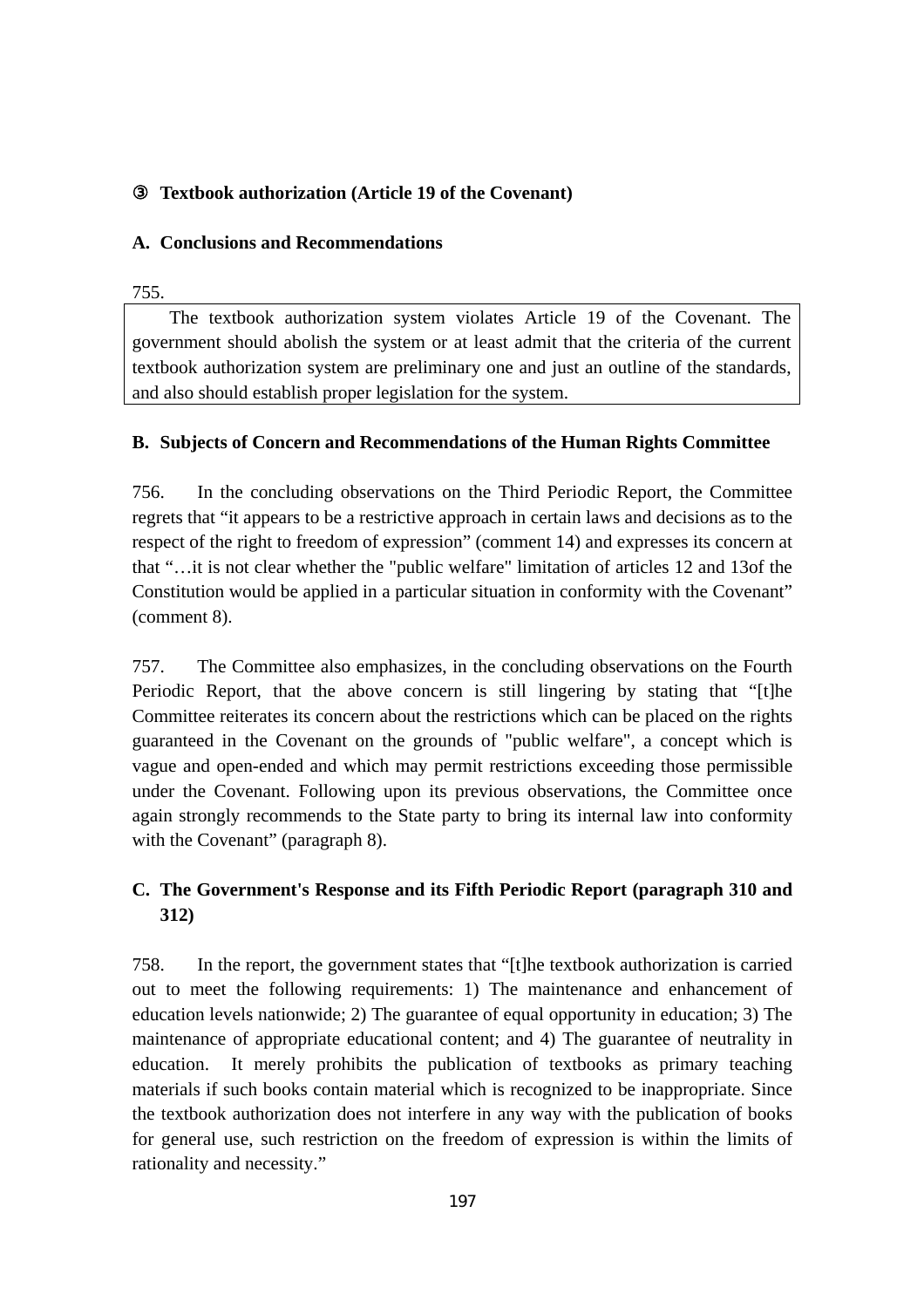#### **D. Position of the JFBA**

#### 1. Reality of the textbook authorization system

#### (1) Authorization based on political intentions

759. Although the government explained the objectives of the textbook authorization system as seen in the foregoing paragraphs, standards and rules of authorization which have been operated in the real life had been defined in a ministerial instructions by the Ministry of Education, Culture, Sports, Science and Technology, and they are not the law which was discussed, examined and then passed in the Diet to be enacted. Since these standards are ambiguous as criteria, it allows the examiners of the textbooks have strongly had political views of their own, of their appointer, the Minister of Education, Culture, Sports, Science and Technology, or of the ruling party reflected in the textbook authorization. For instance, in the authorization of Japanese history textbooks for high school students, the government obscured the number of victims of Nanjing Massacre on the ground that "that expression of the textbook manuscript poses one-sided view in line with the current theories discussing the number of the victims", and it rewrote the explanation of so-called "comfort woman", on the ground that the expression may mislead the readers", from "Japanese military took many women away from their homes and caused them unbearable suffering….there has been criticism from inside and outside the country that the actions that the government of Japan has taken have been insufficient." To "...many women were taken away to be inflicted unbearable suffering… there has been criticism that the reactions of Japanese government has been insufficient" with the aim of obscuring that Japan was the victimizer to cool down the criticism during the authorization process.

760. Also, in the recent case regarding the fact that Japanese military urged civilian in Okinawa on to commit mass suicide in the Battle of Okinawa at the end of Pacific War, the government changed the expression in the script from "(civilian in Okinawa) were forced to commit mass suicide by Japanese military" to "(civilian in Okinawa) were driven up against the rope and committed mass suicide" to try to imply that mass suicide was not forced by the military but a voluntary action of the civilian in Okinawa.

761. During the textbook authorization, every word and every sentence of all the manuscripts of textbooks are completely examined in detail. When the examiners order to delete or correct the expressions or the sentences which the examiners felt inappropriate, if the textbook company does not accept that order, the examiners have a authority to prohibit the publication of that textbook by not approving the textbook. Even though expressions simply reflect the outcome of historical science, the textbook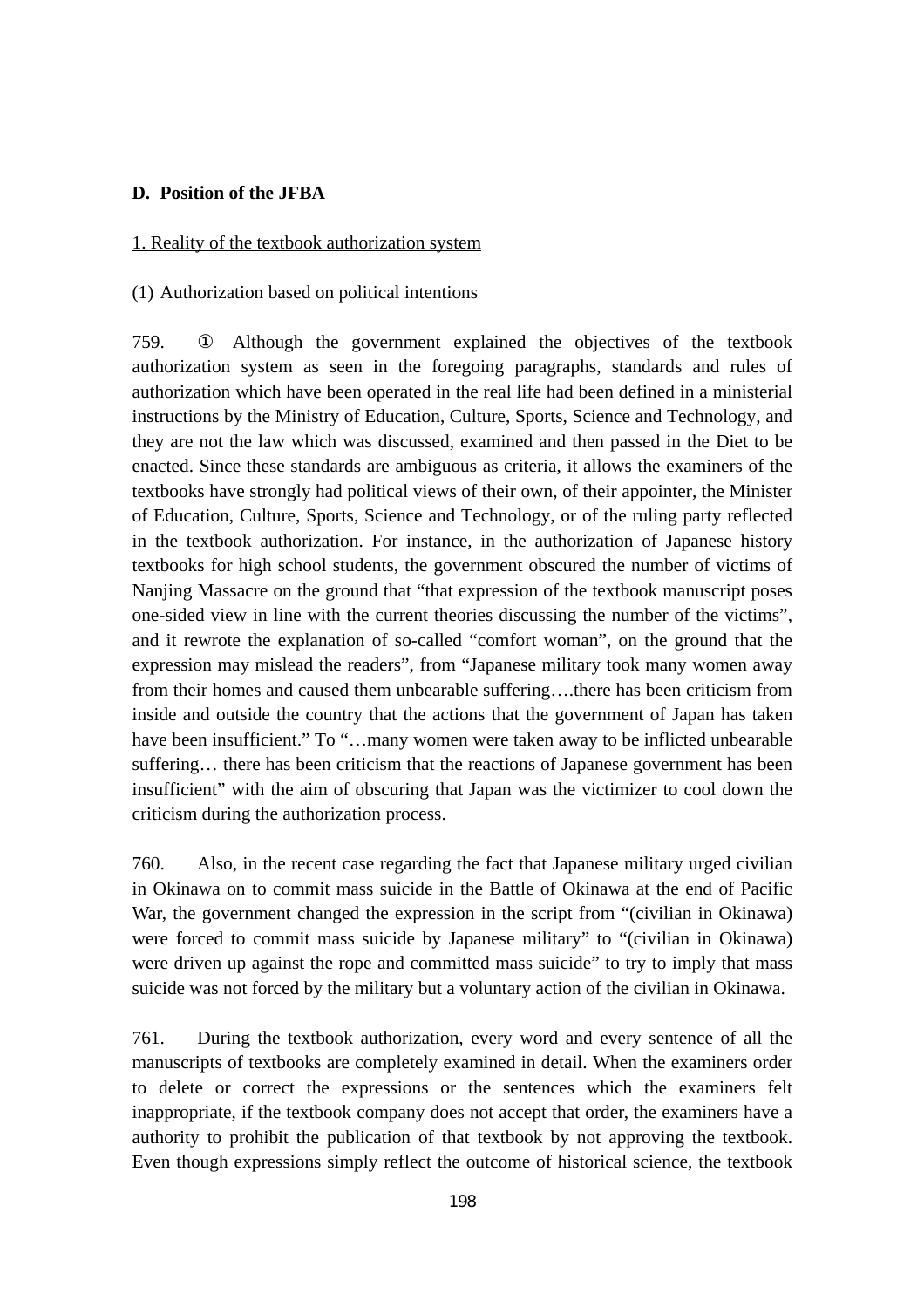companies have no choice but rewrite the expressions if ordered to do so. Under such circumstances, the freedom of expression of authors and textbook companies are easily restricted.

762. In addition, the Periodic Report states that "[i]t merely prohibits the publication of textbooks as primary teaching materials if such books contain material which is recognized to be inappropriate. Since the textbook authorization does not interfere in any way with the publication of books for general use, such restriction on the freedom of expression is within the limits of rationality and necessity."

The main underlying spirit of the freedom of expression is that if one wishes to express something, an intended form of that expression should not be hindered by anyone. If the form of expression that he wishes is forced to be changed against his will, such act is nothing but the restriction of freedom of expression. However, Japanese government obligates elementary, junior high and high schools to use the textbook authorized by the government. The textbooks serve as the principal teaching materials in courses taught in those schools. Therefore, the rejection to the publication of the textbook means that the academic and educational beliefs of authors who wish to convey the fruits of their studies and researches to students in the field of education through the form of textbooks will be hindered, even if the textbook is published as books for general use. Furthermore, textbooks secure a large market with a huge volume of circulation and are usually published by textbook companies that are specialized in compiling textbooks. That means that even though they are allowed to publish the rejected textbooks as books for general use, it will not be profitable enough for the companies to publish them. As a result, companies have no choice, but give up the publication of such textbooks. Hence, "the textbook authorization does not interfere in any way with the publication of books for general use" does not change the true nature of textbook authorization that certainly restricts the freedom of expression.

#### (2) The system to cause self-imposed restriction

763. As explained in the foregoing paragraph, without the authorization by the government, the textbook companies will not be able to publish the textbooks as the textbook to be used in the field of education. And companies may incur a huge loss if they fail to submit the textbook for the process of authorization. Therefore, even before the completion of compilation, those companies tend to surmise the intentions of the examining authority and impose voluntary restrictions on themselves in order to avoid expressions that seem to be "unacceptable" or be pointed out by the authority. This is superficially not the direct imposition of governmental restriction, but there is no doubt that the textbook authorization system itself is affecting the companies' activities of free expression. The outstanding case is that the description of so-called "comfort women" was almost wiped out from the junior high social study textbooks in 2000. The reason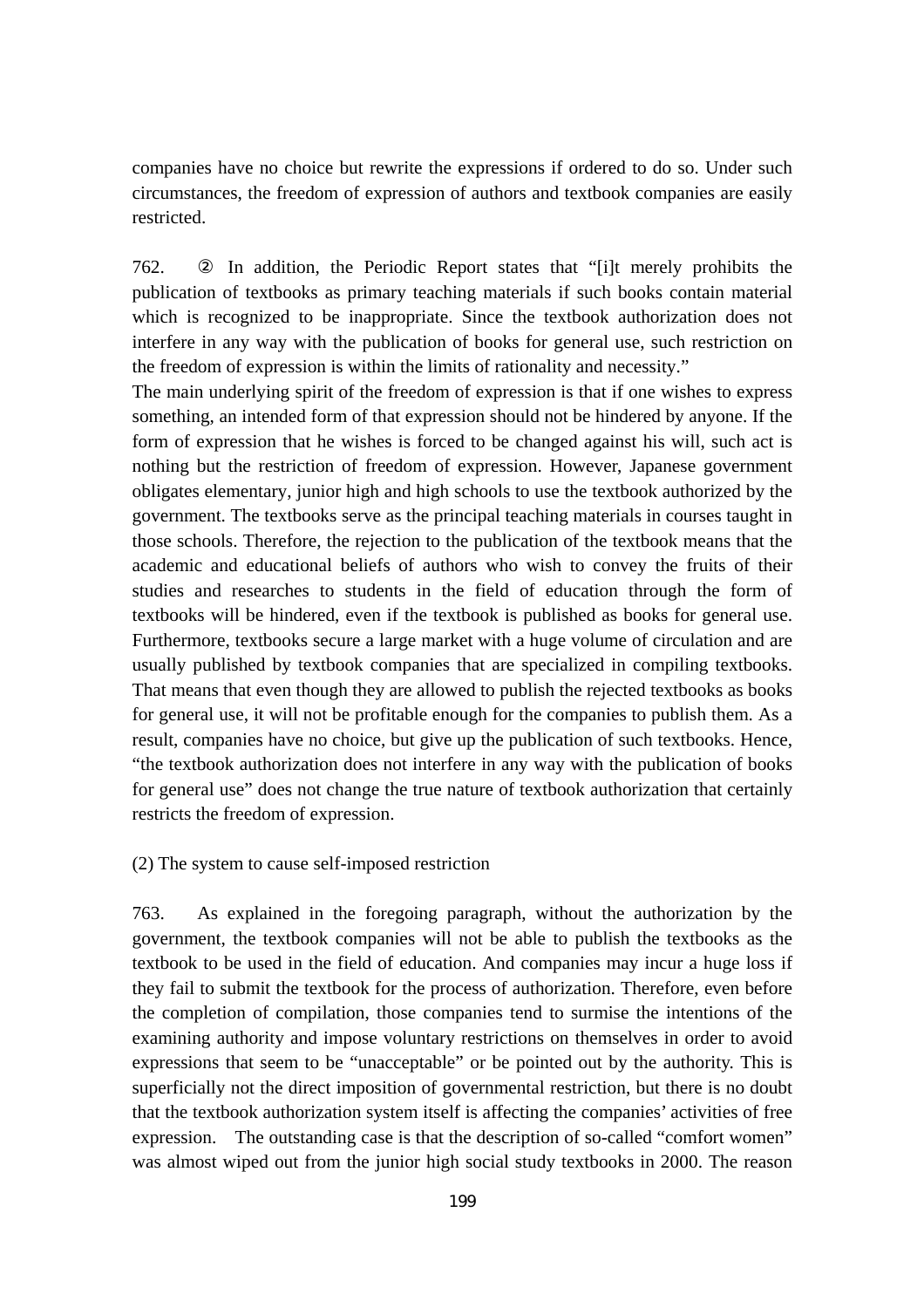why this happened is because the textbook companies voluntarily avoided any description of "comfort women" in their textbooks even before the manuscript for application for authorization was completed, knowing that there was a strong view within the ruling party to deny the facts and the responsibility to the comfort women.

(3) "Kentei" (textbook authorization) interlocking with the system of adopting textbooks

764. Textbooks are supposed to be selected by each teacher who conducts educational activity using them as an educational material. But, in Japan, the decision on what textbooks to be used for compulsory education (elementary and junior high schools) is left to the textbook adoption committee consists of education boards. Such situation has accelerated oligopoly in the textbook industry and textbook companies are, for a survival in such industry, reinforcing the tendency to reflect MEXT's intention in the textbooks.

2. Article 19 and "Kentei (textbook authorization)"

(1) Textbook authorization is a violation of Article 19 of the Covenant.

765. The reasons for restriction on freedom should strictly conform to the conditions defined in Article 19 paragraph 3, different from general clauses such as "public welfare".

766. The Committee states that when a State party imposes certain restrictions on the exercise of freedom of expression, these may not put in jeopardy the right itself. Paragraph 3 lays down conditions and it is only subject to these conditions that restrictions may be imposed: the restrictions must be "provided by law"; they may only be imposed for one of the purposes set out in subparagraphs (a) and (b) of paragraph 3; and they must be justified as being "necessary" for that State party for one of those purposes."

767. In line with this General Comment, the textbook authorization system is gravely problematic. First of all, the standards or rules of textbook authorization which are governing rules of the system do not satisfy the condition that "restrictions must be provided by law". Secondly, when the exercise of the right is subject to certain restrictions, there are only 4 purposes admitted by Article 19, namely, (a) for the respect of the rights or reputations of others; (b) for the protection of national security; (c) public order (ordre public) and (d) public health or morals. And the reasons of necessity for the system described by the government do not meet any of the reasons for restrictions approved by the Covenant.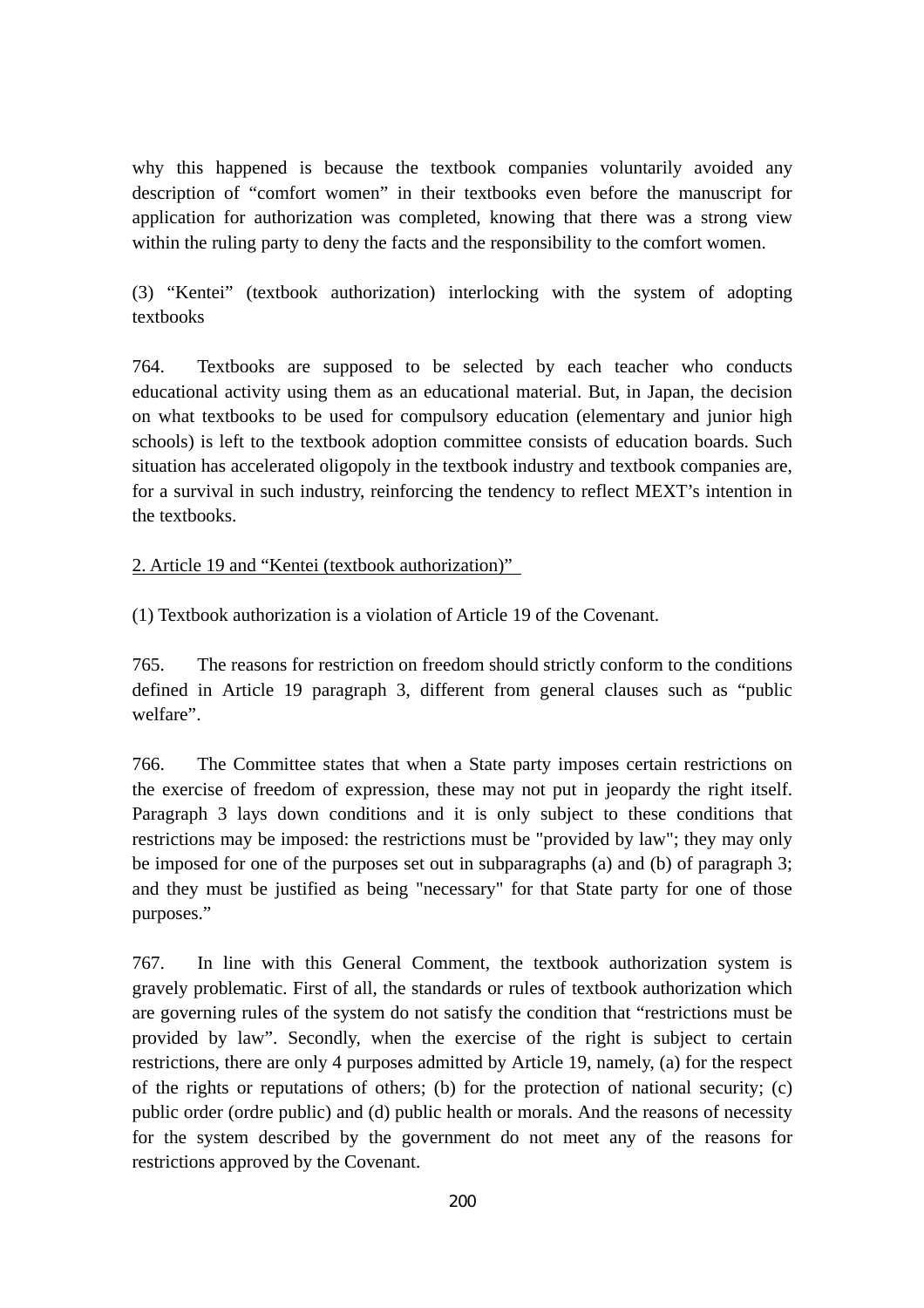(2) Lack of understanding of Japanese courts with regard to the relationship between the concept of "Public Welfare" and Article 19 of the Covenant

768. It is evident that the situation where the textbook authorization is forcing the authors or the companies to exercise self-imposed restrictions or make corrections and deletions against their will indicates that the restrictions which can be placed on the rights guaranteed in the Covenant on the grounds of "public welfare(specifically, restrictions from the necessity of textbook authorization)", a concept which is vague and open-ended and which may permit restrictions exceeding those permissible under the Covenant."

769. However, the courts of Japan have been ignoring such indication made by the Committee.

770. The Supreme Court on March 16, 1993 handed down the decision over the unconstitutionality of the textbook authorization system and its operation. This is the Supreme Court decision of so-called the first lawsuit of Textbook Trial, and the Supreme Court ruled that "even the freedom of expression is guaranteed by Article 21 section 1 of the constitution, it should not be unlimitedly guaranteed. The freedom of expression is subject to certain restrictions which are rational and absolutely necessary on the ground of public welfare. Whether the restrictions are recognized as "rational and absolutely necessary" on the ground of public welfare should be determined after weighing the extent of freedom that requires restrictions, the content and nature of the freedom to be restricted and specific restrictions to be imposed." According to the ruling, the Supreme Court abstractly approved the necessity of authorization as stated in the Periodic Report, and ruled that "the restrictions imposed on the freedom of speech by authorization system should be considered as the ones which are rational and absolutely necessary." Superficially, this decision somehow provided examination on "public welfare", but this examination dose not identify and list the reasons for restriction as seen in Article 19, instead, it abstractly compares the necessity of the system and the importance of the right. Such standard is extremely arbitrary because the value judgment of the judge directly reflected in the conclusion.

771. To criticize against the ruling, the appellant (plaintiff: Saburo Ienaga) filed a lawsuit in the third lawsuit of Textbook Trial to demand the court to decide the compatibility of the Covenant and the authorization system, asserting the violation of Article 19 of the Covenant which provides the reasons for restrictions different from the constitution. However, on August 29, 1997, the third trial at the Supreme Court, referring to the previous decision, ruled that the authorization system is constitutional and that "it is clear from its wordings that the provisions of Article 19 do not intend to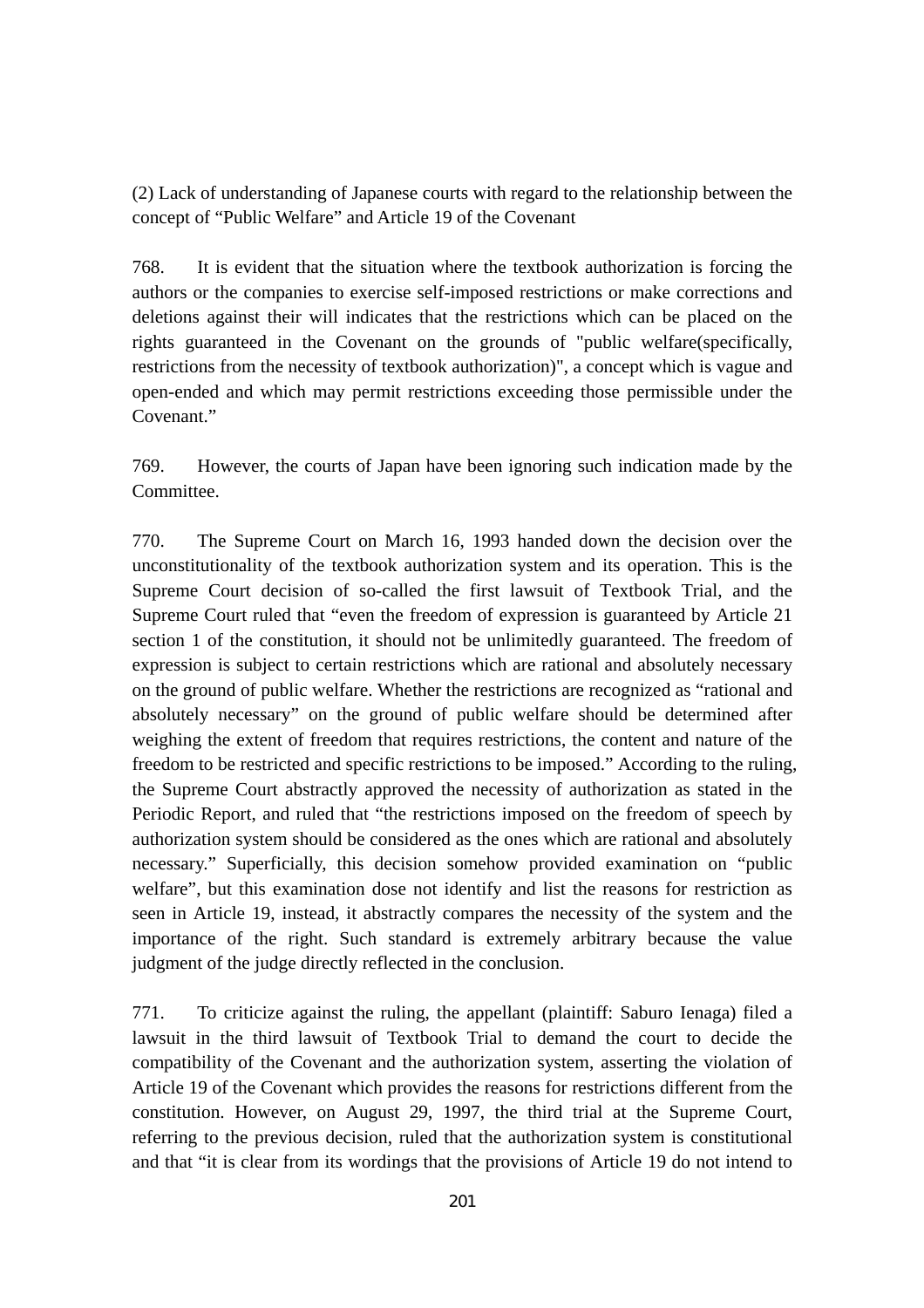deny the implementation of restrictions which are rational and absolutely necessary on the ground of public welfare." The court ruling ignored the criteria of the Covenant and subordinated the reasons for restriction of Article 19 to the concept of "public welfare" of the constitution that allows ambiguous and arbitrary interpretation.

772. This clearly shows that as the Committee repeatedly pointed out, the risk of the concept of "public welfare" has become reality. The Committee commented after examining the Fourth Periodic Report that the concept of "public welfare" which is vague and open-ended and which may permit restrictions exceeding those permissible under the Covenant and that the Committee once again strongly recommends to the State party to bring its internal law into conformity with the Covenant. However, by subordinating the interpretation of the provisions of the Covenant to the domestic laws, the Supreme Court has trampled on the most important principle that the Covenant takes precedence over domestic laws.

773. In the above comment, the Committee pointed out the necessity of International Human Rights education especially for judges, prosecutors and administration. However, as manifested in the above ruling, the awareness of judges in Japan toward the Covenant has not been improved at all.

774. (3) With the actual operation of the authorization system in mind, the JFBA takes position that the current authorization system is against Article 19 of the Covenant. Since the state interference into education shall be as minimal as possible to guarantee the free educational activities, even if the system continues to be operated, the JFBA recommends that the government admit that the criteria of the current textbook authorization system are preliminary one and just an outline of the standards and establish proper legislation for the system.

# ④ **Restriction on Mass Media**

# **A. Conclusions and Recommendations**

775.

1. The government is not able to prevent any pressure and influence on broadcasting media imposed by politicians mainly from the ruling party as the Ministry of Internal Affairs and Communications (MIC) governs the administration of broadcasting. MIC should not control broadcasting stations via administrative guidance through the production process of programs including the content, editing, and stage-direction. 2. The government should establish an independent administrative committee to watch over broadcasting administration to eliminate political pressure against broadcasting stations.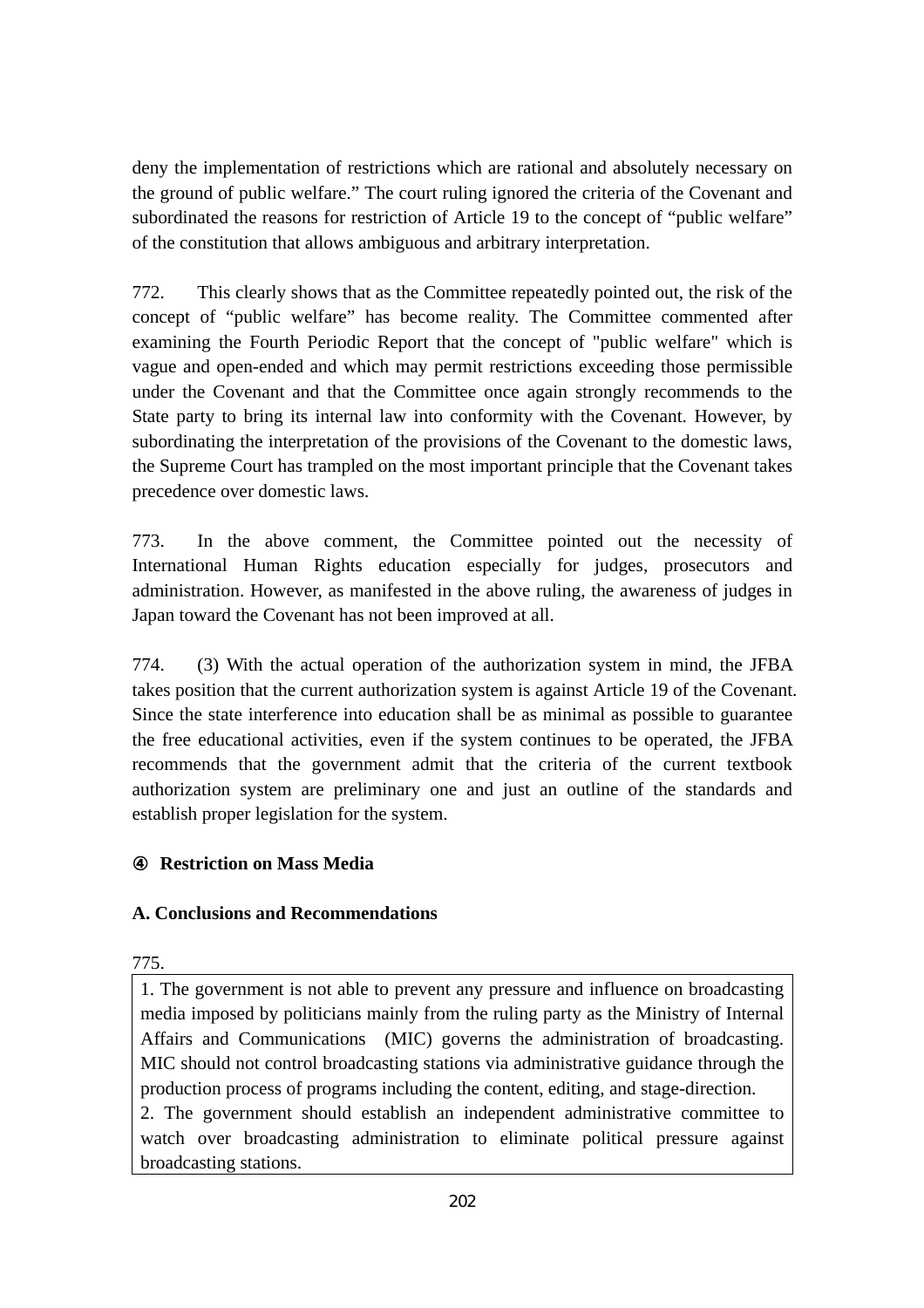3. The government should delete Article 53 (8)-2 from the bill of the amendment of the Broadcast Law

## **B. Subjects of Concern and Recommendations of the Human Rights Committee**

776. Nothing is mentioned on this matter.

### **C. The Government's Response and its Fifth Periodic Report**

777. Nothing is mentioned on this matter.

## **D. Position of the JFBA**

1. An attempt of dominance and intervention by the power into media as manifested in the case of NHK (Japan Broadcasting Corporation)'s program on "comfort women"

778. The Japanese Constitution stipulates in Article 21 that "Freedom of assembly and association as well as speech, press, ad all other forms of expression are guaranteed. No censorship shall be maintained, nor shall the secrecy of any means of communication be violated" to guarantee assembly, association, freedom of speech, prohibition of censorship, and secrecy of communication.

779. However, in reality, domination and intervention into mass media by the power are actually conducted.

780. On January 29, 2007, Tokyo High Court ruled that NHK altered the content of the draft program under the pressure of some politicians just before it was finalized. The program was dealing with a comfort women issue during World War 2. The program was highlighting the people's court bringing a charge against the government. According to the Tokyo High Court's judgment, after meeting with the government high officials (deputy chief cabinet secretary) NHK executives altered the content of the program against the will of the producer, by instructing him to eliminate the scene of the people's court handing down the judgment or the scene of victims' (foreign female) testification. As the background of this abnormal incident, there is a reality where NHK usually visits almost the half of the Diet members individually to make explanations before the Diet approval on the budget bill in order to facilitate the approval of the bill.

781. Broadcasting stations are supposed to be independent and free from any influence by politicians.

782. In Japan, shortly after World War 2, three major laws pertaining broadcasting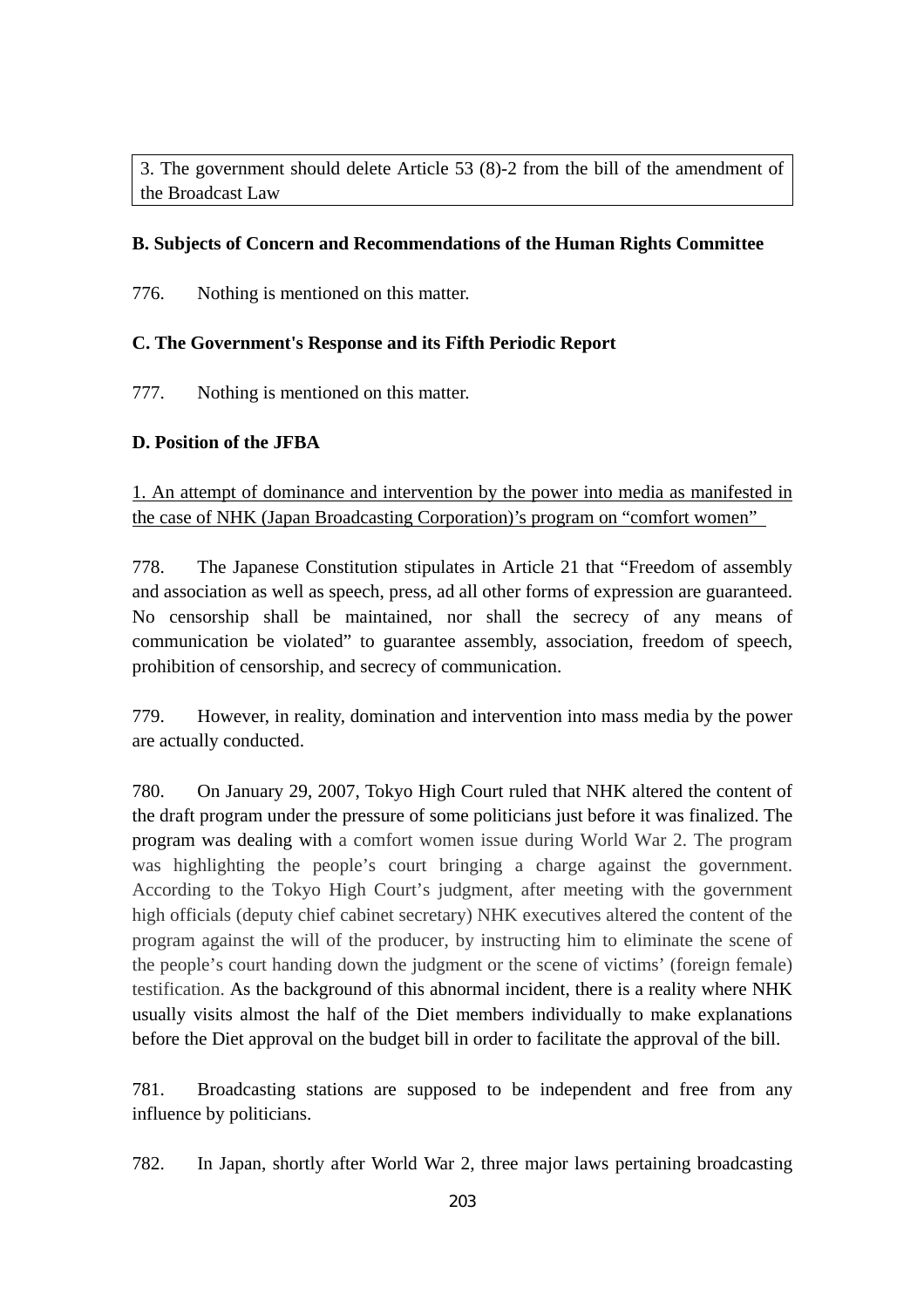were established, and an independent regulatory commission (Radio Regulatory Commission) that was independent from the government and the ruling party was in charge of broadcast administration. Therefore, the budget plan of NHK was explained by the commission to the Diet, which prevented an intervention from politics.

783. However, soon after Japan recovered its sovereignty, the ruling party abolished the Radio Regulatory Commission and put the broadcast administration under the General Post Office. This practice was quite exceptional for world leading countries.

784. As a result, NHK has lost its shield of independent regulatory commission, and its executives have to be directly pressed by politicians, allowing them to intervene into the individual program as finally seen in the case of NHK "comfort women" program.

785. Furthermore, the MIC issued "broadcast order" to NHK to say "Report on the abduction by North Korea should be prioritized", giving an instruction to individual matters.

786. The same can be said to commercial TV stations. In cases of commercial TV stations, they are subject to strict administration guidance on the production of programs including the content of a program, stage-direction and editing, since the MIC, a central government agency under the influence of the ruling party is the responsible authority to update their licenses. In recent days, the MIC has been picking up minor mistakes of such TV stations and frequently issues "written reprimand" as an administrative punishment, but, to be in line with the principle of freedom of report, the MIC should be more moderate and humble. Under the current circumstances, independence of each commercial TV station from administrative bodies and politicians has been hindered, and as a result, the monitoring function on the intervention of the power within all the commercial TV stations is generally weakening. For instance, in the report on the Tokyo High Court decision on the case where NHK sabotaging its "comfort women" program, the fact that Tokyo High Court recognized that NHK altered its draft program before the program was finalized under the pressure of some politicians was not accurately reported, but the report was deviated to give an impression that the court did not recognize the direct impact from the politicians. Among the major leading countries, Japan and Russia may be the only two countries where broadcasting administrative power is controlled by the government and the ruling party. It is urged that Japan should reestablish the independent regulatory commission in order to secure independency of broadcasting.

#### 2. A bill for the amendment of Broadcast Law

787. With the critical public opinions against a series of scandals by media as the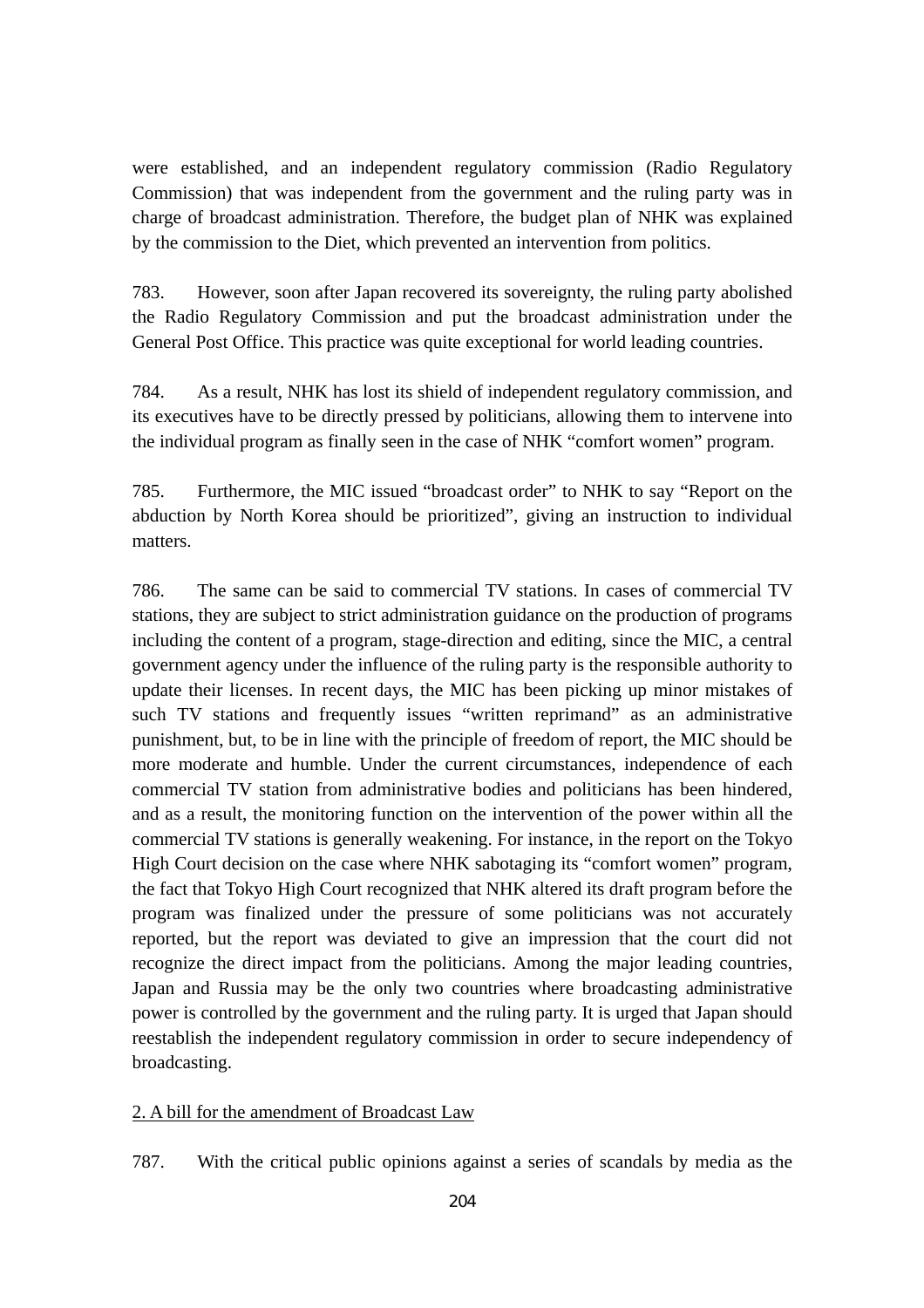background, as a part of efforts to try to restrict media, the MIC finally submitted a bill for the amendment of Broadcast Law, after an incident of one information program's data fabrication happened at a commercial TV station.

On June 19, House of Representatives started the deliberations on the bill.

788. Article 53 (8)-2 of the amendment of the Law stipulates that 1) When Prime Minister recognizes that a broadcaster (excluding contractors) produces, via broadcasting, makes a false explanation to mislead the viewers into a false fact, which exerts or can exert an adverse effect on national economy or people's lives, or contracts to do so, Prime Minister can demand the broadcaster to prepare and submit action plan to prevent recurrence of such conduct within the designated period; 2) When the Minister of Internal Affairs and Communications accepts such plan, he/she releases the plan with his /her comments after he/her closely examined the plan.

789. The above provisions, however, use many ambiguous wording including "misleading", "adverse effect" and "can exert". Such ambiguity of the provisions actually allows the Minister of Internal Affairs and Communications to intervene into the broadcasting content more easily via evaluation on each program. Hence, the bill for the amendment of Broadcast Law is highly problematic in terms of the risk of infringement of the freedom of broadcast, and also there is keen suspicion that the provisions are against Article 21 of the constitution.

# 3. Making broadcast station as designated public institution by National emergency legislation

790. By national emergency laws stated that broadcast stations are designated public institutions and they are obligated to conduct necessary measures. Under such laws, there is a risk that the government puts media under its control, infringes the freedom of report including citizen's right to know, free criticism by media and function of monitor the power and distracts the basis of popular sovereignty ad democracy.

### 4. Independency of broadcasting administration from the government

791. As stated in 1, the only countries where the government controlsthe broadcast administration are Japan and Russia among the leading nations of the world. There is Federal Communication Committee (FCC) in USA, Independent TV Committee and Broadcast Standard Committee in UK, CSA in France, and broadcast administration bodies in Germany are located in each state of the country. In Italy, Autorita was established (this body is run by national fund and broadcast stations' funds). In Asia, a new Broadcast Law was enacted in Korea in 2000 to establish the independent regulatory organization called Korea Broadcast Committee. In Taiwan, in 2006, a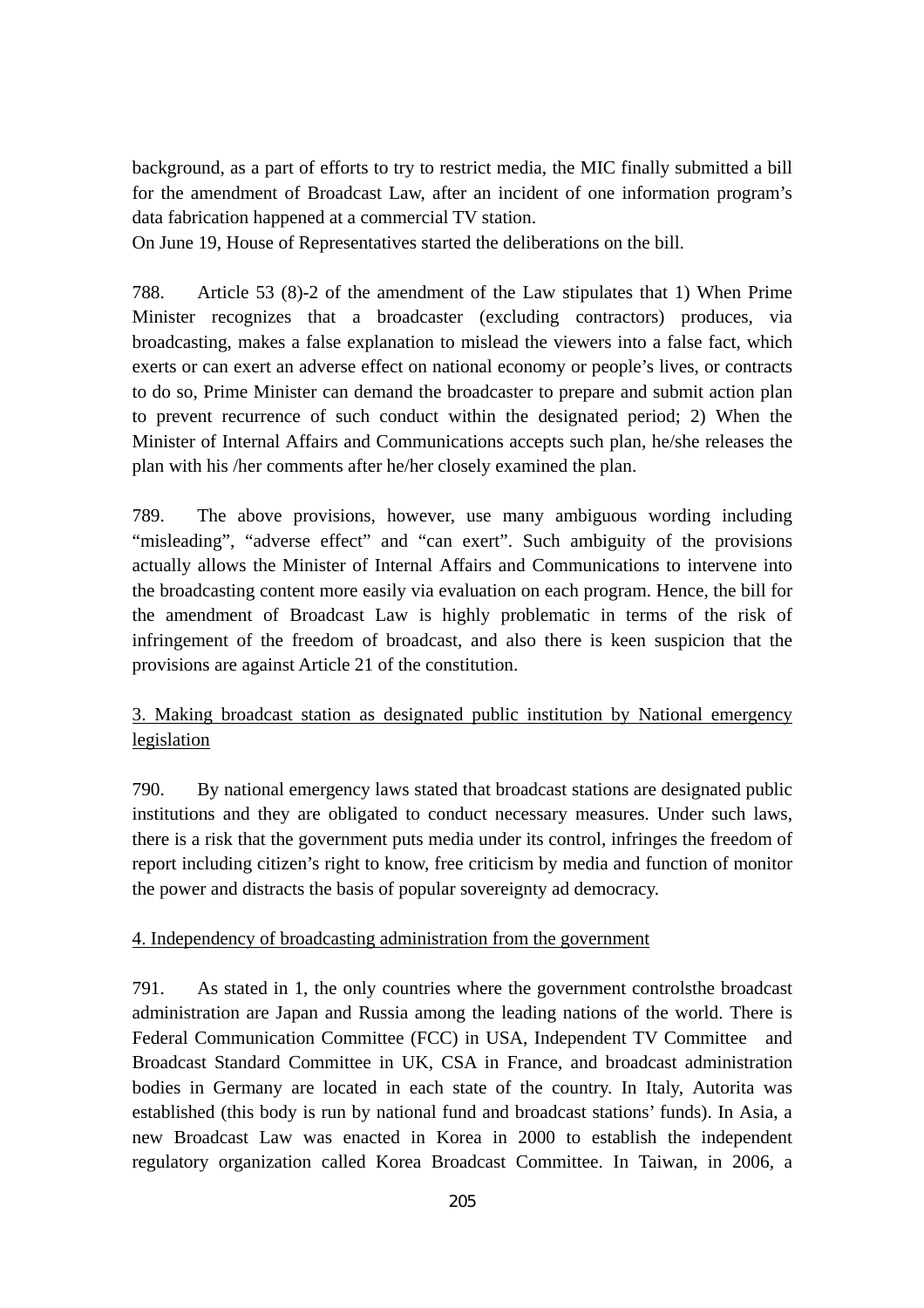National communication and broadcast committee which has strong independency aspects was established.

792. In addition in Korea, Speech mediation committee was established with the introduction of the right of counterargument. This Committee (consists of judges, lawyers, mass media, intellectuals) was funded by Broadcast development funds.

793. In Japan, in 1950, an independent regulatory commission was established, but it was abolished and the authorities were transferred to the General Post Office in 1952. It is urged now that in Japan an independent regulatory commission shall be in charge of broadcast administration.

## 5. Establishment of voluntary cross-functional organization

794. In TV industry, there is a voluntary cross-functional organization called BPO which deals with juvenile matters, human rights infringements, and broadcast ethics. However, as for newspapers and magazine media, there is no such cross-industrial organization. In order of protect the freedom of expression from the power of the state, cross-industrial organization such as a press council consisting of scholars, people from mass media and lawyers recommended by the Bar association should be established.

795. And this council should have functions to investigate, mediate and decide the defamation by mass media, infringement of privacy. As means of providing redress to victims of report, such press council can provide 1) simple, prompt and reasonable redress, 2) more possibility of redress out of legal scope and 3) auto purification can be expected inside of mass media and there is a possibility to prevent damage by press.

796. Currently, the attempts to regulate mass media by the power of the state on the ground of defamation and infringement of privacy are underway, but by establishing such organization, intervention of the power can be prevented. It is desired that press council will be established as soon as possible.

# **Section 2: The issue of the Hinomaru, the rising-sun flag, And the Kimigayo national anthem (Article 18 of the Covenant)**

# **A. Conclusions and Recommendations**

#### 797.

When Kimigayo is sung as the national anthem and Hinomaru is hoisted as the national flag at graduation and entrance ceremonies of public elementary, junior high and high schools, the government should not force the teachers or the staff who do not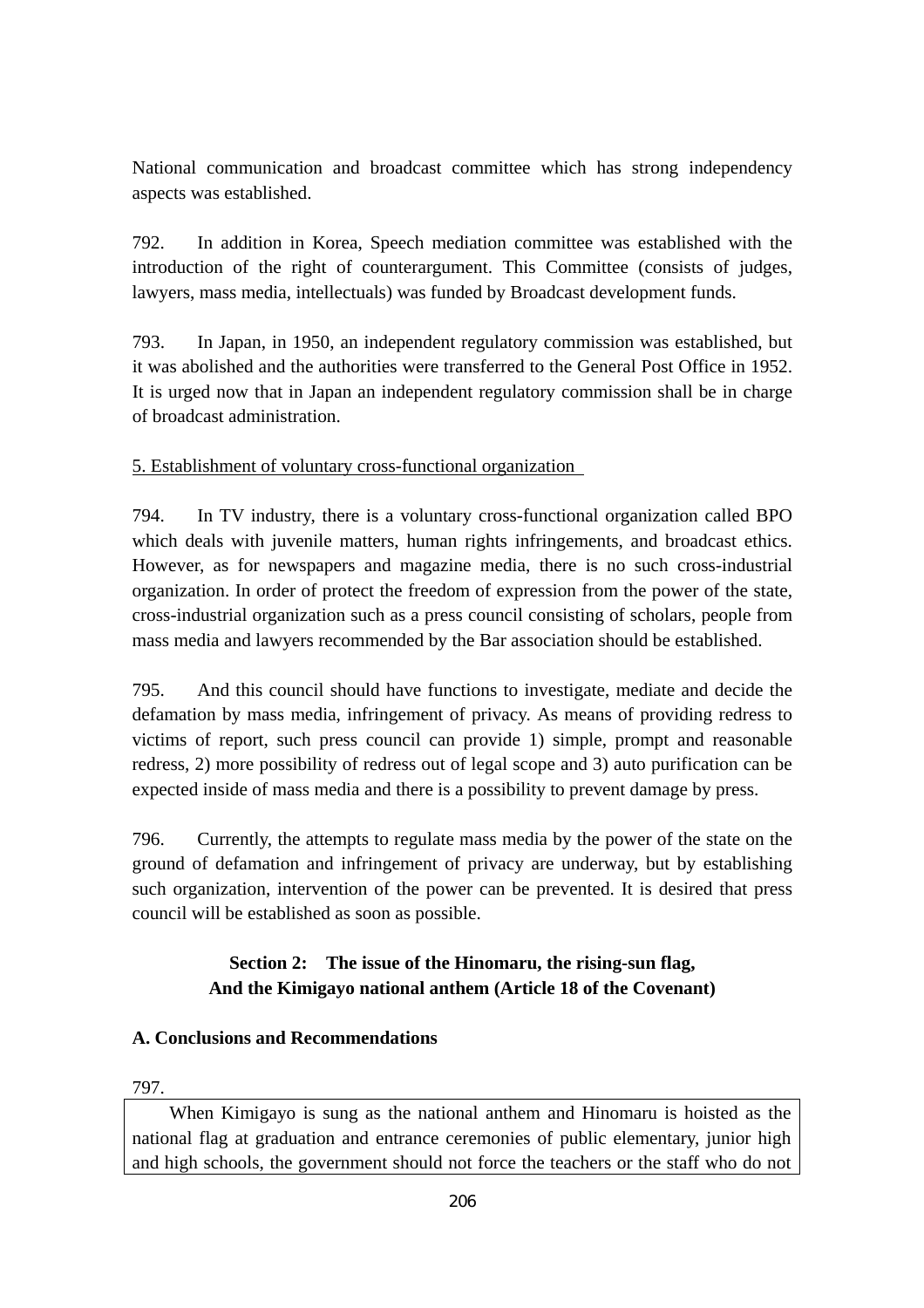stand up for Hinomaru or sing Kimigayo, on the ground of their thoughts and consciousness, to rise and sing Kimigayo in unison by issuing directive orders. Such teachers and staff should not face the disciplinary punishment or any ill-treatment.

### **B. Subjects of Concern and Recommendations of the Human Rights Committee**

798. Nothing is mentioned on this matter.

### **C. The Government's Response and its Fifth Periodic Report**

### 1. History surrounding Hinomaru and Kimigayo

799. Hinomaru is said to be symbolizing a rising sun. The Grand Council of State (Dajokan) of the Meiji government issued a proclamation which defined Hinomaru as the national flag of Japan. Hinomaru was, then used by commercial vessels or trading ship as a national flag. Hinomaru was also used for military flag and designated as national flag for Japanese army and marine forces. On the other hand, as for Kimigayo, there was no written law to clearly stipulate that Kimigayo is anthem, but it has been as national anthem. "Kimi"in Kimigayo means that an emperor and "Kimigayo" means the reign of an emperor who used to be the sovereign under the Meiji Constitution. Lyrics of "Kimigayo" was written to admire an emperor. According to the decision at Tokyo District Court, it notes that the flag and anthem were together a "spiritual pillar" of militarism after Meiji era until the end of World War 2".

### 2. After World War

800. In August 1945, Japan accepted Potsdom Declaration which brought World War 2 to an end. Under the new constitution enacted in 1947, it was declared that sovereign power resides with the people. However, without any unambiguous legal grounds, Hinomaru and Kimigayo continued to be used as a national flag and anthem, and the Ministry of Education used to say that it is preferable for schools to hoist the national flags and sing the anthem in unison in the events on national holidays.

801. In 1999 when the National Flag and National Anthem Law was established and implemented, it was provided by the law that Hinomaru and Kimigayo are used as the national flag and the anthem. The government explained that "Kimi" of Kimigayo means that "an emperor as the symbol of the state". Ever since, under the guidance of the MEXT (former Ministry of Education changed its name to Ministry of Education, Culture, Sports, Science and Technology),in graduation and entrance ceremonies at public elementary, junior high, and high schools, students, teachers, school staff and parents were demanded to stand up for Hinomaru and sing Kimigayo in unison. Schools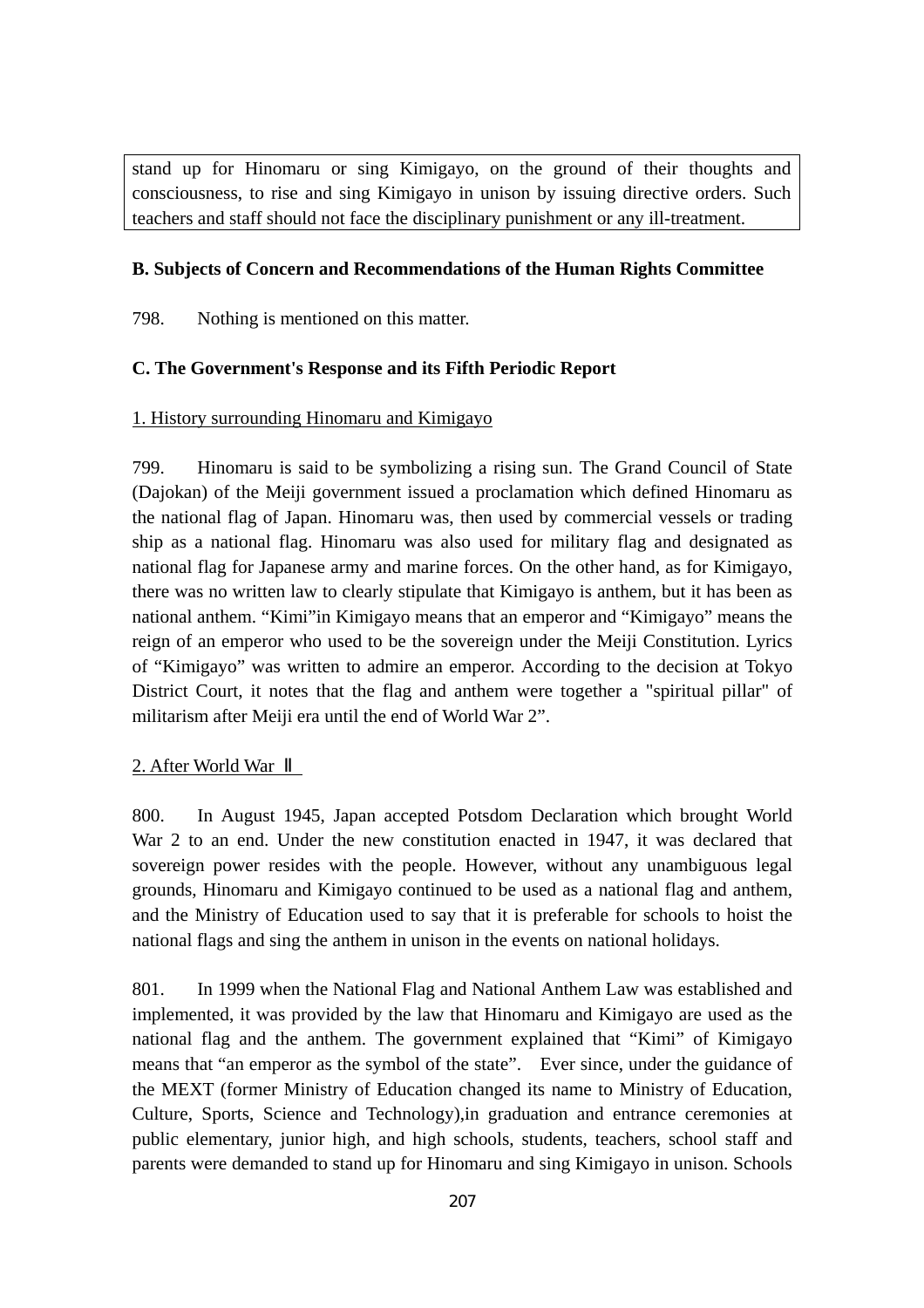ordered for a music teacher to play the piano to accompany the singing of the anthem. There have been many cases where teachers and staff who refused to stand up or sing or did not play piano were ordered to leave the ceremony hall or faced disciplinary punishment for violating the directive order from the head masters.

#### 3. Decision handed down at Tokyo District Court on September 21, 2006

802. A group of 401 teachers and staff Tokyo filed a suit and claimed that their constitutional rights had been infringed upon for being punished and forced to go through a retraining program after they had refused to stand up and face the Hinomaru national flag and to sing the "Kimigayo" anthem at school events. Tokyo District Court noted that the fact that Hinomaru flag and the Kimigayo anthem were used as spiritual pillars of Japan's past militarism cannot be denied and said that even now that they are recognized as a national flag and an anthem as provided by the law, from the political and religious points of view, they were not value-neutral and continued to state that therefore, there are more than a few people who oppose standing up for the flag and singing the anthem in unison at graduation and entrance ceremonies at public schools and the freedom of thoughts and consciousness of those who have such view of the world, principles and opinions should be acknowledged as the right to be constitutionally protected as long as it does not go against the public welfare. As for the observation that the headmaster's requirement of teachers to stand up and sing the anthem is a mere formality which orders an external act and does not restrain their spiritual activities, the court ruled that "people's spiritual activities are closely intertwined with an external act and it is difficult and unnatural to dissociate those two and teachers and librarians are not obliged to sing the "Kimigayo" anthem at school events, declaring that punishing teachers for refusing to sing the anthem in front of the Hinomaru sun flag infringes upon their freedom of thought as guaranteed under the Constitution." Tokyo metropolitan education board appealed the ruling.

#### 4. The Supreme Court decision on February 27, 2007

803. In the case where an school teacher who had been reprimanded for having refused to play the piano at her school's entrance ceremony for singing the national anthem in unison, the music teacher argued that she could not sing or accompany to the national anthem Kimigayo, because it had been associated with Japan's aggression against Asia in the past. While the Supreme Court noted that "it can be said that such opinion regarding the role that Kimigayo played in the past is the appellant's views on history or the world , or social belief, and although it is the appellant's choice not to play piano at the entrance ceremony based on the appellant's views on history or the world, the act of singing the national anthem in unison and playing the piano for that purpose is generally not associated with someone's views on history or the world; thus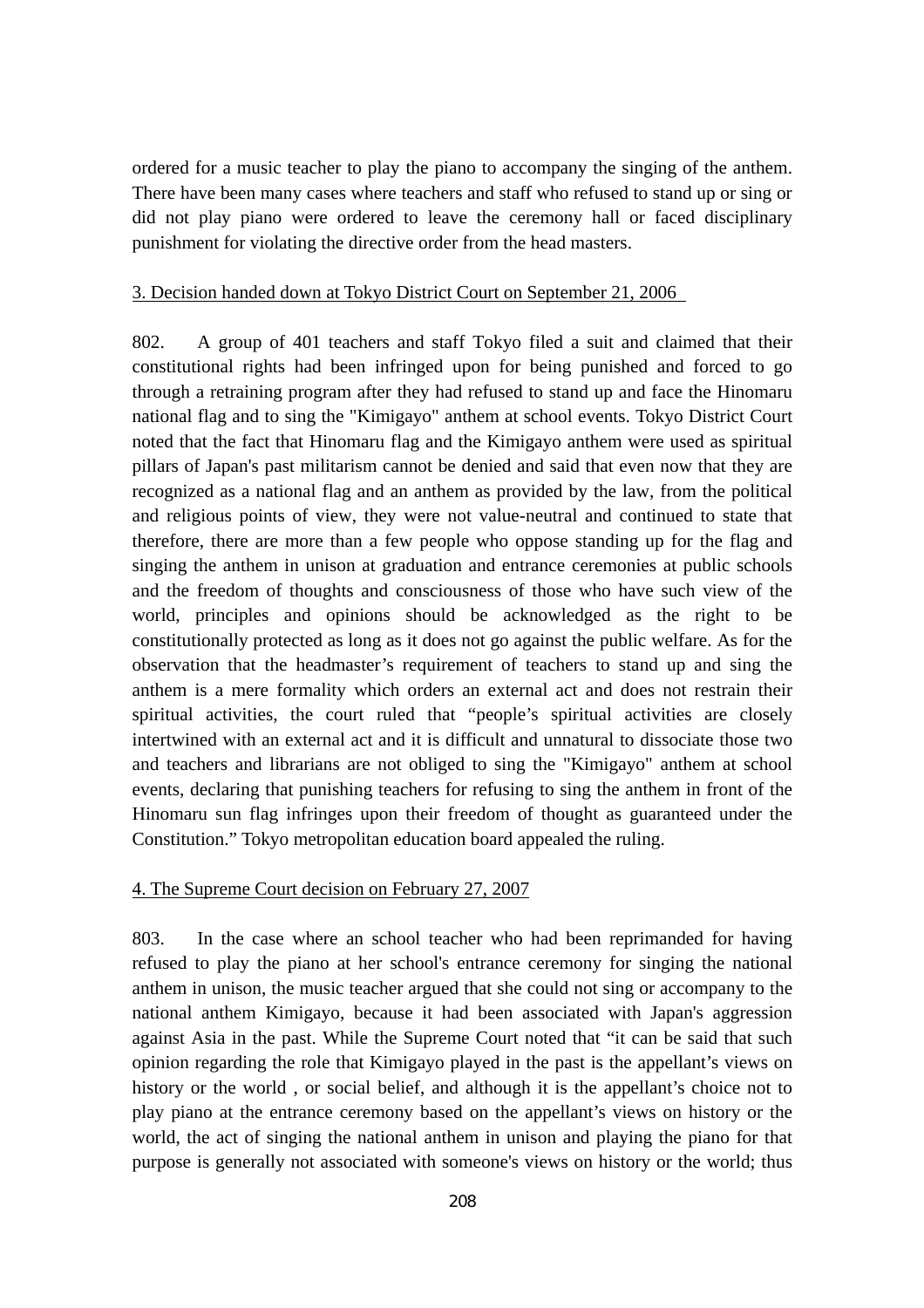an order to play the piano for the national anthem cannot be regarded as negating such views." And the Supreme Court concluded that the order to play the piano for the national anthem is not incompatible with Article 19 of the Constitution, and dismissed the appeal.

## 5. The government's position

804. Tokyo District Court ruled that ordering teachers and staff to stand up in front of Hinomaru and sing Kimigayo in unison at graduation and entrance ceremonies of public schools and reprimanding the ones who refused to do so are infringement of freedom of thought and consciousness, but Tokyo metropolitan education boards appealed this ruling. After the Supreme Court decision, it is anticipated that the government and education boards in each region will demand teachers and staff to stand up and sing, and reprimand the ones who refused to do so. The Fifth Periodic Report does not discuss this issue.

## **D. Position of the JFBA**

## 1. The conclusion of Tokyo District Court is reasonable.

805. Article 18 paragraph 1 states that "everyone shall have the right to freedom of thought, conscience and religion", and this right includes freedom of thoughts on all matters, personal conviction and the commitment to religion or belief(General Comment 22-1). "These thoughts and consciousness" mentioned in the decision of Tokyo District Court and "these views on history or the world" mentioned in the Supreme Court decision are both included in the freedom of thought and consciousness. Tokyo District Court recognized the infringement of such freedom; therefore, its decision is reasonable.

806. The Supreme Court ruled that the act of singing the national anthem in unison and playing the piano for that purpose is generally not associated with someone's views on history or the world, but the focal point here is the freedom of thought and consciousness of the appellant and it is unreasonable to "generalize" it. The school principal's directive order itself and the act of reprimanding the appellant are the infringement of appellant's freedom of thought and consciousness and a violation of Article 18 paragraph 1.

2. The Committee's concluding observations and general comments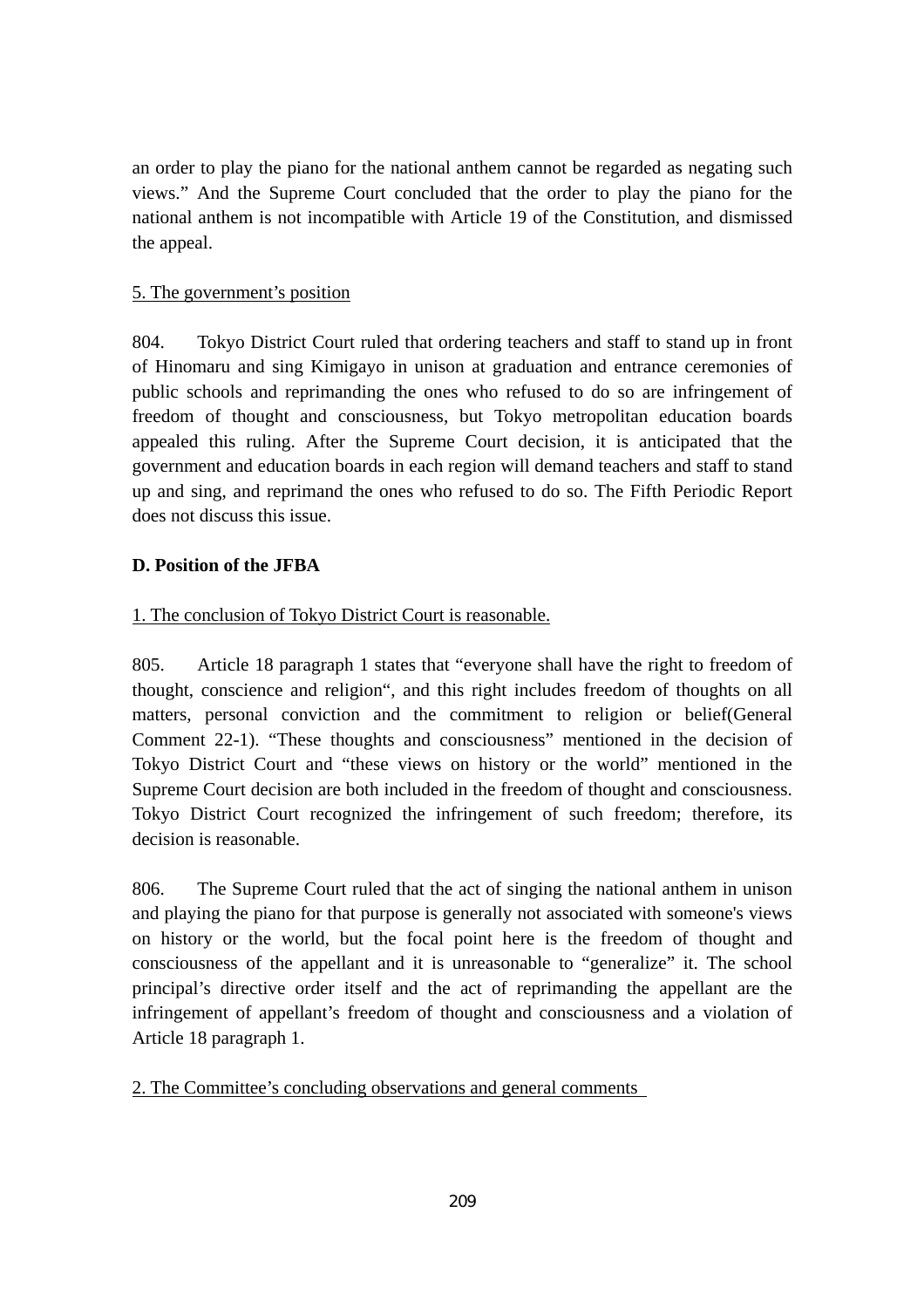807. The Committee, in the concluding observation  $81$  on the Periodic Report submitted by Zambia, stated that it is irrational request to give a salute to the national flag as a condition to enter the school in the State Party and a violation of Article 18 and 24 of the Covenant." The Committee also states, in the General Comment 22, that although the Covenant does not mention the right of conscientious refusal, the use of force to take someone's life is contradicting the freedom of consciousness and the rights of religion and creed and therefore such right shall be led from the Covenant". The right of conscientious refusal shall not be limited to conscientious objection to conscription. The above indication in the concluding observations on Zambia's report is one of the scenes of conscientious refusal.82

808. The above observation is mentioning the conditions to enter a school of the State Party, but the same conclusion can be applied to the treatment

It is possible to consider that to refuse to stand up in front of Hinomaru and sing Kimigayo at ceremonies at public schools based on the roles that Hinomaru and Kimigayo played during World War 2 is another scene of conscientious refusal.

### 3. Conclusion

809. As stated above, there have been more than a few cases where teachers and staff who refuse to to stand up in front of Hinomaru and sing Kimigayo at ceremonies at public schools are reprimanded and such treatment is a violation of Article 18 paragraph 1.

# **Section 3: Freedom of Election Campaigns (Articles 25 and 19 of the Covenant)**

# **A. Conclusions and Recommendation**

### 810.

The Public Office Election Law in Japan places an outright prohibition on door-to-door canvassing by all candidates and voters and sets considerable limitations on distribution of documents for election campaigns. Violations of these provisions are punishable by imprisonment or fines, as well as suspension of civil rights to vote or be elected for public office for a period of five years or less. This is in violation of Articles 25 and 19 of the Covenant, protecting the freedom of election campaigns, of all citizens through free expression, including documents.

The Government should immediately amend the Public Office Elections Law and the courts should clearly declare the protection of these rights by the Covenant in cases

<sup>81</sup> CCPR/C/79/Add.62

<sup>82</sup> The International Covenant on Civil and Political Rights Second Edition p513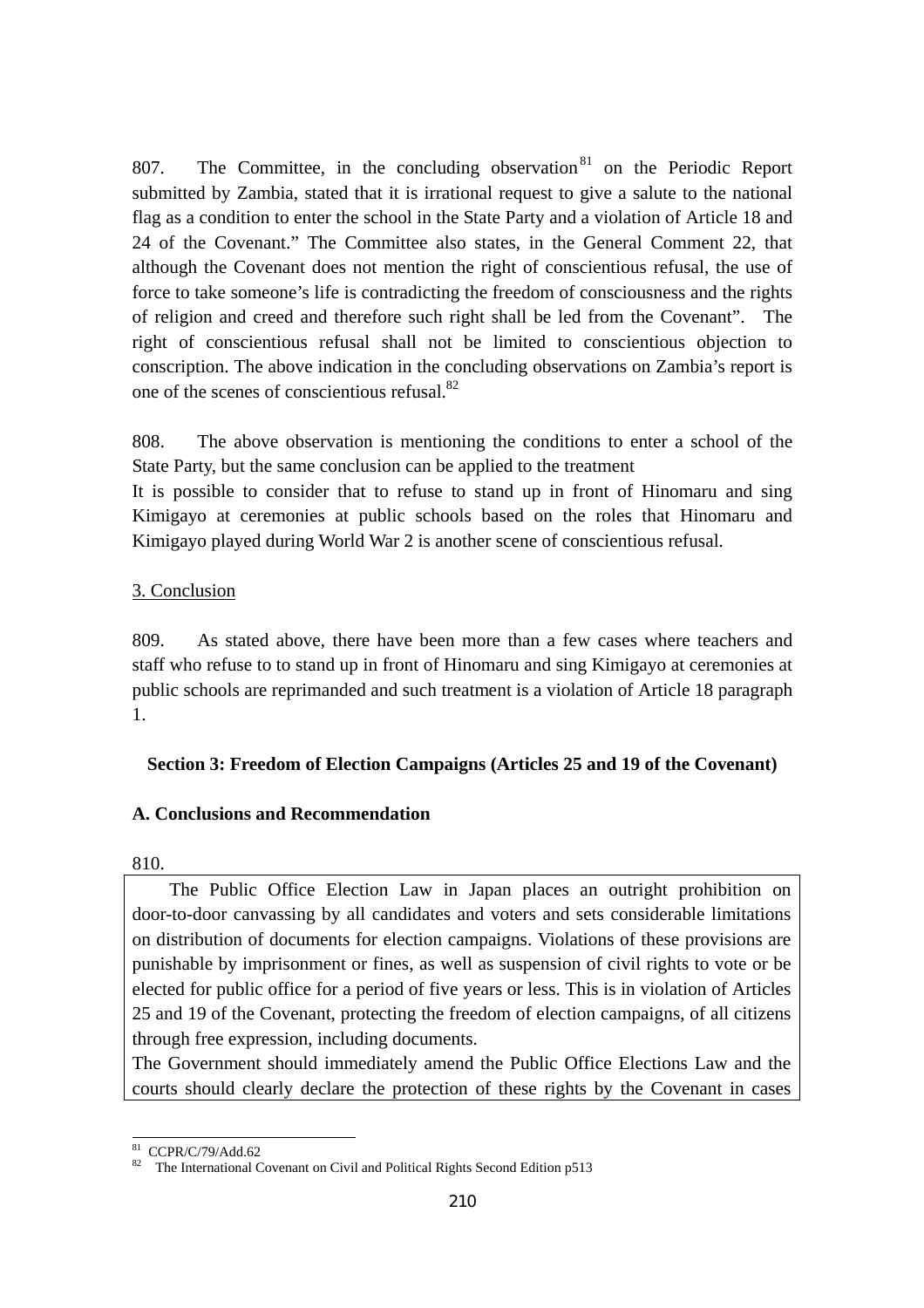### involving these issues.

### **B. Subjects of Concern and Recommendations of the Human Rights Committee**

811. 1. The limitations on the election campaigns in Japan were an issue that attracted the attention of Committee Members as early as in the examination of the Third Periodic Report of Japan. During the session, Ms. Evatt, a Member of the Committee raised concerns about the very tight restrictions on the people taking part in election campaigns, and asked about how the restrictions met the requirements of Article 25 for a free and open electoral process. It was a question that represented the concerns of other Members.

812. The Government, however, responded merely that "if the visiting of houses is permitted in election campaign in Japan, it might be the occasion of receiving bribes and so on, and the freedom and fairness of the election will not be fully secured. This is a concern, and we are of the view that this restraint is on reasonable grounds," and did not clarify how the tight restrictions complied with Article 25.

As a result, in the Concluding Comments after the examination of the Third Periodic Report, the Committee regretted "that appears to be a restrictive approach in certain laws and decisions as to the respect of the right to freedom of expression" as part of the principal subjects of concern (paragraph 14).

813. 2. Again, five years later, in the Fourth Periodic Report of Japan, there was no specific account on this subject, and again Ms. Evatt asked how it was possible to justify the prohibition of door-to-door canvassing, distribution of brochures and use of fax machines as being compatible with the Covenant. She thought that the explanation on the concern for bribes and ensuring equality was not sufficient.

The Government repeated its response of five years ago, saying that it thought the restrictions necessary, as visiting homes could invite bribery. It noted that unfortunately, there were bribery cases during elections in Japan, and again did not explain in detail on the relation between the need for tight legal restrictions and the Covenant.

814. 3. The Concluding Observations on the Fourth Periodic Report does not mention this issue in its Concerns or Recommendations directly, but its concern "about the restrictions which can be placed on the rights guaranteed in the Covenant on the grounds of 'public welfare', a concept which is vague and open-ended and which may permit restrictions exceeding those permissible under the Covenant. Following upon its previous observations, the Committee once again strongly recommends to the State party to bring its internal law into conformity with the Covenant," clearly includes this issue (paragraph 8).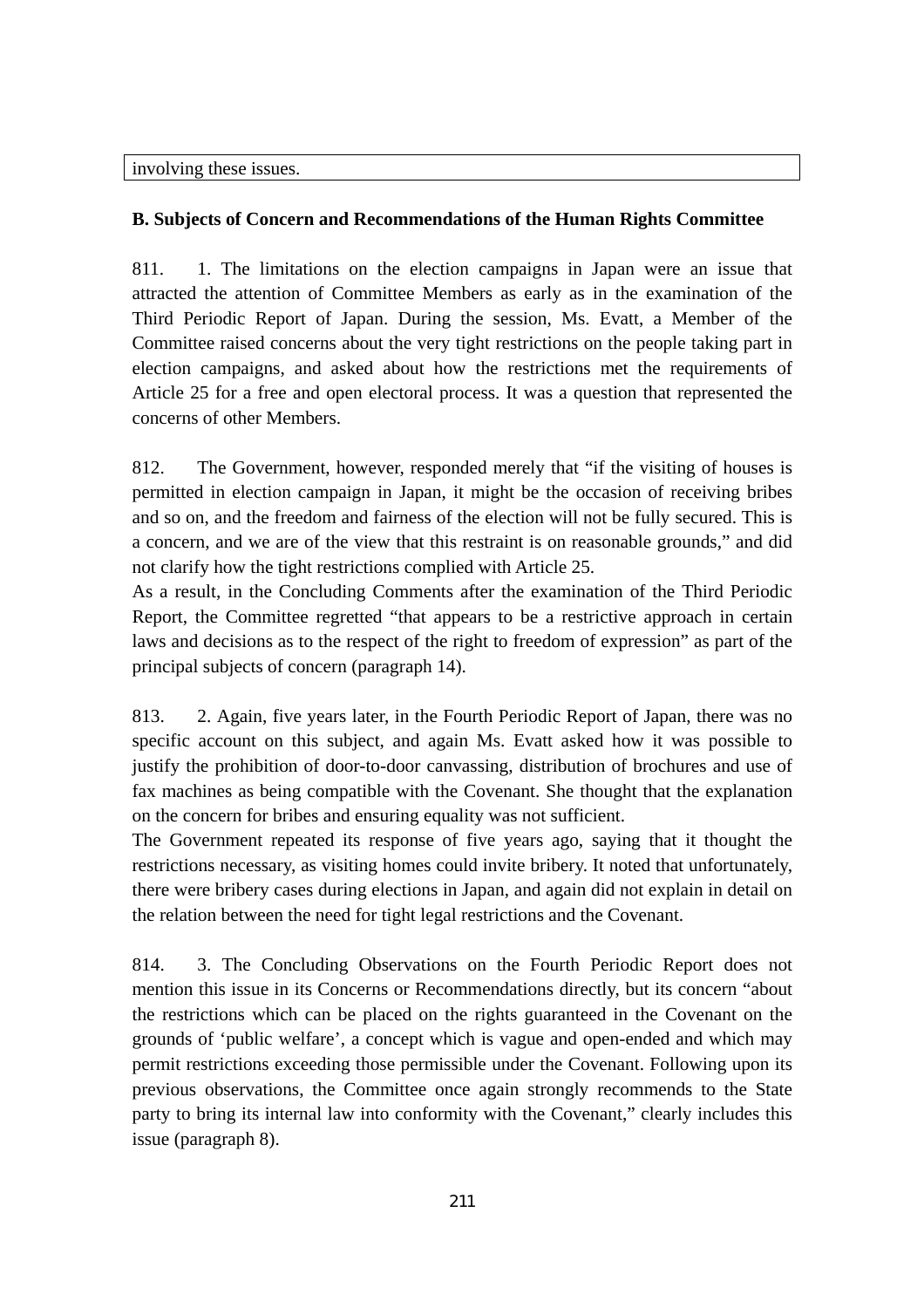815. As seen from the above, the Committee has expressed its concern about the strict restrictions on election campaigns in Japan, in which the law restricts the rights beyond what is permitted under the Covenant, and has strongly recommended improvement.

#### **C. The Government's Response and the Fifth Periodic Report**

816. 1. The Government has not responded to the repeated requests from the Committee in good faith. For the upcoming examination, it merely mentioned provisions regarding the minimum age for the right to vote as well as to be elected to be Members of the Diet, the term of office for the Members, the number of seats and constituencies, in "II General Political Structure B. the Legislature" of the Core Document. It also states in "III General Legal Framework for Human Rights Protection C. Protection and Restriction of Human Rights by the Constitution 1. Protection of Human Rights in the Constitution" in the same document, that the Constitution protects the rights, including those to universal suffrage, as well as the freedom expression.

In the Fifth Periodic Report, it also simply notes on Article 25 "Right to Take Part in Public Affairs," in "Part 2 Article-by-Article Report," "As stated in previous reports" (paragraph 369).

817. 2. As seen from the above, since the examination of the Third Periodic Report, the Committee has consistently asked for positive explanation and dialogue on how the strict restrictions on election campaigns in Japan comply with the Articles 25 and 19 of the Covenant protecting the freedom of election campaigns, and whether the concern for bribery and ensuring equality in the Government's response satisfies the principle of proportionality. Yet since the Government does not respond directly and faithfully to the request, the Committee has expressed its concern that the restrictions may be a violation of the Covenant, and recommended amending the laws.

The Fifth Periodic Report does not indicate any progress or improvement on this issue. The Government should provide the Committee more detailed information on the restrictions placed on election campaigns in Japan.

#### **D. Position of the JFBA**

 $\overline{a}$ 

818. 1. Articles 19 and 25 of the Covenant protect the right of all citizens to vote and be elected "in a genuine periodic elections which shall be by universal and equal suffrage." This right as a matter of course includes the freedom to conduct election campaigns with door-to-door canvassing and distribution of documents<sup>83</sup>.

State parties, therefore have a duty through Article 2 of the Covenant to immediately

<sup>&</sup>lt;sup>83</sup> Paragraphs 12, 21 and 25 of the General Comment 25.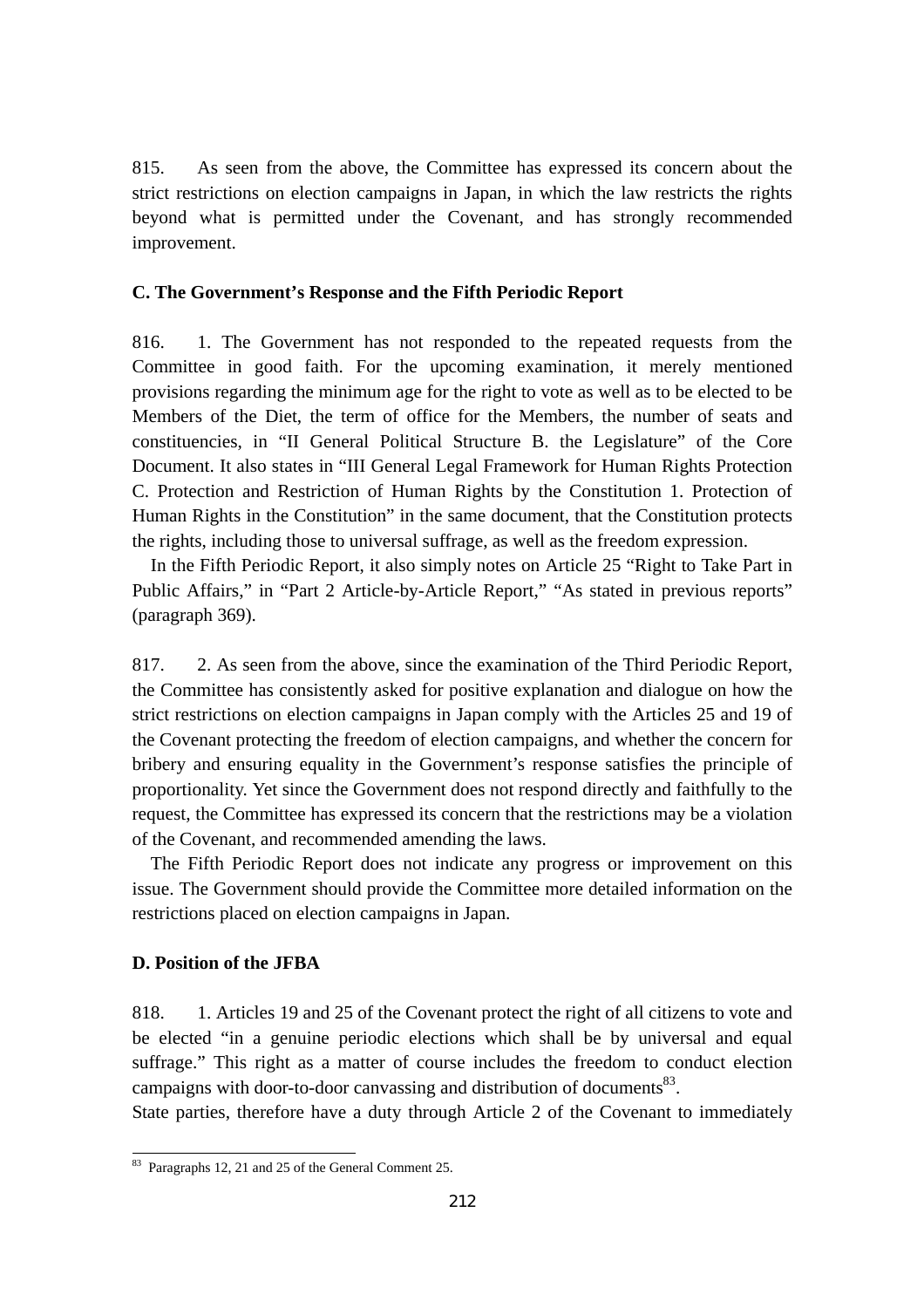and unconditionally implement free elections, in which the rights included in Articles 19 and 25 are protected. Failure to fulfill the duty cannot be justified by domestic political, social, cultural or economic reasons<sup>84</sup>.

819. 2. In Japan, however, elections campaigns through speeches and documents are severely restricted by punishments in the Public Office Election Law.

For example, all candidates, supporters and voters are banned from conducting door-to-door canvassing. Violation of the prohibition results in imprisonment for a year or less, or a fine of 300,000 yen or less (Articles 138 and 239 of the Public Office Election Law). Distribution of documents calling for support to oneself is also limited, in terms of the kind of documents and in the number of documents for each election. Any other documents cannot be distributed. For example, in elections for Members of the House of Representatives of the Diet, a candidate in the single-seat constituency may distribute only 35,000 postcards and two kinds of flyers. For elections for municipal councils, it is 2,000 postcards for each candidate, and no flyers or brochures calling for support may be distributed. Violation of this provision is punishable by an imprisonment of two years or less or a fine of 500,000 yen or less (Articles 142 and 243 of the Public Office Election Law). Anyone found guilty of these crimes can be additionally punished with a suspension of rights to vote or to be elected for a period of five years or less. If a candidate, who was voted in office, were found guilty, he/she would be disqualified (Article 252 of the Public Office Election Law)<sup>85</sup>.

820. 3. According to the criminal statistics of the National Police Agency, in the period since 1946 until today, 41,697 citizens have been arrested for the crime of door-to-door canvassing and 49,592 for the unlawful distribution of documents. They were convicted and deprived of their civil rights. Since the ratification of the International Covenant on Civil and Political Rights in 1979 alone, 4,780 and 7,434 citizens have been convicted respectively $86$ .

821. The fact that so many citizens have been punished and deprived of their qualifications in elections, in which the freedom of expression and speech should be most protected, is a serious issue that should not be allowed in a democratic society.

822. 4. The strict restrictions on election campaigns in Japan have been receiving strong calls for abolishment from early on from some members of constitutional experts, the press and politicians. The policy council on the election system set up by the Government in 1967 issued a report proposing the liberalization of door-to-door

<sup>&</sup>lt;sup>84</sup> Paragraphs 13 and 14 of the General Comment 31.

 $\frac{85}{6}$  Annex 4: Public Office Election Law.<br> $\frac{85}{6}$  Annex 5: Report "Number of cases and persons in cases of door-to-door canvassing and unlawful distribution of documents."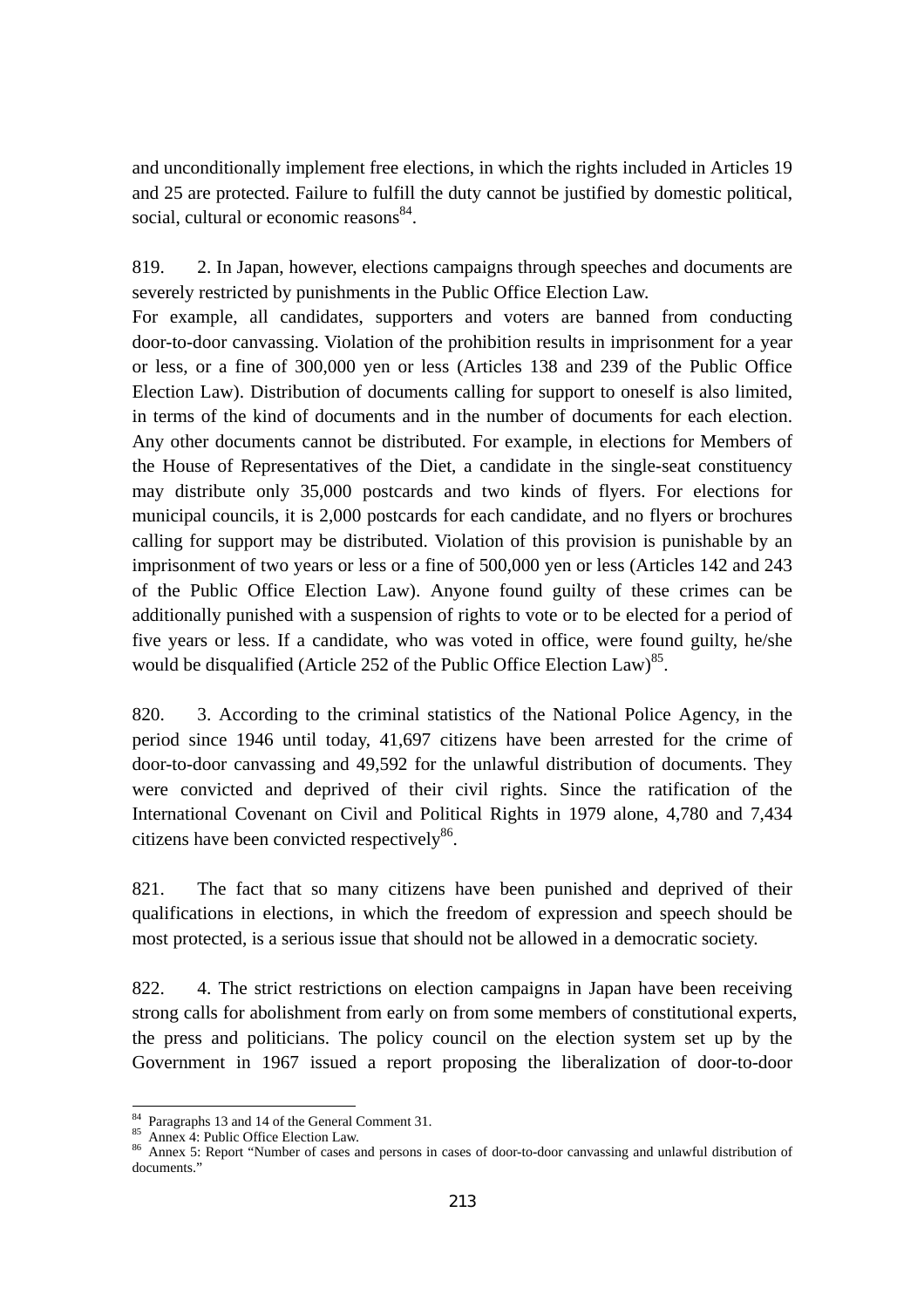canvassing and easing the limitations on distribution of documents, but the Government did not prepare any amendment of the Law. Only in October 1993, the Government (under Prime Minister Hosokawa) submitted a draft amendment bill of the Public Office Election Law, which introduced the single-seat constituency as well as liberalized door-to-door canvassing, in the Diet. The draft was adopted in the House of Representatives, but was voted down in the House of Councilors. Later, after consultations in the conference committee of both Houses in March of the following 1994, the amended draft bill which prohibited door-to-door canvassing was adopted, under the agreement of government and opposition parties. As a result, the liberalization of door-to-door canvassing has been left unrealized, and the ban continues to this day.

In the discussions on the issue in the Diet, neither the Government nor the Diet Members explained that with the ratification of the International Covenant on Civil and Political Rights, Japan has the duty to implement within its jurisdiction, the "genuine and free elections" required under the Covenant. It is inevitable that both the Government and the Diet are seen to have no positive enthusiasm in implementing free and genuine elections required under Article 25 of the Covenant.

823. 5. The courts are also extremely reluctant to protect the freedom of election campaigns. Article 21 of the Constitution of Japan protects the freedom of all expressions, including speech and publication. So a considerable number of citizens prosecuted for door-to-door canvassing or unlawful distribution of documents argued that the restrictions under the Public Office Election Law violated Article 21 of the Constitution. In the 1970s to the 1980s, there were a total of ten cases in the district and appeals courts, that decided the defendants were not guilty as the restrictions were against Article 21 of the Constitution. Yet the Supreme Court has repeatedly held that the restrictions under the Public Office Election Law were necessary and unavoidable for the "public welfare" and therefore not against Article 21 of the Constitution, and now it seems unlikely that the courts would issue a judgment in favor of the protection of the freedom of election campaigns<sup>87</sup>.

824. 6. Since Japan ratified the International Covenant on Civil and Political Rights in 1979, there was a case, in which the defendant argued his innocence on the basis of Articles 19 and 25 of the Covenant. It was the case of Mr. Houri, a postal worker, who was accused of door-to-door canvassing and unlawful distribution of documents in the election of Members of both Houses of the Diet in 1986. This case was taken up by Ms. Evatt in the above question to the Japanese Government during the examination of the Fourth Periodic Report. The concern the Committee Members expressed on the restriction on the rights under the Covenant on the grounds of "public welfare" in the Committee's Concluding Comments adopted in November 1998 reflected this case.

 $87$  Annex 6: Five major Supreme Court judgments on door-to-door canvassing and distribution of documents.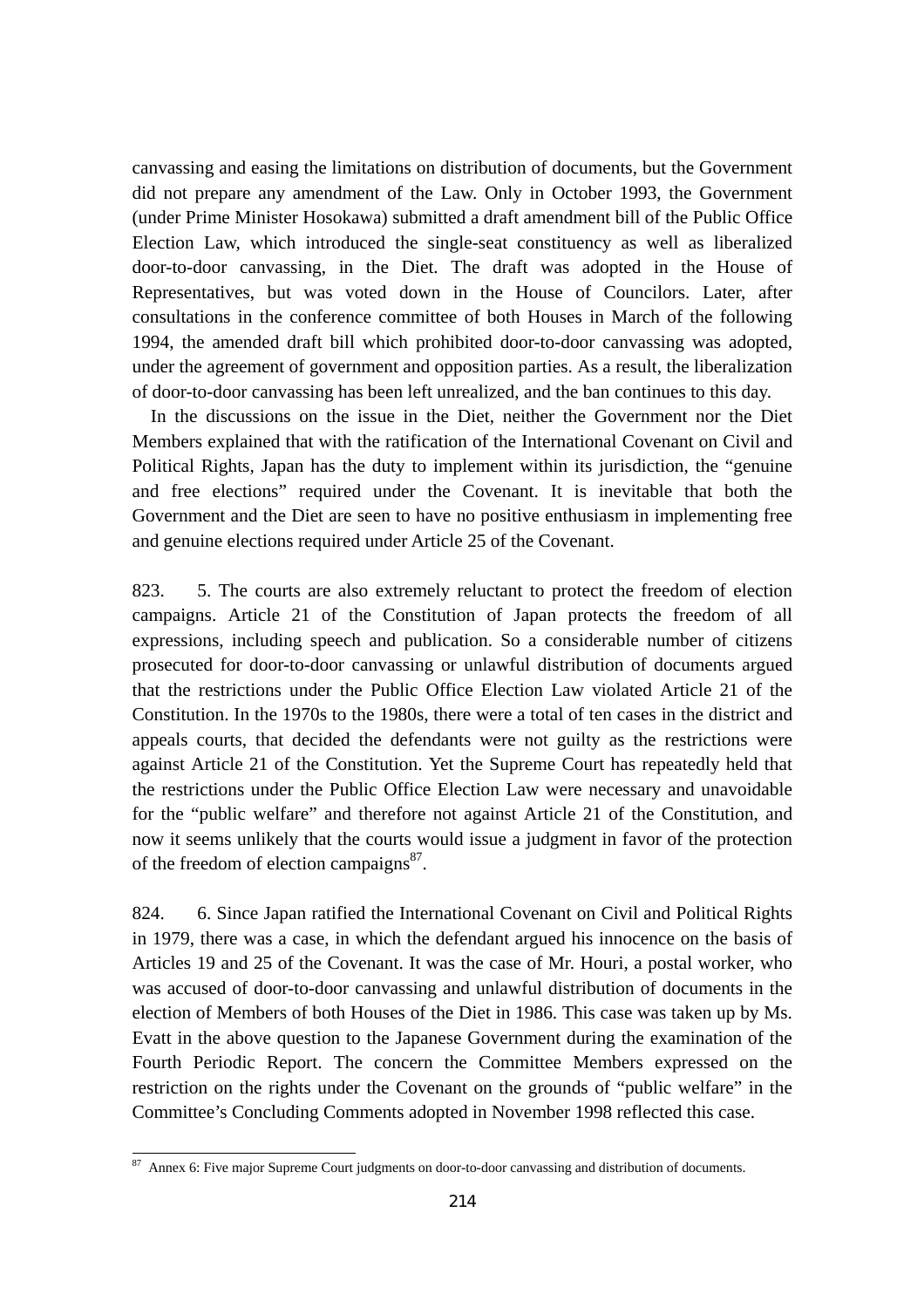825. 7. However, in spite of the Committee's Concluding Observations, the Hiroshima Appeals Court held the defendant guilty in April 1999. It gave the following reasons for their interpretation of the Covenant. (1) Article 25 of the Covenant does not protect the right of election campaigns, (2) Article 19 of the Covenant protects the right of election campaigns, but the provisions in the Public Office Election Law prohibiting door-to-door canvassing are necessary and unavoidable restrictions for the protection of public welfare, and because of the same reasons that they do not violate Article 21 of the Constitution, do not violate Article 19 of the Covenant<sup>88</sup>.

This judgment plainly indicates that the domestic legal concept of "public welfare" is used as grounds for broad restrictions on the rights under the Covenant.

826. 8. Mr. Houri appealed, but the Supreme Court dismissed his appeal in September 2002. It simply stated that the there was no grounds for appeal, since the provisions of the Public Office Election Law are interpreted as being not in violation of Articles 19 and 25 of the Covenant. There was no explanation on why they do not violate Articles 19 and 25 of the Covenant. How the rights under the Covenant are protected in the country is the major concern of the Human Rights Committee, and the Supreme Court should have explained the reasons why there was no violation of the  $Covenant<sup>89</sup>$ 

827. 9. Since then, there was another case raising the question of the contradiction between the Covenant and the Public Office Election Law. It is the Oishi Case included in this report.

828. Mr. Oishi was prosecuted at the Oita District Court for door-to-door canvassing and unlawful distribution of documents. In the trials, the defendant and his lawyers argued that the restrictions under the Public Office Election Law were in violations of Articles 19 and 25of the International Covenant on Civil and Political Rights, and succeeded in calling Ms. E. Evatt, the former Member of the Human Rights Committee, to be examined as witness. She made the following clear statements. (1) The Human Rights Committee is a body under the treaty given the mandate to interpret the Covenant, and the State Parties should respect the views of the Committee. (2) Both Articles 19 and 25 protect the rights of election campaigns. (3) In considering restrictions on the rights protected under the Covenant, the Committee uses the "principle of proportionality." (4) Under the "principle of proportionality," the existence of the threat or obstacle that needs to be eliminated must be clearly proven, and the permissible restrictions are limited to only those that are necessary and in proportion to the threat. (5) It is not clear whether the free door-to-door canvassing and distribution of

<sup>&</sup>lt;sup>88</sup> Annex 7: Houri Case, Hiroshima Appeals Court Judgment.<br><sup>89</sup> Annex 8: Houri Case, Supreme Court Judgment.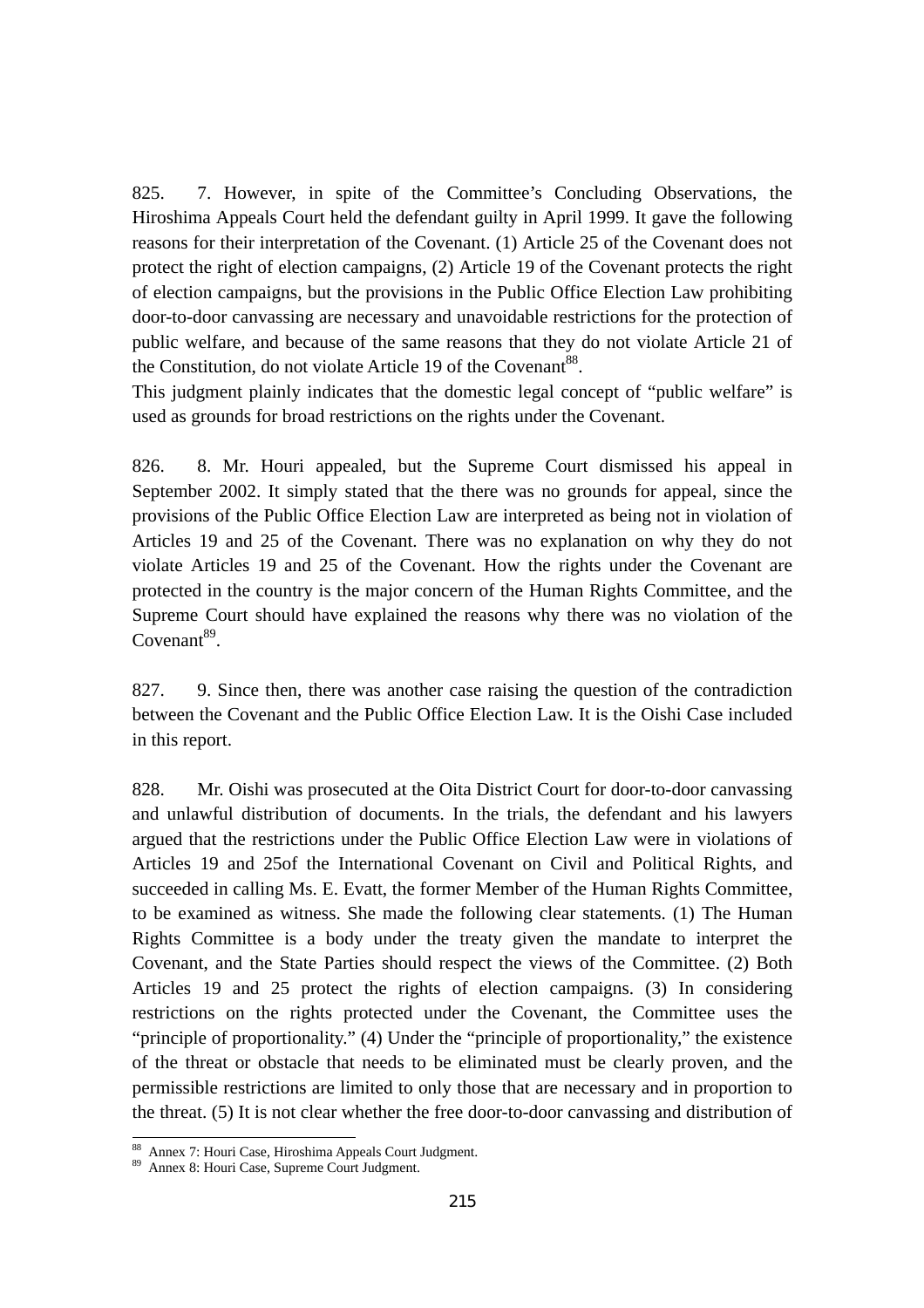documents constitute a threat to genuine elections, and the necessity of the restrictions cannot be justified. (6) Mr. Oishi's actions did not cause any threat, and the punishment and sanctions are too extreme, therefore, are not compatible with the "principle of proportionality."

829. However in January 2006, the Oita District Court held that Mr. Oishi was guilty, and sentenced him to a fine of 150,000 yen and a suspension of his civil rights to vote and be elected for three years.

830. The summary of the judgment is as follows. (1) Article 25 of the Covenant does not protect the right of election campaigns, but Article 19 does. (2) The restrictions under the Public Office Election Law is provided for by law, and has the purpose of protecting the "public order" of the free and fair elections. (3) Liberalizing door-to-door canvassing and distribution of documents may create a hotbed for bribery, increase campaign costs, and would infringe on the freedom and fairness of the elections. (4) The restrictions place limitations on merely one of the many methods of campaign, and constitute the minimum level of restriction. (5) Therefore, the restrictions can be justified as being minimum, reasonable in light of the purpose, and necessary<sup>90</sup>.

831. The court's reasoning indicates that it did not correctly understand the "principle of proportionality" that Ms. Evatt explained, and allows restrictions based on "the standard of reasonability." It does not agree with the views of the Human Rights Committee $91$ .

832. 10. Mr. Oishi appealed, but the Fukuoka Appeals Court revoked the suspension of civil rights for the period of three years in the original judgment, but upheld the 150,000 yen fine. The main points of the judgment are as follows. (1) Article 25 of the Covenant does not protect the freedom of election campaigns, but Article 19 does. (2) The Covenant places no duty on the State Party to implement a particular system of elections. (3) How the election system is designed, and how to restrict election campaigns are left to the legislative discretion of the Diet, taking into consideration the circumstances in each State Party. (4) The assessment of the justification of restrictions on election campaigns should be done taking overall consideration of matters such as whether the restrictions are reasonably related to the purpose of the restrictions, balance of interests that is lost by the restrictions on the one hand and gained on the other, and availability of alternative measures. "Strict standards" of Less Restrictive Alternative (LRA) or the principle of proportionality do not apply. (5) Free door-to-door canvassing and distribution of documents create various problems under the circumstances in Japan, and as the restrictions are reasonable and do not go beyond what is necessary and

<sup>&</sup>lt;sup>90</sup> Annex 9: Oishi Case, Oita District Court Judgment.<br><sup>91</sup> Annex 10: "Comment on the District Court Judgment," E. Evatt.